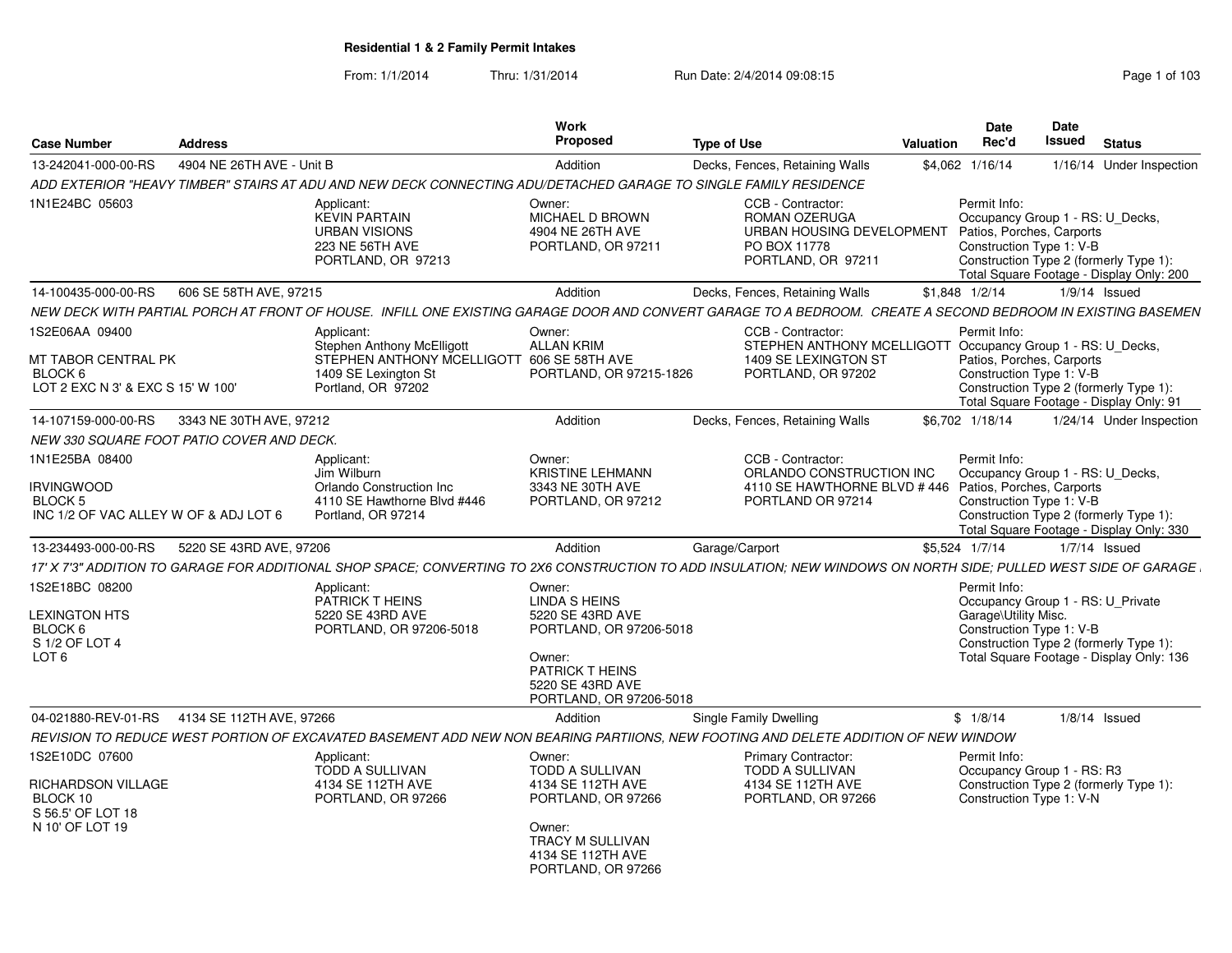From: 1/1/2014Thru: 1/31/2014 Run Date: 2/4/2014 09:08:15 Research 2010 2 of 103

| <b>Case Number</b>                                  | <b>Address</b>                                              |                                                                                            | <b>Work</b><br>Proposed                                                         | <b>Type of Use</b>                                                    | Valuation | Date<br>Rec'd      | <b>Date</b><br>Issued                                  | <b>Status</b>                                                                           |
|-----------------------------------------------------|-------------------------------------------------------------|--------------------------------------------------------------------------------------------|---------------------------------------------------------------------------------|-----------------------------------------------------------------------|-----------|--------------------|--------------------------------------------------------|-----------------------------------------------------------------------------------------|
| 06-182410-REV-01-RS                                 | 9036 N GILBERT PL, 97203                                    |                                                                                            | Addition                                                                        | Single Family Dwelling                                                |           | \$1/22/14          |                                                        | $1/22/14$ Issued                                                                        |
|                                                     | Proposed interior wall and bathroom being removed from plan |                                                                                            |                                                                                 |                                                                       |           |                    |                                                        |                                                                                         |
| 1N1E07BA 04000                                      |                                                             | Applicant:                                                                                 | Owner:                                                                          |                                                                       |           | Permit Info:       |                                                        |                                                                                         |
| <b>CANDLELIGHT LANE</b><br>BLOCK 3<br><b>LOT 11</b> |                                                             | <b>BILL LOUIE</b><br>BILL LOUIE DESIGNER<br>12045 SE THOMPSON CT<br>HAPPY VALLEY, OR 97086 | CHEING SENG CHA<br>9036 N GILBERT PL<br>PORTLAND, OR 97203-6222                 |                                                                       |           |                    | Occupancy Group 1 - RS: R3<br>Construction Type 1: V-N | Construction Type 2 (formerly Type 1):                                                  |
|                                                     |                                                             |                                                                                            | Owner:<br><b>KEU VUE</b><br>9036 N GILBERT PL<br>PORTLAND, OR 97203-6222        |                                                                       |           |                    |                                                        |                                                                                         |
|                                                     |                                                             |                                                                                            | Owner:<br><b>GAO CHA</b><br>9036 N GILBERT PL<br>PORTLAND, OR 97203-6222        |                                                                       |           |                    |                                                        |                                                                                         |
| 11-143823-REV-01-RS                                 | 3136 SW 11TH AVE - Unit A, 97201                            |                                                                                            | Addition                                                                        | <b>Single Family Dwelling</b>                                         |           | \$1/10/14          |                                                        | <b>Under Review</b>                                                                     |
|                                                     | <b>REVISION TO ADD ENTRY BRIDGE/STAIRS: SEE COMMENTS</b>    |                                                                                            |                                                                                 |                                                                       |           |                    |                                                        |                                                                                         |
| 1S1E09AC 02500                                      |                                                             | Applicant:                                                                                 | Owner:                                                                          |                                                                       |           | Permit Info:       |                                                        |                                                                                         |
| PORTLAND CITY HMSTD<br>BLOCK 92<br>LOT 5 TL 2500    |                                                             | JONATHAN Y BEAN<br>3136 SW 11TH AVE<br>PORTLAND, OR 97239-3023                             | ARLIE S ADKINS<br>3136 SW 11TH AVE<br>PORTLAND, OR 97239-3023                   |                                                                       |           | One and Two Family | Construction Type 1: V-B                               | Occupancy Group 1 - RS: R-3_Residential<br>Construction Type 2 (formerly Type 1):       |
|                                                     |                                                             |                                                                                            | Owner:<br><b>JONATHAN Y BEAN</b><br>3136 SW 11TH AVE<br>PORTLAND, OR 97239-3023 |                                                                       |           |                    |                                                        | Total Square Footage - Display Only: 420                                                |
| 11-173413-REV-02-RS                                 | 1722 SW VISTA AVE, 97201                                    |                                                                                            | Addition                                                                        | <b>Single Family Dwelling</b>                                         |           | \$1/22/14          |                                                        | $1/22/14$ Issued                                                                        |
|                                                     | REVISION TO CHANGE SUPPORTS ON CONCRETE SLAB                |                                                                                            |                                                                                 |                                                                       |           |                    |                                                        |                                                                                         |
| 1S1E04BD 10700                                      |                                                             | Applicant:<br>JAMES W COBB                                                                 | Owner:                                                                          | CCB - Contractor:<br>OLD STANDARD LIFE INSURANCE OBRIEN & COMPANY LLC |           | Permit Info:       |                                                        | Occupancy Group 1 - RS: R-3_Residential                                                 |
| CARTERS ADD TO P<br><b>BLOCK 51 TL 10700</b>        |                                                             | 7795 SW NORTHVALE WAY<br>PORTLAND, OR 97225                                                | CO<br>7795 SW NORTHVALE WAY<br>PORTLAND, OR 97225-1549                          | PO BOX 4008<br>WILSONVILLE, OR 97070                                  |           | One and Two Family | Construction Type 1: V-B                               | Construction Type 2 (formerly Type 1): V-B<br>Total Square Footage - Display Only: 3221 |
| 12-153990-REV-05-RS                                 | 2737 NE 64TH AVE, 97213                                     |                                                                                            | Addition                                                                        | Single Family Dwelling                                                |           | \$1/24/14          |                                                        | $1/24/14$ Issued                                                                        |
|                                                     | REVISION - TO CHANGE ENERGY EFFICENCY MEASURES TO 6A        |                                                                                            |                                                                                 |                                                                       |           |                    |                                                        |                                                                                         |
| 1N2E29BC 08300                                      |                                                             | Applicant:<br>CHRISTOPHER M ABBOTT                                                         | Owner:<br>CHRISTOPHER M ABBOTT                                                  |                                                                       |           | Permit Info:       |                                                        | Occupancy Group 1 - RS: R-3_Residential                                                 |
| <b>BELLE CREST</b><br>BLOCK 11<br>LOT <sub>6</sub>  |                                                             | 2737 NE 64TH AVE<br>PORTLAND, OR 97213-4612                                                | 2737 NE 64TH AVE<br>PORTLAND, OR 97213-4612                                     |                                                                       |           | One and Two Family | Construction Type 1: V-B                               | Construction Type 2 (formerly Type 1):                                                  |
|                                                     |                                                             |                                                                                            | Owner:<br>MARTHA ABBOTT-SHIM<br>2737 NE 64TH AVE<br>PORTLAND, OR 97213-4612     |                                                                       |           |                    |                                                        | Total Square Footage - Display Only: 1300                                               |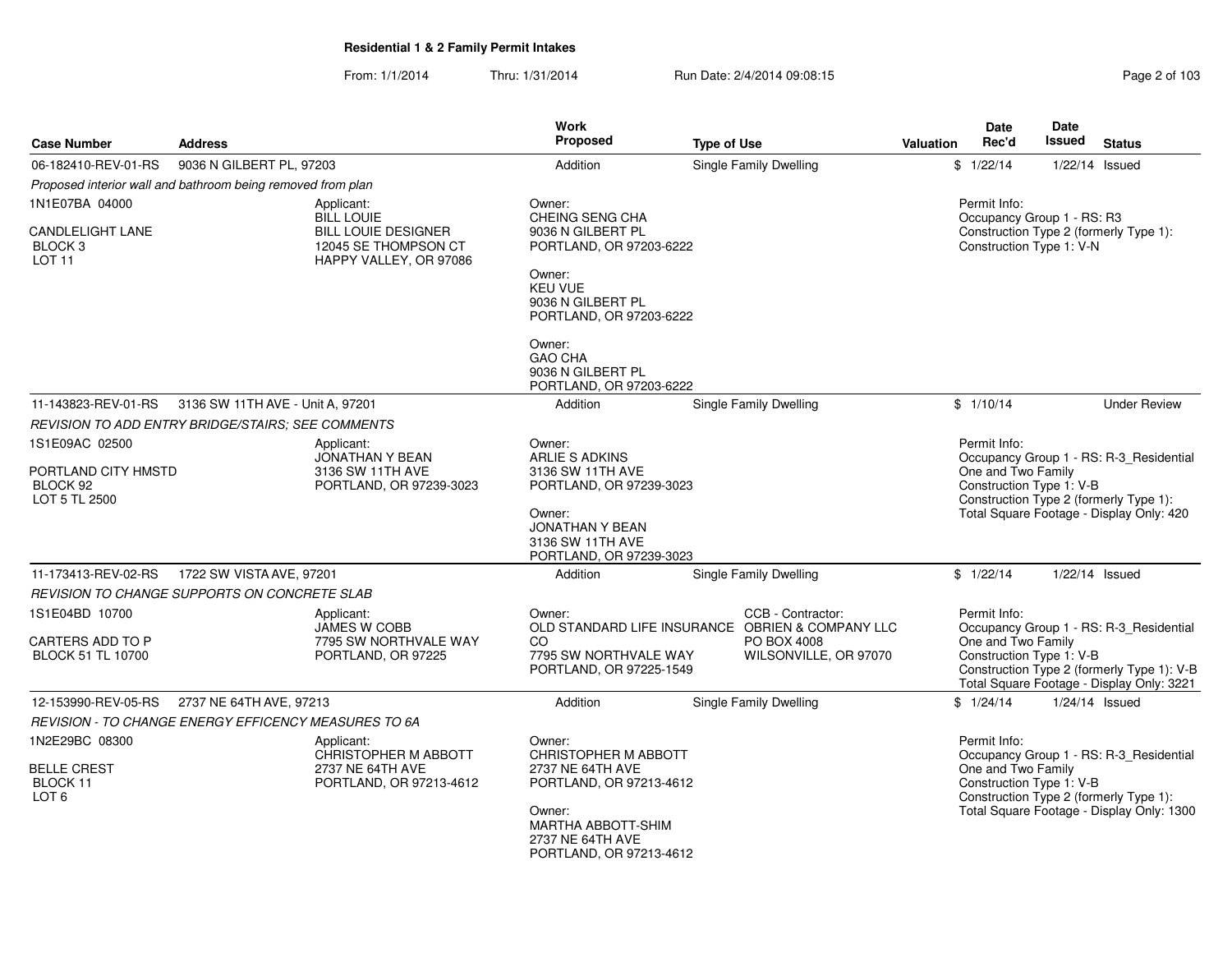From: 1/1/2014Thru: 1/31/2014 Run Date: 2/4/2014 09:08:15 Research 2010 103

| <b>Case Number</b>                                                               | <b>Address</b>          |                                                                                                                                                          | Work<br>Proposed                                                                                                                                               | <b>Type of Use</b>                                                                                                                                           | Valuation | Date<br>Rec'd                                                                                         | Date<br><b>Issued</b> | <b>Status</b>                                                                                                                      |
|----------------------------------------------------------------------------------|-------------------------|----------------------------------------------------------------------------------------------------------------------------------------------------------|----------------------------------------------------------------------------------------------------------------------------------------------------------------|--------------------------------------------------------------------------------------------------------------------------------------------------------------|-----------|-------------------------------------------------------------------------------------------------------|-----------------------|------------------------------------------------------------------------------------------------------------------------------------|
| 12-172076-REV-01-RS                                                              | 1917 SE 51ST AVE, 97215 |                                                                                                                                                          | Addition                                                                                                                                                       | Single Family Dwelling                                                                                                                                       |           | \$1/10/14                                                                                             | 1/10/14 Issued        |                                                                                                                                    |
|                                                                                  |                         | REVISION TO DOCUMENT LEVELING OF FOOTINGS AND ADD REBAR DISTANCE FROM SOIL                                                                               |                                                                                                                                                                |                                                                                                                                                              |           |                                                                                                       |                       |                                                                                                                                    |
| 1S2E06CA 02300<br>SECOND ELECTRIC ADD<br>BLOCK <sub>2</sub><br>LOT <sub>20</sub> |                         | Applicant:<br>ROGER STAINES<br>SUN DOG CONSTRUCTION<br>4053 BRIAN CT<br>LAKE OSWEGO, OR 97034                                                            | Owner:<br>KATHLEEN A HIGBEE<br>1917 SE 51ST AVE<br>PORTLAND, OR 97215-3311<br>Owner:<br><b>NICK M HAMILTON</b><br>1917 SE 51ST AVE<br>PORTLAND, OR 97215-3311  | CCB - Contractor:<br>SUN DOG CONSTRUCTION INC<br>545 SE 68TH AVE<br>PORTLAND OR 97215                                                                        |           | Permit Info:<br>Occupancy Group 1 - RS: U_Private<br>Garage\Utility Misc.<br>Construction Type 1: V-B |                       | Construction Type 2 (formerly Type 1):<br>Total Square Footage - Display Only: 33                                                  |
| 13-157782-REV-03-RS                                                              | 3214 NE 50TH AVE, 97213 |                                                                                                                                                          | Addition                                                                                                                                                       | Single Family Dwelling                                                                                                                                       |           | \$1/23/14                                                                                             |                       | 1/23/14 Under Inspection                                                                                                           |
| <b>REVISION - ADD DRYWELL</b>                                                    |                         |                                                                                                                                                          |                                                                                                                                                                |                                                                                                                                                              |           |                                                                                                       |                       |                                                                                                                                    |
| 1N2E30BA 15000<br>ROSE CITY PK<br>BLOCK 150<br><b>LOT 17</b>                     |                         | Applicant:<br><b>GEOFF WRIGHT</b><br>UTF CONSULTING<br>17740 SW FLORENCE ST<br>BEAVERTON, OR 97007                                                       | Owner:<br>COLUMBIA REDEVELOPMENT LLC FLORIN LACATUS<br>2235 NE 46TH AVE<br>PORTLAND, OR 97213-1903                                                             | CCB - Contractor:<br>FRL CONSTRUCTION LLC<br>3409 SW 30TH ST<br>GRESHAM, OR 97080                                                                            |           | Permit Info:<br>One and Two Family<br>Construction Type 1: V-B                                        |                       | Occupancy Group 1 - RS: R-3 Residential<br>Construction Type 2 (formerly Type 1): V-B<br>Total Square Footage - Display Only: 2893 |
| 13-158931-000-00-RS                                                              | 915 SE 70TH AVE, 97215  |                                                                                                                                                          | Addition                                                                                                                                                       | <b>Single Family Dwelling</b>                                                                                                                                |           | \$77,703 1/31/14                                                                                      |                       | <b>Under Review</b>                                                                                                                |
|                                                                                  |                         |                                                                                                                                                          |                                                                                                                                                                | 2 STORY ADDITION TO WEST ELEVATION; NEW BEDROOM IN BASEMENT WITH EGRESS WINDOW; REMODEL MAIN LEVEL AND MOVE KITCHEN AND LAUNDRY TO NEW ADDITION AREA; NEW BE |           |                                                                                                       |                       |                                                                                                                                    |
| 1S2E05BA 11600<br><b>TABOR HTS</b><br><b>BLOCK P</b><br>LOT 5 TL 11600           |                         | Applicant:<br>JEFF WACKERLY<br><b>BLACKSTONE BUILDERS, LLC</b><br>5631 NE 33RD AVE<br>PORTLAND OR 97211                                                  | Owner:<br><b>DAMIEN SEMPREVIVO</b><br>915 SE 70TH AVE<br>PORTLAND, OR 97215-2163<br>Owner:<br><b>JUNKO OTSU</b><br>915 SE 70TH AVE<br>PORTLAND, OR 97215-2163  | CCB - Contractor:<br>JEFF WACKERLY<br><b>BLACKSTONE BUILDERS, LLC</b><br>5631 NE 33RD AVE<br>PORTLAND OR 97211                                               |           | Permit Info:<br>One and Two Family<br>Construction Type 1: V-B                                        |                       | Occupancy Group 1 - RS: R-3_Residential<br>Construction Type 2 (formerly Type 1): V-B<br>Total Square Footage - Display Only: 937  |
| 13-160005-REV-01-RS                                                              | 2614 SE 67TH AVE, 97206 |                                                                                                                                                          | Addition                                                                                                                                                       | Single Family Dwelling                                                                                                                                       |           | \$1/23/14                                                                                             |                       | 1/23/14 Issued                                                                                                                     |
|                                                                                  |                         |                                                                                                                                                          |                                                                                                                                                                | REVISION FOR STRUCTURAL CHANGES; ADD HEADER UNDER EXISTING DORMER WHERE WALL WAS REMOVED; BUILD UP ON 2X8 WHERE DOCUMENTED GLULAM DID NOT EXIST; ADD DOUBL   |           |                                                                                                       |                       |                                                                                                                                    |
| 1S2E08BA 05200<br>SECTION 08 1S 2E<br>TL 5200 0.15 ACRES                         |                         | Applicant:<br>JAMISON CAVALLARO<br>2614 SE 67TH AVE<br>PORTLAND, OR 97206<br>Applicant:<br>FAHLMAN CONSTRUCTION<br>PO BOX 5402<br><b>SALEM, OR 97304</b> | Owner:<br><b>JAMISON CAVALLARO</b><br>2614 SE 67TH AVE<br>PORTLAND, OR 97206<br>Owner:<br><b>BERKELEY WILLIAMSON</b><br>2614 SE 67TH AVE<br>PORTLAND, OR 97206 | CCB - Contractor:<br><b>ENDERS ELECTRIC INC</b><br>PO Box 1661<br>BEAVERTON, OR 97075                                                                        |           | Permit Info:<br>One and Two Family<br>Construction Type 1: V-B                                        |                       | Occupancy Group 1 - RS: R-3_Residential<br>Construction Type 2 (formerly Type 1): V-B<br>Total Square Footage - Display Only: 1297 |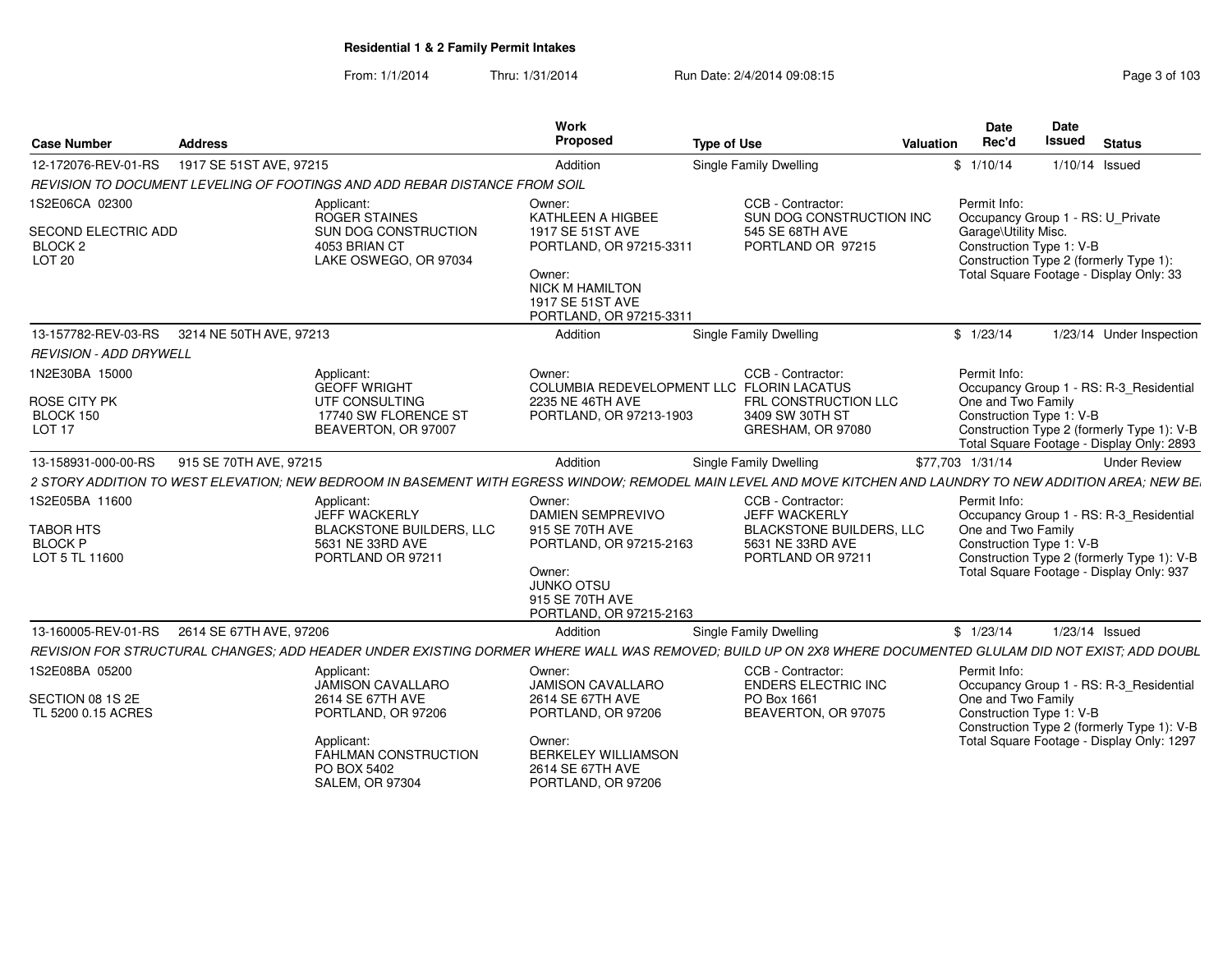| <b>Case Number</b>                                                                    | <b>Address</b>                                                                                                                                                   | Work<br>Proposed                                                                                                            | <b>Type of Use</b>                                                                                                                                         | Valuation       | <b>Date</b><br>Rec'd                                                                                                                      | Date<br>Issued | <b>Status</b>                                                                                                                |
|---------------------------------------------------------------------------------------|------------------------------------------------------------------------------------------------------------------------------------------------------------------|-----------------------------------------------------------------------------------------------------------------------------|------------------------------------------------------------------------------------------------------------------------------------------------------------|-----------------|-------------------------------------------------------------------------------------------------------------------------------------------|----------------|------------------------------------------------------------------------------------------------------------------------------|
| 13-166940-REV-02-RS                                                                   | 2955 NE 45TH AVE, 97213                                                                                                                                          | Addition                                                                                                                    | Single Family Dwelling                                                                                                                                     |                 | \$1/23/14                                                                                                                                 |                | $1/23/14$ Issued                                                                                                             |
| <b>REVISION - ADD DRYWELL</b>                                                         |                                                                                                                                                                  |                                                                                                                             |                                                                                                                                                            |                 |                                                                                                                                           |                |                                                                                                                              |
| 1N2E30BC 02400                                                                        | Applicant:<br><b>GEOFF WRIGHT</b>                                                                                                                                | Owner:<br><b>BAYLOR DEFINED BENEFIT</b>                                                                                     | CCB - Contractor:<br><b>FLORIN LACATUS</b>                                                                                                                 |                 | Permit Info:                                                                                                                              |                | Occupancy Group 1 - RS: R-3_Residential                                                                                      |
| <b>BEAUMONT</b><br>BLOCK 13<br>LOT <sub>6</sub>                                       | UTF CONSULTING<br>17740 SW FLORENCE ST<br>BEAVERTON, OR 97007                                                                                                    | 16915 NE 40TH AVE<br>VANCOUVER, WA 98686-1809<br>Owner:<br>PLAN AND TRUST<br>16915 NE 40TH AVE<br>VANCOUVER, WA 98686-1809  | FRL CONSTRUCTION LLC<br>3409 SW 30TH ST<br>GRESHAM, OR 97080<br>CCB - Contractor:<br><b>G M H HEATING INC</b><br>18606 SE TIBBETRS CT<br>GRESHAM, OR 97030 |                 | One and Two Family<br>Construction Type 1: V-B                                                                                            |                | Construction Type 2 (formerly Type 1):<br>Total Square Footage - Display Only: 1469                                          |
|                                                                                       |                                                                                                                                                                  |                                                                                                                             | CCB - Contractor:<br><b>TRAIAN ANDRESI</b><br>15730 SE ROYER RD<br>DAMASCUS, OR 97089                                                                      |                 |                                                                                                                                           |                |                                                                                                                              |
| 13-173528-REV-02-RS                                                                   | 736 NE 157TH AVE, 97230                                                                                                                                          | Addition                                                                                                                    | Single Family Dwelling                                                                                                                                     | \$3,000 1/30/14 |                                                                                                                                           |                | 1/30/14 Issued                                                                                                               |
|                                                                                       | VALUE ADDED REVISION TO CONVERT BASEMENT FROM STORAGE TO BEDROOM                                                                                                 |                                                                                                                             |                                                                                                                                                            |                 |                                                                                                                                           |                |                                                                                                                              |
| 1N2E36AD 08900                                                                        | Applicant:<br>SANDY JAESON A SY                                                                                                                                  | Owner:<br><b>SANDY J SY</b>                                                                                                 |                                                                                                                                                            |                 | Permit Info:                                                                                                                              |                | Occupancy Group 1 - RS: R-3_Residential                                                                                      |
| <b>GLENDOVEER AC</b><br><b>BLOCK G</b><br>S 1/2 OF LOT 23                             | 15915 NE GLISAN ST<br>PORTLAND, OR 97230-5435                                                                                                                    | 736 NE 157TH AVE<br>PORTLAND, OR 97230-5464<br>Owner:<br><b>MELISSA D SY</b><br>736 NE 157TH AVE<br>PORTLAND, OR 97230-5464 |                                                                                                                                                            |                 | One and Two Family<br>Construction Type 1: V-B<br>Construction Type 2 (formerly Type 1): V-B<br>Total Square Footage - Display Only: 1767 |                |                                                                                                                              |
| 13-188187-REV-01-RS                                                                   | 1316 N RUSSET ST, 97217                                                                                                                                          | Addition                                                                                                                    | Single Family Dwelling                                                                                                                                     | \$1,000 1/2/14  |                                                                                                                                           |                | $1/2/14$ Issued                                                                                                              |
|                                                                                       | VALUE ADDED REVISION TO ADD BATHROOM IN NEW DORMER AREA, IN EXISTING CLOSET BUMB OUT WALL TO HALL. (2 BATHROOMS TOTAL). ELEC AND PLUBMING TO BE PULLED SEPERATE  |                                                                                                                             |                                                                                                                                                            |                 |                                                                                                                                           |                |                                                                                                                              |
| 1N1E10CC 14600<br><b>FAIRPORT</b><br>BLOCK 37<br>E 20' OF LOT 18<br>LOT <sub>19</sub> | Applicant:<br>MICHAEL JOHNSON<br>MILLER CONSULTING ENGINEERS 1316 N RUSSET ST<br>9570 SW BARBER BLVD<br>PORTLAND, OR 97219                                       | Owner:<br>ELLEN L KENNEDY<br>PORTLAND, OR 97217-5549                                                                        | CCB - Contractor:<br><b>DAVID HALLIN</b><br><b>STANLEY C KENNEDY</b><br><b>ENTERPRISES INC</b><br>315 SE 7TH AVE<br>PORTLAND, OR 97214-1233                |                 | Permit Info:<br>One and Two Family<br>Construction Type 1: V-B                                                                            |                | Occupancy Group 1 - RS: R-3_Residential<br>Construction Type 2 (formerly Type 1):<br>Total Square Footage - Display Only: 36 |
| 13-195252-REV-01-RS                                                                   | 16921 SE MAIN ST, 97233                                                                                                                                          | Addition                                                                                                                    | Single Family Dwelling                                                                                                                                     | \$7,303 1/21/14 |                                                                                                                                           |                | $1/21/14$ Issued                                                                                                             |
|                                                                                       | VALUE ADDED REVISION TO EXTEND WALL IN KICHEN 5 FT OUT TO ENLARGE KITCHEN AREA, LARGER BEAM ACROSS WEST END OF NEW KITCHEN AREA,, GIRDER TRUSS AT SOUTH AND EXIS |                                                                                                                             |                                                                                                                                                            |                 |                                                                                                                                           |                |                                                                                                                              |
| 1S3E06BD 05600                                                                        | Applicant:<br><b>STEVE A MIHALTAN</b>                                                                                                                            | Owner:<br>STEVE A MIHALTAN                                                                                                  |                                                                                                                                                            |                 | Permit Info:                                                                                                                              |                | Occupancy Group 1 - RS: R-3 Residential                                                                                      |
| <b>BRAECROFT</b><br>BLOCK 10<br>LOT <sub>2</sub>                                      | 16921 SE MAIN ST<br>PORTLAND, OR 97233-4459                                                                                                                      | 16921 SE MAIN ST<br>PORTLAND, OR 97233-4459<br>Owner:<br>MIHAELA MIHALTAN<br>16921 SE MAIN ST<br>PORTLAND, OR 97233-4459    |                                                                                                                                                            |                 | One and Two Family<br>Construction Type 1: V-B                                                                                            |                | Construction Type 2 (formerly Type 1):<br>Total Square Footage - Display Only: 102                                           |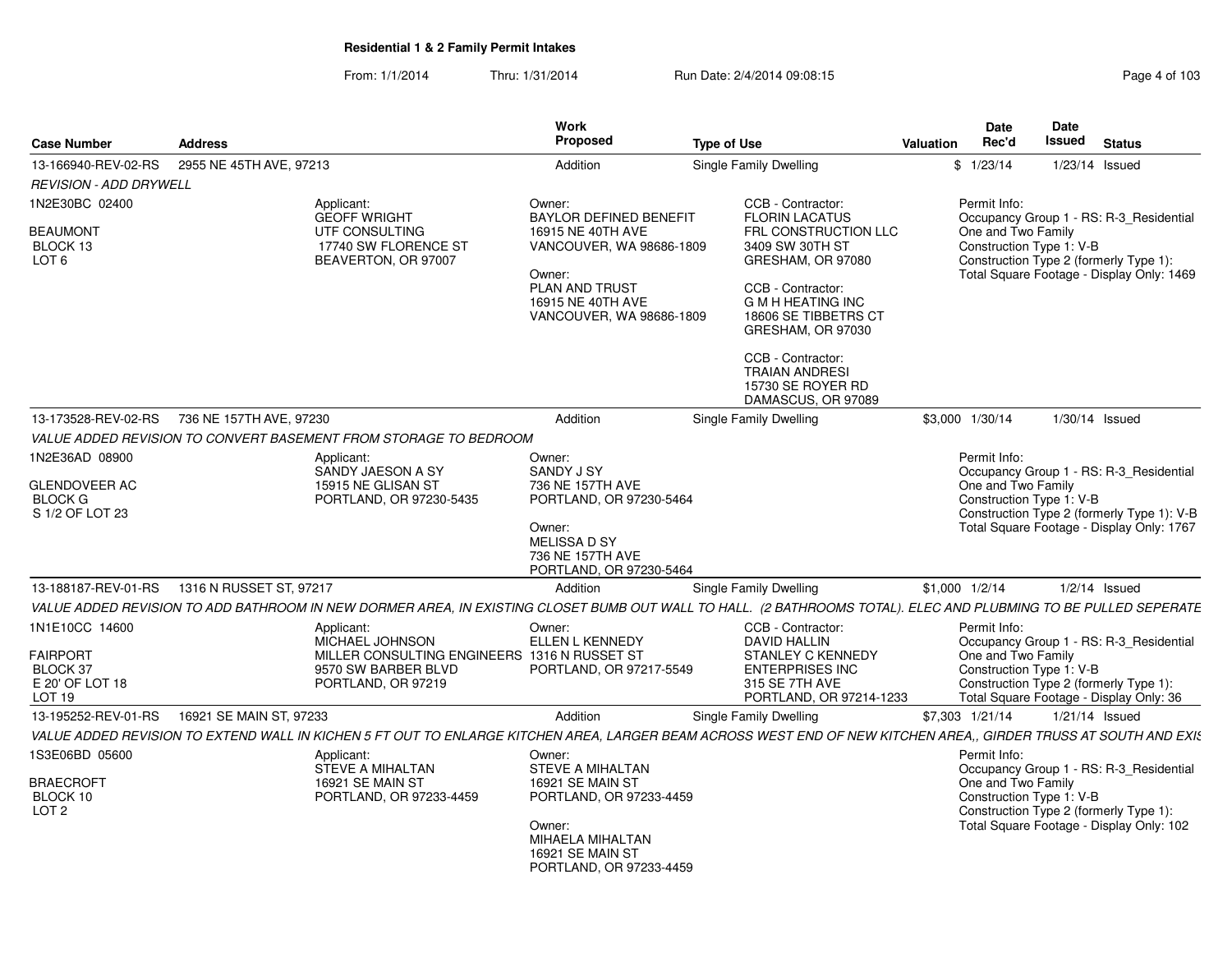| <b>Case Number</b>                                                                 | <b>Address</b>            |                                                                                                             | <b>Work</b><br>Proposed                                                          | <b>Type of Use</b>                                                                                                                                             | Valuation        | Date<br>Date<br>Issued<br>Rec'd                                | <b>Status</b>                                                                                                                      |
|------------------------------------------------------------------------------------|---------------------------|-------------------------------------------------------------------------------------------------------------|----------------------------------------------------------------------------------|----------------------------------------------------------------------------------------------------------------------------------------------------------------|------------------|----------------------------------------------------------------|------------------------------------------------------------------------------------------------------------------------------------|
| 13-196592-REV-01-RS                                                                | 3548 SE 74TH AVE, 97206   |                                                                                                             | Addition                                                                         | Single Family Dwelling                                                                                                                                         | \$950 1/16/14    |                                                                | $1/16/14$ Issued                                                                                                                   |
|                                                                                    |                           |                                                                                                             |                                                                                  | VALUE ADD REVISION TO CHANGE SUPPORT TO ALLOW FOR LARGER OPENING TO THE NEW ADDITION, MOVE BAY WINDOW WEST 12 FEET FROM APPROVED LOCATION, INTO EXISTING WALL  |                  |                                                                |                                                                                                                                    |
| 1S2E08DB 05300                                                                     |                           | Applicant:<br>JOHANNES MOOYMAN                                                                              | Owner:<br>JOHANNES MOOYMAN                                                       | CCB - Contractor:<br>MICHAEL J DECORTE                                                                                                                         |                  | Permit Info:                                                   | Occupancy Group 1 - RS: R-3_Residential                                                                                            |
| ESSEX PK<br>E 71' OF W 166' OF S 35' OF LOT 2<br>E 71' OF W 166' OF N 65' OF LOT 3 |                           | 3548 SE 74TH AVE<br>PORTLAND, OR 97206-2432                                                                 | 3548 SE 74TH AVE<br>PORTLAND, OR 97206-2432                                      | 2171 SE 130TH AVE<br>PORTLAND, OR 97233                                                                                                                        |                  | One and Two Family<br>Construction Type 1: V-B                 | Construction Type 2 (formerly Type 1):                                                                                             |
|                                                                                    |                           |                                                                                                             | Owner:<br><b>LISA MOOYMAN</b><br>3548 SE 74TH AVE<br>PORTLAND, OR 97206-2432     |                                                                                                                                                                |                  |                                                                | Total Square Footage - Display Only: 196                                                                                           |
| 13-201322-REV-02-RS                                                                | 7922 N BURRAGE AVE, 97217 |                                                                                                             | Addition                                                                         | Single Family Dwelling                                                                                                                                         | \$150 1/9/14     |                                                                | $1/9/14$ Issued                                                                                                                    |
|                                                                                    |                           | VALUE ADDED REVISION TO ADD PARKING STALL-OFF STREET REQUIRED BY PLANNING WILL DO PARKING STRIPS 3' WIDE X2 |                                                                                  |                                                                                                                                                                |                  |                                                                |                                                                                                                                    |
| 1N1E09CA 18800<br>PENINSULAR ADD<br>BLOCK 3<br>LOT <sub>42</sub>                   |                           | Applicant:<br><b>TODD LASHER</b><br><b>LASHER DESIGN</b><br>5632 N ATLANTIC AVE<br>PORTLAND OR 97217        | Owner:<br><b>JONAY PROPERTIES LLC</b><br>PO BOX 20926<br>PORTLAND, OR 97294-0926 | CCB - Contractor:<br>DREAM MAKERS CONSTRUCTION<br>8707 NE FREMONT<br>PORTLAND, OR 97220                                                                        |                  | Permit Info:<br>One and Two Family<br>Construction Type 1: V-B | Occupancy Group 1 - RS: R-3_Residential<br>Construction Type 2 (formerly Type 1): V-B<br>Total Square Footage - Display Only: 1623 |
| 13-212661-REV-01-RS                                                                | 5900 E BURNSIDE ST, 97215 |                                                                                                             | Addition                                                                         | <b>Single Family Dwelling</b>                                                                                                                                  | \$2,000 1/3/14   |                                                                | $1/3/14$ Issued                                                                                                                    |
|                                                                                    |                           | ADDED VALUE REVISION TO REPLACE WOODEN FOUNDATION UNDER BEDROOMS                                            |                                                                                  |                                                                                                                                                                |                  |                                                                |                                                                                                                                    |
| 1N2E31DD 07300<br>SECTION 31 1N 2E<br>TL 7300 0.19 ACRES                           |                           | Applicant:<br>VIET QUOC HOANG<br>5900 E BURNSIDE ST<br>PORTLAND, OR 97215                                   | Owner:<br>VIET QUOC HOANG<br>5900 E BURNSIDE ST<br>PORTLAND, OR 97215            |                                                                                                                                                                |                  | Permit Info:<br>One and Two Family<br>Construction Type 1: V-B | Occupancy Group 1 - RS: R-3_Residential                                                                                            |
|                                                                                    |                           |                                                                                                             | Owner:<br>THU PHUONG NGUYEN<br>5900 E BURNSIDE ST<br>PORTLAND, OR 97215          |                                                                                                                                                                |                  |                                                                | Construction Type 2 (formerly Type 1):<br>Total Square Footage - Display Only: 836                                                 |
| 13-216521-REV-01-RS                                                                | 2324 SE 45TH AVE, 97215   |                                                                                                             | Addition                                                                         | Single Family Dwelling                                                                                                                                         | \$10,000 1/31/14 |                                                                | <b>Under Review</b>                                                                                                                |
|                                                                                    |                           |                                                                                                             |                                                                                  | VALUE ADDED REVISION TO STRUCTURAL, CHANGE LVL'S TO 2X8'S; EXPAND EXISTING DORMER DORMER AT FRONT ELEVATION,ADD EXTERIOR FRONT WINDOWS; ADD BAY WINDOW AT REAF |                  |                                                                |                                                                                                                                    |
| 1S2E06CC 13200                                                                     |                           | Applicant:<br>ROBERT HAYDEN                                                                                 | Owner:<br><b>JONATHAN L GERLACH</b>                                              | CCB - Contractor:<br><b>JON GERLACH</b>                                                                                                                        |                  | Permit Info:                                                   | Occupancy Group 1 - RS: R-3_Residential                                                                                            |
| DIVISION ST ADD<br>BLOCK <sub>3</sub><br>LOT <sub>12</sub>                         |                           | <b>DELTA STUDIOS ARCH &amp;</b><br><b>PLANNING</b><br>3344 NE 25TH AVE<br>PORTLAND, OR 97212                | 2324 SE 45TH AVE<br>PORTLAND, OR 97215-3730                                      | <b>COLONIAL HEIGHTS</b><br>CONSTRUCTION INC<br>2639 SE STEPHENS ST<br>PORTLAND, OR 97214                                                                       |                  | One and Two Family<br>Construction Type 1: V-B                 | Construction Type 2 (formerly Type 1): V-B<br>Total Square Footage - Display Only: 882                                             |
|                                                                                    |                           |                                                                                                             |                                                                                  | CCB - Contractor:<br><b>KEITH LEONARD</b><br>DO RIGHT ELECTRIC INC<br>11852 CHATEAU DR<br>WOODBURN OR 97071                                                    |                  |                                                                |                                                                                                                                    |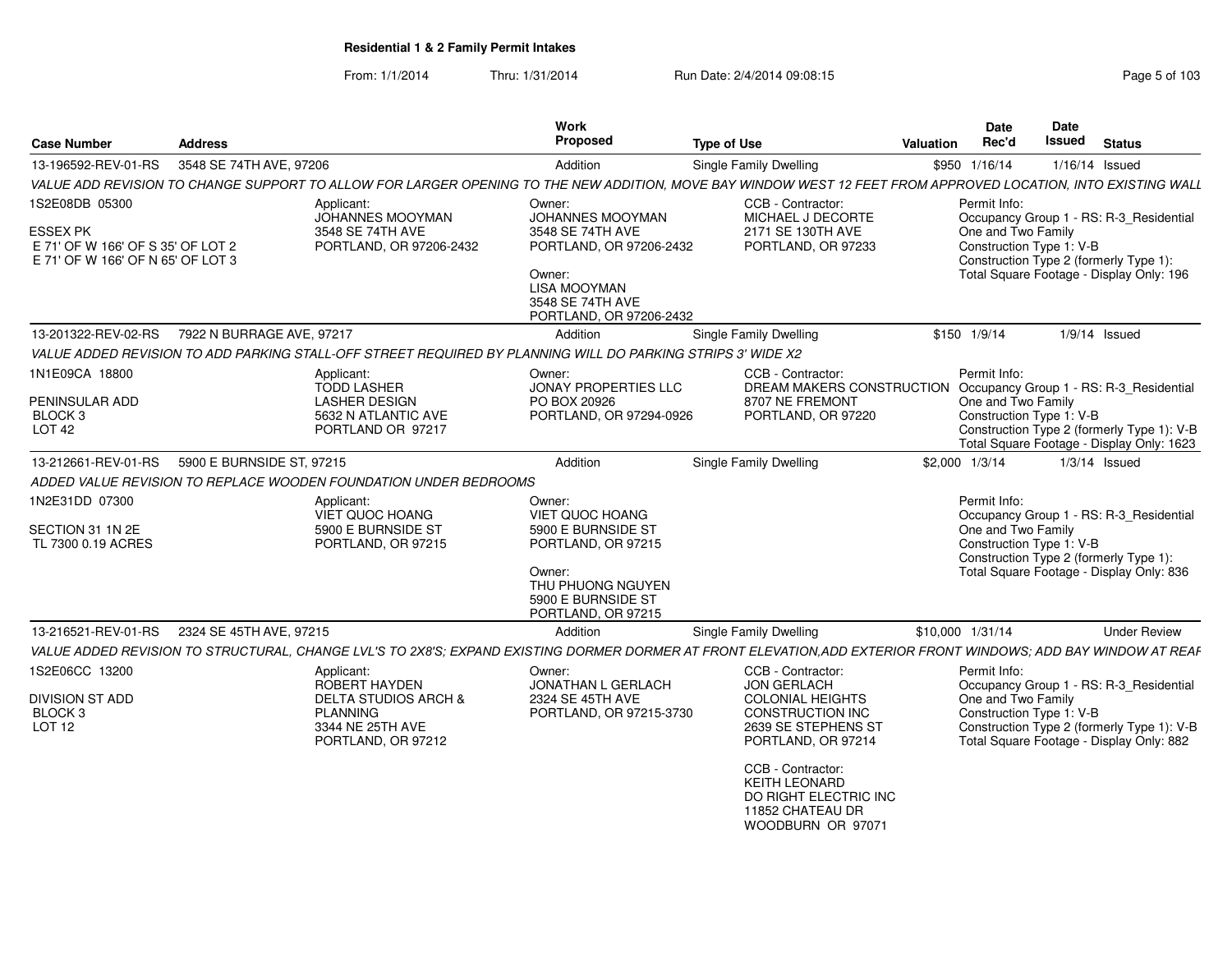|                                                                          |                           |                                                                                                                                   | <b>Work</b>                                                                                                                                                     |                               |                                                                                                                             | Date                                                                                                  | Date             |                                                                                                                                |
|--------------------------------------------------------------------------|---------------------------|-----------------------------------------------------------------------------------------------------------------------------------|-----------------------------------------------------------------------------------------------------------------------------------------------------------------|-------------------------------|-----------------------------------------------------------------------------------------------------------------------------|-------------------------------------------------------------------------------------------------------|------------------|--------------------------------------------------------------------------------------------------------------------------------|
| <b>Case Number</b>                                                       | <b>Address</b>            |                                                                                                                                   | Proposed                                                                                                                                                        | <b>Type of Use</b>            | <b>Valuation</b>                                                                                                            | Rec'd                                                                                                 | <b>Issued</b>    | <b>Status</b>                                                                                                                  |
| 13-220329-REV-01-RS                                                      | 3706 SE MADISON ST, 97214 |                                                                                                                                   | Addition                                                                                                                                                        | Single Family Dwelling        |                                                                                                                             | \$1/29/14                                                                                             | 1/29/14          | Issued                                                                                                                         |
| REVISION-TO RAISE THE DORMER AN ADDITIONAL 2'.4"                         |                           |                                                                                                                                   |                                                                                                                                                                 |                               |                                                                                                                             |                                                                                                       |                  |                                                                                                                                |
| 1S1E01AD 23300<br>SUNNYSIDE & PLAT 2 & 3<br>BLOCK 57<br>W 60' OF LOT 6&7 |                           | Applicant:<br>AAA CONSTRUCTION SERVICES<br><b>LLC</b><br>6400 SE 101ST AVE STE 203<br>PORTLAND, OR 97266                          | Owner:<br><b>MICHAEL E YETTER</b><br>3706 SE MADISON ST<br>PORTLAND, OR 97214-5107<br>Owner:<br>ALICE P YETTER<br>3706 SE MADISON ST<br>PORTLAND, OR 97214-5107 | <b>LLC</b>                    | CCB - Contractor:<br>AAA CONSTRUCTION SERVICES<br>6400 SE 101ST AVE STE 203<br>PORTLAND, OR 97266                           | Permit Info:<br>Construction Type 1: V-B                                                              |                  | Occupancy Group 1 - RS: R-3_Remodel<br>Construction Type 2 (formerly Type 1):<br>Total Square Footage - Display Only: 42       |
| 13-224806-REV-01-RS                                                      | 3306 SE 62ND AVE, 97206   |                                                                                                                                   | Addition                                                                                                                                                        | Single Family Dwelling        |                                                                                                                             | \$1/9/14                                                                                              |                  | $1/9/14$ Issued                                                                                                                |
|                                                                          |                           | REVISION TO CHANGE DESCRIPTION FROM MASTER SUITE TO REMODELED BEDROOM SUITE, PER INSPECTOR REQUEST                                |                                                                                                                                                                 |                               |                                                                                                                             |                                                                                                       |                  |                                                                                                                                |
| 1S2E08BC 14600<br>CHULA VISTA<br>BLOCK 6<br>LOT 1&2&17&18 TL 14600       |                           | Applicant:<br>ROTHCHILD CONSTRUCTION CO<br><b>INC</b><br>20990 SW EDY ROAD<br>SHERWOOD, OR 97140-9616                             | Owner:<br><b>BRET L JONES</b><br>6733 SE KELLY ST<br>PORTLAND, OR 97206-1954                                                                                    | <b>INC</b>                    | CCB - Contractor:<br>ROTHCHILD CONSTRUCTION CO<br>20990 SW EDY ROAD<br>SHERWOOD, OR 97140-9616                              | Permit Info:<br>One and Two Family<br>Construction Type 1: V-B                                        |                  | Occupancy Group 1 - RS: R-3_Residential<br>Construction Type 2 (formerly Type 1):<br>Total Square Footage - Display Only: 33   |
| 13-227134-REV-01-RS                                                      | 7802 SE TAYLOR ST, 97215  |                                                                                                                                   | Addition                                                                                                                                                        | Single Family Dwelling        |                                                                                                                             | \$10,000 1/16/14                                                                                      | 1/16/14 Issued   |                                                                                                                                |
|                                                                          |                           | REVISION TO CHANGE FROM ADHERED FOUNDATION TO EXISTING WALL -REVISION WILL BUILD NEW FOUNDATION UNDER HOUSE                       |                                                                                                                                                                 |                               |                                                                                                                             |                                                                                                       |                  |                                                                                                                                |
| 1S2E05AD 19100<br>KINZEL PK<br>BLOCK 13<br>LOT <sub>8</sub>              |                           | Applicant:<br>LAFERRIERE FAMILY REAL<br><b>ESTATE LLC</b><br>4515 NE ROYAL CT<br>PORTLAND, OR 97213                               | Owner:<br>LAFERRIERE FAMILY REAL EST<br><b>LLC</b><br>4515 NE ROYAL CT<br>PORTLAND, OR 97213                                                                    |                               | CCB - Contractor:<br>LAFERRIERE FAMILY REAL<br><b>ESTATE LLC</b><br>4515 NE ROYAL CT<br>PORTLAND, OR 97213                  | Permit Info:<br>One and Two Family<br>Construction Type 1: V-B                                        |                  | Occupancy Group 1 - RS: R-3 Residential<br>Construction Type 2 (formerly Type 1):<br>Total Square Footage - Display Only: 1340 |
| 13-230070-000-00-RS                                                      | 2523 SE 32ND AVE          |                                                                                                                                   | Addition                                                                                                                                                        | Single Family Dwelling        |                                                                                                                             | \$8,000 1/16/14                                                                                       | $1/16/14$ Issued |                                                                                                                                |
|                                                                          |                           | DEMO EXISTING FRONT YARD AND FOOTING OF SFR TO BUILD NEW FOUNDATION/RETAINING WALL AND PARKING PAD, INSTALL NEW WATER METER       |                                                                                                                                                                 |                               |                                                                                                                             |                                                                                                       |                  |                                                                                                                                |
| 1S1E12BA 03301<br>PARTITION PLAT 2007-188<br>LOT <sub>1</sub>            |                           | Applicant:<br><b>FRANCIS DARDIS</b><br><b>STACK ARCHITECTURE</b><br>32 NE 7TH AVE<br>PORTLAND OR 97213                            | Owner:<br><b>JOHN B MELCHER</b><br>2523 SE 32ND AVE<br>PORTLAND, OR 97202<br>Owner:                                                                             |                               | CCB - Contractor:<br><b>KEYWAY CORP</b><br>7275 SW HERMOSO WAY<br><b>TIGARD, OR 97223</b>                                   | Permit Info:<br>Occupancy Group 1 - RS: U_Private<br>Garage\Utility Misc.<br>Construction Type 1: V-B |                  | Construction Type 2 (formerly Type 1):                                                                                         |
|                                                                          |                           |                                                                                                                                   | <b>THANDOSE KALINDA</b><br>2523 SE 32ND AVE<br>PORTLAND, OR 97202                                                                                               |                               |                                                                                                                             |                                                                                                       |                  |                                                                                                                                |
| 13-238871-000-00-RS                                                      | 5716 N BOWDOIN ST, 97203  |                                                                                                                                   | Addition                                                                                                                                                        | <b>Single Family Dwelling</b> |                                                                                                                             | \$17,000 1/28/14                                                                                      |                  | $1/28/14$ Issued                                                                                                               |
|                                                                          |                           | DORMER ADDITION FOR NEW BATH; MECHANICAL, ELECTRICAL, PLUMBING PERMITS TO BE OBTAINED SEPARATELY                                  |                                                                                                                                                                 |                               |                                                                                                                             |                                                                                                       |                  |                                                                                                                                |
| 1N1E07DA 09800<br>PORTSMOUTH<br>BLOCK 6<br>E 1/2 OF LOT 7<br>LOT 8       |                           | Applicant:<br><b>PATRICK SCHMITT</b><br>PATRICK SCHMITT DESIGNER INC 22209 SW BAR NONE RD<br>8695 NW RYAN ST<br>PORTLAND OR 97229 | Owner:<br><b>MARK FRANKLIN</b><br>TUALATIN, OR 97062                                                                                                            |                               | CCB - Contractor:<br><b>BRENT HILLMAN</b><br>BRENT HILLMAN & ASSOCIATES<br>13766 SW LEAH TERRACE<br><b>TIGARD, OR 97224</b> | Permit Info:<br>Construction Type 1: V-B                                                              |                  | Occupancy Group 1 - RS: R-3 Remodel<br>Construction Type 2 (formerly Type 1):<br>Total Square Footage - Display Only: 90       |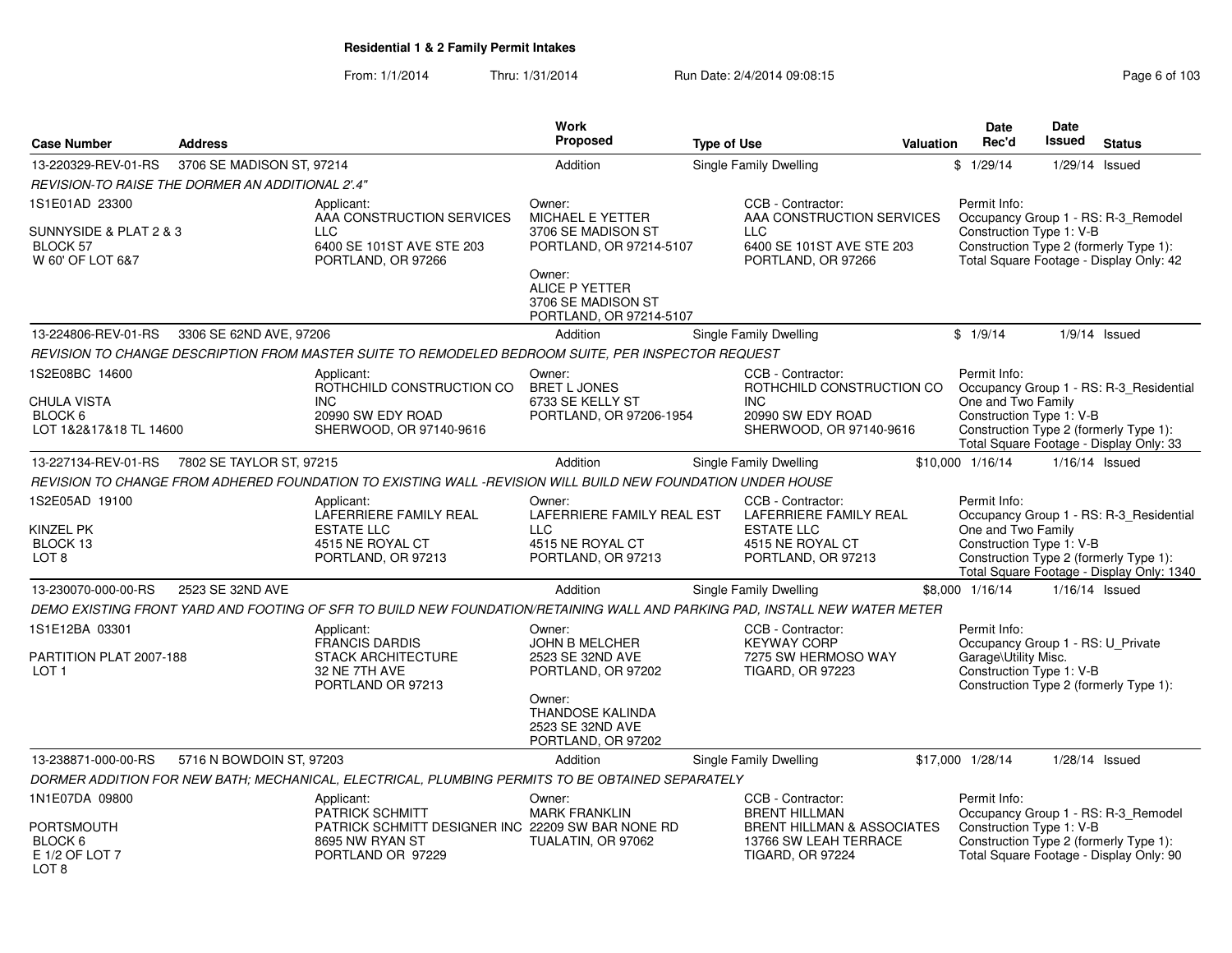From: 1/1/2014Thru: 1/31/2014 Run Date: 2/4/2014 09:08:15 Research 2010 103

| <b>Case Number</b>                                                            | <b>Address</b>                         |                                                                                                                                                              | Work<br><b>Proposed</b>                                                                                                                                             | <b>Type of Use</b> |                                                                                                                                     | <b>Valuation</b>                                                                                                                                                                                         | <b>Date</b><br>Rec'd               | <b>Date</b><br>Issued                                                                     | <b>Status</b>                                                                                                                |
|-------------------------------------------------------------------------------|----------------------------------------|--------------------------------------------------------------------------------------------------------------------------------------------------------------|---------------------------------------------------------------------------------------------------------------------------------------------------------------------|--------------------|-------------------------------------------------------------------------------------------------------------------------------------|----------------------------------------------------------------------------------------------------------------------------------------------------------------------------------------------------------|------------------------------------|-------------------------------------------------------------------------------------------|------------------------------------------------------------------------------------------------------------------------------|
| 13-239672-000-00-RS                                                           | 1532 NE 50TH AVE, 97213                |                                                                                                                                                              | Addition                                                                                                                                                            |                    | Single Family Dwelling                                                                                                              |                                                                                                                                                                                                          | \$15,000 1/10/14                   |                                                                                           | 1/10/14 Under Inspection                                                                                                     |
|                                                                               |                                        | SIMPLE DORMER ADDITION ON THE EAST ELEVATION OF HOME FOR BATHROOM TWO BATHROOMS TOTAL                                                                        |                                                                                                                                                                     |                    |                                                                                                                                     |                                                                                                                                                                                                          |                                    |                                                                                           |                                                                                                                              |
| 1N2E30CD 17600<br><b>ELMHURST</b><br>BLOCK <sub>20</sub><br>LOT <sub>13</sub> |                                        | Applicant:<br><b>TERRY HELLEM</b><br>PROJECTIVE BUILDING DESIGNS<br>PO BOX 6542<br>BEAVERTON OR 97007                                                        | Owner:<br><b>KENT HATHAWAY</b><br>1215 SW BLAINE CT<br>GRESHAM, OR 97080<br>Owner:<br><b>SUSAN HATHAWAY</b><br>1215 SW BLAINE CT<br>GRESHAM, OR 97080               |                    |                                                                                                                                     |                                                                                                                                                                                                          | Permit Info:<br>One and Two Family | Construction Type 1: V-B                                                                  | Occupancy Group 1 - RS: R-3_Residential<br>Construction Type 2 (formerly Type 1):<br>Total Square Footage - Display Only: 84 |
|                                                                               |                                        |                                                                                                                                                              | Owner:<br>RHETT BUTLER<br>1215 SW BLAINE CT<br>GRESHAM, OR 97080                                                                                                    |                    |                                                                                                                                     |                                                                                                                                                                                                          |                                    |                                                                                           |                                                                                                                              |
| 13-239765-000-00-RS                                                           | 2009 SE 72ND AVE, 97215                |                                                                                                                                                              | Addition                                                                                                                                                            |                    | Single Family Dwelling                                                                                                              |                                                                                                                                                                                                          | \$19,273 1/9/14                    |                                                                                           | 1/9/14 Under Inspection                                                                                                      |
|                                                                               | CONVERT PORTION OF BASEMENT TO AN ADU. |                                                                                                                                                              |                                                                                                                                                                     |                    |                                                                                                                                     |                                                                                                                                                                                                          |                                    |                                                                                           |                                                                                                                              |
| 1S2E05CA 03600<br>SECTION 05 1S 2E<br>TL 3600 0.17 ACRES                      |                                        | Applicant:<br><b>ENCOMPASS CONSTRUCTION &amp;</b><br>MAINTENANCE SERVICES INC<br>16076 S HARDING RD<br>OREGON CITY, OR 97045                                 | Owner:<br><b>RYAN LYNCH</b><br>2009 SE 72ND AVE<br>PORTLAND, OR 97215-4043<br>Owner:<br>RACHEL LYNCH<br>2009 SE 72ND AVE<br>PORTLAND, OR 97215-4043                 |                    | CCB - Contractor:<br><b>ENCOMPASS CONSTRUCTION &amp;</b><br>MAINTENANCE SERVICES INC<br>16076 S HARDING RD<br>OREGON CITY, OR 97045 | Permit Info:<br>Occupancy Group 1 - RS: R-3_Remodel<br>Construction Type 1: V-B<br>Construction Type 2 (formerly Type 1):<br>Total Square Footage - Display Only: 540<br>Number of New Dwelling Units: 1 |                                    |                                                                                           |                                                                                                                              |
| 13-239924-000-00-RS                                                           | 4603 SE MADISON ST, 97215              |                                                                                                                                                              | Addition                                                                                                                                                            |                    | Single Family Dwelling                                                                                                              |                                                                                                                                                                                                          | \$3,168 1/28/14                    | $1/28/14$ Issued                                                                          |                                                                                                                              |
|                                                                               |                                        | REMOVE EXISTING BACK PORCH AND REPLACE WITH LARGER COVERED PORCH WITH STEPS                                                                                  |                                                                                                                                                                     |                    |                                                                                                                                     |                                                                                                                                                                                                          |                                    |                                                                                           |                                                                                                                              |
| 1S2E06BD 11200<br><b>ARCADIA</b><br>BLOCK <sub>3</sub><br>LOT <sub>8</sub>    |                                        | Applicant:<br>SL GREEN CONSTRUCTION CO<br><b>LLC</b><br>PO BOX 23803<br>PORTLAND, OR 97281                                                                   | Owner:<br>ROBERT A ALFORD<br>4603 SE MADISON ST<br>PORTLAND, OR 97215<br>Owner:<br>MARJORY T CHANCE<br>4603 SE MADISON ST<br>PORTLAND, OR 97215                     |                    | CCB - Contractor:<br>SL GREEN CONSTRUCTION CO<br><b>LLC</b><br>PO BOX 23803<br>PORTLAND, OR 97281                                   |                                                                                                                                                                                                          | Permit Info:                       | Occupancy Group 1 - RS: U_Decks,<br>Patios, Porches, Carports<br>Construction Type 1: V-B | Construction Type 2 (formerly Type 1):<br>Total Square Footage - Display Only: 156                                           |
| 13-243224-000-00-RS                                                           | 18507 NW REEDER RD                     |                                                                                                                                                              | Addition                                                                                                                                                            |                    | Single Family Dwelling                                                                                                              |                                                                                                                                                                                                          | \$2,998 1/23/14                    | 1/23/14 Issued                                                                            |                                                                                                                              |
|                                                                               |                                        | ADDITION OF NEW ENTRY APPROX 30SF ON WEST ELEVATION AND NEW COVERED PORCH ON EAST ELEVATIONINTERIOR REMODEL UPDATE KITCHEN. ENTRY AND STAIRWAY AND REPLACE L |                                                                                                                                                                     |                    |                                                                                                                                     |                                                                                                                                                                                                          |                                    |                                                                                           |                                                                                                                              |
| 2N1W17A 00500<br>SECTION 17 2N 1W<br>TL 500 2.50 ACRES                        |                                        | Applicant:<br><b>DENNIS DURDEL</b><br>HORIZON NORTHWEST INC.<br>6950 SW HAMPTON SUITE 314<br>TIGARD OR 97223                                                 | Owner:<br><b>MARK H HEPNER</b><br>18507 NW REEDER RD<br>PORTLAND, OR 97231-1403<br>Owner:<br><b>KELLY C HEPNER</b><br>18507 NW REEDER RD<br>PORTLAND, OR 97231-1403 |                    | CCB - Contractor:<br>HORIZON NORTHWEST INC<br>6950 SW HAMPTON ST STE 302<br>TIGARD, OR 972238332                                    |                                                                                                                                                                                                          | Permit Info:<br>One and Two Family | Construction Type 1: V-B                                                                  | Occupancy Group 1 - RS: R-3_Residential<br>Construction Type 2 (formerly Type 1):<br>Total Square Footage - Display Only: 28 |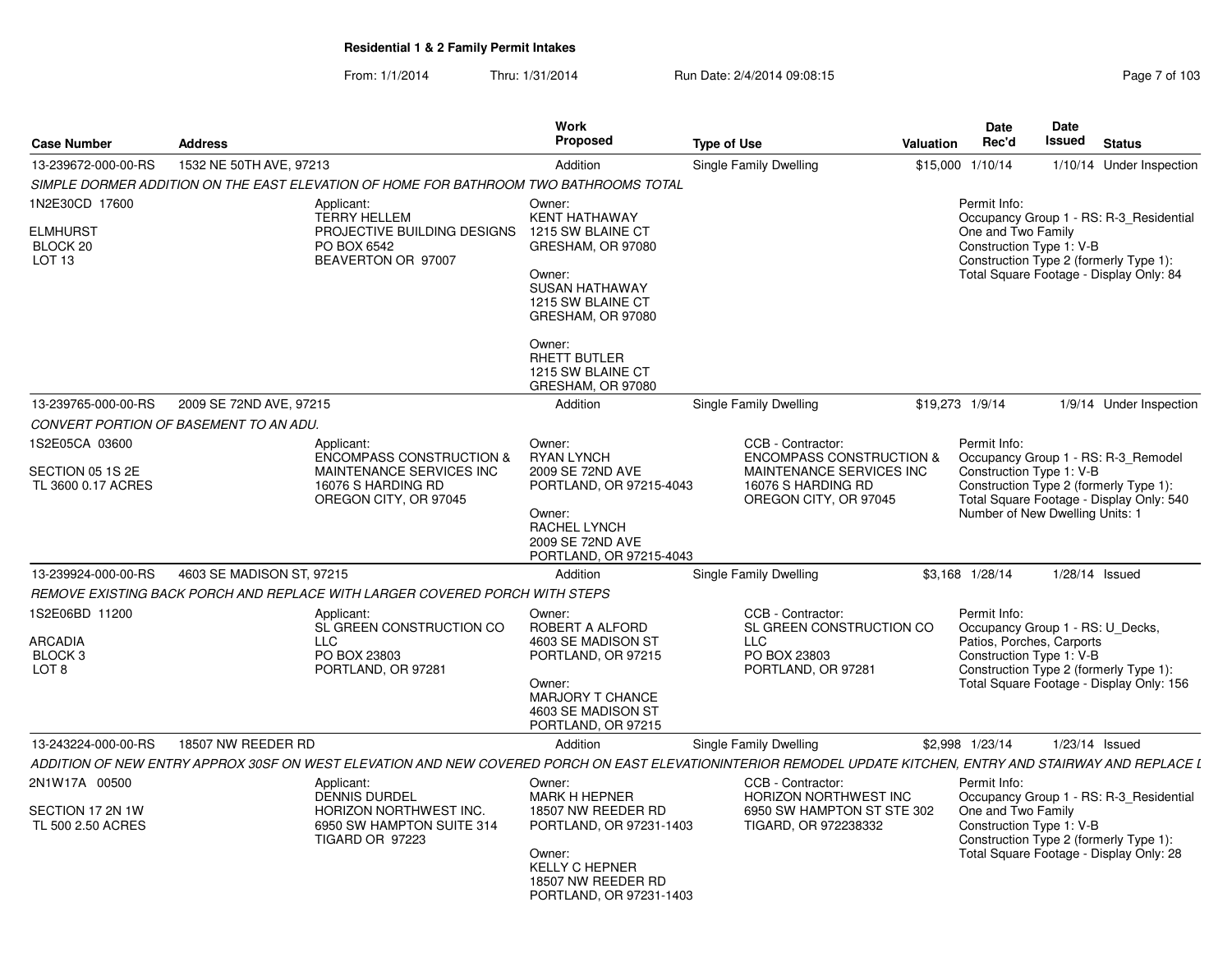| <b>Case Number</b>                                                   | <b>Address</b>                                |                                                                                                                                                              | Work<br><b>Proposed</b>                                                                                                                                   | <b>Type of Use</b>                                                                                                                                                                                                       | Valuation        | <b>Date</b><br>Rec'd               | Date<br>Issued<br><b>Status</b>                                                                                                                                |
|----------------------------------------------------------------------|-----------------------------------------------|--------------------------------------------------------------------------------------------------------------------------------------------------------------|-----------------------------------------------------------------------------------------------------------------------------------------------------------|--------------------------------------------------------------------------------------------------------------------------------------------------------------------------------------------------------------------------|------------------|------------------------------------|----------------------------------------------------------------------------------------------------------------------------------------------------------------|
| 14-100073-000-00-RS                                                  | 7233 N LOMBARD ST, 97203                      |                                                                                                                                                              | Addition                                                                                                                                                  | Single Family Dwelling                                                                                                                                                                                                   |                  | \$3,641 1/2/14                     | 1/2/14 Under Inspection                                                                                                                                        |
|                                                                      | NEW BAY WINDOW ADDITION ON WEST SIDE OF HOUSE |                                                                                                                                                              |                                                                                                                                                           |                                                                                                                                                                                                                          |                  |                                    |                                                                                                                                                                |
| 1N1E07BB 13300<br>ST CLOUD HTS ADD<br><b>BLOCK E</b><br>LOT 25&26    |                                               | Applicant:<br>DON R. TITUS<br><b>RESIDENTIAL DESIGNER</b><br>7028 N ST. LOUIS AVE<br>PORTLAND, OR 97203                                                      | Owner:<br>KITTIE O BETTERTON<br>7233 N LOMBARD ST<br>PORTLAND, OR 97203-3207                                                                              | CCB - Contractor:<br><b>HARTMANN HOLDINGS LLC</b><br>PO BOX 31085<br>PORTLAND, OR 97231                                                                                                                                  |                  | Permit Info:<br>One and Two Family | Occupancy Group 1 - RS: R-3_Residential<br>Construction Type 1: V-B<br>Construction Type 2 (formerly Type 1):                                                  |
|                                                                      |                                               |                                                                                                                                                              |                                                                                                                                                           |                                                                                                                                                                                                                          |                  |                                    | Total Square Footage - Display Only: 34                                                                                                                        |
| 14-100234-000-00-RS                                                  | 2836 NE 13TH AVE, 97212                       |                                                                                                                                                              | Addition                                                                                                                                                  | Single Family Dwelling                                                                                                                                                                                                   | \$120,000 1/2/14 |                                    | 1/2/14 Under Inspection                                                                                                                                        |
|                                                                      |                                               | 2-STORY ADDITION AT REAR WITH NEW MASTER BATH; KITCHEN REMODEL; NEW DECK AT REAR                                                                             |                                                                                                                                                           |                                                                                                                                                                                                                          |                  |                                    |                                                                                                                                                                |
| 1N1E26BD 14100<br><b>IRVINGTON</b><br>BLOCK 74<br>LOT <sub>19</sub>  |                                               | Applicant:<br>CHRIS KESTLE-KAUFMAN<br>127 AVERY DR<br>ATLANTA, GA 30309                                                                                      | Owner:<br><b>MARK S KAUFMAN</b><br>127 AVERY DR<br>ATLANTA, GA 30309<br>Owner:<br><b>CHRIS KESTLE-KAUFMAN</b><br>127 AVERY DR<br>ATLANTA, GA 30309        | CCB - Contractor:<br>CARL A ROSANE<br>17684 DEEMAR WAY<br>LAKE OSWEGO, OR 970355408                                                                                                                                      |                  | Permit Info:<br>One and Two Family | Occupancy Group 1 - RS: R-3_Residential<br>Construction Type 1: V-B<br>Construction Type 2 (formerly Type 1):<br>Total Square Footage - Display Only: 360      |
| 14-100269-000-00-RS                                                  | 2934 NE 60TH AVE, 97213                       |                                                                                                                                                              | Addition                                                                                                                                                  | Single Family Dwelling                                                                                                                                                                                                   |                  | \$7,710 1/2/14                     | 1/2/14 Under Inspection                                                                                                                                        |
|                                                                      |                                               | DORMER ADDITION ON 2ND FLOOR TO CREATE SITTING AREA. CONVERT EXISTING BEDROOM TO BATHROOM TO CREAT MASTER SUITE, REMODEL KITCHEN (2 BATHROOMS TOTAL)         |                                                                                                                                                           |                                                                                                                                                                                                                          |                  |                                    |                                                                                                                                                                |
| 1N2E30AD 01600<br>ROSE CITY PK<br>BLOCK 105<br><b>LOT 15</b>         |                                               | Applicant:<br><b>JOE CLARK</b><br>DIAMONDS IN THE RUFF PDX LLC<br>3836 NE 17TH AVE<br>PORTLAND, OR 97212                                                     | Owner:<br><b>DIANNE K FARRIER</b><br>2934 NE 60TH AVE<br>PORTLAND, OR 97213-3910<br>Owner:<br>EV F FARRIER<br>2934 NE 60TH AVE<br>PORTLAND, OR 97213-3910 | CCB - Contractor:<br>DAVID RAY OAKLEY<br><b>TIGARD</b><br>8811 SW SPRUCE ST<br><b>TIGARD OR 97223</b><br>CCB - Contractor:<br><b>JOE CLARK</b><br>DIAMONDS IN THE RUFF PDX LLC<br>3836 NE 17TH AVE<br>PORTLAND, OR 97212 |                  | Permit Info:<br>One and Two Family | Occupancy Group 1 - RS: R-3 Residential<br>Construction Type 1: V-B<br>Construction Type 2 (formerly Type 1):<br>Total Square Footage - Display Only: 72       |
| 14-100611-000-00-RS                                                  | 8832 SE 16TH AVE                              |                                                                                                                                                              | Addition                                                                                                                                                  | <b>Single Family Dwelling</b>                                                                                                                                                                                            |                  | \$28,055 1/3/14                    | 1/16/14 Under Inspection                                                                                                                                       |
|                                                                      |                                               | NEW TWO STORY ADDITION TO REAR OF DWELLING. REBUILD REAR PORCH. CONVERT BASEMENT TO HABITABLE SPACE INCLUDING NEW BEDROOM WITH EGRESS WINDOW. REMODEL EX.    |                                                                                                                                                           |                                                                                                                                                                                                                          |                  |                                    |                                                                                                                                                                |
| 1S1E26AB 04100                                                       |                                               | Applicant:<br><b>DILUSSO HOMES LLC</b><br>PO BOX 1251<br>CLACKAMAS, OR 97015-1251                                                                            | Owner:<br><b>DILUSSO HOMES LLC</b><br>PO BOX 1251<br>CLACKAMAS, OR 97015-1251                                                                             |                                                                                                                                                                                                                          |                  | Permit Info:<br>One and Two Family | Occupancy Group 1 - RS: R-3 Residential<br>Construction Type 1: V-B<br>Construction Type 2 (formerly Type 1):<br>Total Square Footage - Display Only: 262      |
| 14-101950-000-00-RS                                                  | 3626 NE 44TH AVE, 97213                       |                                                                                                                                                              | Addition                                                                                                                                                  | <b>Single Family Dwelling</b>                                                                                                                                                                                            | \$262,265 1/7/14 |                                    | $2/3/14$ Issued                                                                                                                                                |
|                                                                      |                                               | TEAR DOWN HOUSE TO BASEMENT AND FIRST FLOOR SYSTEM AND REBUILD AS 2 STORY WITH NEW FRONT AND BACK PORCH AND CONVERT BASEMENT TO HABITABLE SPACE; EXISTING AT |                                                                                                                                                           |                                                                                                                                                                                                                          |                  |                                    |                                                                                                                                                                |
| 1N2E19CC 17500<br>ROSLYN<br>BLOCK <sub>3</sub><br><b>LOT 7&amp;8</b> |                                               | Applicant:<br><b>GEOFF WRIGHT</b><br>UTF CONSULTING<br>17740 SW FLORENCE ST<br>BEAVERTON, OR 97007                                                           | Owner:<br><b>WILLIAM PERRIN</b><br>2235 NE 46TH AVE<br>PORTLAND, OR 97213                                                                                 | CCB - Contractor:<br><b>FLORIN LACATUS</b><br>FRL CONSTRUCTION LLC<br>3409 SW 30TH ST<br>GRESHAM, OR 97080                                                                                                               |                  | Permit Info:<br>One and Two Family | Occupancy Group 1 - RS: R-3 Residential<br>Construction Type 1: V-B<br>Construction Type 2 (formerly Type 1): V-B<br>Total Square Footage - Display Only: 3234 |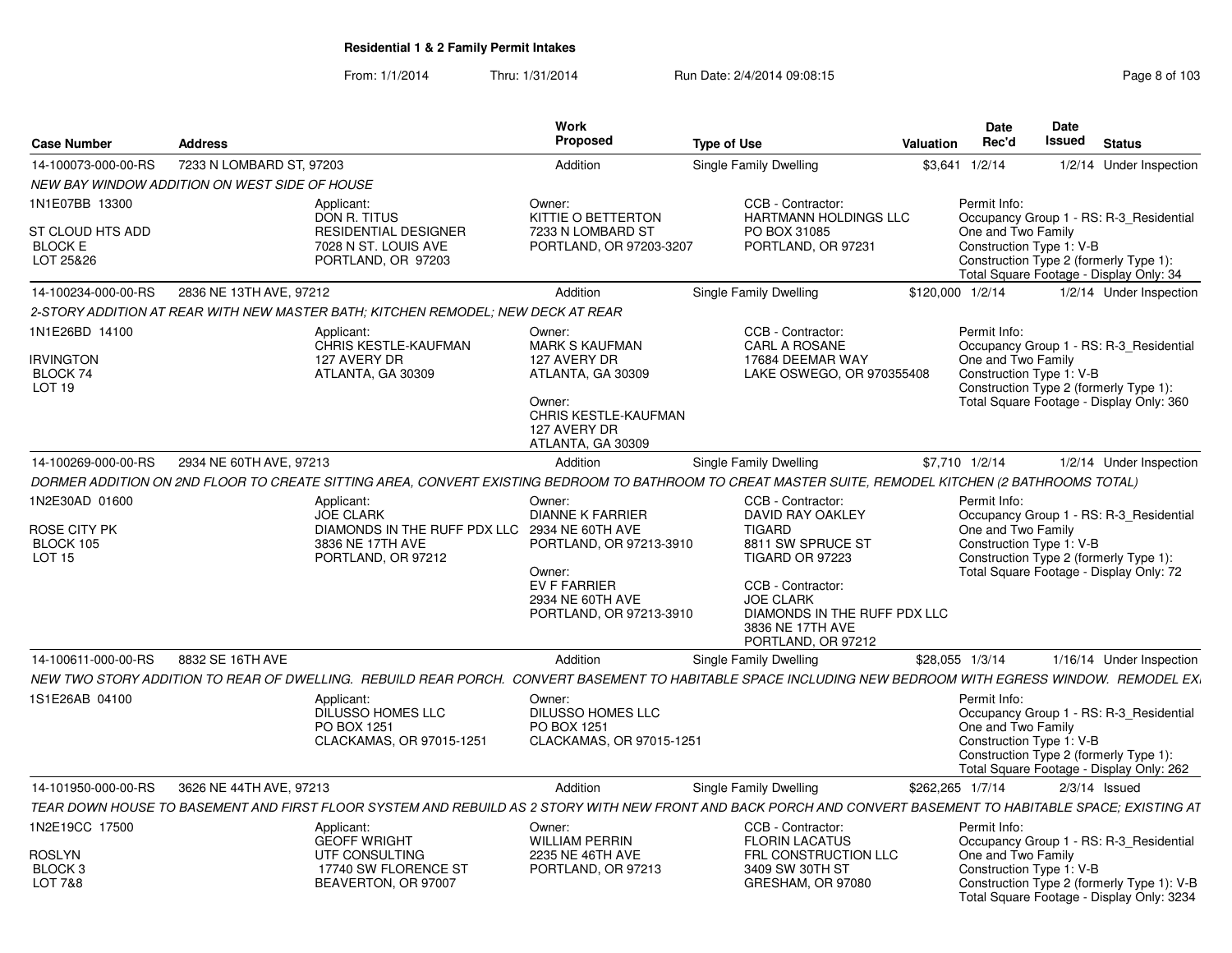From: 1/1/2014Thru: 1/31/2014 Run Date: 2/4/2014 09:08:15 Research 2010 103

| <b>Case Number</b>                     | <b>Address</b>                                                                                                                                                 | Work<br>Propose                                                    | <b>Type of Use</b>                              | Date<br>Rec'd<br>Valuation | Date<br>Issued<br><b>Status</b>                                                    |
|----------------------------------------|----------------------------------------------------------------------------------------------------------------------------------------------------------------|--------------------------------------------------------------------|-------------------------------------------------|----------------------------|------------------------------------------------------------------------------------|
| 14-102220-000-00-RS                    | 7950 SW 46TH AVE, 97219                                                                                                                                        | Addition                                                           | Single Family Dwelling                          | \$71,744 1/8/14            | 1/8/14 Under Inspection                                                            |
|                                        | SINGLE STORY ADDITION AT NORTH SIDE OF HOUSE TO INCLUDE TWO BEDROOMS, FAMILY ROOM AND BATHROOM (2 BATHROOMS TOTAL). ELECTRICAL, MECHANICAL, AND PLUMBING PERMI |                                                                    |                                                 |                            |                                                                                    |
| 1S1E19DA 11100                         | Applicant:                                                                                                                                                     | Owner:                                                             | CCB - Contractor:                               | Permit Info:               |                                                                                    |
|                                        | DAVID IZER                                                                                                                                                     | <b>GARNETT P MC MILLAN</b>                                         | DAVID IZER                                      |                            | Occupancy Group 1 - RS: R-3_Residential                                            |
| PORTLAND PK ADD<br>BLOCK 1             | LLC -                                                                                                                                                          | BUILDSTRONG CONSTRUCTION 7950 SW 46TH AVE<br>PORTLAND, OR 97219    | <b>BUILDSTRONG CONSTRUCTION</b><br>LLC.         | One and Two Family         | Construction Type 1: V-B                                                           |
| LOT 9-12&21-24 TL 11100                | 38222 HOOD ST<br><b>SANDY, OR 97055</b>                                                                                                                        |                                                                    | 38222 HOOD ST<br>SANDY, OR 97055                |                            | Construction Type 2 (formerly Type 1):<br>Total Square Footage - Display Only: 670 |
|                                        | 14-102357-000-00-RS 3776 SE 8TH AVE, 97202                                                                                                                     | Addition                                                           | Single Family Dwelling                          | \$6.104 1/14/14            | 1/14/14 Issued                                                                     |
|                                        | WHOLE HOUSE REMODEL; CONVERT BASEMENT TO LIVING SPACE TO INCLUDE BEDROOM WITH EGRESS WINDOW AND FAMILY ROOM AREA, RELOCATE STAIRS, NEW POSTS TO CARRY LOAL     |                                                                    |                                                 |                            |                                                                                    |
| 1S1E11CB 05300                         | Applicant:                                                                                                                                                     | Owner:                                                             | CCB - Contractor:                               | Permit Info:               |                                                                                    |
| <b>BENEDICTINE HTS</b>                 | ANTHONY BOUDON                                                                                                                                                 | BEVERLY M PETERSON<br>MILLER CONSULTING ENGINEERS 3180 SW VISTA DR | <b>STUART BABICKY</b><br>SYNERGY RESTORATION    | One and Two Family         | Occupancy Group 1 - RS: R-3 Residential                                            |
| BLOCK A                                |                                                                                                                                                                | 9570 SW BARBUR BLVD, STE 100 PORTLAND, OR 97225-3560               | PO BOX 42442                                    |                            | Construction Type 1: V-B                                                           |
| LOT <sub>2</sub>                       | PORTLAND, OR 97219                                                                                                                                             |                                                                    | PORTLAND OR 97242                               |                            | Construction Type 2 (formerly Type 1):<br>Total Square Footage - Display Only: 57  |
|                                        |                                                                                                                                                                | Addition                                                           | Single Family Dwelling                          | \$26,000 1/10/14           | 1/10/14 Issued                                                                     |
|                                        | INCREASE HEIGHT OF DORMER TO INCREASE CEILING HEIGHT ON UPPER LEVEL OF DETACHED GARAGE AND CONVERT THIS SPACE FROM STORAGE TO HABITABLE SPACE FOR GAME ROOI    |                                                                    |                                                 |                            |                                                                                    |
| 1S1E35BD 03000                         | Applicant:                                                                                                                                                     | Owner:                                                             | CCB - Contractor:                               | Permit Info:               |                                                                                    |
| <b>ABERNETHY HTS</b>                   | VINCENT ALLEN REICHOW<br>PO BOX 393                                                                                                                            | JONATHAN BANKS<br>11511 SW MILITARY LN                             | <b>VINCENT ALLEN REICHOW</b><br>PO BOX 393      | One and Two Family         | Occupancy Group 1 - RS: R-3_Residential                                            |
| LOT 3 TL 3000                          | <b>BANKS, OR 97106</b>                                                                                                                                         | PORTLAND, OR 97219                                                 | <b>BANKS, OR 97106</b>                          |                            | Construction Type 1: V-B                                                           |
|                                        |                                                                                                                                                                | Owner:                                                             |                                                 |                            | Construction Type 2 (formerly Type 1):                                             |
|                                        |                                                                                                                                                                | <b>CARRIE BANKS</b>                                                |                                                 |                            |                                                                                    |
|                                        |                                                                                                                                                                | 11511 SW MILITARY LN<br>PORTLAND, OR 97219                         |                                                 |                            |                                                                                    |
|                                        | 14-103077-000-00-RS 2574 NE 30TH AVE, 97212                                                                                                                    | Addition                                                           | Single Family Dwelling                          | \$107 1/9/14               | 1/14/14 Under Inspection                                                           |
|                                        | MAJOR REMODEL WITH 2ND STORY ADDITION; ADDITION TO MAIN FLOOR PLUS 2 NEW BATHROOMS. 3 BATHROOMS TOTAL. TOTAL OF 1727 NEW SQUARE FOOTAGE ADDED, (2ND FLOOR, FRO |                                                                    |                                                 |                            |                                                                                    |
| 1N1E25BD 23200                         | Applicant:                                                                                                                                                     | Owner:                                                             | CCB - Contractor:                               | Permit Info:               |                                                                                    |
|                                        | ADAM REED                                                                                                                                                      | <b>ROBERT HENSHAW</b>                                              | ADAM REED                                       |                            | Occupancy Group 1 - RS: R-3_Residential                                            |
| <b>CHARLESTONS ADD</b><br>BLOCK 5      | CASCADE CONTRACTING<br>7410 SW MACADAM                                                                                                                         | 2574 NE 30TH AVE<br>PORTLAND, OR 97212                             | CASCADE CONTRACTING<br>7410 SW MACADAM          | One and Two Family         | Construction Type 1: V-B                                                           |
| <b>LOT 14</b>                          | PORTLAND OR 97219                                                                                                                                              |                                                                    | PORTLAND OR 97219                               |                            | Construction Type 2 (formerly Type 1):                                             |
| S 18' OF LOT 15<br>14-103912-000-00-RS | 9532 SW 18TH PL. 97219                                                                                                                                         | Addition                                                           | Single Family Dwelling                          | \$21.630 1/11/14           | Total Square Footage - Display Only: 1<br>1/23/14 Issued                           |
|                                        | TWO SMALL ADDITIONS AT FRONT OF HOUSE FOR MASTER BEDROOM AND LAUNDRY ROOM EXPANSIONS, ADD MASTER BATHROOM TOTAL 202 SQUARE FEET TOTAL (4) TOILETS ON PROPER    |                                                                    |                                                 |                            |                                                                                    |
| 1S1E28BD 01502                         | Applicant:                                                                                                                                                     | Owner:                                                             | CCB - Contractor:                               | Permit Info:               |                                                                                    |
|                                        | <b>HAMISH MURRAY</b>                                                                                                                                           | <b>LISA A CHRISTIE</b>                                             | <b>HAMISH MURRAY</b>                            |                            | Occupancy Group 1 - RS: R-3_Residential                                            |
| PARTITION PLAT 1998-136<br>LOT 2       | <b>HAMISH MURRAY</b><br><b>CONSTRUCTION INC</b>                                                                                                                | 9532 SW 18TH PL<br>PORTLAND, OR 97219-6459                         | <b>HAMISH MURRAY</b><br><b>CONSTRUCTION INC</b> | One and Two Family         | Construction Type 1: V-B                                                           |
|                                        | 4627 SW CONDOR AVE                                                                                                                                             |                                                                    | 4627 SW CONDOR AVE                              |                            | Construction Type 2 (formerly Type 1):                                             |
|                                        | PORTLAND OR 97239                                                                                                                                              | Owner:<br><b>ADAM CHRISTIE</b>                                     | PORTLAND OR 97239                               |                            | Total Square Footage - Display Only: 202                                           |
|                                        |                                                                                                                                                                | 9532 SW 18TH PL                                                    |                                                 |                            |                                                                                    |
|                                        |                                                                                                                                                                | PORTLAND, OR 97219-6459                                            |                                                 |                            |                                                                                    |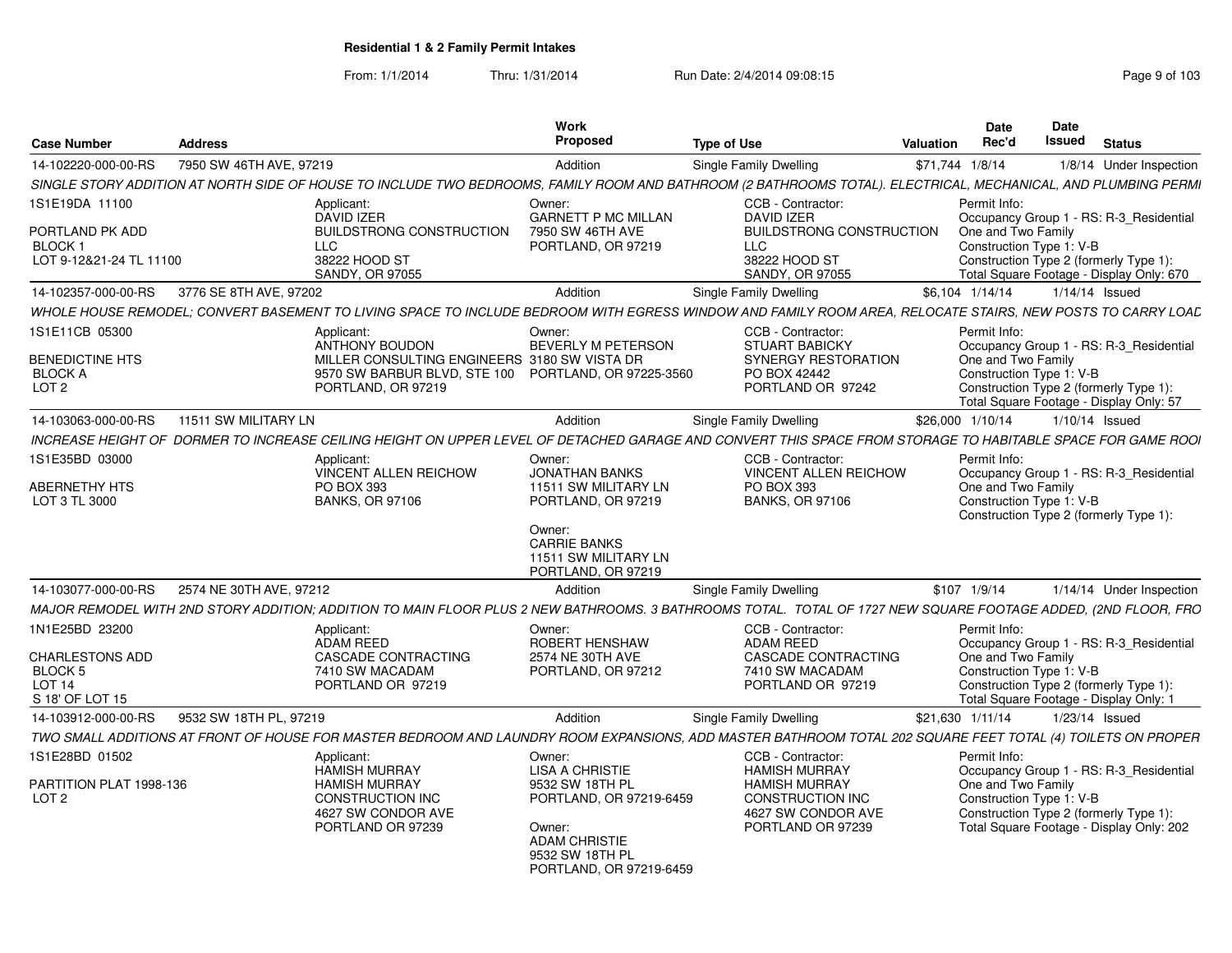| <b>Case Number</b>                                             | <b>Address</b>                                                                                                                                               | Work<br>Proposed                                                                                                              | <b>Type of Use</b>                                                                                               | Valuation | Date<br>Rec'd                                                             | Date<br><b>Issued</b> | <b>Status</b>                                                                          |
|----------------------------------------------------------------|--------------------------------------------------------------------------------------------------------------------------------------------------------------|-------------------------------------------------------------------------------------------------------------------------------|------------------------------------------------------------------------------------------------------------------|-----------|---------------------------------------------------------------------------|-----------------------|----------------------------------------------------------------------------------------|
| 14-104401-000-00-RS                                            | 3035 NE 55TH AVE, 97213                                                                                                                                      | Addition                                                                                                                      | Single Family Dwelling                                                                                           |           | \$53,968 1/14/14                                                          |                       | <b>Under Review</b>                                                                    |
|                                                                | TWO STORY ADDITION TO THE REAR OF THE HOUSE: EXPAND THE KITCHEN. RECONFIRGURE EXISTING BEDROOM AND RELOCATE STAIRS ON 1ST FL: ADD NEW BEDROOM AND BATHROOM C |                                                                                                                               |                                                                                                                  |           |                                                                           |                       |                                                                                        |
| 1N2E30AB 20000<br>ROSE CITY PK<br>BLOCK 99<br>LOT <sub>2</sub> | Applicant:<br><b>KATHY BASH</b><br><b>DMS ARCHITECTS</b><br>3205 NE 18th AVE<br>PORTLAND, OR 97212                                                           | Owner:<br><b>CAITLYN B HOWELL</b><br>3035 NE 55TH AVE<br>PORTLAND, OR 97213-3319                                              | CCB - Contractor:<br>MAXWELL RUSH<br><b>GREEN LIGHT CONSTRUCTION</b><br>4705 NE MALLORY AVE<br>PORTLAND OR 97211 |           | Permit Info:<br>One and Two Family<br>Construction Type 1: V-B            |                       | Occupancy Group 1 - RS: R-3 Residential<br>Construction Type 2 (formerly Type 1):      |
|                                                                |                                                                                                                                                              |                                                                                                                               |                                                                                                                  |           |                                                                           |                       | Total Square Footage - Display Only: 504                                               |
| 14-104811-000-00-RS                                            | 1034 NE PRESCOTT ST, 97211                                                                                                                                   | Addition                                                                                                                      | Single Family Dwelling                                                                                           |           | \$43,000 1/14/14                                                          |                       | <b>Under Review</b>                                                                    |
|                                                                | NEW GARAGE ATTACHED TO HOUSE BY ENCLOSED WALKWAY                                                                                                             |                                                                                                                               |                                                                                                                  |           |                                                                           |                       |                                                                                        |
| 1N1E23CA 04700<br><b>NORTH IRVINGTON</b>                       | Applicant:<br>TAYLOR REED MORROW LLC<br>29321 HAMM RD                                                                                                        | Owner:<br>ALEXANDRE G BAUDOUIN<br>1034 NE PRESCOTT ST                                                                         | CCB - Contractor:<br><b>TAYLOR REED MORROW LLC</b><br>29321 HAMM RD                                              |           | Permit Info:<br>Occupancy Group 1 - RS: U Private<br>Garage\Utility Misc. |                       |                                                                                        |
| BLOCK 26<br>E 45' OF LOT 11&12                                 | <b>EUGENE, OR 97405</b>                                                                                                                                      | PORTLAND, OR 97211-4548<br>Owner:<br>MICHELLE A CALLAN<br>1034 NE PRESCOTT ST<br>PORTLAND, OR 97211-4548                      | <b>EUGENE, OR 97405</b>                                                                                          |           | Construction Type 1: V-B                                                  |                       | Construction Type 2 (formerly Type 1):<br>Total Square Footage - Display Only: 440     |
| 14-104911-000-00-RS                                            | 11919 SW BREYMAN AVE                                                                                                                                         | Addition                                                                                                                      | Single Family Dwelling                                                                                           |           | \$29,623 1/14/14                                                          |                       | 1/17/14 Issued                                                                         |
|                                                                | 226 SQUARE FOOT ADDITION ON SOUTH SIDE OF RESIDENCE TO CREATE CLOSET SPACE AND NEW POWDER ROOM, EXTEND REAR PATIO COVER SOUTHWARD (APPROX 267 SQUARE FOOT    |                                                                                                                               |                                                                                                                  |           |                                                                           |                       |                                                                                        |
| 1S1E35CA 01800                                                 | Applicant:                                                                                                                                                   | Owner:                                                                                                                        | CCB - Contractor:                                                                                                |           | Permit Info:                                                              |                       |                                                                                        |
|                                                                | NEIL KELLY CO INC                                                                                                                                            | <b>RICHARD L ADELMAN</b>                                                                                                      | NEIL KELLY CO INC                                                                                                |           |                                                                           |                       | Occupancy Group 1 - RS: R-3_Residential                                                |
| <b>ABERNETHY HTS</b><br>LOT 18 TL 1800                         | 804 N ALBERTA ST<br>PORTLAND, OR 97217-2693                                                                                                                  | 11919 SW BREYMAN AVE<br>PORTLAND, OR 97219<br>Owner:<br><b>MARY KAY ADELMAN</b><br>11919 SW BREYMAN AVE<br>PORTLAND, OR 97219 | 804 N ALBERTA ST<br>PORTLAND, OR 97217-2693                                                                      |           | One and Two Family<br>Construction Type 1: V-B                            |                       | Construction Type 2 (formerly Type 1): V-B<br>Total Square Footage - Display Only: 493 |
| 14-104936-000-00-RS                                            | 3709 SE 73RD AVE - Unit A, 97206                                                                                                                             | Addition                                                                                                                      | <b>Single Family Dwelling</b>                                                                                    |           | \$17.561 1/21/14                                                          |                       | 1/21/14 Issued                                                                         |
|                                                                | ADDITION AT WEST ELEVATION, NEW MASTER BATHROOM AND CLOSET (2 BATHROOMS TOTAL)                                                                               |                                                                                                                               |                                                                                                                  |           |                                                                           |                       |                                                                                        |
| 1S2E08DB 11800                                                 |                                                                                                                                                              | Owner:                                                                                                                        |                                                                                                                  |           | Permit Info:                                                              |                       |                                                                                        |
|                                                                |                                                                                                                                                              | PRIVATE INVESTMENT                                                                                                            |                                                                                                                  |           |                                                                           |                       | Occupancy Group 1 - RS: R-3 Residential                                                |
| <b>MIDDLESEX</b>                                               |                                                                                                                                                              | 848 N RAINBOW BLVD #2747                                                                                                      |                                                                                                                  |           | One and Two Family                                                        |                       |                                                                                        |
| S 100' OF E 118' OF LOT 5                                      |                                                                                                                                                              | LAS VEGAS, NV 89107-1103                                                                                                      |                                                                                                                  |           | Construction Type 1: V-B                                                  |                       | Construction Type 2 (formerly Type 1):                                                 |
|                                                                |                                                                                                                                                              | Owner:<br>PARTNERS LLC<br>848 N RAINBOW BLVD #2747<br>LAS VEGAS, NV 89107-1103                                                |                                                                                                                  |           |                                                                           |                       | Total Square Footage - Display Only: 164                                               |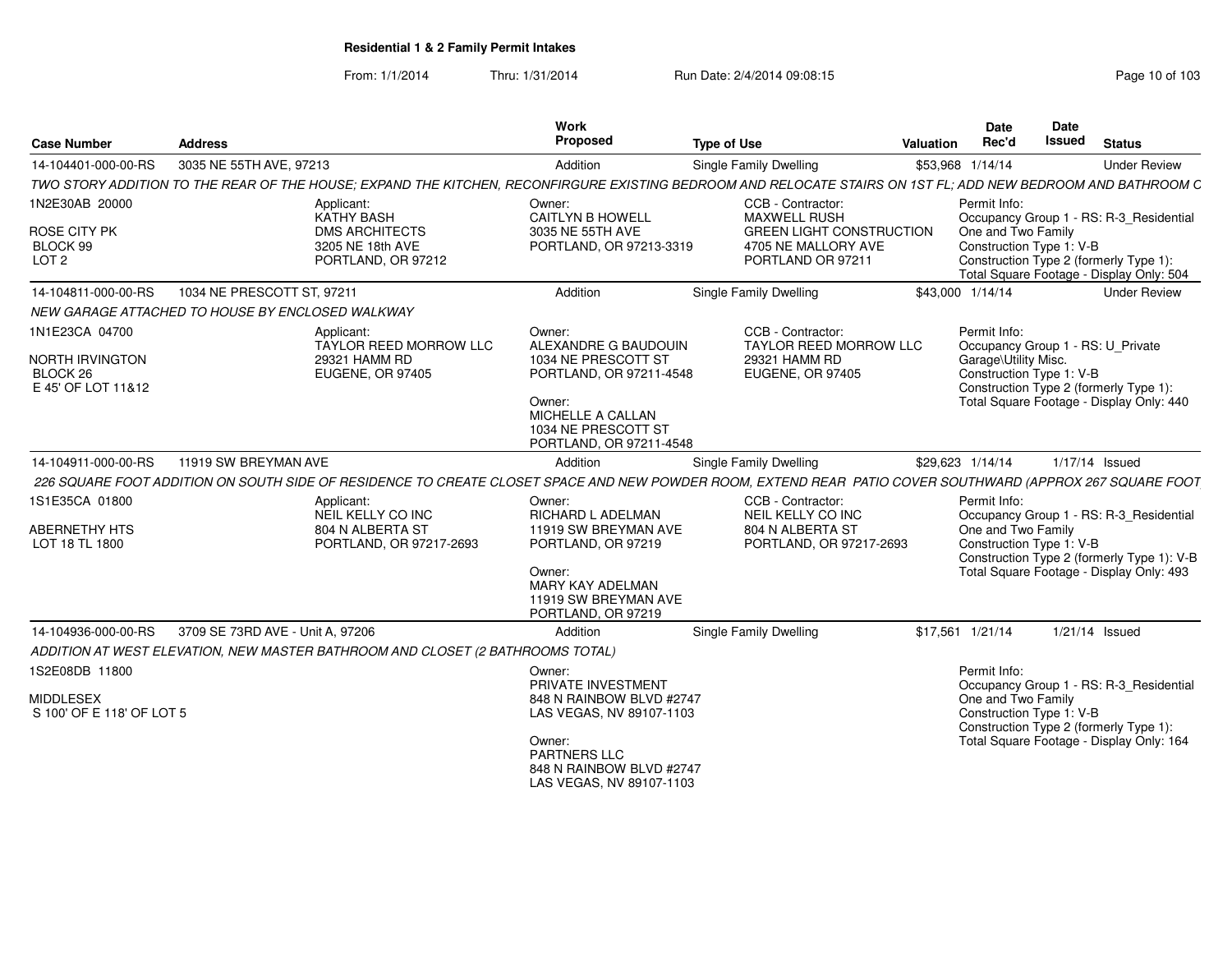| <b>Case Number</b>                                              | <b>Address</b>                                                                                                                                                 | Work<br>Proposed                                                                                                                                         | <b>Type of Use</b>                                                                                                      | Valuation         | Date<br>Rec'd                      | Date<br><b>Issued</b>                                       | <b>Status</b>                                                                                                                     |
|-----------------------------------------------------------------|----------------------------------------------------------------------------------------------------------------------------------------------------------------|----------------------------------------------------------------------------------------------------------------------------------------------------------|-------------------------------------------------------------------------------------------------------------------------|-------------------|------------------------------------|-------------------------------------------------------------|-----------------------------------------------------------------------------------------------------------------------------------|
| 14-105522-000-00-RS                                             | 5560 SW HEWETT BLVD, 97221                                                                                                                                     | Addition                                                                                                                                                 | <b>Single Family Dwelling</b>                                                                                           | \$395,000 1/15/14 |                                    |                                                             | <b>Under Review</b>                                                                                                               |
|                                                                 | NEW COVERED PATIO ATTACHED TO HOUSE VIA NEW COVERED BREEZEWAY. REBUILD APPROX.35 FT OF RETAINING WALL ON WEST SIDE OF HOUSE. MODIFY ROOF/ CEILING FRAMING OVER |                                                                                                                                                          |                                                                                                                         |                   |                                    |                                                             |                                                                                                                                   |
| 1S1E06CD 02600                                                  | Applicant:<br>WALT LORENCE                                                                                                                                     | Owner:<br><b>KATE LIEBER</b>                                                                                                                             | CCB - Contractor:<br><b>WALT LORENCE</b>                                                                                |                   | Permit Info:                       |                                                             | Occupancy Group 1 - RS: R-3_Residential                                                                                           |
| SECTION 06 1S 1E<br>TL 2600 1.89 ACRES                          | <b>LORENCE BROTHERS</b><br><b>CONSTRUCTION INC</b><br>3485 SW 106TH<br>BEAVERTON, OR 97005                                                                     | 5560 SW HEWETT BLVD<br>PORTLAND, OR 97221-2239<br>Owner:<br><b>MONIQUE MATHESON</b><br>5560 SW HEWETT BLVD<br>PORTLAND, OR 97221-2239                    | <b>LORENCE BROTHERS</b><br>CONSTRUCTION INC<br>3485 SW 106TH<br>BEAVERTON, OR 97005                                     |                   | One and Two Family                 | Construction Type 1: V-B                                    | Construction Type 2 (formerly Type 1):                                                                                            |
| 14-105964-000-00-RS                                             | 2021 SW CUSTER ST, 97219                                                                                                                                       | Addition                                                                                                                                                 | <b>Single Family Dwelling</b>                                                                                           | \$35,000 1/17/14  |                                    |                                                             | 1/17/14 Issued                                                                                                                    |
|                                                                 | NEW CONDITIONED ACCESSORY SRUCTURE OF 240 SF FULL BATHROOM WITH SEWAGE EJECTOR PUMP. SPLIT SYSTEM SUB PANEL; 345 SF ROOFTOP GARDEN DECK ACCESSED BY STARS AT   |                                                                                                                                                          |                                                                                                                         |                   |                                    |                                                             |                                                                                                                                   |
| 1S1E21BC 03900<br><b>RAZ HILL</b><br><b>LOT 25</b>              | Applicant:<br>JEREMY MILLER<br>5336 N MARYLAND AVE<br>PORTLAND, OR 97217                                                                                       | Owner:<br>E GAY PULLEY<br>2021 SW CUSTER ST<br>PORTLAND, OR 97219-2645<br>Owner:<br>DAVID GREENE<br>2021 SW CUSTER ST<br>PORTLAND, OR 97219-2645         |                                                                                                                         |                   | Permit Info:<br>One and Two Family | Construction Type 1: V-B                                    | Occupancy Group 1 - RS: R-3_Residential<br>Construction Type 2 (formerly Type 1): V-B<br>Total Square Footage - Display Only: 585 |
| 14-106005-000-00-RS                                             | 5329 NE 17TH AVE, 97211                                                                                                                                        | Addition                                                                                                                                                 | Single Family Dwelling                                                                                                  | \$7,000 1/22/14   |                                    |                                                             | $1/22/14$ Issued                                                                                                                  |
|                                                                 | REPAIR FOUNDATION WHERE DAMAGED BY TREE AND ADD NEW EXTERIOR CONCRETE STAIRS; NEW SOAKAGE TRENCH AT REAR, NEW WATER LINE TO HOUSE                              |                                                                                                                                                          |                                                                                                                         |                   |                                    |                                                             |                                                                                                                                   |
| 1N1E23AB 03700<br><b>VERNON</b><br>BLOCK 4<br>LOT <sub>16</sub> | Applicant:<br>JAMES WOOD<br>2919 MCKENDRICK ST<br>EUGENE, OR 97405                                                                                             | Owner:<br><b>ROGER A BROWN</b><br>PO BOX 595<br><b>BORING, OR 97009</b><br>Owner:<br><b>MARY M BROWN</b><br><b>PO BOX 595</b><br><b>BORING, OR 97009</b> | <b>Primary Contractor:</b><br><b>TO BID</b>                                                                             |                   | Permit Info:<br>One and Two Family | Construction Type 1: V-B                                    | Occupancy Group 1 - RS: R-3_Residential<br>Construction Type 2 (formerly Type 1):                                                 |
| 14-106484-000-00-RS                                             | 6841 SE BOISE ST - Unit B, 97206                                                                                                                               | Addition                                                                                                                                                 | Single Family Dwelling                                                                                                  | \$30,000 1/30/14  |                                    |                                                             | 1/30/14 Issued                                                                                                                    |
|                                                                 | SINGLE STORY ADDITION TO CREATE ADU ON THE FIRST FLOOR; ELECTRICAL, PLUMBING, & MECHANICAL PERMITS TO BE PULLED SEPARATE                                       |                                                                                                                                                          |                                                                                                                         |                   |                                    |                                                             |                                                                                                                                   |
| 1S2E08CD 19100                                                  | Applicant:<br>PAT SAUER<br>THE DESIGN DEPARTEMENT<br>PO BOX 80065<br>PORTLAND OR 97280                                                                         | Owner:<br>TERRY W NULLAR<br>6841 SE BOISE ST<br>PORTLAND, OR 97206<br>Owner:<br><b>GARY J HENRY</b>                                                      | CCB - Contractor:<br><b>CLARK ZELLER</b><br><b>GMA CONSTRUCTION INC</b><br>16460 SW 72ND AVE<br><b>TIGARD, OR 97224</b> |                   | Permit Info:<br>One and Two Family | Construction Type 1: V-B<br>Number of New Dwelling Units: 1 | Occupancy Group 1 - RS: R-3 Residential<br>Construction Type 2 (formerly Type 1):<br>Total Square Footage - Display Only: 233     |
|                                                                 |                                                                                                                                                                | 6841 SE BOISE ST<br>PORTLAND, OR 97206                                                                                                                   |                                                                                                                         |                   |                                    |                                                             |                                                                                                                                   |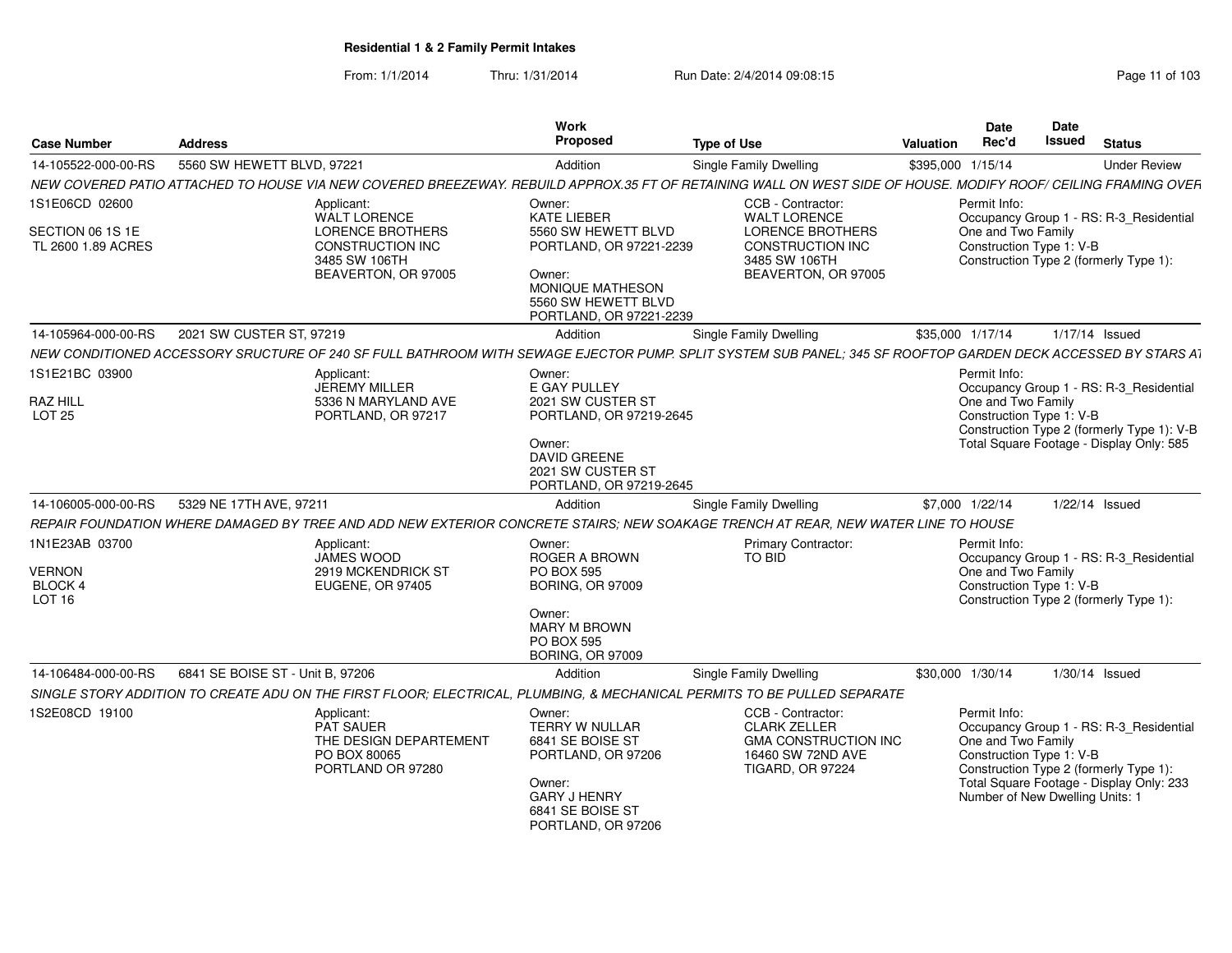| Page 12 of 103 |  |  |
|----------------|--|--|
|----------------|--|--|

| 14-107520-000-00-RS<br>215 NE 108TH AVE, 97220<br>Addition<br><b>Single Family Dwelling</b><br>\$80,000 1/21/14<br><b>Under Review</b><br>1N2E34CA 07300<br>Permit Info:<br>Applicant:<br>Owner:<br>ALESYA BUZE<br>ALESYA BUZE<br>Occupancy Group 1 - RS: R-3 Residential<br>215 NE 108TH AVE<br>One and Two Family<br><b>BRUNSWICK</b><br>215 NE 108TH AVE<br>Construction Type 1: V-B<br>BLOCK <sub>2</sub><br>PORTLAND, OR 97220<br>PORTLAND, OR 97220<br>Construction Type 2 (formerly Type 1):<br>N 58' OF LOT 9<br>Total Square Footage - Display Only: 228<br>Owner:<br>Number of New Dwelling Units: 1<br>YEVGENIY BUZE<br>215 NE 108TH AVE<br>PORTLAND, OR 97220<br>14-107742-000-00-RS<br>590 NW ST HELENS AVE, 97229<br>\$15,000 1/21/14<br>$1/21/14$ Issued<br>Addition<br>Single Family Dwelling<br>EXTEND LAUNDRY ROOM INTO EXISTING DECK AREA UNDER SUSPENDED DRIVEWAY; ADD NEW SINK<br>1N1W36AC 02200<br>CCB - Contractor:<br>Permit Info:<br>Applicant:<br>Owner:<br><b>GREGG CREIGHTON</b><br><b>TIMOTHY BRICKER</b><br><b>PAUL NEIGEL</b><br>One and Two Family<br><b>GREGG B CREIGHTON</b><br><b>BARNES HTS</b><br>590 NW SAINT HELENS AVE<br>LOTUS CONSTRUCTION CO<br>Construction Type 1: V-B<br><b>BLOCK D</b><br>ARCHITECT P C<br>PORTLAND, OR 97229-6855<br>PO BOX 6396<br>Construction Type 2 (formerly Type 1):<br>LOT 7&8 TL 2200<br>252 A AVENUE, SUITE 100<br>VANCOUVER, WA 98668<br>Total Square Footage - Display Only: 139<br>LAKE OSWEGO, OR 97034<br>Owner:<br><b>DARBY BRICKER</b><br>590 NW SAINT HELENS AVE<br>PORTLAND, OR 97229-6855<br>1340 SW MEDWYN TER<br>14-107952-000-00-RS<br>\$6,824 1/21/14<br>Addition<br>Single Family Dwelling<br>ADD NEW ROOF STRUCTURE OVER A PORTION OF EXISTING DECK<br>1S1E28BD 00708<br>Permit Info:<br>Owner:<br>CCB - Contractor:<br>Applicant:<br><b>MARTIN M STEINGREBE</b><br>Occupancy Group 1 - RS: U_Decks,<br><b>IBUILDPDX COMPANY LLC</b><br><b>IBUILDPDX COMPANY LLC</b><br>Patios, Porches, Carports<br><b>MARSHALL PARK ESTATES</b><br>1936 SE 23RD AVE<br>1340 SW MEDWYN TER<br>1936 SE 23RD AVE<br>Construction Type 1: V-B<br>PORTLAND, OR 97214<br>PORTLAND, OR 97219<br>PORTLAND, OR 97214<br>LOT 7<br>Construction Type 2 (formerly Type 1):<br>Total Square Footage - Display Only: 336<br>Owner:<br>AMY J STEINGREBE<br>1340 SW MEDWYN TER<br>PORTLAND, OR 97219<br>14-108249-000-00-RS<br>7505 SW 36TH AVE, 97219<br>\$101,619 1/22/14<br>Addition<br>Single Family Dwelling<br><b>Under Review</b><br>2 STORY ADDITION FOR NEW LIVING ROOM ON MAIN LEVEL AND MASTER SUITE ON SECOND STORY. CRAWLSPACE BELOW<br>1S1E20BD 08400<br>Permit Info:<br>Applicant:<br>Owner:<br>CCB - Contractor:<br><b>ARTHUR SCHNEIDER</b><br><b>RUPP FAMILY BUILDERS</b><br>Occupancy Group 1 - RS: R-3 Residential<br>Garrett Rupp<br><b>RUPP FAMILY BUILDERS</b><br>One and Two Family<br><b>QUEENSLAND</b><br>7505 SW 36TH AVE<br><b>INCORPORATED</b><br>29030 SW TOWN CENTER LOOP E Construction Type 1: V-B<br>BLOCK <sub>3</sub><br>29030 SW TOWN CTR. LOOP E.<br>PORTLAND, OR 97219<br>Construction Type 2 (formerly Type 1):<br>LOT <sub>1</sub><br>STE 202 #429<br><b>SUITE 202 BOX 429</b><br>Total Square Footage - Display Only: 949<br>WILSONVILLE, OR 97070<br>WILSONVILLE, OR 97070<br>Owner:<br><b>LIN WANG</b><br>7505 SW 36TH AVE<br>Applicant: | <b>Case Number</b> | <b>Address</b> | <b>Work</b><br><b>Proposed</b> | <b>Type of Use</b> | <b>Valuation</b> | Date<br>Rec'd | Date<br>Issued | <b>Status</b> |
|------------------------------------------------------------------------------------------------------------------------------------------------------------------------------------------------------------------------------------------------------------------------------------------------------------------------------------------------------------------------------------------------------------------------------------------------------------------------------------------------------------------------------------------------------------------------------------------------------------------------------------------------------------------------------------------------------------------------------------------------------------------------------------------------------------------------------------------------------------------------------------------------------------------------------------------------------------------------------------------------------------------------------------------------------------------------------------------------------------------------------------------------------------------------------------------------------------------------------------------------------------------------------------------------------------------------------------------------------------------------------------------------------------------------------------------------------------------------------------------------------------------------------------------------------------------------------------------------------------------------------------------------------------------------------------------------------------------------------------------------------------------------------------------------------------------------------------------------------------------------------------------------------------------------------------------------------------------------------------------------------------------------------------------------------------------------------------------------------------------------------------------------------------------------------------------------------------------------------------------------------------------------------------------------------------------------------------------------------------------------------------------------------------------------------------------------------------------------------------------------------------------------------------------------------------------------------------------------------------------------------------------------------------------------------------------------------------------------------------------------------------------------------------------------------------------------------------------------------------------------------------------------------------------------------------------------------------------------------------------------------------------------------------------------------------------------------------------------------------------------------------------------------------------------------------------------------------------------------------------------------------------------------------------------------------------------------------------------|--------------------|----------------|--------------------------------|--------------------|------------------|---------------|----------------|---------------|
| EXTEND GARAGE, CONVERT BASEMENT TO OFFICE SPACE, ADD TWO WINDOW WELLS TO BASEMENT AREA, ADD TWO DORMERS TO FRONT ELEVATION OF HOME, TO INCLUDE TWO BEDROC<br>Occupancy Group 1 - RS: R-3_Residential                                                                                                                                                                                                                                                                                                                                                                                                                                                                                                                                                                                                                                                                                                                                                                                                                                                                                                                                                                                                                                                                                                                                                                                                                                                                                                                                                                                                                                                                                                                                                                                                                                                                                                                                                                                                                                                                                                                                                                                                                                                                                                                                                                                                                                                                                                                                                                                                                                                                                                                                                                                                                                                                                                                                                                                                                                                                                                                                                                                                                                                                                                                                           |                    |                |                                |                    |                  |               |                |               |
|                                                                                                                                                                                                                                                                                                                                                                                                                                                                                                                                                                                                                                                                                                                                                                                                                                                                                                                                                                                                                                                                                                                                                                                                                                                                                                                                                                                                                                                                                                                                                                                                                                                                                                                                                                                                                                                                                                                                                                                                                                                                                                                                                                                                                                                                                                                                                                                                                                                                                                                                                                                                                                                                                                                                                                                                                                                                                                                                                                                                                                                                                                                                                                                                                                                                                                                                                |                    |                |                                |                    |                  |               |                |               |
|                                                                                                                                                                                                                                                                                                                                                                                                                                                                                                                                                                                                                                                                                                                                                                                                                                                                                                                                                                                                                                                                                                                                                                                                                                                                                                                                                                                                                                                                                                                                                                                                                                                                                                                                                                                                                                                                                                                                                                                                                                                                                                                                                                                                                                                                                                                                                                                                                                                                                                                                                                                                                                                                                                                                                                                                                                                                                                                                                                                                                                                                                                                                                                                                                                                                                                                                                |                    |                |                                |                    |                  |               |                |               |
|                                                                                                                                                                                                                                                                                                                                                                                                                                                                                                                                                                                                                                                                                                                                                                                                                                                                                                                                                                                                                                                                                                                                                                                                                                                                                                                                                                                                                                                                                                                                                                                                                                                                                                                                                                                                                                                                                                                                                                                                                                                                                                                                                                                                                                                                                                                                                                                                                                                                                                                                                                                                                                                                                                                                                                                                                                                                                                                                                                                                                                                                                                                                                                                                                                                                                                                                                |                    |                |                                |                    |                  |               |                |               |
| 1/21/14 Under Inspection                                                                                                                                                                                                                                                                                                                                                                                                                                                                                                                                                                                                                                                                                                                                                                                                                                                                                                                                                                                                                                                                                                                                                                                                                                                                                                                                                                                                                                                                                                                                                                                                                                                                                                                                                                                                                                                                                                                                                                                                                                                                                                                                                                                                                                                                                                                                                                                                                                                                                                                                                                                                                                                                                                                                                                                                                                                                                                                                                                                                                                                                                                                                                                                                                                                                                                                       |                    |                |                                |                    |                  |               |                |               |
|                                                                                                                                                                                                                                                                                                                                                                                                                                                                                                                                                                                                                                                                                                                                                                                                                                                                                                                                                                                                                                                                                                                                                                                                                                                                                                                                                                                                                                                                                                                                                                                                                                                                                                                                                                                                                                                                                                                                                                                                                                                                                                                                                                                                                                                                                                                                                                                                                                                                                                                                                                                                                                                                                                                                                                                                                                                                                                                                                                                                                                                                                                                                                                                                                                                                                                                                                |                    |                |                                |                    |                  |               |                |               |
|                                                                                                                                                                                                                                                                                                                                                                                                                                                                                                                                                                                                                                                                                                                                                                                                                                                                                                                                                                                                                                                                                                                                                                                                                                                                                                                                                                                                                                                                                                                                                                                                                                                                                                                                                                                                                                                                                                                                                                                                                                                                                                                                                                                                                                                                                                                                                                                                                                                                                                                                                                                                                                                                                                                                                                                                                                                                                                                                                                                                                                                                                                                                                                                                                                                                                                                                                |                    |                |                                |                    |                  |               |                |               |
|                                                                                                                                                                                                                                                                                                                                                                                                                                                                                                                                                                                                                                                                                                                                                                                                                                                                                                                                                                                                                                                                                                                                                                                                                                                                                                                                                                                                                                                                                                                                                                                                                                                                                                                                                                                                                                                                                                                                                                                                                                                                                                                                                                                                                                                                                                                                                                                                                                                                                                                                                                                                                                                                                                                                                                                                                                                                                                                                                                                                                                                                                                                                                                                                                                                                                                                                                |                    |                |                                |                    |                  |               |                |               |
|                                                                                                                                                                                                                                                                                                                                                                                                                                                                                                                                                                                                                                                                                                                                                                                                                                                                                                                                                                                                                                                                                                                                                                                                                                                                                                                                                                                                                                                                                                                                                                                                                                                                                                                                                                                                                                                                                                                                                                                                                                                                                                                                                                                                                                                                                                                                                                                                                                                                                                                                                                                                                                                                                                                                                                                                                                                                                                                                                                                                                                                                                                                                                                                                                                                                                                                                                |                    |                |                                |                    |                  |               |                |               |
|                                                                                                                                                                                                                                                                                                                                                                                                                                                                                                                                                                                                                                                                                                                                                                                                                                                                                                                                                                                                                                                                                                                                                                                                                                                                                                                                                                                                                                                                                                                                                                                                                                                                                                                                                                                                                                                                                                                                                                                                                                                                                                                                                                                                                                                                                                                                                                                                                                                                                                                                                                                                                                                                                                                                                                                                                                                                                                                                                                                                                                                                                                                                                                                                                                                                                                                                                |                    |                |                                |                    |                  |               |                |               |
|                                                                                                                                                                                                                                                                                                                                                                                                                                                                                                                                                                                                                                                                                                                                                                                                                                                                                                                                                                                                                                                                                                                                                                                                                                                                                                                                                                                                                                                                                                                                                                                                                                                                                                                                                                                                                                                                                                                                                                                                                                                                                                                                                                                                                                                                                                                                                                                                                                                                                                                                                                                                                                                                                                                                                                                                                                                                                                                                                                                                                                                                                                                                                                                                                                                                                                                                                |                    |                |                                |                    |                  |               |                |               |
| <b>Matt Greiner</b><br><b>RUPP FAMILY BUILDERS</b><br>29030 SW TOWN CENTER LP E<br>STE 202 #429<br>WILSONVILLE OR 97070                                                                                                                                                                                                                                                                                                                                                                                                                                                                                                                                                                                                                                                                                                                                                                                                                                                                                                                                                                                                                                                                                                                                                                                                                                                                                                                                                                                                                                                                                                                                                                                                                                                                                                                                                                                                                                                                                                                                                                                                                                                                                                                                                                                                                                                                                                                                                                                                                                                                                                                                                                                                                                                                                                                                                                                                                                                                                                                                                                                                                                                                                                                                                                                                                        |                    |                | PORTLAND, OR 97219             |                    |                  |               |                |               |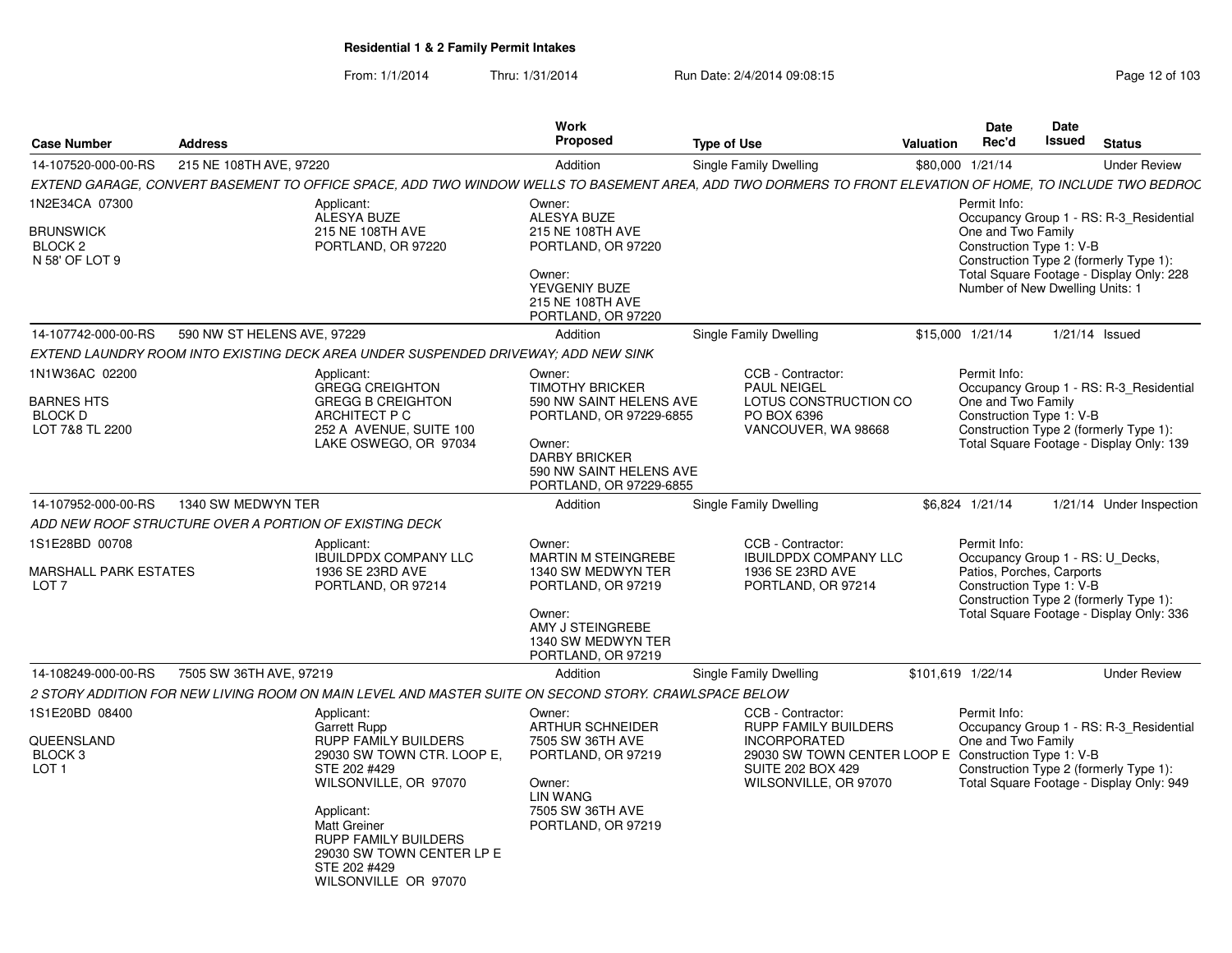From: 1/1/2014Thru: 1/31/2014 Run Date: 2/4/2014 09:08:15 Research 2010 103

| <b>Case Number</b>                                              | <b>Address</b>               |                                                                                                                                                                 | <b>Work</b><br>Proposed                                                                                                         | <b>Type of Use</b>                                                       | <b>Valuation</b> | <b>Date</b><br>Rec'd                           | <b>Date</b><br><b>Issued</b> | <b>Status</b>                                                                       |
|-----------------------------------------------------------------|------------------------------|-----------------------------------------------------------------------------------------------------------------------------------------------------------------|---------------------------------------------------------------------------------------------------------------------------------|--------------------------------------------------------------------------|------------------|------------------------------------------------|------------------------------|-------------------------------------------------------------------------------------|
| 14-108525-000-00-RS                                             | 5030 SW HUMPHREY BLVD, 97221 |                                                                                                                                                                 | Addition                                                                                                                        | Single Family Dwelling                                                   | \$23,986         | 1/29/14                                        |                              | 1/29/14 Under Inspection                                                            |
|                                                                 |                              | ADDITION-FAMILY ROOM ADDITION AT THE REAR OF THE HOME APPROX 224SF                                                                                              |                                                                                                                                 |                                                                          |                  |                                                |                              |                                                                                     |
| 1S1E07AB 00200                                                  |                              | Applicant:<br><b>BONNIE HAROLD</b>                                                                                                                              | Owner:<br><b>BENJAMIN G SILVER</b>                                                                                              | CCB - Contractor:<br>ZB                                                  |                  | Permit Info:                                   |                              | Occupancy Group 1 - RS: R-3_Residential                                             |
| SECTION 07 1S 1E<br>TL 200 1.00 ACRES                           |                              | <b>BWH DESIGN</b><br><b>1705 FERN PL</b><br>LAKE OSWEGO, OR 97034                                                                                               | 5030 SW HUMPHREY BLVD<br>PORTLAND, OR 97221-2311                                                                                | ZB CONSTRUCTION<br>12728 SE STEELE ST<br>PORTLAND, OR 97236              |                  | One and Two Family<br>Construction Type 1: V-B |                              | Construction Type 2 (formerly Type 1):<br>Total Square Footage - Display Only: 224  |
| 14-109425-000-00-RS                                             | 1268 NW SUMMIT AVE, 97210    |                                                                                                                                                                 | Addition                                                                                                                        | <b>Single Family Dwelling</b>                                            |                  | \$163,832 1/24/14                              |                              | <b>Under Review</b>                                                                 |
| ADD SECOND STORY TO RESIDENCE                                   |                              |                                                                                                                                                                 |                                                                                                                                 |                                                                          |                  |                                                |                              |                                                                                     |
| 1N1E32AB 01700                                                  |                              | Applicant:<br><b>JEFFREY BROMWELL</b>                                                                                                                           | Owner:<br>DAVID A K ODUSANYA                                                                                                    | CCB - Contractor:<br><b>JEFFREY BROMWELL</b>                             |                  | Permit Info:                                   |                              | Occupancy Group 1 - RS: R-3 Residential                                             |
| <b>WESTOVER TERR</b><br>BLOCK <sub>2</sub><br>LOT 13&14 TL 1700 |                              | URBAN DESIGN BUILD COMPANY<br>1111 E Burnside #306<br>PORTLAND, OR 97214                                                                                        | 1268 NW SUMMIT AVE<br>PORTLAND, OR 97210-2822<br>Owner:<br>SHERRI L ODUSANYA<br>1268 NW SUMMIT AVE<br>PORTLAND, OR 97210-2822   | URBAN DESIGN BUILD COMPANY<br>1111 E Burnside #306<br>PORTLAND, OR 97214 |                  | One and Two Family<br>Construction Type 1: V-B |                              | Construction Type 2 (formerly Type 1):<br>Total Square Footage - Display Only: 1530 |
| 14-109680-000-00-RS                                             | 3705 SE OGDEN ST, 97202      |                                                                                                                                                                 | Addition                                                                                                                        | Single Family Dwelling                                                   |                  | \$156,979 1/24/14                              |                              | <b>Under Review</b>                                                                 |
|                                                                 |                              | ADD SECOND STORY TO HOUSE FOR NEW MASTER SUITE AND TWO BEDROOMS. REMOVE EASTERN PORTION OF HOUSEEXPAND FOOTPRINT FOR RELOCATED GARAGE. REMODEL EXISTING         |                                                                                                                                 |                                                                          |                  |                                                |                              |                                                                                     |
| 1S1E24AD 13900                                                  |                              | Applicant:<br><b>CHRIS FLURRY</b>                                                                                                                               | Owner:<br><b>ROBERT J FLURY</b>                                                                                                 | CCB - Contractor:<br><b>CHRIS FLURRY</b>                                 |                  | Permit Info:                                   |                              | Occupancy Group 1 - RS: R-3 Residential                                             |
| <b>BERKELEY</b><br>BLOCK 8<br>LOT 17-20                         |                              | EDELWEISS CONSTRUCTION LLC<br>PO BOX 463<br>GRESHAM, OR 97030                                                                                                   | 14163 SE TIARA DR<br>MILWAUKIE, OR 97267-2128<br>Owner:<br><b>MARY A FLURY</b><br>14163 SE TIARA DR<br>MILWAUKIE, OR 97267-2128 | EDELWEISS CONSTRUCTION LLC<br><b>PO BOX 463</b><br>GRESHAM, OR 97030     |                  | One and Two Family                             | Construction Type 1: V-B     | Construction Type 2 (formerly Type 1):<br>Total Square Footage - Display Only: 1466 |
| 14-110558-000-00-RS                                             | 9136 SW 36TH AVE, 97219      |                                                                                                                                                                 | Addition                                                                                                                        | Single Family Dwelling                                                   |                  | \$4,283 1/28/14                                | $1/28/14$ Issued             |                                                                                     |
|                                                                 |                              | ADDITION TO WEST SIDE OF HOUSE TO EXPAND EXISTING BATHROOM; EXPAND EXTERIOR DECK; SEE 08-170087-VISEPARATE PERMITS REQUIRED FOR PLUMBING, MECHANICAL AND ELECTI |                                                                                                                                 |                                                                          |                  |                                                |                              |                                                                                     |
| 1S1E29BA 04600                                                  |                              | Applicant:<br><b>EDWARD ANDREW</b>                                                                                                                              | Owner:<br>BARBARA J LIMANDRI                                                                                                    | CCB - Contractor:<br><b>IMPROVEMENT REDMODELING</b>                      |                  | Permit Info:                                   |                              | Occupancy Group 1 - RS: R-3_Residential                                             |
| <b>ARA VISTA</b>                                                |                              | <b>IMPROVEMENT REMODELING</b>                                                                                                                                   | 9136 SW 36TH AVE                                                                                                                | <b>LLC</b>                                                               |                  | One and Two Family                             |                              |                                                                                     |
| BLOCK 5                                                         |                              | 17020 NW Pumpkin Ridge                                                                                                                                          | PORTLAND, OR 97219                                                                                                              | 17020 NW PUMPIN RIDGE RD                                                 |                  | Construction Type 1: V-B                       |                              |                                                                                     |
| LOT <sub>8</sub>                                                |                              | North Plains OR 97133                                                                                                                                           |                                                                                                                                 | NORTH PLAINS, OR 97133                                                   |                  |                                                |                              | Construction Type 2 (formerly Type 1):<br>Total Square Footage - Display Only: 40   |
| 14-110567-000-00-RS                                             | 5811 SE 41ST AVE, 97202      |                                                                                                                                                                 | Addition                                                                                                                        | Single Family Dwelling                                                   |                  | \$300,000 1/29/14                              |                              | <b>Under Review</b>                                                                 |
|                                                                 |                              | REPAIR EXTENSIVE FIRE DAMAGE THROUGHOUT HOUSE, REBUILD BACK PORTION OF HOUSE, CREATE ACCESSORY DWELLING UNIT IN EXISTING UNFINISHED BASEMENT (4 BATHROOMS TO    |                                                                                                                                 |                                                                          |                  |                                                |                              |                                                                                     |
| 1S1E13DA 08900                                                  |                              | Applicant:<br><b>BILL NOBLE</b>                                                                                                                                 | Owner:<br>PAUL T FALBY                                                                                                          | CCB - Contractor:<br>NEWBERG INSULATION LLC                              |                  | Permit Info:                                   |                              | Occupancy Group 1 - RS: R-3_Residential                                             |
| WOODSTOCK<br>BLOCK 49<br>S 1/2 OF LOT 1<br>$N$ 20' OF LOT 2     |                              | 6662 SE FLAVEL<br>PORTLAND, OR 97206                                                                                                                            | 6662 SE FLAVEL ST<br>PORTLAND, OR 97206-8059                                                                                    | 1103 N SPRINGBROOK RD # 3<br>NEWBERG, OR 97132                           |                  | One and Two Family                             | Construction Type 1: V-B     | Construction Type 2 (formerly Type 1):                                              |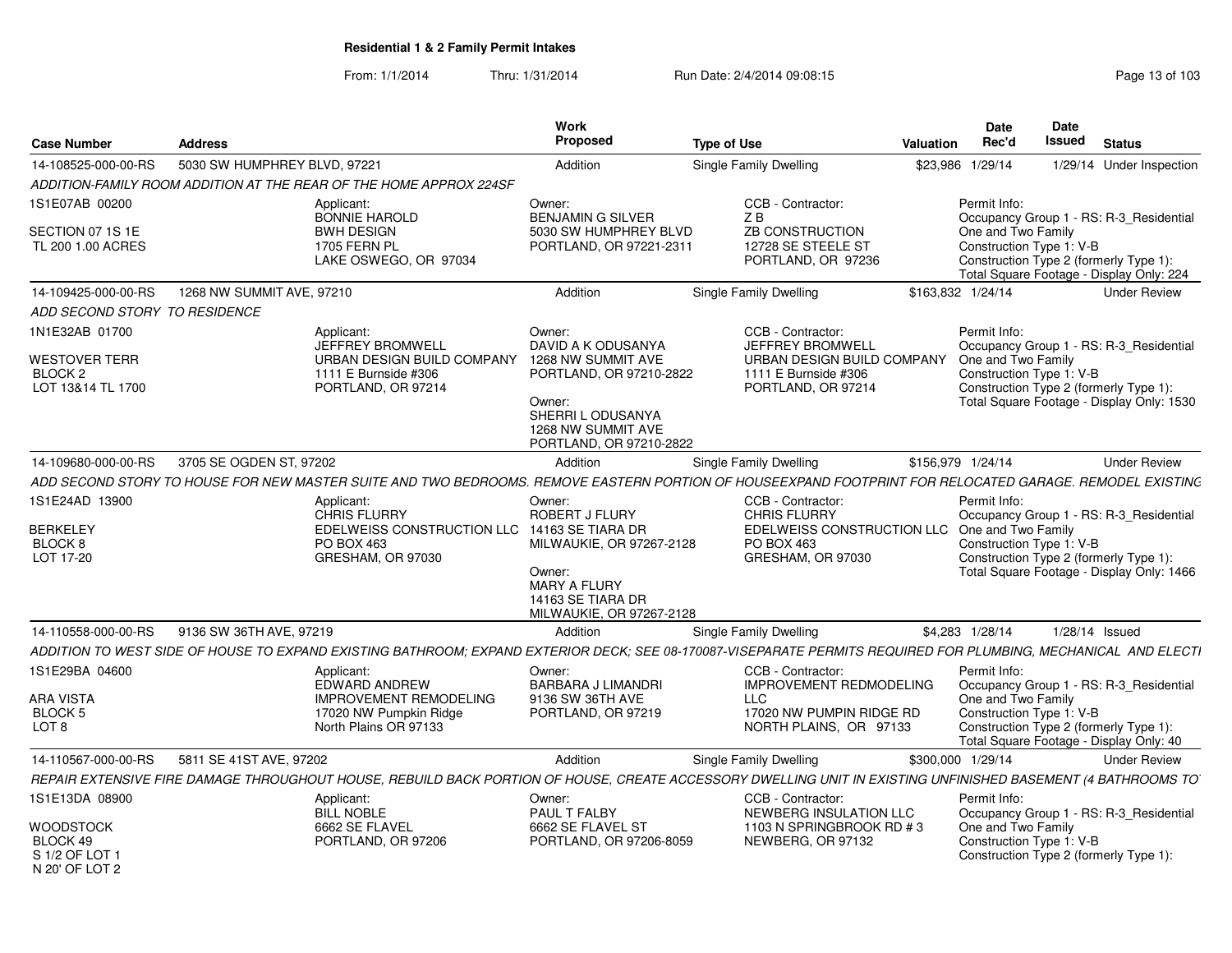|                                             |                               |                                                                                | <b>Work</b><br><b>Proposed</b>                                                     |                                                                                                                                                                 |                  | Date<br>Rec'd                                  | Date<br>Issued |                                                                                         |
|---------------------------------------------|-------------------------------|--------------------------------------------------------------------------------|------------------------------------------------------------------------------------|-----------------------------------------------------------------------------------------------------------------------------------------------------------------|------------------|------------------------------------------------|----------------|-----------------------------------------------------------------------------------------|
| <b>Case Number</b>                          | <b>Address</b>                |                                                                                |                                                                                    | <b>Type of Use</b>                                                                                                                                              | <b>Valuation</b> |                                                |                | <b>Status</b>                                                                           |
| 14-110707-000-00-RS                         | 8927 NW BARTHOLOMEW DR, 97229 |                                                                                | Addition                                                                           | Single Family Dwelling                                                                                                                                          |                  | \$22,166 1/29/14                               |                | <b>Under Review</b>                                                                     |
|                                             |                               |                                                                                |                                                                                    | ADDITION-DORMER ADDITION ON THE SOUTH ELEVATION SECOND LEVEL TO CREATE MASTER CLOSET AND CONVERT UNFINISHED SPACE IN ATTIC TO NEW LAUNDRY ROOM; MEP PERMITS 1   |                  |                                                |                |                                                                                         |
| 1N1W26DB 05600<br><b>FOREST RIDGE</b>       |                               | Applicant:<br><b>JIM MOORE</b><br>2327 SW MARKET ST DR. B                      | Owner:<br>STEPHEN VAN DOREN<br>8927 NW BARTHOLOMEW DR                              | CCB - Contractor:<br><b>WINNEN RELIABLE REMODEL</b><br>2225 NW HOYT ST                                                                                          |                  | Permit Info:<br>One and Two Family             |                | Occupancy Group 1 - RS: R-3_Residential                                                 |
| BLOCK 6<br>LOT <sub>15</sub>                |                               | PORTLAND, OR 97201                                                             | PORTLAND, OR 97229<br>Owner:<br>MELISSA VAN DOREN                                  | PORTLAND, OR 97210                                                                                                                                              |                  | Construction Type 1: V-B                       |                | Construction Type 2 (formerly Type 1):<br>Total Square Footage - Display Only: 207      |
|                                             |                               |                                                                                | 8927 NW BARTHOLOMEW DR<br>PORTLAND, OR 97229                                       |                                                                                                                                                                 |                  |                                                |                |                                                                                         |
| 14-110746-000-00-RS                         | 3438 NE DAVIS ST, 97232       |                                                                                | Addition                                                                           | <b>Single Family Dwelling</b>                                                                                                                                   |                  | \$72,393 1/28/14                               |                | <b>Under Review</b>                                                                     |
|                                             |                               |                                                                                |                                                                                    | ADDITION TO SINGLE FAMILY RESIDENCE. NEW CRAWL SPACE AREA IN BASEMENT: MAIN FLOOR ADDITION TO INCLUDE ENLARGED KITCHEN AND COVERED PORCH AT REAR: 2ND FLOOR ADL |                  |                                                |                |                                                                                         |
| 1N1E36DB 12000                              |                               | Applicant:                                                                     | Owner:                                                                             |                                                                                                                                                                 |                  | Permit Info:                                   |                |                                                                                         |
| <b>LAURELHURST</b>                          |                               | <b>MIKE COYLE</b><br><b>FASTER PERMITS</b>                                     | <b>JOHN T FERGUSON</b><br>3438 NE DAVIS ST                                         |                                                                                                                                                                 |                  | One and Two Family                             |                | Occupancy Group 1 - RS: R-3 Residential                                                 |
| BLOCK 81                                    |                               | 14334 NW EAGLERIDGE LANE                                                       | PORTLAND, OR 97232-3404                                                            |                                                                                                                                                                 |                  | Construction Type 1: V-B                       |                |                                                                                         |
| LOT <sub>4</sub>                            |                               | PORTLAND, OR 97229                                                             |                                                                                    |                                                                                                                                                                 |                  |                                                |                | Construction Type 2 (formerly Type 1): V-B                                              |
|                                             |                               |                                                                                | Owner:<br>ALLISON M FERGUSON<br>3438 NE DAVIS ST<br>PORTLAND, OR 97232-3404        |                                                                                                                                                                 |                  |                                                |                | Total Square Footage - Display Only: 1042                                               |
| 14-110759-000-00-RS                         | 5751 SE 130TH PL, 97236       |                                                                                | Addition                                                                           | Single Family Dwelling                                                                                                                                          |                  | \$70,000 1/28/14                               |                | 1/28/14 Issued                                                                          |
|                                             |                               |                                                                                |                                                                                    | LEGALIZE WORK DOEN UNDER EXPIRED PERMIT 94-003939-CO. WORK INCLUDES: ADDITION OF TWO CAR GARAGE WITH ATTIC SPACE ABOVE, CONVERT EXISTING GARAGE TO KITCHEN AND  |                  |                                                |                |                                                                                         |
| 1S2E14CA 03200                              |                               | Applicant:                                                                     | Owner:                                                                             |                                                                                                                                                                 |                  | Permit Info:                                   |                |                                                                                         |
|                                             |                               | <b>SUSAN L THOMAS</b>                                                          | <b>SUSAN L THOMAS</b>                                                              |                                                                                                                                                                 |                  |                                                |                | Occupancy Group 1 - RS: R-3 Residential                                                 |
| <b>TERESA COURT</b>                         |                               | 5751 SE 130TH PL                                                               | 5751 SE 130TH PL                                                                   |                                                                                                                                                                 |                  | One and Two Family                             |                |                                                                                         |
| LOT <sub>1</sub>                            |                               | PORTLAND, OR 97236-4175                                                        | PORTLAND, OR 97236-4175                                                            |                                                                                                                                                                 |                  | Construction Type 1: V-B                       |                | Construction Type 2 (formerly Type 1): V-B<br>Total Square Footage - Display Only: 1392 |
| 14-110942-000-00-RS                         | 5717 SE LAFAYETTE ST, 97206   |                                                                                | Addition                                                                           | Single Family Dwelling                                                                                                                                          |                  | \$92,517 1/29/14                               |                | <b>Under Review</b>                                                                     |
|                                             |                               |                                                                                |                                                                                    | NEW 2 STORY ADDITION AT REAR OF HOUSE; MAIN FLOOR INCLUDES A BONUS ROOM, BEDROOM, BATHROOM AND NEW STAIRS TO 2ND FLOOR; 2ND FLOOR IS A MASTER SUITE WITH BEDRO  |                  |                                                |                |                                                                                         |
| 1S2E07DA 03200                              |                               | Applicant:                                                                     | Owner:                                                                             | CCB - Contractor:                                                                                                                                               |                  | Permit Info:                                   |                |                                                                                         |
|                                             |                               | LANCE SAFRANSKI                                                                | DORA L MONTERROZA                                                                  | <b>LANCE SAFRANSKI</b>                                                                                                                                          |                  |                                                |                | Occupancy Group 1 - RS: R-3 Residential                                                 |
| MISTLETOE<br><b>BLOCK1</b>                  |                               | <b>RESIDENTIAL RENOVATION INC.</b><br>2980 GREENTREE RD                        | 5717 SE LAFAYETTE ST<br>PORTLAND, OR 97206-2845                                    | <b>RESIDENTIAL RENOVATION INC</b><br>2980 GREENTREE RD                                                                                                          |                  | One and Two Family<br>Construction Type 1: V-B |                |                                                                                         |
| LOT 10&11                                   |                               | LAKE OSWEGO, OR 97034                                                          |                                                                                    | LAKE OSWEGO, OR 97034                                                                                                                                           |                  |                                                |                | Construction Type 2 (formerly Type 1):                                                  |
|                                             |                               |                                                                                | Owner:<br>CECILIA D C HERNANDEZ<br>5717 SE LAFAYETTE ST<br>PORTLAND, OR 97206-2845 |                                                                                                                                                                 |                  |                                                |                | Total Square Footage - Display Only: 864                                                |
| 14-111326-000-00-RS                         | 14509 SE BUSH ST, 97236       |                                                                                | Addition                                                                           | <b>Single Family Dwelling</b>                                                                                                                                   |                  | \$53.540 1/30/14                               |                | 1/30/14 Under Inspection                                                                |
|                                             |                               | ADDITION OF APPROX 500SF AT REAR OF HOUSE FOR KITCHEN REMODEL-SEE HS-13-227069 |                                                                                    |                                                                                                                                                                 |                  |                                                |                |                                                                                         |
| 1S2E12CB 04202                              |                               | Applicant:                                                                     | Owner:                                                                             |                                                                                                                                                                 |                  | Permit Info:                                   |                |                                                                                         |
|                                             |                               | <b>ISAAC ZAPATA</b>                                                            | <b>ISAAC ZAPATA</b>                                                                |                                                                                                                                                                 |                  |                                                |                | Occupancy Group 1 - RS: R-3 Residential                                                 |
| PARTITION PLAT 1998-184<br>LOT <sub>2</sub> |                               | <b>14509 SE BUSH ST</b><br>PORTLAND, OR 97236-2540                             | 14509 SE BUSH ST<br>PORTLAND, OR 97236-2540                                        |                                                                                                                                                                 |                  | One and Two Family<br>Construction Type 1: V-B |                |                                                                                         |
|                                             |                               |                                                                                |                                                                                    |                                                                                                                                                                 |                  |                                                |                | Construction Type 2 (formerly Type 1):<br>Total Square Footage - Display Only: 500      |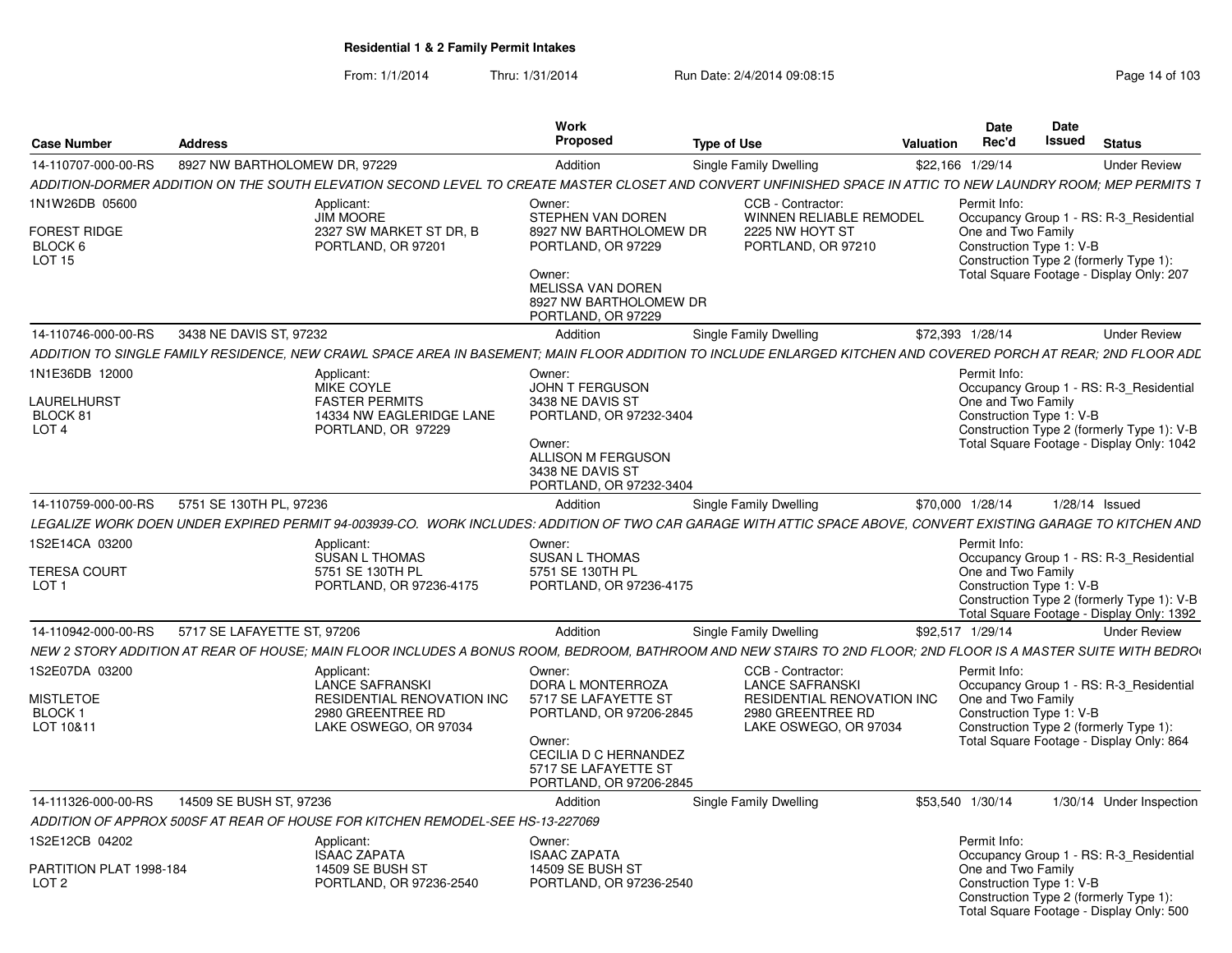From: 1/1/2014Thru: 1/31/2014 Run Date: 2/4/2014 09:08:15 Run Date: 2/4/2014 09:08:15

| <b>Case Number</b>                                                           | <b>Address</b>                                                                                                                                                   | Work<br>Proposed                                                                                                                                                     | <b>Type of Use</b>                                                                                                                    | <b>Date</b><br>Rec'd<br>Valuation | <b>Date</b><br>Issued<br><b>Status</b>                                                                                                                                              |                     |
|------------------------------------------------------------------------------|------------------------------------------------------------------------------------------------------------------------------------------------------------------|----------------------------------------------------------------------------------------------------------------------------------------------------------------------|---------------------------------------------------------------------------------------------------------------------------------------|-----------------------------------|-------------------------------------------------------------------------------------------------------------------------------------------------------------------------------------|---------------------|
| 14-111876-000-00-RS                                                          | 3906 SW WAPATO AVE, 97201                                                                                                                                        | Addition                                                                                                                                                             | <b>Single Family Dwelling</b>                                                                                                         | \$49,897 1/31/14                  | 1/31/14 Issued                                                                                                                                                                      |                     |
|                                                                              | ADD 266 SQ FT KITCHEN TO BACK OF HOUSE; CHANGE EXISTING KITCHEN INTO LAUNDRY AND POWDER BATH; MECHANICAL, PLUMBING, AND ELECTRICAL PERMITS TO BE OBTAINED SEPARA |                                                                                                                                                                      |                                                                                                                                       |                                   |                                                                                                                                                                                     |                     |
| 1S1E08DA 10100<br>COUNCIL CREST PK<br>BLOCK 13<br>N 29' OF LOT 8<br>LOT 9&10 | Applicant:<br>STIPKALA CONSTRUCTION LLC<br>1048 NW ELOISE LANE<br>PORTLAND, OR 97229                                                                             | Owner:<br><b>TOBIN N GUILD</b><br>3906 SW WAPATO AVE<br>PORTLAND, OR 97239<br>Owner:<br>JILL C GUILD<br>3906 SW WAPATO AVE<br>PORTLAND, OR 97239                     | CCB - Contractor:<br>STIPKALA CONSTRUCTION LLC<br>1048 NW ELOISE LANE<br>PORTLAND, OR 97229                                           | Permit Info:                      | Occupancy Group 1 - RS: R-3_Residential<br>One and Two Family<br>Construction Type 1: V-B<br>Construction Type 2 (formerly Type 1): V-B<br>Total Square Footage - Display Only: 866 |                     |
| 14-112101-000-00-RS                                                          | 9812 SW LANCASTER RD, 97219                                                                                                                                      | Addition                                                                                                                                                             | <b>Single Family Dwelling</b>                                                                                                         | \$38.618 1/31/14                  | 1/31/14 Issued                                                                                                                                                                      |                     |
|                                                                              | INTERIOR REMODEL, RECONFIGURE FIRST FLOOR TO CREATE A MASTER SUITE; CREATE NEW DOOR OPENING IN EXISTING STUDY TO MASTER BEDROOM; ENCLOSE FRONT ENTRY; REMOVE     |                                                                                                                                                                      |                                                                                                                                       |                                   |                                                                                                                                                                                     |                     |
| 1S1E28CB 00500<br><b>EDGECLIFF</b><br>LOT 41 EXC PT IN ST                    | Applicant:<br>BRETT SCHULZ<br><b>BRETT SCHULZ ARCHITECT</b><br>1111 E BURNSIDE ST SUITE 303<br>PORTLAND OR 97214                                                 | Owner:<br>MARIELLE C SLATER<br>9812 SW LANCASTER RD<br>PORTLAND, OR 97219-6353<br>Owner:<br><b>MATTHEW SLATER</b><br>9812 SW LANCASTER RD<br>PORTLAND, OR 97219-6353 | <b>CCB - Contractor:</b><br><b>MIKE BARTH</b><br><b>BARTH WOODWORKS INC</b><br>6020 48TH AVE SW<br>PORTLAND OR 972212834              | Permit Info:                      | Occupancy Group 1 - RS: R-3_Residential<br>One and Two Family<br>Construction Type 1: V-B<br>Construction Type 2 (formerly Type 1): V-B<br>Total Square Footage - Display Only: 898 |                     |
| 14-112223-000-00-RS                                                          | 4146 NE FLANDERS ST, 97232                                                                                                                                       | Addition                                                                                                                                                             | <b>Single Family Dwelling</b>                                                                                                         | \$50,000 1/31/14                  | 1/31/14 Issued                                                                                                                                                                      |                     |
|                                                                              | ADD NEW BATHROOM IN BASEMENT; REPAIR FOUNDATION AT SOUTHEAST CORNER OF BASEMENT; NEW FOOTINGS IN BASEMENT FOR FUTURE WORK ON MAIN FLOOR; NEW EXTERIOR STAII      |                                                                                                                                                                      |                                                                                                                                       |                                   |                                                                                                                                                                                     |                     |
| 1N1E36DA 02500<br>LAURELHURST<br>BLOCK 113<br>LOT <sub>4</sub>               | Applicant:<br>ARAM IRWIN<br>ARAM IRWIN DESIGN<br>8 NE ROSA PARKS WAY<br>PORTLAND OR 97211                                                                        | Owner:<br>JEFF F HANSON<br>4146 NE FLANDERS ST<br>PORTLAND, OR 97232-3326<br>Owner:<br><b>KATHLEEN M HANSON</b><br>4146 NE FLANDERS ST<br>PORTLAND, OR 97232-3326    | CCB - Contractor:<br>VAN ASSELT CONSTRUCTION INC Occupancy Group 1 - RS: R-3_Residential<br>4200 NE FLANDERS ST<br>PORTLAND, OR 97213 | Permit Info:                      | One and Two Family<br>Construction Type 1: V-B<br>Construction Type 2 (formerly Type 1):<br>Total Square Footage - Display Only: 175                                                |                     |
| Total # of RS Addition permit intakes: 65                                    |                                                                                                                                                                  |                                                                                                                                                                      |                                                                                                                                       |                                   | Total valuation of RS Addition permit intakes: \$2,655,743                                                                                                                          |                     |
| 13-209248-000-00-RS                                                          | 6222 SE RHONE ST, 97206                                                                                                                                          | Alteration                                                                                                                                                           | <b>Accessory Dwelling Unit</b>                                                                                                        | \$32,657 1/8/14                   |                                                                                                                                                                                     | <b>Under Review</b> |
|                                                                              | CONVERT EXISTING DETACHED GARAGE TO ADU; ADDING NEW INTERIOR SECOND FLOOR FOR BEDROOM SPACE; GARAGE DOORS TO REMAIN.*TRADE PERMITS TO BE OBTAINED SEPARATE       |                                                                                                                                                                      |                                                                                                                                       |                                   |                                                                                                                                                                                     |                     |
| 1S2E08CB 14000                                                               | Applicant:<br>ROMAN MCCLOSKEY<br>4207 SE WOODSTOCK BLVD #225 3705 SE 63RD AVE<br>PORTLAND, OR 97206                                                              | Owner:<br><b>ROMAN MCCLOSKEY</b><br>PORTLAND, OR 97206-3669                                                                                                          | CCB - Contractor:<br>LAKE FENCE COMPANY LLP<br>3 MONROE PKWY STE P325<br>LAKE OSWEGO, OR 97035                                        | Permit Info:                      | Occupancy Group 1 - RS: R-3_Remodel<br>Construction Type 1: V-B<br>Construction Type 2 (formerly Type 1): V-B<br>Total Square Footage - Display Only: 610                           |                     |

Number of New Dwelling Units: 1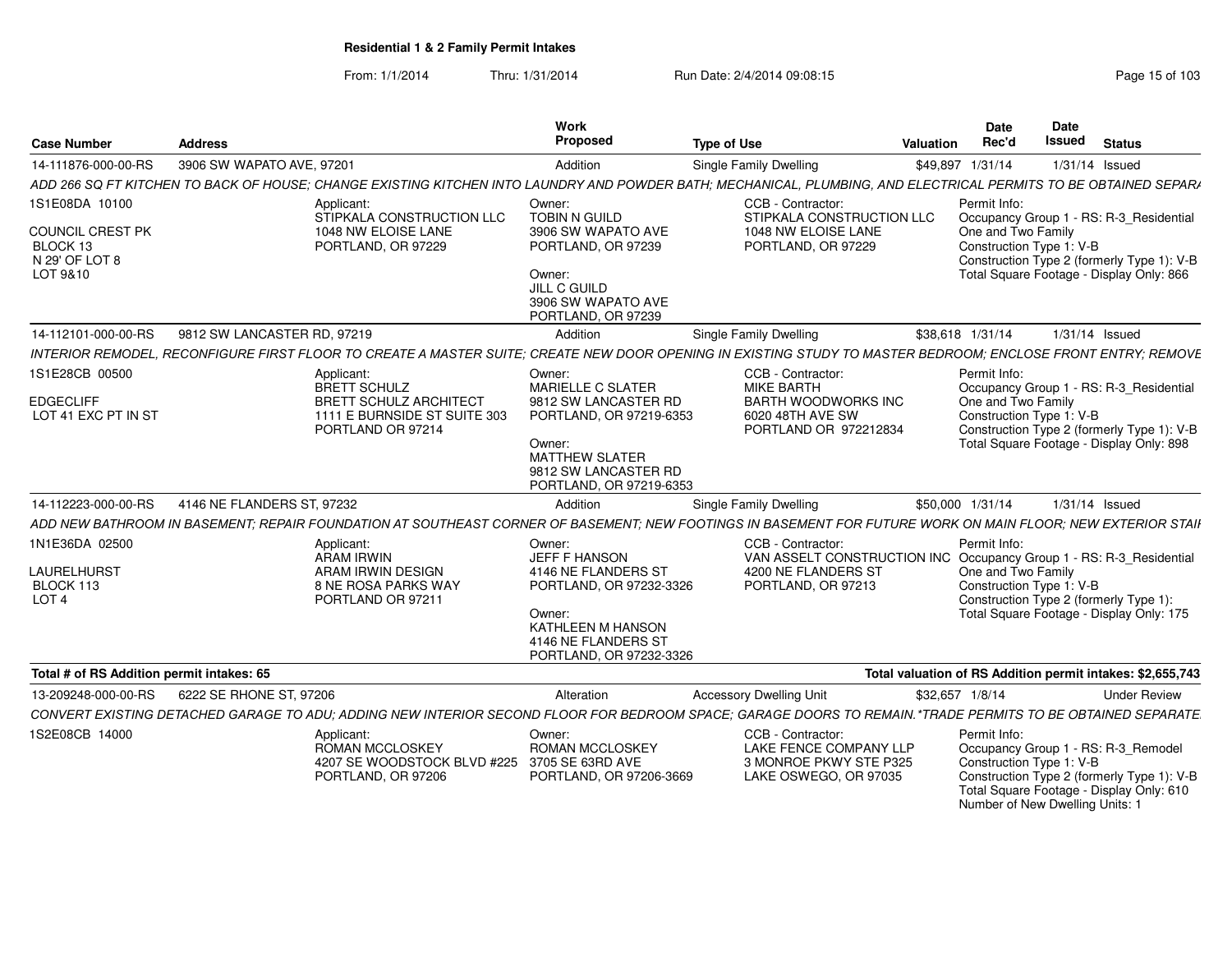| 7014 N ALBINA AVE - Unit B. 97217<br>1/15/14 Issued<br>13-215470-REV-01-RS<br><b>Accessory Dwelling Unit</b><br>\$1/15/14<br>Alteration<br>REVISION TO MODIFY RIDGE BEAM IN STORAGE LOFT: REVISED ENGINEERING<br>1N1E15BA 06500<br>Owner:<br>Permit Info:<br>Applicant:<br>MATT HILLIARD<br>KATHRYN CLARK<br>Occupancy Group 1 - RS: R-3 Remodel<br>7014 N ALBINA<br>7014 N ALBINA AVE<br>Construction Type 1: V-B<br>PORTLAND, OR 97217<br>Construction Type 2 (formerly Type 1):<br>PORTLAND, OR 97217<br>Total Square Footage - Display Only: 273<br>14-103552-000-00-RS<br>225 NE 65TH AVE - Unit B, 97213<br><b>Accessory Dwelling Unit</b><br>\$3,800 1/22/14<br>1/22/14 Final<br>Alteration<br>CONVERT EXISTING ACCESSORY STRUCTURE TO ACCESSORY DWELLING UNIT - ADD KITCHEN, electrical permit to be pulled by contractor as minor label<br>1N2E32CB 04400<br>Applicant:<br>Owner:<br>Permit Info:<br>DONNELLA WOOD<br>DONNELLA WOOD<br>Occupancy Group 1 - RS: R-3 Residential<br>225 NE 65TH AVE<br>225 NE 65TH AVE<br>One and Two Family<br>Construction Type 1: V-B<br>PORTLAND, OR 97213<br>PORTLAND, OR 97213<br>Construction Type 2 (formerly Type 1):<br>Number of New Dwelling Units: 1<br>Owner:<br><b>JILL WEIR</b><br>225 NE 65TH AVE<br>PORTLAND, OR 97213<br>14509 SE BUSH ST - Unit B, 97236<br>14-105440-000-00-RS<br>\$18,594 1/23/14<br><b>Accessory Dwelling Unit</b><br>1/23/14 Under Inspection<br>Alteration<br>LEGALIZE CONVERSION OF EXISTING DETACHED GARAGE TO ACCESSORY DWELLING UNIT, INCLUDES LIVING AREA, KITCHEN, BEDROOM, BATHROOM; INFIL OVERHEAD DOOR AND REPLACE<br>1S2E12CB 04202<br>Permit Info:<br>Applicant:<br>Owner:<br><b>ISAAC ZAPATA</b><br><b>ISAAC ZAPATA</b><br>Occupancy Group 1 - RS: R-3_Remodel<br><b>14509 SE BUSH ST</b><br><b>14509 SE BUSH ST</b><br>Construction Type 1: V-B<br>PORTLAND, OR 97236-2540<br>Construction Type 2 (formerly Type 1):<br>PORTLAND, OR 97236-2540<br>Total Square Footage - Display Only: 521<br>Number of New Dwelling Units: 1<br>14-102383-000-00-RS<br>1825 SE 7TH AVE, 97214<br>Alteration<br><b>Accessory Structure</b><br>\$600 1/8/14<br><b>Under Review</b><br>LEGALIZE EXISTING BATHROOM IN DETATCHED ACCESSORY STRUCTURE (3 toilets total on property including house and accessory structure)<br>1S1E02CB 06100<br>Owner:<br>CCB - Contractor:<br>Permit Info:<br>Applicant:<br><b>MARTHA A BANYAS</b><br><b>RICARDO LOVETT</b><br>Occupancy Group 1 - RS: U Private<br><b>Ricardo Lovett</b><br>RICARDO LOVETT GENERAL<br><b>STEPHENS ADD</b><br>13908 SE FAIROAKS AVE<br>RICARDO LOVETT GENERAL<br>Garage\Utility Misc.<br>Construction Type 1: V-B<br><b>BLOCK 77</b><br>CONTRACTING INC<br>MILWAUKIE, OR 97267<br><b>CONTRACT</b><br>LOT 6<br>3434 SW CORBETT AVE<br>3434 SW CORBETT<br>Construction Type 2 (formerly Type 1):<br>PORTLAND, OR 97239<br>PORTLAND, OR 97201<br>Owner:<br>MICHAEL W HOEYE<br>13908 SE FAIROAKS AVE<br>MILWAUKIE, OR 97267<br>14-102804-000-00-RS<br>4823 SE SHERMAN ST, 97215<br>Alteration<br><b>Accessory Structure</b><br>\$40,000 1/9/14<br>1/9/14 Under Inspection<br>CONVERT EXSITING ACCESSORY STRUCTURE TO OFFICE SPACE TO INCLUDE; OFFICE AND NEW BATHROOMSEPARATE ELECTRICAL PERMIT REQUIRED<br>1S2E06CD 17500<br>CCB - Contractor:<br>Applicant:<br>Owner:<br>Permit Info:<br>EDWARD J SCHMITT<br>Occupancy Group 1 - RS: R-3_Remodel<br><b>JON MCLOUGHLIN</b><br><b>TEDDY REYNOLDS</b><br>GILHAMS ADD & 2ND<br>Hallomoon Construction LLC<br>5392 NW BELHAVEN DR<br>ROYAL FLUSH PLUMBING CO<br>Construction Type 1: V-B<br><b>BLOCK 4</b><br>4690 Horton Rd<br>CORVALLIS, OR 97330-9726<br>PO BOX 507<br>Construction Type 2 (formerly Type 1):<br>W 21 2/3' OF LOT 14<br>West Linn, OR 97068<br>BEAVERCREEK OR 97004<br>LOT <sub>16</sub><br>Owner:<br>NANCY A FISHER<br>5392 NW BELHAVEN DR | <b>Case Number</b> | <b>Address</b> | Work<br><b>Proposed</b> | <b>Type of Use</b> | <b>Date</b><br>Rec'd<br>Valuation | Date<br>Issued | <b>Status</b> |
|----------------------------------------------------------------------------------------------------------------------------------------------------------------------------------------------------------------------------------------------------------------------------------------------------------------------------------------------------------------------------------------------------------------------------------------------------------------------------------------------------------------------------------------------------------------------------------------------------------------------------------------------------------------------------------------------------------------------------------------------------------------------------------------------------------------------------------------------------------------------------------------------------------------------------------------------------------------------------------------------------------------------------------------------------------------------------------------------------------------------------------------------------------------------------------------------------------------------------------------------------------------------------------------------------------------------------------------------------------------------------------------------------------------------------------------------------------------------------------------------------------------------------------------------------------------------------------------------------------------------------------------------------------------------------------------------------------------------------------------------------------------------------------------------------------------------------------------------------------------------------------------------------------------------------------------------------------------------------------------------------------------------------------------------------------------------------------------------------------------------------------------------------------------------------------------------------------------------------------------------------------------------------------------------------------------------------------------------------------------------------------------------------------------------------------------------------------------------------------------------------------------------------------------------------------------------------------------------------------------------------------------------------------------------------------------------------------------------------------------------------------------------------------------------------------------------------------------------------------------------------------------------------------------------------------------------------------------------------------------------------------------------------------------------------------------------------------------------------------------------------------------------------------------------------------------------------------------------------------------------------------------------------------------------------------------------------------------------------------------------------------------------------------------------------------------------------------------------------------------------------------------------------------------------------------------------------------------------------------------------------------------------------------------------------------------------------------------------------------------------------------------------------------------------------------------------------------------------------|--------------------|----------------|-------------------------|--------------------|-----------------------------------|----------------|---------------|
|                                                                                                                                                                                                                                                                                                                                                                                                                                                                                                                                                                                                                                                                                                                                                                                                                                                                                                                                                                                                                                                                                                                                                                                                                                                                                                                                                                                                                                                                                                                                                                                                                                                                                                                                                                                                                                                                                                                                                                                                                                                                                                                                                                                                                                                                                                                                                                                                                                                                                                                                                                                                                                                                                                                                                                                                                                                                                                                                                                                                                                                                                                                                                                                                                                                                                                                                                                                                                                                                                                                                                                                                                                                                                                                                                                                                                                                    |                    |                |                         |                    |                                   |                |               |
|                                                                                                                                                                                                                                                                                                                                                                                                                                                                                                                                                                                                                                                                                                                                                                                                                                                                                                                                                                                                                                                                                                                                                                                                                                                                                                                                                                                                                                                                                                                                                                                                                                                                                                                                                                                                                                                                                                                                                                                                                                                                                                                                                                                                                                                                                                                                                                                                                                                                                                                                                                                                                                                                                                                                                                                                                                                                                                                                                                                                                                                                                                                                                                                                                                                                                                                                                                                                                                                                                                                                                                                                                                                                                                                                                                                                                                                    |                    |                |                         |                    |                                   |                |               |
|                                                                                                                                                                                                                                                                                                                                                                                                                                                                                                                                                                                                                                                                                                                                                                                                                                                                                                                                                                                                                                                                                                                                                                                                                                                                                                                                                                                                                                                                                                                                                                                                                                                                                                                                                                                                                                                                                                                                                                                                                                                                                                                                                                                                                                                                                                                                                                                                                                                                                                                                                                                                                                                                                                                                                                                                                                                                                                                                                                                                                                                                                                                                                                                                                                                                                                                                                                                                                                                                                                                                                                                                                                                                                                                                                                                                                                                    |                    |                |                         |                    |                                   |                |               |
|                                                                                                                                                                                                                                                                                                                                                                                                                                                                                                                                                                                                                                                                                                                                                                                                                                                                                                                                                                                                                                                                                                                                                                                                                                                                                                                                                                                                                                                                                                                                                                                                                                                                                                                                                                                                                                                                                                                                                                                                                                                                                                                                                                                                                                                                                                                                                                                                                                                                                                                                                                                                                                                                                                                                                                                                                                                                                                                                                                                                                                                                                                                                                                                                                                                                                                                                                                                                                                                                                                                                                                                                                                                                                                                                                                                                                                                    |                    |                |                         |                    |                                   |                |               |
|                                                                                                                                                                                                                                                                                                                                                                                                                                                                                                                                                                                                                                                                                                                                                                                                                                                                                                                                                                                                                                                                                                                                                                                                                                                                                                                                                                                                                                                                                                                                                                                                                                                                                                                                                                                                                                                                                                                                                                                                                                                                                                                                                                                                                                                                                                                                                                                                                                                                                                                                                                                                                                                                                                                                                                                                                                                                                                                                                                                                                                                                                                                                                                                                                                                                                                                                                                                                                                                                                                                                                                                                                                                                                                                                                                                                                                                    |                    |                |                         |                    |                                   |                |               |
|                                                                                                                                                                                                                                                                                                                                                                                                                                                                                                                                                                                                                                                                                                                                                                                                                                                                                                                                                                                                                                                                                                                                                                                                                                                                                                                                                                                                                                                                                                                                                                                                                                                                                                                                                                                                                                                                                                                                                                                                                                                                                                                                                                                                                                                                                                                                                                                                                                                                                                                                                                                                                                                                                                                                                                                                                                                                                                                                                                                                                                                                                                                                                                                                                                                                                                                                                                                                                                                                                                                                                                                                                                                                                                                                                                                                                                                    |                    |                |                         |                    |                                   |                |               |
|                                                                                                                                                                                                                                                                                                                                                                                                                                                                                                                                                                                                                                                                                                                                                                                                                                                                                                                                                                                                                                                                                                                                                                                                                                                                                                                                                                                                                                                                                                                                                                                                                                                                                                                                                                                                                                                                                                                                                                                                                                                                                                                                                                                                                                                                                                                                                                                                                                                                                                                                                                                                                                                                                                                                                                                                                                                                                                                                                                                                                                                                                                                                                                                                                                                                                                                                                                                                                                                                                                                                                                                                                                                                                                                                                                                                                                                    |                    |                |                         |                    |                                   |                |               |
|                                                                                                                                                                                                                                                                                                                                                                                                                                                                                                                                                                                                                                                                                                                                                                                                                                                                                                                                                                                                                                                                                                                                                                                                                                                                                                                                                                                                                                                                                                                                                                                                                                                                                                                                                                                                                                                                                                                                                                                                                                                                                                                                                                                                                                                                                                                                                                                                                                                                                                                                                                                                                                                                                                                                                                                                                                                                                                                                                                                                                                                                                                                                                                                                                                                                                                                                                                                                                                                                                                                                                                                                                                                                                                                                                                                                                                                    |                    |                |                         |                    |                                   |                |               |
|                                                                                                                                                                                                                                                                                                                                                                                                                                                                                                                                                                                                                                                                                                                                                                                                                                                                                                                                                                                                                                                                                                                                                                                                                                                                                                                                                                                                                                                                                                                                                                                                                                                                                                                                                                                                                                                                                                                                                                                                                                                                                                                                                                                                                                                                                                                                                                                                                                                                                                                                                                                                                                                                                                                                                                                                                                                                                                                                                                                                                                                                                                                                                                                                                                                                                                                                                                                                                                                                                                                                                                                                                                                                                                                                                                                                                                                    |                    |                |                         |                    |                                   |                |               |
|                                                                                                                                                                                                                                                                                                                                                                                                                                                                                                                                                                                                                                                                                                                                                                                                                                                                                                                                                                                                                                                                                                                                                                                                                                                                                                                                                                                                                                                                                                                                                                                                                                                                                                                                                                                                                                                                                                                                                                                                                                                                                                                                                                                                                                                                                                                                                                                                                                                                                                                                                                                                                                                                                                                                                                                                                                                                                                                                                                                                                                                                                                                                                                                                                                                                                                                                                                                                                                                                                                                                                                                                                                                                                                                                                                                                                                                    |                    |                |                         |                    |                                   |                |               |
|                                                                                                                                                                                                                                                                                                                                                                                                                                                                                                                                                                                                                                                                                                                                                                                                                                                                                                                                                                                                                                                                                                                                                                                                                                                                                                                                                                                                                                                                                                                                                                                                                                                                                                                                                                                                                                                                                                                                                                                                                                                                                                                                                                                                                                                                                                                                                                                                                                                                                                                                                                                                                                                                                                                                                                                                                                                                                                                                                                                                                                                                                                                                                                                                                                                                                                                                                                                                                                                                                                                                                                                                                                                                                                                                                                                                                                                    |                    |                |                         |                    |                                   |                |               |
|                                                                                                                                                                                                                                                                                                                                                                                                                                                                                                                                                                                                                                                                                                                                                                                                                                                                                                                                                                                                                                                                                                                                                                                                                                                                                                                                                                                                                                                                                                                                                                                                                                                                                                                                                                                                                                                                                                                                                                                                                                                                                                                                                                                                                                                                                                                                                                                                                                                                                                                                                                                                                                                                                                                                                                                                                                                                                                                                                                                                                                                                                                                                                                                                                                                                                                                                                                                                                                                                                                                                                                                                                                                                                                                                                                                                                                                    |                    |                |                         |                    |                                   |                |               |
|                                                                                                                                                                                                                                                                                                                                                                                                                                                                                                                                                                                                                                                                                                                                                                                                                                                                                                                                                                                                                                                                                                                                                                                                                                                                                                                                                                                                                                                                                                                                                                                                                                                                                                                                                                                                                                                                                                                                                                                                                                                                                                                                                                                                                                                                                                                                                                                                                                                                                                                                                                                                                                                                                                                                                                                                                                                                                                                                                                                                                                                                                                                                                                                                                                                                                                                                                                                                                                                                                                                                                                                                                                                                                                                                                                                                                                                    |                    |                |                         |                    |                                   |                |               |
|                                                                                                                                                                                                                                                                                                                                                                                                                                                                                                                                                                                                                                                                                                                                                                                                                                                                                                                                                                                                                                                                                                                                                                                                                                                                                                                                                                                                                                                                                                                                                                                                                                                                                                                                                                                                                                                                                                                                                                                                                                                                                                                                                                                                                                                                                                                                                                                                                                                                                                                                                                                                                                                                                                                                                                                                                                                                                                                                                                                                                                                                                                                                                                                                                                                                                                                                                                                                                                                                                                                                                                                                                                                                                                                                                                                                                                                    |                    |                |                         |                    |                                   |                |               |
| CORVALLIS, OR 97330-9726                                                                                                                                                                                                                                                                                                                                                                                                                                                                                                                                                                                                                                                                                                                                                                                                                                                                                                                                                                                                                                                                                                                                                                                                                                                                                                                                                                                                                                                                                                                                                                                                                                                                                                                                                                                                                                                                                                                                                                                                                                                                                                                                                                                                                                                                                                                                                                                                                                                                                                                                                                                                                                                                                                                                                                                                                                                                                                                                                                                                                                                                                                                                                                                                                                                                                                                                                                                                                                                                                                                                                                                                                                                                                                                                                                                                                           |                    |                |                         |                    |                                   |                |               |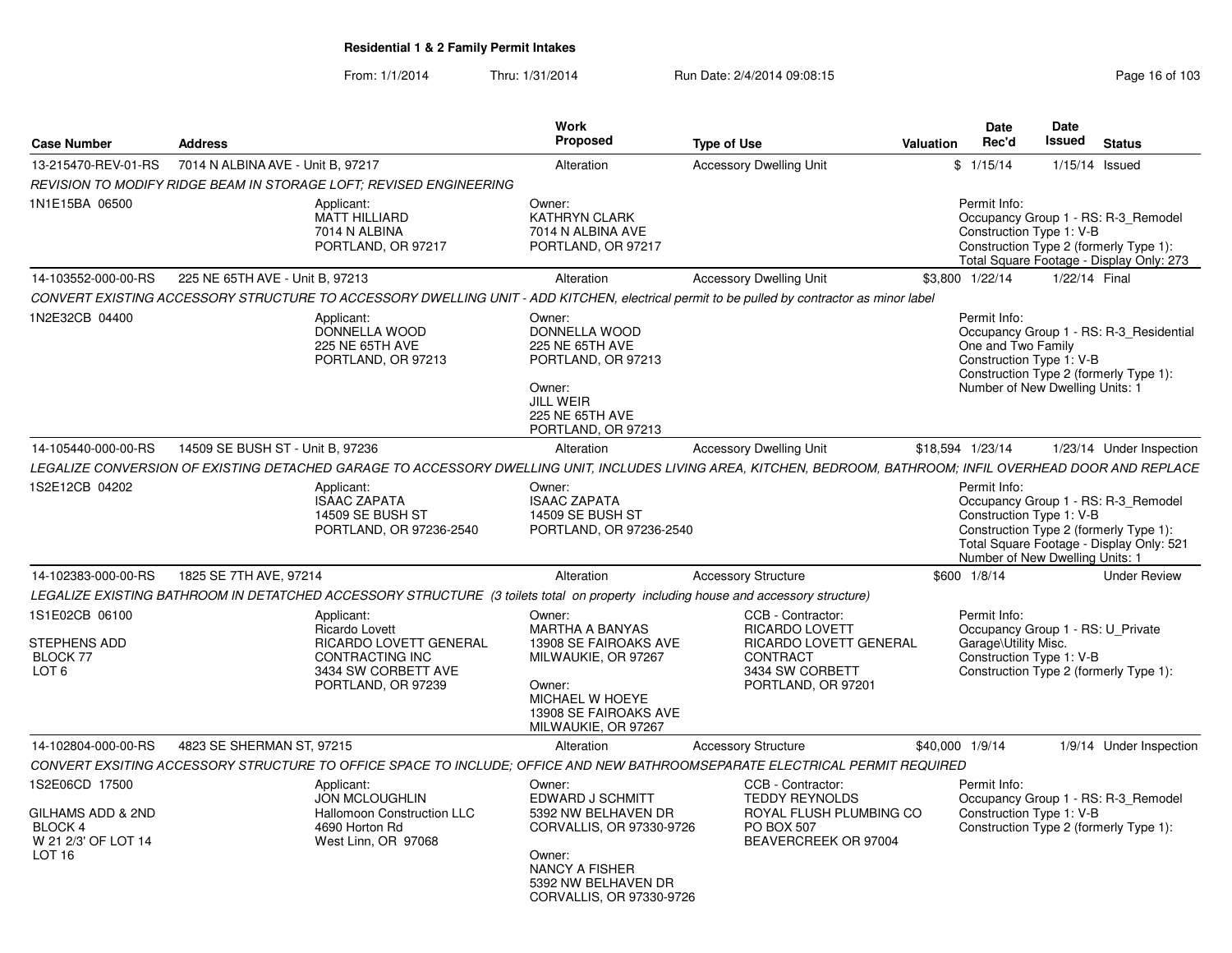| <b>Case Number</b>                                                                                                                  | <b>Address</b>                                |                                                                                                                             | <b>Work</b><br>Proposed                                                            | <b>Type of Use</b> |                                                                                                          | Valuation | Date<br>Rec'd                                                                                             | Date<br>Issued | <b>Status</b>                                                                      |
|-------------------------------------------------------------------------------------------------------------------------------------|-----------------------------------------------|-----------------------------------------------------------------------------------------------------------------------------|------------------------------------------------------------------------------------|--------------------|----------------------------------------------------------------------------------------------------------|-----------|-----------------------------------------------------------------------------------------------------------|----------------|------------------------------------------------------------------------------------|
| 13-239920-000-00-RS                                                                                                                 | 12207 SW 34TH AVE, 97219                      |                                                                                                                             | Alteration                                                                         |                    | Decks, Fences, Retaining Walls                                                                           |           | \$4,773 1/15/14                                                                                           |                | 1/15/14 Under Inspection                                                           |
|                                                                                                                                     | NEW DECK AT CORNER OF HOUSE WITH STAIRS       |                                                                                                                             |                                                                                    |                    |                                                                                                          |           |                                                                                                           |                |                                                                                    |
| 1S1E32DB 12800<br>SECTION 32 1S 1E<br>TL 12800 0.23 ACRES                                                                           |                                               | Applicant:<br>KW REAL ESTATE CONSTRUCTIOI KW REAL ESTATE CONSTRUCTIOI<br>12855 SW GLACIER LILY CIR<br>TIGARD, OR 97223-1940 | Owner:<br>12855 SW GLACIER LILY CIR<br>TIGARD, OR 97223-1940<br>Owner:             |                    |                                                                                                          |           | Permit Info:<br>Occupancy Group 1 - RS: U_Decks,<br>Patios, Porches, Carports<br>Construction Type 1: V-B |                | Construction Type 2 (formerly Type 1):<br>Total Square Footage - Display Only: 235 |
|                                                                                                                                     |                                               |                                                                                                                             | <b>INVESTMENT INC</b><br>12855 SW GLACIER LILY CIR<br>TIGARD, OR 97223-1940        |                    |                                                                                                          |           |                                                                                                           |                |                                                                                    |
| 14-100069-000-00-RS                                                                                                                 | 12855 N IMAGE CANOE AVE                       |                                                                                                                             | Alteration                                                                         |                    | Decks, Fences, Retaining Walls                                                                           |           | \$3,500 1/7/14                                                                                            |                | $1/7/14$ Issued                                                                    |
| REPLACE DECK DUE TO FIRE DAMAGE                                                                                                     |                                               |                                                                                                                             |                                                                                    |                    |                                                                                                          |           |                                                                                                           |                |                                                                                    |
| 2N1E33A 00100                                                                                                                       |                                               | Applicant:<br>ROBERT HAYDEN                                                                                                 | Owner:<br><b>CYNTHIA A HALE</b>                                                    |                    | CCB - Contractor:<br>BETHANY TECHNOLOGIES INC                                                            |           | Permit Info:<br>Occupancy Group 1 - RS: U Decks,                                                          |                |                                                                                    |
| <b>HAYDEN ISLAND ASSN (1)</b><br><b>SPACE 12855</b><br>MS SERIAL # WAFL231ABC18076AV13<br>X # 256277<br>HOME ID 100236; PERSONAL MS |                                               | <b>DELTA STUDIOS ARCH &amp;</b><br><b>PLANNING</b><br>3344 NE 25TH AVE<br>PORTLAND, OR 97212                                | 12855 N IMAGE CANOE AVE<br>PORTLAND, OR 97217                                      |                    | 4288 SE INTERNATIONAL WAY<br>STE A<br>PORTLAND, OR 97222                                                 |           | Patios, Porches, Carports<br>Construction Type 1: V-B                                                     |                | Construction Type 2 (formerly Type 1):                                             |
| 14-100109-000-00-RS                                                                                                                 | 10233 NW LANGWORTHY TER                       |                                                                                                                             | Alteration                                                                         |                    | Decks, Fences, Retaining Walls                                                                           |           | \$4,631 1/2/14                                                                                            | 1/2/14 Final   |                                                                                    |
|                                                                                                                                     | NEW ELEVATED 2ND FLOOR DECK AT WEST ELEVATION |                                                                                                                             |                                                                                    |                    |                                                                                                          |           |                                                                                                           |                |                                                                                    |
| 1N1W23CC 02000<br><b>FOREST HEIGHTS ESTATES NO 8</b><br>LOT 453                                                                     |                                               | Applicant:<br><b>JEFF MILLIS</b><br>SEAN GORES CONSTRUCTION<br>PO BOX 1519<br>CLACKAMAS, OR 97015                           | Owner:<br><b>MICHELLE D BONTA</b><br>10233 NW LANGWORTHY TER<br>PORTLAND, OR 97229 |                    | CCB - Contractor:<br><b>JEFF MILLIS</b><br>SEAN GORES CONSTRUCTION<br>PO BOX 1519<br>CLACKAMAS, OR 97015 |           | Permit Info:<br>Occupancy Group 1 - RS: U_Decks,<br>Patios, Porches, Carports<br>Construction Type 1: V-B |                | Construction Type 2 (formerly Type 1):<br>Total Square Footage - Display Only: 228 |
| 14-106466-000-00-RS                                                                                                                 | 2902 SW CANTERBURY LN, 97201                  |                                                                                                                             | Alteration                                                                         |                    | Decks, Fences, Retaining Walls                                                                           |           | \$30,000 1/17/14                                                                                          |                | 1/23/14 Under Inspection                                                           |
| <b>EXISTING DECK DRY ROT REPAIR</b>                                                                                                 |                                               |                                                                                                                             |                                                                                    |                    |                                                                                                          |           |                                                                                                           |                |                                                                                    |
| 1N1E32DC 13300                                                                                                                      |                                               | Applicant:<br>METCALF CONTRACTING LLC                                                                                       | Owner:<br><b>JAMES P DRAUDT</b>                                                    |                    | CCB - Contractor:<br>METCALF CONTRACTING LLC                                                             |           | Permit Info:<br>Occupancy Group 1 - RS: U_Decks,                                                          |                |                                                                                    |
| ARLINGTON HTS & RPLT<br>BLOCK 19<br>LOT 7&9&10 TL 13300                                                                             |                                               | 3409 NW RALEIGH<br>PORTLAND OR 97210                                                                                        | 2902 SW CANTERBURY LN<br>PORTLAND, OR 97205-5838<br>Owner:                         |                    | 3409 NW RALEIGH<br>PORTLAND OR 97210                                                                     |           | Patios, Porches, Carports<br>Construction Type 1: V-B                                                     |                | Construction Type 2 (formerly Type 1):                                             |
|                                                                                                                                     |                                               |                                                                                                                             | ANN G WITSIL<br>2902 SW CANTERBURY LN<br>PORTLAND, OR 97205-5838                   |                    |                                                                                                          |           |                                                                                                           |                |                                                                                    |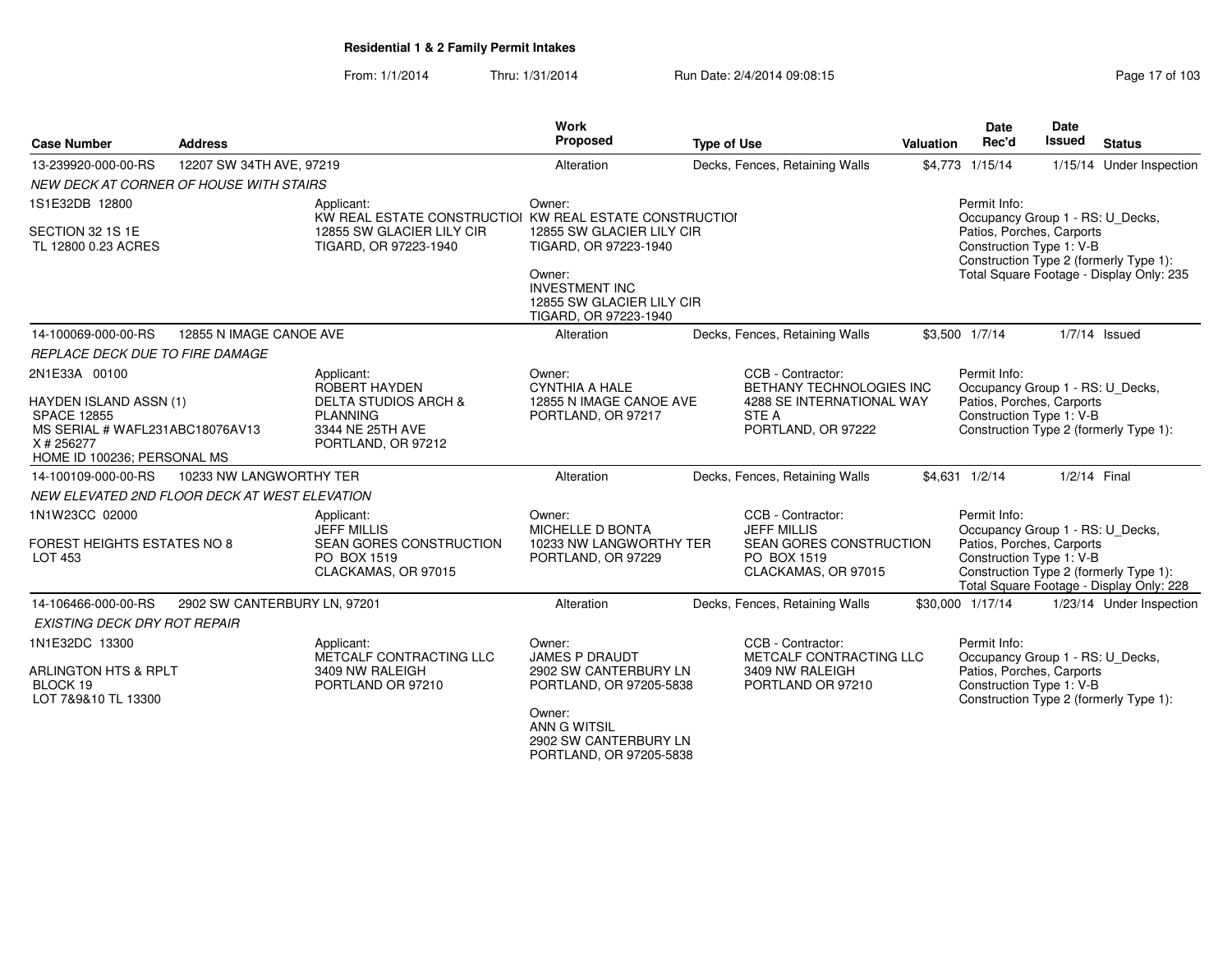|                                                                                  |                                              |                                                                                                                                                                | Work                                                                                                                                                              |                    |                                                                                                           |                  | Date                                                                                                      | Date          |                                                                                                                               |
|----------------------------------------------------------------------------------|----------------------------------------------|----------------------------------------------------------------------------------------------------------------------------------------------------------------|-------------------------------------------------------------------------------------------------------------------------------------------------------------------|--------------------|-----------------------------------------------------------------------------------------------------------|------------------|-----------------------------------------------------------------------------------------------------------|---------------|-------------------------------------------------------------------------------------------------------------------------------|
| <b>Case Number</b>                                                               | <b>Address</b>                               |                                                                                                                                                                | Proposed                                                                                                                                                          | <b>Type of Use</b> |                                                                                                           | <b>Valuation</b> | Rec'd                                                                                                     | <b>Issued</b> | <b>Status</b>                                                                                                                 |
| 14-111300-000-00-RS                                                              | 740 NW MACLEAY BLVD, 97210                   |                                                                                                                                                                | Alteration                                                                                                                                                        |                    | Decks, Fences, Retaining Walls                                                                            |                  | \$25,000 1/31/14                                                                                          |               | 1/31/14 Issued                                                                                                                |
|                                                                                  |                                              | REPLACE EXISTING DECK AT THE REAR OF HOUSE, NEW DECK APPROX 900SF WITH HOT TUB. NO PLUMBING OR ELECTRICAL                                                      |                                                                                                                                                                   |                    |                                                                                                           |                  |                                                                                                           |               |                                                                                                                               |
| 1N1E32BD 03500<br>KINGS HTS & RPLT<br>BLOCK 33<br>LOT 3&5&6 TL 3500              |                                              | Applicant:<br>THE AFFORDABLE HOME<br>DOCTOR LLC<br>1586 SE MARION ST<br>PORTLAND, OR 97202                                                                     | Owner:<br><b>SETH E HOSMER</b><br>740 NW MACLEAY BLVD<br>PORTLAND, OR 97210-2701<br>Owner:<br>DANIELLE D HOSMER<br>740 NW MACLEAY BLVD<br>PORTLAND, OR 97210-2701 |                    | CCB - Contractor:<br>THE AFFORDABLE HOME<br><b>DOCTOR LLC</b><br>1586 SE MARION ST<br>PORTLAND, OR 97202  |                  | Permit Info:<br>Occupancy Group 1 - RS: U_Decks,<br>Patios, Porches, Carports<br>Construction Type 1: V-B |               | Construction Type 2 (formerly Type 1):<br>Total Square Footage - Display Only: 900                                            |
| 14-111583-000-00-RS                                                              | 6858 N WILLAMETTE BLVD, 97203                |                                                                                                                                                                | Alteration                                                                                                                                                        |                    | Decks, Fences, Retaining Walls                                                                            |                  | \$10,155 1/31/14                                                                                          |               | $1/31/14$ Issued                                                                                                              |
|                                                                                  | REPLACE EXISTING DECK AT SOUTH SIDE OF HOUSE |                                                                                                                                                                |                                                                                                                                                                   |                    |                                                                                                           |                  |                                                                                                           |               |                                                                                                                               |
| 1N1E07CB 06900<br>HARBOR VIEW ADD<br>BLOCK <sub>3</sub><br>LOT <sub>25</sub>     |                                              | Applicant:<br><b>BARRY EASTWOOD</b><br>9369 N WALL AVE<br>PORTLAND OR 97203                                                                                    | Owner:<br><b>LMP ACQUISITION II LLC</b><br>183 US ROUTE 1 2ND FLOOR<br>FALMOUTH, ME 04105-1311                                                                    |                    | CCB - Contractor:<br><b>GENESIS DEVELOPMENT LLC</b><br>333 S STATE ST SUITE V146<br>LAKE OSWEGO, OR 97034 |                  | Permit Info:<br>Occupancy Group 1 - RS: U_Decks,<br>Patios, Porches, Carports<br>Construction Type 1: V-B |               | Construction Type 2 (formerly Type 1):<br>Total Square Footage - Display Only: 500                                            |
| 13-230364-000-00-RS                                                              | 1017 SE CENTER ST. 97202                     |                                                                                                                                                                | Alteration                                                                                                                                                        | Duplex             |                                                                                                           |                  | \$40,000 1/8/14                                                                                           |               | 1/8/14 Under Inspection                                                                                                       |
|                                                                                  |                                              | CHANGE ROOF LINE OF EXISTING DORMER FROM HIP TO GABLE, CONVERT ATTIC TO LIVING SPACE - Field Tested Sound Transmission testing required by deferred submittal. |                                                                                                                                                                   |                    |                                                                                                           |                  |                                                                                                           |               |                                                                                                                               |
| 1S1E11CA 18900<br><b>BENEDICTINE HTS</b><br>BLOCK <sub>5</sub><br>E 1/2 OF LOT 1 |                                              | Applicant:<br>MOUNTAINWOOD HOMES INC<br>PO BOX 2257<br>BEAVERTON OR 97075                                                                                      | Owner:<br>DALE L WEYERMANN<br>1015-17 SE CENTER ST<br>PORTLAND, OR 97202                                                                                          |                    | CCB - Contractor:<br>MOUNTAINWOOD HOMES INC<br>PO BOX 2257<br>BEAVERTON OR 97075                          |                  | Permit Info:<br>One and Two Family<br>Construction Type 1: V-B                                            |               | Occupancy Group 1 - RS: R-3_Residential<br>Construction Type 2 (formerly Type 1):                                             |
| 14-109448-000-00-RS                                                              | 2815 NW CORNELL RD, 97210                    |                                                                                                                                                                | Alteration                                                                                                                                                        | Duplex             |                                                                                                           |                  | \$50,000 1/24/14                                                                                          |               | <b>Under Review</b>                                                                                                           |
|                                                                                  |                                              | REMODEL LOWER LEVEL UNIT OF DUPLEX: REMOVE WALL IN MASTER AND FRAME IN NEW MASTER CLOSET/LAUNDRY ROOM: REMOVE WALL AT BATHROOM AND REFRAME CORNER WALL. Ni     |                                                                                                                                                                   |                    |                                                                                                           |                  |                                                                                                           |               |                                                                                                                               |
| 1N1E32AB 00800<br>FORDHAM HTS<br>BLOCK A TL 800                                  |                                              | Applicant:<br><b>ANDY STEMBER</b><br><b>JAS ENGINEERING</b><br>1419 WASHINGTON ST #100<br>OREGON CITY, OR 97045                                                | Owner:<br>KIMBERLY T GUPTA<br>2815 NW CORNELL RD<br>PORTLAND, OR 97210<br>Owner:<br>NICOLE N GUPTA<br>2815 NW CORNELL RD<br>PORTLAND, OR 97210                    |                    | Primary Contractor:<br>TO BID                                                                             |                  | Permit Info:<br>One and Two Family<br>Construction Type 1: V-B                                            |               | Occupancy Group 1 - RS: R-3 Residential<br>Construction Type 2 (formerly Type 1):                                             |
| 14-111745-000-00-RS                                                              | 3895 SW CANBY ST                             |                                                                                                                                                                | Alteration                                                                                                                                                        | Duplex             |                                                                                                           |                  | \$200 1/30/14                                                                                             |               | 1/30/14 Under Inspection                                                                                                      |
|                                                                                  |                                              | DEMO NON-BEARING INTERIOR WALL FOR KITCHEN REMODEL; ELECTRICAL AND PLUMBING PERMITS TO BE OBTAINED SEPARATELY                                                  |                                                                                                                                                                   |                    |                                                                                                           |                  |                                                                                                           |               |                                                                                                                               |
| 1S1E20BD 90023<br>GABRIEL COMMONS CONDOMINIUM<br>LOT 33A                         |                                              | Applicant:<br><b>STEVEN LEON SCOPELLETI</b><br>4920 SE TAYLOR CT<br>PORTLAND, OR 97215                                                                         | Owner:<br><b>LAWRENCE R DRURY</b><br>3895 SW CANBY ST<br>PORTLAND, OR 97219<br>Owner:<br><b>JANET J DRURY</b><br>3895 SW CANBY ST<br>PORTLAND, OR 97219           |                    | CCB - Contractor:<br><b>STEVEN LEON SCOPELLETI</b><br>4920 SE TAYLOR CT<br>PORTLAND, OR 97215             |                  | Permit Info:<br>One and Two Family<br>Construction Type 1: V-B<br>Number of New Dwelling Units: 1         |               | Occupancy Group 1 - RS: R-3 Residential<br>Construction Type 2 (formerly Type 1):<br>Total Square Footage - Display Only: 144 |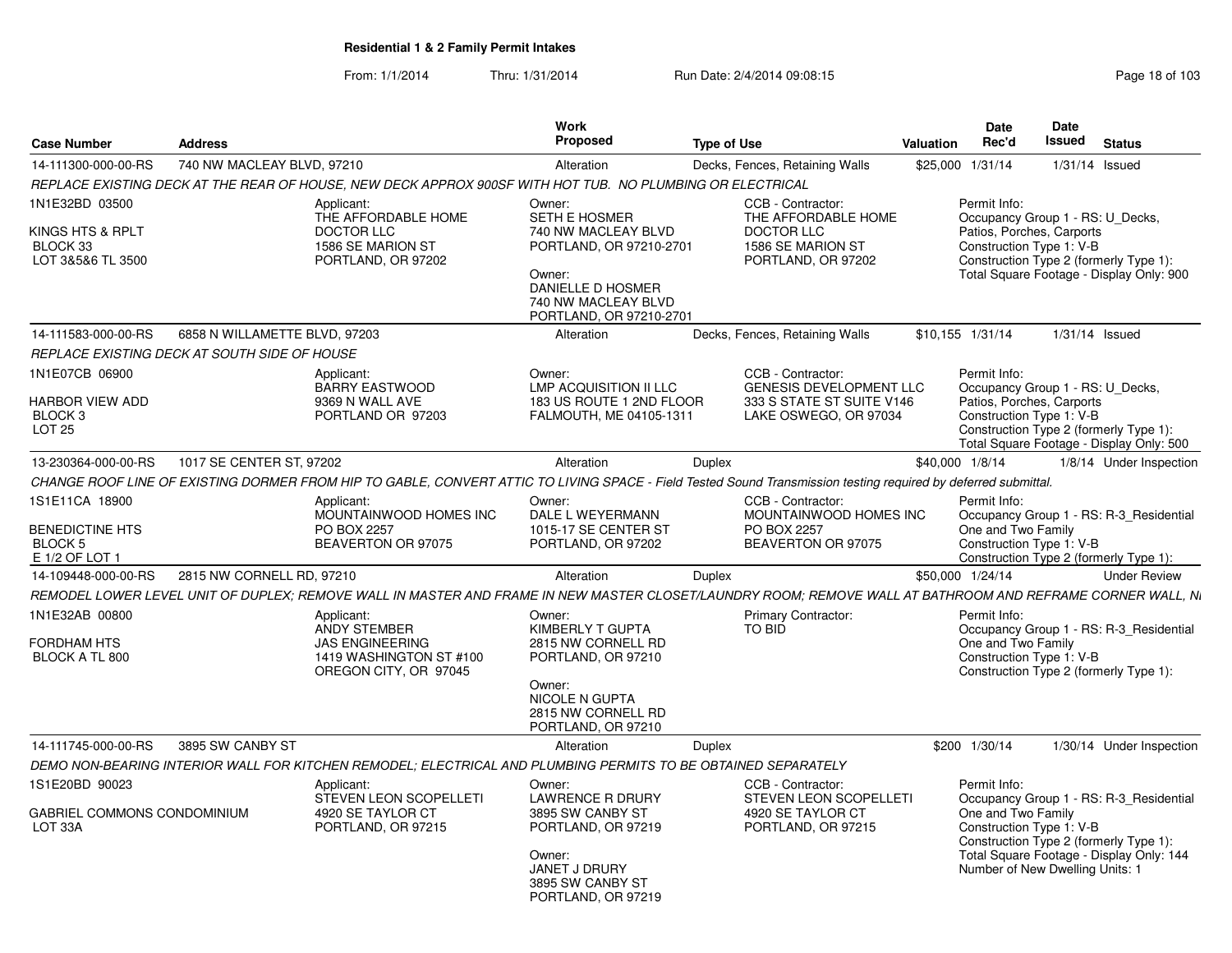| Page 19 of 103 |  |  |  |  |
|----------------|--|--|--|--|
|----------------|--|--|--|--|

| <b>Case Number</b>                                            | <b>Address</b>                                     |                                                                                                                 | Work<br>Proposed                                                                     | <b>Type of Use</b>                              | Valuation | Date<br>Rec'd                                                                              | Date<br>Issued | <b>Status</b>                          |
|---------------------------------------------------------------|----------------------------------------------------|-----------------------------------------------------------------------------------------------------------------|--------------------------------------------------------------------------------------|-------------------------------------------------|-----------|--------------------------------------------------------------------------------------------|----------------|----------------------------------------|
| 14-105839-000-00-RS                                           | 1709 N JANTZEN AVE                                 |                                                                                                                 | Alteration                                                                           | <b>Floating Home</b>                            |           | \$20,000 1/16/14                                                                           | 1/16/14 Final  |                                        |
|                                                               |                                                    | PRESCRIPTIVE - TITLE 28 - ALL STRINGERS AND 3 FULL-LENGTH CENTER LOGS (PARTIAL REPLACEMENT) UNDER FLOATING HOME |                                                                                      |                                                 |           |                                                                                            |                |                                        |
| 2N1E33D 00502                                                 |                                                    | Applicant:<br>JESSE RUSSELL FOX                                                                                 | Owner:<br>WAYNE G WILSON                                                             | CCB - Contractor:<br>JESSE RUSSELL FOX          |           | Permit Info:<br>Occupancy Group 1 - RS: U_Private                                          |                |                                        |
| JANTZEN BEACH MOORAGE, MB X # FH1344,<br><b>FLOATING</b>      |                                                    | 16106 NE MULTNOMAH ST<br>PORTLAND, OR 97230                                                                     | 18415 OCCIDENTAL AVE S<br><b>BURIEN, WA 98148</b>                                    | 16106 NE MULTNOMAH ST<br>PORTLAND, OR 97230     |           | Garage\Utility Misc.<br>Construction Type 1: V-B                                           |                | Construction Type 2 (formerly Type 1): |
|                                                               |                                                    |                                                                                                                 | Owner:<br><b>TRAILHEAD CREDIT UNION</b><br>221 NW 2ND AVE #100<br>PORTLAND, OR 97209 |                                                 |           |                                                                                            |                |                                        |
|                                                               |                                                    |                                                                                                                 | Owner:<br>ELIZABETH DOUGLAS<br>1709 N JANTZEN AVE<br>PORTLAND, OR 97217              |                                                 |           |                                                                                            |                |                                        |
|                                                               |                                                    |                                                                                                                 | Owner:<br><b>GREGORY W DOUGLAS</b><br>1709 N JANTZEN AVE<br>PORTLAND, OR 97217       |                                                 |           |                                                                                            |                |                                        |
|                                                               |                                                    |                                                                                                                 | Owner:<br>ELIZABETH Y DOUGLAS<br>1709 N JANTZEN AVE<br>PORTLAND, OR 97217            |                                                 |           |                                                                                            |                |                                        |
|                                                               |                                                    |                                                                                                                 | Owner:<br><b>GREGORY W DOUGLAS</b><br>1709 N JANTZEN AVE<br>PORTLAND, OR 97217       |                                                 |           |                                                                                            |                |                                        |
| 14-102977-000-00-RS                                           | 1011 NE AINSWORTH ST, 97211                        |                                                                                                                 | Alteration                                                                           | Garage/Carport                                  |           | \$1,000 1/9/14                                                                             | 1/9/14 Final   |                                        |
|                                                               | RE-FRAME AND RE-ROOF OF EXISTING DETACHED GARAGE   |                                                                                                                 |                                                                                      |                                                 |           |                                                                                            |                |                                        |
| 1N1E14CA 13400                                                |                                                    | Applicant:<br>BRANDY L HIBBEN                                                                                   | Owner:<br><b>BRANDY L HIBBEN</b>                                                     | CCB - Contractor:<br>ASTORIA HOME & MARINE LLC  |           | Permit Info:                                                                               |                | Occupancy Group 1 - RS: R-3_Remodel    |
| <b>HIGHLAND PK</b><br>BLOCK <sub>2</sub><br>LOT <sub>23</sub> |                                                    | 853 NE SIMPSON ST<br>PORTLAND, OR 97211-3748                                                                    | 853 NE SIMPSON ST<br>PORTLAND, OR 97211-3748                                         | PO BOX 361<br>ASTORIA, OR 97103                 |           | Construction Type 1: V-B<br>Construction Type 2 (formerly Type 1):                         |                |                                        |
| 14-106147-000-00-RS                                           | 4503 SE 36TH PL, 97202                             |                                                                                                                 | Alteration                                                                           | Garage/Carport                                  |           | \$1,000 1/16/14                                                                            | 1/16/14 Final  |                                        |
|                                                               | REPLACE EXISTING GARAGE SLAB - NO CHANGE TO HEIGHT |                                                                                                                 |                                                                                      |                                                 |           |                                                                                            |                |                                        |
| 1S1E13AB 00100                                                |                                                    | Applicant:<br>LITTLE TACOMA CONSTRUCTION                                                                        | Owner:<br><b>BOONDOGGLE LLC</b>                                                      | CCB - Contractor:<br>LITTLE TACOMA CONSTRUCTION |           | Permit Info:<br>Occupancy Group 1 - RS: U_Private                                          |                |                                        |
| LEONE PK<br>BLOCK 1<br>N 1/2 OF LOT 1&2                       |                                                    | LLC<br>PO BOX 69506<br>PORTLAND OR 97239                                                                        | PO BOX 69506<br>PORTLAND, OR 97239-0506                                              | <b>LLC</b><br>PO BOX 69506<br>PORTLAND OR 97239 |           | Garage\Utility Misc.<br>Construction Type 1: V-B<br>Construction Type 2 (formerly Type 1): |                |                                        |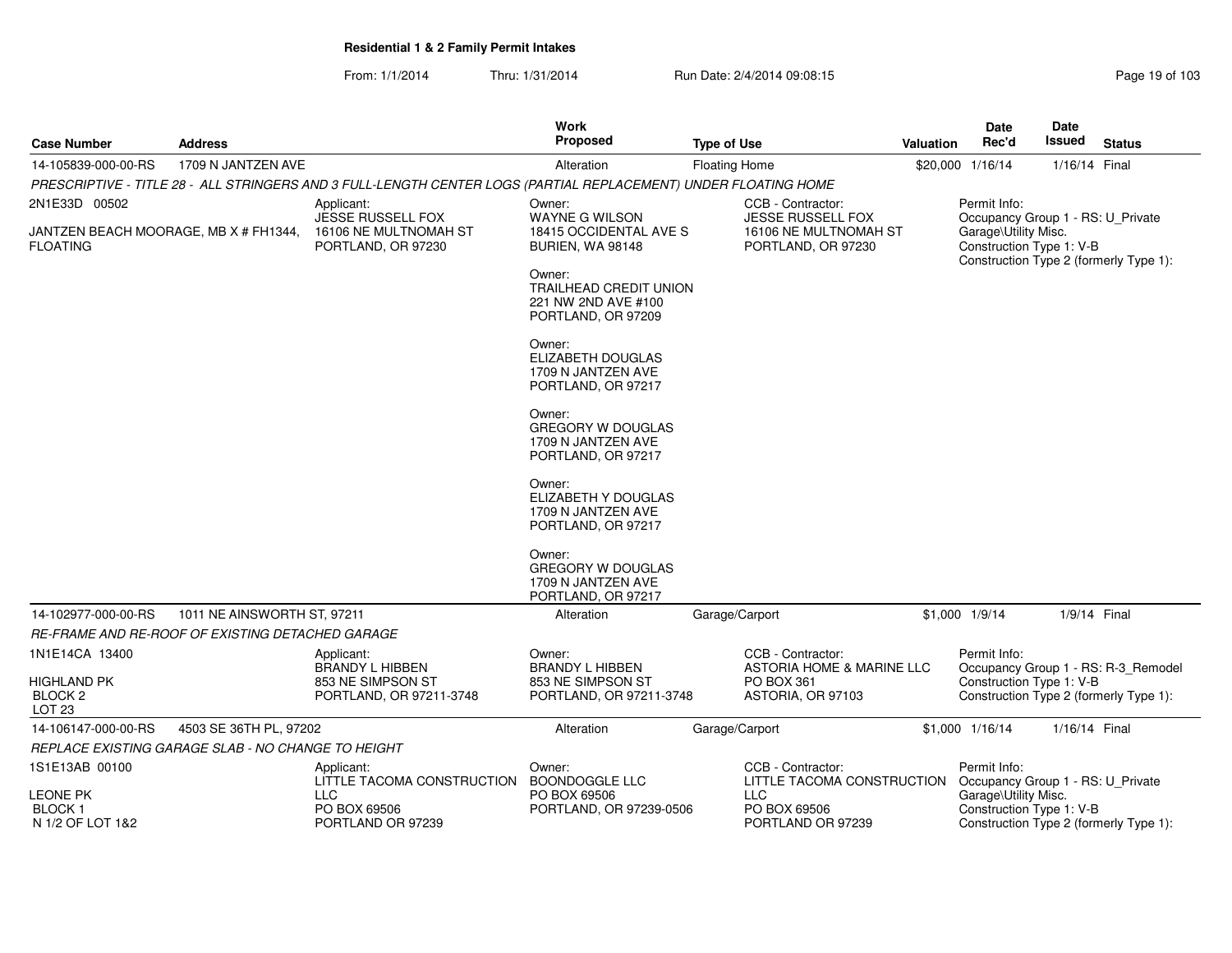| <b>Case Number</b>                                                                          | <b>Address</b>                                                                                                                        | Work<br><b>Proposed</b>                                                                                                                                         | <b>Type of Use</b>                                                                                                    | Valuation | <b>Date</b><br>Rec'd                                                   | Date<br><b>Issued</b> | <b>Status</b>                                                                                                                    |
|---------------------------------------------------------------------------------------------|---------------------------------------------------------------------------------------------------------------------------------------|-----------------------------------------------------------------------------------------------------------------------------------------------------------------|-----------------------------------------------------------------------------------------------------------------------|-----------|------------------------------------------------------------------------|-----------------------|----------------------------------------------------------------------------------------------------------------------------------|
| 14-107704-000-00-RS                                                                         | 4133 SE LIEBE ST, 97206                                                                                                               | Alteration                                                                                                                                                      | Garage/Carport                                                                                                        | \$1,500   | 1/22/14                                                                |                       | $1/22/14$ Issued                                                                                                                 |
|                                                                                             |                                                                                                                                       | BUILD 1 HOUR FIRE WALL ALONG WEST PROPERTY OF EXISTING GARAGE AND REMOVED PORTION OF DRIVEWAY                                                                   |                                                                                                                       |           |                                                                        |                       |                                                                                                                                  |
| 1S2E18BB 13600<br><b>HENRYS 5TH ADD</b><br>BLOCK 1<br>LOT 6&7                               | Applicant:<br>MIKE COYLE<br><b>FASTER PERMITS</b><br>14334 NW EAGLERIDGE LANE<br>PORTLAND, OR 97229                                   | Owner:<br><b>VALERIE A FORSTER</b><br>4133 SE LIEBE ST<br>PORTLAND, OR 97202-4039                                                                               | CCB - Contractor:<br><b>VIC REMMERS</b><br>EVERETT CUSTOM HOMES INC<br>735 SW 158TH AVE STE 180<br>BEAVERTON OR 97008 |           | Permit Info:<br>Garage\Utility Misc.<br>Construction Type 1: V-B       |                       | Occupancy Group 1 - RS: U Private<br>Construction Type 2 (formerly Type 1):                                                      |
| 05-157998-REV-01-RS                                                                         | 204 SE 16TH AVE, 97214                                                                                                                | Alteration                                                                                                                                                      | <b>Single Family Dwelling</b>                                                                                         |           | \$1/29/14                                                              |                       | 1/29/14 Issued                                                                                                                   |
|                                                                                             |                                                                                                                                       | REVISION-CHANGE IN LOCATION OF WALL IN UTILITY ROOM, ADDED LAUNDRY TUB, MOVED WALL IN CLOSET TO HOUSE WATER HEATER AND TO EXPAND CLOSET IN BEDROOM; CHANGE LAY  |                                                                                                                       |           |                                                                        |                       |                                                                                                                                  |
| 1N1E35DC 08700<br>SECTION 35 1N 1E<br>TL 8700 0.11 ACRES                                    | Applicant:<br><b>MARK STINNETTE</b><br>DESIGNCOMMUNITY<br>PO BOX 6621<br>PORTLAND OR 97228                                            | Owner:<br><b>JAMES K FORRISTAL</b><br>204 SE 16TH AVE<br>PORTLAND, OR 97214-1444<br>Owner:<br><b>ADA B KARDOS</b>                                               |                                                                                                                       |           | Permit Info:<br>Occupancy Group 1 - RS: R3<br>Construction Type 1: V-N |                       | Construction Type 2 (formerly Type 1):                                                                                           |
|                                                                                             |                                                                                                                                       | 204 SE 16TH AVE<br>PORTLAND, OR 97214-1444                                                                                                                      |                                                                                                                       |           |                                                                        |                       |                                                                                                                                  |
| 12-172971-REV-02-RS                                                                         | 2661 NW THURMAN ST, 97210                                                                                                             | Alteration                                                                                                                                                      | Single Family Dwelling                                                                                                |           | \$1/21/14                                                              |                       | $1/21/14$ Issued                                                                                                                 |
|                                                                                             | REVISION - CHANGE USE OF FINISHED ATTIC FROM LIVING SPACE/ BONUS ROOM TO BEDROOM                                                      |                                                                                                                                                                 |                                                                                                                       |           |                                                                        |                       |                                                                                                                                  |
| 1N1E29DD 08700<br><b>BALCHS ADD</b><br>BLOCK 323<br>E 1/2 OF LOT 12                         | Applicant:<br><b>GABRIEL ZIRKLE</b><br>2661 NW THURMAN ST<br>PORTLAND, OR 97210-2202                                                  | Owner:<br><b>GABRIEL ZIRKLE</b><br>2661 NW THURMAN ST<br>PORTLAND, OR 97210-2202                                                                                |                                                                                                                       |           | Permit Info:<br>One and Two Family<br>Construction Type 1: V-B         |                       | Occupancy Group 1 - RS: R-3 Residential<br>Construction Type 2 (formerly Type 1):                                                |
| 13-115278-REV-01-RS                                                                         | 1419 SE PINE ST, 97214                                                                                                                | Alteration                                                                                                                                                      | <b>Single Family Dwelling</b>                                                                                         |           | \$1/22/14                                                              |                       | 1/22/14 Issued                                                                                                                   |
|                                                                                             | REVISION TO CHANGE LOCATION OF BEDROOM, KITCHEN AND BATHROOM ON MAIN FLOOR                                                            |                                                                                                                                                                 |                                                                                                                       |           |                                                                        |                       |                                                                                                                                  |
| 1N1E35DC 10100                                                                              | Applicant:<br><b>JONATHON ZILKA</b><br>5340 SW SHATTUCK RD<br>PORTLAND, OR<br>Applicant:<br><b>ANTHONY STEWART</b><br>301 SE 15TH AVE | Owner:<br><b>ANTHONY STEWART</b><br>301 SE 15TH AVE<br>PORTLAND OR 97214<br>Owner:<br><b>CHRISTY STEWART</b><br>301 SE 15TH AVE                                 | CCB - Contractor:<br>DAVID GREEN CONSTRUCTION<br><b>LLC</b><br>161 NW ADAMS AVE STE 207<br>HILLSBORO, OR 97124-3399   |           | Permit Info:<br>One and Two Family<br>Construction Type 1: V-B         |                       | Occupancy Group 1 - RS: R-3_Residential<br>Construction Type 2 (formerly Type 1):                                                |
|                                                                                             | PORTLAND OR 97214                                                                                                                     | PORTLAND OR 97214                                                                                                                                               |                                                                                                                       |           |                                                                        |                       |                                                                                                                                  |
|                                                                                             | 13-125170-REV-01-RS   7010 N OLIN AVE, 97203                                                                                          | Alteration                                                                                                                                                      | Single Family Dwelling                                                                                                |           | \$1/14/14                                                              | 1/14/14 Final         |                                                                                                                                  |
|                                                                                             |                                                                                                                                       | REVISION - SHIFT WALL IN BATHROOM ON 2ND FLOOR, REVISE BATHROOM LAYOUT IN BASEMENT AND ADD ADDITIONAL SINK, ADD 2ND WASHER/DRYER TO LAUNDRY, REPLACE FURNACE AN |                                                                                                                       |           |                                                                        |                       |                                                                                                                                  |
| 1N1E17BB 12600<br><b>COLLEGE CREST</b><br>BLOCK 3<br>NELY 10' OF LOT 1<br>SWLY 40' OF LOT 2 | Applicant:<br>LIBBY HOLAH<br><b>HOLAH DESIGN &amp;</b><br>ARCHITECTURE, LLC<br>710 NE 21st Avenue Suite 202<br>Portland, OR 97212     | Owner:<br>DAVID J ENGLISH<br>171 14TH AVE<br>SAN FRANCISCO, CA 94118<br>Owner:<br><b>KATHERINE T ENGLISH</b><br>171 14TH AVE<br>SAN FRANCISCO, CA 94118         | CCB - Contractor:<br><b>CRAFTWORK PLUMBING INC</b><br>7737 SW CIRRUS DR<br>BEAVERTON, OR 97008                        |           | Permit Info:<br>One and Two Family<br>Construction Type 1: V-B         |                       | Occupancy Group 1 - RS: R-3 Residential<br>Construction Type 2 (formerly Type 1): V-B<br>Total Square Footage - Display Only: 65 |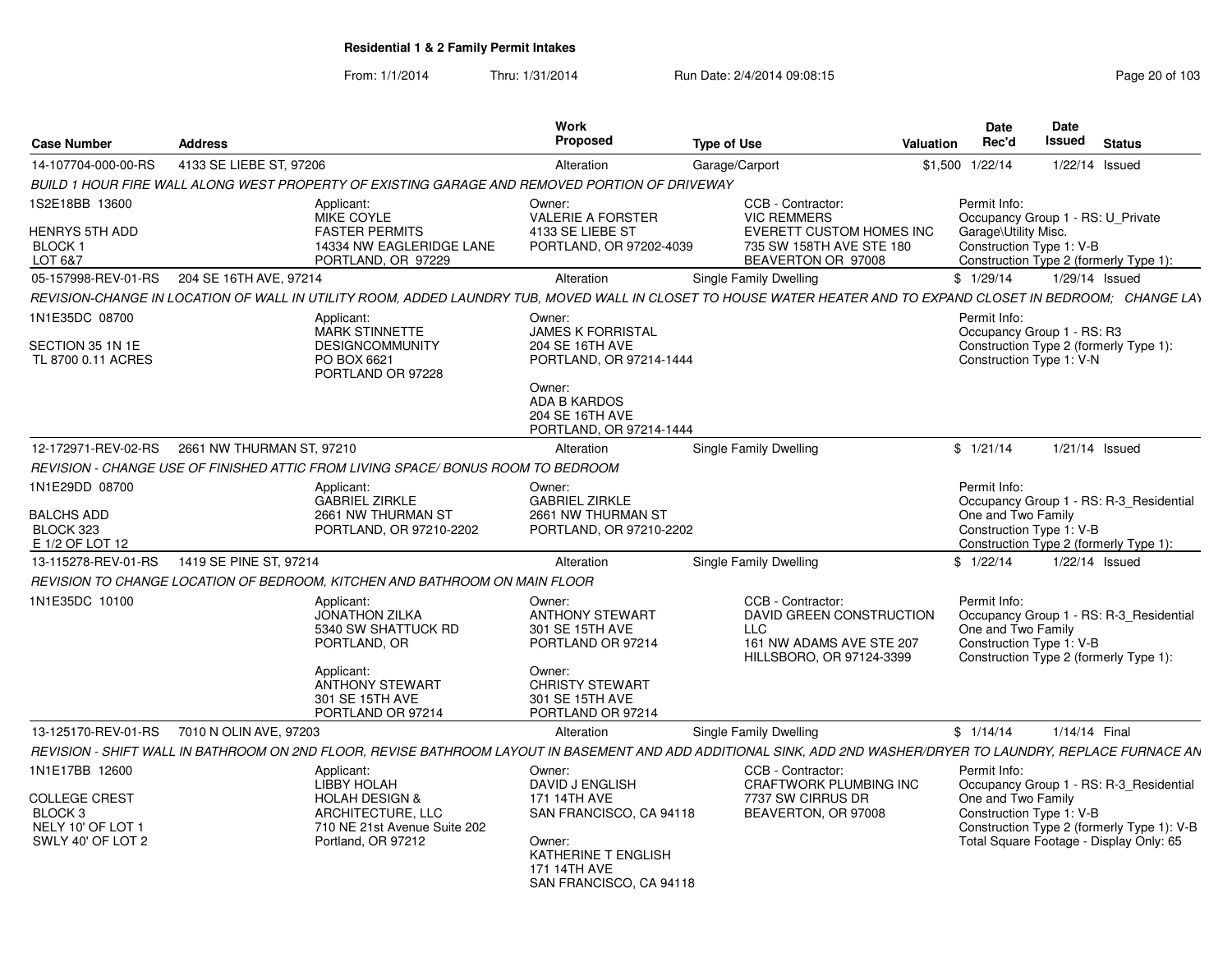From: 1/1/2014Thru: 1/31/2014 Run Date: 2/4/2014 09:08:15 Research 2010 103

| <b>Case Number</b>                                                            | <b>Address</b>                                 |                                                                                                 | Work<br>Proposed                                                            | <b>Type of Use</b>                                                                                                                                             | Valuation        | Date<br>Rec'd                                                                                     | Date<br><b>Issued</b> | <b>Status</b>                                                                                                             |
|-------------------------------------------------------------------------------|------------------------------------------------|-------------------------------------------------------------------------------------------------|-----------------------------------------------------------------------------|----------------------------------------------------------------------------------------------------------------------------------------------------------------|------------------|---------------------------------------------------------------------------------------------------|-----------------------|---------------------------------------------------------------------------------------------------------------------------|
| 13-191586-REV-01-RS                                                           | 6302 NE GOING ST                               |                                                                                                 | Alteration                                                                  | Single Family Dwelling                                                                                                                                         |                  | \$6,750 1/30/14                                                                                   | 1/30/14 Final         |                                                                                                                           |
| REVISION TO RELOCATE 3 SOLAR PANELS                                           |                                                |                                                                                                 |                                                                             |                                                                                                                                                                |                  |                                                                                                   |                       |                                                                                                                           |
| 1N2E20BC 10601                                                                |                                                | Applicant:<br><b>MOLLIE KRELL</b>                                                               | Owner:<br><b>GREGORY NOACK</b>                                              | CCB - Contractor:<br>SOLARCITY CORPORATION                                                                                                                     |                  | Permit Info:<br>Occupancy Group 1 - RS: U Private                                                 |                       |                                                                                                                           |
| PARTITION PLAT 2007-134<br>LOT <sub>1</sub>                                   |                                                | SOLARCITY CORPORATION<br>6132 NE 112TH AVE<br>PORTLAND OR 97220                                 | 6302 NE GOING ST<br>PORTLAND, OR 97218                                      | 6132 NE 112th AVE<br>PORTLAND, OR 97220                                                                                                                        |                  | Garage\Utility Misc.<br>Construction Type 1: V-B                                                  |                       | Construction Type 2 (formerly Type 1):                                                                                    |
| 13-198350-000-00-RS                                                           | 2036 NW 21ST PL, 97210                         |                                                                                                 | Alteration                                                                  | <b>Single Family Dwelling</b>                                                                                                                                  | \$15,704 1/29/14 |                                                                                                   | 1/29/14 Issued        |                                                                                                                           |
|                                                                               |                                                |                                                                                                 |                                                                             | PARTIAL CONVERSION OF BASEMENT TO HABITABLE SPACE WITH NEW BATHROOM FOR TYPE B HOME OCCUPATION - TRADE PERMITS SEPARATE                                        |                  |                                                                                                   |                       |                                                                                                                           |
| 1N1E28CA 01900<br>BLACKISTONES ADD<br>BLOCK 11<br>N 33 1/3' OF W 67' OF LOT 7 |                                                | Applicant:<br><b>MATTHEW MCCUNE</b><br><b>MCCUNE DESIGN</b><br>2812 NE 8TH<br>PORTLAND OR 97212 | Owner:<br><b>BETHANY W MCCRAW</b><br>2036 NW 21ST PL<br>PORTLAND, OR 97210  |                                                                                                                                                                |                  | Permit Info:<br>Construction Type 1: V-B                                                          |                       | Occupancy Group 1 - RS: R-3 Remodel<br>Construction Type 2 (formerly Type 1):<br>Total Square Footage - Display Only: 440 |
| 13-199032-REV-01-RS 310 SW NEVADA ST, 97219                                   |                                                |                                                                                                 | Alteration                                                                  | <b>Single Family Dwelling</b>                                                                                                                                  |                  | \$1/15/14                                                                                         | 1/15/14 Issued        |                                                                                                                           |
| <b>REVISION TO CHANGE GUARD RAIL TO STEEL CABLE SYSTEM.</b>                   |                                                |                                                                                                 |                                                                             |                                                                                                                                                                |                  |                                                                                                   |                       |                                                                                                                           |
| 1S1E22BB 10100                                                                |                                                | Applicant:<br><b>JAMES STEPHEN</b>                                                              | Owner:<br>LOREN D BEACH                                                     | CCB - Contractor:<br><b>JAMES STEPHEN</b>                                                                                                                      |                  | Permit Info:                                                                                      |                       | Occupancy Group 1 - RS: R-3 Residential                                                                                   |
| <b>FULTON PK</b><br>BLOCK 38<br>LOT 7 EXC PT IN ST                            |                                                | JAMES STEPHEN CONSTRUCTION 310 SW NEVADA ST<br>PO BOX 152<br>LAKE OSWEGO, OR 97034              | PORTLAND, OR 97219                                                          | JAMES STEPHEN CONSTRUCTION One and Two Family<br>PO BOX 152<br>LAKE OSWEGO, OR 97034                                                                           |                  | Construction Type 1: V-B                                                                          |                       | Construction Type 2 (formerly Type 1):                                                                                    |
| 13-201954-000-00-RS                                                           | 6726 N MOHAWK AVE, 97203                       |                                                                                                 | Alteration                                                                  | Single Family Dwelling                                                                                                                                         | \$10,000 1/20/14 |                                                                                                   |                       | 1/22/14 Under Inspection                                                                                                  |
|                                                                               |                                                |                                                                                                 |                                                                             | INTERIOR REMODEL AND CONVERT ATTIC SPACE TO LIVING AREA,REMOVE INTERIOR NON BEARING WALLS, RECONFIGURE SPACEREMOVE STAIRWAY TO ATTIC AND REPLACE WITH NEW CIF  |                  |                                                                                                   |                       |                                                                                                                           |
| 1N1W12AC 15900                                                                |                                                | Applicant:<br>MIKE MONTGOMERY                                                                   | Owner:<br>THE ENTRUST GROUP                                                 | <b>Primary Contractor:</b><br>TO BID                                                                                                                           |                  | Permit Info:                                                                                      |                       | Occupancy Group 1 - RS: R-3_Residential                                                                                   |
| A L MINERS ADD<br>BLOCK 33<br>LOT 9-12                                        |                                                | 5531 SW BUDDINGTON ST<br>PORTLAND, OR 97219                                                     | 555 12TH ST #1250<br>OAKLAND, CA 94607-4095                                 |                                                                                                                                                                |                  | One and Two Family<br>Construction Type 1: V-B                                                    |                       | Construction Type 2 (formerly Type 1):                                                                                    |
|                                                                               | 13-201954-REV-01-RS   6726 N MOHAWK AVE, 97203 |                                                                                                 | Alteration                                                                  | <b>Single Family Dwelling</b>                                                                                                                                  | \$33,370 1/29/14 |                                                                                                   | $1/29/14$ Issued      |                                                                                                                           |
|                                                                               |                                                |                                                                                                 |                                                                             | REVISION--INSULATE BASEMENT WALLS, ENCLOSE FURNACE ROOM, AND ADD (3) BEAMS PER ENGINEER, CLOSET IN ATTIC OFFICE TO REMAIN UNCHANGED, RECONFIGURE MASTER BATHR( |                  |                                                                                                   |                       |                                                                                                                           |
| 1N1W12AC 15900                                                                |                                                | Applicant:<br>MIKE MONTGOMERY                                                                   | Owner:<br><b>ASSETS NOW</b>                                                 | CCB - Contractor:<br><b>DON BORLAUG</b>                                                                                                                        |                  | Permit Info:                                                                                      |                       | Occupancy Group 1 - RS: R-3 Remodel                                                                                       |
| A L MINERS ADD<br>BLOCK 33<br>LOT 9-12                                        |                                                | 5531 SW BUDDINGTON ST<br>PORTLAND, OR 97219                                                     | PO BOX 31076<br>PORTLAND, OR 97231                                          | BORLAUG CONTRACTING INC<br>2092 NW ALOCLEK DR<br>HILLSBORO, OR 97124                                                                                           |                  | Construction Type 1: V-B                                                                          |                       | Construction Type 2 (formerly Type 1):<br>Total Square Footage - Display Only: 935                                        |
| 13-204625-REV-01-RS                                                           | 3226 SW DOLPH CT - Unit B, 97219               |                                                                                                 | Alteration                                                                  | Single Family Dwelling                                                                                                                                         | \$25,000 1/16/14 |                                                                                                   |                       | $1/16/14$ Issued                                                                                                          |
|                                                                               |                                                |                                                                                                 |                                                                             | ADDED VALUE REVISION -ADD ACCESSORY DWELLING UNIT TO BASEMENT; MODIFICATIONS TO TRUSSES AND ROOF LAYOUT; REPLACE GARAGE FLOOR FRAMING SYSTEM AND CONCRETE S    |                  |                                                                                                   |                       |                                                                                                                           |
| 1S1E29AB 00500                                                                |                                                | Applicant:<br>MIKE MONTGOMERY<br>5531 SW BUDDINGTON ST<br>PORTLAND, OR 97219                    | Owner:<br><b>HUGH A HENDERSON</b><br>3226 SW DOLPH CT<br>PORTLAND, OR 97219 | CCB - Contractor:<br>CITY HOME IMPROVEMENT INC<br>8811 NE SANDY BLVD<br>PORTLAND, OR 972204996                                                                 |                  | Permit Info:<br>One and Two Family<br>Construction Type 1: V-B<br>Number of New Dwelling Units: 1 |                       | Occupancy Group 1 - RS: R-3 Residential<br>Construction Type 2 (formerly Type 1):                                         |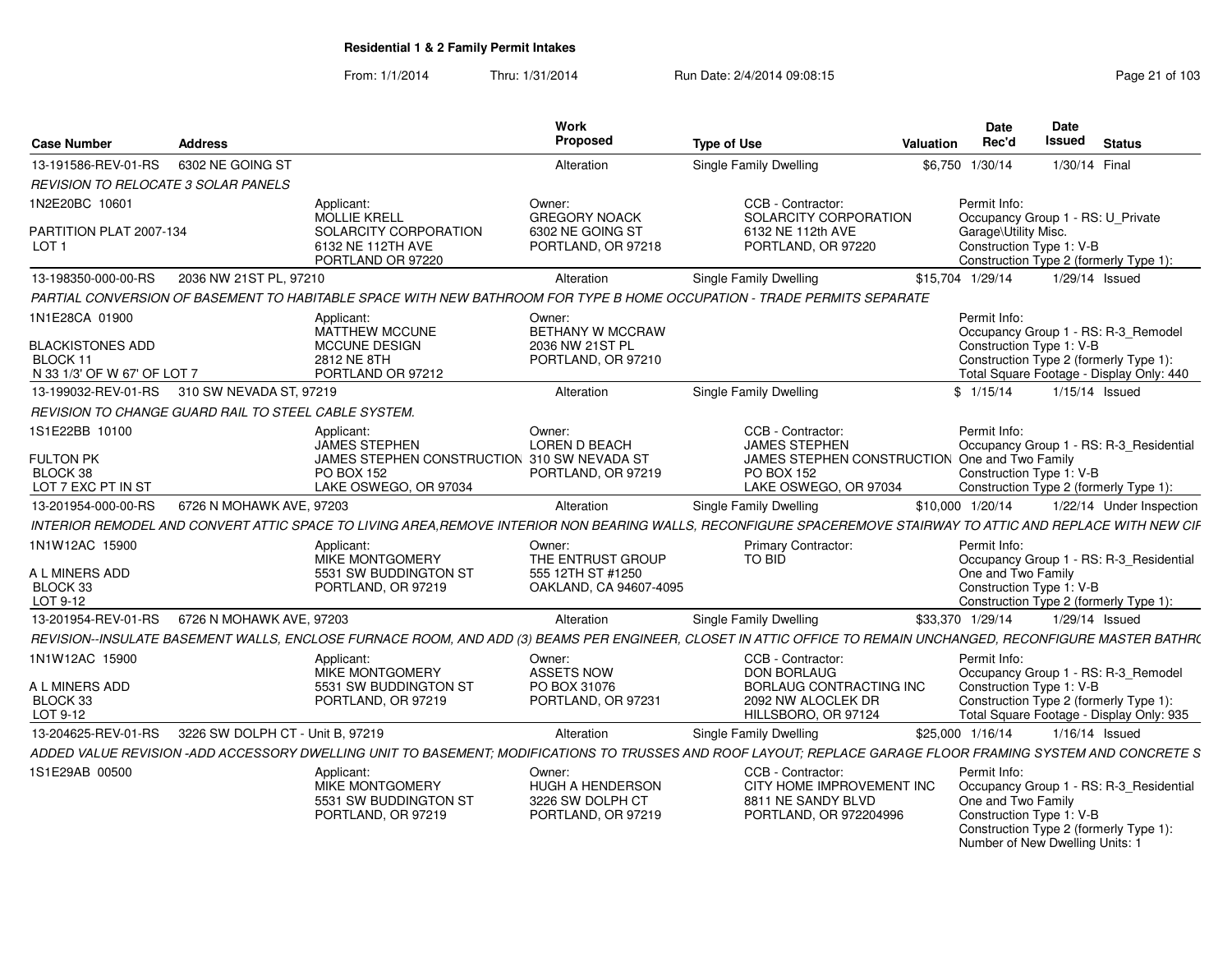| <b>Case Number</b>                                                                                | <b>Address</b>                                                                                        | Work<br>Proposed                                                                                                                                                | <b>Type of Use</b>                                                                                                                                                                                                                                                | <b>Date</b><br>Rec'd<br>Valuation                                     | <b>Date</b><br><b>Issued</b> | <b>Status</b>                                                                                                         |
|---------------------------------------------------------------------------------------------------|-------------------------------------------------------------------------------------------------------|-----------------------------------------------------------------------------------------------------------------------------------------------------------------|-------------------------------------------------------------------------------------------------------------------------------------------------------------------------------------------------------------------------------------------------------------------|-----------------------------------------------------------------------|------------------------------|-----------------------------------------------------------------------------------------------------------------------|
| 13-212392-REV-01-RS                                                                               | 2223 SE 54TH AVE - Unit B, 97215                                                                      | Alteration                                                                                                                                                      | Single Family Dwelling                                                                                                                                                                                                                                            | \$1,462 1/23/14                                                       |                              | $1/23/14$ Issued                                                                                                      |
|                                                                                                   |                                                                                                       | VALUE ADDED REVISION TO ADD FRENCH DOORS AND DECK OFF KITCHEN AREA, REPLACES ORIGINALLY PROPOSED DOOR AND WINDOW                                                |                                                                                                                                                                                                                                                                   |                                                                       |                              |                                                                                                                       |
| 1S2E06DC 06800                                                                                    | Applicant:<br><b>RUSSEL RAY BARTELS</b><br><b>INC</b><br>41173 SE VISTA LOOP DR<br>SANDY.OREGON 97055 | Owner:<br><b>LAUREN MACNEILL</b><br>RMH BARTELS CONSTRUCTION<br>2223 SE 54TH AVE<br>PORTLAND, OR 97215-3921                                                     | CCB - Contractor:<br><b>RUSSEL RAY BARTELS</b><br>RMH BARTELS CONSTRUCTION<br><b>INC</b><br>41173 SE VISTA LOOP DR<br>SANDY, OREGON 97055                                                                                                                         | Permit Info:<br>Patios, Porches, Carports<br>Construction Type 1: V-B |                              | Occupancy Group 1 - RS: U_Decks,<br>Construction Type 2 (formerly Type 1):<br>Total Square Footage - Display Only: 72 |
| 13-213810-000-00-RS                                                                               | 2850 SE 58TH AVE, 97206                                                                               | Alteration                                                                                                                                                      | Single Family Dwelling                                                                                                                                                                                                                                            | \$471 1/17/14                                                         |                              | 1/17/14 Final                                                                                                         |
|                                                                                                   |                                                                                                       | CHANGE USE OF PORTION OF SFR TO BED AND BREAKFAST, 2 BEDROOMS ONLY, NO CHANGES TO STRUCTURE, EXCEPT HARDWIRE OF SMOKE ALARMS (DONE UNDER ELECTRICAL MINOR L.    |                                                                                                                                                                                                                                                                   |                                                                       |                              |                                                                                                                       |
| 1S2E07AA 09500<br>SECTION 07 1S 2E<br>TL 9500 0.17 ACRES                                          | Applicant:<br>LISA M SKAFF<br>2850 SE 58TH AVE<br>PORTLAND, OR 97206-1445                             | Owner:<br><b>LISA M SKAFF</b><br>2850 SE 58TH AVE<br>PORTLAND, OR 97206-1445<br>Owner:<br><b>CAROLYN E SKAFF</b><br>2850 SE 58TH AVE                            |                                                                                                                                                                                                                                                                   | Permit Info:<br>One and Two Family<br>Construction Type 1: V-B        |                              | Occupancy Group 1 - RS: R-3_Residential<br>Construction Type 2 (formerly Type 1):                                     |
|                                                                                                   |                                                                                                       | PORTLAND, OR 97206-1445                                                                                                                                         |                                                                                                                                                                                                                                                                   |                                                                       |                              |                                                                                                                       |
| 13-215737-000-00-RS                                                                               | 5255 N HARVARD ST, 97203                                                                              | Alteration                                                                                                                                                      | Single Family Dwelling                                                                                                                                                                                                                                            | \$14,919 1/14/14                                                      |                              | 1/14/14 Under Inspection                                                                                              |
|                                                                                                   |                                                                                                       | NEW CMU RETAINING WALL TO SUPPORT VERTICAL CUT BELOW EXISTING FOUNDATION. SELECT REPAIR TO EXISTING FOUNDATION. CONSTRUCT A 4" CONCRETE SLAB ON GRADE(S.O.G.) V |                                                                                                                                                                                                                                                                   |                                                                       |                              |                                                                                                                       |
| 1N1E18AA 09500<br><b>UNIVERSITY PK</b><br>BLOCK 46<br>LOT 14&15                                   | Applicant:<br><b>JUDITH K DREXLER</b><br>5255 N HARVARD ST<br>PORTLAND, OR 97203                      | Owner:<br>ANDREW P DREXLER<br>5255 N HARVARD ST<br>PORTLAND, OR 97203<br>Owner:<br><b>JUDITH K DREXLER</b><br>5255 N HARVARD ST<br>PORTLAND, OR 97203           | CCB - Contractor:<br><b>TERRAFIRMA FOUNDATION</b><br><b>SYSTEMS</b><br>1308 NW PARK ST<br>ROSEBURG, OR 97470                                                                                                                                                      | Permit Info:<br>One and Two Family<br>Construction Type 1: V-B        |                              | Occupancy Group 1 - RS: R-3 Residential<br>Construction Type 2 (formerly Type 1):                                     |
| 13-226042-REV-01-RS                                                                               | 532 NE 41ST AVE, 97232                                                                                | Alteration                                                                                                                                                      | Single Family Dwelling                                                                                                                                                                                                                                            | \$1/31/14                                                             |                              | $1/31/14$ Issued                                                                                                      |
|                                                                                                   |                                                                                                       | REVISION TO ADD GABLE ROOF OVER EXISTING PORCH, REPLACES DEMOED ILLEGAL DECK & TOILET FROM MASTER                                                               |                                                                                                                                                                                                                                                                   |                                                                       |                              |                                                                                                                       |
| 1N1E36AD 08700<br><b>LAURELHURST</b><br>BLOCK 66<br>LOT <sub>1</sub><br>LOT 2 EXC E 1.5' OF N 72' | Applicant:<br>NICHOLAS ALLEN KORBE<br>215 SE 47TH AVE<br>HILLSBORO, OR 97123                          | Owner:<br><b>JEFFREY S BLEECKER</b><br>4925 N PLACITA ANTILOPE<br><b>TUCSON, AZ 85749</b>                                                                       | CCB - Contractor:<br>SARKINEN PLUMBING INC<br>9502 NE 72ND AVE<br>VANCOUVER, WA 98665<br>CCB - Contractor:<br>SANDY ELECTRIC INC<br>12130 SE VIRGINIA CT<br>SANDY OR 97055<br>CCB - Contractor:<br>NICHOLAS ALLEN KORBE<br>215 SE 47TH AVE<br>HILLSBORO, OR 97123 | Permit Info:<br>One and Two Family<br>Construction Type 1: V-B        |                              | Occupancy Group 1 - RS: R-3_Residential<br>Construction Type 2 (formerly Type 1):                                     |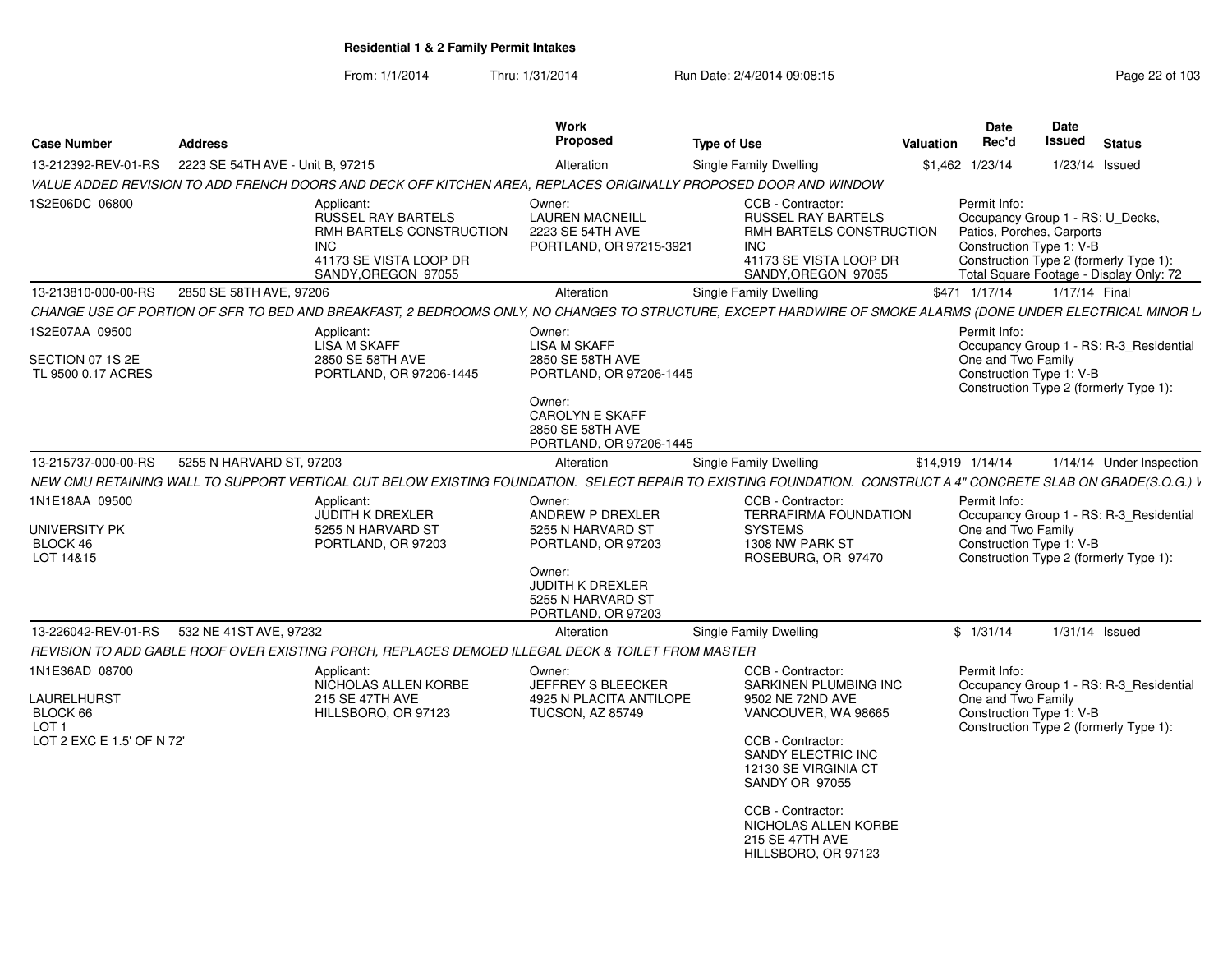| <b>Case Number</b>                                                         | <b>Address</b>                                                                                                                                                  | Work<br><b>Proposed</b>                                                                                                                                             | <b>Type of Use</b>                                                                    | <b>Date</b><br>Rec'd<br>Valuation  | Date<br><b>Issued</b>                          |                 | <b>Status</b>                                                                     |
|----------------------------------------------------------------------------|-----------------------------------------------------------------------------------------------------------------------------------------------------------------|---------------------------------------------------------------------------------------------------------------------------------------------------------------------|---------------------------------------------------------------------------------------|------------------------------------|------------------------------------------------|-----------------|-----------------------------------------------------------------------------------|
| 13-226194-000-00-RS                                                        | 2629 SE 112TH AVE, 97266                                                                                                                                        | Alteration                                                                                                                                                          | Single Family Dwelling                                                                | \$300 1/21/14                      |                                                | 1/21/14 Issued  |                                                                                   |
|                                                                            | LEGALIZE WORK: CONVERT GARAGE TO STORAGE; REMOVE OVERHEAD GARAGE DOOR AND REPLACE WITH WINDOW                                                                   |                                                                                                                                                                     |                                                                                       |                                    |                                                |                 |                                                                                   |
| 1S2E10BA 00500<br>SECTION 10 1S 2E<br>TL 500 0.15 ACRES                    | Applicant:<br>ISIDRO RAMOS<br>316 SE 157TH AVE<br>PORTLAND, OR 97233                                                                                            | Owner:<br>ARELL AGUILAR-BARRAGAN<br>2629 SE 112TH AVE<br>PORTLAND, OR 97266-1118                                                                                    |                                                                                       | Permit Info:<br>One and Two Family | Construction Type 1: V-B                       |                 | Occupancy Group 1 - RS: R-3 Residential<br>Construction Type 2 (formerly Type 1): |
|                                                                            | 13-227128-REV-01-RS 3120 NE 22ND AVE, 97212                                                                                                                     | Alteration                                                                                                                                                          | Single Family Dwelling                                                                | \$70,000 1/3/14                    |                                                | $1/3/14$ Final  |                                                                                   |
|                                                                            | VALUE ADDED REVISION TO ADD WALLS IN BASEMENT TO CREATE MECHANICAL ROOM; MAIN FLOOR REMOVE WINDOWS AND DOORS AT KITCHEN AND DINING AREA AND REPLACE WITH NEV    |                                                                                                                                                                     |                                                                                       |                                    |                                                |                 |                                                                                   |
| 1N1E26AA 14300                                                             | Applicant:                                                                                                                                                      | Owner                                                                                                                                                               |                                                                                       | Permit Info:                       |                                                |                 |                                                                                   |
| <b>IRVINGTON</b><br>BLOCK 13<br>N 40' OF LOT 12<br>S 10' OF LOT 13         | <b>LISA CHRISTIE</b><br><b>CHRISTIE ARCHITECTURE</b><br>9532 SW 18TH PL.<br>PORTLAND, OR 97219                                                                  | TEAL DAVISON CONSULTING LLC<br>3132 NE 22ND AVE<br>PORTLAND, OR 97212                                                                                               |                                                                                       | One and Two Family                 | Construction Type 1: V-B                       |                 | Occupancy Group 1 - RS: R-3_Residential<br>Construction Type 2 (formerly Type 1): |
|                                                                            | 13-229327-REV-01-RS 935 SE 54TH AVE, 97215                                                                                                                      | Alteration                                                                                                                                                          | <b>Single Family Dwelling</b>                                                         | \$1/8/14                           |                                                | $1/8/14$ Issued |                                                                                   |
|                                                                            | REVISION TO REMOVE PROPOSED EGRESS WINDOW ON NORTH SIDE IN BASEMENT AND RECONFIGURE LAYOUT FOR SMALLER STORAGE ROOM; CHANGE BEDROOM TO ART ROOM; NEW FC         |                                                                                                                                                                     |                                                                                       |                                    |                                                |                 |                                                                                   |
| 1S2E06AB 08900                                                             | Applicant:                                                                                                                                                      | Owner:                                                                                                                                                              | CCB - Contractor:                                                                     | Permit Info:                       |                                                |                 |                                                                                   |
| <b>CRESCENT HTS</b><br>BLOCK <sub>2</sub><br>LOT 5<br>S 0.93' OF LOT 6     | ANNE USHER<br>2804 NW SAVIER ST<br>PORTLAND OR 97210                                                                                                            | <b>FRANK A REPPENHAGEN</b><br>935 SE 54TH AVE<br>PORTLAND, OR 97215-2652<br>Owner:<br>SARAH C REPPENHAGEN<br>935 SE 54TH AVE<br>PORTLAND, OR 97215-2652             | MACY HOLDINGS LLC<br>13127 SW 61ST AVE<br>PORTLAND, OR 97219                          |                                    | Construction Type 1: V-B                       |                 | Occupancy Group 1 - RS: R-3_Remodel<br>Construction Type 2 (formerly Type 1):     |
|                                                                            | 13-231147-REV-01-RS 8719 SE ELLIS ST. 97266                                                                                                                     | Alteration                                                                                                                                                          | Single Family Dwelling                                                                | \$1/9/14                           |                                                | $1/9/14$ Issued |                                                                                   |
|                                                                            | REVISION-SOLAR TO CHANGE FROM 3.75kW TO 4.25kW PV                                                                                                               |                                                                                                                                                                     |                                                                                       |                                    |                                                |                 |                                                                                   |
| 1S2E16CA 03100<br><b>RAYBURN PK</b><br><b>BLOCK 4</b><br>LOT <sub>11</sub> | Applicant:<br>MOLLIE KRELL<br>SOLARCITY CORPORATION<br>6132 NE 112TH AVE<br>PORTLAND OR 97220                                                                   | Owner:<br><b>RICHARD F REUSS</b><br>8719 SE ELLIS ST<br>PORTLAND, OR 97266-4740<br>Owner:<br><b>VIVIEN C REUSS</b><br>8719 SE ELLIS ST<br>PORTLAND, OR 97266-4740   | CCB - Contractor:<br>SOLARCITY CORPORATION<br>6132 NE 112th AVE<br>PORTLAND, OR 97220 | Permit Info:<br>One and Two Family | Construction Type 1: V-B                       |                 | Occupancy Group 1 - RS: R-3_Residential<br>Construction Type 2 (formerly Type 1): |
| 13-237333-000-00-RS                                                        | 3633 NE 24TH AVE, 97212                                                                                                                                         | Alteration                                                                                                                                                          | Single Family Dwelling                                                                | \$65,000 1/7/14                    |                                                |                 | <b>Under Review</b>                                                               |
|                                                                            | CONVERT ATTIC & BASEMENT TO LIVING SPACE. ADD ONE BATHROOM, 2 BEDROOMS AND FAMILY ROOM IN BASEMENT; ADD 2 BEDROOMS, BATHROOM IN ATTIC. (3 TOTAL BATHROOMS IN HC |                                                                                                                                                                     |                                                                                       |                                    |                                                |                 |                                                                                   |
| 1N1E23DD 20200<br><b>HOMEDALE</b><br>BLOCK 1<br>LOT <sub>5</sub>           | Applicant:<br>SHANNON L LANDRY<br>8885 SW HILLVIEW TER<br>PORTLAND, OR 97225-1345                                                                               | Owner:<br>PETER M LANDRY<br>8885 SW HILLVIEW TER<br>PORTLAND, OR 97225-1345<br>Owner:<br><b>SHANNON L LANDRY</b><br>8885 SW HILLVIEW TER<br>PORTLAND, OR 97225-1345 |                                                                                       | Permit Info:                       | One and Two Family<br>Construction Type 1: V-B |                 | Occupancy Group 1 - RS: R-3 Residential<br>Construction Type 2 (formerly Type 1): |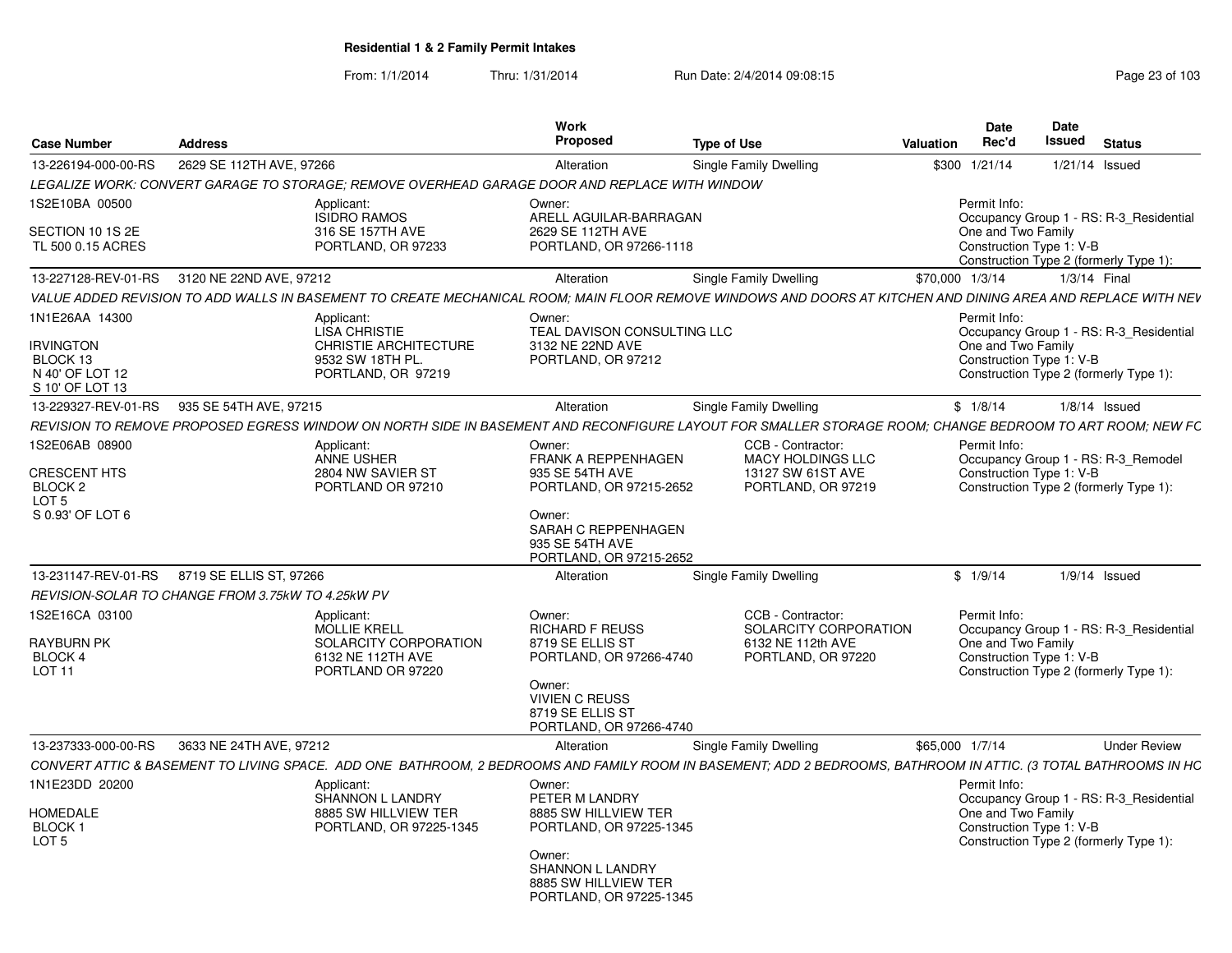| <b>Case Number</b>                                              | <b>Address</b>                   |                                                                                                                                                               | Work<br><b>Proposed</b>                                                                                                                                            | <b>Type of Use</b> |                                                                                                              | Valuation       | <b>Date</b><br>Rec'd                                                                              | Date<br>Issued | <b>Status</b>                                                                                                             |
|-----------------------------------------------------------------|----------------------------------|---------------------------------------------------------------------------------------------------------------------------------------------------------------|--------------------------------------------------------------------------------------------------------------------------------------------------------------------|--------------------|--------------------------------------------------------------------------------------------------------------|-----------------|---------------------------------------------------------------------------------------------------|----------------|---------------------------------------------------------------------------------------------------------------------------|
| 13-237356-000-00-RS                                             | 8424 SW 11TH AVE - Unit B, 97219 |                                                                                                                                                               | Alteration                                                                                                                                                         |                    | Single Family Dwelling                                                                                       | \$26,000 1/9/14 |                                                                                                   |                | 1/9/14 Under Inspection                                                                                                   |
|                                                                 |                                  | CONVERT EXISTING UNFINISHED BASEMENT TO ACCESSORY DWELLING UNIT TO INCLUDE KITCHEN, BATHROOM AND STUDIO LIVING AREA, FURR OUT WALLS, NEW FRENCH DOORS TO EXTE |                                                                                                                                                                    |                    |                                                                                                              |                 |                                                                                                   |                |                                                                                                                           |
| 1S1E21DC 03100                                                  |                                  | Applicant:<br><b>BRIAN COLT</b><br>PROBUILT NW, LLC<br>24560S BEAVERCREEK RD<br>BEAVERCREEK, OR 97004                                                         | Owner:<br>PEGGY L JACKSON<br>8424 SW 11TH AVE<br>PORTLAND, OR 97219-4315                                                                                           |                    | CCB - Contractor:<br><b>BRIAN COLT</b><br>PROBUILT NW, LLC<br>24560S BEAVERCREEK RD<br>BEAVERCREEK, OR 97004 |                 | Permit Info:<br>One and Two Family<br>Construction Type 1: V-B<br>Number of New Dwelling Units: 1 |                | Occupancy Group 1 - RS: R-3 Residential<br>Construction Type 2 (formerly Type 1):                                         |
| 13-240048-000-00-RS                                             | 5240 NE 15TH AVE, 97211          |                                                                                                                                                               | Alteration                                                                                                                                                         |                    | Single Family Dwelling                                                                                       |                 | \$6,750 1/2/14                                                                                    |                | $1/2/14$ Final                                                                                                            |
| SOLAR - 3.75kW ROOF MOUNT PV SYSTEM                             |                                  |                                                                                                                                                               |                                                                                                                                                                    |                    |                                                                                                              |                 |                                                                                                   |                |                                                                                                                           |
| 1N1E23AB 10800<br><b>VERNON</b><br>BLOCK 20<br>LOT <sub>4</sub> |                                  | Applicant:<br><b>MOLLIE KRELL</b><br>SOLARCITY CORPORATION<br>6132 NE 112TH AVE<br>PORTLAND OR 97220                                                          | Owner:<br><b>JOHN J CHRISTIANSON</b><br>5240 NE 15TH AVE<br>PORTLAND, OR 97211<br>Owner:<br><b>GRANT M FELTZ</b><br>5240 NE 15TH AVE<br>PORTLAND, OR 97211         |                    | CCB - Contractor:<br>SOLARCITY CORPORATION<br>6132 NE 112th AVE<br>PORTLAND, OR 97220                        |                 | Permit Info:<br>One and Two Family<br>Construction Type 1: V-B                                    |                | Occupancy Group 1 - RS: R-3_Residential<br>Construction Type 2 (formerly Type 1):                                         |
| 13-240116-000-00-RS                                             | 9220 SE SALMON ST, 97216         |                                                                                                                                                               | Alteration                                                                                                                                                         |                    | Single Family Dwelling                                                                                       |                 | \$35,119 1/28/14                                                                                  |                | 1/28/14 Under Inspection                                                                                                  |
|                                                                 |                                  | INTERIOR REMODEL-CONVERT PORTION OF ATTIC TO LIVING SPACE TO INCLUDE NEW BATHROOM AND 2 CLOSETS, CONVERT BASEMENT TO LIVING SPACE TO INCLUDE BEDROOM, AND WET |                                                                                                                                                                    |                    |                                                                                                              |                 |                                                                                                   |                |                                                                                                                           |
| 1S2E04AC 03300<br>SECTION 04 1S 2E<br>TL 3300 0.14 ACRES        |                                  | Applicant:<br>SPENCER A CRUM<br>9220 SE SALMON ST<br>PORTLAND, OR 97216-2120                                                                                  | Owner:<br><b>SPENCER A CRUM</b><br>9220 SE SALMON ST<br>PORTLAND, OR 97216-2120<br>Owner:<br><b>LORILYN A CRUM</b><br>9220 SE SALMON ST<br>PORTLAND, OR 97216-2120 |                    |                                                                                                              |                 | Permit Info:<br>Construction Type 1: V-B                                                          |                | Occupancy Group 1 - RS: R-3 Remodel<br>Construction Type 2 (formerly Type 1):<br>Total Square Footage - Display Only: 984 |
| 13-241005-000-00-RS                                             | 7625 SE 22ND AVE, 97202          |                                                                                                                                                               | Alteration                                                                                                                                                         |                    | Single Family Dwelling                                                                                       |                 | \$6.750 1/2/14                                                                                    |                | $1/2/14$ Issued                                                                                                           |
| SOLAR - 5.5kW ROOF MOUNT PV SYSTEM                              |                                  |                                                                                                                                                               |                                                                                                                                                                    |                    |                                                                                                              |                 |                                                                                                   |                |                                                                                                                           |
| 1S1E23AD 17900<br>WESTMORELAND<br>BLOCK 31<br>LOT 10            |                                  | Applicant:<br><b>MOLLIE KRELL</b><br>SOLARCITY CORPORATION<br>6132 NE 112TH AVE<br>PORTLAND OR 97220                                                          | Owner:<br>ROBERT W FEDOROFF<br>1924 SE SPOKANE ST<br>PORTLAND, OR 97202-6744<br>Owner:<br>MARY A FEDOROFF<br>1924 SE SPOKANE ST<br>PORTLAND, OR 97202-6744         |                    | CCB - Contractor:<br>SOLARCITY CORPORATION<br>6132 NE 112th AVE<br>PORTLAND, OR 97220                        |                 | Permit Info:<br>One and Two Family<br>Construction Type 1: V-B                                    |                | Occupancy Group 1 - RS: R-3_Residential<br>Construction Type 2 (formerly Type 1):                                         |
| 13-241013-000-00-RS                                             | 3709 SW VESTA ST                 |                                                                                                                                                               | Alteration                                                                                                                                                         |                    | Single Family Dwelling                                                                                       |                 | \$6,750 1/2/14                                                                                    |                | $1/2/14$ Final                                                                                                            |
| <b>SOLAR - 5kW ROOF MOUNT PV SYSTEM</b>                         |                                  |                                                                                                                                                               |                                                                                                                                                                    |                    |                                                                                                              |                 |                                                                                                   |                |                                                                                                                           |
| 1S1E32BD 04702<br>PARTITION PLAT 2001-17<br>LOT <sub>2</sub>    |                                  | Applicant:<br><b>MOLLIE KRELL</b><br>SOLARCITY CORPORATION<br>6132 NE 112TH AVE<br>PORTLAND OR 97220                                                          | Owner:<br><b>WILLIAM T JR RENFROE</b><br>14105 SE 28TH ST<br>VANCOUVER, WA 98683                                                                                   |                    | CCB - Contractor:<br>SOLARCITY CORPORATION<br>6132 NE 112th AVE<br>PORTLAND, OR 97220                        |                 | Permit Info:<br>One and Two Family<br>Construction Type 1: V-B                                    |                | Occupancy Group 1 - RS: R-3 Residential<br>Construction Type 2 (formerly Type 1):                                         |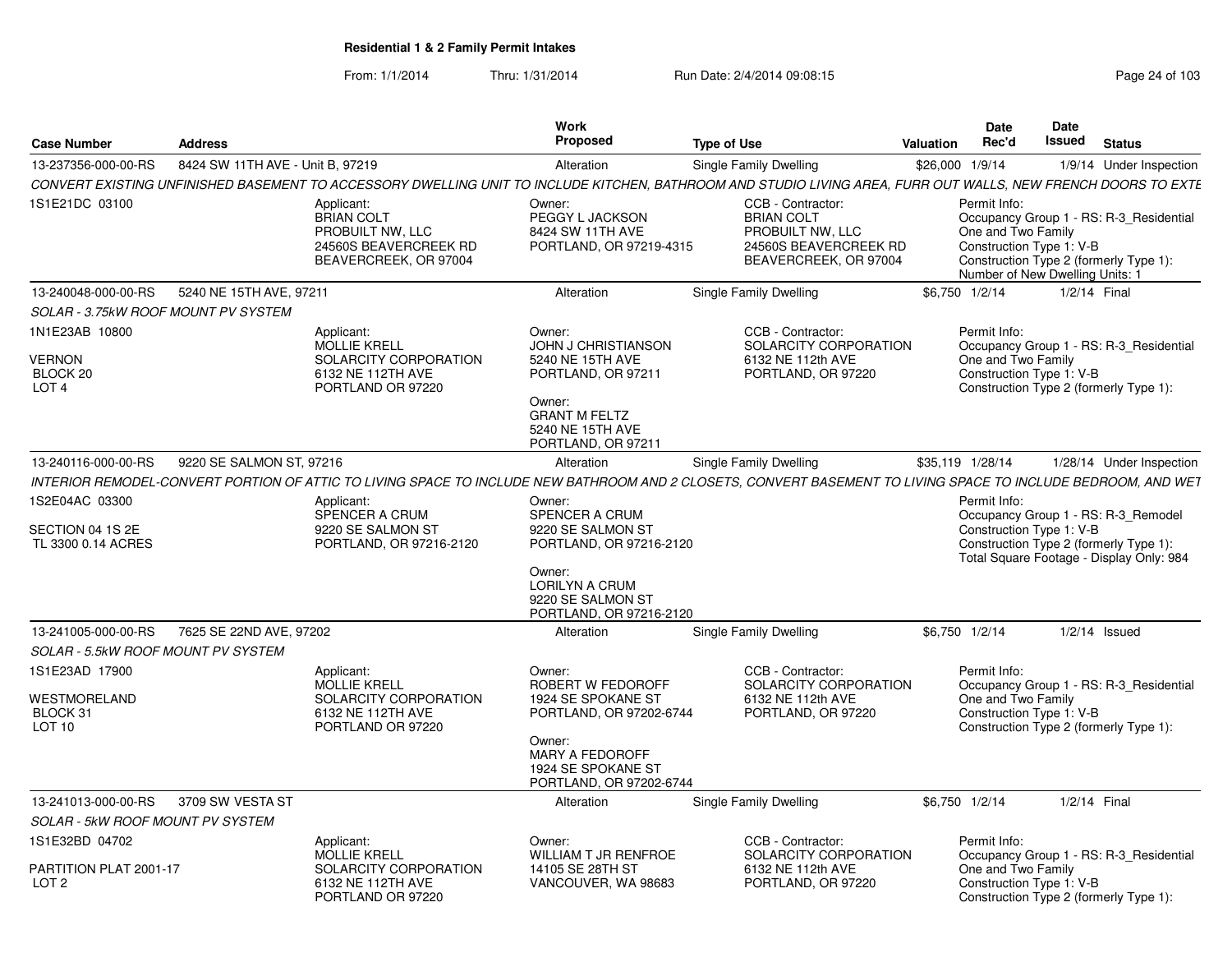#### From: 1/1/2014Thru: 1/31/2014 Run Date: 2/4/2014 09:08:15 Research 2010 103

| <b>Case Number</b><br>Address                    |                                                                                        | Work<br><b>Proposed</b>                        | <b>Type of Use</b>                                         | Date<br>Date<br><b>Issued Status</b><br><b>Valuation Rec'd</b>                                                                                            |
|--------------------------------------------------|----------------------------------------------------------------------------------------|------------------------------------------------|------------------------------------------------------------|-----------------------------------------------------------------------------------------------------------------------------------------------------------|
| 13-241553-000-00-RS 3022 NE 32ND AVE, 97212      |                                                                                        | Alteration                                     | Single Family Dwelling                                     | the control of the control of the control of<br>\$10,000 1/2/14<br>$1/2/14$ Issued                                                                        |
|                                                  | ADD BATHROOM TO 2ND FLOOR EXISTING BEDROOM - NO EXTERIOR WORK - TRADE PERMIT TO BE O   |                                                | <b>DBTAINED SEPARATELY. TRADE PERMITS AT A LATER DATE.</b> |                                                                                                                                                           |
| 1N1E25BA 20700                                   | Applicant:                                                                             | Owner:                                         |                                                            | Permit Info:                                                                                                                                              |
|                                                  | <b>RANDY STOWE</b>                                                                     | EDITH CASSIDY                                  |                                                            | Occupancy Group 1 - RS: R-3 Residential                                                                                                                   |
| WAYNEWOOD                                        | 3003 NE 3RD AVE #118                                                                   | 13828 NE KLICKITAT CT                          |                                                            | One and Two Family                                                                                                                                        |
| BLOCK 2<br>N 7' OF LOT 29                        | CAMAS, WA 98607                                                                        | PORTLAND, OR 97230-2933                        |                                                            | Construction Type 1: V-B<br>Construction Type 2 (formerly Type 1):                                                                                        |
| S 43' OF LOT 30                                  |                                                                                        |                                                |                                                            |                                                                                                                                                           |
| 13-241730-000-00-RS 440 SE 62ND AVE, 97215       |                                                                                        | Alteration                                     | Single Family Dwelling                                     | \$1,500 1/2/14<br>1/2/14 Final                                                                                                                            |
| <b>VOLUNTARY STRUCTURAL ANCHORING</b>            |                                                                                        |                                                |                                                            |                                                                                                                                                           |
| 1N2E32CC 14700                                   | Applicant:                                                                             | Owner:                                         | CCB - Contractor:                                          | Permit Info:                                                                                                                                              |
|                                                  | MIKE ROSE CONTRACTING LLC                                                              | ANNE SENTERS                                   | MIKE ROSE CONTRACTING LLC                                  | Occupancy Group 1 - RS: R-3 Residential                                                                                                                   |
| CRYSTAL SPR TR<br>LOT 1                          | 3543 SE FRANKLIN ST<br>PORTLAND, OR 97202                                              | 440 SE 62ND AVE<br>PORTLAND, OR 97215-1309     | 3543 SE FRANKLIN ST<br>PORTLAND, OR 97202                  | One and Two Family<br>Construction Type 1: V-B                                                                                                            |
|                                                  |                                                                                        |                                                |                                                            | Construction Type 2 (formerly Type 1):                                                                                                                    |
|                                                  |                                                                                        | Owner:                                         |                                                            |                                                                                                                                                           |
|                                                  |                                                                                        | ANNE HOISINGTON<br>440 SE 62ND AVE             |                                                            |                                                                                                                                                           |
|                                                  |                                                                                        | PORTLAND, OR 97215-1309                        |                                                            |                                                                                                                                                           |
| 13-241746-000-00-RS 300 NE 157TH AVE, 97230      |                                                                                        | Alteration                                     | <b>Single Family Dwelling</b>                              | \$400 1/21/14<br>1/21/14 Issued                                                                                                                           |
|                                                  | CONVERT PORTION OF GARAGE TO HABITABLE SPACE FOR (2) BEDROOMS; SEE PARENT 13-240919-AL |                                                |                                                            |                                                                                                                                                           |
| 1N2E36DA 07200                                   | Applicant:                                                                             |                                                |                                                            | Permit Info:                                                                                                                                              |
|                                                  | BERNARD E JONES                                                                        |                                                |                                                            | Occupancy Group 1 - RS: R-3_Residential                                                                                                                   |
| MEYERMEAD<br>BLOCK 1                             | 300 NE 157TH AVE                                                                       |                                                |                                                            | One and Two Family<br>Construction Type 1: V-B                                                                                                            |
| LOT 20 EXC S 100' OF W 112'                      | PORTLAND, OR 97230-4829                                                                |                                                |                                                            | Construction Type 2 (formerly Type 1):                                                                                                                    |
| 13-241809-000-00-RS   6215 N WILLIAMS AVE, 97217 |                                                                                        | Alteration                                     | Single Family Dwelling                                     | \$6,091 1/21/14   1/21/14   Issued                                                                                                                        |
| SOLAR - ROOF MOUNTED 3.24 KW PV SYSTEM           |                                                                                        |                                                |                                                            |                                                                                                                                                           |
| 1N1E15DB 12100                                   | Applicant:                                                                             | Owner:                                         | CCB - Contractor:                                          | Permit Info:                                                                                                                                              |
|                                                  | SUNLIGHT SOLAR ENERGY INC SCOTT D LEE                                                  |                                                |                                                            | SUNLIGHT SOLAR ENERGY INC  Occupancy Group 1 - RS: R-3_Residential                                                                                        |
| PIEDMONT                                         | 615 SE GLENWOOD DR., STE 120 6215 N WILLIAMS AVE                                       |                                                |                                                            | 615 SE GLENWOOD DR., STE 120 One and Two Family                                                                                                           |
| BLOCK 35<br>LOT 8                                | <b>BEND OR 97701</b>                                                                   | PORTLAND, OR 97217-2175                        | <b>BEND OR 97701</b>                                       | Construction Type 1: V-B<br>Construction Type 2 (formerly Type 1):                                                                                        |
|                                                  |                                                                                        | Owner:                                         |                                                            |                                                                                                                                                           |
|                                                  |                                                                                        | JOANNE L MECHLING                              |                                                            |                                                                                                                                                           |
|                                                  |                                                                                        | 6215 N WILLIAMS AVE<br>PORTLAND, OR 97217-2175 |                                                            |                                                                                                                                                           |
| 13-242107-000-00-RS  8035 SW RUBY TER, 97219     |                                                                                        | Alteration                                     | Single Family Dwelling                                     | \$14,669 1/2/14<br>1/2/14 Under Inspection                                                                                                                |
|                                                  |                                                                                        |                                                |                                                            | FRAME IN WALL IN GARAGE TO CREATE STORAGE AREA, INFILL WALL IN BATHROOM AND CREATE OPENING FROM BEDROOM TO CREATE MASTER BATH, REMOVE CLOSET FROM BEDROOM |
| 1S1E22CB 02300                                   | Applicant:                                                                             | Owner:                                         |                                                            | Permit Info:                                                                                                                                              |
|                                                  | <b>GARRISON HULLINGER</b>                                                              | JOHN I II JONES                                |                                                            | Occupancy Group 1 - RS: R-3_Remodel                                                                                                                       |
| SECTION 22 1S 1E                                 | 8035 SW RUBY TER                                                                       | 8035 SW RUBY TER                               |                                                            | Construction Type 1: V-B                                                                                                                                  |
| TL 2300 0.33 ACRES                               | PORTLAND, OR 97219                                                                     | PORTLAND, OR 97219-4647                        |                                                            | Construction Type 2 (formerly Type 1):<br>Total Square Footage - Display Only: 411                                                                        |
|                                                  |                                                                                        |                                                |                                                            |                                                                                                                                                           |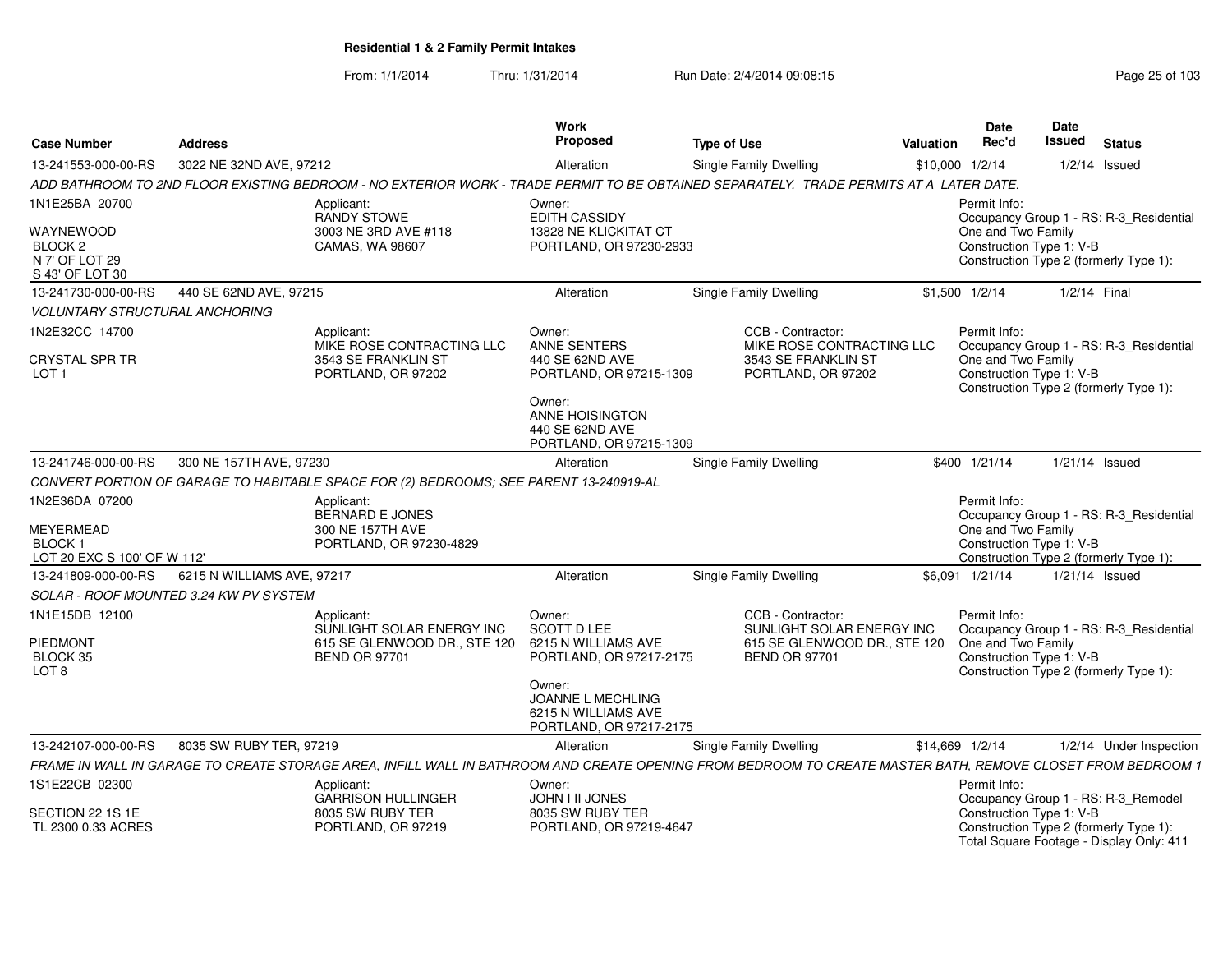| <b>Case Number</b>                          | <b>Address</b>                                                           |                                                                            | Work<br><b>Proposed</b>                                                         | <b>Type of Use</b>                                                                                                                                                                         | Date<br>Rec'd<br>Valuation | Date<br>Issued<br><b>Status</b>                                                                                |
|---------------------------------------------|--------------------------------------------------------------------------|----------------------------------------------------------------------------|---------------------------------------------------------------------------------|--------------------------------------------------------------------------------------------------------------------------------------------------------------------------------------------|----------------------------|----------------------------------------------------------------------------------------------------------------|
| 13-242107-REV-01-RS                         | 8035 SW RUBY TER, 97219                                                  |                                                                            | Alteration                                                                      | Single Family Dwelling                                                                                                                                                                     | \$1/14/14                  | 1/14/14 Issued                                                                                                 |
|                                             | REVISION TO REMOVE HEADER INFORMATION FOR NON BEARING WALLS              |                                                                            |                                                                                 |                                                                                                                                                                                            |                            |                                                                                                                |
| 1S1E22CB 02300                              | Applicant:                                                               | GARRISON HULLINGER                                                         | Owner:<br>JOHN I II JONES                                                       |                                                                                                                                                                                            | Permit Info:               | Occupancy Group 1 - RS: R-3_Remodel                                                                            |
| SECTION 22 1S 1E<br>TL 2300 0.33 ACRES      | 8035 SW RUBY TER                                                         | PORTLAND, OR 97219                                                         | 8035 SW RUBY TER<br>PORTLAND, OR 97219-4647                                     |                                                                                                                                                                                            |                            | Construction Type 1: V-B<br>Construction Type 2 (formerly Type 1):<br>Total Square Footage - Display Only: 411 |
| 13-243002-000-00-RS                         | 6612 SW PARKHILL DR. 97201                                               |                                                                            | Alteration                                                                      | <b>Single Family Dwelling</b>                                                                                                                                                              | \$12,000 1/2/14            | 1/2/14 Final                                                                                                   |
|                                             | REPLACE DRYROT FRAMING UNDER CONCRETE DECK OVER EXISTING ATTACHED GARAGE |                                                                            |                                                                                 |                                                                                                                                                                                            |                            |                                                                                                                |
| 1S1E15CC 05400                              | Applicant                                                                |                                                                            | Owner:                                                                          | CCB - Contractor:                                                                                                                                                                          | Permit Info:               |                                                                                                                |
| PARKHILL & RPLT                             |                                                                          | <b>FRED SCHIEFELBEIN</b><br>33470 CHINOOK PLAZA SUITE #35' 6901 SW 4TH AVE | <b>KURT R DUFFENS</b>                                                           | FJS CO<br>33470 CHINOOK PLAZA, #353                                                                                                                                                        |                            | Occupancy Group 1 - RS: R-3 Remodel<br>Construction Type 1: V-B                                                |
| LOT 79&80                                   |                                                                          | SCAPPOOSE, OR 97056                                                        | PORTLAND, OR 97219-2216                                                         | SCAPPOOSE, OR 97056                                                                                                                                                                        |                            | Construction Type 2 (formerly Type 1):                                                                         |
| 13-243031-000-00-RS                         | 3915 NE WISTARIA DR. 97212                                               |                                                                            | Alteration                                                                      | <b>Single Family Dwelling</b>                                                                                                                                                              | \$75,000 1/10/14           | 1/10/14 Issued                                                                                                 |
|                                             |                                                                          |                                                                            |                                                                                 | ON MAIN FLOOR - REMODEL KITCHEN, MOVE INTERIOR WALL TO ENLARGE EXISTING BATHROOM AND ADD INTERIOR WALLS TO ADD LAUNDRY ROOM, REPLACE EXISTING SLIDER DOOR WITH                             |                            |                                                                                                                |
| 1N1E25AD 00700                              | Applicant<br><b>TODD STEWART</b>                                         |                                                                            | Owner:<br><b>CLIFFORD L BARNETT</b>                                             | CCB - Contractor:<br><b>TODD STEWART</b>                                                                                                                                                   | Permit Info:               | Occupancy Group 1 - RS: R-3 Residential                                                                        |
| <b>BEAUMONT</b><br>BLOCK 18<br>LOT 7 TL 700 |                                                                          | 8300 SW FAIRWAY DR<br>PORTLAND, OR 97225                                   | 3915 NE WISTERIA DR<br>PORTLAND, OR 97212-2961                                  | 8300 SW FAIRWAY DR<br>PORTLAND, OR 97225                                                                                                                                                   | One and Two Family         | Construction Type 1: V-B<br>Construction Type 2 (formerly Type 1):                                             |
|                                             |                                                                          |                                                                            | Owner:<br>CHRISTINE M BARNETT<br>3915 NE WISTERIA DR<br>PORTLAND, OR 97212-2961 |                                                                                                                                                                                            |                            |                                                                                                                |
| 13-243034-000-00-RS                         | 5718 NE CLEVELAND AVE, 97211                                             |                                                                            | Alteration                                                                      | Single Family Dwelling                                                                                                                                                                     | \$6.750 1/31/14            | 1/31/14 Issued                                                                                                 |
| SOLAR - 3 kW ROOF MOUNT PV SYSTEM           |                                                                          |                                                                            |                                                                                 |                                                                                                                                                                                            |                            |                                                                                                                |
| 1N1E15DD 08900                              | Applicant:                                                               |                                                                            | Owner:<br>CATHY L LIBNIC                                                        | CCB - Contractor:                                                                                                                                                                          | Permit Info:               |                                                                                                                |
| PIEDMONT                                    | MOLLIE KRELL                                                             | SOLARCITY CORPORATION                                                      | 5718 NE CLEVELAND AVE                                                           | SOLARCITY CORPORATION<br>6132 NE 112th AVE                                                                                                                                                 | One and Two Family         | Occupancy Group 1 - RS: R-3 Residential                                                                        |
| BLOCK 17                                    | 6132 NE 112TH AVE                                                        |                                                                            | PORTLAND, OR 97211                                                              | PORTLAND, OR 97220                                                                                                                                                                         |                            | Construction Type 1: V-B                                                                                       |
| <b>LOT 15</b>                               |                                                                          | PORTLAND OR 97220                                                          |                                                                                 |                                                                                                                                                                                            |                            | Construction Type 2 (formerly Type 1):                                                                         |
|                                             | 13-243247-REV-01-RS 3632 N TRENTON ST, 97217                             |                                                                            | Alteration                                                                      | Single Family Dwelling                                                                                                                                                                     | \$1/7/14                   | $1/7/14$ Issued                                                                                                |
|                                             | REVISION - INCREASE WINDOW SIZE AND WIDEN INTERIOR DOOR                  |                                                                            |                                                                                 |                                                                                                                                                                                            |                            |                                                                                                                |
| 1N1E08AA 15600                              | Applicant:                                                               | MAKAHOKOVALU ITA                                                           | Owner:<br><b>MAKAHOKOVALU ITA</b>                                               |                                                                                                                                                                                            | Permit Info:               | Occupancy Group 1 - RS: R-3 Remodel                                                                            |
| DAHLKE ADD                                  |                                                                          | 3632 N TRENTON ST                                                          | 3632 N TRENTON ST                                                               |                                                                                                                                                                                            | Construction Type 1: V-B   |                                                                                                                |
| <b>BLOCK7</b>                               |                                                                          | PORTLAND, OR 97217                                                         | PORTLAND, OR 97217                                                              |                                                                                                                                                                                            |                            | Construction Type 2 (formerly Type 1):                                                                         |
| LOT <sub>7</sub>                            |                                                                          |                                                                            |                                                                                 |                                                                                                                                                                                            |                            | Total Square Footage - Display Only: 80                                                                        |
| 14-100070-000-00-RS                         | 3603 NE 7TH AVE, 97212                                                   |                                                                            | Alteration                                                                      | <b>Single Family Dwelling</b><br>RECONFIGURE KITCHEN ON MAIN FLOOR. FRAME IN NEW BEDROOM AND BATHROOM; ADD HALLWAY BATHROOM AND RECONFIGURE EXISTING BATHROOM ON 2ND FLOOR; RECONFIGURE S` | \$24,000 1/3/14            | $1/3/14$ Issued                                                                                                |
| 1N1E23CC 21900                              |                                                                          |                                                                            | Owner:                                                                          | CCB - Contractor:                                                                                                                                                                          | Permit Info:               |                                                                                                                |
|                                             | Applicant:<br><b>BOB STEELE</b>                                          |                                                                            | EVERETT CUSTOM HOMES INC                                                        | <b>WILDE PROPERTIES INC</b>                                                                                                                                                                |                            | Occupancy Group 1 - RS: R-3_Residential                                                                        |
| <b>LINCOLN PK</b>                           |                                                                          | <b>DESIGN INTELLIGENCE</b>                                                 |                                                                                 | 3933 LAKE WASHINGTON NE #100 3735 SE CLAY STE 204                                                                                                                                          | One and Two Family         |                                                                                                                |
| BLOCK 20<br>LOT <sub>13</sub>               |                                                                          | 3013 SE WASHOUGAL RIVER RD<br>WASHOUGAL, WA 98671                          | KIRKLAND, WA 98033-7806                                                         | PORTLAND, OR 97214                                                                                                                                                                         | Construction Type 1: V-B   | Construction Type 2 (formerly Type 1):                                                                         |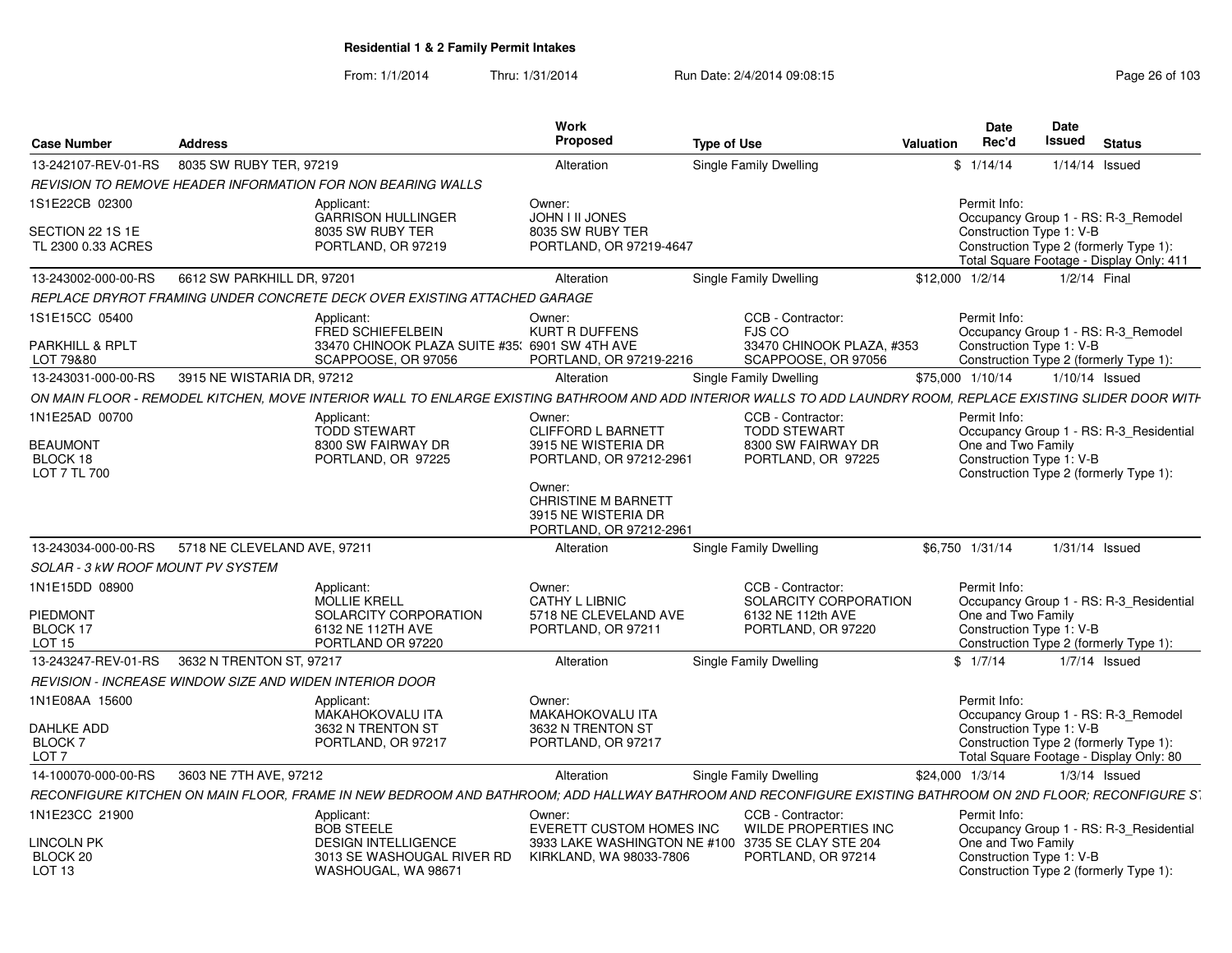| <b>Case Number</b>                                                             | <b>Address</b>                                    |                                                                                                      | Work<br>Proposed                                                                                                                                                          | <b>Type of Use</b>                                                                                                                                                                                                                     | <b>Valuation</b> | Date<br>Rec'd                                                  | Date<br><b>Issued</b> | <b>Status</b>                                                                     |
|--------------------------------------------------------------------------------|---------------------------------------------------|------------------------------------------------------------------------------------------------------|---------------------------------------------------------------------------------------------------------------------------------------------------------------------------|----------------------------------------------------------------------------------------------------------------------------------------------------------------------------------------------------------------------------------------|------------------|----------------------------------------------------------------|-----------------------|-----------------------------------------------------------------------------------|
| 14-100081-000-00-RS                                                            | 630 SE 33RD AVE, 97214                            |                                                                                                      | Alteration                                                                                                                                                                | Single Family Dwelling                                                                                                                                                                                                                 |                  | \$500 1/7/14                                                   | 1/7/14 Final          |                                                                                   |
|                                                                                |                                                   |                                                                                                      |                                                                                                                                                                           | REMOVE EXISTING STAIRS TO 2ND LEVEL DECK AND ADD NEW STAIRS AND LANDING AT REAR, EXISTING DECK APPEARS TO BE AN UNAPPROVED DECK, THIS PERMIT IS TO LEGALIZE THE DE                                                                     |                  |                                                                |                       |                                                                                   |
| 1S1E01AB 23500<br>SUNNYSIDE & PLAT 2 & 3<br><b>BLOCK7</b><br>LOT <sub>2</sub>  |                                                   | Applicant:<br>ROBERT WALTER WARD<br>4085 SW 160TH AVE #18<br>BEAVERTON, OR 97007                     | Owner:<br>ANN E CAHILL<br>630 SE 33RD AVE<br>PORTLAND, OR 97214-3107                                                                                                      | CCB - Contractor:<br>ROBERT WALTER WARD<br>4085 SW 160TH AVE #18<br>BEAVERTON, OR 97007                                                                                                                                                |                  | Permit Info:<br>One and Two Family<br>Construction Type 1: V-B |                       | Occupancy Group 1 - RS: R-3 Residential<br>Construction Type 2 (formerly Type 1): |
| 14-100087-000-00-RS                                                            | 2706 NE KLICKITAT ST, 97212                       |                                                                                                      | Alteration                                                                                                                                                                | <b>Single Family Dwelling</b>                                                                                                                                                                                                          |                  | \$14,900 1/2/14                                                |                       | 1/2/14 Under Inspection                                                           |
|                                                                                | RELOCATE HALF BATHROOM ON MAIN FLOOR AND ADD SINK |                                                                                                      |                                                                                                                                                                           |                                                                                                                                                                                                                                        |                  |                                                                |                       |                                                                                   |
| 1N1E25BB 13200<br><b>IRVINDALE</b><br>BLOCK 3<br>LOT <sub>16</sub>             |                                                   | Applicant:<br><b>SUZANNE M CAREY</b><br>2706 NE KLICKITAT ST<br>PORTLAND, OR 97212-2550              | Owner:<br><b>DAVID M CARTER</b><br>2706 NE KLICKITAT ST<br>PORTLAND, OR 97212-2550<br>Owner:<br><b>SUZANNE M CAREY</b><br>2706 NE KLICKITAT ST<br>PORTLAND, OR 97212-2550 | CCB - Contractor:<br>RENE LEE BAGLEY<br>931 SE 69TH AVE<br>PORTLAND, OR 97215                                                                                                                                                          |                  | Permit Info:<br>Construction Type 1: V-B                       |                       | Occupancy Group 1 - RS: R-3_Remodel<br>Construction Type 2 (formerly Type 1):     |
| 14-100097-000-00-RS                                                            | 6421 SE 45TH AVE, 97206                           |                                                                                                      | Alteration                                                                                                                                                                | Single Family Dwelling                                                                                                                                                                                                                 |                  | \$6,750 1/2/14                                                 |                       | $1/2/14$ Issued                                                                   |
|                                                                                | SOLAR INSTALLATION 3.5 kW PV SYSTEM ON ROOF TOP   |                                                                                                      |                                                                                                                                                                           |                                                                                                                                                                                                                                        |                  |                                                                |                       |                                                                                   |
| 1S2E18CC 03000<br><b>WOODSTOCK</b><br>BLOCK 136<br>INC PT VAC ST-S 5' OF LOT 1 |                                                   | Applicant:<br><b>MOLLIE KRELL</b><br>SOLARCITY CORPORATION<br>6132 NE 112TH AVE<br>PORTLAND OR 97220 | Owner:<br>ARMANDO M GONZALES<br>6421 SE 45TH AVE<br>PORTLAND, OR 97206-7032                                                                                               | CCB - Contractor:<br>SOLARCITY CORPORATION<br>6132 NE 112th AVE<br>PORTLAND, OR 97220                                                                                                                                                  |                  | Permit Info:<br>One and Two Family<br>Construction Type 1: V-B |                       | Occupancy Group 1 - RS: R-3_Residential<br>Construction Type 2 (formerly Type 1): |
| 14-100100-000-00-RS                                                            | 7408 N BOSTON AVE, 97217                          |                                                                                                      | Alteration                                                                                                                                                                | Single Family Dwelling                                                                                                                                                                                                                 |                  | \$6.750 1/2/14                                                 |                       | $1/2/14$ Issued                                                                   |
|                                                                                | SOLAR INSTALLATION 3.75 kW PV SYSTEM ON ROOF TOP  |                                                                                                      |                                                                                                                                                                           |                                                                                                                                                                                                                                        |                  |                                                                |                       |                                                                                   |
| 1N1E16AB 08200<br><b>FIRST ELECTRIC ADD</b><br>BLOCK <sub>9</sub><br>LOT 18&19 |                                                   | Applicant:<br><b>MOLLIE KRELL</b><br>SOLARCITY CORPORATION<br>6132 NE 112TH AVE<br>PORTLAND OR 97220 | Owner:<br><b>PARVANEH GIVI</b><br>7408 N BOSTON AVE<br>PORTLAND, OR 97217<br>Owner:<br><b>ERIC THOMAS</b><br>7408 N BOSTON AVE<br>PORTLAND, OR 97217                      | CCB - Contractor:<br>SOLARCITY CORPORATION<br>6132 NE 112th AVE<br>PORTLAND, OR 97220                                                                                                                                                  |                  | Permit Info:<br>One and Two Family<br>Construction Type 1: V-B |                       | Occupancy Group 1 - RS: R-3 Residential<br>Construction Type 2 (formerly Type 1): |
| 14-100190-000-00-RS                                                            | 1831 SW BROADLEAF DR, 97219                       |                                                                                                      | Alteration                                                                                                                                                                | Single Family Dwelling                                                                                                                                                                                                                 |                  | \$87,500 1/2/14                                                |                       | 1/25/14 Issued                                                                    |
|                                                                                | REMODEL KITCHEN AND THREE BATHROOMS               |                                                                                                      |                                                                                                                                                                           |                                                                                                                                                                                                                                        |                  |                                                                |                       |                                                                                   |
| 1S1E28CA 05100<br><b>BROADLEAF</b><br>BLOCK <sub>2</sub><br>LOT <sub>2</sub>   |                                                   | Applicant:<br>PETRINA CONSTRUCTION INC.<br>4505 NE TILLAMOOK ST<br>PORTLAND, OR 97213-1319           | Owner:<br><b>GRACE L CHIEN</b><br>1831 SW BROADLEAF DR<br>PORTLAND, OR 97219-6370                                                                                         | CCB - Contractor:<br>CRAIG ANDERSON PLUMBING INC Occupancy Group 1 - RS: R-3_Residential<br>2730 SE 15TH AVE<br>PORTLAND, OR 97202<br>CCB - Contractor:<br>PETRINA CONSTRUCTION INC<br>4505 NE TILLAMOOK ST<br>PORTLAND, OR 97213-1319 |                  | Permit Info:<br>One and Two Family<br>Construction Type 1: V-B |                       | Construction Type 2 (formerly Type 1):                                            |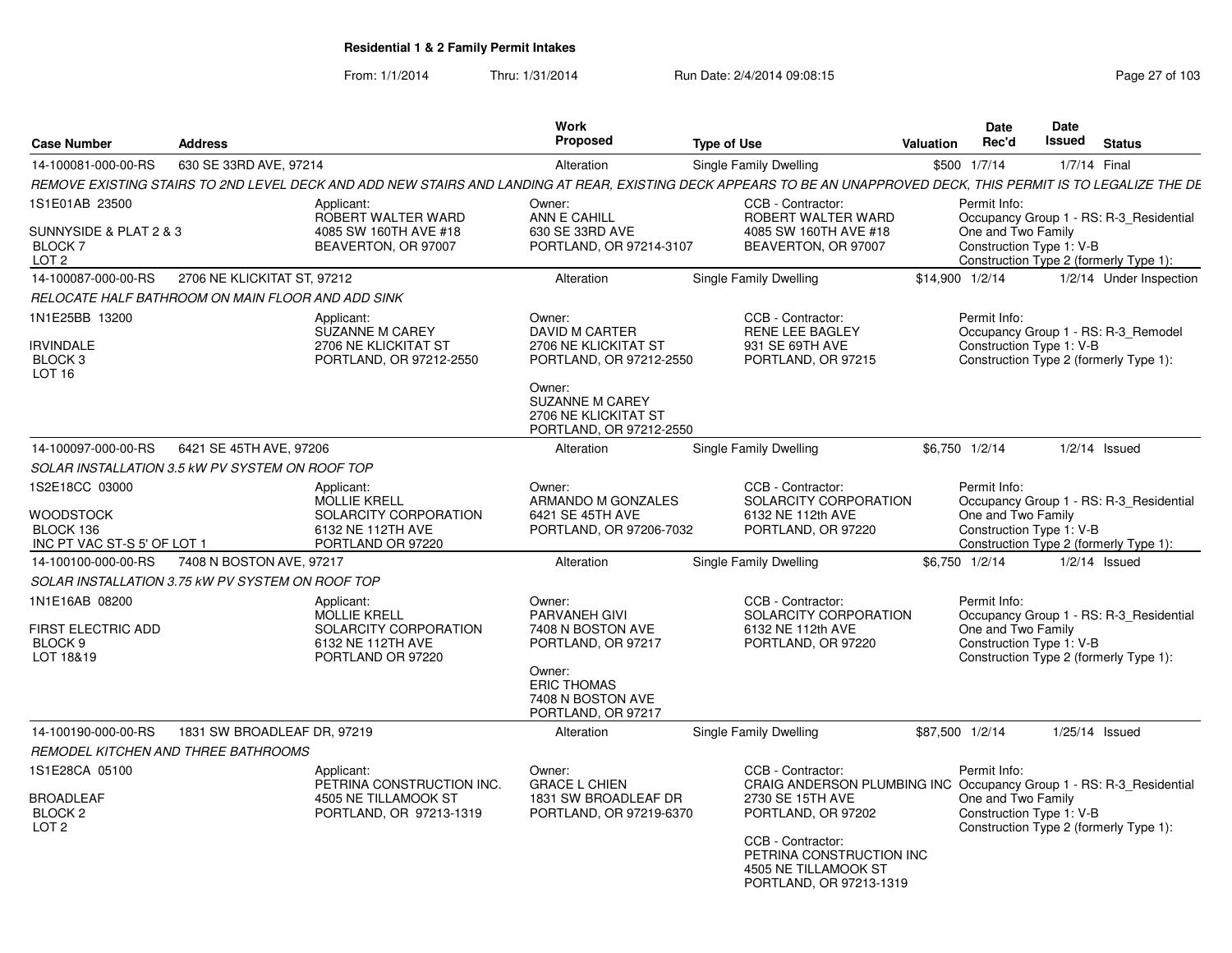|                                                                                      |                                               |                                                                                                                           | Work                                                                                                                                              |                                                                                                                                                                                                                                                                                                                                                                                          |                 | Date                                                           | Date                                                                              |
|--------------------------------------------------------------------------------------|-----------------------------------------------|---------------------------------------------------------------------------------------------------------------------------|---------------------------------------------------------------------------------------------------------------------------------------------------|------------------------------------------------------------------------------------------------------------------------------------------------------------------------------------------------------------------------------------------------------------------------------------------------------------------------------------------------------------------------------------------|-----------------|----------------------------------------------------------------|-----------------------------------------------------------------------------------|
| <b>Case Number</b>                                                                   | <b>Address</b>                                |                                                                                                                           | Proposed                                                                                                                                          | <b>Type of Use</b>                                                                                                                                                                                                                                                                                                                                                                       | Valuation       | Rec'd                                                          | <b>Issued</b><br><b>Status</b>                                                    |
|                                                                                      | 14-100249-000-00-RS 3735 N NEWARK ST, 97217   |                                                                                                                           | Alteration                                                                                                                                        | Single Family Dwelling                                                                                                                                                                                                                                                                                                                                                                   | \$10,000 1/3/14 |                                                                | $1/3/14$ Issued                                                                   |
|                                                                                      |                                               |                                                                                                                           |                                                                                                                                                   | CONVERT BASEMENT TO FINISHED LIVING SPACE, NOT TO BE USED AS ACCESSORY DWELLING UNIT; BASEMENT TO INCLUDE 2 BEDROOMS WITH NEW EGRESS WINDOWS, LAUNDRY, BATHR                                                                                                                                                                                                                             |                 |                                                                |                                                                                   |
| 1N1E08AA 06100<br>PENINSULAR ADD 2<br>BLOCK 33<br>LOT 1&2                            |                                               | Applicant:<br><b>GABRIEL TEMME</b><br>3735 N NEWARK ST<br>PORTLAND, OR 97217-7436                                         | Owner:<br><b>GABRIEL TEMME</b><br>3735 N NEWARK ST<br>PORTLAND, OR 97217-7436                                                                     |                                                                                                                                                                                                                                                                                                                                                                                          |                 | Permit Info:<br>One and Two Family<br>Construction Type 1: V-B | Occupancy Group 1 - RS: R-3 Residential<br>Construction Type 2 (formerly Type 1): |
|                                                                                      |                                               |                                                                                                                           | Alteration                                                                                                                                        | Single Family Dwelling                                                                                                                                                                                                                                                                                                                                                                   | \$35,000 1/2/14 |                                                                | <b>Under Review</b>                                                               |
|                                                                                      |                                               |                                                                                                                           |                                                                                                                                                   | NEW KITCHEN AND MASTER SUITE. NEW FURNACE AND HOT WATER HEATER. UPGRADE PLUBMING AND ELECTRICAL. NO ADDITIONAL SQUARE FOOTAGE, NO WINDOWS OR EXTERIOR DOOR                                                                                                                                                                                                                               |                 |                                                                |                                                                                   |
| 1N1E33BB 10600<br><b>GOLDSMITHS ADD</b><br>BLOCK 11<br>LOT 3-5 TL 10600              |                                               | Applicant:<br><b>JIM BRUCE</b><br>JB CONSTRUCTION SERVICES IN( 5505 SW DELKER RD<br>PO BOX 10071<br>PORTLAND OR 97296     | Owner:<br>EDEN ENTERPRISES LLC<br>TUALATIN, OR 97062-9710                                                                                         | CCB - Contractor:<br><b>JIM BRUCE</b><br>JB CONSTRUCTION SERVICES INC One and Two Family<br>PO BOX 10071<br>PORTLAND OR 97296                                                                                                                                                                                                                                                            |                 | Permit Info:<br>Construction Type 1: V-B                       | Occupancy Group 1 - RS: R-3_Residential<br>Construction Type 2 (formerly Type 1): |
|                                                                                      |                                               |                                                                                                                           |                                                                                                                                                   | CCB - Contractor:<br>WHISKEY HILL ELECTRIC INC<br>HUBBARD OR<br>P O BOX 206<br>HUBBARD OR 97032                                                                                                                                                                                                                                                                                          |                 |                                                                |                                                                                   |
|                                                                                      | 14-100520-000-00-RS 827 NE 63RD AVE, 97213    |                                                                                                                           | Alteration                                                                                                                                        | Single Family Dwelling                                                                                                                                                                                                                                                                                                                                                                   | \$6,750 1/9/14  |                                                                | 1/9/14 Final                                                                      |
| <b>SOLAR - 3KW ROOF MOUNT PV SYSTEM</b>                                              |                                               |                                                                                                                           |                                                                                                                                                   |                                                                                                                                                                                                                                                                                                                                                                                          |                 |                                                                |                                                                                   |
| 1N2E32BC 13400<br>PARKHURST ADD & SUB<br>BLOCK 4<br>N 1/2 OF LOT 3                   |                                               | Applicant:<br>MOLLIE KRELL<br>SOLARCITY CORPORATION<br>6132 NE 112TH AVE<br>PORTLAND OR 97220                             | Owner:<br>PAUL A COLUMB<br>827 NE 63RD AVE<br>PORTLAND, OR 97213-4337                                                                             | CCB - Contractor:<br>SOLARCITY CORPORATION<br>6132 NE 112th AVE<br>PORTLAND, OR 97220                                                                                                                                                                                                                                                                                                    |                 | Permit Info:<br>One and Two Family<br>Construction Type 1: V-B | Occupancy Group 1 - RS: R-3_Residential<br>Construction Type 2 (formerly Type 1): |
|                                                                                      | 14-100640-000-00-RS  2041 NE MASON ST, 97211  |                                                                                                                           | Alteration                                                                                                                                        | Single Family Dwelling                                                                                                                                                                                                                                                                                                                                                                   | \$68,000 1/3/14 |                                                                | 1/7/14 Under Inspection                                                           |
|                                                                                      | RELOCATE KITCHEN. ADD WINDOW ON REAR OF HOUSE |                                                                                                                           |                                                                                                                                                   |                                                                                                                                                                                                                                                                                                                                                                                          |                 |                                                                |                                                                                   |
| 1N1E23DA 18200<br><b>GEORGE PL</b><br>BLOCK 1<br>E 5' OF LOT 10<br>LOT <sub>11</sub> |                                               | Applicant:<br><b>HAMISH MURRAY</b><br><b>HAMISH MURRAY</b><br>CONSTRUCTION INC<br>4627 SW CONDOR AVE<br>PORTLAND OR 97239 | Owner:<br>MICHAEL R BENNISON<br>2041 NE MASON ST<br>PORTLAND, OR 97211<br>Owner:<br>T KATHLEEN BENNISON<br>2041 NE MASON ST<br>PORTLAND, OR 97211 | CCB - Contractor:<br>BRIDGETOWN HEATING INC<br>14161 SE BRYN MAWR CT<br>MILWAUKIE OR 97267<br>CCB - Contractor:<br>PIPELINE PLUMBING & DRAIN<br>333 S STATE ST PMB V-108<br>LAKE OSWEGO OR 97034<br>CCB - Contractor:<br>PRO CIRCUIT ELECTRIC LLC<br>PO BOX 3948<br>WILSONVILLE OR 97070<br>CCB - Contractor:<br><b>HAMISH MURRAY</b><br><b>HAMISH MURRAY</b><br><b>CONSTRUCTION INC</b> |                 | Permit Info:<br>One and Two Family<br>Construction Type 1: V-B | Occupancy Group 1 - RS: R-3_Residential<br>Construction Type 2 (formerly Type 1): |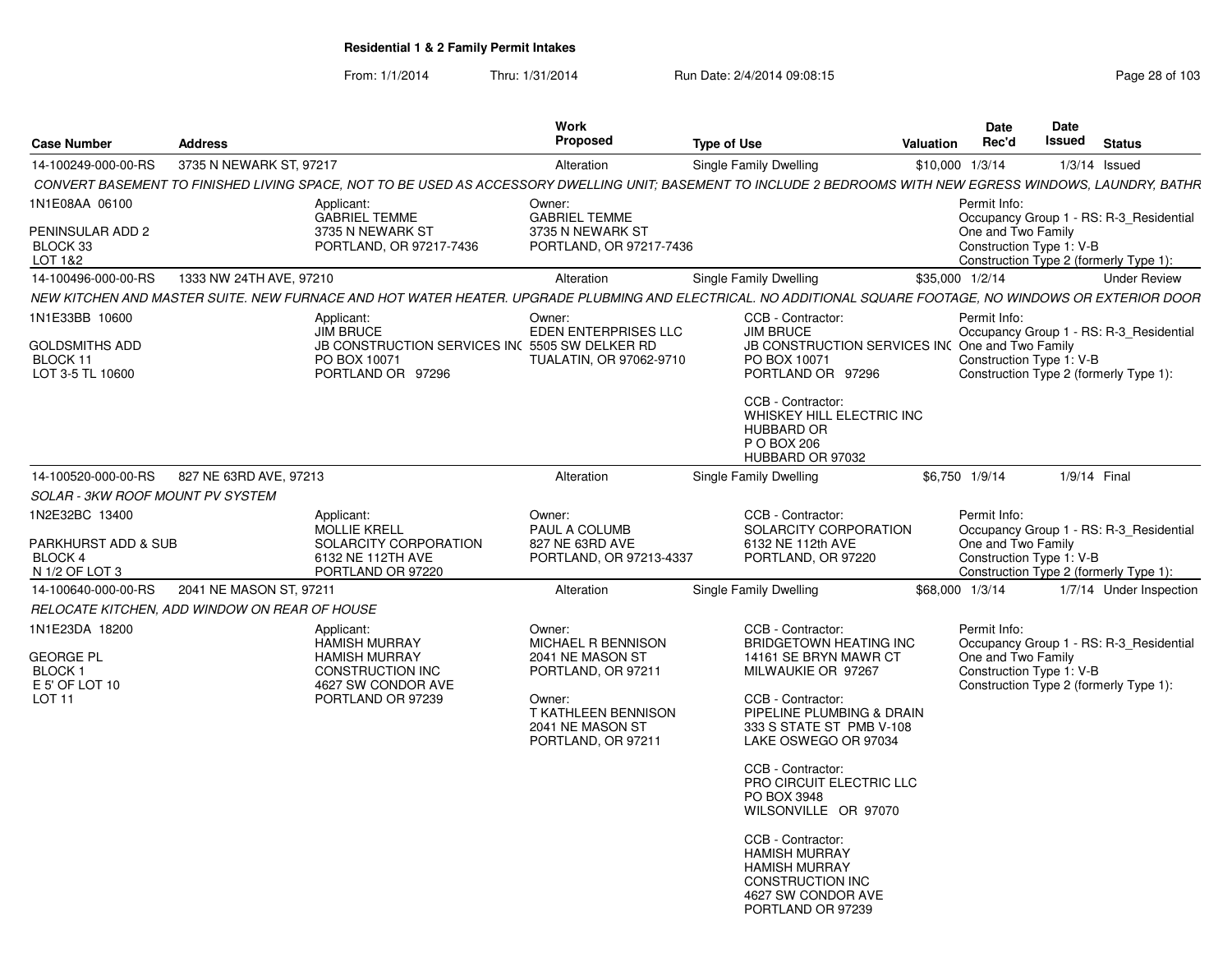|                                                                       |                             |                                                                                                               | Work                                                                                                                                                                     |                                                                                                                                                                                                                                                                                                                                                |           | <b>Date</b>                                                    | Date         |                                                                                   |
|-----------------------------------------------------------------------|-----------------------------|---------------------------------------------------------------------------------------------------------------|--------------------------------------------------------------------------------------------------------------------------------------------------------------------------|------------------------------------------------------------------------------------------------------------------------------------------------------------------------------------------------------------------------------------------------------------------------------------------------------------------------------------------------|-----------|----------------------------------------------------------------|--------------|-----------------------------------------------------------------------------------|
| <b>Case Number</b>                                                    | <b>Address</b>              |                                                                                                               | Proposed                                                                                                                                                                 | <b>Type of Use</b>                                                                                                                                                                                                                                                                                                                             | Valuation | Rec'd                                                          | Issued       | <b>Status</b>                                                                     |
| 14-101073-000-00-RS                                                   | 3922 N OVERLOOK BLVD, 97227 |                                                                                                               | Alteration                                                                                                                                                               | Single Family Dwelling                                                                                                                                                                                                                                                                                                                         |           | \$30,000 1/6/14                                                |              | <b>Under Review</b>                                                               |
|                                                                       |                             | REMODEL EXISTING POWDER ROOM IN BASEMEN TO FULL BATHROOM. RELOCATE LAUNDRY IN BASEMENT.                       |                                                                                                                                                                          |                                                                                                                                                                                                                                                                                                                                                |           |                                                                |              |                                                                                   |
| 1N1E21DD 03900<br>OVERLOOK<br>BLOCK 19<br>LOT <sub>6</sub>            |                             | Applicant:<br><b>ADAM</b><br><b>ARCIFORM LLC</b><br>4231 N INTERSTATE AVE<br>PORTLAND, OR 97217               | Owner:<br><b>GORDON J PARKS</b><br>3922 N OVERLOOK BLVD<br>PORTLAND, OR 97227-1049<br>Owner:<br><b>MARSHA H PARKS</b><br>3922 N OVERLOOK BLVD<br>PORTLAND, OR 97227-1049 | CCB - Contractor:<br>POWER PLUMBING CO<br>PO BOX 19418<br><b>TIGARD, OR 97280</b><br>Web Page<br>Address:www.powerplumbingco.com<br>CCB - Contractor:<br><b>MASTER TECH ELECTRIC INC.</b><br><b>PO BX 99</b><br>EAGLE CREEK OR 97022<br>CCB - Contractor:<br><b>ADAM</b><br><b>ARCIFORM LLC</b><br>4231 N INTERSTATE AVE<br>PORTLAND, OR 97217 |           | Permit Info:<br>One and Two Family<br>Construction Type 1: V-B |              | Occupancy Group 1 - RS: R-3_Residential<br>Construction Type 2 (formerly Type 1): |
| 14-101477-000-00-RS                                                   | 610 N SHAVER ST             |                                                                                                               | Alteration                                                                                                                                                               | Single Family Dwelling                                                                                                                                                                                                                                                                                                                         |           | \$6,750 1/9/14                                                 |              | $1/9/14$ Issued                                                                   |
| SOLAR - 5.25kW ROOF MOUNT PV SYSTEM                                   |                             |                                                                                                               |                                                                                                                                                                          |                                                                                                                                                                                                                                                                                                                                                |           |                                                                |              |                                                                                   |
| 1N1E22CD 00103                                                        |                             | Applicant:                                                                                                    | Owner:                                                                                                                                                                   | CCB - Contractor:                                                                                                                                                                                                                                                                                                                              |           | Permit Info:                                                   |              |                                                                                   |
| <b>KERBY GREENS</b><br>LOT <sub>3</sub>                               |                             | <b>MOLLIE KRELL</b><br>SOLARCITY CORPORATION<br>6132 NE 112TH AVE<br>PORTLAND OR 97220                        | <b>STACEY L THRELKELD</b><br>610 N SHAVER ST<br>PORTLAND, OR 97227-1247<br>Owner:<br>ADAM J FRANKS<br>610 N SHAVER ST<br>PORTLAND, OR 97227-1247                         | SOLARCITY CORPORATION<br>6132 NE 112th AVE<br>PORTLAND, OR 97220                                                                                                                                                                                                                                                                               |           | One and Two Family<br>Construction Type 1: V-B                 |              | Occupancy Group 1 - RS: R-3_Residential<br>Construction Type 2 (formerly Type 1): |
| 14-101506-000-00-RS                                                   | 13137 NE FAILING CT, 97230  |                                                                                                               | Alteration                                                                                                                                                               | Single Family Dwelling                                                                                                                                                                                                                                                                                                                         |           | \$4,599 1/6/14                                                 | 1/6/14 Final |                                                                                   |
| <b>VOLUNTARY SEISMIC UPGRADE.</b>                                     |                             |                                                                                                               |                                                                                                                                                                          |                                                                                                                                                                                                                                                                                                                                                |           |                                                                |              |                                                                                   |
| 1N2E23CD 00200<br><b>EXBURY</b><br><b>BLOCK 4</b><br>LOT <sub>2</sub> |                             | Applicant:<br><b>STEVE GEMMELL</b><br><b>GEMMELL CONSTRUCTION LLC</b><br>3817 N WILLIAMS<br>PORTLAND OR 97227 | Owner:<br><b>EVE GREEN</b><br>13137 NE FAILING CT<br>PORTLAND, OR 97230-2706                                                                                             | CCB - Contractor:<br><b>STEVE GEMMELL</b><br><b>GEMMELL CONSTRUCTION LLC</b><br>3817 N WILLIAMS<br>PORTLAND OR 97227                                                                                                                                                                                                                           |           | Permit Info:<br>One and Two Family<br>Construction Type 1: V-B |              | Occupancy Group 1 - RS: R-3_Residential<br>Construction Type 2 (formerly Type 1): |
| 14-101624-000-00-RS                                                   | 8421 SW 56TH AVE, 97219     |                                                                                                               | Alteration                                                                                                                                                               | Single Family Dwelling                                                                                                                                                                                                                                                                                                                         |           | \$5,400 1/7/14                                                 | 1/7/14 Final |                                                                                   |
| <b>VOLUNTARY SEISMIC UPGRADE.</b>                                     |                             |                                                                                                               |                                                                                                                                                                          |                                                                                                                                                                                                                                                                                                                                                |           |                                                                |              |                                                                                   |
| 1S1E19CD 07600<br><b>GWENDALE AC</b><br>BLOCK 2<br>LOT <sub>5</sub>   |                             | Applicant:<br><b>STEVE GEMMELL</b><br>GEMMELL CONSTRUCTION LLC<br>3817 N WILLIAMS<br>PORTLAND OR 97227        | Owner:<br>ELIZA L BAILEY<br>8421 SW 56TH AVE<br>PORTLAND, OR 97219-3228<br>Owner:<br><b>KEVIN A BAILEY</b><br>8421 SW 56TH AVE<br>PORTLAND, OR 97219-3228                | CCB - Contractor:<br><b>STEVE GEMMELL</b><br>GEMMELL CONSTRUCTION LLC<br>3817 N WILLIAMS<br>PORTLAND OR 97227                                                                                                                                                                                                                                  |           | Permit Info:<br>One and Two Family<br>Construction Type 1: V-B |              | Occupancy Group 1 - RS: R-3_Residential<br>Construction Type 2 (formerly Type 1): |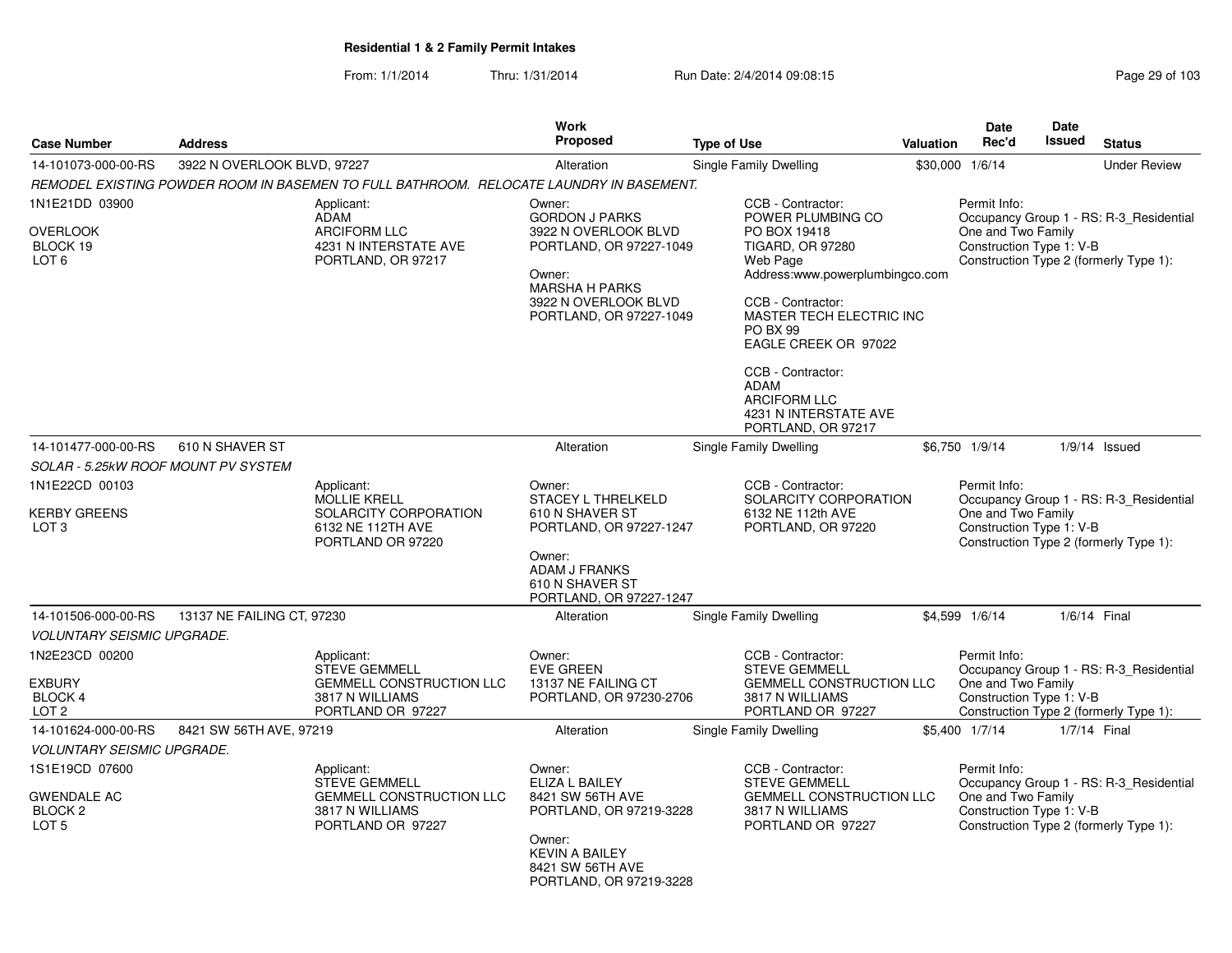| <b>Case Number</b>                                                                     | <b>Address</b>              |                                                                                                                                                                                                                                   | <b>Work</b><br><b>Proposed</b>                                                                                                                 | <b>Type of Use</b>                                                                                                    | Valuation | Date<br>Rec'd                                                                      | <b>Date</b><br><b>Issued</b> | <b>Status</b>                                                                     |
|----------------------------------------------------------------------------------------|-----------------------------|-----------------------------------------------------------------------------------------------------------------------------------------------------------------------------------------------------------------------------------|------------------------------------------------------------------------------------------------------------------------------------------------|-----------------------------------------------------------------------------------------------------------------------|-----------|------------------------------------------------------------------------------------|------------------------------|-----------------------------------------------------------------------------------|
|                                                                                        |                             |                                                                                                                                                                                                                                   |                                                                                                                                                |                                                                                                                       |           |                                                                                    |                              |                                                                                   |
| 14-101729-000-00-RS                                                                    | 13137 NE FAILING CT, 97230  |                                                                                                                                                                                                                                   | Alteration                                                                                                                                     | Single Family Dwelling                                                                                                |           | \$6,750 1/7/14                                                                     |                              | 1/7/14 Under Inspection                                                           |
| 1N2E23CD 00200<br><b>EXBURY</b><br>BLOCK 4<br>LOT <sub>2</sub>                         |                             | Solar/PV panel INSTALLATION OF 5kVA ROOF MOUNTED SOLAR ARRAY AND INSTALLATION OF SOLAR WATER HEATING SYSTEM ON ROOFTOP<br>Applicant:<br><b>JENI HALL</b><br>SYNCHRO SOLAR, LLC.<br>1111 E BURNSIDE ST, #308<br>PORTLAND, OR 97214 | Owner:<br><b>EVE GREEN</b><br>13137 NE FAILING CT<br>PORTLAND, OR 97230-2706                                                                   | CCB - Contractor:<br><b>JENI HALL</b><br>SYNCHRO SOLAR, LLC.<br>1111 E BURNSIDE ST, #308<br>PORTLAND, OR 97214        |           | Permit Info:<br>Construction Type 1: V-B<br>Construction Type 2 (formerly Type 1): |                              | Occupancy Group 1 - RS: R-3 Remodel                                               |
| 14-101751-000-00-RS                                                                    | 3019 SE BROOKLYN ST, 97202  |                                                                                                                                                                                                                                   | Alteration                                                                                                                                     | Single Family Dwelling                                                                                                |           | \$6,500 1/7/14                                                                     | 1/7/14 Final                 |                                                                                   |
|                                                                                        |                             | VOLUNTARY FOUNDATION STRENGTHEMNING. REMOVE LATH AND PLASTER ON CRIPPLE WALLS IIN BASEMENT. INSTALL ANCHORS. PLYWOOD AND FRAMING STRAPS                                                                                           |                                                                                                                                                |                                                                                                                       |           |                                                                                    |                              |                                                                                   |
| 1S1E12BA 20800<br>WAVERLY<br>BLOCK <sub>27</sub><br>LOT <sub>3</sub>                   |                             | Applicant:<br>BRENDAN JAMES HUTCHINS<br>6533 SW VIRGINIA AVE APT G<br>PORTLAND, OR 97239                                                                                                                                          | Owner:<br>SHERI BLUE<br>3019 SE BROOKLYN ST<br>PORTLAND, OR 97202<br>Owner:<br>YUVAL ZALKOW<br>3019 SE BROOKLYN ST<br>PORTLAND, OR 97202       | CCB - Contractor:<br><b>BRENDAN JAMES HUTCHINS</b><br>6533 SW VIRGINIA AVE APT G<br>PORTLAND, OR 97239                |           | Permit Info:<br>One and Two Family<br>Construction Type 1: V-B                     |                              | Occupancy Group 1 - RS: R-3 Residential<br>Construction Type 2 (formerly Type 1): |
| 14-101780-000-00-RS                                                                    | 5444 SW DOLPH DR, 97219     |                                                                                                                                                                                                                                   | Alteration                                                                                                                                     | Single Family Dwelling                                                                                                |           | \$35,000 1/7/14                                                                    |                              | 1/18/14 Under Inspection                                                          |
|                                                                                        |                             | REMOVE BEARING KITCHEN PARTITION WALL. INFILL STAIRCASE AND REMODEL KITCHEN. NO EXTERIOR MODIFICATIONS OR CHANGES TO FOOTPRINT                                                                                                    |                                                                                                                                                |                                                                                                                       |           |                                                                                    |                              |                                                                                   |
| 1S1E30BA 08900<br><b>BELVEDERE</b><br><b>BLOCK 4</b><br>LOT 1 TL 8900                  |                             | Applicant:<br>DOUGLASS CARPENTRY AND<br><b>CONSTRUCTION LLC</b><br>10311 SE 14TH CIRCLE<br>VANCOUVER, WA 98664                                                                                                                    | Owner:<br>DAVID A CHAPMAN<br>5444 SW DOLPH DR<br>PORTLAND, OR 97219-3244<br>Owner:                                                             | CCB - Contractor:<br>DOUGLASS CARPENTRY AND<br><b>CONSTRUCTION LLC</b><br>10311 SE 14TH CIRCLE<br>VANCOUVER, WA 98664 |           | Permit Info:<br>One and Two Family<br>Construction Type 1: V-B                     |                              | Occupancy Group 1 - RS: R-3 Residential<br>Construction Type 2 (formerly Type 1): |
|                                                                                        |                             |                                                                                                                                                                                                                                   | MIA D OSHEROW<br>5444 SW DOLPH DR<br>PORTLAND, OR 97219-3244                                                                                   |                                                                                                                       |           |                                                                                    |                              |                                                                                   |
| 14-101839-000-00-RS                                                                    | 6806 SW VIRGINIA AVE, 97219 |                                                                                                                                                                                                                                   | Alteration                                                                                                                                     | Single Family Dwelling                                                                                                |           | \$25,000 1/7/14                                                                    |                              | 1/7/14 Under Inspection                                                           |
|                                                                                        |                             | CONVERT BASEMENT TO LIVING SPACE, ADD NEW BEDROOM WITH EGRESS WINDOW, UPDATE EXISTING BATHROOM, FURR OUT WALLS *TRADE PERMITS TO BE OBTAINED SEPARATELY*                                                                          |                                                                                                                                                |                                                                                                                       |           |                                                                                    |                              |                                                                                   |
| 1S1E22BA 03300<br>SOUTHERN PORTLAND<br>BLOCK 14<br>LOT <sub>1</sub><br>W 1/2 OF LOT 3  |                             | Applicant:<br>PORTLANDS CHOICE<br><b>REMODELING INC</b><br>6540 SE FOSTER RD<br>PORTLAND, OR 97206                                                                                                                                | Owner:<br>CODY S WILSON<br>6806 SW VIRGINIA AVE<br>PORTLAND, OR 97219                                                                          | CCB - Contractor:<br>PORTLANDS CHOICE<br><b>REMODELING INC</b><br>6540 SE FOSTER RD<br>PORTLAND, OR 97206             |           | Permit Info:<br>One and Two Family<br>Construction Type 1: V-B                     |                              | Occupancy Group 1 - RS: R-3_Residential<br>Construction Type 2 (formerly Type 1): |
| 14-101900-000-00-RS                                                                    | 2751 NW SAVIER ST, 97210    |                                                                                                                                                                                                                                   | Alteration                                                                                                                                     | Single Family Dwelling                                                                                                |           | \$50,000 1/7/14                                                                    | $1/11/14$ Issued             |                                                                                   |
|                                                                                        |                             | BASEMENT RENOVATION FOR NEW MASTER BEDROOM AND MASTER BATHROOM.  NEW EGRESS WINDOW AND WINDOW WELL. (THREE TOILETS TOTAL)                                                                                                         |                                                                                                                                                |                                                                                                                       |           |                                                                                    |                              |                                                                                   |
| 1N1E29DD 13900<br><b>BALCHS ADD</b><br>BLOCK 321<br>W 10' OF LOT 5<br>LOT <sub>6</sub> |                             | Applicant:<br>Jeffery Hill<br>JD HILL CONSTRUCTION INC<br>17700 SW SHAWNEE TRAIL<br>TUALATIN, OR 97062                                                                                                                            | Owner:<br>PETER T VINH<br>2751 NW SAVIER ST<br>PORTLAND, OR 97210-2415<br>Owner:<br>ANA C DIAZ<br>2751 NW SAVIER ST<br>PORTLAND, OR 97210-2415 | CCB - Contractor:<br>Jeffery Hill<br>JD HILL CONSTRUCTION INC<br>17700 SW SHAWNEE TRAIL<br>TUALATIN, OR 97062         |           | Permit Info:<br>One and Two Family<br>Construction Type 1: V-B                     |                              | Occupancy Group 1 - RS: R-3_Residential<br>Construction Type 2 (formerly Type 1): |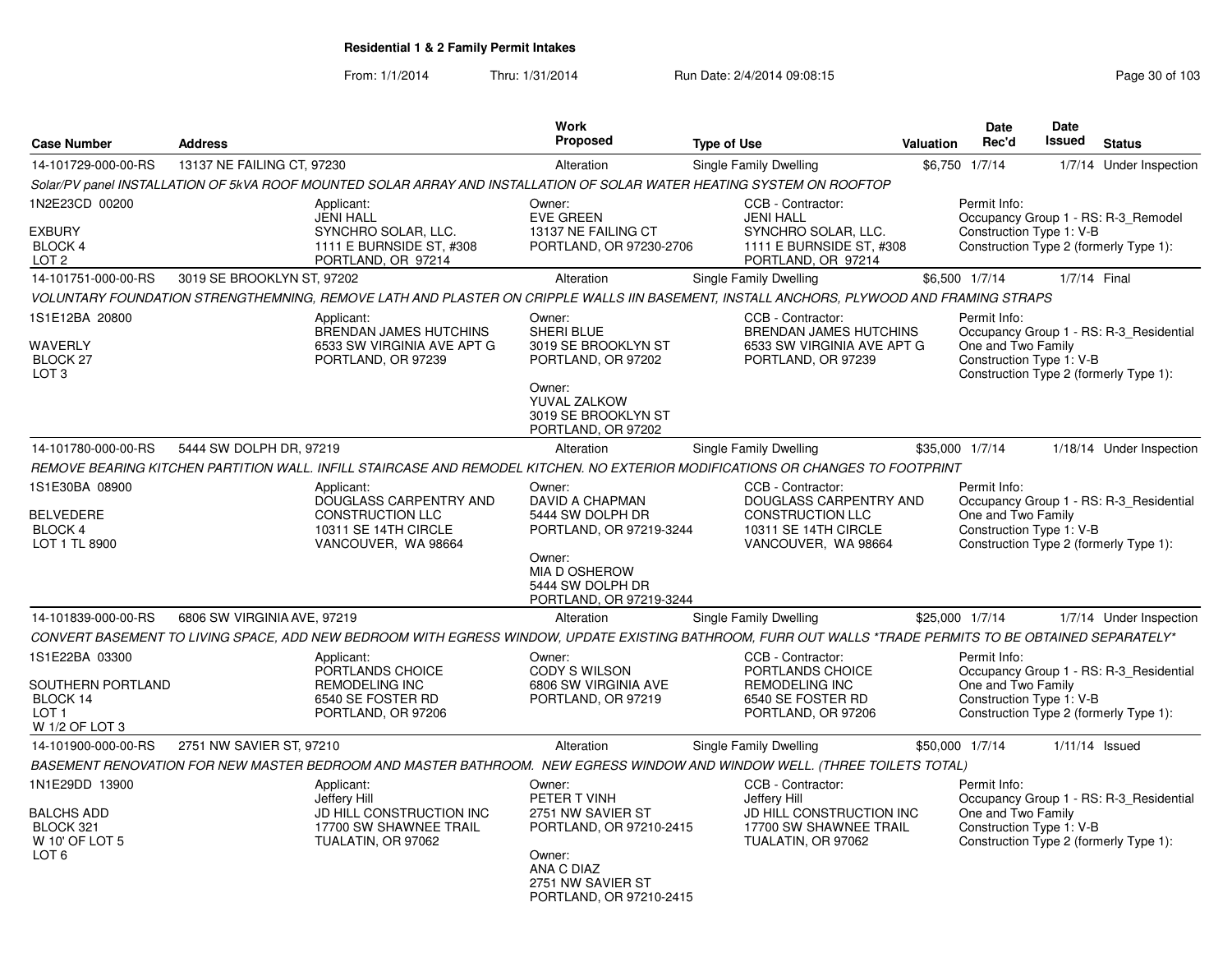| <b>Case Number</b>                                           | <b>Address</b>                                                                                                                                               | Work<br>Proposed                                                               | <b>Type of Use</b>                                                                                                   | Valuation        | <b>Date</b><br>Rec'd               | Date<br><b>Issued</b>    | <b>Status</b>                                                                     |
|--------------------------------------------------------------|--------------------------------------------------------------------------------------------------------------------------------------------------------------|--------------------------------------------------------------------------------|----------------------------------------------------------------------------------------------------------------------|------------------|------------------------------------|--------------------------|-----------------------------------------------------------------------------------|
| 14-101902-000-00-RS                                          | 3932 NE 37TH AVE, 97212                                                                                                                                      | Alteration                                                                     | Single Family Dwelling                                                                                               | \$24,000 1/8/14  |                                    |                          | 1/8/14 Under Inspection                                                           |
|                                                              | <b>FOUNDATION REPAIR AND NEW FOUNDATION WALL AT INTERIOR OF BASEMENT</b>                                                                                     |                                                                                |                                                                                                                      |                  |                                    |                          |                                                                                   |
| 1N1E24DD 08200<br><b>WILSHIRE</b><br>BLOCK 14 S 62' OF LOT 6 | Applicant:<br>WESTERN CONSTRUCTION<br>SYSTEMS, LLC<br>6970 ZENA RD<br>RICKREALL, OR 97371                                                                    | Owner:<br><b>BRUCE S DUDLEY</b><br>3932 NE 37TH AVE<br>PORTLAND, OR 97212-1842 | CCB - Contractor:<br><b>WESTERN CONSTRUCTION</b><br>SYSTEMS, LLC<br>6970 ZENA RD<br>RICKREALL, OR 97371              |                  | Permit Info:<br>One and Two Family | Construction Type 1: V-B | Occupancy Group 1 - RS: R-3 Residential<br>Construction Type 2 (formerly Type 1): |
|                                                              |                                                                                                                                                              | Owner:<br><b>MARGO DUDLEY</b><br>3932 NE 37TH AVE<br>PORTLAND, OR 97212-1842   |                                                                                                                      |                  |                                    |                          |                                                                                   |
| 14-101940-000-00-RS                                          | 3622 SE 26TH AVE, 97202                                                                                                                                      | Alteration                                                                     | Single Family Dwelling                                                                                               | \$15,000 1/7/14  |                                    |                          | 1/30/14 Issued                                                                    |
|                                                              | CONVERT PORTION OF BASEMENT TO TUCK UNDER GARAGE AND ADD NEW DRIVEWAY WITH CURB CUT, PERMIT PREVIOUSLY BUILT MASTER BATHROOM                                 |                                                                                |                                                                                                                      |                  |                                    |                          |                                                                                   |
| 1S1E12CB 15800                                               | Applicant:<br><b>KEVIN PARTAIN</b><br><b>URBAN VISIONS</b>                                                                                                   | Owner:<br>SHANAN L WHITLATCH<br>3622 SE 26TH AVE                               | CCB - Contractor:<br><b>TODD MICHAEL SANDERS</b><br>3439 NE SANDY BLVD SUITE 421                                     |                  | Permit Info:                       |                          | Occupancy Group 1 - RS: R-3_Residential                                           |
| <b>EVANSTON</b><br>BLOCK 1<br>LOT 3 EXC S 0.34'              | 223 ne 56th ave<br>PORTLAND, OR 97015                                                                                                                        | PORTLAND, OR 97202                                                             | PORTLAND, OR 97232                                                                                                   |                  | One and Two Family                 | Construction Type 1: V-B | Construction Type 2 (formerly Type 1):                                            |
|                                                              |                                                                                                                                                              | Owner:<br>TODD M SANDERS<br>3622 SE 26TH AVE<br>PORTLAND, OR 97202             |                                                                                                                      |                  |                                    |                          |                                                                                   |
| 14-101946-000-00-RS                                          | 1100 SW MYRTLE DR. 97201                                                                                                                                     | Alteration                                                                     | Single Family Dwelling                                                                                               | \$100.000 1/7/14 |                                    |                          | <b>Under Review</b>                                                               |
|                                                              | GUEST HOUSE RENOVATION - NEW WINDOWS AND EXTERIOR DOORS. NEW ROOF AND GUTTERS. COMPLETE INTERIOR RENOVATION WITH NEW WALLS. LAYOUT AND INTERIOR FINISHES. RI |                                                                                |                                                                                                                      |                  |                                    |                          |                                                                                   |
| 1S1E04DC 05400                                               | Applicant:<br>Jeffery Hill<br>JD HILL CONSTRUCTION INC<br>17700 SW SHAWNEE TRAIL<br>TUALATIN, OR 97062                                                       | Owner:<br><b>TODD SPRAGUE</b><br><b>PO BOX 595</b><br>BEND, OR 97709-0595      | CCB - Contractor:<br>Jefferv Hill<br><b>JD HILL CONSTRUCTION INC</b><br>17700 SW SHAWNEE TRAIL<br>TUALATIN, OR 97062 |                  | Permit Info:<br>One and Two Family | Construction Type 1: V-B | Occupancy Group 1 - RS: R-3_Residential<br>Construction Type 2 (formerly Type 1): |
| 14-101958-000-00-RS                                          | 6831 NE DAVIS ST, 97213                                                                                                                                      | Alteration                                                                     | Single Family Dwelling                                                                                               | \$22,000 1/7/14  |                                    |                          | 1/15/14 Under Inspection                                                          |
|                                                              | HALL BATH REMODEL - NEW FIXTURES IN SAME LOCATIONS, NEW ELECTRICAL (REMOVE OLD KNOB & TUBE) IN BATHROOM AND KITCHEN DIRECTLY BELOW                           |                                                                                |                                                                                                                      |                  |                                    |                          |                                                                                   |
| 1N2E32CA 10300                                               | Applicant:<br><b>JAMES KREIPE</b>                                                                                                                            | Owner:<br><b>JULIE K REED</b>                                                  | CCB - Contractor:<br><b>JAMES KREIPE</b>                                                                             |                  | Permit Info:                       |                          | Occupancy Group 1 - RS: R-3_Residential                                           |
| NORTH MT TABOR<br>BLOCK 5<br>LOT <sub>7</sub>                | SQUARE DEAL REMODELING CO<br>INC<br>8603 SE STARK AVE<br>PORTLAND, OR 97216                                                                                  | 6831 NE DAVIS ST<br>PORTLAND, OR 97213-5625<br>Owner:<br>MICHAEL J REED        | SQUARE DEAL REMODELING CO<br>INC.<br>8603 SE STARK AVE<br>PORTLAND, OR 97216                                         |                  | One and Two Family                 | Construction Type 1: V-B | Construction Type 2 (formerly Type 1):                                            |
|                                                              |                                                                                                                                                              | 6831 NE DAVIS ST<br>PORTLAND, OR 97213-5625                                    | CCB - Contractor:<br><b>BRUNER PLUMBING INC</b><br>PO BOX 23985<br>TIGARD, OR 972813985                              |                  |                                    |                          |                                                                                   |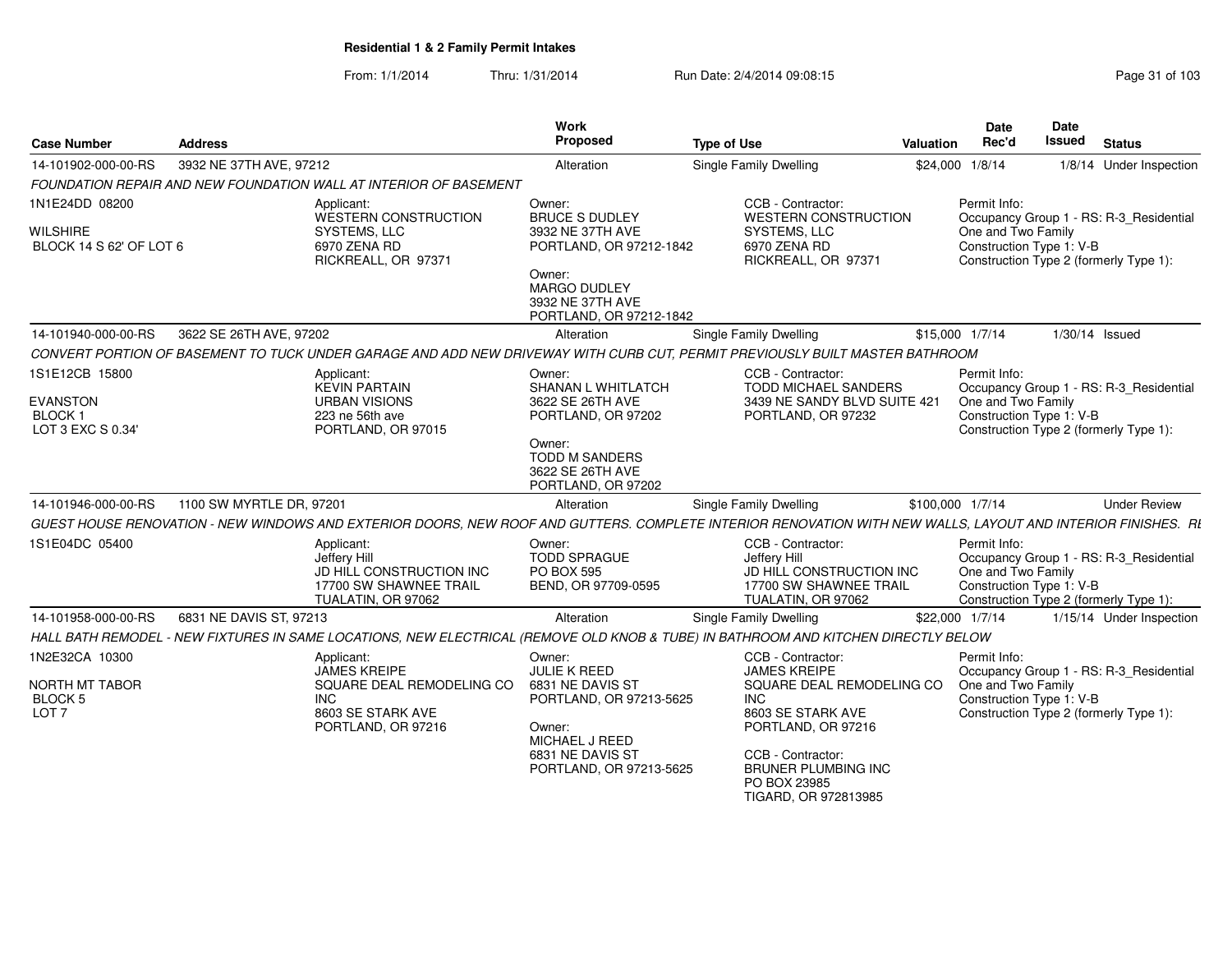|                                                                         |                           |                                                                                                                      | <b>Work</b>                                                                                                                                                 |                                                                                                                                                                    |                  | <b>Date</b>                                                    | <b>Date</b>   |                                                                                                                           |
|-------------------------------------------------------------------------|---------------------------|----------------------------------------------------------------------------------------------------------------------|-------------------------------------------------------------------------------------------------------------------------------------------------------------|--------------------------------------------------------------------------------------------------------------------------------------------------------------------|------------------|----------------------------------------------------------------|---------------|---------------------------------------------------------------------------------------------------------------------------|
| <b>Case Number</b>                                                      | <b>Address</b>            |                                                                                                                      | Proposed                                                                                                                                                    | <b>Type of Use</b>                                                                                                                                                 | <b>Valuation</b> | Rec'd                                                          | <b>Issued</b> | <b>Status</b>                                                                                                             |
| 14-102070-000-00-RS                                                     | 13541 SE MARKET ST, 97233 |                                                                                                                      | Alteration                                                                                                                                                  | Single Family Dwelling                                                                                                                                             |                  | \$1,200 1/7/14                                                 | 1/7/14 Final  |                                                                                                                           |
|                                                                         |                           | ADD INTERIOR WALLS TO CREATE TRASH AREA IN ATTACHED GARAGE                                                           |                                                                                                                                                             |                                                                                                                                                                    |                  |                                                                |               |                                                                                                                           |
| 1S2E02DB 00700<br><b>IMROZ HTS</b><br><b>BLOCK1</b><br>LOT <sub>3</sub> |                           | Applicant:<br><b>GREGORY KRUCHOK</b><br>PO BOX 1232<br>WILLAMINA, OR 97396                                           | Owner:<br><b>CASCADIA BEHAVIORAL</b><br>PO BOX 8459<br>PORTLAND, OR 97207-8459<br>Owner:<br><b>HEALTHCARE INC</b><br>PO BOX 8459<br>PORTLAND, OR 97207-8459 | CCB - Contractor:<br><b>GREGORY KRUCHOK</b><br>PO BOX 1232<br>WILLAMINA, OR 97396                                                                                  |                  | Permit Info:<br>Construction Type 1: V-B                       |               | Occupancy Group 1 - RS: R-3_Remodel<br>Construction Type 2 (formerly Type 1):<br>Total Square Footage - Display Only: 105 |
| 14-102072-000-00-RS                                                     | 2744 SE 136TH AVE, 97236  |                                                                                                                      | Alteration                                                                                                                                                  | Single Family Dwelling                                                                                                                                             |                  | $$1,071$ $1/7/14$                                              |               | 1/7/14 Under Inspection                                                                                                   |
|                                                                         |                           | ADD NEW BATHROOM IN MASTER BEDROOM - NO EXTERIOR WORK                                                                |                                                                                                                                                             |                                                                                                                                                                    |                  |                                                                |               |                                                                                                                           |
| 1S2E11AB 01400<br>SECTION 11 1S 2E<br>TL 1400 0.13 ACRES                |                           | Applicant:<br><b>SAMUEL LAURIC</b><br>16037 SE BROOKLYN ST<br>PORTLAND, OR 97236-1916                                | Owner:<br><b>SAMUEL LAURIC</b><br>16037 SE BROOKLYN ST<br>PORTLAND, OR 97236-1916                                                                           |                                                                                                                                                                    |                  | Permit Info:<br>Construction Type 1: V-B                       |               | Occupancy Group 1 - RS: R-3 Remodel<br>Construction Type 2 (formerly Type 1):<br>Total Square Footage - Display Only: 30  |
| 14-102082-000-00-RS                                                     | 3136 NE 53RD AVE, 97213   |                                                                                                                      | Alteration                                                                                                                                                  | Single Family Dwelling                                                                                                                                             | \$17,600 1/9/14  |                                                                |               | 1/9/14 Under Inspection                                                                                                   |
|                                                                         |                           | LEGALIZE BASEMENT CONVERSION WHICH ADDED NEW BATHROOM, BEDROOM, STORAGE ROOM AND LIVING ROOM.                        |                                                                                                                                                             |                                                                                                                                                                    |                  |                                                                |               |                                                                                                                           |
| 1N2E30AB 10500<br>ROSE CITY PK<br>BLOCK 116<br>LOT <sub>14</sub>        |                           | Applicant:<br><b>STUART STECKLER</b><br>30430 SW LAUREL RD<br>HILLSBORO. OR 97124                                    | Owner:<br><b>JAIMI A MARTIN</b><br>3136 NE 53RD AVE<br>PORTLAND, OR 97213-2458                                                                              | CCB - Contractor:<br>BLACK ROCK UNDERGROUND LLC Occupancy Group 1 - RS: R-3_Remodel<br>267 NE 34TH PLACE<br>HILLSBORO, OR 97124                                    |                  | Permit Info:<br>Construction Type 1: V-B                       |               | Construction Type 2 (formerly Type 1):<br>Total Square Footage - Display Only: 704                                        |
| 14-102215-000-00-RS                                                     | 9201 NW MCKENNA DR, 97229 |                                                                                                                      | Alteration                                                                                                                                                  | Single Family Dwelling                                                                                                                                             |                  | \$26,000 1/14/14                                               |               | 1/14/14 Under Inspection                                                                                                  |
|                                                                         |                           | FINISH BASEMENT TO LIVING SPACE, INCLUDES BEDROOM, FAMILY ROOM, WINE CELLAR, NEW SINK AT WET BAR (4 BATHROOMS TOTAL) |                                                                                                                                                             |                                                                                                                                                                    |                  |                                                                |               |                                                                                                                           |
| 1N1W23DC 01200<br><b>FOREST HEIGHTS ESTATES NO 2</b><br><b>LOT 70</b>   |                           | Applicant:<br>DAVID E EISENHAUER<br>9201 NW MCKENNA DR<br>PORTLAND, OR 97229                                         | Owner:<br><b>DAVID E EISENHAUER</b><br>9201 NW MCKENNA DR<br>PORTLAND, OR 97229<br>Owner:<br><b>TERRI L EISENHAUER</b><br>9201 NW MCKENNA DR                | CCB - Contractor:<br><b>CORNEL CUREA</b><br><b>FIVE STAR PLUMBING</b><br>6138 SE 136TH AVE<br>PORTLAND, OR 97236<br>CCB - Contractor:<br>AFFORDABLE ELECTRICAL INC |                  | Permit Info:<br>One and Two Family<br>Construction Type 1: V-B |               | Occupancy Group 1 - RS: R-3_Residential<br>Construction Type 2 (formerly Type 1):                                         |
|                                                                         |                           |                                                                                                                      | PORTLAND, OR 97229                                                                                                                                          | 22056 NE COUCH ST<br>GRESHAM OR 97030                                                                                                                              |                  |                                                                |               |                                                                                                                           |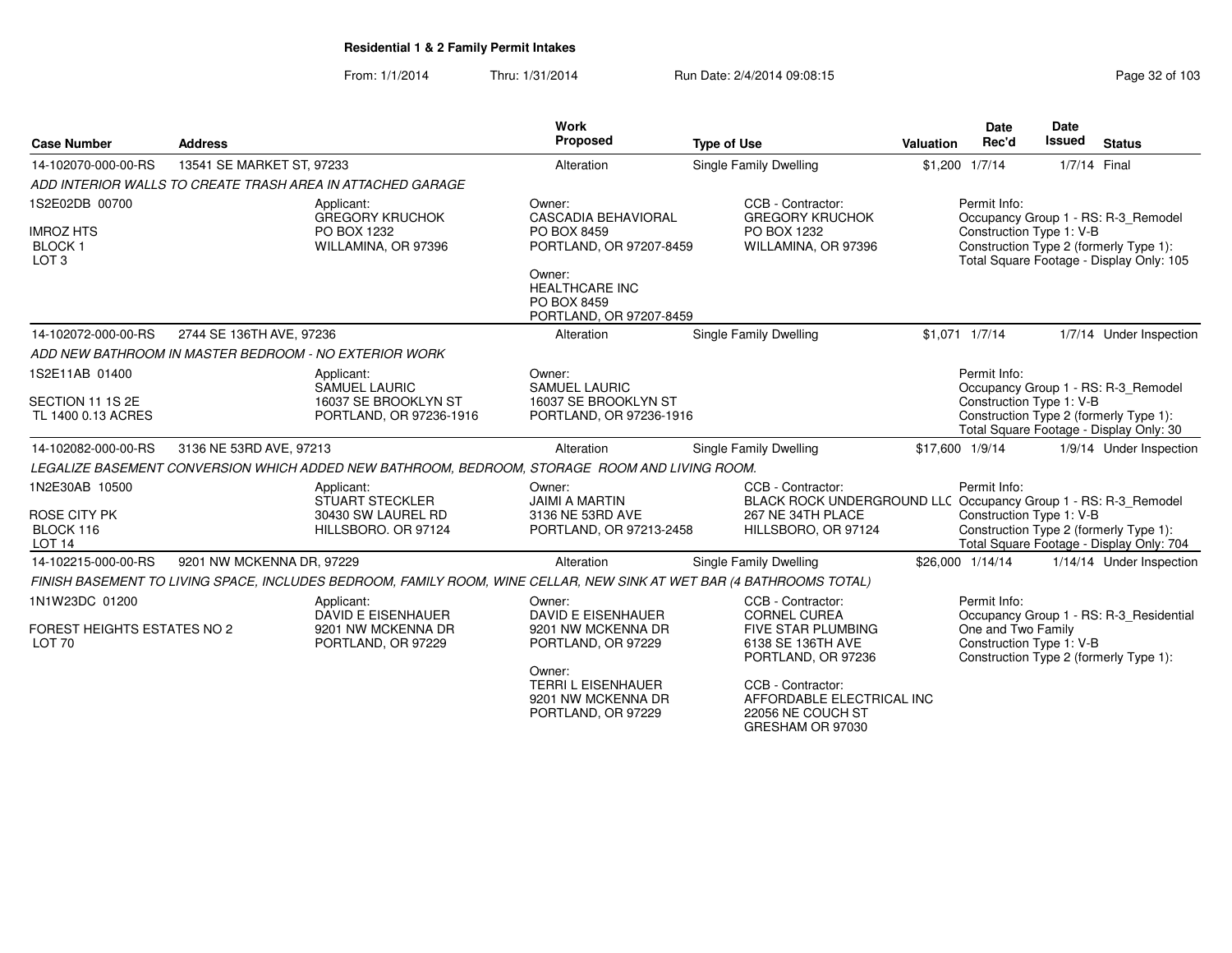| <b>Case Number</b>                                                  | <b>Address</b>                                                                                |                                                                  | Work<br>Proposed                                                                  | <b>Type of Use</b>                                                                                                                                            | Valuation       | <b>Date</b><br>Rec'd                                           | Date<br><b>Issued</b> | <b>Status</b>                                                                     |
|---------------------------------------------------------------------|-----------------------------------------------------------------------------------------------|------------------------------------------------------------------|-----------------------------------------------------------------------------------|---------------------------------------------------------------------------------------------------------------------------------------------------------------|-----------------|----------------------------------------------------------------|-----------------------|-----------------------------------------------------------------------------------|
| 14-102229-000-00-RS                                                 | 1002 SE 50TH AVE, 97215                                                                       |                                                                  | Alteration                                                                        | Single Family Dwelling                                                                                                                                        |                 | \$1,000 1/8/14                                                 |                       | 1/8/14 Under Inspection                                                           |
|                                                                     | KITCHEN REMODEL, WINDOW OPENING ABOVE SINK TO BE MOVED OVER AND MADE TALLER                   |                                                                  |                                                                                   |                                                                                                                                                               |                 |                                                                |                       |                                                                                   |
| 1S2E06BA 16000                                                      | Applicant:                                                                                    | URBAN LIVING CONSTRUCTION                                        | Owner:<br>THOMAS E DEMEO                                                          | CCB - Contractor:<br>ACKERMAN PLUMBING SERVICES Occupancy Group 1 - RS: R-3_Residential                                                                       |                 | Permit Info:                                                   |                       |                                                                                   |
| <b>CRESCENT HTS</b><br>BLOCK 1<br>N 60' OF LOT 15                   | <b>LLC</b>                                                                                    | 17191 SE MARNA RD<br>DAMASCUS, OR 97089                          | 1002 SE 50TH AVE<br>PORTLAND, OR 97215                                            | <b>INC</b><br>7493 SE OVERLAND ST STE A<br>PORTLAND, OR 97222                                                                                                 |                 | One and Two Family<br>Construction Type 1: V-B                 |                       | Construction Type 2 (formerly Type 1):                                            |
|                                                                     |                                                                                               |                                                                  | Owner:<br>PHYLLIS L SHELTON<br>1002 SE 50TH AVE<br>PORTLAND, OR 97215             | CCB - Contractor:<br><b>EAGLE ELECTRIC LLC</b><br>PO BOX 931<br>ST HELENS, OR 97051                                                                           |                 |                                                                |                       |                                                                                   |
|                                                                     |                                                                                               |                                                                  |                                                                                   | CCB - Contractor:<br>URBAN LIVING CONSTRUCTION<br>LLC<br>17191 SE MARNA RD<br>DAMASCUS, OR 97089                                                              |                 |                                                                |                       |                                                                                   |
| 14-102245-000-00-RS                                                 | 204 NE THOMPSON ST, 97212                                                                     |                                                                  | Alteration                                                                        | Single Family Dwelling                                                                                                                                        |                 | \$2,000 1/8/14                                                 |                       | 1/8/14 Under Inspection                                                           |
|                                                                     | VOLUNTARY ATTACHMENT OF CRIPPLE WALLS TO EXISTING FOUNDATION SILL PLATE AT PERIMITER OF HOUSE |                                                                  |                                                                                   |                                                                                                                                                               |                 |                                                                |                       |                                                                                   |
| 1N1E27DA 05500<br>ALBINA<br>BLOCK 19<br>E 33 1/3' OF LOT 5          | Applicant:                                                                                    | NEIL KELLY CO INC<br>15573 SW BANGY RD<br>LAKE OSWEGO, OR 97035  | Owner:<br><b>BARBARA L HAYES</b><br>204 NE THOMPSON ST<br>PORTLAND, OR 97212-3720 | CCB - Contractor:<br>NEIL KELLY CO INC<br>15573 SW BANGY RD<br>LAKE OSWEGO, OR 97035                                                                          |                 | Permit Info:<br>One and Two Family<br>Construction Type 1: V-B |                       | Occupancy Group 1 - RS: R-3_Residential<br>Construction Type 2 (formerly Type 1): |
|                                                                     |                                                                                               |                                                                  | Owner:<br>RICHARD J WALLACE<br>204 NE THOMPSON ST<br>PORTLAND, OR 97212-3720      |                                                                                                                                                               |                 |                                                                |                       |                                                                                   |
| 14-102269-000-00-RS                                                 | 2206 NE 17TH AVE, 97212                                                                       |                                                                  | Alteration                                                                        | Single Family Dwelling                                                                                                                                        | \$30,000 1/8/14 |                                                                |                       | <b>Under Review</b>                                                               |
|                                                                     |                                                                                               |                                                                  |                                                                                   | CONVERT ATTIC TO LIVING SPACE TO INLCUE BEDROOM WITH EGRESS WINDOWS, BATHROOM AND CLOSET; REMOVE FIREPLACE AND CHIMNEY FULL HEIGHT OF BUILDING (4 BATHROOMS T |                 |                                                                |                       |                                                                                   |
| 1N1E26DB 14100<br><b>IRVINGTON</b><br>BLOCK 49<br>LOT <sub>16</sub> | Applicant:<br><b>DAN GLENNON</b>                                                              | DAN GLENNON ARCHITECT<br>4106 NE 32ND PLACE<br>PORTLAND OR 97211 | Owner:<br><b>SCOTT C PUTNAM</b><br>2206 NE 17TH AVE<br>PORTLAND, OR 97212         |                                                                                                                                                               |                 | Permit Info:<br>One and Two Family<br>Construction Type 1: V-B |                       | Occupancy Group 1 - RS: R-3 Residential<br>Construction Type 2 (formerly Type 1): |
| 14-102275-000-00-RS                                                 | 1338 N KILPATRICK ST, 97217                                                                   |                                                                  | Alteration                                                                        | <b>Single Family Dwelling</b>                                                                                                                                 | \$15,000 1/8/14 |                                                                |                       | $1/8/14$ Issued                                                                   |
|                                                                     |                                                                                               |                                                                  |                                                                                   | CONVERT BASEMENT TO LIVING SPACE TO INCLUDE NEW BEDROOM WITH EGRESS WINDOW; NEW HALF BATH ON MAIN FLOOR (2 BATHROOMS TOTAL) SEPARATE ELECTRICAL PERMIT SHALL  |                 |                                                                |                       |                                                                                   |
| 1N1E10CB 10300<br><b>FAIRPORT</b><br>BLOCK 16                       | Applicant:                                                                                    | <b>JOHN FENNELLY</b><br>HOME GROWN KITCHENS<br>10650 SW 75TH AVE | Owner:<br><b>JOHN FENNELLY</b><br>10650 SW 75TH AVE<br><b>TIGARD, OR 97223</b>    | CCB - Contractor:<br>JOHN FENNELLY<br>HOME GROWN KITCHENS<br>10650 SW 75TH AVE                                                                                |                 | Permit Info:<br>Construction Type 1: V-B                       |                       | Occupancy Group 1 - RS: R-3_Remodel<br>Construction Type 2 (formerly Type 1):     |
| E 1/2 OF LOT 8<br>LOT <sub>9</sub>                                  |                                                                                               | TIGARD OR 97223                                                  |                                                                                   | TIGARD OR 97223                                                                                                                                               |                 |                                                                |                       | Total Square Footage - Display Only: 231                                          |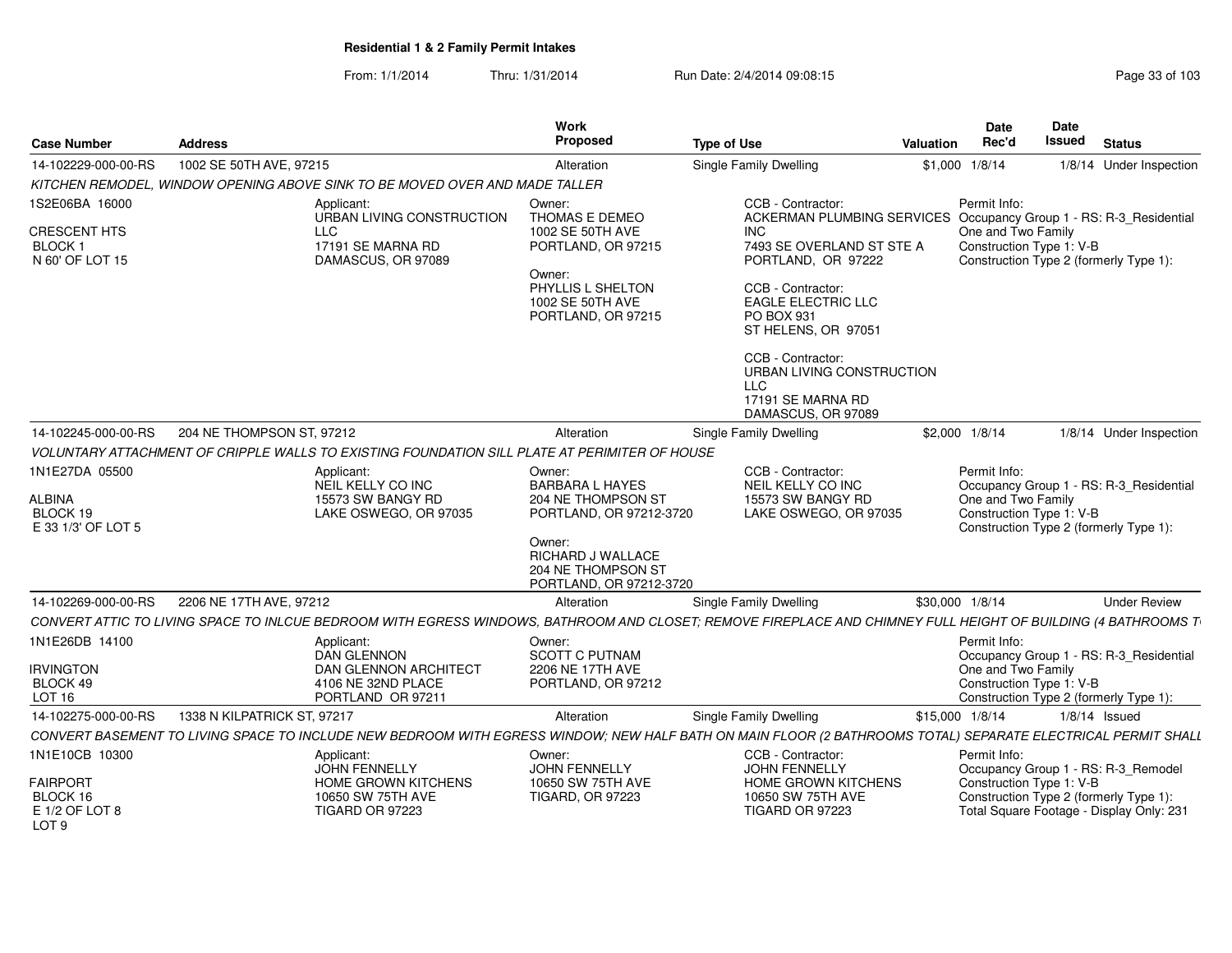| <b>Case Number</b>                                     | <b>Address</b>               |                                                                                                                                                                 | Work<br>Proposed                                                      | <b>Type of Use</b>                                                                                                         | Valuation       | <b>Date</b><br>Rec'd                           | <b>Date</b><br>Issued | <b>Status</b>                           |
|--------------------------------------------------------|------------------------------|-----------------------------------------------------------------------------------------------------------------------------------------------------------------|-----------------------------------------------------------------------|----------------------------------------------------------------------------------------------------------------------------|-----------------|------------------------------------------------|-----------------------|-----------------------------------------|
| 14-102388-000-00-RS                                    | 2820 N EMERSON CT            |                                                                                                                                                                 | Alteration                                                            | <b>Single Family Dwelling</b>                                                                                              |                 | \$500 1/9/14                                   | 1/9/14 Final          |                                         |
|                                                        |                              | CONVERT BACK TO HOUSE FROM OFFICE (CONVERTED IN 1981). ADD EGRESS WINDOW AT 2ND FLOOR BEDROOM                                                                   |                                                                       |                                                                                                                            |                 |                                                |                       |                                         |
| 1N1E21BA 10303                                         |                              | Applicant:<br><b>MARI KIDD</b>                                                                                                                                  | Owner:<br><b>MARK CHASSE</b>                                          | CCB - Contractor:<br>JEFF WILLEMSEN                                                                                        |                 | Permit Info:                                   |                       | Occupancy Group 1 - RS: R-3_Residential |
| <b>MADRONA BLUFF</b><br>LOT <sub>3</sub>               |                              | KIDD PANOSCHA DESIGN<br>2803 NE 42ND AVE<br>PORTLAND, OR 97213                                                                                                  | 2820 N EMERSON CT<br>PORTLAND, OR 97217                               | <b>WNB DEVELOPMENT</b><br>P0 BOX 16967<br>PORTLAND OR 97292                                                                |                 | One and Two Family<br>Construction Type 1: V-B |                       | Construction Type 2 (formerly Type 1):  |
|                                                        |                              |                                                                                                                                                                 | Owner:<br>REBECCA A CHASSE<br>2820 N EMERSON CT<br>PORTLAND, OR 97217 |                                                                                                                            |                 |                                                |                       |                                         |
| 14-102394-000-00-RS                                    | 8027 SE RHONE ST, 97206      |                                                                                                                                                                 | Alteration                                                            | <b>Single Family Dwelling</b>                                                                                              |                 | $$1,100$ $1/8/14$                              |                       | 1/11/14 Under Inspection                |
|                                                        |                              | LEGALIZE SECOND BATHROOM IN EXISTING GARAGE. ADD A NEW DOOR FOR BEDROOM #1, SEAL IN EXISTING DOOR BETWEEN BEDROOMS #1 & #2. INSTALL 3 X 5 EGRESS WINDOW IN BEDR |                                                                       |                                                                                                                            |                 |                                                |                       |                                         |
| 1S2E08DA 10700<br><b>VAUGHTON PK</b>                   |                              | Applicant:<br><b>DANN CASEY</b><br><b>CHALET HOMES LLC</b>                                                                                                      | Owner:<br>AAV ONE LLC<br>8733 SE DIVISION ST #201                     | CCB - Contractor:<br><b>CHALET HOMES LLC</b><br>8733 SE DIVISION ST #201                                                   |                 | Permit Info:<br>One and Two Family             |                       | Occupancy Group 1 - RS: R-3_Residential |
| <b>BLOCK1</b><br>LOT 16-18 TL 10700                    |                              | 8733 SE DIVISION ST., STE 201<br>PORTLAND, OR 97266                                                                                                             | PORTLAND, OR 97266-1470                                               | PORTLAND, OR 97266                                                                                                         |                 | Construction Type 1: V-B                       |                       | Construction Type 2 (formerly Type 1):  |
| 14-102663-000-00-RS                                    | 6429 N COMMERCIAL AVE, 97217 |                                                                                                                                                                 | Alteration                                                            | Single Family Dwelling                                                                                                     | \$50,000 1/8/14 |                                                | 1/10/14 Final         |                                         |
| <b>BASEMENT REMODEL</b>                                |                              |                                                                                                                                                                 |                                                                       |                                                                                                                            |                 |                                                |                       |                                         |
| 1N1E15DB 04800                                         |                              | Applicant:<br>LANE COOPER                                                                                                                                       | Owner:<br>MATTHEW T WATSON                                            | CCB - Contractor:<br>LANE COOPER                                                                                           |                 | Permit Info:                                   |                       | Occupancy Group 1 - RS: R-3_Residential |
| <b>PIEDMONT</b><br>BLOCK 51<br>LOT <sub>4</sub>        |                              | COOPER DESIGN BUILDERS, INC.<br>4076 N MISSISSIPPI AVE<br>PORTLAND, OR 97227                                                                                    | 6429 N COMMERCIAL AVE<br>PORTLAND, OR 97217                           | COOPER DESIGN BUILDERS, INC.<br>4076 N MISSISSIPPI AVE<br>PORTLAND, OR 97227                                               |                 | One and Two Family<br>Construction Type 1: V-B |                       | Construction Type 2 (formerly Type 1):  |
|                                                        |                              |                                                                                                                                                                 |                                                                       | CCB - Contractor:<br>COHO ELECTRIC<br>PO BOX 40<br>WILSONVILLE OR 97070                                                    |                 |                                                |                       |                                         |
|                                                        |                              |                                                                                                                                                                 |                                                                       | CCB - Contractor:<br>PORTLAND REMODELING<br>SOLUTIONS LLC<br><b>FOREST GROVE</b><br>2606 A STREET<br>FOREST GROVE OR 97116 |                 |                                                |                       |                                         |
| 14-102664-000-00-RS                                    | 245 NE 148TH AVE, 97230      |                                                                                                                                                                 | Alteration                                                            | Single Family Dwelling                                                                                                     |                 | \$6,750 1/16/14                                | $1/16/14$ Issued      |                                         |
| SOLAR - 6kW ROOF MOUNT PV SYSTEM                       |                              |                                                                                                                                                                 |                                                                       |                                                                                                                            |                 |                                                |                       |                                         |
| 1N2E36CA 10000                                         |                              | Applicant:<br><b>MOLLIE KRELL</b>                                                                                                                               | Owner:<br>KATHLEEN D COOPER                                           | CCB - Contractor:<br>SOLARCITY CORPORATION                                                                                 |                 | Permit Info:                                   |                       | Occupancy Group 1 - RS: R-3_Residential |
| ASCOT AC<br>E 152.49' OF S 1/2 OF LOT 230 EXC PT IN ST |                              | SOLARCITY CORPORATION<br>6132 NE 112TH AVE<br>PORTLAND OR 97220                                                                                                 | 3134 SE 174TH AVE<br>PORTLAND, OR 97236-1229                          | 6132 NE 112th AVE<br>PORTLAND, OR 97220                                                                                    |                 | One and Two Family<br>Construction Type 1: V-B |                       | Construction Type 2 (formerly Type 1):  |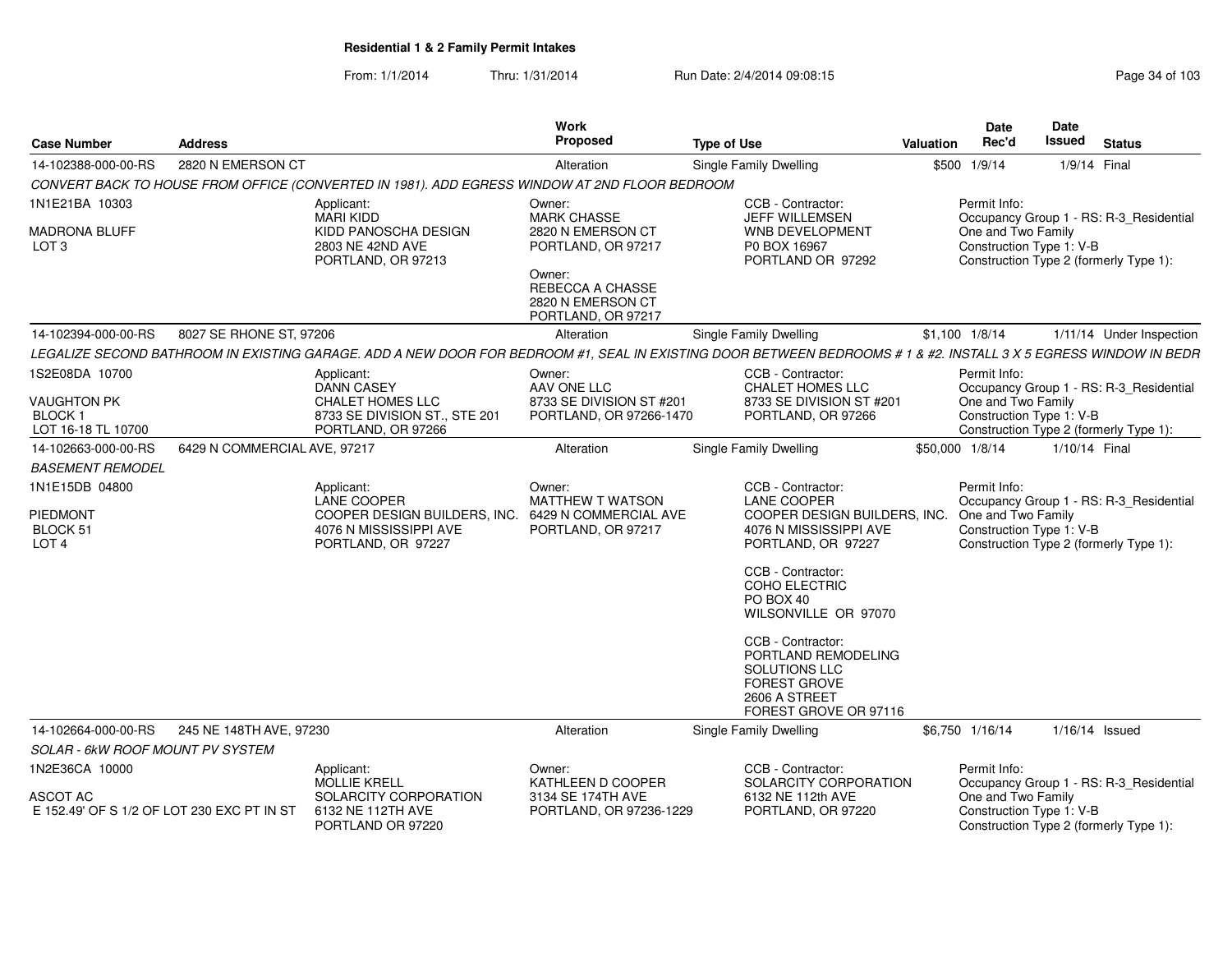|                                                                                         |                                                                                                                              |                                                                                                          | Work                                                                                                                                                                                                                                                                                        |                                                                                                                                                |                                                                                                                                                     | <b>Date</b>                                                                                                                                         | Date          |                                                                                   |  |  |
|-----------------------------------------------------------------------------------------|------------------------------------------------------------------------------------------------------------------------------|----------------------------------------------------------------------------------------------------------|---------------------------------------------------------------------------------------------------------------------------------------------------------------------------------------------------------------------------------------------------------------------------------------------|------------------------------------------------------------------------------------------------------------------------------------------------|-----------------------------------------------------------------------------------------------------------------------------------------------------|-----------------------------------------------------------------------------------------------------------------------------------------------------|---------------|-----------------------------------------------------------------------------------|--|--|
| <b>Case Number</b>                                                                      | <b>Address</b>                                                                                                               |                                                                                                          | <b>Proposed</b>                                                                                                                                                                                                                                                                             | <b>Type of Use</b>                                                                                                                             | Valuation                                                                                                                                           | Rec'd                                                                                                                                               | <b>Issued</b> | <b>Status</b>                                                                     |  |  |
| 14-102770-000-00-RS                                                                     | 1608 NE PRESCOTT ST, 97211                                                                                                   |                                                                                                          | Alteration                                                                                                                                                                                                                                                                                  | Single Family Dwelling                                                                                                                         |                                                                                                                                                     | \$30,000 1/9/14                                                                                                                                     |               | 1/11/14 Under Inspection                                                          |  |  |
|                                                                                         | BASEMENT REMODEL - NEW FAMILY ROOM, LAUNDRY CLOSET, RELOCATE BATHROOM, NEW WET BAR/ SINK, NEW EGRESS WINDOW WELL. NOT AN ADU |                                                                                                          |                                                                                                                                                                                                                                                                                             |                                                                                                                                                |                                                                                                                                                     |                                                                                                                                                     |               |                                                                                   |  |  |
| 1N1E23DB 03800<br><b>IRVINGTON HTS</b><br><b>BLOCK7</b><br>LOT <sub>7</sub>             | Applicant:<br><b>ANDREW CURTIS</b><br><b>FULL CIRCA INC</b><br>4404 NE 16TH AVE<br>PORTLAND, OR 97211-5126                   |                                                                                                          | Owner:<br>MICHAEL M KERR<br>1608 NE PRESCOTT ST<br>PORTLAND, OR 97211-5172                                                                                                                                                                                                                  | CCB - Contractor:<br><b>ANDREW CURTIS</b><br><b>FULL CIRCA INC</b><br>4404 NE 16TH AVE<br>PORTLAND, OR 97211-5126                              |                                                                                                                                                     | Permit Info:<br>Occupancy Group 1 - RS: R-3 Residential<br>One and Two Family<br>Construction Type 1: V-B<br>Construction Type 2 (formerly Type 1): |               |                                                                                   |  |  |
|                                                                                         |                                                                                                                              |                                                                                                          |                                                                                                                                                                                                                                                                                             | CCB - Contractor:<br>MULTIPHASE ELECTRICAL<br>20701 S MONPANO OVERLOOK DF<br>OREGON CITY OR 97045                                              |                                                                                                                                                     |                                                                                                                                                     |               |                                                                                   |  |  |
| 14-102772-000-00-RS                                                                     | 1923 SE PINE ST, 97214                                                                                                       |                                                                                                          | Alteration                                                                                                                                                                                                                                                                                  | Single Family Dwelling                                                                                                                         |                                                                                                                                                     | \$6,750 1/9/14                                                                                                                                      |               | $1/9/14$ Issued                                                                   |  |  |
| <b>SOLAR ROOF MOUNT SYSTEM 2.5kW</b>                                                    |                                                                                                                              |                                                                                                          |                                                                                                                                                                                                                                                                                             |                                                                                                                                                |                                                                                                                                                     |                                                                                                                                                     |               |                                                                                   |  |  |
| 1N1E35DD 09500<br>ELIZA J MURPHYS ADD<br>BLOCK <sub>3</sub>                             |                                                                                                                              | Applicant:<br><b>MOLLIE KRELL</b><br>SOLARCITY CORPORATION<br>6132 NE 112TH AVE                          | Owner:<br>MELANIE M ST JOHN<br>1923 SE PINE ST<br>PORTLAND, OR 97214-1544                                                                                                                                                                                                                   | CCB - Contractor:<br>SOLARCITY CORPORATION<br>6132 NE 112th AVE<br>PORTLAND, OR 97220                                                          |                                                                                                                                                     | Permit Info:<br>One and Two Family<br>Construction Type 1: V-B                                                                                      |               | Occupancy Group 1 - RS: R-3 Residential                                           |  |  |
| LOT 3&4 TL 9500                                                                         |                                                                                                                              | PORTLAND OR 97220                                                                                        |                                                                                                                                                                                                                                                                                             |                                                                                                                                                |                                                                                                                                                     |                                                                                                                                                     |               | Construction Type 2 (formerly Type 1):                                            |  |  |
| 14-102793-000-00-RS                                                                     | 1516 SE SPOKANE ST, 97202                                                                                                    |                                                                                                          | Alteration                                                                                                                                                                                                                                                                                  | Single Family Dwelling                                                                                                                         |                                                                                                                                                     | \$55,000 1/9/14                                                                                                                                     |               | <b>Under Review</b>                                                               |  |  |
|                                                                                         | REMODEL KITCHEN AND EXISTING MAIN FLOOR BATHROOM                                                                             |                                                                                                          |                                                                                                                                                                                                                                                                                             |                                                                                                                                                |                                                                                                                                                     |                                                                                                                                                     |               |                                                                                   |  |  |
| 1S1E23DC 12400<br>SELLWOOD<br>BLOCK 70<br>E 50' OF LOT 12&13                            |                                                                                                                              | Applicant:<br><b>DAVID LIPKIND</b><br>SHELBYVILLE PROPERTIES LLC<br>1215 NE WEBSTER<br>PORTLAND OR 97211 | CCB - Contractor:<br>Owner:<br><b>PATRICK SATTERFIELD</b><br><b>DAVID LIPKIND</b><br>1516 SE SPOKANE ST<br>SHELBYVILLE PROPERTIES LLC<br>1215 NE WEBSTER<br>PORTLAND, OR 97202-6638<br>PORTLAND OR 97211<br>Owner:<br><b>KAREN MCCLISH</b><br>1516 SE SPOKANE ST<br>PORTLAND, OR 97202-6638 |                                                                                                                                                | Permit Info:<br>Occupancy Group 1 - RS: R-3_Residential<br>One and Two Family<br>Construction Type 1: V-B<br>Construction Type 2 (formerly Type 1): |                                                                                                                                                     |               |                                                                                   |  |  |
|                                                                                         |                                                                                                                              |                                                                                                          |                                                                                                                                                                                                                                                                                             |                                                                                                                                                |                                                                                                                                                     |                                                                                                                                                     |               |                                                                                   |  |  |
| 14-102831-000-00-RS                                                                     | 6132 NE 34TH AVE, 97211                                                                                                      |                                                                                                          | Alteration                                                                                                                                                                                                                                                                                  | Single Family Dwelling                                                                                                                         |                                                                                                                                                     | \$50,000 1/16/14                                                                                                                                    |               | 1/16/14 Issued                                                                    |  |  |
|                                                                                         |                                                                                                                              |                                                                                                          |                                                                                                                                                                                                                                                                                             | INTERIOR ONLY-REMODEL KITCHEN AND BATHROOM, REMOVE WALL BETWEEN DINING ROOM AND KITCHEN, RECONFIGURE LAYOUT IN EXISTING BATHROOM ON MAIN LEVEL |                                                                                                                                                     |                                                                                                                                                     |               |                                                                                   |  |  |
| 1N1E13DB 13300<br>TATES ADD<br>BLOCK <sub>2</sub><br>LOT 14 EXC SLY 7'<br><b>LOT 15</b> |                                                                                                                              | Applicant:<br><b>BERND MINDE</b><br><b>BERND MINDE LLC</b><br>1236 SE 34TH AVE<br>PORTLAND OR 97214      | Owner:<br><b>JUDITH G PEARSON</b><br>6132 NE 34TH AVE<br>PORTLAND, OR 97211-7318                                                                                                                                                                                                            | CCB - Contractor:<br><b>BERND MINDE</b><br><b>BERND MINDE LLC</b><br>1236 SE 34TH AVE<br>PORTLAND OR 97214                                     |                                                                                                                                                     | Permit Info:<br>One and Two Family<br>Construction Type 1: V-B                                                                                      |               | Occupancy Group 1 - RS: R-3_Residential<br>Construction Type 2 (formerly Type 1): |  |  |
| 14-103380-000-00-RS                                                                     | 1543 SE 32ND PL, 97214                                                                                                       |                                                                                                          | Alteration                                                                                                                                                                                                                                                                                  | Single Family Dwelling                                                                                                                         |                                                                                                                                                     | \$7,500 1/10/14                                                                                                                                     |               | 1/11/14 Issued                                                                    |  |  |
|                                                                                         |                                                                                                                              | NEW FOUNDATION, GIRDER BEAM, AND POSTS FOR EXISTING FRONT PORCH.                                         |                                                                                                                                                                                                                                                                                             |                                                                                                                                                |                                                                                                                                                     |                                                                                                                                                     |               |                                                                                   |  |  |
| 1S1E01CA 02100<br>SOUTH SUNNYSIDE<br>BLOCK <sub>9</sub><br>LOT <sub>6</sub>             |                                                                                                                              | Applicant:<br>Jefferv Hill<br>JD HILL CONSTRUCTION INC<br>17700 SW SHAWNEE TRAIL<br>TUALATIN, OR 97062   | Owner:<br>JOANNE W FOULKROD<br>1543 SE 32ND PL<br>PORTLAND, OR 97214-5012<br>Owner:<br>DAVID TOSHIN<br>1543 SE 32ND PL<br>PORTLAND, OR 97214-5012                                                                                                                                           | CCB - Contractor:<br>Jefferv Hill<br>JD HILL CONSTRUCTION INC<br>17700 SW SHAWNEE TRAIL<br>TUALATIN, OR 97062                                  |                                                                                                                                                     | Permit Info:<br>One and Two Family<br>Construction Type 1: V-B                                                                                      |               | Occupancy Group 1 - RS: R-3_Residential<br>Construction Type 2 (formerly Type 1): |  |  |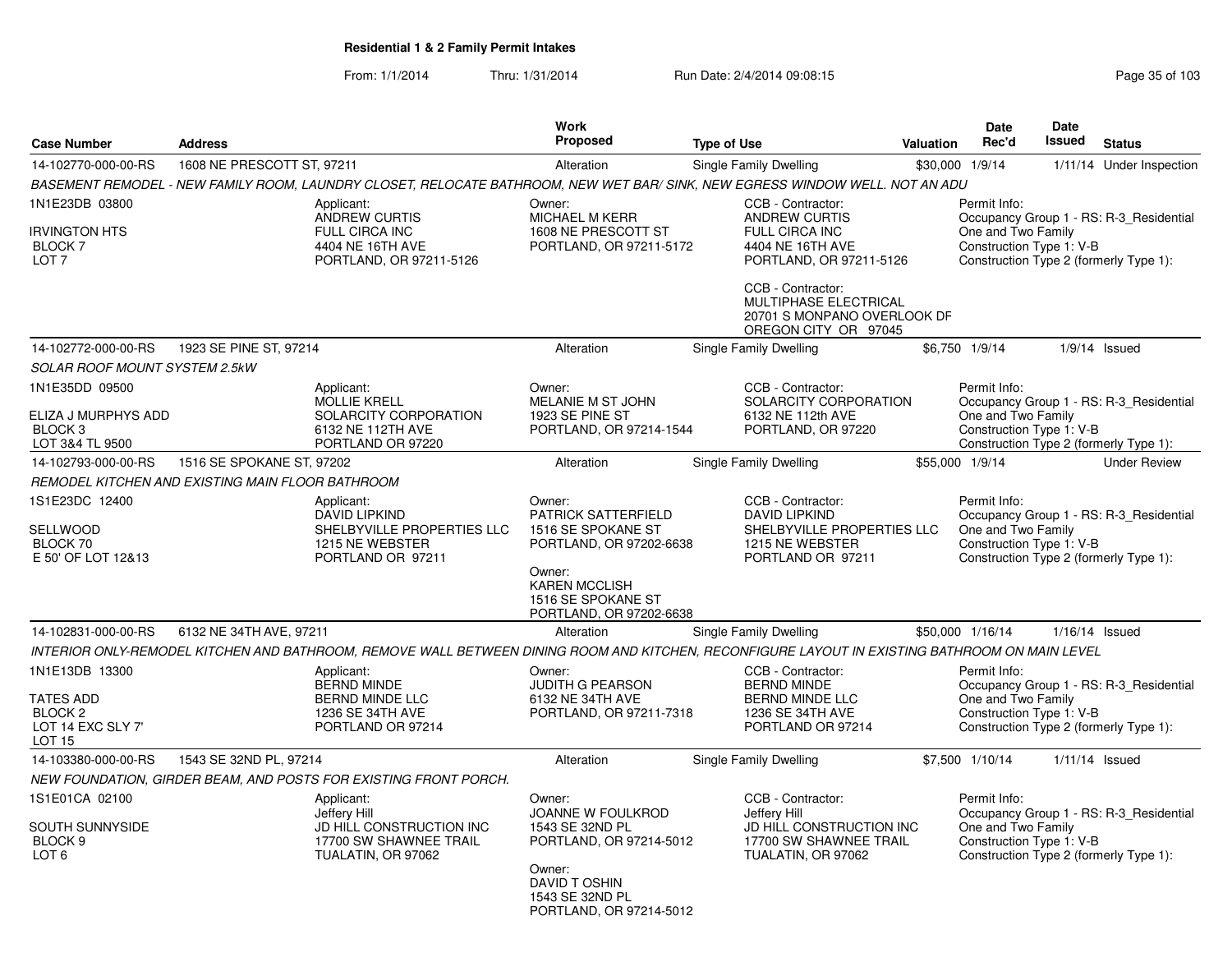| <b>Case Number</b>                                                     | <b>Address</b>             |                                                                                                                                                                     | Work<br>Proposed                                                                  | <b>Type of Use</b>                                                                                   | Valuation | <b>Date</b><br>Rec'd                                                                                                                            | <b>Date</b><br><b>Issued</b> | <b>Status</b>                                                                     |
|------------------------------------------------------------------------|----------------------------|---------------------------------------------------------------------------------------------------------------------------------------------------------------------|-----------------------------------------------------------------------------------|------------------------------------------------------------------------------------------------------|-----------|-------------------------------------------------------------------------------------------------------------------------------------------------|------------------------------|-----------------------------------------------------------------------------------|
| 14-103434-000-00-RS                                                    | 8722 N CHASE AVE, 97217    |                                                                                                                                                                     | Alteration                                                                        | Single Family Dwelling                                                                               |           | \$4,426 1/10/14                                                                                                                                 |                              | 1/10/14 Under Inspection                                                          |
|                                                                        |                            | LEGALIZE MASTER CLOSET, BATHROOM, LAUNDRY; ADD BUILT IN MICROWAVE IN KITCHEN OVER RANGE (TWO BATHROOMS TOTAL)                                                       |                                                                                   |                                                                                                      |           |                                                                                                                                                 |                              |                                                                                   |
| 1N1E08AD 08800                                                         |                            | Applicant:<br>WILLIAM LEWIS CARVER                                                                                                                                  | Owner:<br><b>WILLIAM CARVER</b><br>1521 N JANTZEN AVE #328                        | CCB - Contractor:<br><b>MCCAMMON ELECTRIC</b>                                                        |           | Permit Info:                                                                                                                                    |                              | Occupancy Group 1 - RS: R-3_Remodel                                               |
| <b>DAHLKE ADD</b><br><b>BLOCK 4</b><br>LOT <sub>17</sub>               |                            | 1521 N JANTZEN AVE #328<br>PORTLAND, OR 97217                                                                                                                       |                                                                                   | PO BOX 1245<br>SILVERTON OR 97381                                                                    |           | Construction Type 1: V-B<br>Construction Type 2 (formerly Type 1):<br>Total Square Footage - Display Only: 124                                  |                              |                                                                                   |
|                                                                        |                            |                                                                                                                                                                     | Owner:<br>YVONNE CARVER<br>1521 N JANTZEN AVE #328<br>PORTLAND, OR 97217          | CCB - Contractor:<br><b>WILLIAM LEWIS CARVER</b><br>1521 N JANTZEN AVE #328<br>PORTLAND, OR 97217    |           |                                                                                                                                                 |                              |                                                                                   |
| 14-103452-000-00-RS                                                    | 3633 NE 11TH AVE, 97212    |                                                                                                                                                                     | Alteration                                                                        | <b>Single Family Dwelling</b>                                                                        |           | \$6,000 1/10/14                                                                                                                                 |                              | 1/10/14 Under Inspection                                                          |
|                                                                        |                            | BASEMENT REMODEL, FURR OUT WALLS, ADD PARTITION WALL, RELOCATE LAUNDRY AREA. NO HABITABLE SPACE.                                                                    |                                                                                   |                                                                                                      |           |                                                                                                                                                 |                              |                                                                                   |
| 1N1E23CD 24800<br><b>LINCOLN PK</b><br>BLOCK 16<br>LOT <sub>16</sub>   |                            | Applicant:<br><b>CARL MUNZ</b><br><b>CARL MUNZ DESIGN</b><br>3726 N GANTENBEIN<br>PORTLAND, OR 97227                                                                | Owner:<br><b>KRISTIN F O'NEIL</b><br>3633 NE 11TH AVE<br>PORTLAND, OR 97212-2166  | CCB - Contractor:<br>JAMES DAVID LOVESTRAND<br>3015 NE 20TH AVE<br>PORTLAND, OR 97212                |           | Permit Info:<br>One and Two Family<br>Construction Type 1: V-B                                                                                  |                              | Occupancy Group 1 - RS: R-3_Residential<br>Construction Type 2 (formerly Type 1): |
| 14-103458-000-00-RS                                                    | 3829 SW HILLSIDE DR, 97221 |                                                                                                                                                                     | Alteration                                                                        | Single Family Dwelling                                                                               |           | \$2,000 1/10/14                                                                                                                                 | 1/10/14 Final                |                                                                                   |
| ADD NEW FOOTINGS TO TWO EXISTING POSTS IN BASEMENT                     |                            |                                                                                                                                                                     |                                                                                   |                                                                                                      |           |                                                                                                                                                 |                              |                                                                                   |
| 1S1E08BD 02800                                                         |                            | Applicant:                                                                                                                                                          | Owner:                                                                            | CCB - Contractor:                                                                                    |           | Permit Info:                                                                                                                                    |                              |                                                                                   |
| TUALATIN VIEW PK<br>BLOCK <sub>5</sub><br><b>LOT 15</b>                |                            | <b>TODD STEWART</b><br>8300 SW FAIRWAY DR<br>PORTLAND, OR 97225                                                                                                     | <b>G IRVING III LATZ</b><br>1544 CARROLLTON AVE<br>INDIANAPOLIS, IN 46202         | <b>TODD STEWART</b><br>8300 SW FAIRWAY DR<br>PORTLAND, OR 97225                                      |           | Construction Type 1: V-B                                                                                                                        |                              | Occupancy Group 1 - RS: R-3_Remodel<br>Construction Type 2 (formerly Type 1):     |
| 14-103503-000-00-RS                                                    | 8420 SE 75TH AVE, 97206    |                                                                                                                                                                     | Alteration                                                                        | Single Family Dwelling                                                                               |           | \$6,000 1/13/14                                                                                                                                 |                              | 1/13/14 Under Inspection                                                          |
|                                                                        |                            | BUILDING PERMIT TO ADDRESS ISSUES FROM 13-240529BD AND 13-188889VI, ADD ADDITIONAL RIDGE BEAM SUPPORT, REPLACE 4 POSTS IN CRAWL SPACE, ADD HANDRAIL TO 2ND FLOOR ST |                                                                                   |                                                                                                      |           |                                                                                                                                                 |                              |                                                                                   |
| 1S2E20DC 13500                                                         |                            | Applicant:<br><b>BRYAN SYMES</b>                                                                                                                                    |                                                                                   |                                                                                                      |           | Permit Info:                                                                                                                                    |                              | Occupancy Group 1 - RS: R-3_Residential                                           |
| HALF ACRE HMS<br>N 44' OF S 88' OF LOT 9                               |                            | 4905 NE 38TH<br>PORTLAND, OR                                                                                                                                        |                                                                                   |                                                                                                      |           | One and Two Family<br>Construction Type 1: V-B                                                                                                  |                              | Construction Type 2 (formerly Type 1):                                            |
| 14-103543-000-00-RS                                                    | 2424 SE TAGGART ST, 97202  |                                                                                                                                                                     | Alteration                                                                        | <b>Single Family Dwelling</b>                                                                        |           | \$2,000 1/10/14                                                                                                                                 | 1/10/14 Final                |                                                                                   |
|                                                                        |                            | <b>VOLUNTARY SEISMIC AND STRUCTURAL UPGRADE AT PERIMETER OF HOUSE</b>                                                                                               |                                                                                   |                                                                                                      |           |                                                                                                                                                 |                              |                                                                                   |
| 1S1E11AA 14900<br>SIMONS ADD<br>BLOCK <sub>7</sub><br>LOT <sub>3</sub> |                            | Applicant:<br>MICHAEL WIEBER<br>ELYSIUM CONSTRUCTION LLC<br>PO BOX 12010<br>PORTLAND OR 97212                                                                       | Owner:<br>KARA S GOLDHAMER<br>2424 SE TAGGART ST<br>PORTLAND, OR 97202-1271       | CCB - Contractor:<br>MICHAEL WIEBER<br>ELYSIUM CONSTRUCTION LLC<br>PO BOX 12010<br>PORTLAND OR 97212 |           | Permit Info:<br>Occupancy Group 1 - RS: U_Private<br>Garage\Utility Misc.<br>Construction Type 1: V-B<br>Construction Type 2 (formerly Type 1): |                              |                                                                                   |
|                                                                        |                            |                                                                                                                                                                     | Owner:<br>ALEXANDER V GORODISHER<br>2424 SE TAGGART ST<br>PORTLAND, OR 97202-1271 |                                                                                                      |           |                                                                                                                                                 |                              |                                                                                   |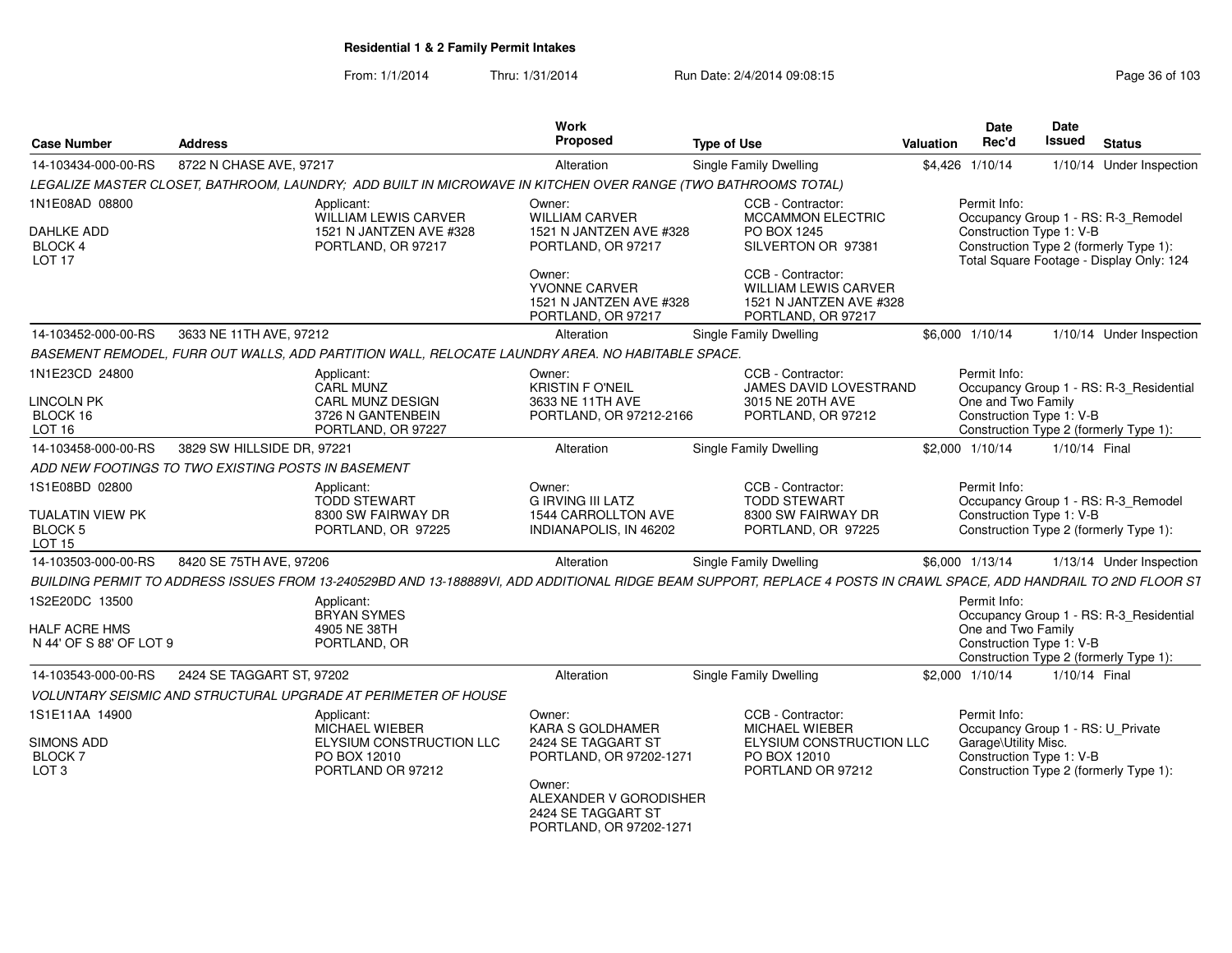| <b>Case Number</b><br><b>Address</b>                     |                          | <b>Work</b><br>Proposed                                                                                             | <b>Type of Use</b>                                                                 | <b>Valuation</b>                                                                                         | <b>Date</b><br>Rec'd                                                                     | <b>Date</b><br><b>Issued</b>                      | <b>Status</b>    |                                                                    |
|----------------------------------------------------------|--------------------------|---------------------------------------------------------------------------------------------------------------------|------------------------------------------------------------------------------------|----------------------------------------------------------------------------------------------------------|------------------------------------------------------------------------------------------|---------------------------------------------------|------------------|--------------------------------------------------------------------|
| 14-103545-000-00-RS                                      | 2726 NE 19TH AVE, 97212  |                                                                                                                     | Alteration                                                                         | <b>Single Family Dwelling</b>                                                                            |                                                                                          | \$2,000 1/10/14                                   | 1/10/14 Final    |                                                                    |
|                                                          |                          | VOLUNTARY SEISMIC RETROFIT AND STRUCTURAL UPGRADES AT PERIMETER OF HOUSE                                            |                                                                                    |                                                                                                          |                                                                                          |                                                   |                  |                                                                    |
| 1N1E26AD 07200                                           |                          | Applicant:<br>MICHAEL WIEBER                                                                                        | Owner:<br><b>ERSKINE A WILLIAMS</b>                                                | CCB - Contractor:<br><b>MICHAEL WIEBER</b>                                                               |                                                                                          | Permit Info:<br>Occupancy Group 1 - RS: U_Private |                  |                                                                    |
| <b>IRVINGTON</b><br>BLOCK 32<br>LOT <sub>13</sub>        |                          | ELYSIUM CONSTRUCTION LLC<br>PO BOX 12010<br>PORTLAND OR 97212                                                       | 2726 NE 19TH AVE<br>PORTLAND, OR 97212-3318                                        | PO BOX 12010<br>PORTLAND OR 97212                                                                        | ELYSIUM CONSTRUCTION LLC                                                                 |                                                   |                  | Construction Type 1: V-B<br>Construction Type 2 (formerly Type 1): |
| S 10' OF LOT 14                                          |                          |                                                                                                                     | Owner:<br><b>KATHRYN M WILLIAMS</b><br>2726 NE 19TH AVE<br>PORTLAND, OR 97212-3318 |                                                                                                          |                                                                                          |                                                   |                  |                                                                    |
| 14-103741-000-00-RS                                      | 2846 SW LABBE AVE, 97221 |                                                                                                                     | Alteration                                                                         | Single Family Dwelling                                                                                   |                                                                                          | \$54,000 1/10/14                                  | $1/25/14$ Issued |                                                                    |
|                                                          |                          | FINISH BASEMENT - NEW BATHROOM, STORAGE ROOM WITH CLOSET, FIREPLACE WALL, NEW SOFFITS AND FINISHES                  |                                                                                    |                                                                                                          |                                                                                          |                                                   |                  |                                                                    |
| 1S1E08BA 02000                                           |                          | Applicant:<br>Mark Evans                                                                                            | Owner:<br><b>CHAPIN W TITCOMB</b>                                                  | CCB - Contractor:<br><b>MODERN PLUMBING CO</b>                                                           |                                                                                          | Permit Info:                                      |                  | Occupancy Group 1 - RS: R-3_Residential                            |
| <b>GREEN HILLS</b><br><b>BLOCK1</b><br>LOT 13 TL 2000    |                          | L EVANS DESIGN GROUP INC<br>4600 ALDER ST<br>WEST LINN, OR 97068                                                    | 2846 SW LABBE AVE<br>PORTLAND, OR 97221-3241                                       | 11120 SW INDUSTRIAL WAY                                                                                  | One and Two Family<br>Construction Type 1: V-B<br>Construction Type 2 (formerly Type 1): |                                                   |                  |                                                                    |
|                                                          |                          |                                                                                                                     | Owner:<br>MIN-AH CHO TITCOMB<br>2846 SW LABBE AVE<br>PORTLAND, OR 97221-3241       | CCB - Contractor:<br>L EVANS DESIGN GROUP INC<br>4600 ALDER ST<br>WEST LINN, OR 97068                    |                                                                                          |                                                   |                  |                                                                    |
| 14-103975-000-00-RS                                      | 2051 SE 103RD DR, 97216  |                                                                                                                     | Alteration                                                                         | <b>Single Family Dwelling</b>                                                                            |                                                                                          | \$20,000 1/13/14                                  | $1/16/14$ Issued |                                                                    |
|                                                          |                          | INSTALL KITCHEN IN MASTER BATH. SECOND SINK COVENANT TO BE OBTAINED, NOT AN ADU. HAVE COPY OF SECON SINK AGREEMENT. |                                                                                    |                                                                                                          |                                                                                          |                                                   |                  |                                                                    |
| 1S2E03CB 10000                                           |                          | Applicant:<br><b>JAMES KREIPE</b>                                                                                   | Owner:<br><b>CAROLE J JOHNSEN</b>                                                  | CCB - Contractor:<br><b>JAMES KREIPE</b>                                                                 |                                                                                          | Permit Info:                                      |                  | Occupancy Group 1 - RS: R-3_Residential                            |
| CHERRY BLOSSOM PK<br>BLOCK 16<br>LOT <sub>3</sub>        |                          | SQUARE DEAL REMODELING CO<br><b>INC</b><br>8603 SE STARK AVE<br>PORTLAND, OR 97216                                  | 2051 SE 103RD DR<br>PORTLAND, OR 97216-3018                                        | SQUARE DEAL REMODELING CO<br>INC.<br>8603 SE STARK AVE<br>PORTLAND, OR 97216                             |                                                                                          | One and Two Family<br>Construction Type 1: V-B    |                  | Construction Type 2 (formerly Type 1):                             |
|                                                          |                          |                                                                                                                     |                                                                                    | CCB - Contractor:<br><b>MULTIPHASE ELECTRICAL</b><br>20701 S MONPANO OVERLOOK DF<br>OREGON CITY OR 97045 |                                                                                          |                                                   |                  |                                                                    |
| 14-103984-000-00-RS                                      | 7120 SW 12TH DR, 97219   |                                                                                                                     | Alteration                                                                         | Single Family Dwelling                                                                                   |                                                                                          | \$40,000 1/13/14                                  | 1/13/14 Final    |                                                                    |
|                                                          |                          | KITCHEN REMODEL. ONE INTERIOR WALL BEING REMOVED. CANCELLED INCORRECT PERMIT OPENED ON 7120 SW 12TH AVE.            |                                                                                    |                                                                                                          |                                                                                          |                                                   |                  |                                                                    |
| 1S1E21AB 11600                                           |                          | Applicant:<br><b>BOONE REMODEL INC</b>                                                                              | Owner:<br>ALEXANDRA G CORNELL                                                      | CCB - Contractor:<br><b>BOONE REMODEL INC</b>                                                            |                                                                                          | Permit Info:                                      |                  | Occupancy Group 1 - RS: R-3 Residential                            |
| WOODROW WILSON PK<br><b>BLOCK 7</b><br>LOT <sub>20</sub> |                          | 8835 SW Canyon Lane, Suite 305<br>PORTLAND, OR 97225-4009                                                           | 7120 SW 12TH DR<br>PORTLAND, OR 97219-2162                                         | 8835 SW Canyon Lane, Suite 305<br>PORTLAND, OR 97225-4009                                                |                                                                                          | One and Two Family<br>Construction Type 1: V-B    |                  | Construction Type 2 (formerly Type 1):                             |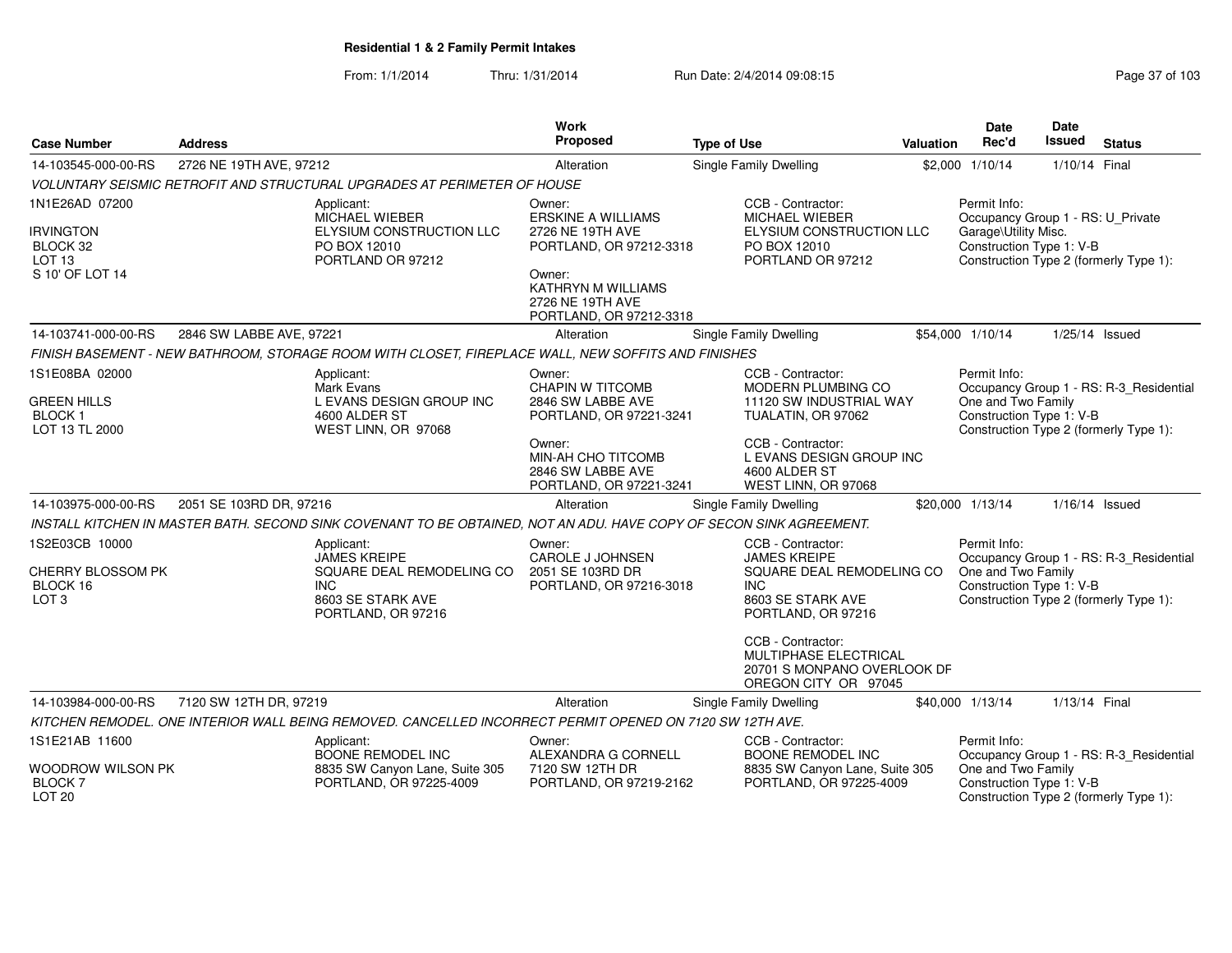| <b>Case Number</b>                                                   | <b>Address</b>                                         |                                                                                                                               | <b>Work</b><br>Proposed                                                                                                                                       | <b>Type of Use</b> |                                                                                                                                                                                                                                                                                                    | Valuation | <b>Date</b><br>Rec'd                                           | Date<br><b>Issued</b> | <b>Status</b>                                                                     |
|----------------------------------------------------------------------|--------------------------------------------------------|-------------------------------------------------------------------------------------------------------------------------------|---------------------------------------------------------------------------------------------------------------------------------------------------------------|--------------------|----------------------------------------------------------------------------------------------------------------------------------------------------------------------------------------------------------------------------------------------------------------------------------------------------|-----------|----------------------------------------------------------------|-----------------------|-----------------------------------------------------------------------------------|
| 14-104348-000-00-RS                                                  | 3944 SE TIBBETTS ST, 97202                             |                                                                                                                               | Alteration                                                                                                                                                    |                    | Single Family Dwelling                                                                                                                                                                                                                                                                             |           | \$3,540 1/14/14                                                |                       | 1/14/14 Under Inspection                                                          |
|                                                                      |                                                        | ADD BATHROOM TO BASEMENT - NO EXTERIOR WORK. HVAC, Elec and Plumb permits to be pulled seperate.                              |                                                                                                                                                               |                    |                                                                                                                                                                                                                                                                                                    |           |                                                                |                       |                                                                                   |
| 1S1E12AD 03000<br><b>AVERY</b><br><b>BLOCK1</b><br>LOT <sub>5</sub>  |                                                        | Applicant:<br>ERIC J DAVIS<br>ERIC JUSTIN DAVIS (DBA ERIC<br>DAVIS CONSTRUCTION)<br>3054 SE PALMQUIST RD<br>GRESHAM, OR 97080 | Owner:<br><b>CLARICE H ARAKAWA</b><br>PO BOX 1024<br>PORT ANGELES, WA 98362                                                                                   |                    | CCB - Contractor:<br>ERIC J DAVIS<br>ERIC JUSTIN DAVIS (DBA ERIC<br>DAVIS CONSTRUCTION)<br>3054 SE PALMQUIST RD<br>GRESHAM, OR 97080                                                                                                                                                               |           | Permit Info:<br>One and Two Family<br>Construction Type 1: V-B |                       | Occupancy Group 1 - RS: R-3_Residential<br>Construction Type 2 (formerly Type 1): |
| 14-104372-000-00-RS                                                  | 3675 SE OGDEN ST, 97202                                |                                                                                                                               | Alteration                                                                                                                                                    |                    | Single Family Dwelling                                                                                                                                                                                                                                                                             |           | \$15,000 1/14/14                                               |                       | 1/14/14 Under Inspection                                                          |
|                                                                      |                                                        | EXPAND BATHROOM ON 2ND FLOOR FOR MASTER BEDROOM AND ADD EXPAND CLOSET IN 2ND BEDROOM - NO EXTERIOR WORK                       |                                                                                                                                                               |                    |                                                                                                                                                                                                                                                                                                    |           |                                                                |                       |                                                                                   |
| 1S1E24AD 17000<br><b>BERKELEY</b><br>BLOCK <sub>9</sub><br>LOT 26-28 |                                                        | Applicant:<br><b>MAXWELL RUSH</b><br><b>GREEN LIGHT CONSTRUCTION</b><br>4705 NE MALLORY AVE<br>PORTLAND OR 97211              | Owner:<br>ROBERT W DIES<br>3675 SE OGDEN ST<br>PORTLAND, OR 97202-8350                                                                                        |                    | CCB - Contractor:<br>PIPELINE PLUMBING & DRAIN<br>333 S STATE ST PMB V-108<br>LAKE OSWEGO OR 97034<br>CCB - Contractor:<br><b>MAXWELL RUSH</b><br><b>GREEN LIGHT CONSTRUCTION</b><br>4705 NE MALLORY AVE<br>PORTLAND OR 97211<br>CCB - Contractor:<br><b>FREEMAN ELECTRIC</b><br>PORTLAND OR 97290 |           | Permit Info:<br>Construction Type 1: V-B                       |                       | Occupancy Group 1 - RS: R-3_Remodel<br>Construction Type 2 (formerly Type 1):     |
| 14-104422-000-00-RS                                                  | 1752 SE LADD AVE, 97214                                |                                                                                                                               | Alteration                                                                                                                                                    |                    | Single Family Dwelling                                                                                                                                                                                                                                                                             |           | \$8,000 1/14/14                                                | $1/14/14$ Issued      |                                                                                   |
|                                                                      |                                                        | ADD SHOWER TO EXISTING 2ND FL BATHROOM - NO EXTERIOR WORK                                                                     |                                                                                                                                                               |                    |                                                                                                                                                                                                                                                                                                    |           |                                                                |                       |                                                                                   |
| 1S1E02DB 15900<br><b>LADDS ADD</b><br>BLOCK 13<br><b>LOT 35</b>      |                                                        | Applicant:<br><b>WAYMON A BONNER</b><br>1752 SE LADD AVE<br>PORTLAND, OR 97214-4733                                           | Owner:<br><b>WAYMON A BONNER</b><br>1752 SE LADD AVE<br>PORTLAND, OR 97214-4733<br>Owner:<br>KIMBERLY L BONNER<br>1752 SE LADD AVE<br>PORTLAND, OR 97214-4733 |                    |                                                                                                                                                                                                                                                                                                    |           | Permit Info:<br>One and Two Family<br>Construction Type 1: V-B |                       | Occupancy Group 1 - RS: R-3_Residential<br>Construction Type 2 (formerly Type 1): |
| 14-104433-000-00-RS                                                  | 3531 N ALBINA AVE, 97227                               |                                                                                                                               | Alteration                                                                                                                                                    |                    | Single Family Dwelling                                                                                                                                                                                                                                                                             |           | \$50,000 1/14/14                                               |                       | <b>Under Review</b>                                                               |
|                                                                      | FINISH BASEMENT - ADD BEDROOM AND BATHROOM. NOT AN ADU |                                                                                                                               |                                                                                                                                                               |                    |                                                                                                                                                                                                                                                                                                    |           |                                                                |                       |                                                                                   |
| 1N1E22CD 17600<br><b>MULTNOMAH</b><br>BLOCK 36<br>LOT <sub>17</sub>  |                                                        | Applicant:<br><b>JOE ROBERTSON</b><br>SHELTER SOLUTIONS LLC<br>1973 SE DUNCAN DR<br>HILLSBORO, OR 97123                       | Owner:<br><b>DAVID A ROGERS</b><br>3531 N ALBINA AVE<br>PORTLAND, OR 97227-1201                                                                               |                    | CCB - Contractor:<br><b>JOE ROBERTSON</b><br>SHELTER SOLUTIONS LLC<br>1973 SE DUNCAN DR<br>HILLSBORO, OR 97123                                                                                                                                                                                     |           | Permit Info:<br>One and Two Family<br>Construction Type 1: V-B |                       | Occupancy Group 1 - RS: R-3_Residential<br>Construction Type 2 (formerly Type 1): |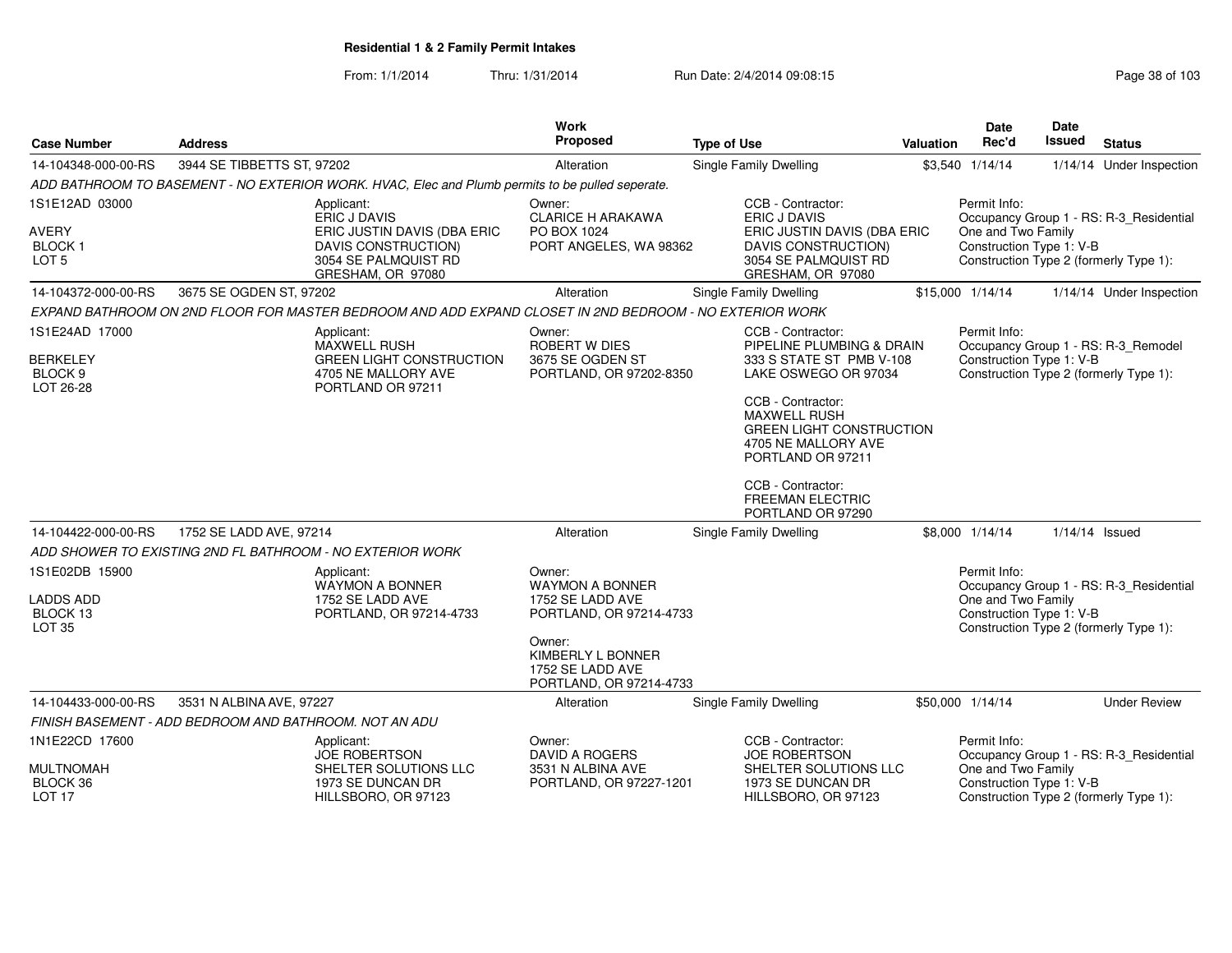| <b>Case Number</b>                                          | <b>Address</b>          |                                                                                                                                                               | <b>Work</b><br><b>Proposed</b>                                                                                 | <b>Type of Use</b>                                                                         | <b>Valuation</b> | Date<br>Rec'd                                  | Date<br><b>Issued</b> | <b>Status</b>                           |
|-------------------------------------------------------------|-------------------------|---------------------------------------------------------------------------------------------------------------------------------------------------------------|----------------------------------------------------------------------------------------------------------------|--------------------------------------------------------------------------------------------|------------------|------------------------------------------------|-----------------------|-----------------------------------------|
| 14-104501-000-00-RS                                         | 4535 SE 66TH AVE, 97206 |                                                                                                                                                               | Alteration                                                                                                     | Single Family Dwelling                                                                     |                  | \$22,500 1/14/14                               |                       | $1/14/14$ Issued                        |
|                                                             |                         | REPLACE ROOF DAMAGED BY FIRE, NEW TRUSSES AND REMODEL UTILITY ROOM, BATHROOM, KITCHEN AND DINING ROOM, EXPAND TOILET ROOM TO RECREATE 2ND FULL BATHROOM ** TH |                                                                                                                |                                                                                            |                  |                                                |                       |                                         |
| 1S2E17BB 01700                                              |                         | Applicant:<br><b>SCOTT BENTHIN</b>                                                                                                                            | Owner:<br>JACQUELYN D WALLACE                                                                                  | CCB - Contractor:<br>THOM STANTON                                                          |                  | Permit Info:                                   |                       | Occupancy Group 1 - RS: R-3_Residential |
| <b>ARLETA PK3</b><br>BLOCK <sub>8</sub><br>LOT <sub>5</sub> |                         | PO BOX 42<br>BEAVERCREEK, OR 97004                                                                                                                            | 2035 SE ELLIS ST<br>PORTLAND, OR 97202<br>Owner:<br>RAMON S BERMUDEZ<br>2035 SE ELLIS ST<br>PORTLAND, OR 97202 | CORNERSTONE CONSTRUCTION<br><b>GROUP</b><br>5331 SW MACADAM AVE #377<br>PORTLAND, OR 97239 |                  | One and Two Family<br>Construction Type 1: V-B |                       | Construction Type 2 (formerly Type 1):  |
| 14-104682-000-00-RS                                         | 818 SE 45TH AVE         |                                                                                                                                                               | Alteration                                                                                                     | Single Family Dwelling                                                                     |                  | \$6.750 1/14/14                                | 1/14/14 Final         |                                         |
| SOLAR INSTALL 5.5 KW ROOFTOP PV SYSTEM                      |                         |                                                                                                                                                               |                                                                                                                |                                                                                            |                  |                                                |                       |                                         |
| 1S2E06BB 08101                                              |                         | Applicant:<br><b>DAN TRACY</b>                                                                                                                                | Owner:<br><b>GREGORY S LAMB</b>                                                                                | CCB - Contractor:<br>PREMIER ENERGY INC                                                    |                  | Permit Info:                                   |                       | Occupancy Group 1 - RS: R-3_Residential |
| PARTITION PLAT 2007-156<br>LOT <sub>1</sub>                 |                         | <b>SOLAR UNIVERSE</b><br>556 SOMMERSET RD<br>WOODLAND, WA 98674                                                                                               | 818 SE 45TH AVE<br>PORTLAND, OR 97215                                                                          | 556 SOMMERSET RD<br>WOODLAND, WA 98674                                                     |                  | One and Two Family<br>Construction Type 1: V-B |                       | Construction Type 2 (formerly Type 1):  |
|                                                             |                         |                                                                                                                                                               | Owner:<br><b>CYNTHIA LAMB</b><br>818 SE 45TH AVE<br>PORTLAND, OR 97215                                         |                                                                                            |                  |                                                |                       |                                         |
| 14-104717-000-00-RS                                         | 5716 NE 32ND AVE, 97211 |                                                                                                                                                               | Alteration                                                                                                     | Single Family Dwelling                                                                     |                  | \$5,000 1/14/14                                |                       | 1/14/14 Under Inspection                |
|                                                             |                         | REMOVE CLOSET TO EXPAND BATHROOM; INFILL WALL; CHANGE BATHROOM LAYOUT                                                                                         |                                                                                                                |                                                                                            |                  |                                                |                       |                                         |
| 1N1E13CD 18400                                              |                         | Applicant:<br>ERIN R CONNOR                                                                                                                                   | Owner:<br>ERIN R CONNOR                                                                                        |                                                                                            |                  | Permit Info:                                   |                       | Occupancy Group 1 - RS: R-3_Residential |
| <b>IRVINGTON PK</b><br>BLOCK 47                             |                         | 5716 NE 32ND AVE                                                                                                                                              | 5716 NE 32ND AVE                                                                                               |                                                                                            |                  | One and Two Family<br>Construction Type 1: V-B |                       |                                         |
| LOT 9&11                                                    |                         | PORTLAND, OR 97211-6834                                                                                                                                       | PORTLAND, OR 97211-6834                                                                                        |                                                                                            |                  |                                                |                       | Construction Type 2 (formerly Type 1):  |
| 14-104840-000-00-RS                                         | 2828 SW PLUM CIR, 97219 |                                                                                                                                                               | Alteration                                                                                                     | Single Family Dwelling                                                                     |                  | \$6,750 1/31/14                                |                       | $1/31/14$ Issued                        |
| SOLAR - 4.75 kW SOLAR PV ARRAY ROOF MOUNT                   |                         |                                                                                                                                                               |                                                                                                                |                                                                                            |                  |                                                |                       |                                         |
| 1S1E29AD 08600                                              |                         | Applicant:<br><b>MOLLIE KRELL</b>                                                                                                                             | Owner:<br><b>JASON A WILKENING</b>                                                                             | CCB - Contractor:<br>SOLARCITY CORPORATION                                                 |                  | Permit Info:                                   |                       | Occupancy Group 1 - RS: R-3_Residential |
| <b>INDIAN HILLS</b><br>BLOCK 12<br>LOT <sub>12</sub>        |                         | SOLARCITY CORPORATION<br>6132 NE 112TH AVE<br>PORTLAND OR 97220                                                                                               | 2828 SW PLUM CIR<br>PORTLAND, OR 97219-6232                                                                    | 6132 NE 112th AVE<br>PORTLAND, OR 97220                                                    |                  | One and Two Family<br>Construction Type 1: V-B |                       | Construction Type 2 (formerly Type 1):  |
| 14-104941-000-00-RS                                         | 2035 SE 56TH AVE, 97215 |                                                                                                                                                               | Alteration                                                                                                     | Single Family Dwelling                                                                     |                  | \$25,000 1/14/14                               |                       | $1/18/14$ Issued                        |
|                                                             |                         | REMODEL EXISTING MASTER BATHROOM. CREATE WALK IN CLOSET IN MASTER BEDROOM.                                                                                    |                                                                                                                |                                                                                            |                  |                                                |                       |                                         |
| 1S2E06DC 00500                                              |                         | Applicant:                                                                                                                                                    | Owner:                                                                                                         | CCB - Contractor:                                                                          |                  | Permit Info:                                   |                       |                                         |
| NIXON TERR & PLAT 2 & 3<br>N 1/2 OF LOT 18&19               |                         | <b>BRAD LACKEY</b><br><b>LACKEY CONSTRUCTION</b><br>PO BOX 2404                                                                                               | MARY M ABRAMS<br>2035 SE 56TH AVE<br>PORTLAND, OR 97215-3361                                                   | JOCELYN CONSTRUCTION INC<br>PO BOX 2404<br>PORTLAND OR 98208                               |                  | One and Two Family<br>Construction Type 1: V-B |                       | Occupancy Group 1 - RS: R-3_Residential |
|                                                             |                         | PORTLAND OR, 97208                                                                                                                                            |                                                                                                                |                                                                                            |                  |                                                |                       | Construction Type 2 (formerly Type 1):  |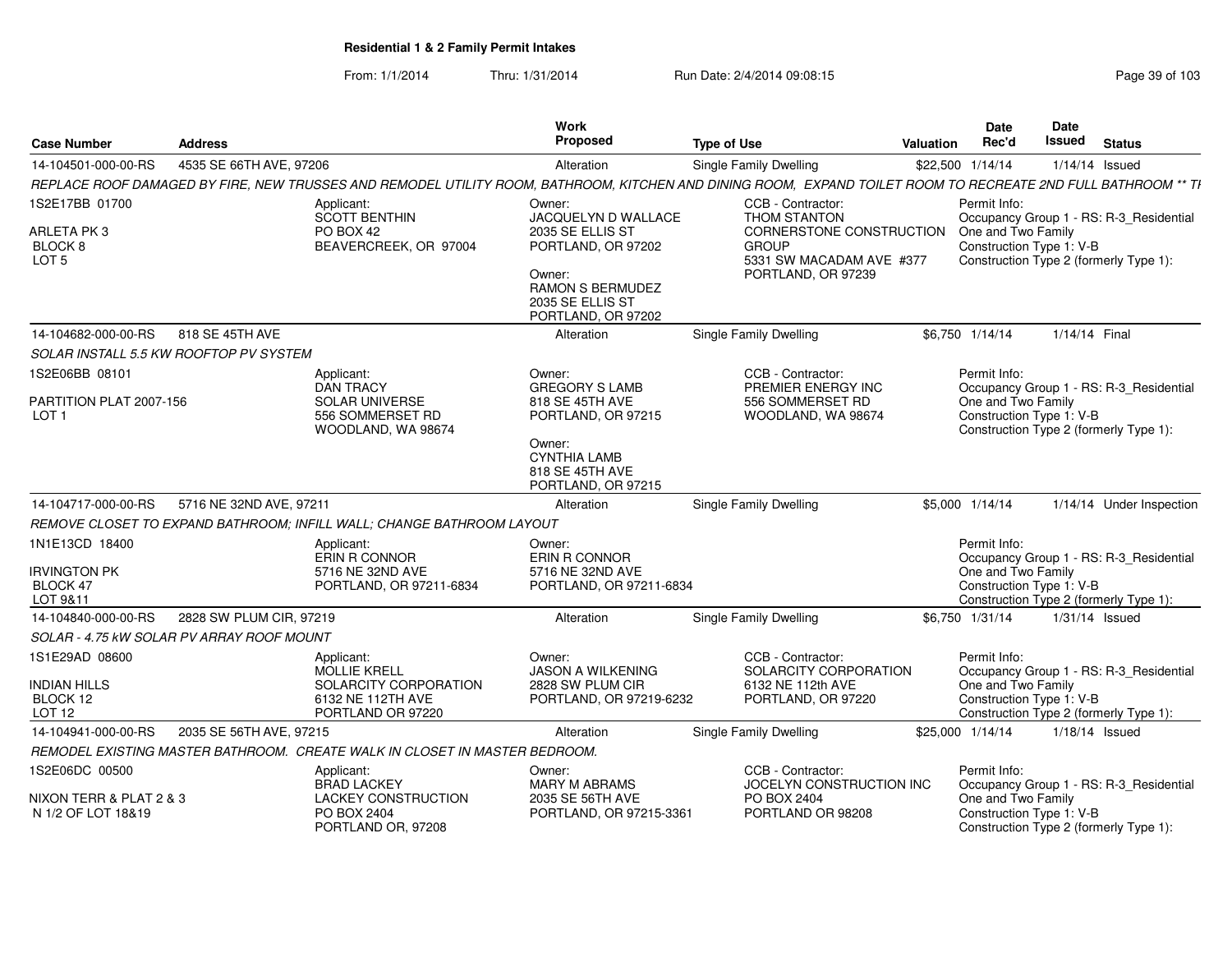| <b>Case Number</b>                                                                 | <b>Address</b>                            |                                                                                                                                                                  | <b>Work</b><br><b>Proposed</b>                                                                                     | <b>Type of Use</b>                                                                                     | Valuation                                               | Date<br>Rec'd                                                  | Date<br><b>Issued</b> | <b>Status</b>                                                                                                              |
|------------------------------------------------------------------------------------|-------------------------------------------|------------------------------------------------------------------------------------------------------------------------------------------------------------------|--------------------------------------------------------------------------------------------------------------------|--------------------------------------------------------------------------------------------------------|---------------------------------------------------------|----------------------------------------------------------------|-----------------------|----------------------------------------------------------------------------------------------------------------------------|
| 14-104942-000-00-RS                                                                | 4424 SE 30TH AVE, 97202                   |                                                                                                                                                                  | Alteration                                                                                                         | <b>Single Family Dwelling</b>                                                                          |                                                         | \$50,000 1/14/14                                               |                       | <b>Under Review</b>                                                                                                        |
|                                                                                    |                                           | REMODEL HOUSE; CONVERT BASEMENT TO LIVING SPACE TO INCLUDE BATHROOM AND BEDROOM WITH NEW EGRESS WINDOW; RECONFIGURE MAIN FLOOR, RELOCATE KITCHEN, NEW BEA        |                                                                                                                    |                                                                                                        |                                                         |                                                                |                       |                                                                                                                            |
| 1S1E12CD 12400<br>CANONGATE<br><b>BLOCK 4</b><br>LOT 14                            |                                           | Applicant:<br>THOMAS W INGLESBY<br>3618 SW 48TH PL<br>PORTLAND, OR 97221                                                                                         | Owner:<br><b>THOMAS W INGLESBY</b><br>3618 SW 48TH PL<br>PORTLAND, OR 97221<br>Owner:<br><b>BEVERLY F INGLESBY</b> | CCB - Contractor:<br>PO BOX 381                                                                        | MAIN LINE PLUMBING INC<br>EAGLE CREEK, OR 97022         | Permit Info:<br>Construction Type 1: V-B                       |                       | Occupancy Group 1 - RS: R-3_Remodel<br>Construction Type 2 (formerly Type 1):<br>Total Square Footage - Display Only: 1000 |
|                                                                                    |                                           |                                                                                                                                                                  | 3618 SW 48TH PL<br>PORTLAND, OR 97221                                                                              |                                                                                                        |                                                         |                                                                |                       |                                                                                                                            |
| 14-105075-000-00-RS                                                                | 11214 SE HAROLD ST, 97266                 |                                                                                                                                                                  | Alteration                                                                                                         | <b>Single Family Dwelling</b>                                                                          |                                                         | \$125,000 1/15/14                                              |                       | <b>Under Review</b>                                                                                                        |
|                                                                                    |                                           | REMOVE FIRE DAMAGED PORTION OF ROOF AND INSTALL NEW ROOF IN PLACE, REMODEL EXISTING UPPER FLOOR, ADD BATHROOM, REMODEL KITCHEN. (TOTAL THREE TOILETS)            |                                                                                                                    |                                                                                                        |                                                         |                                                                |                       |                                                                                                                            |
| 1S2E15DB 03700<br><b>GARBADE</b><br>BLOCK <sub>1</sub>                             |                                           | Applicant:<br>SUNDANCE CONSTRUCTION INC<br>PO BOX 66883<br>PORTLAND, OR 97290-6883                                                                               | Owner:<br>KATHERINE L FOLCK<br>11214 SE HAROLD ST<br>PORTLAND, OR 97266-5622                                       | CCB - Contractor:<br>PO BOX 66883                                                                      | SUNDANCE CONSTRUCTION INC<br>PORTLAND, OR 97290-6883    | Permit Info:<br>One and Two Family<br>Construction Type 1: V-B |                       | Occupancy Group 1 - RS: R-3_Residential                                                                                    |
| LOT 5&6 TL 3700                                                                    |                                           |                                                                                                                                                                  | Owner:<br>KATHERINE FOLCK<br>11214 SE HAROLD ST<br>PORTLAND, OR 97266-5622                                         |                                                                                                        |                                                         |                                                                |                       | Construction Type 2 (formerly Type 1):                                                                                     |
| 14-105091-000-00-RS                                                                | 3708 SW 50TH AVE, 97221                   |                                                                                                                                                                  | Alteration                                                                                                         | <b>Single Family Dwelling</b>                                                                          |                                                         | \$85,350 1/15/14                                               |                       | 1/15/14 Under Inspection                                                                                                   |
|                                                                                    |                                           | REMODEL; RECONFIGURE EXISTING 4 BEDROOM, 3 BATHROOM WALLS, KITCHEN, AND UTITLY AREA; ADD NEW WINDOWS ON EAST, WEST AND SOUTH ELEVATIONS                          |                                                                                                                    |                                                                                                        |                                                         |                                                                |                       |                                                                                                                            |
| 1S1E07DA 05100<br><b>WILCOX ESTATES</b><br>BLOCK <sub>8</sub><br>LOT <sub>13</sub> |                                           | Applicant:<br><b>TONY KOACH</b><br>PASADENA PROPERTIES LLC<br>2301 NW THURMAN<br>PORTLAND OR. 97210                                                              | Owner:<br><b>SESKO LLC</b><br>2301 NW THURMAN ST #K<br>PORTLAND, OR 97210-2581                                     | CCB - Contractor:<br><b>SERVICES</b><br>8047 SE 134TH DR<br>Portland, OR<br><b>Primary Contractor:</b> | JOHN H GEORGES ELECTRICAL                               | Permit Info:<br>One and Two Family<br>Construction Type 1: V-B |                       | Occupancy Group 1 - RS: R-3 Residential<br>Construction Type 2 (formerly Type 1):                                          |
|                                                                                    |                                           |                                                                                                                                                                  |                                                                                                                    | <b>TO BID</b>                                                                                          |                                                         |                                                                |                       |                                                                                                                            |
| 14-105395-000-00-RS                                                                | 7156 N GREENWICH AVE, 97217               | LEGALIZE EXTERIOR STAIRS; CONVERT BASEMENT TO LIVING SPACE WITH NEW BATHROOM (2 TOTAL IN HOUSE), NEW KITCHEN [NOT TO BE AN ADU] AND NEW BEDROOM; LEGALIZE CONVER | Alteration                                                                                                         | Single Family Dwelling                                                                                 |                                                         | \$20,415 1/16/14                                               |                       | 1/16/14 Under Inspection                                                                                                   |
| 1N1E16AA 19200                                                                     |                                           | Applicant:                                                                                                                                                       | Owner:                                                                                                             | CCB - Contractor:                                                                                      |                                                         | Permit Info:                                                   |                       |                                                                                                                            |
| MASTERS ADD<br><b>BLOCK1</b><br>LOT <sub>24</sub>                                  |                                           | <b>EUGENE L PARKER</b><br>21145 NW QUATAMA RD<br>BEAVERTON, OR 97006                                                                                             | EUGENE L PARKER<br>21145 NW QUATAMA RD<br>BEAVERTON, OR 97006                                                      | <b>PLUMBING</b><br><b>19686 SUN CIR</b><br>WEST LINN OR 97068                                          | PERFORMANCE PLUMBING/ DBA<br><b>QUALITY PERFORMANCE</b> | Construction Type 1: V-B                                       |                       | Occupancy Group 1 - RS: R-3 Remodel<br>Construction Type 2 (formerly Type 1):<br>Total Square Footage - Display Only: 572  |
| 14-105444-000-00-RS                                                                | 10231 NW 110TH AVE, 97231                 |                                                                                                                                                                  | Alteration                                                                                                         | Single Family Dwelling                                                                                 |                                                         | \$4,000 1/23/14                                                |                       | 1/23/14 Under Inspection                                                                                                   |
|                                                                                    | FOUNDATION UNDERPINNING AT FRONT OF HOUSE |                                                                                                                                                                  |                                                                                                                    |                                                                                                        |                                                         |                                                                |                       |                                                                                                                            |
| 1N1W03AD 05200<br><b>TOWN OF LINNTON</b>                                           |                                           | Applicant:<br><b>TERRAFIRMA FOUNDATION</b><br><b>SYSTEMS</b>                                                                                                     | Owner:<br><b>JANIE E CAVALLERO</b><br>12408 NW ALDERVIEW DR                                                        | CCB - Contractor:<br><b>SYSTEMS</b>                                                                    | <b>TERRAFIRMA FOUNDATION</b>                            | Permit Info:<br>Construction Type 1: V-B                       |                       | Occupancy Group 1 - RS: R-3_Remodel                                                                                        |
| BLOCK 24<br>LOT 14-16                                                              |                                           | 1308 NW PARK ST<br>ROSEBURG, OR 97470                                                                                                                            | PORTLAND, OR 97231-2204                                                                                            | 1308 NW PARK ST                                                                                        | ROSEBURG, OR 97470                                      |                                                                |                       | Construction Type 2 (formerly Type 1):                                                                                     |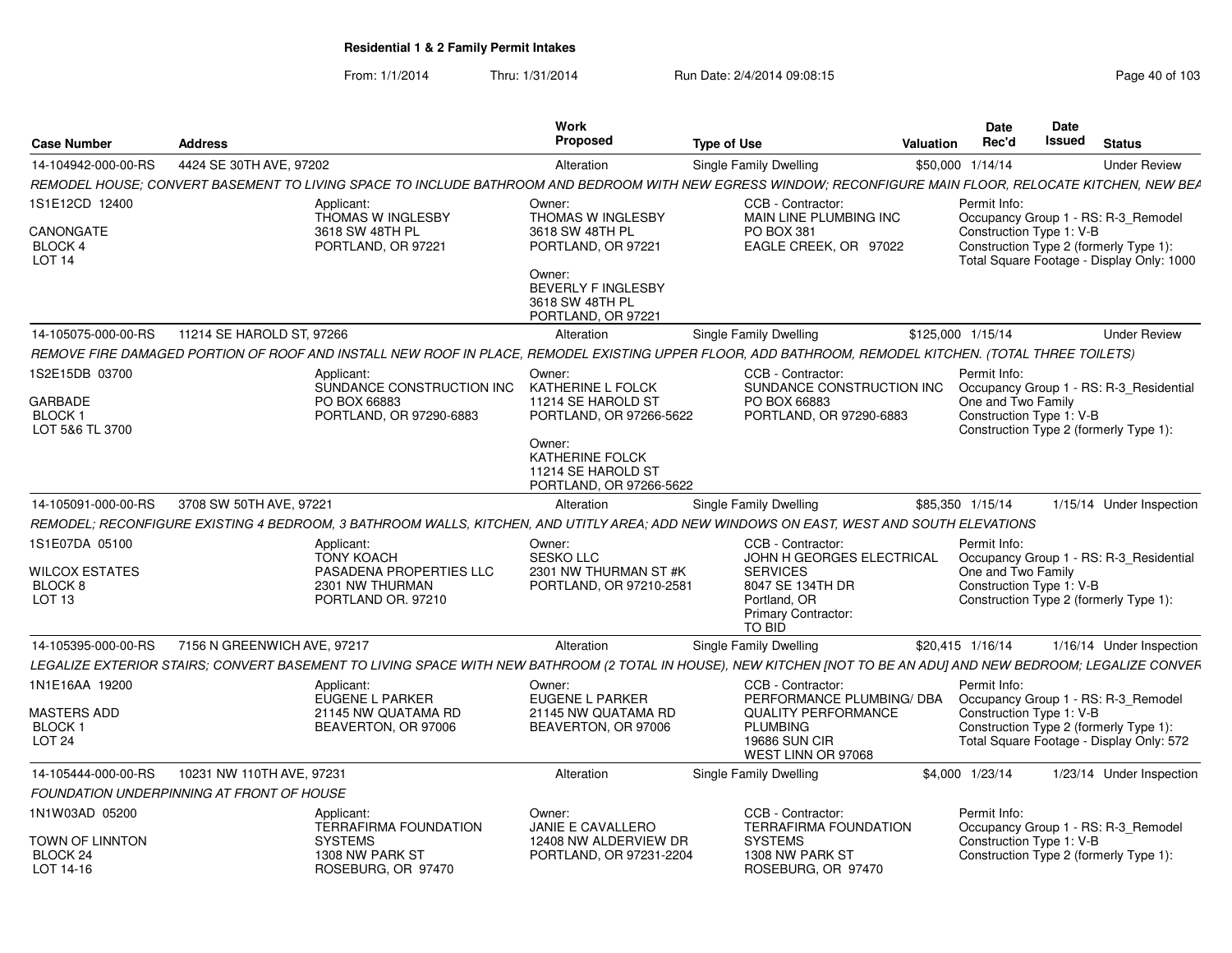From: 1/1/2014Thru: 1/31/2014 Run Date: 2/4/2014 09:08:15 Research 2010 103

| <b>Case Number</b>                                                             | <b>Address</b>                                                                                                                                         | <b>Work</b><br><b>Proposed</b>                                                                                                                                  | <b>Type of Use</b>                                                                                                                          | Valuation | <b>Date</b><br>Rec'd                                           | <b>Date</b><br><b>Issued</b> | <b>Status</b>                                                                     |
|--------------------------------------------------------------------------------|--------------------------------------------------------------------------------------------------------------------------------------------------------|-----------------------------------------------------------------------------------------------------------------------------------------------------------------|---------------------------------------------------------------------------------------------------------------------------------------------|-----------|----------------------------------------------------------------|------------------------------|-----------------------------------------------------------------------------------|
| 14-105447-000-00-RS                                                            | 2715 NE 42ND AVE, 97212                                                                                                                                | Alteration                                                                                                                                                      | Single Family Dwelling                                                                                                                      |           | \$5,000 1/15/14                                                | 1/15/14 Final                |                                                                                   |
|                                                                                | VOLUNTARY SEISMIC RETROFIT AT PERIMETER OF HOUSE, REPLACE PORTION OF FOUNDATION WALL AT BACK OF HOUSE                                                  |                                                                                                                                                                 |                                                                                                                                             |           |                                                                |                              |                                                                                   |
| 1N2E30BC 14800<br><b>BEAUMONT</b><br>BLOCK 32<br>LOT <sub>3</sub>              | Applicant:<br>MICHAEL WIEBER<br>ELYSIUM CONSTRUCTION LLC<br>PO BOX 12010<br>PORTLAND OR 97212                                                          | Owner:<br><b>GARY R POWELL</b><br>2715 NE 42ND AVE<br>PORTLAND, OR 97213-1205<br>Owner:<br><b>NANCY S POWELL</b><br>2715 NE 42ND AVE<br>PORTLAND, OR 97213-1205 | CCB - Contractor:<br>MICHAEL WIEBER<br>ELYSIUM CONSTRUCTION LLC<br>PO BOX 12010<br>PORTLAND OR 97212                                        |           | Permit Info:<br>Construction Type 1: V-B                       |                              | Occupancy Group 1 - RS: R-3_Remodel<br>Construction Type 2 (formerly Type 1):     |
| 14-105613-000-00-RS                                                            | 3727 NE 7TH AVE, 97212                                                                                                                                 | Alteration                                                                                                                                                      | <b>Single Family Dwelling</b>                                                                                                               |           | \$8,000 1/16/14                                                |                              | 1/16/14 Under Inspection                                                          |
|                                                                                | REPLACE FURNACE AND WATER HEATER, REPIPE MAIN FLOR WATER LINES, NEW DUCT WORK, CREATE HEATED STORAGE SPACE                                             |                                                                                                                                                                 |                                                                                                                                             |           |                                                                |                              |                                                                                   |
| 1N1E23CC 14200<br><b>LINCOLN PK</b><br>BLOCK <sub>3</sub><br>LOT <sub>10</sub> | Applicant:<br>NWC NICK WEITZER COMPANY<br><b>LLC</b><br>111 SE 71ST AVE<br>PORTLAND, OR 97215                                                          | Owner:<br>JENNY L YOUNG<br>3727 NE 7TH AVE<br>PORTLAND, OR 97212-1130<br>Owner:<br><b>ASMUND TWETO</b><br>3727 NE 7TH AVE<br>PORTLAND, OR 97212-1130            | CCB - Contractor:<br>NWC NICK WEITZER COMPANY<br><b>LLC</b><br>111 SE 71ST AVE<br>PORTLAND, OR 97215                                        |           | Permit Info:<br>One and Two Family<br>Construction Type 1: V-B |                              | Occupancy Group 1 - RS: R-3_Residential<br>Construction Type 2 (formerly Type 1): |
| 14-105773-000-00-RS                                                            | 1511 NE ROSA PARKS WAY, 97211                                                                                                                          | Alteration                                                                                                                                                      | Single Family Dwelling                                                                                                                      |           | \$10,000 1/16/14                                               | $1/16/14$ Issued             |                                                                                   |
|                                                                                | REPAIR FIRE DAMAGE IN GARAGE, REPLACE DAMAGED TRUSSES, REPAIR WALL, REPLACE DRYER VENT                                                                 |                                                                                                                                                                 |                                                                                                                                             |           |                                                                |                              |                                                                                   |
| 1N1E14AC 18600<br><b>COLUMBIA HTS</b><br>BLOCK 17<br>LOT <sub>10</sub>         | Applicant:<br><b>KEVIN MCCORMICK</b><br>MILLER CONSULTING ENGINEERS 1511 NE ROSA PARKS WAY<br>9570 SW BARBUR BLVD<br>PORTLAND OR 97219                 | Owner:<br><b>CLARISSA KLIMEK</b><br>PORTLAND, OR 97211-4867                                                                                                     | CCB - Contractor:<br><b>DAVID HALLIN</b><br><b>STANLEY C KENNEDY</b><br><b>ENTERPRISES INC</b><br>315 SE 7TH AVE<br>PORTLAND, OR 97214-1233 |           | Permit Info:<br>Construction Type 1: V-B                       |                              | Occupancy Group 1 - RS: R-3_Remodel<br>Construction Type 2 (formerly Type 1):     |
| 14-105864-000-00-RS                                                            | 3561 NE 120TH AVE, 97220                                                                                                                               | Alteration                                                                                                                                                      | <b>Single Family Dwelling</b>                                                                                                               |           | \$10,000 1/16/14                                               | $1/16/14$ Issued             |                                                                                   |
|                                                                                | CONVERT BASEMENT TO LIVING SPACE, TO INCLUDE BATHROOM, BEDROOM, GREAT ROOM AND UNFINISHED STORAGE (4 BATHROOMS TOTAL)SEPARATE PLUMBING PERMIT REQUIRED |                                                                                                                                                                 |                                                                                                                                             |           |                                                                |                              |                                                                                   |
| 1N2E22DD 02400<br><b>ELLERY HTS</b><br>BLOCK <sub>3</sub><br>LOT 5 TL 2400     | Applicant:<br>LLOYD MARTINDALE<br><b>C &amp; K CONSTRUCTION</b><br>3560 NE 120TH<br>PORTLAND, OR 97220                                                 | Owner:<br>C & K CONSTRUCTION<br>3561 NE 120TH AVE<br>PORTLAND, OR 97220-1542<br>Owner:<br><b>REMODELING LLC</b><br>3561 NE 120TH AVE                            | CCB - Contractor:<br>LLOYD MARTINDALE<br><b>C &amp; K CONSTRUCTION</b><br>3560 NE 120TH<br>PORTLAND, OR 97220                               |           | Permit Info:<br>One and Two Family<br>Construction Type 1: V-B |                              | Occupancy Group 1 - RS: R-3_Residential<br>Construction Type 2 (formerly Type 1): |

PORTLAND, OR 97220-1542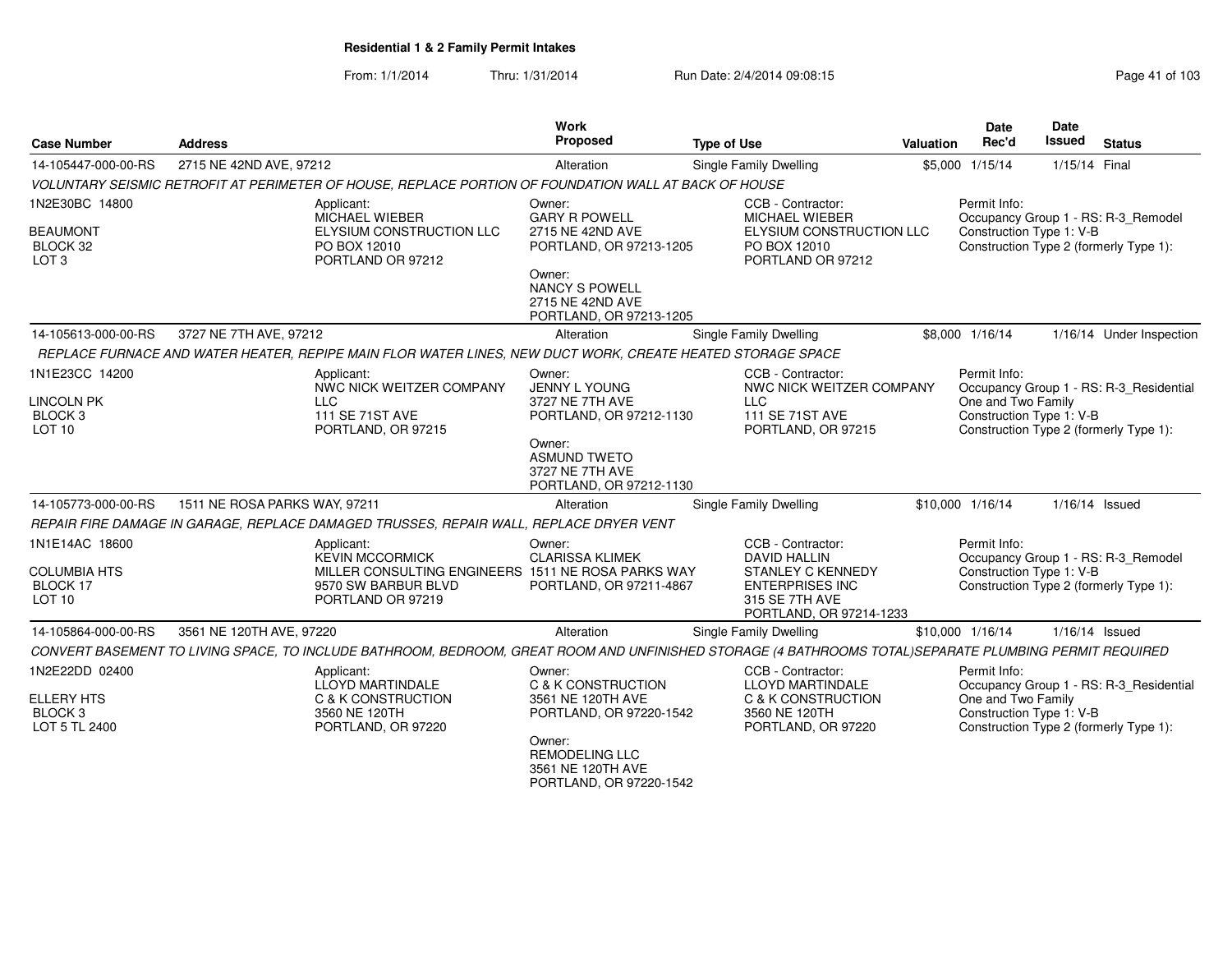| <b>Case Number</b>                                                             | <b>Address</b>                                   |                                                                                                              | Work<br>Proposed                                                          | <b>Type of Use</b>                                             |                                                         | <b>Valuation</b><br>\$5,625 1/16/14                                                      | <b>Date</b><br>Rec'd | Date<br><b>Issued</b>                   | <b>Status</b> |  |
|--------------------------------------------------------------------------------|--------------------------------------------------|--------------------------------------------------------------------------------------------------------------|---------------------------------------------------------------------------|----------------------------------------------------------------|---------------------------------------------------------|------------------------------------------------------------------------------------------|----------------------|-----------------------------------------|---------------|--|
| 14-105890-000-00-RS                                                            | 4633 SW HILLSIDE DR, 97221                       |                                                                                                              | Alteration                                                                | <b>Single Family Dwelling</b>                                  |                                                         |                                                                                          | 1/16/14 Issued       |                                         |               |  |
|                                                                                |                                                  | REMOVE WALL AND POST AT LIVING ROOM AREA AND INSTALL NEW BEAM ABOVE                                          |                                                                           |                                                                |                                                         |                                                                                          |                      |                                         |               |  |
| 1S1E07AD 03003                                                                 |                                                  | Applicant:<br><b>RYAN WALSH</b>                                                                              | Owner:<br>ANTHONY L TRUNZO                                                | CCB - Contractor:<br><b>RYAN WALSH</b>                         | Permit Info:<br>Occupancy Group 1 - RS: R-3_Residential |                                                                                          |                      |                                         |               |  |
| PARTITION PLAT 1997-25<br>LOT <sub>3</sub>                                     |                                                  | DRW CONSTRUCTION LLC<br>4104 SE 14TH AVE<br>PORTLAND, OR 97202                                               | 4633 SW HILLSIDE DR<br>PORTLAND, OR 97221                                 | DRW CONSTRUCTION LLC<br>4104 SE 14TH AVE<br>PORTLAND, OR 97202 | One and Two Family<br>Construction Type 1: V-B          | Construction Type 2 (formerly Type 1):                                                   |                      |                                         |               |  |
|                                                                                |                                                  |                                                                                                              | Owner:<br>PATRICIA H TRUNZO<br>4633 SW HILLSIDE DR<br>PORTLAND, OR 97221  |                                                                |                                                         |                                                                                          |                      |                                         |               |  |
| 14-105906-000-00-RS                                                            | 2868 SW PLUM CIR, 97219                          |                                                                                                              | Alteration                                                                | <b>Single Family Dwelling</b>                                  |                                                         | \$6,750 1/16/14                                                                          | 1/16/14 Issued       |                                         |               |  |
|                                                                                | SOLAR INSTALLATION, ROOF MOUNTED PV SYSTEM 6kW   |                                                                                                              |                                                                           |                                                                |                                                         |                                                                                          |                      |                                         |               |  |
| 1S1E29AD 09700                                                                 |                                                  | Applicant:<br>ELEMENTAL ENERGY LLC                                                                           | Owner:<br><b>JAN P ALLEBACH</b>                                           | CCB - Contractor:<br>ELEMENTAL ENERGY LLC                      |                                                         | Permit Info:                                                                             |                      | Occupancy Group 1 - RS: R-3_Residential |               |  |
| <b>INDIAN HILLS</b><br>BLOCK 12<br>LOT <sub>17</sub>                           |                                                  | 830 NE HAZELFERN PL<br>PORTLAND, OR 97232                                                                    | 2868 SW PLUM CIR<br>PORTLAND, OR 97219                                    | 830 NE HAZELFERN PL<br>PORTLAND, OR 97232                      |                                                         | One and Two Family<br>Construction Type 1: V-B<br>Construction Type 2 (formerly Type 1): |                      |                                         |               |  |
|                                                                                |                                                  |                                                                                                              | Owner:<br><b>CECILIA WEBER</b><br>2868 SW PLUM CIR<br>PORTLAND, OR 97219  |                                                                |                                                         |                                                                                          |                      |                                         |               |  |
| 14-105919-000-00-RS                                                            | 6328 SE 90TH AVE, 97266                          |                                                                                                              | Alteration                                                                | <b>Single Family Dwelling</b>                                  |                                                         | \$6.750 1/16/14                                                                          | 1/16/14 Final        |                                         |               |  |
|                                                                                | SOLAR INSTALLATION, ROOF MOUNTED PV SYSTEM 3.2kW |                                                                                                              |                                                                           |                                                                |                                                         |                                                                                          |                      |                                         |               |  |
| 1S2E16CD 19300                                                                 |                                                  | Applicant:<br>ELEMENTAL ENERGY LLC                                                                           | Owner:<br><b>JOHN P EADS</b>                                              | CCB - Contractor:<br>ELEMENTAL ENERGY LLC                      |                                                         | Permit Info:                                                                             |                      | Occupancy Group 1 - RS: R-3_Residential |               |  |
| <b>BROCK ADD</b><br>BLOCK <sub>2</sub><br>LOT <sub>8</sub>                     |                                                  | 830 NE HAZELFERN PL<br>PORTLAND, OR 97232                                                                    | 6328 SE 90TH AVE<br>PORTLAND, OR 97266-5214                               | 830 NE HAZELFERN PL<br>PORTLAND, OR 97232                      |                                                         | One and Two Family<br>Construction Type 1: V-B                                           |                      | Construction Type 2 (formerly Type 1):  |               |  |
|                                                                                |                                                  |                                                                                                              | Owner:<br><b>LEAH EADS</b><br>6328 SE 90TH AVE<br>PORTLAND, OR 97266-5214 |                                                                |                                                         |                                                                                          |                      |                                         |               |  |
| 14-106050-000-00-RS                                                            | 2311 SE 11TH AVE, 97214                          |                                                                                                              | Alteration                                                                | <b>Single Family Dwelling</b>                                  |                                                         | \$500 1/16/14                                                                            | 1/16/14 Issued       |                                         |               |  |
|                                                                                |                                                  | "REMOVE COLLAPSING CHIMNEY AND REPAIR WALL, NO PLANS REQUIRED PER ED MERIHART*RESPONSE TO DB CASE 13-201792. |                                                                           |                                                                |                                                         |                                                                                          |                      |                                         |               |  |
| 1S1E02CD 12000                                                                 |                                                  | Applicant:<br><b>RON WAGNER</b>                                                                              | Owner:<br><b>RON WAGNER</b>                                               |                                                                |                                                         | Permit Info:                                                                             |                      | Occupancy Group 1 - RS: R-3_Residential |               |  |
| STEPHENS ADD<br>BLOCK 112<br>N 20' OF E 75' OF LOT 7<br>S 5' OF E 75' OF LOT 8 |                                                  | 16215 SW CAMERON CT<br><b>TIGARD, OR 97223</b>                                                               | 16215 SW CAMERON CT<br><b>TIGARD, OR 97223</b>                            |                                                                |                                                         | One and Two Family<br>Construction Type 1: V-B                                           |                      | Construction Type 2 (formerly Type 1):  |               |  |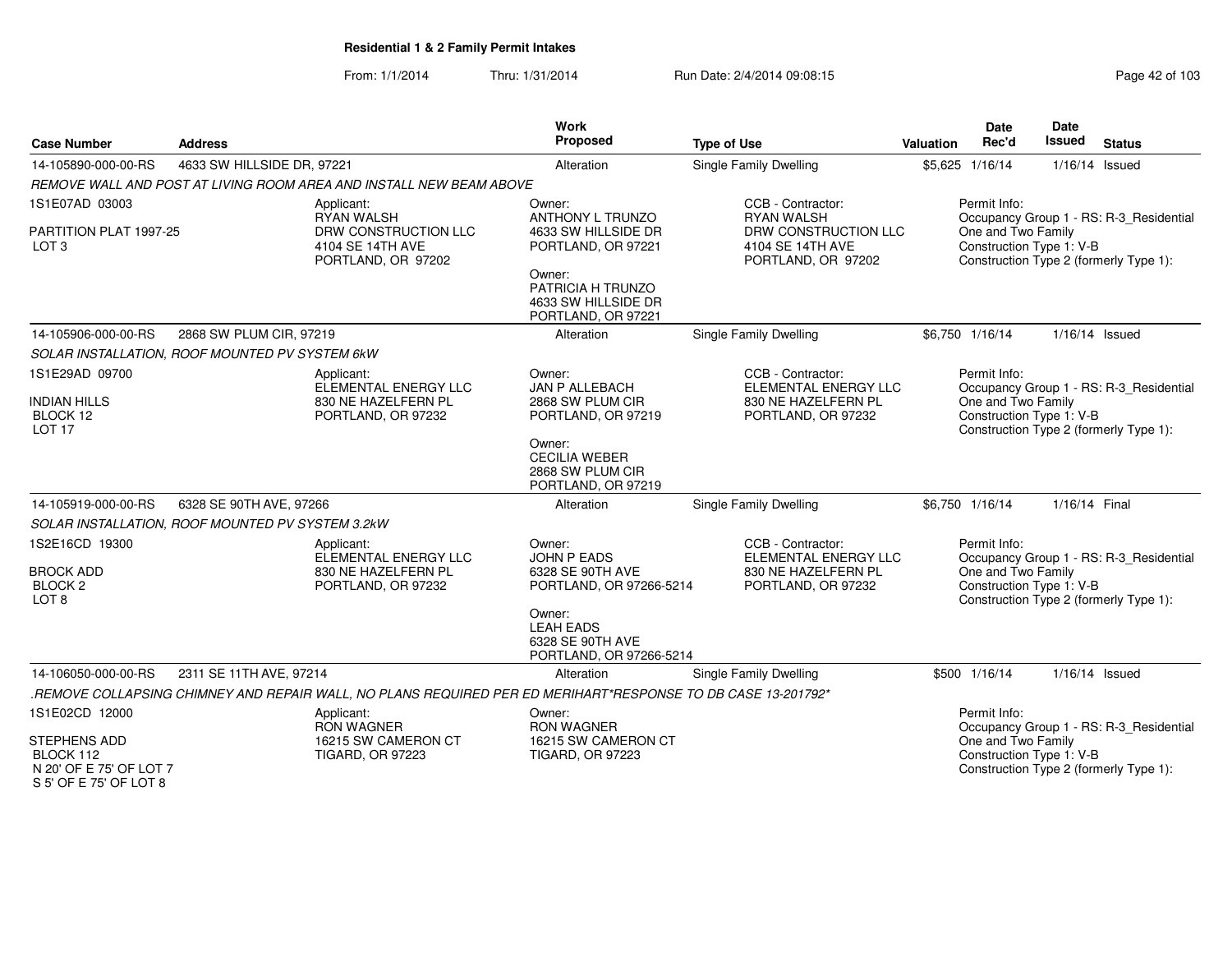|                                                                            |                                                                                                                                   |                                                                                                             | <b>Work</b>                                                                                                                                                                                                                                |                                                                                                                                          |                  | Date                                                                                                     | <b>Date</b>                                                                                                                                           |                                         |  |  |  |
|----------------------------------------------------------------------------|-----------------------------------------------------------------------------------------------------------------------------------|-------------------------------------------------------------------------------------------------------------|--------------------------------------------------------------------------------------------------------------------------------------------------------------------------------------------------------------------------------------------|------------------------------------------------------------------------------------------------------------------------------------------|------------------|----------------------------------------------------------------------------------------------------------|-------------------------------------------------------------------------------------------------------------------------------------------------------|-----------------------------------------|--|--|--|
| <b>Case Number</b>                                                         | <b>Address</b>                                                                                                                    |                                                                                                             | Proposed                                                                                                                                                                                                                                   | <b>Type of Use</b>                                                                                                                       | <b>Valuation</b> | Rec'd                                                                                                    | Issued                                                                                                                                                | <b>Status</b>                           |  |  |  |
| 14-106063-000-00-RS                                                        | 4435 NE 40TH AVE, 97211                                                                                                           |                                                                                                             | Alteration                                                                                                                                                                                                                                 | Single Family Dwelling                                                                                                                   |                  | \$30,000 1/16/14                                                                                         |                                                                                                                                                       | 1/16/14 Under Inspection                |  |  |  |
|                                                                            |                                                                                                                                   | CONVERT BASEMENT TO HABITABLE SPACE WITH BEDROOM, FAMILY ROOM, UTILITY ROOM AND RECONFIGURE BATHROOM        |                                                                                                                                                                                                                                            |                                                                                                                                          |                  |                                                                                                          |                                                                                                                                                       |                                         |  |  |  |
| 1N1E24DA 05000<br>SECTION 24 1N 1E<br>TL 5000 0.21 ACRES                   |                                                                                                                                   | Applicant:<br><b>STEVE COPELAND</b><br>CFR INC<br>2870 NE HOGAN DR. STE. E, PMB<br>437<br>GRESHAM, OR 97030 | Owner:<br>KATHRYN BEVERIDGE<br>4435 NE 40TH AVE<br>PORTLAND, OR 97211-8239<br>Owner:<br>ERIC L ZOREN<br>4435 NE 40TH AVE<br>PORTLAND, OR 97211-8239                                                                                        | CCB - Contractor:<br><b>STEVE COPELAND</b><br>CFR INC<br>2870 NE HOGAN DR. STE. E, PMB<br>437<br>GRESHAM, OR 97030                       |                  | Permit Info:<br>One and Two Family<br>Construction Type 1: V-B<br>Construction Type 2 (formerly Type 1): |                                                                                                                                                       | Occupancy Group 1 - RS: R-3 Residential |  |  |  |
| 14-106161-000-00-RS                                                        | 2816 NE 62ND AVE, 97213                                                                                                           |                                                                                                             | Alteration                                                                                                                                                                                                                                 | Single Family Dwelling                                                                                                                   |                  | \$21,271 1/16/14                                                                                         | $1/16/14$ Issued                                                                                                                                      |                                         |  |  |  |
|                                                                            |                                                                                                                                   | CONVERT BASEMENT TO HABITALBE SPACE WITH FAMILY ROOM; RELOCATE LAUNDRY SINK, BEDROOM AND NEW BATHROOM       |                                                                                                                                                                                                                                            |                                                                                                                                          |                  |                                                                                                          |                                                                                                                                                       |                                         |  |  |  |
| 1N2E29BC 05700<br><b>BELLE CREST</b><br>BLOCK 10<br>LOT <sub>16</sub>      | Applicant:<br><b>JEAN PAUL PEYRALANS</b><br>PROFESSIONAL APPLICATIONS<br><b>INC</b><br>3630 NE 72ND AVE<br>PORTLAND, OR 972134466 |                                                                                                             | Owner:<br><b>JEAN P PEYRALANS</b><br>3630 NE 72ND AVE<br>PORTLAND, OR 97213-5706<br>Owner:<br>THERESA PEYRALANS<br>3630 NE 72ND AVE<br>PORTLAND, OR 97213-5706                                                                             | CCB - Contractor:<br><b>JEAN PAUL PEYRALANS</b><br>PROFESSIONAL APPLICATIONS<br><b>INC</b><br>3630 NE 72ND AVE<br>PORTLAND, OR 972134466 |                  | Permit Info:                                                                                             | Occupancy Group 1 - RS: R-3 Remodel<br>Construction Type 1: V-B<br>Construction Type 2 (formerly Type 1):<br>Total Square Footage - Display Only: 596 |                                         |  |  |  |
| 14-106179-000-00-RS                                                        | 5006 SE BOISE ST, 97206                                                                                                           |                                                                                                             | Alteration                                                                                                                                                                                                                                 | Single Family Dwelling                                                                                                                   |                  | \$6,750 1/31/14                                                                                          | $1/31/14$ Issued                                                                                                                                      |                                         |  |  |  |
|                                                                            | SOLAR - 2 kW PV SOLAR ARRAY ROOF MOUNT                                                                                            |                                                                                                             |                                                                                                                                                                                                                                            |                                                                                                                                          |                  |                                                                                                          |                                                                                                                                                       |                                         |  |  |  |
| 1S2E07CD 18400<br><b>IVANHOE</b><br>BLOCK <sub>2</sub><br>W 1/2 OF LOT 8&9 |                                                                                                                                   | Applicant:<br><b>MOLLIE KRELL</b><br>SOLARCITY CORPORATION<br>6132 NE 112TH AVE<br>PORTLAND OR 97220        | Owner:<br><b>MATTHEW SMOOT</b><br>5006 SE BOISE ST<br>PORTLAND, OR 97206-3902<br>Owner:<br><b>WILLIAM H CATH</b><br>5006 SE BOISE ST<br>PORTLAND, OR 97206-3902<br>Owner:<br>HOLLY G HOOVER<br>5006 SE BOISE ST<br>PORTLAND, OR 97206-3902 | CCB - Contractor:<br>SOLARCITY CORPORATION<br>6132 NE 112th AVE<br>PORTLAND, OR 97220                                                    |                  | Permit Info:<br>One and Two Family<br>Construction Type 1: V-B<br>Construction Type 2 (formerly Type 1): |                                                                                                                                                       | Occupancy Group 1 - RS: R-3_Residential |  |  |  |
| 14-106667-000-00-RS                                                        | 4780 N PRINCETON ST, 97203                                                                                                        |                                                                                                             | Alteration                                                                                                                                                                                                                                 | Single Family Dwelling                                                                                                                   |                  | \$1,900 1/17/14                                                                                          | 1/17/14 Issued                                                                                                                                        |                                         |  |  |  |
|                                                                            |                                                                                                                                   | VOLUNTARY ADDITION OF CONNECTORS TO ATTACH MUDSILL TO FOUNDATION AND BEAM TO POSTS - NO EXTERIOR WORK       |                                                                                                                                                                                                                                            |                                                                                                                                          |                  |                                                                                                          |                                                                                                                                                       |                                         |  |  |  |
| 1N1E17BB 12400<br>UNIVERSITY PK<br><b>BLOCK 77</b><br>LOT 1&2              |                                                                                                                                   | Applicant:<br><b>CLYDE MANCHESTER</b><br><b>HELP GROUP INC</b><br>10006 SW CANYON RD<br>PORTLAND, OR 97225  | Owner:<br><b>MARK S HUGHES</b><br>4780 N PRINCETON ST<br>PORTLAND, OR 97203<br>Owner:<br>KATHERINE J HUGHES<br>4780 N PRINCETON ST<br>PORTLAND, OR 97203                                                                                   | CCB - Contractor:<br><b>HELP HOME ENERGY LIFE</b><br>PERFORMANCE GROUP INC<br>10006 SW CANYON RD<br>PORTLAND, OR 97225                   |                  | Permit Info:<br>One and Two Family<br>Construction Type 1: V-B<br>Construction Type 2 (formerly Type 1): |                                                                                                                                                       | Occupancy Group 1 - RS: R-3_Residential |  |  |  |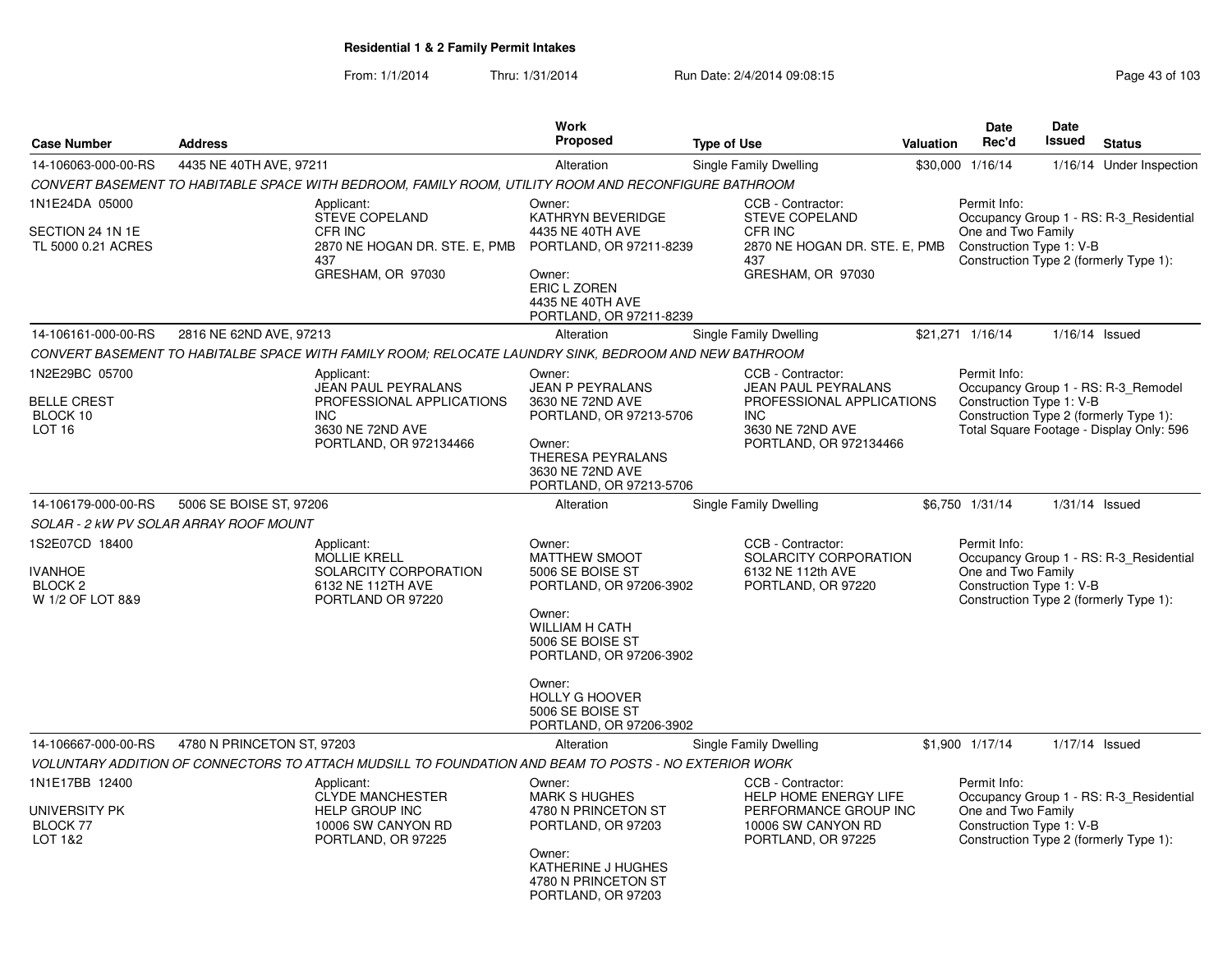| <b>Case Number</b>                                                       | <b>Address</b>                                                                                                                                           | Work<br>Proposed                                                                                                                                                     | <b>Type of Use</b>                                                                                                                               | <b>Valuation</b>                                                                                                                                    | Date<br>Rec'd                                                  | <b>Date</b><br><b>Issued</b> | <b>Status</b>                                                                     |  |
|--------------------------------------------------------------------------|----------------------------------------------------------------------------------------------------------------------------------------------------------|----------------------------------------------------------------------------------------------------------------------------------------------------------------------|--------------------------------------------------------------------------------------------------------------------------------------------------|-----------------------------------------------------------------------------------------------------------------------------------------------------|----------------------------------------------------------------|------------------------------|-----------------------------------------------------------------------------------|--|
| 14-106738-000-00-RS                                                      | 1115 NE 72ND AVE, 97213                                                                                                                                  | Alteration                                                                                                                                                           | <b>Single Family Dwelling</b>                                                                                                                    |                                                                                                                                                     | \$800 1/17/14                                                  |                              | 1/17/14 Under Inspection                                                          |  |
|                                                                          | REPLACE POST AND ENLARGE PIER IN UNOCCUPIED CELLAR (NO FLOOR).                                                                                           |                                                                                                                                                                      |                                                                                                                                                  |                                                                                                                                                     |                                                                |                              |                                                                                   |  |
| 1N2E32AB 20300<br><b>KENSINGTON</b><br><b>BLOCK7</b><br>LOT 13&14        | Applicant:<br>THE CAREFUL REMODELERS INC<br>2704 SE 65TH AVE<br>PORTLAND, OR 97206                                                                       | Owner:<br><b>LILLIAN BERARDO</b><br>365 HANOVER ST<br>OAKLAND, CA 94606                                                                                              | CCB - Contractor:<br>THE CAREFUL REMODELERS INC<br>2704 SE 65TH AVE<br>PORTLAND, OR 97206                                                        | Permit Info:<br>Occupancy Group 1 - RS: R-3_Residential<br>One and Two Family<br>Construction Type 1: V-B<br>Construction Type 2 (formerly Type 1): |                                                                |                              |                                                                                   |  |
| 14-106747-000-00-RS                                                      | 2944 SE TIBBETTS ST, 97202                                                                                                                               | Alteration                                                                                                                                                           | Single Family Dwelling                                                                                                                           |                                                                                                                                                     | \$7,000 1/17/14                                                |                              | 1/17/14 Under Inspection                                                          |  |
|                                                                          | LEGALIZE BATHROOM IN THE BASEMENT AND ADD UTILITY SINK: 2 BATHS TOTAL                                                                                    |                                                                                                                                                                      |                                                                                                                                                  |                                                                                                                                                     |                                                                |                              |                                                                                   |  |
| 1S1E12BD 13900<br><b>WAVERLEIGH HTS</b><br>BLOCK 19<br>LOT <sub>17</sub> | Applicant:<br><b>LESLIE H DENBURG</b><br>2944 SE TIBBETTS ST<br>PORTLAND, OR 97202                                                                       | Owner:<br>LESLIE H DENBURG<br>2944 SE TIBBETTS ST<br>PORTLAND, OR 97202                                                                                              | CCB - Contractor:<br>DEAN S POTTLE PLUMBING<br>4714 NE FREMONT<br>PORTLAND OR 97213                                                              |                                                                                                                                                     | Permit Info:<br>One and Two Family<br>Construction Type 1: V-B |                              | Occupancy Group 1 - RS: R-3_Residential<br>Construction Type 2 (formerly Type 1): |  |
| 14-107160-000-00-RS                                                      | 1856 SW EDGEWOOD RD, 97201                                                                                                                               | Alteration                                                                                                                                                           | Single Family Dwelling                                                                                                                           |                                                                                                                                                     | \$87,000 1/18/14                                               |                              | <b>Under Review</b>                                                               |  |
|                                                                          | RECONFIGURE EXISTING FRONT PORCH COVER ADD 10 SQ FT COVER OVER SIDE ENTRY DOOR, REPLACE DRIVEWAY, CONVERT PORTION OF BASEMENT UNDER GARAGE TO WORKOUT RO |                                                                                                                                                                      |                                                                                                                                                  |                                                                                                                                                     |                                                                |                              |                                                                                   |  |
| 1S1E09BB 00500<br>SHEFFIELD CT<br>LOT 9                                  | Applicant:<br>NEIL KELLY CO INC<br>804 N ALBERTA ST<br>PORTLAND, OR 97217-2693                                                                           | Owner:<br><b>JEFF C PRICHARD</b><br>1856 SW EDGEWOOD RD<br>PORTLAND, OR 97201-2236                                                                                   | CCB - Contractor:<br>NEIL KELLY CO INC<br>804 N ALBERTA ST<br>PORTLAND, OR 97217-2693                                                            |                                                                                                                                                     | Permit Info:<br>One and Two Family<br>Construction Type 1: V-B |                              | Occupancy Group 1 - RS: R-3_Residential<br>Construction Type 2 (formerly Type 1): |  |
| 14-107451-000-00-RS                                                      | 2124 SE GRANT ST, 97214                                                                                                                                  | Alteration                                                                                                                                                           | Single Family Dwelling                                                                                                                           |                                                                                                                                                     | \$30,000 1/21/14                                               |                              | <b>Under Review</b>                                                               |  |
|                                                                          | PARTIAL BASEMENT CONVERSION TO LIVING SPACE. NOT AN ADU                                                                                                  |                                                                                                                                                                      |                                                                                                                                                  |                                                                                                                                                     |                                                                |                              |                                                                                   |  |
| 1S1E02DD 12900<br>MAYHEU PK<br>BLOCK 6<br>W 1/2 OF LOT 19&20             | Applicant:<br>THE WORKS CONSTRUCTION                                                                                                                     | Owner:<br><b>MICHAEL H PRAGER</b><br>2124 SE GRANT ST<br>PORTLAND, OR 97214-5444<br>Owner:<br><b>JUANITA M REMIEN</b><br>2124 SE GRANT ST<br>PORTLAND, OR 97214-5444 | CCB - Contractor:<br><b>GREGOR MITCHELL</b><br>MITCHELL INC<br>PO BOX 1121<br>PORTLAND OR 97207<br>Primary Contractor:<br>THE WORKS CONSTRUCTION |                                                                                                                                                     | Permit Info:<br>One and Two Family<br>Construction Type 1: V-B |                              | Occupancy Group 1 - RS: R-3_Residential<br>Construction Type 2 (formerly Type 1): |  |
| 14-107487-000-00-RS                                                      | 5738 SW BRUGGER ST, 97219                                                                                                                                | Alteration                                                                                                                                                           | <b>Single Family Dwelling</b>                                                                                                                    |                                                                                                                                                     | \$3,000 1/21/14                                                | $1/21/14$ Issued             |                                                                                   |  |
|                                                                          | CONVERT PORTION OF EXISTING LAUNDRY ROOM TO BATH ROOM (2BATHROOMS TOTAL)                                                                                 |                                                                                                                                                                      |                                                                                                                                                  |                                                                                                                                                     |                                                                |                              |                                                                                   |  |
| 1S1E30BD 03600<br>SECTION 30 1S 1E<br>TL 3600 0.46 ACRES                 | Applicant:<br><b>SARAH HUNT</b><br>5738 SW BRUGGER ST<br>PORTLAND, OR 97219-4906                                                                         | Owner:<br><b>SHANE MCDONOUGH</b><br>5738 SW BRUGGER ST<br>PORTLAND, OR 97219-4906<br>Owner:<br><b>SARAH HUNT</b><br>5738 SW BRUGGER ST<br>PORTLAND, OR 97219-4906    |                                                                                                                                                  |                                                                                                                                                     | Permit Info:<br>One and Two Family<br>Construction Type 1: V-B |                              | Occupancy Group 1 - RS: R-3_Residential<br>Construction Type 2 (formerly Type 1): |  |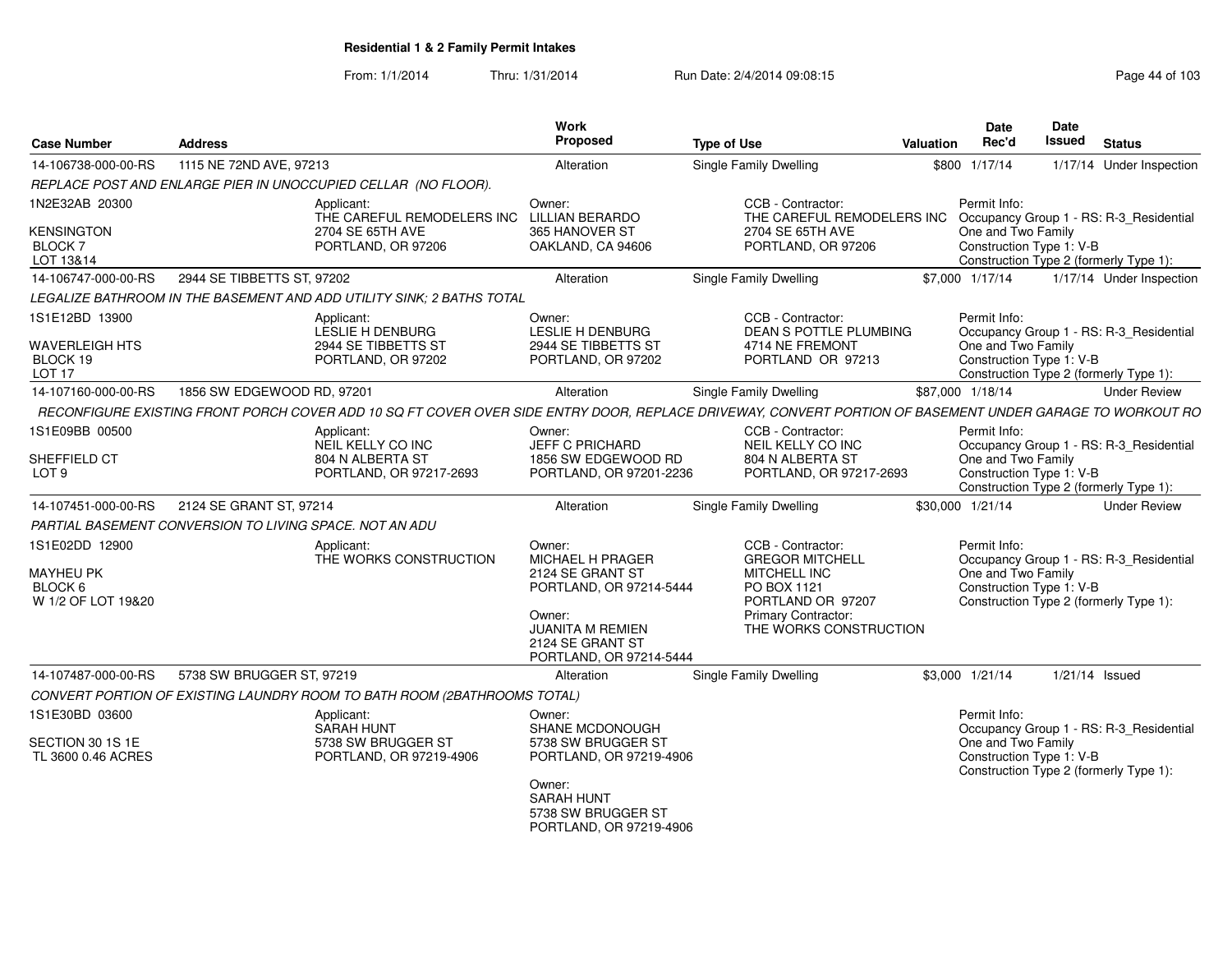|                                                            |                             |                                                                                                                                                              | <b>Work</b><br>Proposed                                                                                                                                         |                                                                                                                                                                                                |                  | <b>Date</b><br>Rec'd                                           | Date<br>Issued   |                                                                                   |  |  |
|------------------------------------------------------------|-----------------------------|--------------------------------------------------------------------------------------------------------------------------------------------------------------|-----------------------------------------------------------------------------------------------------------------------------------------------------------------|------------------------------------------------------------------------------------------------------------------------------------------------------------------------------------------------|------------------|----------------------------------------------------------------|------------------|-----------------------------------------------------------------------------------|--|--|
| <b>Case Number</b>                                         | <b>Address</b>              |                                                                                                                                                              |                                                                                                                                                                 | <b>Type of Use</b>                                                                                                                                                                             | <b>Valuation</b> |                                                                |                  | <b>Status</b>                                                                     |  |  |
| 14-107522-000-00-RS                                        | 12530 NE MORRIS ST, 97230   |                                                                                                                                                              | Alteration                                                                                                                                                      | Single Family Dwelling                                                                                                                                                                         |                  | \$3,000 1/21/14                                                |                  | 1/21/14 Under Inspection                                                          |  |  |
|                                                            |                             | RE-SUPPORT FLOOR JOISTS IN HALL BATHROOM FOR JACUZZI TUB, EXTEND DUCTWORK                                                                                    |                                                                                                                                                                 |                                                                                                                                                                                                |                  |                                                                |                  |                                                                                   |  |  |
| 1N2E26BC 04000<br><b>FODE TERR</b><br>LOT <sub>9</sub>     |                             | Applicant:<br><b>HIGLEYS CONSTRUCTION</b><br><b>COMPANY INC</b><br>22307 NE 224TH ST<br>BATTLE GROUND, WA 98604                                              | Owner:<br>PATRICK K SOTHERLUND<br>12530 NE MORRIS ST<br>PORTLAND, OR 97230-1634<br>Owner:<br>MARY J SOTHERLUND<br>12530 NE MORRIS ST<br>PORTLAND, OR 97230-1634 | CCB - Contractor:<br><b>HIGLEYS CONSTRUCTION</b><br><b>COMPANY INC</b><br>22307 NE 224TH ST<br>BATTLE GROUND, WA 98604                                                                         |                  | Permit Info:<br>One and Two Family<br>Construction Type 1: V-B |                  | Occupancy Group 1 - RS: R-3_Residential<br>Construction Type 2 (formerly Type 1): |  |  |
| 14-107543-000-00-RS                                        | 3705 N LONGVIEW AVE, 97227  |                                                                                                                                                              | Alteration                                                                                                                                                      | <b>Single Family Dwelling</b>                                                                                                                                                                  |                  | \$2,000 1/21/14                                                | $1/21/14$ Issued |                                                                                   |  |  |
|                                                            |                             | REMOVE PARTITION WALL BETWEEN NOOK AND KITCHEN FOR KITCHEN REMODEL                                                                                           |                                                                                                                                                                 |                                                                                                                                                                                                |                  |                                                                |                  |                                                                                   |  |  |
| 1N1E21DD 10800                                             |                             | Applicant:                                                                                                                                                   | Owner:                                                                                                                                                          |                                                                                                                                                                                                |                  | Permit Info:                                                   |                  |                                                                                   |  |  |
| <b>OVERLOOK</b><br>BLOCK 22<br>LOT <sub>8</sub>            |                             | KATHLEEN KEPPINGER<br>1983 SW CARTER LN<br>PORTLAND, OR 97201                                                                                                | KATHLEEN KEPPINGER<br>1983 SW CARTER LN<br>PORTLAND, OR 97201                                                                                                   |                                                                                                                                                                                                |                  | One and Two Family<br>Construction Type 1: V-B                 |                  | Occupancy Group 1 - RS: R-3 Residential<br>Construction Type 2 (formerly Type 1): |  |  |
| 14-107550-000-00-RS                                        | 3216 NE 11TH AVE, 97212     |                                                                                                                                                              | Alteration                                                                                                                                                      | Single Family Dwelling                                                                                                                                                                         |                  | \$1,500 1/21/14                                                | 1/21/14 Final    |                                                                                   |  |  |
|                                                            |                             | <b>VOLUNTARTY FOUNDATION ANCHORING RETROFIT/STRENGTHENING</b>                                                                                                |                                                                                                                                                                 |                                                                                                                                                                                                |                  |                                                                |                  |                                                                                   |  |  |
| 1N1E26BA 10000<br>IRVINGTON<br>BLOCK 86<br>N 45' OF LOT 17 |                             | Applicant:<br>MIKE ROSE CONTRACTING LLC<br>3543 SE FRANKLIN ST<br>PORTLAND, OR 97202                                                                         | Owner:<br>JEFFERY A SCHMIDT<br>3216 NE 11TH AVE<br>PORTLAND, OR 97212-2235<br>Owner:<br><b>EMILY B SCHMIDT</b><br>3216 NE 11TH AVE                              | CCB - Contractor:<br>MIKE ROSE CONTRACTING LLC<br>3543 SE FRANKLIN ST<br>PORTLAND, OR 97202                                                                                                    |                  | Permit Info:<br>One and Two Family<br>Construction Type 1: V-B |                  | Occupancy Group 1 - RS: R-3_Residential<br>Construction Type 2 (formerly Type 1): |  |  |
|                                                            |                             |                                                                                                                                                              | PORTLAND, OR 97212-2235                                                                                                                                         |                                                                                                                                                                                                |                  |                                                                |                  |                                                                                   |  |  |
| 14-107551-000-00-RS                                        | 3349 NE TILLAMOOK ST, 97212 |                                                                                                                                                              | Alteration                                                                                                                                                      | Single Family Dwelling                                                                                                                                                                         |                  | \$15,000 1/21/14                                               |                  | <b>Under Review</b>                                                               |  |  |
|                                                            |                             | SECOND FLOOR BATH REMODEL. REPLACE PLUMBING FIXTURES AND ADD SECOND LAVATORY. UPDATE ELECTRIAL, RESWITCH EXISTING BATH FAN. TYRADE WORK ONLY NO PLANS REQUIR |                                                                                                                                                                 |                                                                                                                                                                                                |                  |                                                                |                  |                                                                                   |  |  |
| 1N1E25DC 02200<br>SECTION 25 1N 1E<br>TL 2200 0.10 ACRES   |                             | Applicant:<br><b>BRYAN SCHMITZ</b><br>BSC GENERAL CONTRACTORS IN 3349 NE TILLAMOOK ST<br>3836 NE SKIDMORE ST<br>PORTLAND, OR 972118252                       | Owner:<br><b>JOHN C RAKE</b><br>PORTLAND, OR 97212-5154<br>Owner:<br><b>EMILY C RAKE</b><br>3349 NE TILLAMOOK ST<br>PORTLAND, OR 97212-5154                     | CCB - Contractor:<br><b>RHINO PLUMBING INC</b><br>18761 SE EL CAMINO TER<br>DAMASCUS OR 97089<br>CCB - Contractor:<br><b>SAM HARDING INC</b><br>23833 NE GLISAN<br>WOOD VILLAGE, OR 97060-2942 |                  | Permit Info:<br>One and Two Family<br>Construction Type 1: V-B |                  | Occupancy Group 1 - RS: R-3 Residential<br>Construction Type 2 (formerly Type 1): |  |  |
|                                                            |                             |                                                                                                                                                              |                                                                                                                                                                 | CCB - Contractor:<br><b>BRIAN SCHMITZ</b><br><b>BSC GENERAL CONTRACTORS IN</b><br>3836 NE SKIDMORE ST<br>PORTLAND, OR 972118252                                                                |                  |                                                                |                  |                                                                                   |  |  |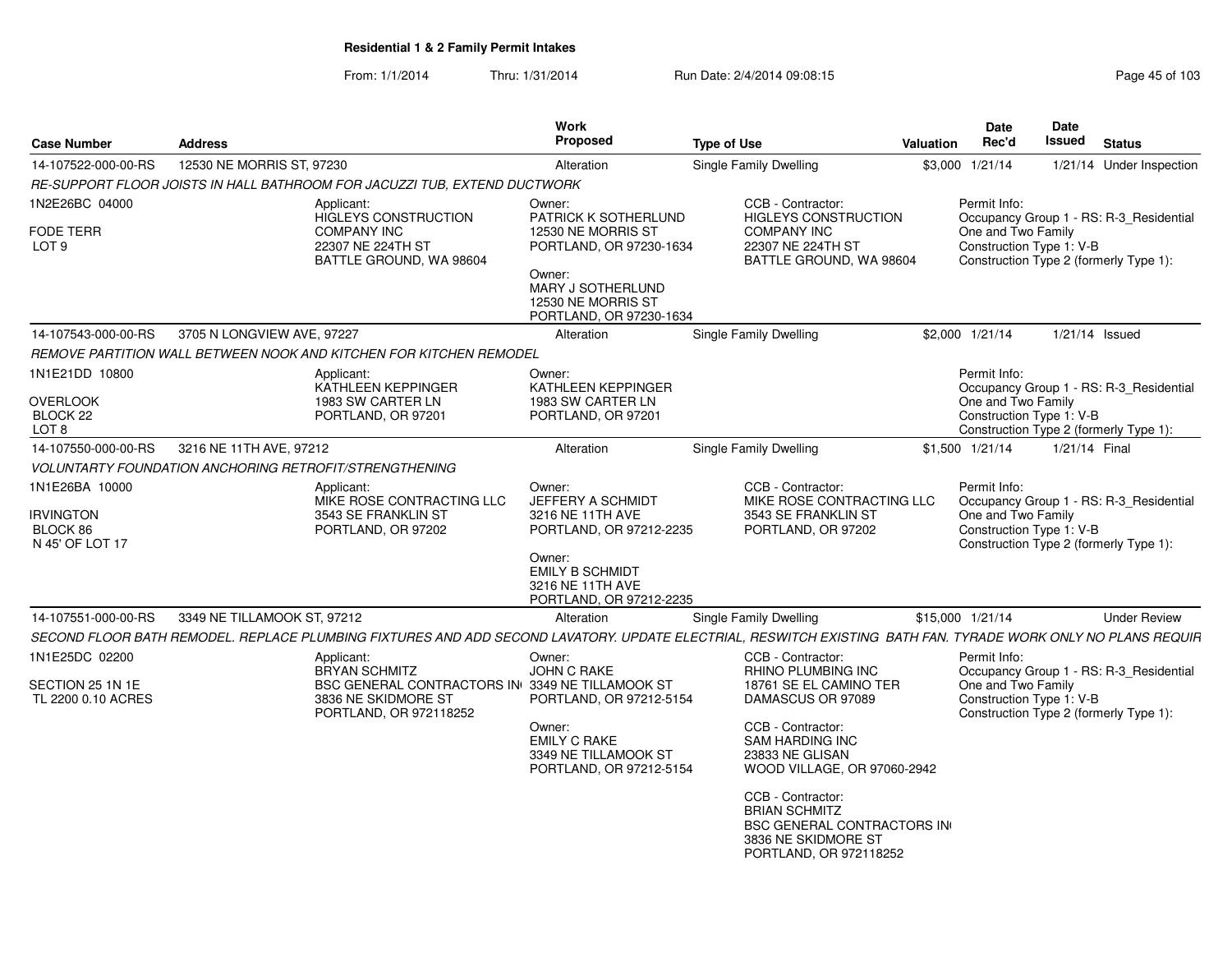From: 1/1/2014Thru: 1/31/2014 Run Date: 2/4/2014 09:08:15 Research 2010 103

| <b>Case Number</b>                                                           | <b>Address</b>                                                                                                                                                | Work<br>Proposed                                                                                                                                  | <b>Type of Use</b>                                                                                                                    | Valuation        | <b>Date</b><br>Rec'd                                                                                                                                | <b>Date</b><br><b>Issued</b> | <b>Status</b>  |  |
|------------------------------------------------------------------------------|---------------------------------------------------------------------------------------------------------------------------------------------------------------|---------------------------------------------------------------------------------------------------------------------------------------------------|---------------------------------------------------------------------------------------------------------------------------------------|------------------|-----------------------------------------------------------------------------------------------------------------------------------------------------|------------------------------|----------------|--|
| 14-107561-000-00-RS                                                          | 4124 SE STEELE ST. 97202                                                                                                                                      | Alteration                                                                                                                                        | Single Family Dwelling                                                                                                                |                  | \$8,000 1/21/14                                                                                                                                     |                              | 1/21/14 Final  |  |
|                                                                              | REMOVAL OF FAILED SECTION OF FOUNDATION 6'X4' AND INSTALLING NEW 18" FOOTING WITH NEW 6" CONCRETE WALL WITH 12" OF #4 REBAR-AT REAR OF HOME                   |                                                                                                                                                   |                                                                                                                                       |                  |                                                                                                                                                     |                              |                |  |
| 1S2E18BC 19700<br>SECTION 18 1S 2E<br>TL 19700 0.13 ACRES                    | Applicant:<br>WESTERN CONSTRUCTION<br>SYSTEMS, LLC<br>6970 ZENA RD<br>RICKREALL, OR 97371                                                                     | Owner:<br><b>SUZANNE K JAYNES</b><br>12082 SE NIKLAS LN<br>HAPPY VALLEY, OR 97086                                                                 | CCB - Contractor:<br><b>WESTERN CONSTRUCTION</b><br>SYSTEMS, LLC<br>6970 ZENA RD<br>RICKREALL, OR 97371                               |                  | Permit Info:<br>Occupancy Group 1 - RS: R-3 Residential<br>One and Two Family<br>Construction Type 1: V-B<br>Construction Type 2 (formerly Type 1): |                              |                |  |
| 14-107582-000-00-RS                                                          | 3546 NE 25TH AVE, 97212                                                                                                                                       | Alteration                                                                                                                                        | Single Family Dwelling                                                                                                                |                  | \$20,000 1/21/14                                                                                                                                    |                              | 1/28/14 Issued |  |
|                                                                              | RENOVATION OF SECOND FLOOR GUEST BATHROOM. RELOCATE VANITY. NEW SHOWER STALL. TUB AND TOILET TO REMAIN IN SAME LOCATIONS                                      |                                                                                                                                                   |                                                                                                                                       |                  |                                                                                                                                                     |                              |                |  |
| 1N1E24CC 13100<br><b>ALAMEDA PARK</b><br>BLOCK <sub>2</sub><br><b>LOT 15</b> | Applicant:<br>ANDREW GOLD<br><b>GOLD STAR DESIGN AND</b><br><b>CONSTRUCTION LLC</b><br>2528 SE SALMON ST<br>PORTLAND, OR 97214                                | Owner:<br>PAUL C LODINE<br>3546 NE 25TH AVE<br>PORTLAND, OR 97212-1517<br>Owner:<br>ELLEN W LODINE<br>3546 NE 25TH AVE<br>PORTLAND, OR 97212-1517 | CCB - Contractor:<br><b>ANDREW GOLD</b><br><b>GOLD STAR DESIGN AND</b><br>CONSTRUCTION LLC<br>2528 SE SALMON ST<br>PORTLAND, OR 97214 |                  | Permit Info:<br>Occupancy Group 1 - RS: R-3 Residential<br>One and Two Family<br>Construction Type 1: V-B<br>Construction Type 2 (formerly Type 1): |                              |                |  |
| 14-107584-000-00-RS                                                          | 2334 NE 27TH AVE, 97212                                                                                                                                       | Alteration                                                                                                                                        | Single Family Dwelling                                                                                                                | \$75,000 1/21/14 |                                                                                                                                                     |                              | 1/21/14 Issued |  |
|                                                                              | REMODEL HOUSE - FINISH BASEMENT, 2 NEW BEDROOMS, DEN, LAUNDRY ROOM AND BATHROOM, FURR OUT WALLS; 1ST FLOOR REMODEL KITCHEN AND EXISTING BATHROOM; 2ND FLOOR I |                                                                                                                                                   |                                                                                                                                       |                  |                                                                                                                                                     |                              |                |  |
| 1N1E25CB 09900<br>SECTION 25 1N 1E<br>TL 9900 0.14 ACRES                     | Applicant:<br><b>THOMAS JOHNSON</b><br>THOMAS JOHNSON ARCHITECT<br>821 NW FLANDERS ST SUITE 210<br>PORTLAND OR 97209                                          | Owner:<br>ROBERT P AMBES<br>PO BOX 12601<br>PORTLAND, OR 97212-0601                                                                               | CCB - Contractor:<br><b>ENERGIZED ELECTRIC LLC</b><br>PO BOX 643<br>FAIRVIEW OR 97024                                                 |                  | Permit Info:<br>Occupancy Group 1 - RS: R-3 Residential<br>One and Two Family<br>Construction Type 1: V-B<br>Construction Type 2 (formerly Type 1): |                              |                |  |
| 14-107592-000-00-RS                                                          | 3564 SE INSLEY ST, 97202                                                                                                                                      | Alteration                                                                                                                                        | Single Family Dwelling                                                                                                                |                  | \$30,000 1/21/14                                                                                                                                    |                              | 1/21/14 Issued |  |
|                                                                              | TEAR OFF FIRE DAMAGE PORTION OF ATTACHED GARAGE ROOF AND REFRAME NEW ROOF                                                                                     |                                                                                                                                                   |                                                                                                                                       |                  |                                                                                                                                                     |                              |                |  |
| 1S1E13AC 13300<br>REED COLLEGE HTS<br><b>BLOCK4</b><br>LOT 1 EXC S 5'        | Applicant:<br>NORTHWEST RESTORATION<br><b>CONNIC ENTERPRISES INC</b><br>PO BOX 3264<br>TUALATIN OR 97062                                                      | Owner:<br>STEPHEN C KLEIER<br>3564 SE INSLEY ST<br>PORTLAND, OR 97202-4343<br>Owner:<br><b>MONICA L KLEIER</b><br>3564 SE INSLEY ST               | CCB - Contractor:<br>NORTHWEST RESTORATION<br>CONNIC ENTERPRISES INC<br>PO BOX 3264<br>TUALATIN OR 97062                              |                  | Permit Info:<br>Occupancy Group 1 - RS: R-3 Residential<br>One and Two Family<br>Construction Type 1: V-B<br>Construction Type 2 (formerly Type 1): |                              |                |  |

PORTLAND, OR 97202-4343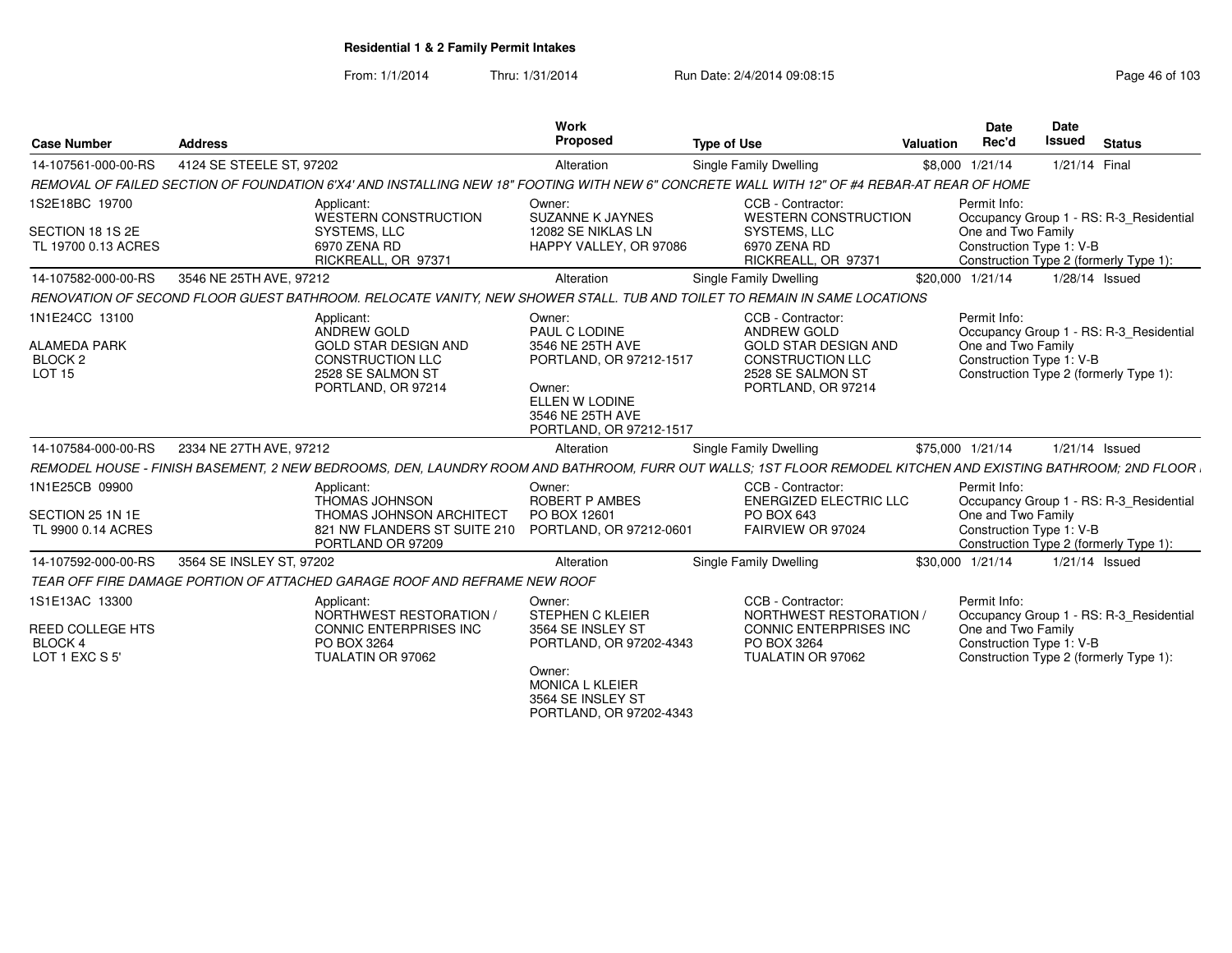|                                                                              |                            |                                                                                                                                                             | Work<br>Proposed                                                                                                                                    |                    |                                                                                                                                       |                   | <b>Date</b><br>Rec'd                                           | <b>Date</b><br>Issued | <b>Status</b>                                                                                                             |
|------------------------------------------------------------------------------|----------------------------|-------------------------------------------------------------------------------------------------------------------------------------------------------------|-----------------------------------------------------------------------------------------------------------------------------------------------------|--------------------|---------------------------------------------------------------------------------------------------------------------------------------|-------------------|----------------------------------------------------------------|-----------------------|---------------------------------------------------------------------------------------------------------------------------|
| <b>Case Number</b>                                                           | <b>Address</b>             |                                                                                                                                                             |                                                                                                                                                     | <b>Type of Use</b> |                                                                                                                                       | <b>Valuation</b>  |                                                                |                       |                                                                                                                           |
| 14-107604-000-00-RS                                                          | 3257 NE US GRANT PL, 97212 |                                                                                                                                                             | Alteration                                                                                                                                          |                    | Single Family Dwelling                                                                                                                |                   | \$55,000 1/21/14                                               |                       | <b>Under Review</b>                                                                                                       |
|                                                                              |                            | NEW FRENCH DOORS OPENING TO BACK YARD. CREATE OPENING BETWEEN KITCHEN AND LIVING ROOM. REMODEL OF KITCHEN, FAMILY ROOM AND 2 UPSTAIRS BATHROOMS             |                                                                                                                                                     |                    |                                                                                                                                       |                   |                                                                |                       |                                                                                                                           |
| 1N1E25CA 16500<br>FERNWOOD SUB OF TR 8<br><b>BLOCK1</b><br>LOT 8 TL 16500    |                            | Applicant:<br><b>JOE MOONEY</b><br>MOONEY CONSTRUCTION AND<br>DEVELOPMENT LLC<br>3439 NE SANDY BLVD<br>PORTLAND OR 97232                                    | Owner:<br>ANNE FLEMING<br>12729 19TH AVE<br>LAKE OSWEGO, OR 97034-1164<br>Owner:<br>ADAM R AVRUSKIN<br>12729 19TH AVE<br>LAKE OSWEGO, OR 97034-1164 |                    | CCB - Contractor:<br><b>JOE MOONEY</b><br>MOONEY CONSTRUCTION AND<br>DEVELOPMENT LLC<br>3439 NE SANDY BLVD<br>PORTLAND OR 97232       |                   | Permit Info:<br>One and Two Family<br>Construction Type 1: V-B |                       | Occupancy Group 1 - RS: R-3 Residential<br>Construction Type 2 (formerly Type 1):                                         |
|                                                                              |                            |                                                                                                                                                             | Owner:<br>KATHERINE FLEMING<br>12729 19TH AVE<br>LAKE OSWEGO, OR 97034-1164                                                                         |                    |                                                                                                                                       |                   |                                                                |                       |                                                                                                                           |
| 14-107805-000-00-RS                                                          | 6606 NE MALLORY AVE, 97211 |                                                                                                                                                             | Alteration                                                                                                                                          |                    | Single Family Dwelling                                                                                                                |                   | \$25,000 1/22/14                                               |                       | 1/22/14 Under Inspection                                                                                                  |
|                                                                              |                            | KITCHEN REMODEL, REMOVE WALL AND ADD BEAM ABOVE, FRAME IN WINDOW ON INTERIOR WALL, RECONFIGURE KITCHEN, REFRAME LAUNDY (OLD REAR PORCH) FLOOR 2 NEW CONCRET |                                                                                                                                                     |                    |                                                                                                                                       |                   |                                                                |                       |                                                                                                                           |
| 1N1E15AD 14300                                                               |                            | Applicant:                                                                                                                                                  | Owner:                                                                                                                                              |                    | CCB - Contractor:                                                                                                                     |                   | Permit Info:                                                   |                       |                                                                                                                           |
| <b>BEVERLY</b><br>BLOCK <sub>2</sub><br>S 10' OF LOT 13<br>LOT <sub>14</sub> |                            | SIMON ANDREW FRANKLIN<br>909 SW CHELTENHAM ST<br>PORTLAND, OR 97239                                                                                         | <b>WILLIAM SHIELDS</b><br>6606 NE MALLORY AVE<br>PORTLAND, OR 97211-2424<br>Owner:                                                                  |                    | SIMON ANDREW FRANKLIN<br>909 SW CHELTENHAM ST<br>PORTLAND, OR 97239                                                                   |                   | Construction Type 1: V-B                                       |                       | Occupancy Group 1 - RS: R-3_Remodel<br>Construction Type 2 (formerly Type 1):<br>Total Square Footage - Display Only: 392 |
|                                                                              |                            |                                                                                                                                                             | <b>SHELDA R HOLMES</b><br>6606 NE MALLORY AVE<br>PORTLAND, OR 97211-2424                                                                            |                    |                                                                                                                                       |                   |                                                                |                       |                                                                                                                           |
| 14-108061-000-00-RS                                                          | 1926 SW CLIFTON ST, 97201  |                                                                                                                                                             | Alteration                                                                                                                                          |                    | Single Family Dwelling                                                                                                                | \$130,000 1/21/14 |                                                                |                       | <b>Under Review</b>                                                                                                       |
|                                                                              |                            | VOLUNTARY UPGRADE OF THE EXISTING BRICK FOUNDATION USING THE SR WALL APPLICATION (SEE ENGINEERING). LOWER SLAB TO INCREASE HEAD HEIGHT. NOT AN ADU          |                                                                                                                                                     |                    |                                                                                                                                       |                   |                                                                |                       |                                                                                                                           |
| 1S1E04CA 03300<br>CARTERS ADD TO P<br>W 85' OF N 100' OF BLOCK 72            |                            | Applicant:<br><b>STEVE GEMMELL</b><br><b>GEMMELL CONSTRUCTION LLC</b><br>3817 N WILLIAMS<br>PORTLAND OR 97227                                               | Owner:<br><b>EUGENE K III MACCOLL</b><br>1926 SW CLIFTON ST<br>PORTLAND, OR 97201-2415                                                              |                    | CCB - Contractor:<br><b>STEVE GEMMELL</b><br><b>GEMMELL CONSTRUCTION LLC</b><br>3817 N WILLIAMS<br>PORTLAND OR 97227                  |                   | Permit Info:<br>One and Two Family<br>Construction Type 1: V-B |                       | Occupancy Group 1 - RS: R-3 Residential                                                                                   |
|                                                                              |                            |                                                                                                                                                             | Owner:<br>CHRISTINE L MACCOLL<br>1926 SW CLIFTON ST<br>PORTLAND, OR 97201-2415                                                                      |                    |                                                                                                                                       |                   |                                                                |                       | Construction Type 2 (formerly Type 1):                                                                                    |
| 14-108201-000-00-RS                                                          | 3615 NE HOLMAN ST, 97211   |                                                                                                                                                             | Alteration                                                                                                                                          |                    | Single Family Dwelling                                                                                                                |                   | \$23,000 1/21/14                                               |                       | $1/27/14$ Issued                                                                                                          |
| REMODEL KITCHEN. RELOCATE LAUNDRY.                                           |                            |                                                                                                                                                             |                                                                                                                                                     |                    |                                                                                                                                       |                   |                                                                |                       |                                                                                                                           |
| 1N1E13DB 01000<br><b>TATES ADD</b><br>BLOCK 6                                |                            | Applicant:<br>WINNINGHAM CONSTRUCTION LLI MICHELLE F WATANABE<br>15530 SE FRANCIS ST<br>PORTLAND, OR 97236                                                  | Owner:<br>3615 NE HOLMAN ST<br>PORTLAND, OR 97211-7801                                                                                              |                    | CCB - Contractor:<br>WINNINGHAM CONSTRUCTION LLI Occupancy Group 1 - RS: R-3_Residential<br>15530 SE FRANCIS ST<br>PORTLAND, OR 97236 |                   | Permit Info:<br>One and Two Family<br>Construction Type 1: V-B |                       |                                                                                                                           |
| E 29.57' OF LOT 1<br>W 40.34' OF LOT 2                                       |                            |                                                                                                                                                             | Owner:<br>TORU WATANABE<br>3615 NE HOLMAN ST<br>PORTLAND, OR 97211-7801                                                                             |                    | CCB - Contractor:<br><b>SELLWOOD PLUMBING</b><br>PO BOX 82188<br>PORTLAND, OR 97282                                                   |                   |                                                                |                       | Construction Type 2 (formerly Type 1):                                                                                    |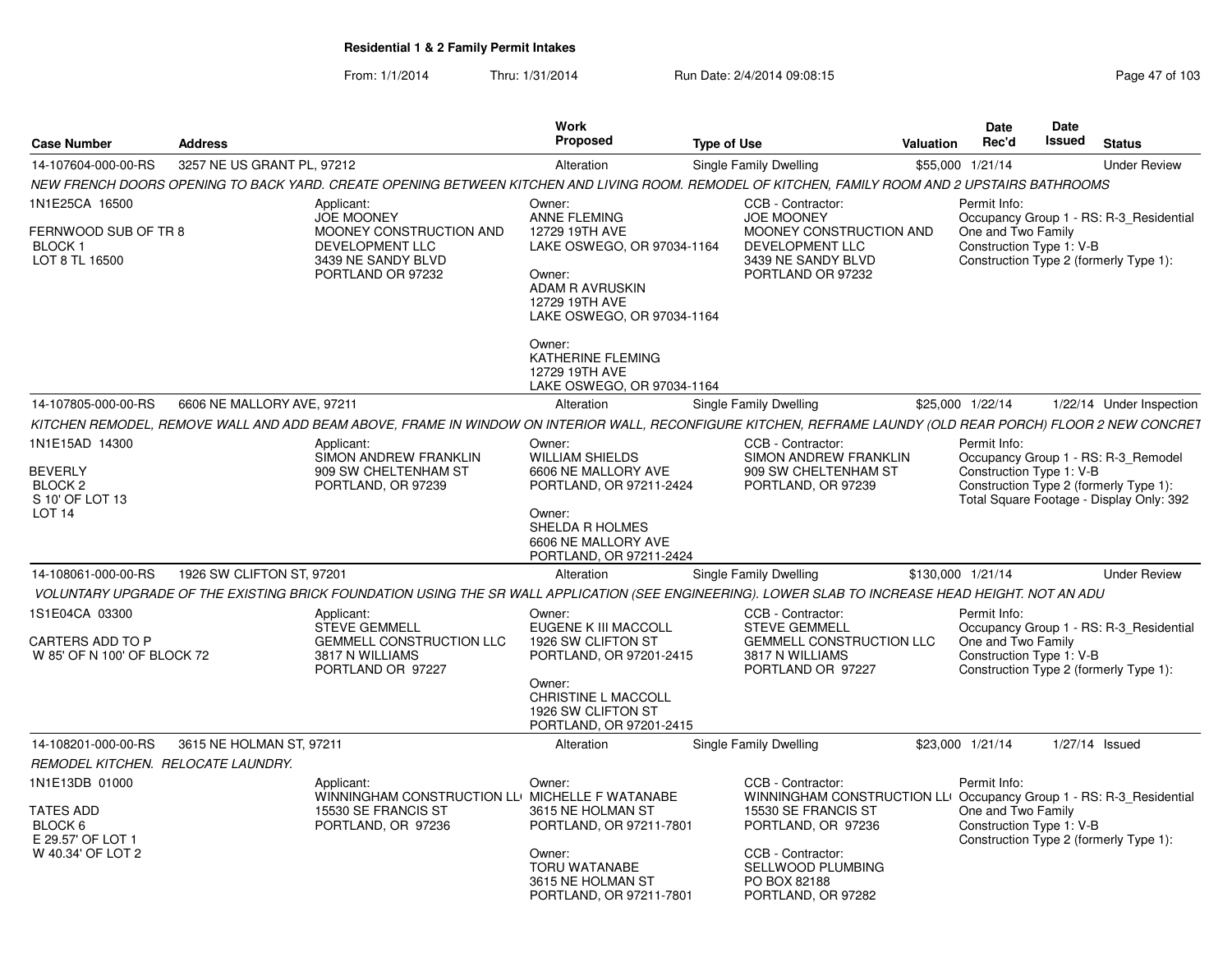| <b>Case Number</b>                                                       | <b>Address</b>                                                                                                                                          | <b>Work</b><br>Proposed                                                                                                                                         | <b>Type of Use</b>                                                                     | Valuation | <b>Date</b><br>Rec'd                                                                                  | <b>Date</b><br>Issued | <b>Status</b>                                                                                                             |
|--------------------------------------------------------------------------|---------------------------------------------------------------------------------------------------------------------------------------------------------|-----------------------------------------------------------------------------------------------------------------------------------------------------------------|----------------------------------------------------------------------------------------|-----------|-------------------------------------------------------------------------------------------------------|-----------------------|---------------------------------------------------------------------------------------------------------------------------|
| 14-108434-000-00-RS                                                      | 9560 N IVANHOE ST, 97203                                                                                                                                | Alteration                                                                                                                                                      | Single Family Dwelling                                                                 |           | \$2,000 1/22/14                                                                                       | 1/22/14 Issued        |                                                                                                                           |
|                                                                          | REPLACE 3 FIRE DAMGED RAFTERS AND 3 CEILING JOISTS AND AFFECTED ROOF SHEATHING                                                                          |                                                                                                                                                                 |                                                                                        |           |                                                                                                       |                       |                                                                                                                           |
| 1N1W01CB 16200<br>ST JOHNS PK ADD<br>BLOCK 5<br>LOT <sub>7</sub>         | Applicant:<br>STOTTS CONSTRUCTION CO<br>6879 SW 204TH AVE<br><b>ALOHA, OR 97007</b>                                                                     | Owner:<br><b>WELLS FARGO BANK NA</b><br>3476 STATEVIEW BLVD<br>FORT MILL, SC 29715-7203                                                                         | CCB - Contractor:<br>STOTTS CONSTRUCTION CO<br>6879 SW 204TH AVE<br>ALOHA, OR 97007    |           | Permit Info:<br>One and Two Family<br>Construction Type 1: V-B                                        |                       | Occupancy Group 1 - RS: R-3 Residential<br>Construction Type 2 (formerly Type 1):                                         |
| 14-108488-000-00-RS                                                      | 5102 SE 132ND AVE, 97236                                                                                                                                | Alteration                                                                                                                                                      | Single Family Dwelling                                                                 |           | \$1,100 1/22/14                                                                                       | 1/22/14 Final         |                                                                                                                           |
|                                                                          | DRY ROT REPAIR ASSOCIATED WITH RE-ROOF OF HOUSE, REPAIR WORK AT CHIMNEY AND SOUTHWEST PORTION OF ROOF                                                   |                                                                                                                                                                 |                                                                                        |           |                                                                                                       |                       |                                                                                                                           |
| 1S2E14AC 05800<br>SECTION 14 1S 2E<br>TL 5800 0.21 ACRES                 | Applicant:<br>RUSSELL FRED MANNING<br>PO BOX 22875<br>MILWAUKIE OR 97269                                                                                | Owner:<br><b>GREGORY J BERKHOLTZ</b><br>5102 SE 132ND AVE<br>PORTLAND, OR 97236-4171<br>Owner:<br>RACHAEL RYMANOWICZ-DUWE                                       | CCB - Contractor:<br><b>RUSSELL FRED MANNING</b><br>PO BOX 22875<br>MILWAUKIE OR 97269 |           | Permit Info:<br>Occupancy Group 1 - RS: U_Private<br>Garage\Utility Misc.<br>Construction Type 1: V-B |                       | Construction Type 2 (formerly Type 1):                                                                                    |
|                                                                          |                                                                                                                                                         | 5102 SE 132ND AVE<br>PORTLAND, OR 97236-4171                                                                                                                    |                                                                                        |           |                                                                                                       |                       |                                                                                                                           |
| 14-108572-000-00-RS                                                      | 3340 SE 144TH AVE, 97236                                                                                                                                | Alteration                                                                                                                                                      | Single Family Dwelling                                                                 |           | \$29,694 1/22/14                                                                                      | 1/22/14 Issued        |                                                                                                                           |
|                                                                          | LEGALIZE BASEMENT CONVERSION TO 2 BEDROOMS, NEW BATHROOM AND LIVING AREA*** 1/31 JC ATT VENT FOR APPLIANCE OTHER THAN FURNACE AND CLOTHES DRYER EXHAUST |                                                                                                                                                                 |                                                                                        |           |                                                                                                       |                       |                                                                                                                           |
| 1S2E12BC 09500<br>POWELL VILLAGE<br><b>BLOCK1</b><br>LOT 15 EXC PT IN ST | Applicant:<br><b>KEN YU</b><br>KALY CONSTR & DESIGN INC<br>2738 SE 82ND AVE #101<br>PORTLAND, OR 97266                                                  | Owner:<br><b>KENNETH KWONG</b><br>4835 COMMERCIAL ST SE<br>SALEM, OR 97302-1905<br>Owner:<br>CHUN XIA KWONG<br>4835 COMMERCIAL ST SE<br>SALEM, OR 97302-1905    |                                                                                        |           | Permit Info:<br>Construction Type 1: V-B                                                              |                       | Occupancy Group 1 - RS: R-3_Remodel<br>Construction Type 2 (formerly Type 1):<br>Total Square Footage - Display Only: 832 |
| 14-108714-000-00-RS                                                      | 335 NE 53RD AVE, 97213                                                                                                                                  | Alteration                                                                                                                                                      | Single Family Dwelling                                                                 |           | \$6,750 1/31/14                                                                                       | 1/31/14 Issued        |                                                                                                                           |
|                                                                          | <b>SOLAR - 5kW PV SOLAR FOOR MOUNT SYSTEM</b>                                                                                                           |                                                                                                                                                                 |                                                                                        |           |                                                                                                       |                       |                                                                                                                           |
| 1N2E31DB 20200<br><b>CENTER ADD</b><br>BLOCK 8<br>LOT <sub>1</sub>       | Applicant:<br><b>MOLLIE KRELL</b><br>SOLARCITY CORPORATION<br>6132 NE 112TH AVE<br>PORTLAND OR 97220                                                    | Owner:<br><b>FRANK SPILLERS</b><br>335 NE 53RD AVE<br>PORTLAND, OR 97213-3015<br>Owner:<br><b>ALISON SPILLERS</b><br>335 NE 53RD AVE<br>PORTLAND, OR 97213-3015 | CCB - Contractor:<br>SOLARCITY CORPORATION<br>6132 NE 112th AVE<br>PORTLAND, OR 97220  |           | Permit Info:<br>One and Two Family<br>Construction Type 1: V-B                                        |                       | Occupancy Group 1 - RS: R-3_Residential<br>Construction Type 2 (formerly Type 1):                                         |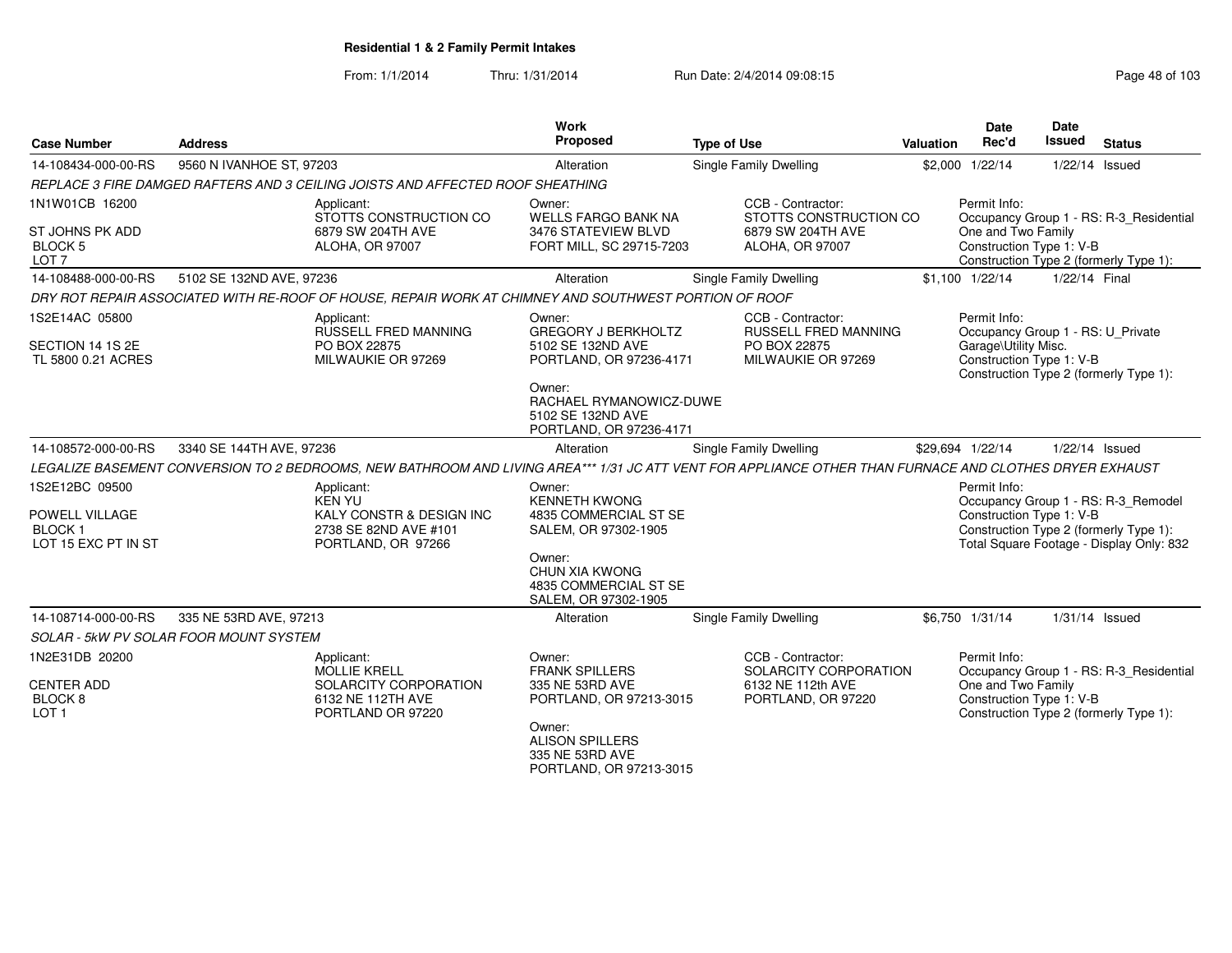| <b>Case Number</b>                                                | <b>Address</b>                                 |                                                                                                                                                               | Work<br><b>Proposed</b>                                                                                                                                            | <b>Type of Use</b>                                                                                                                       | Valuation | <b>Date</b><br>Rec'd                                                                                                                                                 | Date<br>Issued | <b>Status</b>    |                          |
|-------------------------------------------------------------------|------------------------------------------------|---------------------------------------------------------------------------------------------------------------------------------------------------------------|--------------------------------------------------------------------------------------------------------------------------------------------------------------------|------------------------------------------------------------------------------------------------------------------------------------------|-----------|----------------------------------------------------------------------------------------------------------------------------------------------------------------------|----------------|------------------|--------------------------|
| 14-108732-000-00-RS                                               | 6108 SW ALFRED ST, 97219                       |                                                                                                                                                               | Alteration                                                                                                                                                         | Single Family Dwelling                                                                                                                   |           | \$6,750 1/31/14                                                                                                                                                      |                | $1/31/14$ Issued |                          |
|                                                                   | SOLAR - 4.75 KW PV FOR SOLAR ROOF MOUNT SYSTEM |                                                                                                                                                               |                                                                                                                                                                    |                                                                                                                                          |           |                                                                                                                                                                      |                |                  |                          |
| 1S1E30CC 00600<br>SECTION 30 1S 1E<br>TL 600 0.23 ACRES           |                                                | Applicant:<br>MOLLIE KRELL<br>SOLARCITY CORPORATION<br>6132 NE 112TH AVE<br>PORTLAND OR 97220                                                                 | Owner:<br>JEFFREY A BURDA<br>6108 SW ALFRED ST<br>PORTLAND, OR 97219-5763<br>Owner:<br>LAURA A BURDA<br>6108 SW ALFRED ST<br>PORTLAND, OR 97219-5763               | CCB - Contractor:<br>SOLARCITY CORPORATION<br>6132 NE 112th AVE<br>PORTLAND, OR 97220                                                    |           | Permit Info:<br>Occupancy Group 1 - RS: R-3_Residential<br>One and Two Family<br>Construction Type 1: V-B<br>Construction Type 2 (formerly Type 1):                  |                |                  |                          |
| 14-108866-000-00-RS                                               | 2104 NE COUCH ST, 97232                        |                                                                                                                                                               | Alteration                                                                                                                                                         | Single Family Dwelling                                                                                                                   |           | \$17,000 1/23/14                                                                                                                                                     |                |                  | 1/23/14 Under Inspection |
|                                                                   |                                                | ADD NEW BATHROOM IN UNFINISHED BASEMENT (2 BATHROOMS TOTAL)                                                                                                   |                                                                                                                                                                    |                                                                                                                                          |           |                                                                                                                                                                      |                |                  |                          |
| 1N1E35DA 17000<br><b>DUNNS ADD</b><br>BLOCK 6<br>LOT <sub>7</sub> |                                                | Applicant<br>CREEKSTONE DESIGNS LLC<br>12375 MT JEFFERSON TER #4H<br>LAKE OSWEGO OR 97035                                                                     | Owner:<br>ALEXANDER Y BIGAZZI<br>2104 NE COUCH ST<br>PORTLAND, OR 97232-3027<br>Owner:                                                                             | CCB - Contractor:<br><b>CREEKSTONE DESIGNS LLC</b><br>12375 MT JEFFERSON TER #4H<br>LAKE OSWEGO OR 97035                                 |           | Permit Info:<br>Occupancy Group 1 - RS: R-3_Remodel<br>Construction Type 1: V-B<br>Construction Type 2 (formerly Type 1):<br>Total Square Footage - Display Only: 56 |                |                  |                          |
|                                                                   |                                                |                                                                                                                                                               | <b>JADE M KOIDE</b><br>2104 NE COUCH ST<br>PORTLAND, OR 97232-3027                                                                                                 |                                                                                                                                          |           |                                                                                                                                                                      |                |                  |                          |
| 14-108878-000-00-RS                                               | 3510 SW SHERWOOD PL, 97201                     |                                                                                                                                                               | Alteration                                                                                                                                                         | <b>Single Family Dwelling</b>                                                                                                            |           | \$10,000 1/23/14                                                                                                                                                     |                | 1/23/14 Issued   |                          |
|                                                                   |                                                | REMODEL MASTER BATH AND KITCHEN, ADD LINEN CLOSET IN HALLWAY, INSTALL 2 NEW WINDOWS AT MASTER BEDROOMAPPLICANT INCLUDED ELECTRICAL, PLUMBING AND MECHANICAL F |                                                                                                                                                                    |                                                                                                                                          |           |                                                                                                                                                                      |                |                  |                          |
| 1S1E09CB 00200<br><b>PANORAMA</b><br>LOT <sub>7</sub>             |                                                | Applicant:<br><b>MICHAEL GENTRY</b><br><b>MICHAEL GENTRY</b><br><b>CONSTRUCTION LLC</b><br>3421 NE MORRIS ST<br>PORTLAND OR 97212                             | Owner:<br><b>MARK S HILGEMAN</b><br>3510 SW SHERWOOD PL<br>PORTLAND, OR 97239-1463<br>Owner:<br>MANDY L HILGEMAN<br>3510 SW SHERWOOD PL<br>PORTLAND, OR 97239-1463 | CCB - Contractor:<br><b>MICHAEL GENTRY</b><br><b>MICHAEL GENTRY</b><br><b>CONSTRUCTION LLC</b><br>3421 NE MORRIS ST<br>PORTLAND OR 97212 |           | Permit Info:<br>Occupancy Group 1 - RS: R-3_Residential<br>One and Two Family<br>Construction Type 1: V-B<br>Construction Type 2 (formerly Type 1):                  |                |                  |                          |
| 14-108887-000-00-RS                                               | 900 SW WESTWOOD DR, 97201                      |                                                                                                                                                               | Alteration                                                                                                                                                         | Single Family Dwelling                                                                                                                   |           | \$35,690 1/23/14                                                                                                                                                     |                |                  | 1/23/14 Under Inspection |
|                                                                   |                                                | MAIN FLOOR REMODEL, ELIMINATE BEDROOM AND CREATE MASTER BATHROOM, REMOVEL WALLS IN KITCHEN AND ADD BEAM ABOVE, CONVERT STORAGE IN BASEMENT TO BEDROOM, ADL    |                                                                                                                                                                    |                                                                                                                                          |           |                                                                                                                                                                      |                |                  |                          |
| 1S1E16DB 06000                                                    |                                                | Applicant<br>RUBY NORTHWEST LLC                                                                                                                               | Owner:<br>KENNETH F JR JOHNSON                                                                                                                                     | CCB - Contractor:<br>MARK EVERETT WILSON DBA                                                                                             |           | Permit Info:<br>Occupancy Group 1 - RS: R-3 Remodel                                                                                                                  |                |                  |                          |
| <b>TERWILLIGER HTS</b><br>BLOCK 10<br><b>LOT 21</b>               |                                                | 4300 SW FAIRVIEW CIRCUS<br>PORTLAND OR 97221                                                                                                                  | 2845 SW 123RD AVE<br>BEAVERTON, OR 97005                                                                                                                           | <b>MARK EVERETT WILSON</b><br><b>PLUMBING</b><br>16529 SE SALMON ST<br>PORTLAND OR 97233                                                 |           | Construction Type 1: V-B<br>Construction Type 2 (formerly Type 1):<br>Total Square Footage - Display Only: 1000                                                      |                |                  |                          |
|                                                                   |                                                |                                                                                                                                                               |                                                                                                                                                                    | CCB - Contractor:<br><b>RUBY NORTHWEST LLC</b><br>4300 SW FAIRVIEW CIRCUS<br>PORTLAND OR 97221                                           |           |                                                                                                                                                                      |                |                  |                          |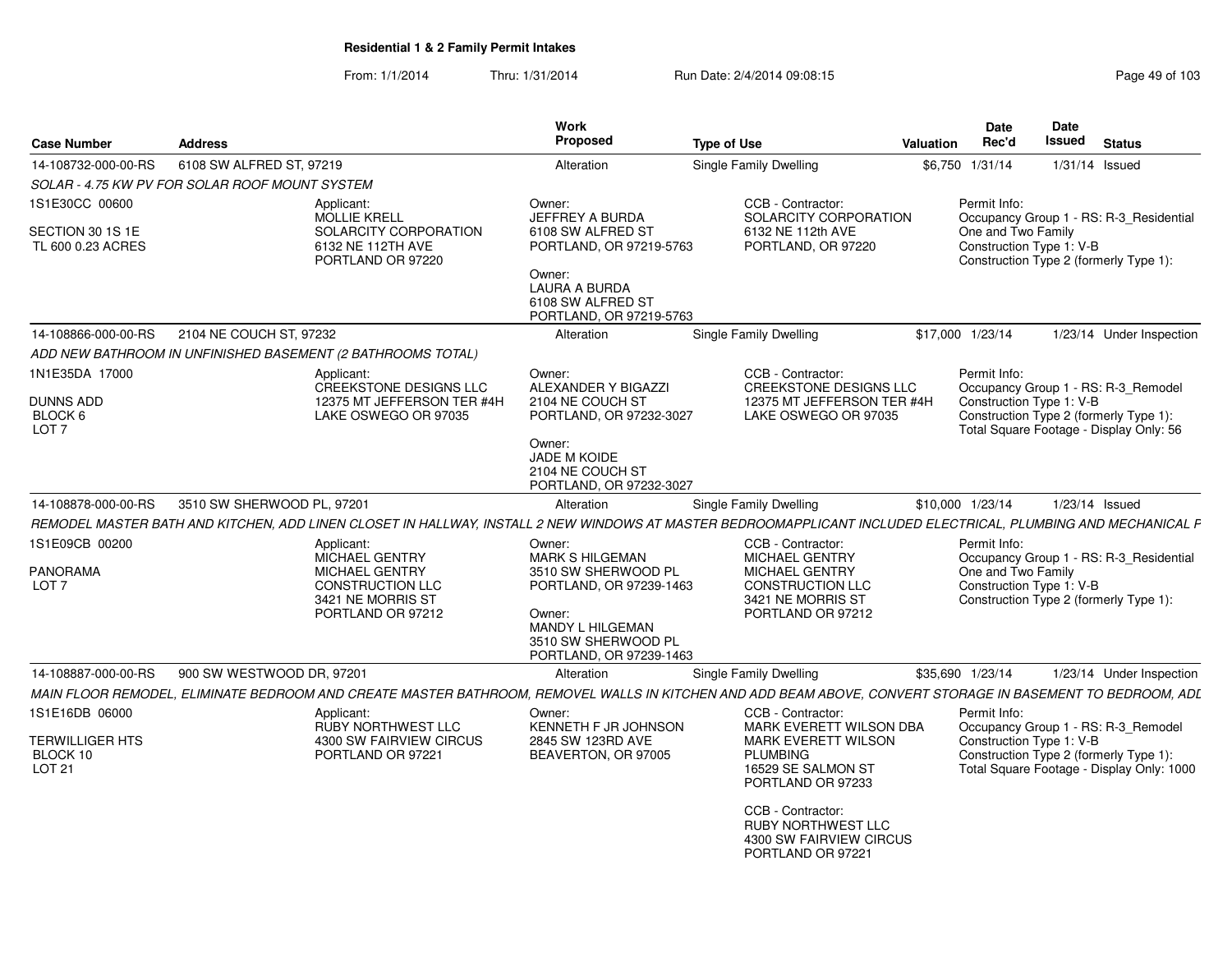From: 1/1/2014Thru: 1/31/2014 Run Date: 2/4/2014 09:08:15 Run Date: 2/4/2014 09:08:15

|                                                     |                                 |                                                                                                                                       | Work                                                                  |                                                                 |                  | <b>Date</b>                                                    | <b>Date</b>   |                                         |
|-----------------------------------------------------|---------------------------------|---------------------------------------------------------------------------------------------------------------------------------------|-----------------------------------------------------------------------|-----------------------------------------------------------------|------------------|----------------------------------------------------------------|---------------|-----------------------------------------|
| <b>Case Number</b>                                  | <b>Address</b>                  |                                                                                                                                       | Proposed                                                              | <b>Type of Use</b>                                              | <b>Valuation</b> | Rec'd                                                          | <b>Issued</b> | <b>Status</b>                           |
| 14-108900-000-00-RS                                 | 1531 N COLFAX ST, 97217         |                                                                                                                                       | Alteration                                                            | Single Family Dwelling                                          | \$10,000 1/23/14 |                                                                |               | <b>Under Review</b>                     |
|                                                     |                                 | CONVERT BEDROOM TO BATHROOM WITH 2 SINKS, TOILET, SHOWER AND TUB                                                                      |                                                                       |                                                                 |                  |                                                                |               |                                         |
| 1N1E16DA 12700                                      |                                 | Applicant:<br><b>IGNACIO MORA</b>                                                                                                     | Owner:<br><b>CREO PROPERTIES LLC</b>                                  | CCB - Contractor:<br><b>IGNACIO MORA</b>                        |                  | Permit Info:                                                   |               | Occupancy Group 1 - RS: R-3 Residential |
| <b>GRANVILLE</b><br>BLOCK 11<br>LOT <sub>5</sub>    |                                 | <b>MAYUCHI CAPITAL LLC</b><br>PO BOX 20275<br>PORTLAND OR 97294                                                                       | PO BOX 20926<br>PORTLAND, OR 97294-0926                               | <b>MAYUCHI CAPITAL LLC</b><br>PO BOX 20275<br>PORTLAND OR 97294 |                  | One and Two Family<br>Construction Type 1: V-B                 |               | Construction Type 2 (formerly Type 1):  |
| 14-109004-000-00-RS                                 | 6150 SE DUKE ST, 97206          |                                                                                                                                       | Alteration                                                            | Single Family Dwelling                                          |                  | \$1,000 1/24/14                                                |               | 1/24/14 Issued                          |
|                                                     |                                 | RELOCATE FRONT DOOR TO EAST ELEVATION FOR LAND USE CASE, EXISTING FRONT DOOR TO REMAIN                                                |                                                                       |                                                                 |                  |                                                                |               |                                         |
| 1S2E19AA 00100                                      |                                 | Applicant:<br><b>KYM NGUYEN</b>                                                                                                       | Owner:<br>DANNY J JONES                                               | CCB - Contractor:<br><b>DAMIR KARIN</b>                         |                  | Permit Info:                                                   |               | Occupancy Group 1 - RS: R-3 Residential |
| SECTION 19 1S 2E<br>TL 100 0.19 ACRES               |                                 | CONCEPT DESIGN & ASSOCIATES 1724 SE 40TH AVE<br>PO BOX 8464<br>PORTLAND OR 97207                                                      | PORTLAND, OR 97214-5224                                               | DK HOMES LLC<br>PO BOX 90277<br>PORTLAND, OR 97290              |                  | One and Two Family<br>Construction Type 1: V-B                 |               | Construction Type 2 (formerly Type 1):  |
| 14-109040-000-00-RS                                 | 1126 SW TAYLORS FERRY RD, 97219 |                                                                                                                                       | Alteration                                                            | Single Family Dwelling                                          |                  | \$5,000 1/30/14                                                |               | 1/30/14 Issued                          |
|                                                     |                                 | CONVERT BASEMENT TO LIVING SPACE, INCLUDES STORAGE AREA, WORKSHOP, BATHROOM (WC ONLY), LAUNDRY ROOM, LIVING AREA; (3 BATHROOMS TOTAL) |                                                                       |                                                                 |                  |                                                                |               |                                         |
| 1S1E21DC 10600                                      |                                 | Applicant:<br>SOFIA VELOZ                                                                                                             | Owner:<br>SOFIA VELOZ                                                 |                                                                 |                  | Permit Info:                                                   |               | Occupancy Group 1 - RS: R-3 Residential |
| SECTION 21 1S 1E<br>TL 10600 0.36 ACRES             |                                 | 1126 SW TAYLORS FERRY RD<br>PORTLAND, OR 97219-4363                                                                                   | 1126 SW TAYLORS FERRY RD<br>PORTLAND, OR 97219-4363                   |                                                                 |                  | One and Two Family<br>Construction Type 1: V-B                 |               | Construction Type 2 (formerly Type 1):  |
| 14-109085-000-00-RS                                 | 4617 SE 53RD AVE, 97206         |                                                                                                                                       | Alteration                                                            | Single Family Dwelling                                          |                  | \$200 1/23/14                                                  |               | 1/23/14 Under Inspection                |
|                                                     |                                 | WIDEN EXISTING OPENING IN WALL BETWEEN KITCHEN AND DINING ROOM, CREATE PASS THROUGH WINDOW AT KITCHEN                                 |                                                                       |                                                                 |                  |                                                                |               |                                         |
| 1S2E18AB 07100<br><b>JOSE</b><br>BLOCK <sub>2</sub> |                                 | Applicant:<br><b>DON ACCUARDI</b><br>175 SOUTH PL<br>ASTORIA, OR 97103                                                                | Owner:<br>LUCILLE E ACCUARDI<br>5224 SE LONG ST<br>PORTLAND, OR 97206 |                                                                 |                  | Permit Info:<br>One and Two Family<br>Construction Type 1: V-B |               | Occupancy Group 1 - RS: R-3 Residential |
| LOT <sub>8</sub>                                    |                                 |                                                                                                                                       |                                                                       |                                                                 |                  |                                                                |               | Construction Type 2 (formerly Type 1):  |

Construction Type 1: V-B Construction Type 2 (formerly Type 1): Total Square Footage - Display Only: 10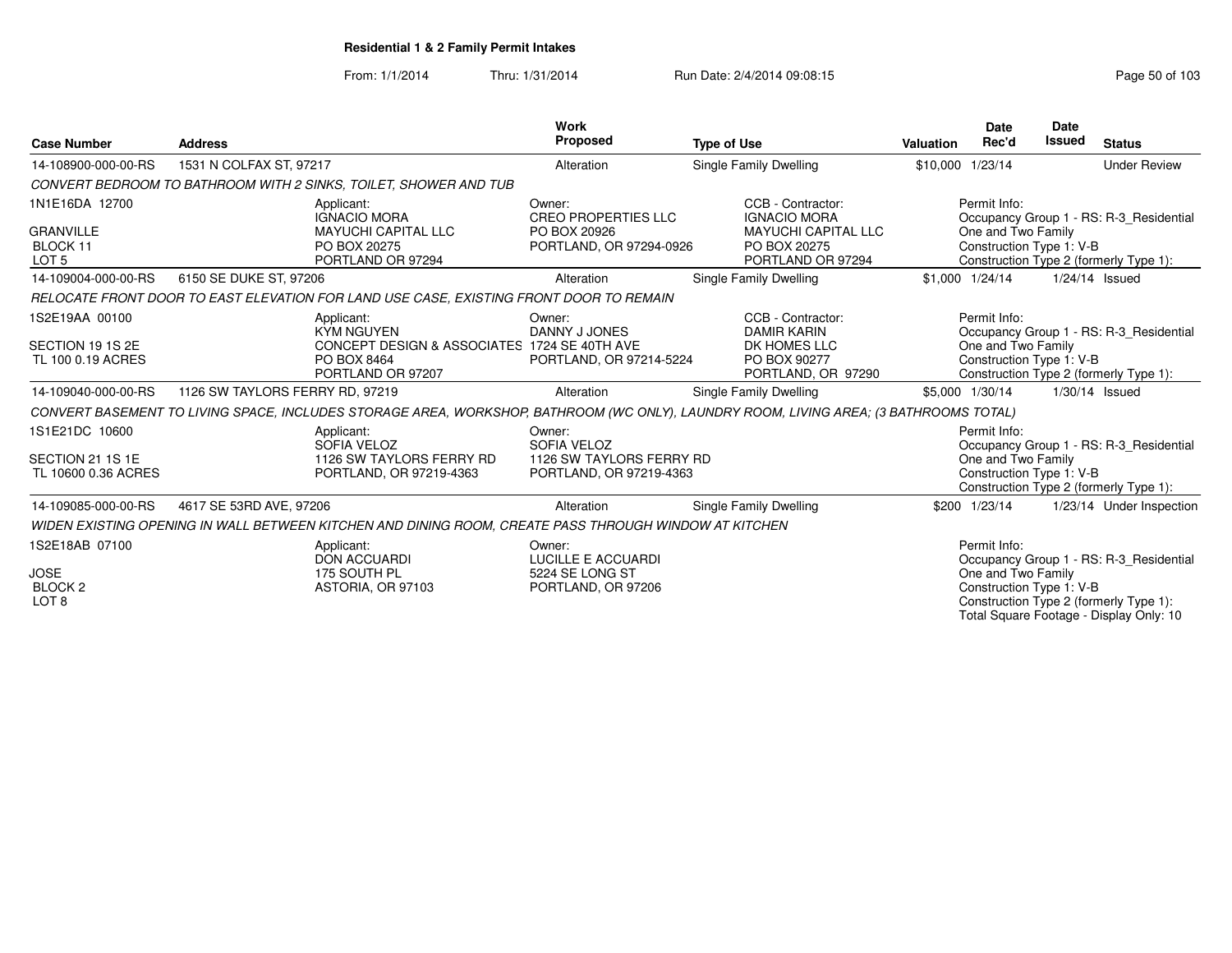| <b>Case Number</b>                                                              | <b>Address</b>          |                                                                                                      | <b>Work</b><br>Proposed                                                               | <b>Type of Use</b>                                                                                                 | Valuation | <b>Date</b><br>Rec'd                                           | Date<br>Issued | <b>Status</b>                                                                                                            |
|---------------------------------------------------------------------------------|-------------------------|------------------------------------------------------------------------------------------------------|---------------------------------------------------------------------------------------|--------------------------------------------------------------------------------------------------------------------|-----------|----------------------------------------------------------------|----------------|--------------------------------------------------------------------------------------------------------------------------|
| 14-109420-000-00-RS                                                             | 3426 NE 19TH AVE, 97212 |                                                                                                      | Alteration                                                                            | Single Family Dwelling                                                                                             |           | \$80,000 1/24/14                                               |                | Under Inspection                                                                                                         |
|                                                                                 |                         | KITCHEN REMODEL UPGRADE WINDOWS PER 13-212007 LU. SOME DRYROT REPAIR.                                |                                                                                       |                                                                                                                    |           |                                                                |                |                                                                                                                          |
| 1N1E26AA 08200                                                                  |                         | Applicant:<br><b>JASON SIRI</b>                                                                      | Owner:<br>RICHARD J ROSENBERG                                                         | CCB - Contractor:<br><b>TODD ECCLES</b>                                                                            |           | Permit Info:                                                   |                | Occupancy Group 1 - RS: R-3 Residential                                                                                  |
| <b>IRVINGTON</b><br>BLOCK 29<br>LOT <sub>18</sub>                               |                         | SIRI CONSTRUCTION LLC<br>6816 SE BELMONT ST<br>PORTLAND OR 97215                                     | 3426 NE 19TH AVE<br>PORTLAND, OR 97212-2407                                           | T A ECCLES ELECTRIC<br>24824 S NEW KIRCHNER RD<br>OREGON CITY OR 97045                                             |           | One and Two Family<br>Construction Type 1: V-B                 |                | Construction Type 2 (formerly Type 1):                                                                                   |
|                                                                                 |                         |                                                                                                      | Owner:<br>ROCHELLE A ROSENBERG<br>3426 NE 19TH AVE<br>PORTLAND, OR 97212-2407         | CCB - Contractor:<br>SIRI CONSTRUCTION LLC<br>6816 SE BELMONT ST<br>PORTLAND, OR 97215                             |           |                                                                |                |                                                                                                                          |
|                                                                                 |                         |                                                                                                      | Owner:<br><b>RICHARD J ROSENBERG</b><br>3426 NE 19TH AVE<br>PORTLAND, OR 97212-2407   |                                                                                                                    |           |                                                                |                |                                                                                                                          |
|                                                                                 |                         |                                                                                                      | Owner:<br>ROCHELLE A ROSENBERG<br>3426 NE 19TH AVE<br>PORTLAND, OR 97212-2407         |                                                                                                                    |           |                                                                |                |                                                                                                                          |
| 14-109441-000-00-RS                                                             | 4307 SE 35TH AVE, 97202 |                                                                                                      | Alteration                                                                            | Single Family Dwelling                                                                                             |           | \$1,999 1/24/14                                                |                | 1/24/14 Under Inspection                                                                                                 |
|                                                                                 |                         | FRAME IN WALLS FOR NEW BATRHROOM IN UNFINISHED BASEMENT (2 BATHROOMS TOTAL)                          |                                                                                       |                                                                                                                    |           |                                                                |                |                                                                                                                          |
| 1S1E12DC 12200<br>PRINCETON PK<br><b>BLOCK1</b><br>LOT 1&2                      |                         | Applicant:<br><b>TEDDY REYNOLDS</b><br>ROYAL FLUSH PLUMBING CO<br>PO BOX 507<br>BEAVERCREEK OR 97004 | Owner:<br><b>SCHUYLER TELLEEN</b><br>4307 SE 35TH AVE<br>PORTLAND, OR 97202<br>Owner: | CCB - Contractor:<br><b>TEDDY REYNOLDS</b><br>ROYAL FLUSH PLUMBING CO<br><b>PO BOX 507</b><br>BEAVERCREEK OR 97004 |           | Permit Info:<br>Construction Type 1: V-B                       |                | Occupancy Group 1 - RS: R-3_Remodel<br>Construction Type 2 (formerly Type 1):<br>Total Square Footage - Display Only: 56 |
|                                                                                 |                         |                                                                                                      | KAITLYN S MCCONNELL<br>4307 SE 35TH AVE<br>PORTLAND, OR 97202                         |                                                                                                                    |           |                                                                |                |                                                                                                                          |
| 14-109506-000-00-RS                                                             | 4920 NE 22ND AVE, 97211 |                                                                                                      | Alteration                                                                            | <b>Single Family Dwelling</b>                                                                                      |           | \$8,200 1/24/14                                                |                | $1/24/14$ Issued                                                                                                         |
|                                                                                 |                         | REMODEL BATHROOM ON MAIN FLOOR, RELOCATE BATHROOM WINDOW, FRAME IN WALL TO ADD PANTRY                |                                                                                       |                                                                                                                    |           |                                                                |                |                                                                                                                          |
| 1N1E23AD 03500<br><b>VERNON</b><br>BLOCK 35<br>S 17' OF LOT 3<br>N 16' OF LOT 4 |                         | Applicant:<br>MIKE ANDREYUK<br><b>RECRAFT</b><br>5506 NE 32ND PL<br>PORTLAND, OR 97211               | Owner:<br><b>KAREN D GRIGSBY</b><br>4920 NE 22ND AVE<br>PORTLAND, OR 97211-5876       | CCB - Contractor:<br>MIKE ANDREYUK<br><b>RECRAFT</b><br>5506 NE 32ND PL<br>PORTLAND, OR 97211                      |           | Permit Info:<br>One and Two Family<br>Construction Type 1: V-B |                | Occupancy Group 1 - RS: R-3_Residential<br>Construction Type 2 (formerly Type 1):                                        |
|                                                                                 |                         |                                                                                                      |                                                                                       | CCB - Contractor:<br><b>BLACK CAT PLUMBING</b><br>4630 SE 26TH AVE<br>PORTLAND OR 97202                            |           |                                                                |                |                                                                                                                          |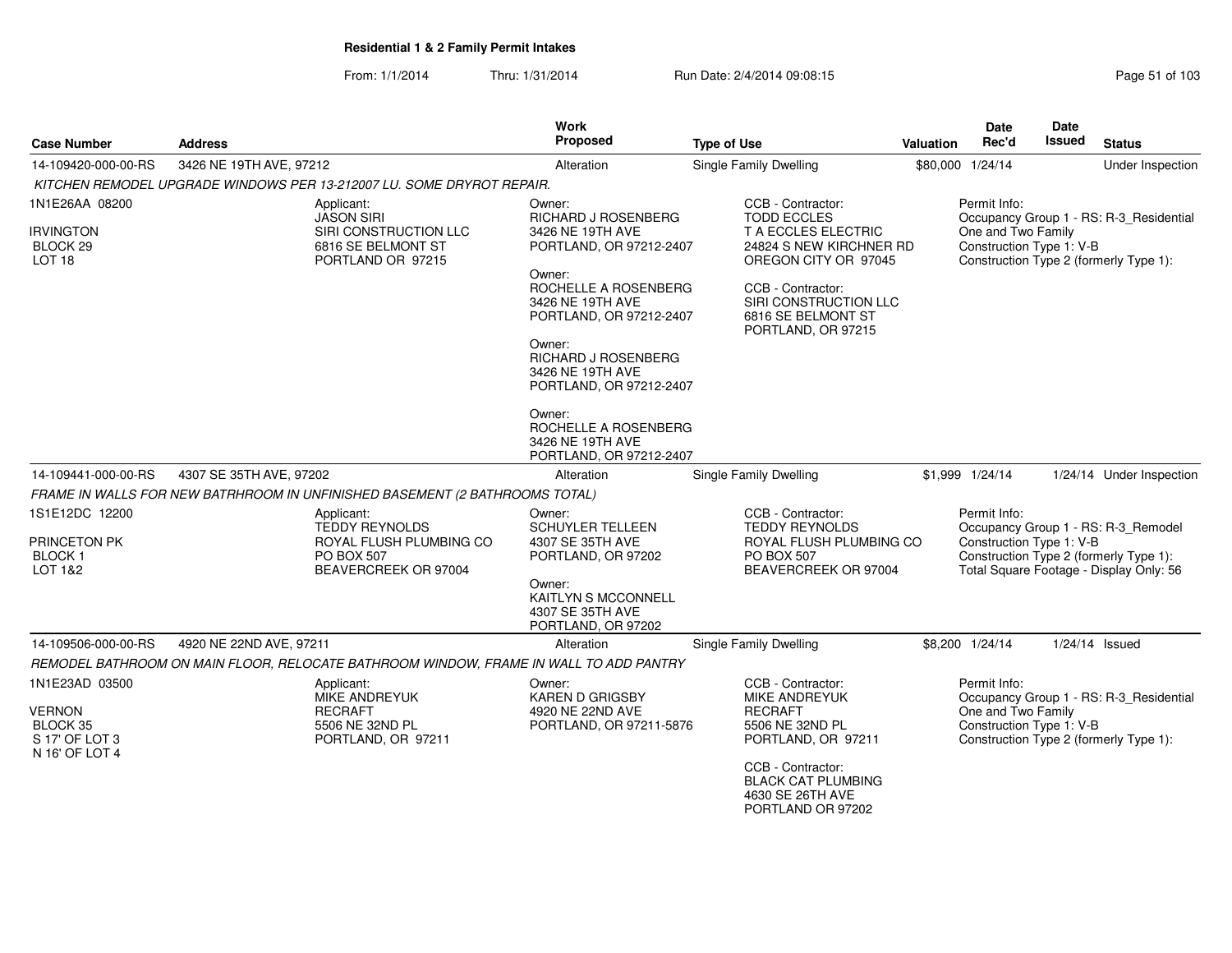| <b>Case Number</b>                                | <b>Address</b>                                                                                                                      | <b>Work</b><br><b>Proposed</b>                                                           | <b>Type of Use</b>                            | Valuation        | <b>Date</b><br>Rec'd                           | Date<br><b>Issued</b> | <b>Status</b>                           |
|---------------------------------------------------|-------------------------------------------------------------------------------------------------------------------------------------|------------------------------------------------------------------------------------------|-----------------------------------------------|------------------|------------------------------------------------|-----------------------|-----------------------------------------|
| 14-109523-000-00-RS                               | 2845 NE 49TH AVE, 97213                                                                                                             | Alteration                                                                               | <b>Single Family Dwelling</b>                 | \$10,000 1/24/14 |                                                | $1/24/14$ Issued      |                                         |
|                                                   | REBUILD STAIRS LEADING FROM MAIN FLOOR TO UNFINISHED BASEMENT, ADD NEW BEAM AT NEW WALL OPENING AT KITCHEN, NEW WINDOW AT STAIRWELL |                                                                                          |                                               |                  |                                                |                       |                                         |
| 1N2E30BD 09500                                    | Applicant:<br>MARTY BUCKENMEYER                                                                                                     | Owner:<br>JEREMY T BUNCE                                                                 | CCB - Contractor:<br>JAMES DAVID LOVESTRAND   |                  | Permit Info:                                   |                       | Occupancy Group 1 - RS: R-3_Residential |
| ROSE CITY PK<br>BLOCK 134<br>LOT <sub>1</sub>     | <b>BUCKENMEYER ARCHITECTURE</b><br>2517 NE 47TH AVE<br>PORTLAND, OR 97213                                                           | 2845 NE 49TH AVE<br>PORTLAND, OR 97213-1955                                              | 3015 NE 20TH AVE<br>PORTLAND, OR 97212        |                  | One and Two Family<br>Construction Type 1: V-B |                       | Construction Type 2 (formerly Type 1):  |
|                                                   |                                                                                                                                     | Owner:<br>ARWEN E BUNCE<br>2845 NE 49TH AVE<br>PORTLAND, OR 97213-1955                   |                                               |                  |                                                |                       |                                         |
| 14-109675-000-00-RS                               | 2440 SW TAYLORS FERRY RD, 97219                                                                                                     | Alteration                                                                               | <b>Single Family Dwelling</b>                 |                  | \$3,000 1/29/14                                | 1/29/14 Issued        |                                         |
|                                                   | POUR NEW CONCRETE SLAB AT REAR OF SINGLE FAMILY RESIDENCE APPROX 500SF                                                              |                                                                                          |                                               |                  |                                                |                       |                                         |
| 1S1E28BC 03200<br>EDGECLIFF                       | Applicant:<br><b>WILLIAM R NELSON</b><br>2450 SW TAYLORS FERRY RD                                                                   | Owner:<br>DOROTHY J NELSON<br>2450 SW TAYLORS FERRY RD                                   |                                               |                  | Permit Info:<br>One and Two Family             |                       | Occupancy Group 1 - RS: R-3_Residential |
| LOT 2 TL 3200                                     | PORTLAND, OR 97219-5541                                                                                                             | PORTLAND, OR 97219-5541                                                                  |                                               |                  | Construction Type 1: V-B                       |                       | Construction Type 2 (formerly Type 1):  |
|                                                   |                                                                                                                                     | Owner:<br><b>WILLIAM R NELSON</b><br>2450 SW TAYLORS FERRY RD<br>PORTLAND, OR 97219-5541 |                                               |                  |                                                |                       |                                         |
| 14-109903-000-00-RS                               | 1877 SW 14TH AVE, 97201                                                                                                             | Alteration                                                                               | Single Family Dwelling                        | \$50,000 1/25/14 |                                                |                       | 1/25/14 Under Inspection                |
|                                                   | KITCHEN REMODEL, REMOVE PORTION OF BEARING WALL, SOME DRYROT REPAIR                                                                 |                                                                                          |                                               |                  |                                                |                       |                                         |
| 1S1E04AC 07400                                    | Applicant:<br><b>GREGOR MITCHELL</b>                                                                                                | Owner:<br>PETER MAAG                                                                     | CCB - Contractor:<br><b>GREGOR MITCHELL</b>   |                  | Permit Info:                                   |                       | Occupancy Group 1 - RS: R-3_Residential |
| <b>PORTLAND</b>                                   | MITCHELL INC                                                                                                                        | 1877 SW 14TH AVE                                                                         | MITCHELL INC                                  |                  | One and Two Family                             |                       |                                         |
| SUB OF E 1/2 Z<br>BLOCK <sub>2</sub>              | PO BOX 1121<br>PORTLAND OR 97207                                                                                                    | PORTLAND, OR 97201-2511                                                                  | PO BOX 1121<br>PORTLAND OR 97207              |                  | Construction Type 1: V-B                       |                       | Construction Type 2 (formerly Type 1):  |
| LOT <sub>3</sub>                                  |                                                                                                                                     | Owner:<br><b>AMIEE PETITE</b><br><b>1877 SW 14TH AVE</b><br>PORTLAND, OR 97201-2511      | Primary Contractor:<br>THE WORKS CONSTRUCTION |                  |                                                |                       |                                         |
| 14-110238-000-00-RS                               | 1912 SE 40TH AVE, 97214                                                                                                             | Alteration                                                                               | Single Family Dwelling                        | \$50,000 1/27/14 |                                                |                       | Approved to Issue                       |
|                                                   | KITCHEN REMODEL DECREASE NORTH SIDE WINDOW, CHANGE OUT REMAINING KITCHEN WINDOWS AND DOORS IN EXISTING LOCATIONS                    |                                                                                          |                                               |                  |                                                |                       |                                         |
| 1S1E01DA 03000                                    | Applicant:<br>HAMMER AND HAND INC                                                                                                   | Owner:<br><b>MEREDITH A HANOLSY</b>                                                      | CCB - Contractor:<br>HAMMER AND HAND INC      |                  | Permit Info:                                   |                       | Occupancy Group 1 - RS: R-3_Residential |
| <b>MALLORY ADD</b><br>BLOCK 1<br>LOT <sub>4</sub> | 1020 SE HARRISON<br>PORTLAND, OR 97214                                                                                              | 1912 SE 40TH AVE<br>PORTLAND, OR 97214-5228                                              | 1020 SE HARRISON<br>PORTLAND, OR 97214        |                  | One and Two Family<br>Construction Type 1: V-B |                       | Construction Type 2 (formerly Type 1):  |
|                                                   |                                                                                                                                     | Owner:<br>CHRISTINE A HANOLSY<br>1912 SE 40TH AVE<br>PORTLAND, OR 97214-5228             |                                               |                  |                                                |                       |                                         |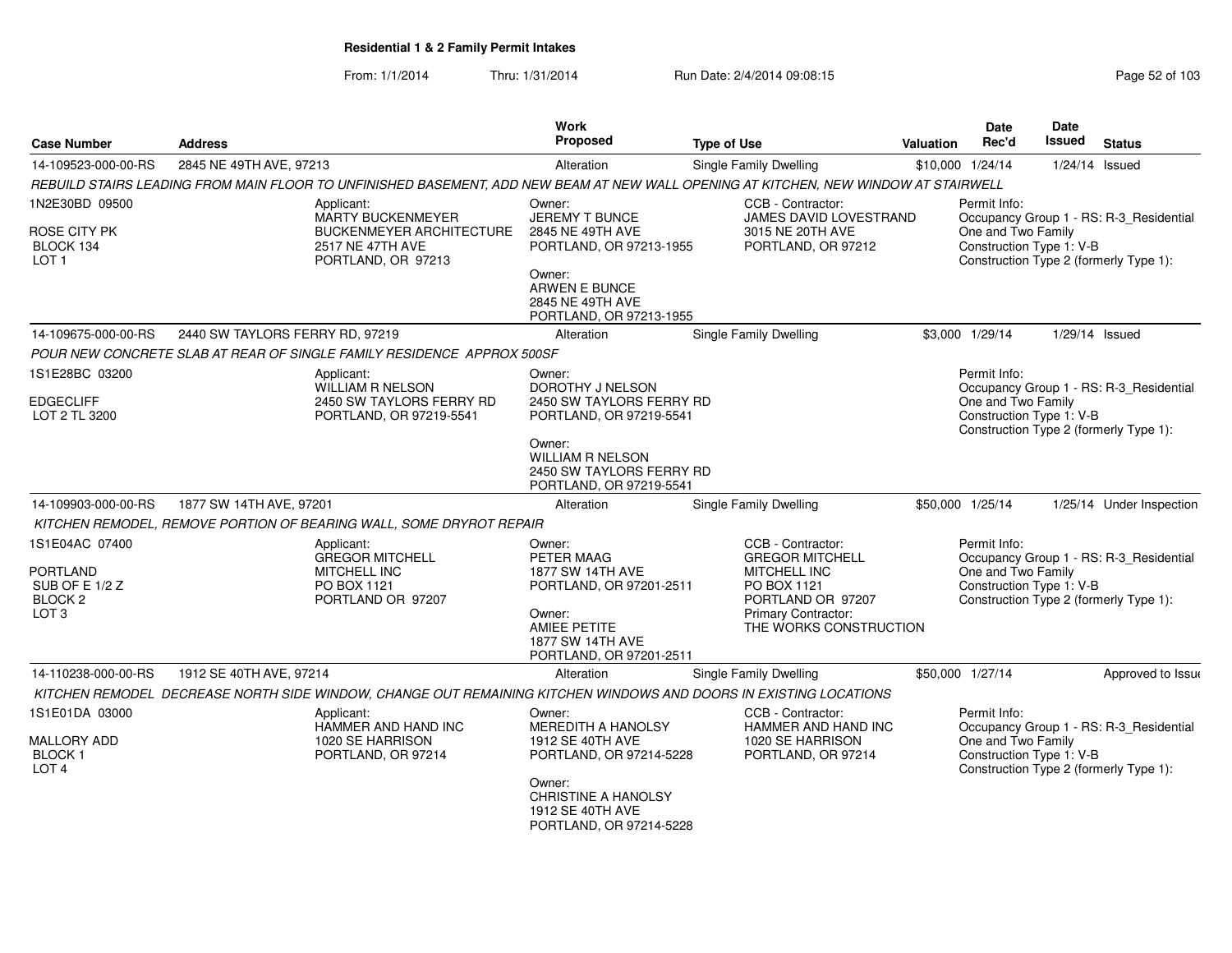| <b>Case Number</b>                               | <b>Address</b>                |                                                                                         | <b>Work</b><br><b>Proposed</b>                                              | <b>Type of Use</b>                                                                                                                                            | <b>Valuation</b> | <b>Date</b><br>Rec'd                           | Date<br>Issued | <b>Status</b>                                                                      |
|--------------------------------------------------|-------------------------------|-----------------------------------------------------------------------------------------|-----------------------------------------------------------------------------|---------------------------------------------------------------------------------------------------------------------------------------------------------------|------------------|------------------------------------------------|----------------|------------------------------------------------------------------------------------|
| 14-110490-000-00-RS                              | 6722 N MISSISSIPPI AVE, 97217 |                                                                                         | Alteration                                                                  | Single Family Dwelling                                                                                                                                        | \$12,741         | 1/29/14                                        |                | $1/29/14$ Issued                                                                   |
|                                                  |                               |                                                                                         |                                                                             | CREATE HABITABLE SPACE IN THE BASEMENT AREA TO INCLUDE NEW BEDROOM W/EGRESS WINDOW, OFFICE (NO EGRESS WINDOW) AND BATHROOM                                    |                  |                                                |                |                                                                                    |
| 1N1E15BD 08200                                   |                               | Applicant:<br><b>BARRY EASTWOOD</b>                                                     | Owner:<br><b>ADAM MOSHOFSKY</b>                                             |                                                                                                                                                               |                  | Permit Info:                                   |                | Occupancy Group 1 - RS: R-3 Remodel                                                |
| LAHOMA ADD<br><b>BLOCK 2</b><br>LOT <sub>2</sub> |                               | <b>BARRY EASTWOOD &amp; ASSOC</b><br>9369 N Wall<br>PORTLAND OR 97203                   | 10260 SW GREENBURG RD #830<br>TIGARD, OR 97223                              |                                                                                                                                                               |                  | Construction Type 1: V-B                       |                | Construction Type 2 (formerly Type 1):<br>Total Square Footage - Display Only: 357 |
| 14-110503-000-00-RS                              | 3835 NE STANTON ST, 97212     |                                                                                         | Alteration                                                                  | <b>Single Family Dwelling</b>                                                                                                                                 |                  | \$3.960 1/28/14                                | 1/28/14 Final  |                                                                                    |
| <b>VOLUNTARY SEISMIC UPGRADE</b>                 |                               |                                                                                         |                                                                             |                                                                                                                                                               |                  |                                                |                |                                                                                    |
| 1N1E25AD 04100                                   |                               | Applicant:<br><b>ERIKA ALTENHOFEN</b>                                                   | Owner:<br><b>MARCIA E MEE</b>                                               | CCB - Contractor:<br>NEIL KELLY CO INC                                                                                                                        |                  | Permit Info:                                   |                | Occupancy Group 1 - RS: R-3_Residential                                            |
| <b>BEAUMONT</b><br>BLOCK 24<br>LOT 5 TL 4100     |                               |                                                                                         | 3835 NE STANTON ST<br>PORTLAND, OR 97212-2859                               | 804 N ALBERTA ST<br>PORTLAND, OR 97217-2693                                                                                                                   |                  | One and Two Family<br>Construction Type 1: V-B |                | Construction Type 2 (formerly Type 1):                                             |
| 14-110527-000-00-RS                              | 4331 NE DAVIS ST, 97213       |                                                                                         | Alteration                                                                  | Single Family Dwelling                                                                                                                                        |                  | \$20,000 1/28/14                               |                | 1/28/14 Issued                                                                     |
|                                                  |                               |                                                                                         |                                                                             | KITCHEN REMODEL, ENLARGE OPENING BETWEEN KITCHEN AND DINING ROOM, CHANGE CORNER IN KITCHEN FROM SLANT WALL TO CORNER WALL. PLUMBING PERMIT SEPARATE.          |                  |                                                |                |                                                                                    |
| 1N2E31CB 09100                                   |                               | Applicant:<br><b>JON ZILKA</b>                                                          | Owner:<br><b>BARBARA B DALLAS</b>                                           | CCB - Contractor:<br><b>JON ZILKA</b>                                                                                                                         |                  | Permit Info:                                   |                | Occupancy Group 1 - RS: R-3_Remodel                                                |
| <b>LAURELHURST</b>                               |                               | A.L. ZILKA                                                                              | 4331 NE DAVIS ST                                                            | A.L. ZILKA                                                                                                                                                    |                  | Construction Type 1: V-B                       |                |                                                                                    |
| BLOCK 114<br>LOT 10                              |                               | 5340 SW SHATTUCK RD<br>BEAVERTON OR 97221                                               | PORTLAND, OR 97213-1633                                                     | 5340 SW SHATTUCK RD<br>BEAVERTON OR 97221                                                                                                                     |                  |                                                |                | Construction Type 2 (formerly Type 1):<br>Total Square Footage - Display Only: 300 |
| 14-110533-000-00-RS                              | 5005 SE STEELE ST, 97206      |                                                                                         | Alteration                                                                  | Single Family Dwelling                                                                                                                                        |                  | \$2,000 1/28/14                                |                | 1/28/14 Under Inspection                                                           |
|                                                  |                               | CONSTRUCT NEW 8' X 6' FRONT PORCH ROOF: KITCHEN/CABINETS AND BATH REMODEL. SEE COMMENTS |                                                                             |                                                                                                                                                               |                  |                                                |                |                                                                                    |
| 1S2E18BD 06100                                   |                               | Applicant:<br>Oscar Herrera                                                             | Owner:<br><b>SHAWN MARKMAN</b>                                              | CCB - Contractor:<br><b>WRIGHTS PLUMBING</b>                                                                                                                  |                  | Permit Info:                                   |                | Occupancy Group 1 - RS: R-3_Residential                                            |
| <b>YALE</b><br><b>BLOCK 4</b>                    |                               | Nest Design & Construction<br>7611 NE Fremont St.                                       | 19934 SUNSTONE PL<br>OREGON CITY, OR 97045                                  | 13500 SE MAPLE<br>MILWAUKIE, OR 972225742                                                                                                                     |                  | One and Two Family<br>Construction Type 1: V-B |                |                                                                                    |
| S 50' OF LOT 5&6                                 |                               | Portland, OR 97213                                                                      |                                                                             | CCB - Contractor:                                                                                                                                             |                  |                                                |                | Construction Type 2 (formerly Type 1):                                             |
|                                                  |                               |                                                                                         |                                                                             | NEST DESIGN & CONSTRUCTION<br><b>INC</b>                                                                                                                      |                  |                                                |                |                                                                                    |
|                                                  |                               |                                                                                         |                                                                             | 7611 NE FREMONT ST<br>PORTLAND, OR 97213                                                                                                                      |                  |                                                |                |                                                                                    |
| 14-110542-000-00-RS                              | 2415 SE IVON ST, 97202        |                                                                                         | Alteration                                                                  | Single Family Dwelling                                                                                                                                        |                  | \$50,000 1/30/14                               |                | $1/30/14$ Issued                                                                   |
|                                                  |                               |                                                                                         |                                                                             | CONVERT DUPLEX BACK TO SINGLE FAMILY HOME, NEW INTERIOR WALLS, REBUILD EXISTING STAIRCASE, NEW FAMILLY ROOM, DEN, NEW LAUNDRY ROOM ON SECOND FLOOR, MEP TRADE |                  |                                                |                |                                                                                    |
| 1S1E11AA 01500                                   |                               | Applicant:                                                                              | Owner:                                                                      | CCB - Contractor:                                                                                                                                             |                  | Permit Info:                                   |                |                                                                                    |
| <b>SIMONS ADD</b><br>BLOCK <sub>2</sub>          |                               | <b>MARY TONGUE</b><br>4207 SE WOODSTOCK BLVD<br>PORTLAND OREGON 97206                   | <b>JESSIE FAN</b><br>2415 SE IVON ST<br>PORTLAND, OR 97202-1287             | <b>ROBERT TONGUE</b><br>HOMEMAKERS OF OREGON LLC<br>5439 SE WOODSTOCK BLVD                                                                                    |                  | Construction Type 1: V-B                       |                | Occupancy Group 1 - RS: R-3_Remodel<br>Construction Type 2 (formerly Type 1):      |
| LOT <sub>5</sub>                                 |                               |                                                                                         | Owner:<br><b>JAMES L MAST</b><br>2415 SE IVON ST<br>PORTLAND, OR 97202-1287 | PORTLAND, OR 97206                                                                                                                                            |                  |                                                |                | Total Square Footage - Display Only: 195                                           |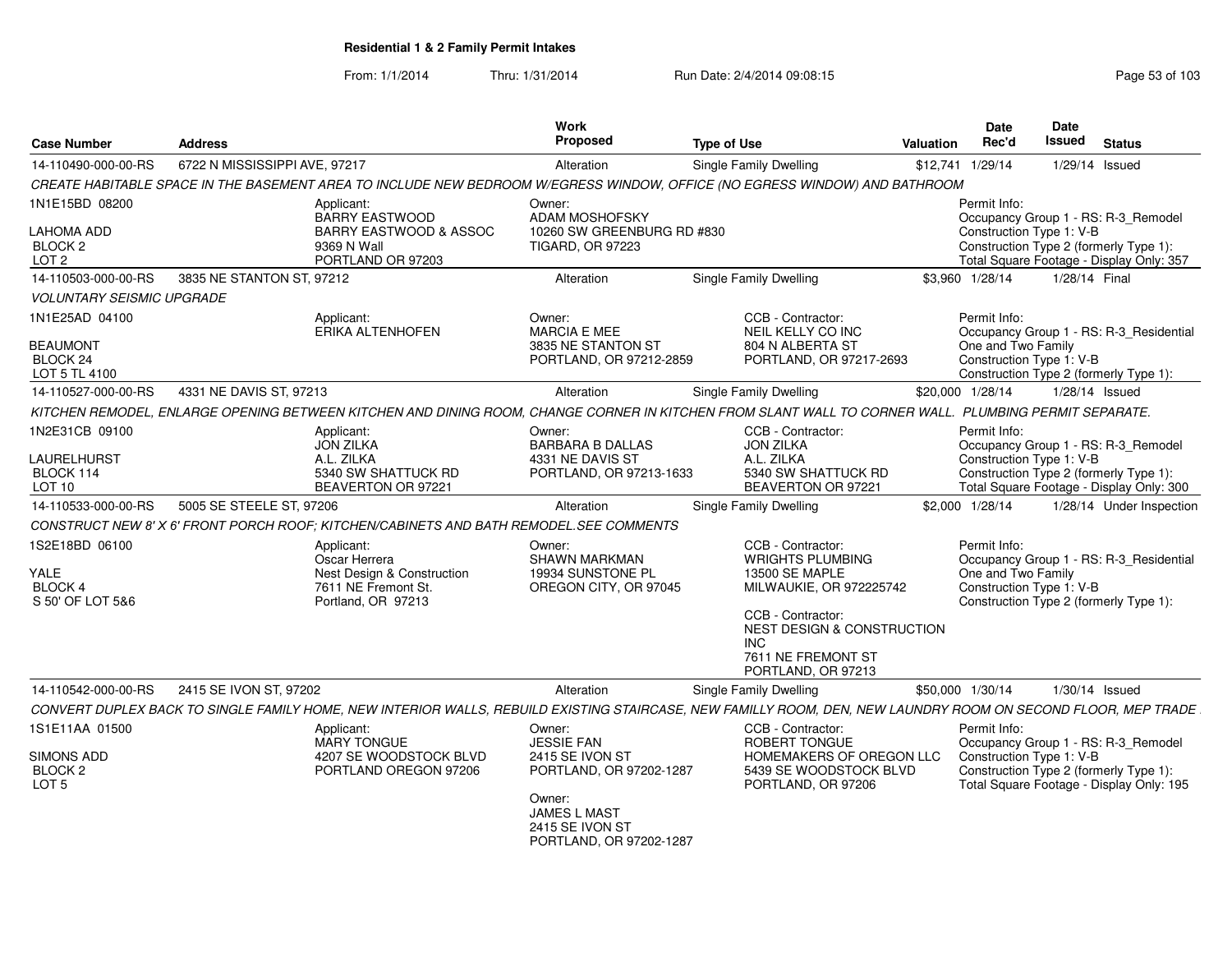| <b>Case Number</b>                                                                                                                           | <b>Address</b>            |                                                                                                   | <b>Work</b><br>Proposed                                                                                                                                | <b>Type of Use</b>                                                                                                                      | Valuation | Date<br>Rec'd                                                  | Date<br>Issued   | <b>Status</b>                                                                     |
|----------------------------------------------------------------------------------------------------------------------------------------------|---------------------------|---------------------------------------------------------------------------------------------------|--------------------------------------------------------------------------------------------------------------------------------------------------------|-----------------------------------------------------------------------------------------------------------------------------------------|-----------|----------------------------------------------------------------|------------------|-----------------------------------------------------------------------------------|
| 14-110551-000-00-RS                                                                                                                          | 6048 SW BRUGGER ST, 97219 |                                                                                                   | Alteration                                                                                                                                             | Single Family Dwelling                                                                                                                  | \$4,850   | 1/28/14                                                        | 1/28/14 Issued   |                                                                                   |
|                                                                                                                                              |                           | REPLACE EXISTING WINDOW AT SIDE OF HOUSE WITH BAY WINDOW. ELECTRICAL PERMIT SEPARATE.             |                                                                                                                                                        |                                                                                                                                         |           |                                                                |                  |                                                                                   |
| 1S1E30BC 07500<br><b>TUALATIN AC</b><br><b>BLOCK1</b><br>LOT <sub>13</sub>                                                                   |                           | Applicant:<br><b>KATE E KELLER</b><br>6048 SW BRUGGER ST<br>PORTLAND, OR 97219                    | Owner:<br><b>JACK KELLER</b><br>6048 SW BRUGGER ST<br>PORTLAND, OR 97219<br>Owner:<br><b>KATE E KELLER</b><br>6048 SW BRUGGER ST<br>PORTLAND, OR 97219 | CCB - Contractor:<br><b>CLEAR CHOICE WINDOWS &amp;</b><br><b>DOORS INC</b><br>16285 SW 85TH AVE STE 107<br><b>TIGARD, OR 97224</b>      |           | Permit Info:<br>Construction Type 1: V-B                       |                  | Occupancy Group 1 - RS: R-3_Remodel<br>Construction Type 2 (formerly Type 1):     |
| 14-110565-000-00-RS                                                                                                                          | 3425 NE BEAKEY ST, 97212  |                                                                                                   | Alteration                                                                                                                                             | Single Family Dwelling                                                                                                                  |           | \$45,000 1/28/14                                               |                  | <b>Under Review</b>                                                               |
|                                                                                                                                              |                           |                                                                                                   | REMODEL EXISTING FULL BATH. CREATE A NEW MASTER BATHROOM. ADD STACK WASH UNIT IN HALLWAY IN EXISTING LINEN CLOSET                                      |                                                                                                                                         |           |                                                                |                  |                                                                                   |
| 1N1E25AB 03600<br>MAPLEHURST<br>BLOCK <sub>3</sub><br><b>LOT 7-9</b><br>E 10' OF LOT 16-18<br>HISTORIC PROPERTY; POTENTIAL<br>ADDITIONAL TAX |                           | Applicant:<br>RICHARD ANDERS BLOOM<br>4715 NE MALLORY AV<br>PORTLAND, OR 97211                    | Owner:<br>AARON A KOHN<br>3425 NE BEAKEY ST<br>PORTLAND, OR 97212-2661<br>Owner:<br>ERIKA C KOHN<br>3425 NE BEAKEY ST<br>PORTLAND, OR 97212-2661       | CCB - Contractor:<br>RICHARD ANDERS BLOOM<br>4715 NE MALLORY AV<br>PORTLAND, OR 97211                                                   |           | Permit Info:<br>One and Two Family<br>Construction Type 1: V-B |                  | Occupancy Group 1 - RS: R-3 Residential<br>Construction Type 2 (formerly Type 1): |
| 14-110612-000-00-RS                                                                                                                          | 2304 N SUMNER ST, 97217   |                                                                                                   | Alteration                                                                                                                                             | Single Family Dwelling                                                                                                                  |           | \$6,000 1/28/14                                                | 1/28/14 Issued   |                                                                                   |
|                                                                                                                                              |                           | ADD EGRESS WINDOW AND WINDOW WELL - TRADE PERMITS TO BE OBTAINED SEPARATELY                       |                                                                                                                                                        |                                                                                                                                         |           |                                                                |                  |                                                                                   |
| 1N1E21AB 14900<br><b>TERMINUS ADD</b><br>BLOCK <sub>9</sub><br>LOT <sub>5</sub>                                                              |                           | Applicant:<br><b>BOB BROWN</b><br>PARAGON BUILDERS<br>7057 N KNOWLES<br>PORTLAND, OR 97217        | Owner:<br><b>ADAM KECSKES</b><br>2304 N SUMNER ST<br>PORTLAND, OR 97217-3835                                                                           | CCB - Contractor:<br>DARRELL KRIECHBAUM<br>DK REAL ESTATE INSPECTIONS<br><b>LLC</b><br>7057 N KNOWLES AVENUE<br>PORTLAND, OR 97217-5118 |           | Permit Info:<br>One and Two Family<br>Construction Type 1: V-B |                  | Occupancy Group 1 - RS: R-3 Residential<br>Construction Type 2 (formerly Type 1): |
| 14-110658-000-00-RS                                                                                                                          | 2732 SE 18TH AVE, 97202   |                                                                                                   | Alteration                                                                                                                                             | Single Family Dwelling                                                                                                                  |           | \$6,750 1/28/14                                                | 1/28/14 Final    |                                                                                   |
| SOLAR - 5.1 KW ROODTOP PV SYSTEM                                                                                                             |                           |                                                                                                   |                                                                                                                                                        |                                                                                                                                         |           |                                                                |                  |                                                                                   |
| 1S1E11AB 11200<br><b>TIBBETTS ADD</b><br>BLOCK <sub>21</sub><br>W 67' OF N 17' OF LOT 1<br>W 67' OF S 16' OF LOT 2                           |                           | Applicant:<br><b>DAN TRACY</b><br><b>SOLAR UNIVERSE</b><br>556 SOMMERSET RD<br>WOODLAND, WA 98674 | Owner:<br><b>DAVID WAGNER</b><br>2732 SE 18TH AVE<br>PORTLAND, OR 97202<br>Owner:<br><b>KARIN WAGNER</b><br>2732 SE 18TH AVE<br>PORTLAND, OR 97202     | CCB - Contractor:<br>PREMIER ENERGY INC<br>556 SOMMERSET RD<br>WOODLAND, WA 98674                                                       |           | Permit Info:<br>One and Two Family<br>Construction Type 1: V-B |                  | Occupancy Group 1 - RS: R-3_Residential<br>Construction Type 2 (formerly Type 1): |
| 14-110659-000-00-RS                                                                                                                          | 6733 N GREELEY AVE, 97217 |                                                                                                   | Alteration                                                                                                                                             | Single Family Dwelling                                                                                                                  |           | \$1,200 1/28/14                                                | $1/28/14$ Issued |                                                                                   |
|                                                                                                                                              |                           | REPLACE WINDOW IN FINISHED BASEMENT WITH EGRESS WINDOW                                            |                                                                                                                                                        |                                                                                                                                         |           |                                                                |                  |                                                                                   |
| 1N1E16BD 10100<br><b>BURRAGE TR</b><br>BLOCK 13<br>LOT 1&2                                                                                   |                           | Applicant:<br>TIMOTHY F CHAPMAN<br>6733 N GREELEY AVE<br>PORTLAND, OR 97217-5047                  | Owner:<br>TIMOTHY F CHAPMAN<br>6733 N GREELEY AVE<br>PORTLAND, OR 97217-5047                                                                           |                                                                                                                                         |           | Permit Info:<br>One and Two Family<br>Construction Type 1: V-B |                  | Occupancy Group 1 - RS: R-3_Residential<br>Construction Type 2 (formerly Type 1): |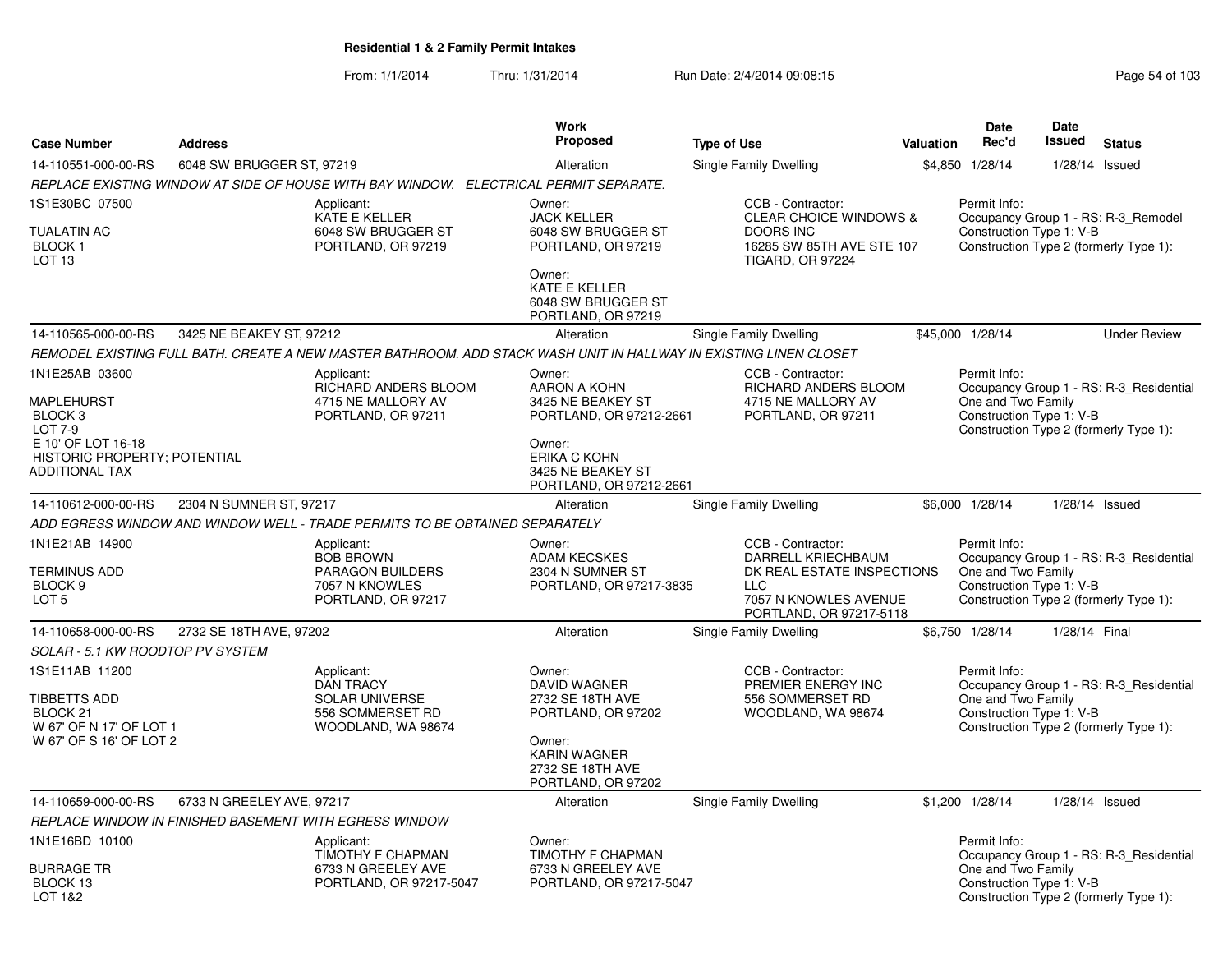| <b>Case Number</b>                                           | <b>Address</b>                              |                                                                                                          | Work<br>Proposed                                                                                                                                             | <b>Type of Use</b>                                                                                                                                 | Valuation | <b>Date</b><br>Rec'd                                           | Date<br>Issued   | <b>Status</b>                                                                                                             |
|--------------------------------------------------------------|---------------------------------------------|----------------------------------------------------------------------------------------------------------|--------------------------------------------------------------------------------------------------------------------------------------------------------------|----------------------------------------------------------------------------------------------------------------------------------------------------|-----------|----------------------------------------------------------------|------------------|---------------------------------------------------------------------------------------------------------------------------|
| 14-110700-000-00-RS                                          | 105 NE 57TH AVE, 97213                      |                                                                                                          | Alteration                                                                                                                                                   | <b>Single Family Dwelling</b>                                                                                                                      |           | \$4,000 1/28/14                                                | 1/28/14 Issued   |                                                                                                                           |
|                                                              |                                             | ADDING NEW BATHROOM IN BASEMENT; BASEMENT TO REMAIN AS STORAGE; TRADES ALREADY OBTAINED                  |                                                                                                                                                              |                                                                                                                                                    |           |                                                                |                  |                                                                                                                           |
| 1N2E31DB 05700<br><b>CAPITAN ADD</b><br>BLOCK 12<br>LOT 9&10 |                                             | Applicant:<br>ROSECITY MAINTENANCE AND<br><b>REMODELING</b><br>1104 SE 148TH AVE<br>PORTLAND, OR 97233   | Owner:<br>DAVID J SALADINI<br>105 NE 57TH AVE<br>PORTLAND, OR 97213<br>Owner:<br><b>KAITY WU</b><br>105 NE 57TH AVE                                          | CCB - Contractor:<br>ROSECITY MAINTENANCE AND<br><b>REMODELING</b><br>1104 SE 148TH AVE<br>PORTLAND, OR 97233                                      |           | Permit Info:<br>Construction Type 1: V-B                       |                  | Occupancy Group 1 - RS: R-3_Remodel<br>Construction Type 2 (formerly Type 1):<br>Total Square Footage - Display Only: 35  |
|                                                              |                                             |                                                                                                          | PORTLAND, OR 97213                                                                                                                                           |                                                                                                                                                    |           |                                                                |                  |                                                                                                                           |
| 14-110718-000-00-RS                                          | 14336 NE FREMONT CT, 97230                  |                                                                                                          | Alteration                                                                                                                                                   | Single Family Dwelling                                                                                                                             |           | \$1,500 1/28/14                                                | 1/28/14 Issued   |                                                                                                                           |
|                                                              |                                             |                                                                                                          |                                                                                                                                                              | CONVERTING EXISTING SLIDING DOOR ON REAR OF HOUSE TO 36" SWING DOOR; INCREASE WIDTH OF KITCHEN WINDOW; NEW HEADER - FUTURE INTERIOR REMODEL (NIC). |           |                                                                |                  |                                                                                                                           |
| 1N2E25BB 04800<br>LANCASHIRE<br>BLOCK 6<br>LOT <sub>3</sub>  |                                             | Applicant:<br><b>HEATHER HECK</b><br>14336 NE FREMONT CT<br>PORTLAND, OR 97230                           | Owner:<br><b>CHRISTOPHER HECK</b><br>14336 NE FREMONT CT<br>PORTLAND, OR 97230<br>Owner:<br><b>HEATHER HECK</b><br>14336 NE FREMONT CT<br>PORTLAND, OR 97230 | CCB - Contractor:<br><b>KEMPS WINDOWS INC</b><br>16107 SE MCLOUGHLIN BLVD<br>MILWAUKIE, OR 972674651                                               |           | Permit Info:<br>Construction Type 1: V-B                       |                  | Occupancy Group 1 - RS: R-3 Remodel<br>Construction Type 2 (formerly Type 1):<br>Total Square Footage - Display Only: 190 |
| 14-110720-000-00-RS                                          | 3626 SW DAKOTA ST, 97221                    |                                                                                                          | Alteration                                                                                                                                                   | <b>Single Family Dwelling</b>                                                                                                                      |           | \$6,750 1/28/14                                                | 1/28/14 Issued   |                                                                                                                           |
|                                                              | SOLAR-NEW ROOF MOUNTED SOLAR 3.060KW SYSTEM |                                                                                                          |                                                                                                                                                              |                                                                                                                                                    |           |                                                                |                  |                                                                                                                           |
| 1S1E17CD 09200<br>SECTION 17 1S 1E<br>TL 9200 0.29 ACRES     |                                             | Applicant:<br><b>KATIE MARTIN</b><br><b>NEIL KELLY COMPANY</b><br>804 N ALBERTA ST<br>PORTLAND, OR 97217 | Owner:<br><b>KATHERINE LOOMIS</b><br>4901 SW 26TH DR<br>PORTLAND, OR 97239-1227<br>Owner:<br>PETER MOON<br>4901 SW 26TH DR<br>PORTLAND, OR 97239-1227        | CCB - Contractor:<br>NEIL KELLY CO INC<br>804 N ALBERTA ST<br>PORTLAND, OR 97217-2693                                                              |           | Permit Info:<br>One and Two Family<br>Construction Type 1: V-B |                  | Occupancy Group 1 - RS: R-3_Residential<br>Construction Type 2 (formerly Type 1):                                         |
| 14-110801-000-00-RS                                          | 8950 NE SUMNER ST, 97220                    |                                                                                                          | Alteration                                                                                                                                                   | Single Family Dwelling                                                                                                                             |           | \$30,337 1/28/14                                               | $1/28/14$ Issued |                                                                                                                           |
|                                                              |                                             | LEGALIZE CONVERSION OF GARAGE TO LIVING SPACE; RELOCATE/RECONFIGURE BEDROOM, BATHROOM AND KITCHEN        |                                                                                                                                                              |                                                                                                                                                    |           |                                                                |                  |                                                                                                                           |
| 1N2E21BA 04100<br><b>MISSION GARDENS</b>                     |                                             | Applicant:<br><b>CHARLENE F SCHOUTEN</b><br>8950 NE SUMNER ST                                            | Owner:<br><b>CHARLENE F SCHOUTEN</b><br>8950 NE SUMNER ST                                                                                                    |                                                                                                                                                    |           | Permit Info:<br>Construction Type 1: V-B                       |                  | Occupancy Group 1 - RS: R-3_Remodel                                                                                       |
| BLOCK 8<br>LOT <sub>4</sub>                                  |                                             | PORTLAND, OR 97220                                                                                       | PORTLAND, OR 97220                                                                                                                                           |                                                                                                                                                    |           |                                                                |                  | Construction Type 2 (formerly Type 1):<br>Total Square Footage - Display Only: 850                                        |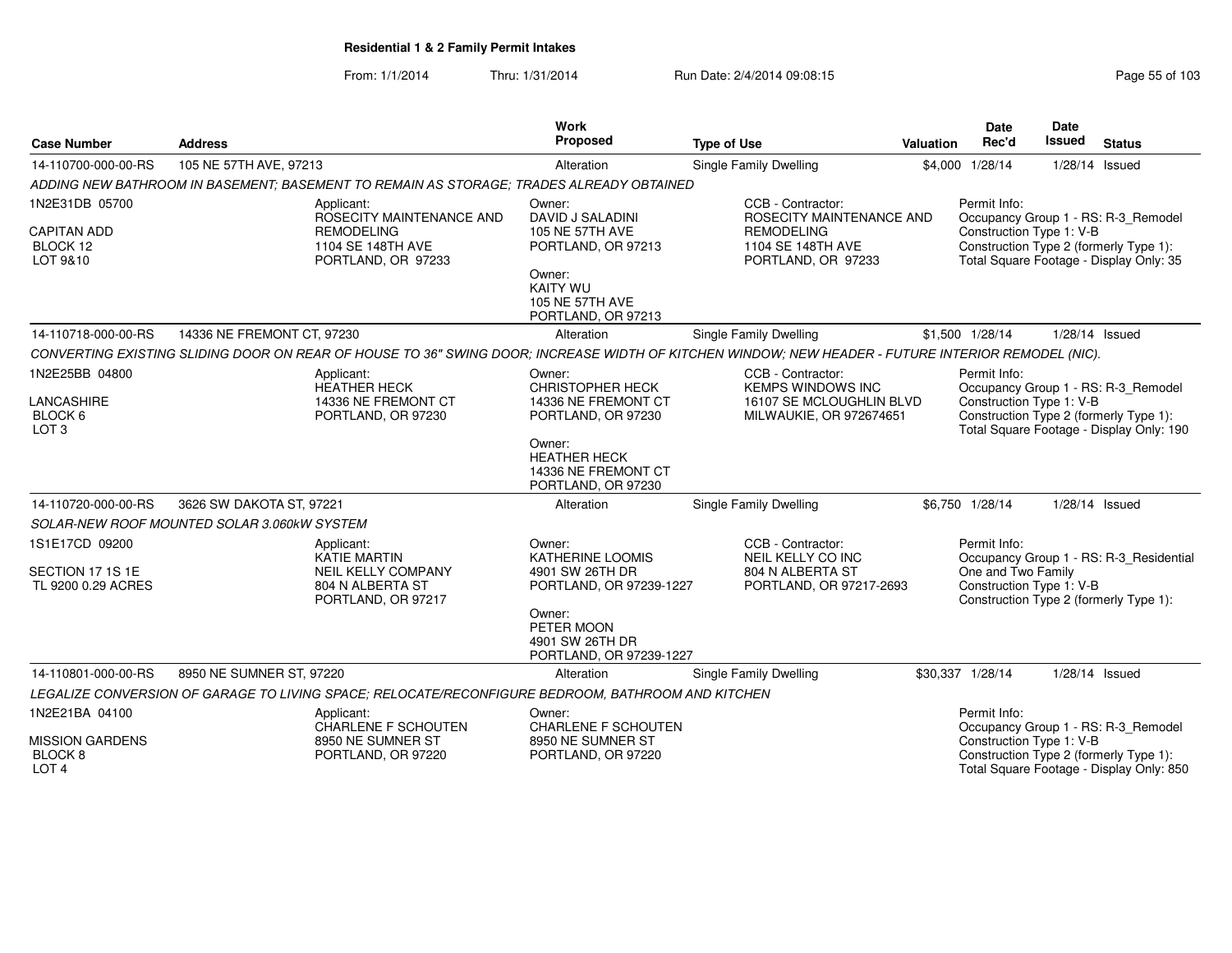| <b>Case Number</b>                                                                                   | <b>Address</b>                                                                                                                                 | <b>Work</b><br>Proposed                                                                                                                                             | <b>Type of Use</b>                                                                                                                                                                                                                                                                                                                                               | <b>Valuation</b> | <b>Date</b><br>Rec'd                                                               | <b>Date</b><br><b>Issued</b> | <b>Status</b>                                                                                         |
|------------------------------------------------------------------------------------------------------|------------------------------------------------------------------------------------------------------------------------------------------------|---------------------------------------------------------------------------------------------------------------------------------------------------------------------|------------------------------------------------------------------------------------------------------------------------------------------------------------------------------------------------------------------------------------------------------------------------------------------------------------------------------------------------------------------|------------------|------------------------------------------------------------------------------------|------------------------------|-------------------------------------------------------------------------------------------------------|
| 14-110883-000-00-RS                                                                                  | 3527 NE SCHUYLER ST, 97212                                                                                                                     | Alteration                                                                                                                                                          | Single Family Dwelling                                                                                                                                                                                                                                                                                                                                           |                  | \$9,000 1/28/14                                                                    |                              | $1/31/14$ Issued                                                                                      |
|                                                                                                      | NEW SHED DORMER OVER EXISTING 2ND FLOOR BATHROOM TO INCREASE HEADROOM HEIGHT IN EXISTING BATHROOM.                                             |                                                                                                                                                                     |                                                                                                                                                                                                                                                                                                                                                                  |                  |                                                                                    |                              |                                                                                                       |
| 1N1E25DC 10500                                                                                       | Applicant:<br>WADE FREITAG                                                                                                                     | Owner:<br>DARREN MOORE                                                                                                                                              | CCB - Contractor:<br><b>CRAFTSMAN DESIGN &amp;</b>                                                                                                                                                                                                                                                                                                               |                  | Permit Info:                                                                       |                              | Occupancy Group 1 - RS: R-3_Residential                                                               |
| <b>HANCOCK ST ADD</b><br>BLOCK 5<br><b>LOT 15</b>                                                    | CRAFTSMAN DESIGN AND<br><b>RENOVATION</b><br>1100 SE GRAND AVE #202<br>PORTLAND, OR 97214-3414                                                 | 3527 NE SCHUYLER ST<br>PORTLAND, OR 97212                                                                                                                           | <b>RENOVATION LLC</b><br>1235 SE DIVISION ST #203 A<br>PORTLAND, OR 97202                                                                                                                                                                                                                                                                                        |                  | One and Two Family<br>Construction Type 1: V-B                                     |                              | Construction Type 2 (formerly Type 1):                                                                |
|                                                                                                      |                                                                                                                                                |                                                                                                                                                                     | CCB - Contractor:<br><b>B &amp; H ELECTRIC INC</b><br>604 SE 70TH<br>PORTLAND OR 97215                                                                                                                                                                                                                                                                           |                  |                                                                                    |                              |                                                                                                       |
|                                                                                                      |                                                                                                                                                |                                                                                                                                                                     | CCB - Contractor:<br>PRESTO PLUMBING LLC<br><b>ALOHA</b><br>P O BOX 7295<br>ALOHA OR 97007                                                                                                                                                                                                                                                                       |                  |                                                                                    |                              |                                                                                                       |
| 14-110887-000-00-RS                                                                                  | 2957 SW CHAMPLAIN DR, 97201                                                                                                                    | Alteration                                                                                                                                                          | Single Family Dwelling                                                                                                                                                                                                                                                                                                                                           |                  | \$40,000 1/28/14                                                                   |                              | $2/1/14$ Issued                                                                                       |
|                                                                                                      | CONVERT PART OF EXISTING BASEMENT TO HABITABLE SPACE, INCLUDING NEW EGRESS DOORS RELOCATE LAUNDRY. RELOCATE EXISTING FURNACE AND WATER HEATER. |                                                                                                                                                                     |                                                                                                                                                                                                                                                                                                                                                                  |                  |                                                                                    |                              |                                                                                                       |
| 1N1E32DC 08800<br><b>STONEWALL</b><br>BLOCK <sub>1</sub><br>LOT <sub>18</sub><br>14-110947-000-00-RS | Applicant:<br>ADAM<br><b>ARCIFORM LLC</b><br>4231 N INTERSTATE AVE<br>PORTLAND, OR 97217<br>1405 SE LONG ST, 97202                             | Owner:<br><b>JONATHAN G HOWE</b><br>2957 SW CHAMPLAIN DR<br>PORTLAND, OR 97205<br>Owner:<br>LISA P HOWE<br>2957 SW CHAMPLAIN DR<br>PORTLAND, OR 97205<br>Alteration | CCB - Contractor:<br>POWER PLUMBING CO<br>PO BOX 19418<br><b>TIGARD, OR 97280</b><br>Web Page<br>Address:www.powerplumbingco.com<br>CCB - Contractor:<br>MASTER TECH ELECTRIC INC<br><b>PO BX 99</b><br>EAGLE CREEK OR 97022<br>CCB - Contractor:<br><b>ADAM</b><br><b>ARCIFORM LLC</b><br>4231 N INTERSTATE AVE<br>PORTLAND, OR 97217<br>Single Family Dwelling |                  | Permit Info:<br>One and Two Family<br>Construction Type 1: V-B<br>\$20,000 1/29/14 |                              | Occupancy Group 1 - RS: R-3_Residential<br>Construction Type 2 (formerly Type 1):<br>$1/29/14$ Issued |
|                                                                                                      | CONVERT BASEMENT TO LIVING SPACE; TO INCLUDE LIVING AREA WITH NEW WINDOW, BATHROOM, BEDROOM WITH NEW WINDOW (2 BATHROOMS TOTAL)                |                                                                                                                                                                     |                                                                                                                                                                                                                                                                                                                                                                  |                  |                                                                                    |                              |                                                                                                       |
| 1S1E14BA 00600                                                                                       | Applicant:                                                                                                                                     | Owner:                                                                                                                                                              |                                                                                                                                                                                                                                                                                                                                                                  |                  | Permit Info:                                                                       |                              |                                                                                                       |
| <b>COLLINGE ADD</b><br>BLOCK <sub>1</sub><br>LOT <sub>3</sub>                                        | <b>BOB STEELE</b><br><b>DESIGN INTELLIGENCE LLC</b><br>3013 SE WASHOUGAL RIVER RD<br>WASHOUGAL, WA 98671                                       | <b>BRUCE ZIELSDORF</b><br>1405 SE LONG ST<br>PORTLAND, OR 97202-5029                                                                                                |                                                                                                                                                                                                                                                                                                                                                                  |                  | One and Two Family<br>Construction Type 1: V-B                                     |                              | Occupancy Group 1 - RS: R-3_Residential<br>Construction Type 2 (formerly Type 1):                     |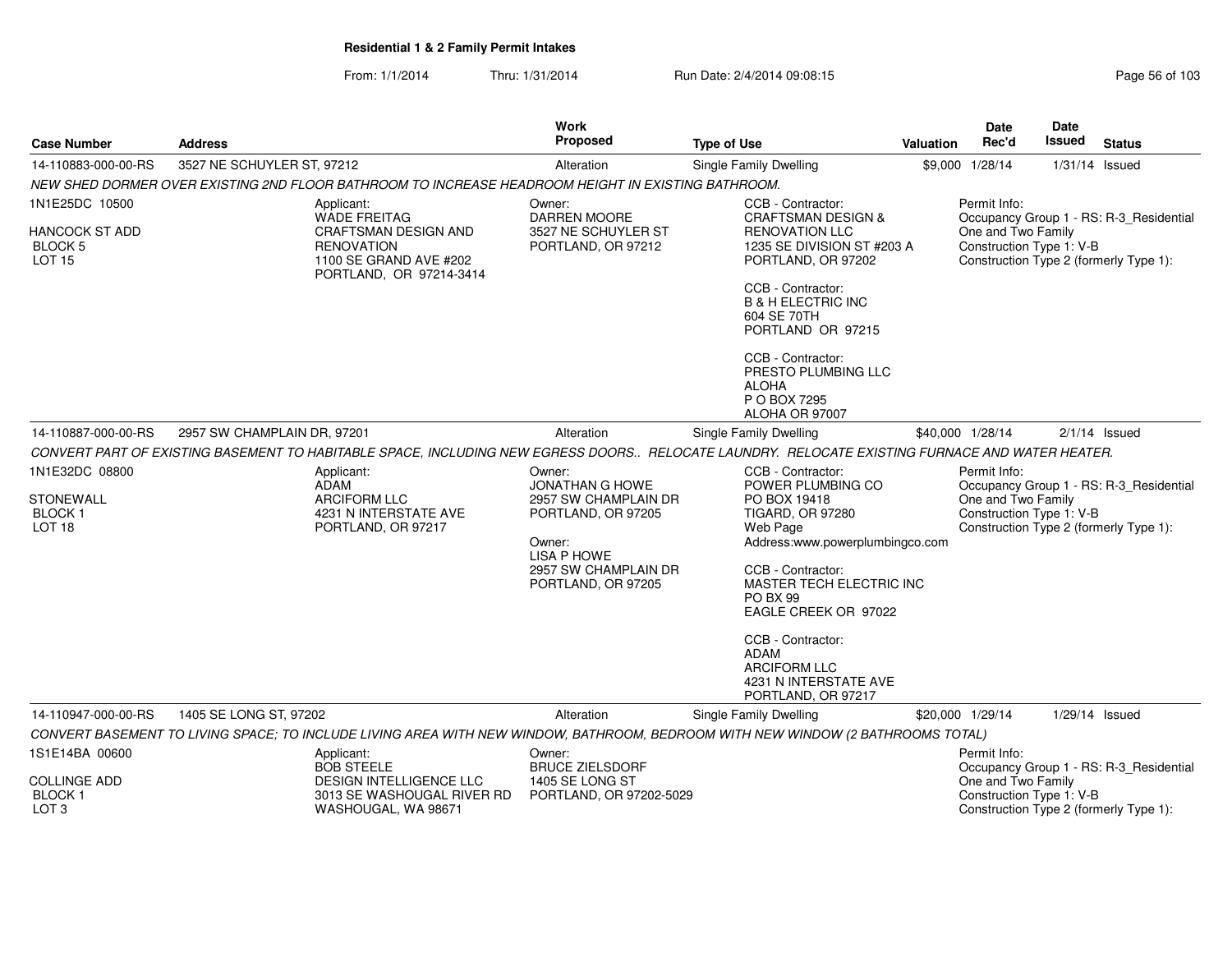| <b>Case Number</b>                                         | <b>Address</b>             |                                                                                                                                                       | Work<br>Proposed                                                                   | <b>Type of Use</b> |                                                                                          | <b>Valuation</b> | <b>Date</b><br>Rec'd                                           | Date<br>Issued | <b>Status</b>                                                                      |
|------------------------------------------------------------|----------------------------|-------------------------------------------------------------------------------------------------------------------------------------------------------|------------------------------------------------------------------------------------|--------------------|------------------------------------------------------------------------------------------|------------------|----------------------------------------------------------------|----------------|------------------------------------------------------------------------------------|
| 14-110974-000-00-RS                                        | 4545 SE BROOKLYN ST, 97206 |                                                                                                                                                       | Alteration                                                                         |                    | Single Family Dwelling                                                                   |                  | \$40,000 1/29/14                                               |                | <b>Under Review</b>                                                                |
|                                                            |                            | CREATE 800 SQUARE FEET LIVING SPAVE IN BASMENT. OWNER TO HAVE 2ND SINK AGREEMENT. 3 TOILETS TOTAL (EXISTING).                                         |                                                                                    |                    |                                                                                          |                  |                                                                |                |                                                                                    |
| 1S2E07BC 00100<br><b>BODLEY PL</b><br>BLOCK <sub>9</sub>   |                            | Applicant:<br>Arent Wortel<br>RIGHT ARM CONSTRUCTION<br>1045 SE Rim Rock Lane                                                                         | Owner:<br><b>DONNA R MEYER</b><br>4545 SE BROOKLYN ST<br>PORTLAND, OR 97206-2213   |                    | CCB - Contractor:<br><b>ARENT WORTEL</b><br>RIGHT ARM CONSTRUCTION<br>1912 SE RISLEY AVE |                  | Permit Info:<br>One and Two Family<br>Construction Type 1: V-B |                | Occupancy Group 1 - RS: R-3_Residential                                            |
| LOT 1&2                                                    |                            | Milwaukie, OR 97267                                                                                                                                   | Owner:<br><b>JAN L LONNQUIST</b><br>4545 SE BROOKLYN ST<br>PORTLAND, OR 97206-2213 |                    | MILWAUKIE OR 97267                                                                       |                  |                                                                |                | Construction Type 2 (formerly Type 1):                                             |
| 14-111107-000-00-RS                                        | 5708 SE LIEBE ST, 97206    |                                                                                                                                                       | Alteration                                                                         |                    | Single Family Dwelling                                                                   |                  | \$10,000 1/29/14                                               |                | 1/29/14 Issued                                                                     |
|                                                            |                            | REMOVE EXISTING BASEMENT SHOWER AND BUILD A FULL BATHROOM, INTERIOR WORK ONLY. ELECTRICAL AND PLMUBING TRADE PERMITS SEPARATE.                        |                                                                                    |                    |                                                                                          |                  |                                                                |                |                                                                                    |
| 1S2E18AB 13400                                             |                            | Applicant:<br><b>JACOB LEE AVERY</b>                                                                                                                  | Owner:<br><b>KAREN V PAGE</b>                                                      |                    | CCB - Contractor:<br><b>JACOB LEE AVERY</b>                                              |                  | Permit Info:                                                   |                | Occupancy Group 1 - RS: R-3_Remodel                                                |
| <b>ATLAS ADD</b><br>BLOCK <sub>3</sub><br>LOT <sub>4</sub> |                            | 4526 NE 11TH AVE<br>PORTLAND, OR 97211                                                                                                                | 5708 SE LIEBE ST<br>PORTLAND, OR 97206-4840                                        |                    | 4526 NE 11TH AVE<br>PORTLAND, OR 97211                                                   |                  | Construction Type 1: V-B                                       |                | Construction Type 2 (formerly Type 1):<br>Total Square Footage - Display Only: 34  |
|                                                            |                            |                                                                                                                                                       | Owner:<br><b>DENNIS J MITCHELL</b><br>5708 SE LIEBE ST<br>PORTLAND, OR 97206-4840  |                    |                                                                                          |                  |                                                                |                |                                                                                    |
| 14-111413-000-00-RS                                        | 3632 NE 36TH AVE, 97212    |                                                                                                                                                       | Alteration                                                                         |                    | Single Family Dwelling                                                                   |                  | \$25,000 1/30/14                                               |                | <b>Under Review</b>                                                                |
|                                                            |                            | EXPAND EXISTING SIDE CORNER FACING DORMER ON ONE SIDE OF EXISTING GABLE END WALL. REMODEL EXISTING KITCHEN AND BATHROOMS. CREATE NEW MASTER BATHROOM. |                                                                                    |                    |                                                                                          |                  |                                                                |                |                                                                                    |
| 1N1E24DC 15200                                             |                            | Applicant:<br>Gerald W. Edwards                                                                                                                       | Owner:<br>LA JOLLA MJ MANAGEMENT II                                                |                    | CCB - Contractor:<br>SHEILA REILLY DESIGN                                                |                  | Permit Info:                                                   |                | Occupancy Group 1 - RS: R-3_Residential                                            |
| <b>WILSHIRE</b><br>BLOCK <sub>3</sub><br>LOT <sub>1</sub>  |                            | SHEILA REILLY DESIGN<br>P.O. Box 14601<br>PORTLAND, OR 97293                                                                                          | 7979 IVANHOE AVE #520<br>LA JOLLA, CA 92037-4513                                   |                    | 1204 SE WATER AVE, SUITE #23<br>PORTLAND, O 97214                                        |                  | One and Two Family<br>Construction Type 1: V-B                 |                | Construction Type 2 (formerly Type 1):                                             |
| 14-111534-000-00-RS                                        | 3926 NE 32ND PL, 97212     |                                                                                                                                                       | Alteration                                                                         |                    | Single Family Dwelling                                                                   |                  | \$23,199 1/30/14                                               |                | 1/30/14 Issued                                                                     |
|                                                            |                            | CONVERT BASEMENT TO LIVING SPACE; ADD BATHROOM (4 TOTAL); NEW BEDROOM AND FAMILY ROOM                                                                 |                                                                                    |                    |                                                                                          |                  |                                                                |                |                                                                                    |
| 1N1E24CD 01500                                             |                            | Applicant:<br>TYLER DEAN CONSTRUCTION INC MICHAEL I LIEBERMAN                                                                                         | Owner:                                                                             |                    | CCB - Contractor:<br>TYLER DEAN CONSTRUCTION INC Occupancy Group 1 - RS: R-3_Remodel     |                  | Permit Info:                                                   |                |                                                                                    |
| <b>OLMSTED PK</b><br>BLOCK 15<br>LOT <sub>12</sub>         |                            | 4028 NE 41ST AVE<br>PORTLAND OR 97212-1934                                                                                                            | 3926 NE 32ND PL<br>PORTLAND, OR 97212                                              |                    | 4028 NE 41ST AVE<br>PORTLAND OR 97212-1934                                               |                  | Construction Type 1: V-B                                       |                | Construction Type 2 (formerly Type 1):<br>Total Square Footage - Display Only: 650 |
|                                                            |                            |                                                                                                                                                       | Owner:<br><b>SUSAN J HANSON</b><br>3926 NE 32ND PL<br>PORTLAND, OR 97212           |                    |                                                                                          |                  |                                                                |                |                                                                                    |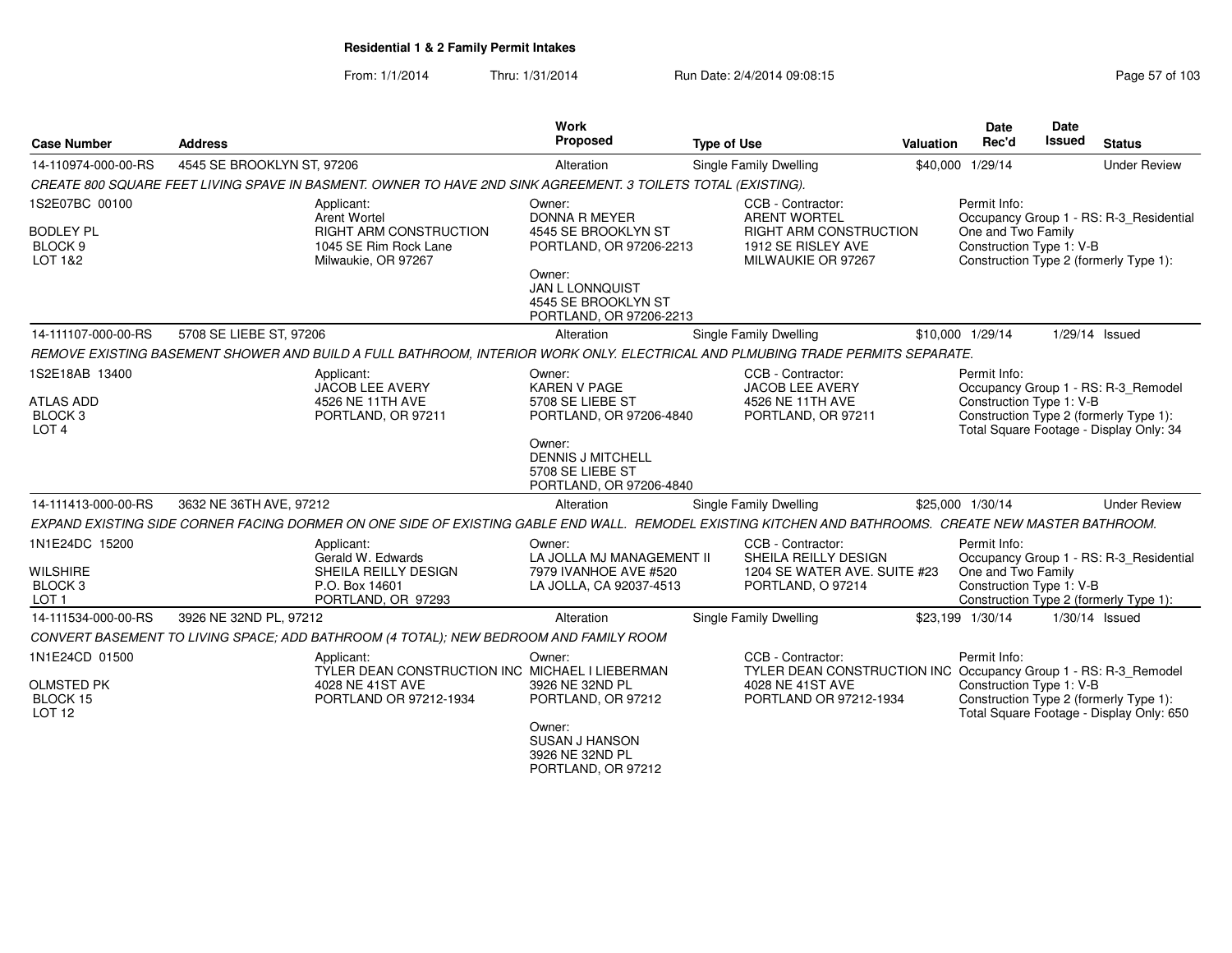From: 1/1/2014Thru: 1/31/2014 Run Date: 2/4/2014 09:08:15 Research 2010 103

| <b>Case Number</b>                                             | <b>Address</b>                                 |                                                                                              | <b>Work</b><br>Proposed                                                       | <b>Type of Use</b>                                                                                               | <b>Valuation</b> | <b>Date</b><br>Rec'd                                                                                  | <b>Date</b><br><b>Issued</b> | <b>Status</b>                           |
|----------------------------------------------------------------|------------------------------------------------|----------------------------------------------------------------------------------------------|-------------------------------------------------------------------------------|------------------------------------------------------------------------------------------------------------------|------------------|-------------------------------------------------------------------------------------------------------|------------------------------|-----------------------------------------|
| 14-111553-000-00-RS                                            | 8420 SE KNAPP ST, 97266                        |                                                                                              | Alteration                                                                    | <b>Single Family Dwelling</b>                                                                                    |                  | \$6,750 1/30/14                                                                                       | 1/30/14 Issued               |                                         |
|                                                                | SOLAR INSTALLATION OF 1.5kW SYSTEM ON ROOF TOP |                                                                                              |                                                                               |                                                                                                                  |                  |                                                                                                       |                              |                                         |
| 1S2E21BC 16600<br><b>ARMINGTON</b><br>BLOCK <sub>3</sub>       |                                                | Applicant:<br>MELISSA BENTLEY<br>SOLAR CITY CORPORATION<br>6132 NE 112TH AVE                 | Owner:<br><b>MARY LOU BONHAM</b><br>8420 SE KNAPP ST<br>PORTLAND, OR 97266    | CCB - Contractor:<br>SOLARCITY CORPORATION<br>6132 NE 112th AVE<br>PORTLAND, OR 97220                            |                  | Permit Info:<br>Occupancy Group 1 - RS: U_Private<br>Garage\Utility Misc.<br>Construction Type 1: V-B |                              |                                         |
| LOT <sub>13</sub>                                              |                                                | PORTLAND, OR 97220                                                                           | Owner:<br>HOWARD R BONHAM<br>8420 SE KNAPP ST<br>PORTLAND, OR 97266           |                                                                                                                  |                  |                                                                                                       |                              | Construction Type 2 (formerly Type 1):  |
| 14-111557-000-00-RS                                            | 9413 N SYRACUSE ST, 97203                      |                                                                                              | Alteration                                                                    | Single Family Dwelling                                                                                           |                  | \$6,750 1/30/14                                                                                       | 1/30/14 Issued               |                                         |
|                                                                | SOLAR INSTALLATION OF 4kv SYSTEM ON ROOF TOP   |                                                                                              |                                                                               |                                                                                                                  |                  |                                                                                                       |                              |                                         |
| 1N1W01CC 03800                                                 |                                                | Applicant:<br>MELISSA BENTLEY                                                                | Owner:<br><b>CYNTHIA HAM HAM</b>                                              | CCB - Contractor:<br>SOLARCITY CORPORATION                                                                       |                  | Permit Info:                                                                                          |                              | Occupancy Group 1 - RS: R-3_Residential |
| CHIPMANS ADD<br><b>BLOCK 2</b><br>LOT <sub>13</sub>            |                                                | SOLAR CITY CORPORATION<br>6132 NE 112TH AVE<br>PORTLAND, OR 97220                            | 9413 N SYRACUSE ST<br>PORTLAND, OR 97203                                      | 6132 NE 112th AVE<br>PORTLAND, OR 97220                                                                          |                  | One and Two Family<br>Construction Type 1: V-B                                                        |                              | Construction Type 2 (formerly Type 1):  |
|                                                                |                                                |                                                                                              | Owner:<br><b>JOYCE E HAM</b><br>9413 N SYRACUSE ST<br>PORTLAND, OR 97203      |                                                                                                                  |                  |                                                                                                       |                              |                                         |
| 14-111695-000-00-RS                                            | 114 SE 63RD AVE, 97215                         |                                                                                              | Alteration                                                                    | <b>Single Family Dwelling</b>                                                                                    |                  | \$1,500 1/30/14                                                                                       | 1/30/14 Issued               |                                         |
|                                                                | ADD SHOWER TO EXISTING BATHROOM IN BASEMENT    |                                                                                              |                                                                               |                                                                                                                  |                  |                                                                                                       |                              |                                         |
| 1N2E32CC 11000                                                 |                                                | Applicant:<br><b>KARINA BRUZZESE</b>                                                         | Owner:<br><b>KARINA BRUZZESE</b>                                              |                                                                                                                  |                  | Permit Info:                                                                                          |                              | Occupancy Group 1 - RS: R-3_Residential |
| ORCHARD HOMES<br>BLOCK 11<br>LOT <sub>7</sub>                  |                                                | 114 SE 63RD AVE<br>PORTLAND, OR 97215-1317                                                   | 114 SE 63RD AVE<br>PORTLAND, OR 97215-1317                                    |                                                                                                                  |                  | One and Two Family<br>Construction Type 1: V-B                                                        |                              | Construction Type 2 (formerly Type 1):  |
| 14-111746-000-00-RS                                            | 1432 SE RAMONA ST, 97202                       |                                                                                              | Alteration                                                                    | Single Family Dwelling                                                                                           |                  | \$60,000 1/30/14                                                                                      |                              | $2/1/14$ Issued                         |
|                                                                |                                                | REMODEL MAIN LEVEL BATH - NEW CURBED SHOWER/ SINK/ FINISHES. NO STRUCTURAL, WINDOW TO REMAIN |                                                                               |                                                                                                                  |                  |                                                                                                       |                              |                                         |
| 1S1E14DB 19400                                                 |                                                | Applicant:<br><b>STEPHEN S AIGUIER</b>                                                       | Owner:<br><b>GREGG E SEILER</b>                                               | CCB - Contractor:<br>NADEAN'S CUSTOM PLUMBING                                                                    |                  | Permit Info:                                                                                          |                              | Occupancy Group 1 - RS: R-3_Residential |
| <b>BROWN'S TRACT</b><br><b>BLOCK1</b><br>LOT 13&15 EXC S 58.68 |                                                | <b>GREEN HAMMER INC</b><br>1323 SE 6TH AVE<br>PORTLAND OR 97214                              | 1432 SE RAMONA ST<br>PORTLAND, OR 97202-4922                                  | 19376 LELAND ROAD<br>OREGON CITY, OR 97045                                                                       |                  | One and Two Family<br>Construction Type 1: V-B                                                        |                              | Construction Type 2 (formerly Type 1):  |
|                                                                |                                                |                                                                                              | Owner:<br><b>KAY C SEILER</b><br>1432 SE RAMONA ST<br>PORTLAND, OR 97202-4922 | CCB - Contractor:<br><b>STEPHEN S AIGUIER</b><br><b>GREEN HAMMER INC</b><br>1323 SE 6TH AVE<br>PORTLAND OR 97214 |                  |                                                                                                       |                              |                                         |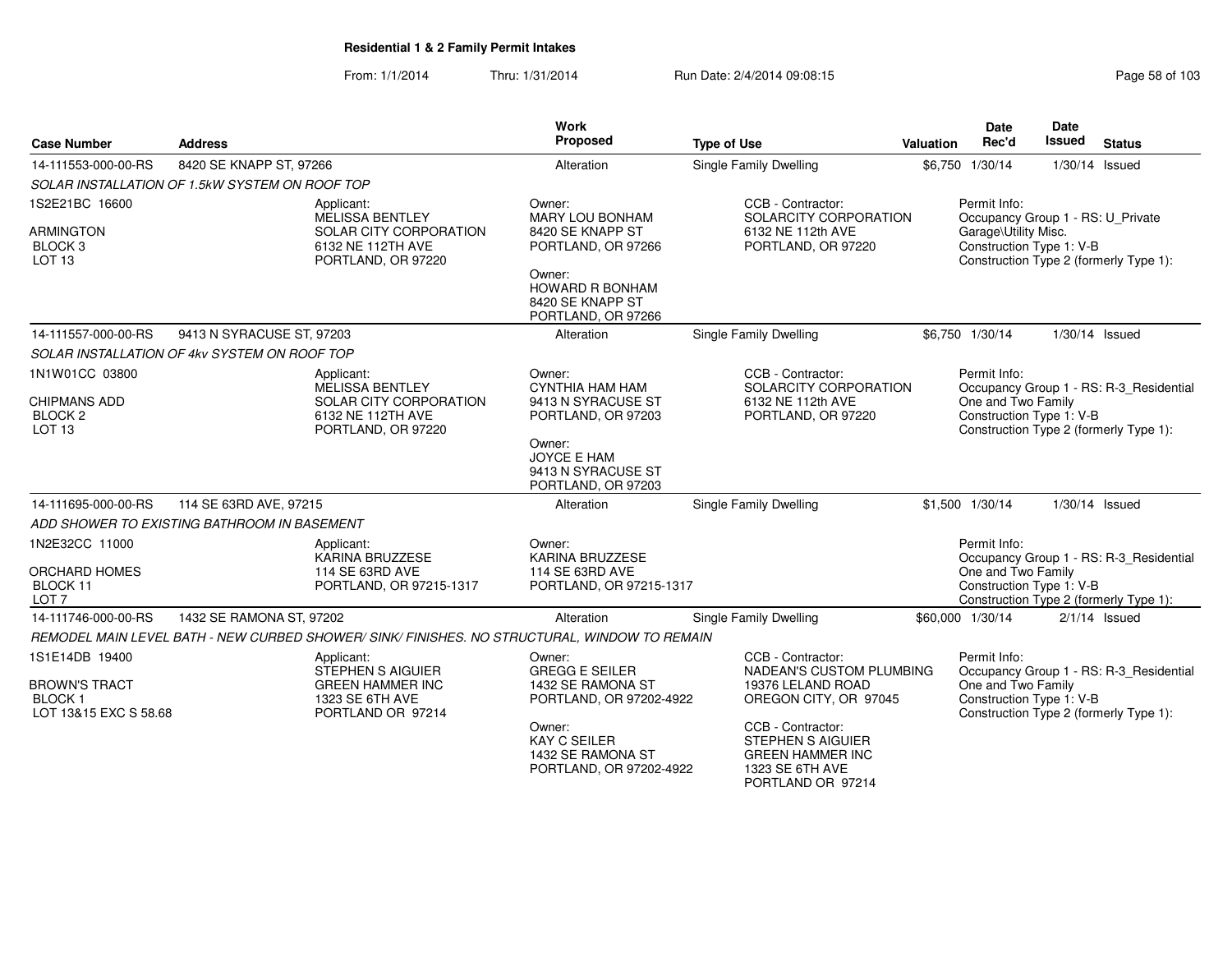| <b>Case Number</b>                                                              | <b>Address</b>                                                                                                                                                                                                  | Work<br><b>Proposed</b>                                                                                                                                                       | <b>Type of Use</b>                                                                                                                                                                        | <b>Valuation</b> | Date<br>Rec'd                                                                                     | Date<br><b>Issued</b> | <b>Status</b>                                                                                                                 |
|---------------------------------------------------------------------------------|-----------------------------------------------------------------------------------------------------------------------------------------------------------------------------------------------------------------|-------------------------------------------------------------------------------------------------------------------------------------------------------------------------------|-------------------------------------------------------------------------------------------------------------------------------------------------------------------------------------------|------------------|---------------------------------------------------------------------------------------------------|-----------------------|-------------------------------------------------------------------------------------------------------------------------------|
| 14-111830-000-00-RS                                                             | 5012 NE WASCO ST, 97213                                                                                                                                                                                         | Alteration                                                                                                                                                                    | <b>Single Family Dwelling</b>                                                                                                                                                             | \$12,957         | 1/30/14                                                                                           |                       | $1/30/14$ Issued                                                                                                              |
|                                                                                 | REMOVE CHIMNEY; REMODEL 1/2 BATH TO ADD SHOWER AND RELOCATE SINK                                                                                                                                                |                                                                                                                                                                               |                                                                                                                                                                                           |                  |                                                                                                   |                       |                                                                                                                               |
| 1N2E31BA 05200<br>ELECTRIC HTS<br>BLOCK 6<br>LOT <sub>2</sub><br>E 1/2 OF LOT 3 | Applicant:<br><b>KATHY BASH</b><br><b>DMS ARCHITECTS</b><br>2440 NE MLK BLVD STE 202<br>PORTLAND OR 97212<br>Applicant:<br><b>KATHY BASH</b><br><b>DMS ARCHITECTS</b><br>3205 NE 18th AVE<br>PORTLAND, OR 97212 | Owner:<br>SARAH B TINGEY<br>5012 NE WASCO ST<br>PORTLAND, OR 97213<br>Owner:<br><b>THORKILD G TINGEY</b><br>5012 NE WASCO ST<br>PORTLAND, OR 97213                            | CCB - Contractor:<br><b>BALANCED ENERGY SOLUTIONS</b><br><b>LLC</b><br>612 NE 74TH AVE<br>PORTLAND, OR 97213                                                                              |                  | Permit Info:<br>One and Two Family<br>Construction Type 1: V-B<br>Number of New Dwelling Units: 1 |                       | Occupancy Group 1 - RS: R-3_Residential<br>Construction Type 2 (formerly Type 1):<br>Total Square Footage - Display Only: 121 |
| 14-111889-000-00-RS                                                             | 5824 NE GARFIELD AVE, 97211                                                                                                                                                                                     | Alteration                                                                                                                                                                    | Single Family Dwelling                                                                                                                                                                    |                  | \$7,800 1/30/14                                                                                   |                       | 1/30/14 Issued                                                                                                                |
|                                                                                 | LEGALIZE BASEMENT CONVERSION. DEMO SELECT INTERIOR NON-LOAD BEARING WALLS. NO REMOVAL OF SUPPORTING POSTS OR BEAM PROPOSED UNDER THIS PERMIT.                                                                   |                                                                                                                                                                               |                                                                                                                                                                                           |                  |                                                                                                   |                       |                                                                                                                               |
| 1N1E15DD 00700<br>PIEDMONT<br>BLOCK <sub>21</sub><br>LOT <sub>14</sub>          | Applicant:<br>ARTHUR J ETHERIDGE<br>9203 NW 27TH AVE<br>VANCOUVER, WA 98665-6113                                                                                                                                | Owner:<br>ARTHUR J ETHERIDGE<br>9203 NW 27TH AVE<br>VANCOUVER, WA 98665-6113                                                                                                  |                                                                                                                                                                                           |                  | Permit Info:<br>One and Two Family<br>Construction Type 1: V-B<br>Number of New Dwelling Units: 1 |                       | Occupancy Group 1 - RS: R-3_Residential<br>Construction Type 2 (formerly Type 1):<br>Total Square Footage - Display Only: 572 |
| 14-112114-000-00-RS                                                             | 1881 SW EDGEWOOD RD, 97201                                                                                                                                                                                      | Alteration                                                                                                                                                                    | Single Family Dwelling                                                                                                                                                                    |                  | \$15,000 1/31/14                                                                                  |                       | Approved to Issue                                                                                                             |
|                                                                                 | WIDEN NON BEARING OPENING BETWEEN KITCHEN AND DINING ROOM, SOME WIRING AND PLUMBING UPGRADES, NEW KITCHEN HOOD                                                                                                  |                                                                                                                                                                               |                                                                                                                                                                                           |                  |                                                                                                   |                       |                                                                                                                               |
| 1S1E09BB 01700<br>SHEFFIELD CT<br>LOT 4                                         | Applicant:<br><b>GREGOR MITCHELL</b><br>MITCHELL INC<br>PO BOX 1121<br>PORTLAND OR 97207                                                                                                                        | Owner:<br>MARK R LOVGREN<br>1881 SW EDGEWOOD RD<br>PORTLAND, OR 97201-2235<br>Owner:<br>MARTHA E PRINZ<br>1881 SW EDGEWOOD RD<br>PORTLAND, OR 97201-2235                      | CCB - Contractor:<br><b>GREGOR MITCHELL</b><br>MITCHELL INC<br>PO BOX 1121<br>PORTLAND OR 97207<br>Primary Contractor:<br>THE WORKS CONSTRUCTION                                          |                  | Permit Info:<br>One and Two Family<br>Construction Type 1: V-B                                    |                       | Occupancy Group 1 - RS: R-3_Residential<br>Construction Type 2 (formerly Type 1):                                             |
| 14-112117-000-00-RS                                                             | 6705 N COMMERCIAL AVE, 97217                                                                                                                                                                                    | Alteration                                                                                                                                                                    | Single Family Dwelling                                                                                                                                                                    |                  | \$12,848 1/31/14                                                                                  |                       | 1/31/14 Under Inspection                                                                                                      |
|                                                                                 | CONVERT HALF OF UNFINISHED BASEMENT TO LIVING SPACE, TO INCLUDE NEW WALLS FOR FAMILY ROOM WITH EGRESS WINDOW, NEW BATHROOM AND BEDROOM WITH EGRESS WINDOW                                                       |                                                                                                                                                                               |                                                                                                                                                                                           |                  |                                                                                                   |                       |                                                                                                                               |
| 1N1E15AC 14900<br><b>KIRKMAR</b><br>BLOCK <sub>3</sub><br>LOT <sub>3</sub>      | Applicant:<br><b>BRIAN SYMES</b><br><b>SYMES ARCHITECT</b><br>2225 NE 57TH<br>PORTLAND OR 97213                                                                                                                 | Owner:<br><b>NANCY R BIASI</b><br>1574 GULF RD #1509<br>POINT ROBERTS, WA 98281-9007<br>Owner:<br><b>DENNIS A BIASI</b><br>1574 GULF RD #1509<br>POINT ROBERTS, WA 98281-9007 | CCB - Contractor:<br>ROGER NAVARRO<br>73 NE HANCOCK<br>PORTLAND, OR 97212<br>CCB - Contractor:<br>JOHN DANCU<br><b>EXPRESS PLUMBING</b><br>1420 SE EASTWOOD CT<br>MILWAUKIE, OR 972673541 |                  | Permit Info:<br>Construction Type 1: V-B                                                          |                       | Occupancy Group 1 - RS: R-3_Remodel<br>Construction Type 2 (formerly Type 1):<br>Total Square Footage - Display Only: 360     |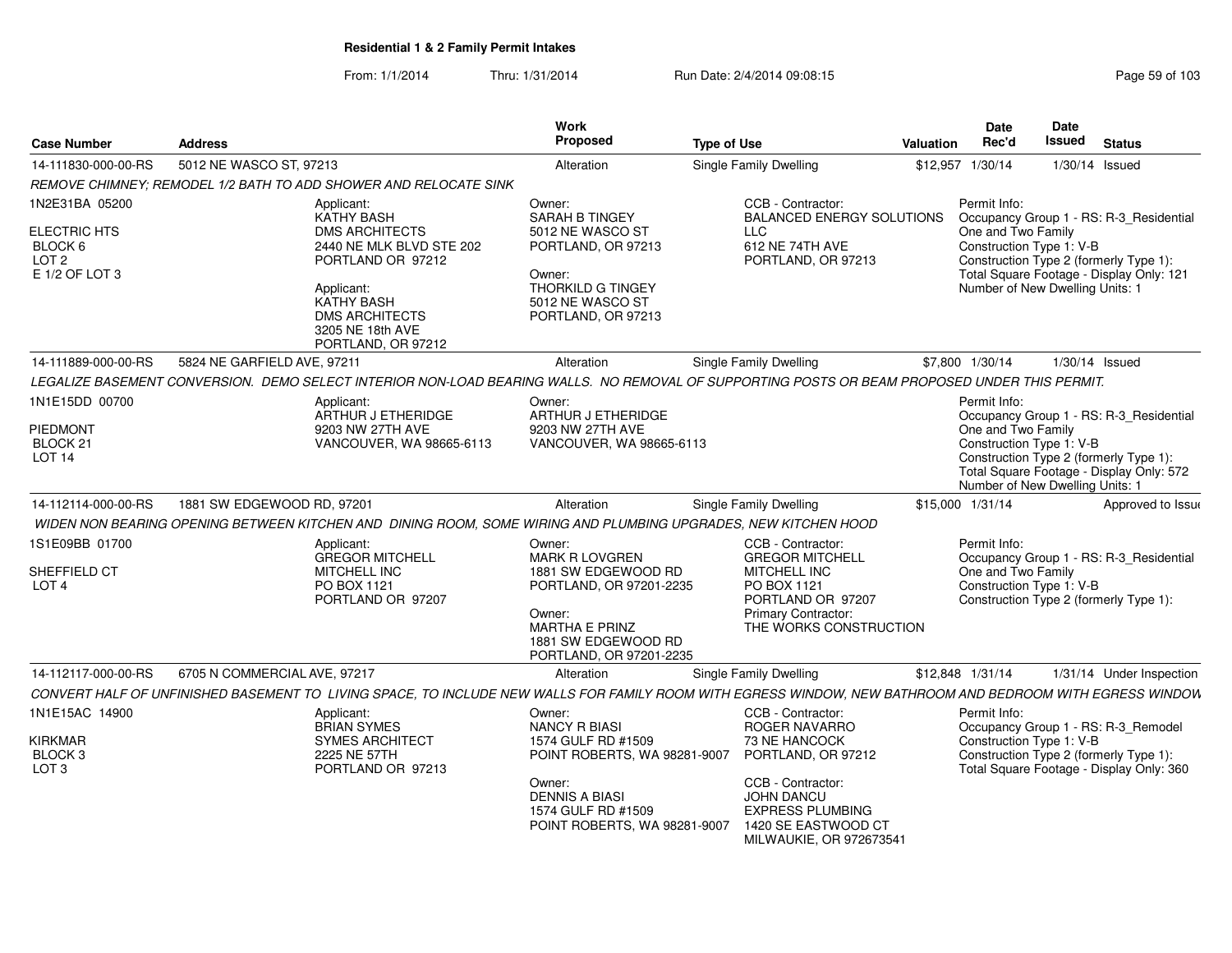| <b>Case Number</b>                                       | <b>Address</b>             |                                                                                                                                                               | Work<br>Proposed                                                             | <b>Type of Use</b>                                                                | Valuation | <b>Date</b><br>Rec'd | <b>Date</b><br>Issued    | <b>Status</b>                                                                      |
|----------------------------------------------------------|----------------------------|---------------------------------------------------------------------------------------------------------------------------------------------------------------|------------------------------------------------------------------------------|-----------------------------------------------------------------------------------|-----------|----------------------|--------------------------|------------------------------------------------------------------------------------|
| 14-112127-000-00-RS                                      | 6110 NE 53RD PL            |                                                                                                                                                               | Alteration                                                                   | Single Family Dwelling                                                            |           | \$6,750 1/31/14      |                          | $1/31/14$ Issued                                                                   |
| SOLAR INSTALLATION OF 3.597 PV SYSTEM ON ROOFTOP         |                            |                                                                                                                                                               |                                                                              |                                                                                   |           |                      |                          |                                                                                    |
| 1N2E18DB 06102                                           |                            | Applicant:<br>SOLAR ENERGY SOLUTIONS INC.                                                                                                                     | Owner:<br><b>WALT QUADE</b>                                                  | CCB - Contractor:<br>SOLAR ENERGY SOLUTIONS INC.                                  |           | Permit Info:         |                          | Occupancy Group 1 - RS: R-3_Residential                                            |
| PARTITION PLAT 2004-41<br>LOT 2&3<br>INC UND INT TRACT A |                            | 3730 SE LAFAYETTE CT<br>PORTLAND, OR 97202                                                                                                                    | 6110 NE 53RD PL<br>PORTLAND, OR 97218-2379                                   | 3730 SE LAFAYETTE CT<br>PORTLAND, OR 97202                                        |           | One and Two Family   | Construction Type 1: V-B | Construction Type 2 (formerly Type 1):                                             |
|                                                          |                            |                                                                                                                                                               | Owner:<br><b>MARCIA E TATE</b><br>6110 NE 53RD PL<br>PORTLAND, OR 97218-2379 |                                                                                   |           |                      |                          |                                                                                    |
| 14-112178-000-00-RS                                      | 3021 SE 43RD AVE, 97206    |                                                                                                                                                               | Alteration                                                                   | Single Family Dwelling                                                            |           | \$7,000 1/31/14      |                          | 1/31/14 Under Inspection                                                           |
|                                                          |                            | INTERIOR ONLY-MOVE SHOWER. TUB, SINK IN BATHROOM, NEW KITCHEN CABINETS AND GAS RANGE REPAIR 2 WINDOW HEADERS AND RAISE FLOOR OVER STAIRS: REPLACE W/ TEMPERED |                                                                              |                                                                                   |           |                      |                          |                                                                                    |
| 1S2E07BC 08000                                           |                            | Applicant:<br><b>JAMES RUSSELL</b>                                                                                                                            | Owner:<br><b>JAMES RUSSELL</b>                                               |                                                                                   |           | Permit Info:         |                          | Occupancy Group 1 - RS: R-3_Remodel                                                |
| PLAINFIELD<br><b>BLOCK1</b><br>LOT 6 EXC PT IN ST        |                            | 3021 SE 43RD AVE<br>PORTLAND, OR 97206                                                                                                                        | 3021 SE 43RD AVE<br>PORTLAND, OR 97206                                       |                                                                                   |           |                      | Construction Type 1: V-B | Construction Type 2 (formerly Type 1):<br>Total Square Footage - Display Only: 192 |
| 14-112248-000-00-RS                                      | 1935 SE 28TH AVE, 97214    |                                                                                                                                                               | Alteration                                                                   | Single Family Dwelling                                                            |           | \$2,000 1/31/14      |                          | $1/31/14$ Issued                                                                   |
| <b>VOLUNTARY SEISMIC RETROFIT, STRUCTURAL UPGRADE</b>    |                            |                                                                                                                                                               |                                                                              |                                                                                   |           |                      |                          |                                                                                    |
| 1S1E01CB 05700                                           |                            | Applicant:<br><b>MICHAEL WIEBER</b>                                                                                                                           | Owner:<br><b>HELEN M RUEDA</b>                                               | CCB - Contractor:<br>MICHAEL WIEBER                                               |           | Permit Info:         |                          | Occupancy Group 1 - RS: R-3 Residential                                            |
| <b>KROHNS ADD</b><br>LOT <sub>5</sub>                    |                            | ELYSIUM CONSTRUCTION LLC<br>PO BOX 12010<br>PORTLAND OR 97212                                                                                                 | 1935 SE 28TH AVE<br>PORTLAND, OR 97214-4917                                  | ELYSIUM CONSTRUCTION LLC<br>PO BOX 12010<br>PORTLAND OR 97212                     |           | One and Two Family   | Construction Type 1: V-B | Construction Type 2 (formerly Type 1):                                             |
| 14-112251-000-00-RS                                      | 4116 NE FLANDERS ST. 97232 |                                                                                                                                                               | Alteration                                                                   | Single Family Dwelling                                                            |           | \$2,000 1/31/14      |                          | $1/31/14$ Issued                                                                   |
| <b>VOLUNTARY SEISMIC RETROFIT. STRUCTURAL UPGRADE</b>    |                            |                                                                                                                                                               |                                                                              |                                                                                   |           |                      |                          |                                                                                    |
| 1N1E36DA 02800                                           |                            | Applicant:<br>MICHAEL WIEBER                                                                                                                                  | Owner:<br><b>TERRILL U COON</b>                                              | CCB - Contractor:<br><b>MICHAEL WIEBER</b>                                        |           | Permit Info:         |                          | Occupancy Group 1 - RS: R-3_Residential                                            |
| <b>LAURELHURST</b><br>BLOCK 113<br>LOT <sub>1</sub>      |                            | <b>ELYSIUM CONSTRUCTION LLC</b><br>PO BOX 12010<br>PORTLAND OR 97212                                                                                          | 4116 NE FLANDERS ST<br>PORTLAND, OR 97232-3326                               | ELYSIUM CONSTRUCTION LLC<br>PO BOX 12010<br>PORTLAND OR 97212                     |           | One and Two Family   | Construction Type 1: V-B | Construction Type 2 (formerly Type 1):                                             |
| 14-112263-000-00-RS                                      | 306 NE 79TH AVE, 97213     |                                                                                                                                                               | Alteration                                                                   | Single Family Dwelling                                                            |           | \$2,500 1/31/14      | 1/31/14 Issued           |                                                                                    |
|                                                          |                            | WIDEN OPENING IN WALL IN DINING ROOM FROM 4 FT TO 10 FT, RESTRUCTURE FOR POCKET DOORS; NEW FLOOR JOISTS FOR SUPPORT                                           |                                                                              |                                                                                   |           |                      |                          |                                                                                    |
| 1N2E32DA 05800                                           |                            | Applicant:<br>DAVID LEE BAILEY                                                                                                                                | Owner:<br><b>CHRIS LAYON</b>                                                 | CCB - Contractor:<br>DAVID LEE BAILEY                                             |           | Permit Info:         |                          | Occupancy Group 1 - RS: R-3 Residential                                            |
| MT TABOR VILLA ANX<br>BLOCK 14                           |                            | 17595 SE RIVER RD<br>MILWAUKIE, OR 97267                                                                                                                      | 3225 NE 84TH AVE<br>PORTLAND, OR 97220                                       | <b>17595 SE RIVER RD</b><br>MILWAUKIE, OR 97267                                   |           | One and Two Family   | Construction Type 1: V-B |                                                                                    |
| LOT <sub>12</sub>                                        |                            |                                                                                                                                                               |                                                                              |                                                                                   |           |                      |                          | Construction Type 2 (formerly Type 1):                                             |
| 14-108971-000-00-RS                                      |                            |                                                                                                                                                               | Alteration                                                                   | Townhouse (2 Units)                                                               |           | \$12,000 1/23/14     |                          | <b>Under Review</b>                                                                |
|                                                          |                            | SINGLE FAMILY HOME REMODEL TO INCLUDE ATTACHMENT TO A NEW CONSTRUCTION TOWNHOME ON THE ADJOINING LOT 6 (NSFR PERMIT# 14-108952-RS) TO CREATE A TOWNHOME. WORK |                                                                              |                                                                                   |           |                      |                          |                                                                                    |
| 1S1E13DD 00807                                           |                            | Applicant:<br><b>MIKE COYLE</b>                                                                                                                               | Owner:<br>EVERETT CUSTOM HOMES INC                                           | CCB - Contractor:<br><b>VIC REMMERS</b>                                           |           | Permit Info:         |                          | Occupancy Group 1 - RS: R-3 Residential                                            |
| EVERETT WOODSTOCK<br>LOT <sub>6</sub>                    |                            | <b>FASTER PERMITS</b><br>14334 NW EAGLERIDGE LANE<br>PORTLAND, OR 97229                                                                                       | 735 SW 158TH AVE #180<br>BEAVERTON, OR 97006-4952                            | <b>EVERETT CUSTOM HOMES INC</b><br>735 SW 158TH AVE STE 180<br>BEAVERTON OR 97008 |           | One and Two Family   | Construction Type 1: V-B | Construction Type 2 (formerly Type 1):                                             |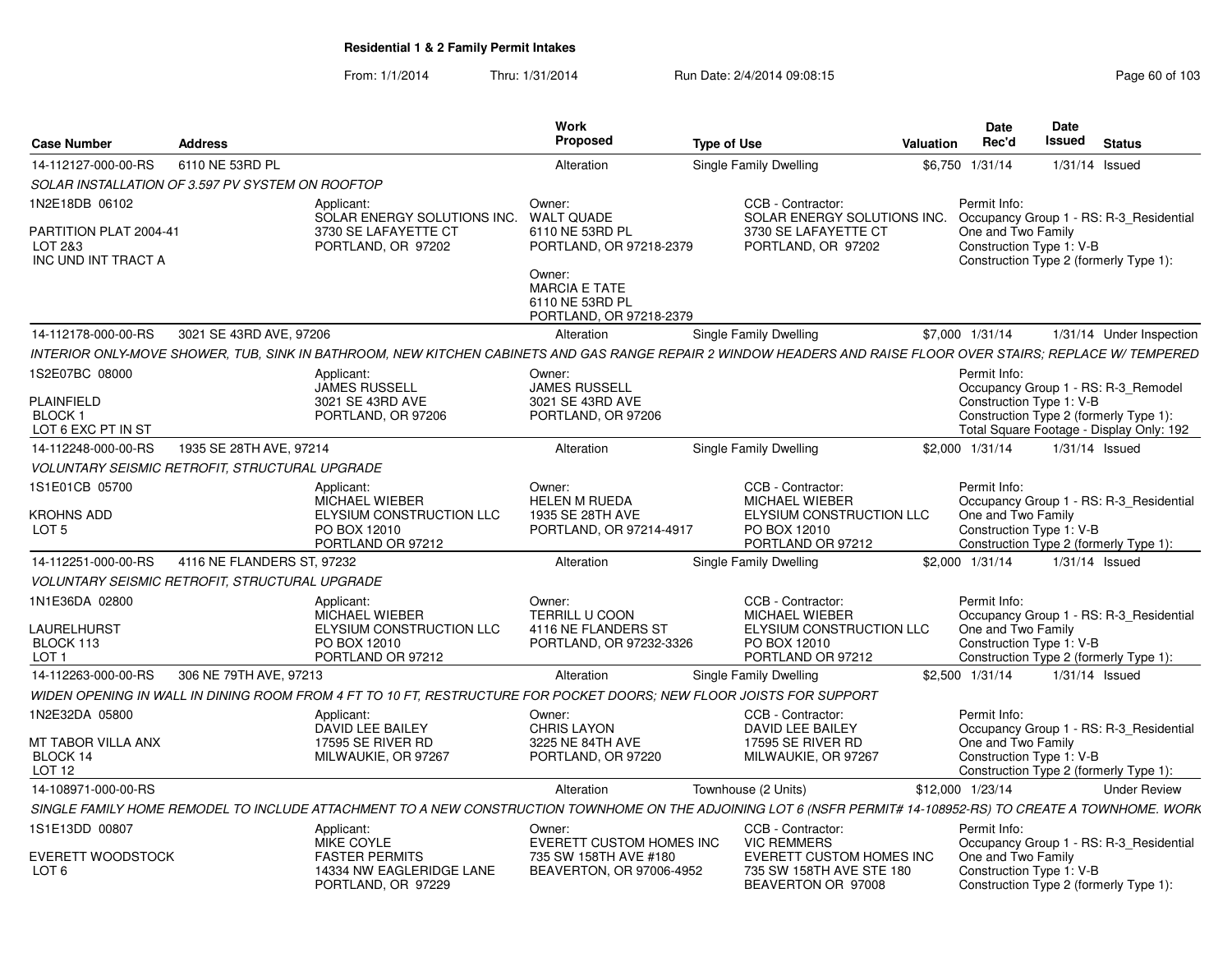| <b>Case Number</b>                              | <b>Address</b>               |                                                                                | <b>Work</b><br>Proposed                                                   | <b>Type of Use</b>                                                                      | <b>Valuation</b> | Date<br>Rec'd                                                                                         | <b>Date</b><br><b>Issued</b> | <b>Status</b>                                                                 |
|-------------------------------------------------|------------------------------|--------------------------------------------------------------------------------|---------------------------------------------------------------------------|-----------------------------------------------------------------------------------------|------------------|-------------------------------------------------------------------------------------------------------|------------------------------|-------------------------------------------------------------------------------|
| 14-102526-000-00-RS                             | 10442 E BURNSIDE ST          |                                                                                | Alteration                                                                | Townhouse (3 or more units)                                                             |                  | \$6,424 1/8/14                                                                                        |                              | 1/8/14 Under Inspection                                                       |
|                                                 |                              | ADD WALL IN ATTACHED GARAGE FOR CONVERSION TO NEW HABITABLE STUDIO             |                                                                           |                                                                                         |                  |                                                                                                       |                              |                                                                               |
| 1N2E34CC 00608                                  |                              | Applicant:                                                                     | Owner:                                                                    | CCB - Contractor:                                                                       |                  | Permit Info:                                                                                          |                              |                                                                               |
| <b>TORRI PLACE</b><br>LOT <sub>8</sub>          |                              | JANE M ESPESETH<br>10442 E BURNSIDE ST<br>PORTLAND, OR 97216                   | JANE M ESPESETH<br>10442 E BURNSIDE ST<br>PORTLAND, OR 97216              | PDX ELECTRIC LLC<br>7933 WHITFURROWS CT<br>DURHAM, OR 97224                             |                  | Construction Type 1: V-B                                                                              |                              | Occupancy Group 1 - RS: R-3_Remodel<br>Construction Type 2 (formerly Type 1): |
|                                                 |                              |                                                                                |                                                                           |                                                                                         |                  |                                                                                                       |                              | Total Square Footage - Display Only: 180                                      |
| Total # of RS Alteration permit intakes: 200    |                              |                                                                                |                                                                           |                                                                                         |                  |                                                                                                       |                              | Total valuation of RS Alteration permit intakes: \$3,675,311                  |
| 14-112250-000-00-RS                             | 6331 SE 15TH AVE, 97202      |                                                                                | Demolition                                                                | <b>Accessory Structure</b>                                                              |                  | \$5,000 1/31/14                                                                                       |                              | $1/31/14$ Issued                                                              |
| DEMOLITION OF 300SF POOL                        |                              |                                                                                |                                                                           |                                                                                         |                  |                                                                                                       |                              |                                                                               |
| 1S1E14DC 19800                                  |                              | Applicant:<br><b>ROB HUMPHREY</b>                                              | Owner:<br><b>BYRON M TWYMAN</b>                                           | CCB - Contractor:<br><b>VIC REMMERS</b>                                                 |                  | Permit Info:<br>Occupancy Group 1 - RS: U_Private                                                     |                              |                                                                               |
| <b>TOLMAN TR</b><br>LOT 5&8 BLOCK 20            |                              | <b>FASTER PERMITS</b><br>14334 NW EAGLERIDGE LANE<br>PORTLAND, OR 97229        | 6331 SE 15TH AVE<br>PORTLAND, OR 97202                                    | EVERETT CUSTOM HOMES INC<br>735 SW 158TH AVE STE 180<br>BEAVERTON OR 97008              |                  | Garage\Utility Misc.<br>Construction Type 1: V-B                                                      |                              | Construction Type 2 (formerly Type 1):                                        |
|                                                 |                              |                                                                                | Owner:<br><b>KERI K TWYMAN</b><br>6331 SE 15TH AVE<br>PORTLAND, OR 97202  |                                                                                         |                  |                                                                                                       |                              |                                                                               |
| 13-189009-000-00-RS                             | 4826 NE ALAMEDA ST. 97213    |                                                                                | Demolition                                                                | Garage/Carport                                                                          |                  | \$1,000 1/23/14                                                                                       |                              | 1/23/14 Under Inspection                                                      |
| <b>DEMO DETACHED GARAGE</b>                     |                              |                                                                                |                                                                           |                                                                                         |                  |                                                                                                       |                              |                                                                               |
| 1N2E30BD 18200<br>ROSE CITY PK<br>BLOCK 128     |                              | Applicant:<br>Jacob Chavez<br>J CHAVEZ DESIGN BUILD<br>7873 SE 11th Avenue     | Owner:<br>ZARETH N IRWIN<br>4826 NE ALAMEDA ST<br>PORTLAND, OR 97213-1959 | CCB - Contractor:<br><b>JACOB OWEN CHAVEZ</b><br>7873 SE 11TH AVE<br>PORTLAND, OR 97202 |                  | Permit Info:<br>Occupancy Group 1 - RS: U_Private<br>Garage\Utility Misc.<br>Construction Type 1: V-B |                              |                                                                               |
| LOT 10 TL 18200                                 |                              | Portland, OR 97202                                                             | Owner:<br>SARA A K IRWIN<br>4826 NE ALAMEDA ST<br>PORTLAND, OR 97213-1959 |                                                                                         |                  |                                                                                                       |                              | Construction Type 2 (formerly Type 1):                                        |
| 13-231271-000-00-RS                             | 9004 SE CLAYBOURNE ST, 97266 |                                                                                | Demolition                                                                | Garage/Carport                                                                          |                  | $$1,000$ $1/7/14$                                                                                     |                              | 1/7/14 Under Inspection                                                       |
|                                                 |                              | DEMO DETACHED GARAGE Septic Decommissioning Required. Call for Inspection 842. |                                                                           |                                                                                         |                  |                                                                                                       |                              |                                                                               |
| 1S2E21BA 07400                                  |                              | Applicant:<br><b>KEVIN PARTAIN</b>                                             | Owner:<br>KARA INVESTMENTS LLC                                            | CCB - Contractor:<br><b>CHALET HOMES LLC</b>                                            |                  | Permit Info:<br>Occupancy Group 1 - RS: U_Private                                                     |                              |                                                                               |
| <b>FILLEY PK</b>                                |                              | <b>URBAN VISIONS</b>                                                           | 8733 SE DIVISION ST #201                                                  | 8733 SE DIVISION ST #201                                                                |                  | Garage\Utility Misc.                                                                                  |                              |                                                                               |
| BLOCK <sub>2</sub><br><b>LOT 7&amp;8</b>        |                              | 223 NE 56TH AVENUE<br>PORTLAND, OR 97213                                       | PORTLAND, OR 97266-1470                                                   | PORTLAND, OR 97266                                                                      |                  | Construction Type 1: V-B                                                                              |                              | Construction Type 2 (formerly Type 1):                                        |
| 13-233775-000-00-RS                             | 1815 NE 52ND AVE, 97213      |                                                                                | Demolition                                                                | Garage/Carport                                                                          |                  | \$1,000 1/29/14                                                                                       |                              | 1/29/14 Issued                                                                |
|                                                 |                              | DEMO EXISITNG SINGLE STORY GARAGE, TO BE REPLACED WITH NEW, REMOVE ALL DEBRIS  |                                                                           |                                                                                         |                  |                                                                                                       |                              |                                                                               |
| 1N2E30CD 14400                                  |                              | Applicant:<br><b>JASON MIYAKE</b>                                              | Owner:<br><b>JASON MIYAKE</b>                                             |                                                                                         |                  | Permit Info:<br>Occupancy Group 1 - RS: U_Private                                                     |                              |                                                                               |
| <b>ELMHURST</b><br>BLOCK 18<br>LOT <sub>3</sub> |                              | 1815 NE 52ND AVE<br>PORTLAND, OR 97213-2729                                    | 1815 NE 52ND AVE<br>PORTLAND, OR 97213-2729                               |                                                                                         |                  | Garage\Utility Misc.<br>Construction Type 1: V-B                                                      |                              | Construction Type 2 (formerly Type 1):                                        |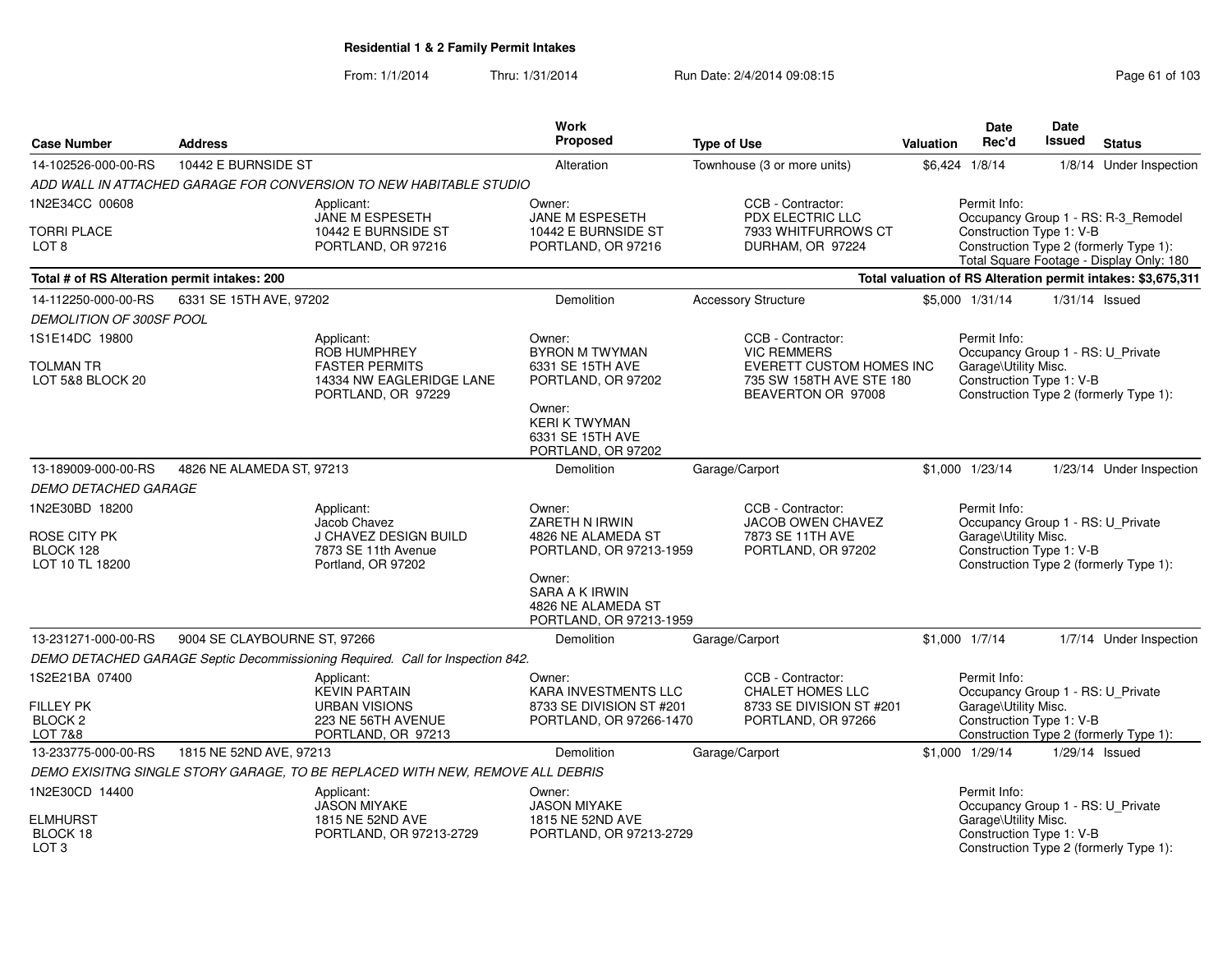| <b>Case Number</b>                                                             | <b>Address</b>                               |                                                                                                                                               | Work<br>Proposed                                                               | <b>Type of Use</b>                                                                                                | Date<br>Rec'd<br>Valuation                                                                            | <b>Date</b><br>Issued<br><b>Status</b>                                                                  |
|--------------------------------------------------------------------------------|----------------------------------------------|-----------------------------------------------------------------------------------------------------------------------------------------------|--------------------------------------------------------------------------------|-------------------------------------------------------------------------------------------------------------------|-------------------------------------------------------------------------------------------------------|---------------------------------------------------------------------------------------------------------|
| 14-100252-000-00-RS                                                            | 2657 N HALLECK ST, 97217                     |                                                                                                                                               | Demolition                                                                     | Garage/Carport                                                                                                    | \$500 1/2/14                                                                                          | 1/2/14 Under Inspection                                                                                 |
| <b>DEMO DETACHED GARAGE</b>                                                    |                                              |                                                                                                                                               |                                                                                |                                                                                                                   |                                                                                                       |                                                                                                         |
| 1N1E09CA 09100                                                                 |                                              | Applicant:<br><b>RYAN KELLEY</b>                                                                                                              | Owner:<br><b>I &amp; E CONSTRUCTION INC</b>                                    | CCB - Contractor:<br><b>I &amp; E CONSTRCTION</b>                                                                 | Permit Info:                                                                                          |                                                                                                         |
| PENINSULAR ADD<br>BLOCK 6<br>LOT 1&2                                           |                                              | <b>I &amp; E CONSTRUCTION, INC</b><br>9550 SE CLACKAMAS ROAD<br>CLACKAMAS, OR 97015                                                           | 9550 SE CLACKAMAS RD<br>CLACKAMAS, OR 97015-9074                               | 9550 SE CLACKAMAS RD<br>CLACKAMAS, OR 97015                                                                       | Garage\Utility Misc.                                                                                  | Occupancy Group 1 - RS: U_Private<br>Construction Type 1: V-B<br>Construction Type 2 (formerly Type 1): |
| 14-100267-000-00-RS                                                            | 4136 SE 63RD AVE, 97206                      |                                                                                                                                               | Demolition                                                                     | Garage/Carport                                                                                                    | \$500 1/2/14                                                                                          | 1/2/14 Final                                                                                            |
|                                                                                | DEMO DETACHED GARAGE DESTROYED BY CAR IMPACT |                                                                                                                                               |                                                                                |                                                                                                                   |                                                                                                       |                                                                                                         |
| 1S2E08CC 09800<br><b>LAURELWOOD</b><br>BLOCK <sub>2</sub><br>LOT <sub>14</sub> |                                              | Applicant:<br><b>ERICKA J KOSS</b><br>4136 SE 63RD AVE<br>PORTLAND, OR 97206-3765                                                             | Owner:<br><b>SAM KOSS</b><br>4136 SE 63RD AVE<br>PORTLAND, OR 97206-3765       | CCB - Contractor:<br>6215 NE 34TH AVE<br>PORTLAND, OR 97211                                                       | Permit Info:<br>ROUNDHOUSE DESIGN BUILD LLC Occupancy Group 1 - RS: U_Private<br>Garage\Utility Misc. | Construction Type 1: V-B<br>Construction Type 2 (formerly Type 1):                                      |
|                                                                                |                                              |                                                                                                                                               | Owner:<br><b>ERICKA J KOSS</b><br>4136 SE 63RD AVE<br>PORTLAND, OR 97206-3765  |                                                                                                                   |                                                                                                       |                                                                                                         |
| 14-100324-000-00-RS                                                            | 2139 N WATTS ST, 97217                       |                                                                                                                                               | Demolition                                                                     | Garage/Carport                                                                                                    | $$1,000$ $1/2/14$                                                                                     | <b>Under Review</b>                                                                                     |
|                                                                                | DEMOLISH DETACHED GARAGE, REMOVE ALL DEBRIS  |                                                                                                                                               |                                                                                |                                                                                                                   |                                                                                                       |                                                                                                         |
| 1N1E09DB 13000<br><b>KENTON</b><br>BLOCK <sub>24</sub><br>S 75' OF LOT 36-38   |                                              | Applicant:<br><b>KEVIN PARTAIN</b><br><b>URBAN VISIONS</b><br>223 NE 56TH AVE<br>PORTLAND, OR 97213                                           | Owner:<br><b>BRADFORD L GRAY</b><br>2139 N WATTS ST<br>PORTLAND, OR 97217-6457 | CCB - Contractor:<br><b>RICHARD WHITEMAN</b><br><b>NSI INVESTMENTS LLC</b><br>PO BOX 68179<br>MILWAUKIE, OR 97268 | Permit Info:<br>Garage\Utility Misc.                                                                  | Occupancy Group 1 - RS: U_Private<br>Construction Type 1: V-B<br>Construction Type 2 (formerly Type 1): |
| 14-100498-000-00-RS                                                            | 2637 N HALLECK ST, 97217                     |                                                                                                                                               | Demolition                                                                     | Garage/Carport                                                                                                    | \$500 1/2/14                                                                                          | 1/2/14 Under Inspection                                                                                 |
| <b>DEMO DETACHED GARAGE</b>                                                    |                                              |                                                                                                                                               |                                                                                |                                                                                                                   |                                                                                                       |                                                                                                         |
| 1N1E09CA 08900                                                                 |                                              | Applicant:<br><b>RYAN KELLEY</b>                                                                                                              | Owner:<br><b>I &amp; E CONSTRUCTION INC</b>                                    | CCB - Contractor:<br><b>I &amp; E CONSTRCTION</b>                                                                 | Permit Info:                                                                                          | Occupancy Group 1 - RS: U_Private                                                                       |
| PENINSULAR ADD<br>BLOCK <sub>6</sub><br><b>LOT 5-7</b>                         |                                              | <b>I &amp; E CONSTRUCTION, INC</b><br>9550 SE CLACKAMAS ROAD<br>CLACKAMAS, OR 97015                                                           | 9550 SE CLACKAMAS RD<br>CLACKAMAS, OR 97015-9074                               | 9550 SE CLACKAMAS RD<br>CLACKAMAS, OR 97015                                                                       | Garage\Utility Misc.                                                                                  | Construction Type 1: V-B<br>Construction Type 2 (formerly Type 1):                                      |
| 14-104958-000-00-RS                                                            | 6033 NE 23RD AVE, 97211                      |                                                                                                                                               | Demolition                                                                     | Garage/Carport                                                                                                    | \$1,000 1/15/14                                                                                       | 1/15/14 Issued                                                                                          |
|                                                                                |                                              | DEMOLISH 2 CAR GARAGE AT REAR OF PROPERTY, ROOF HAD COLLAPSED, SLAB TO REMAIN, REMOVE ALL DEBRIS*DEMO PERMIT IN RESPONSE TO 13-167255HS CASE* |                                                                                |                                                                                                                   |                                                                                                       |                                                                                                         |
| 1N1E14DA 13900                                                                 |                                              | Applicant:<br>CHRISTINE L SCOTT                                                                                                               | Owner:<br>CHRISTINE L SCOTT                                                    |                                                                                                                   | Permit Info:                                                                                          | Occupancy Group 1 - RS: U_Private                                                                       |
| <b>IRVINGTON PK</b><br>BLOCK <sub>9</sub><br>LOT 10&12&14                      |                                              | P O BOX 11404<br>PORTLAND, OR 97211-0404                                                                                                      | P O BOX 11404<br>PORTLAND, OR 97211-0404                                       |                                                                                                                   | Garage\Utility Misc.                                                                                  | Construction Type 1: V-B<br>Construction Type 2 (formerly Type 1):                                      |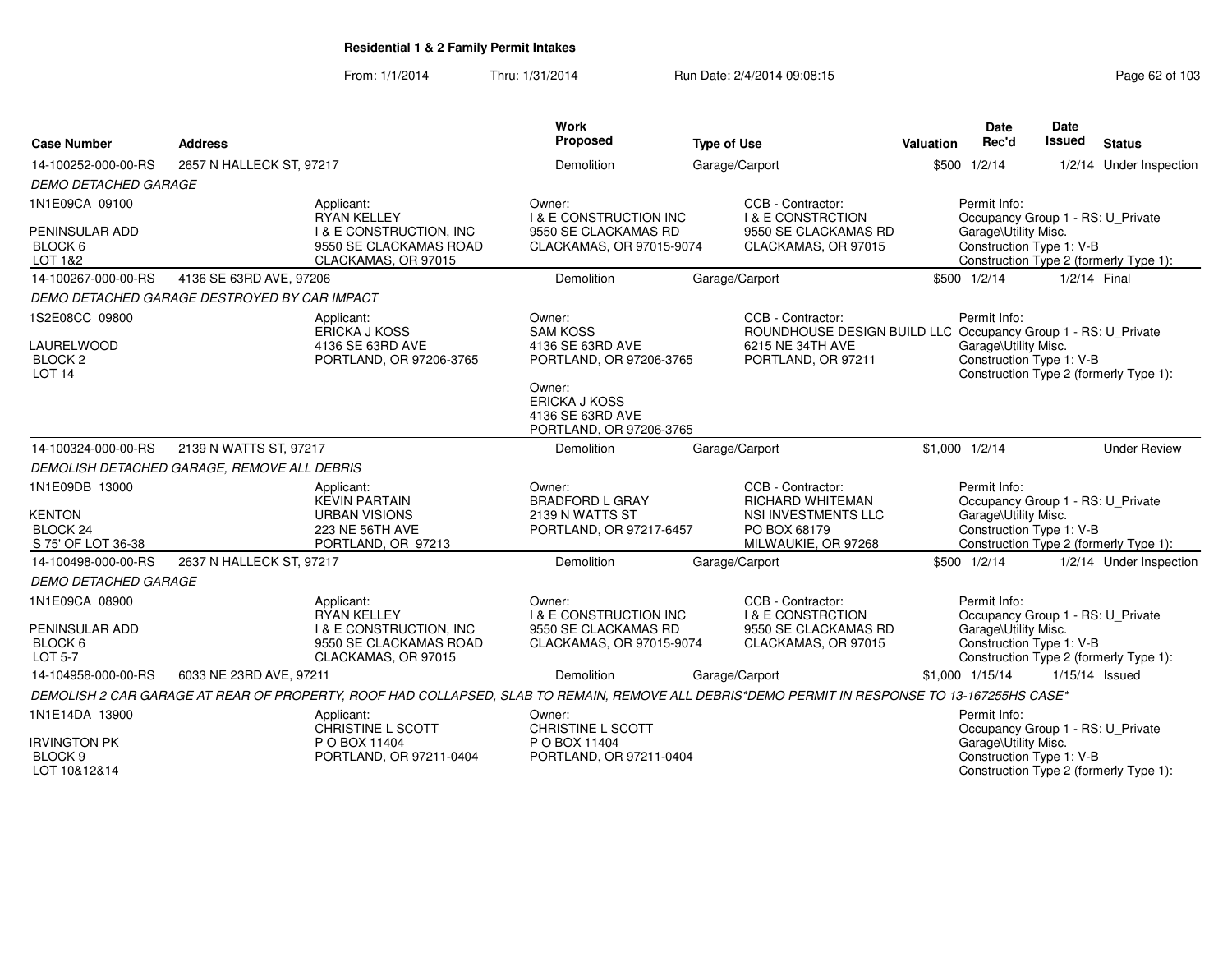| <b>Case Number</b>                                                     | <b>Address</b>              |                                                                                                                                     | Work<br><b>Proposed</b>                                                                                                                                            | <b>Type of Use</b>                                                                                                      | <b>Valuation</b> | <b>Date</b><br>Rec'd                                                                                  | Date<br>Issued   | <b>Status</b>                          |
|------------------------------------------------------------------------|-----------------------------|-------------------------------------------------------------------------------------------------------------------------------------|--------------------------------------------------------------------------------------------------------------------------------------------------------------------|-------------------------------------------------------------------------------------------------------------------------|------------------|-------------------------------------------------------------------------------------------------------|------------------|----------------------------------------|
| 14-105383-000-00-RS                                                    | 3900 SW BAIRD ST, 97219     |                                                                                                                                     | Demolition                                                                                                                                                         | Garage/Carport                                                                                                          | \$1,000          | 1/15/14                                                                                               | 1/15/14 Final    |                                        |
|                                                                        |                             | DEMOLISH DETACHED GARAGE, REMOVE EXISTING DRIVEWAY, REMOVE ALL DEBRIS                                                               |                                                                                                                                                                    |                                                                                                                         |                  |                                                                                                       |                  |                                        |
| 1S1E29BD 05000<br><b>BRUGGER VIEW</b><br>BLOCK <sub>2</sub><br>LOT 5-8 |                             | Applicant:<br><b>MLADEN BARICEVIC</b><br>PO BOX 284<br>PORTLAND, OR 97207                                                           | Owner:<br><b>MLADEN BARICEVIC</b><br><b>PO BOX 284</b><br>PORTLAND, OR 97207<br>Owner:<br><b>KARMEN BARICEVIC</b><br><b>PO BOX 284</b><br>PORTLAND, OR 97207       |                                                                                                                         |                  | Permit Info:<br>Occupancy Group 1 - RS: U_Private<br>Garage\Utility Misc.<br>Construction Type 1: V-B |                  | Construction Type 2 (formerly Type 1): |
| 14-105406-000-00-RS                                                    | 5006 SE LONG ST, 97206      |                                                                                                                                     | Demolition                                                                                                                                                         | Garage/Carport                                                                                                          |                  | \$500 1/16/14                                                                                         | $1/16/14$ Issued |                                        |
|                                                                        |                             | DEMOLISH EXISTING 400 SF SHED, REMOVE ALL DEBRIS, No fill greater than 24 Septic Decommissioning Required. Call for Inspection 842. |                                                                                                                                                                    |                                                                                                                         |                  |                                                                                                       |                  |                                        |
| 1S2E18BA 20600<br>SECTION 18 1S 2E<br>TL 20600 0.62 ACRES              |                             | Applicant:<br><b>JOE ROBERTSON</b><br>SHELTER SOLUTIONS LLC<br>1973 SE DUNCAN DR<br>HILLSBORO, OR 97123                             | Owner:<br><b>TODD J MCCORMACK</b><br>5006 SE LONG ST<br>PORTLAND, OR 97206-4935<br>Owner:<br><b>WAYNE HUGHES</b><br>5006 SE LONG ST<br>PORTLAND, OR 97206-4935     | CCB - Contractor:<br><b>JOE ROBERTSON</b><br>SHELTER SOLUTIONS LLC<br>1973 SE DUNCAN DR<br>HILLSBORO, OR 97123          |                  | Permit Info:<br>Occupancy Group 1 - RS: U Private<br>Garage\Utility Misc.<br>Construction Type 1: V-B |                  | Construction Type 2 (formerly Type 1): |
| 14-110349-000-00-RS                                                    | 1932 NE RIDGEWOOD DR, 97212 |                                                                                                                                     | Demolition                                                                                                                                                         | Garage/Carport                                                                                                          |                  | \$1,800 1/28/14                                                                                       |                  | $1/28/14$ Issued                       |
| DEMOLISH DETACHED GARAGE. remove all debris.                           |                             |                                                                                                                                     |                                                                                                                                                                    |                                                                                                                         |                  |                                                                                                       |                  |                                        |
| 1N1E23DD 09200<br><b>ALAMEDA PARK</b><br>BLOCK 64<br>LOT <sub>3</sub>  |                             | Applicant:<br>ROBERT J GANDOLFI<br>1932 NE RIDGEWOOD DR<br>PORTLAND, OR 97212-1460                                                  | Owner:<br>RONALD E BLOODWORTH<br>1932 NE RIDGEWOOD DR<br>PORTLAND, OR 97212-1460<br>Owner:<br>ROBERT J GANDOLFI<br>1932 NE RIDGEWOOD DR<br>PORTLAND, OR 97212-1460 | CCB - Contractor:<br>OUR UNITED VILLAGES<br>3625 N MISSISSIPPI AVE<br>PORTLAND, OR 97202                                |                  | Permit Info:<br>Occupancy Group 1 - RS: U Private<br>Garage\Utility Misc.<br>Construction Type 1: V-B |                  | Construction Type 2 (formerly Type 1): |
| 14-111011-000-00-RS                                                    | 4406 SE 25TH AVE, 97202     |                                                                                                                                     | Demolition                                                                                                                                                         | Garage/Carport                                                                                                          |                  | \$1,000 1/29/14                                                                                       |                  | 1/29/14 Issued                         |
|                                                                        |                             | DEMOLISH 250 SF DETACHED SHED, REMOVE ALL DEBRIS, SITE TO BE RESTORED TO BUILDABLE CONDITIONS, NO FILL GREATER THAN 24".            |                                                                                                                                                                    |                                                                                                                         |                  |                                                                                                       |                  |                                        |
| 1S1E12CC 19400                                                         |                             | Applicant:<br><b>ANTE SKORO</b><br>SKORO BROS HOMES LLC<br>17852 SE TROGE ROAD<br>BORING OR 97009                                   | Owner:<br>SKORO BROS HOMES LLC<br>PO BOX 2885<br>CLACKAMAS, OR 97015-2885                                                                                          | CCB - Contractor:<br><b>ANTE SKORO</b><br>SKORO BROS HOMES LLC<br>17852 SE TROGE ROAD<br>BORING OR 97009                |                  | Permit Info:<br>Occupancy Group 1 - RS: U Private<br>Garage\Utility Misc.<br>Construction Type 1: V-B |                  | Construction Type 2 (formerly Type 1): |
| 14-111027-000-00-RS                                                    | 4428 SE 25TH AVE, 97202     |                                                                                                                                     | Demolition                                                                                                                                                         | Garage/Carport                                                                                                          |                  | \$2,500 1/29/14                                                                                       | 1/29/14 Issued   |                                        |
|                                                                        |                             |                                                                                                                                     |                                                                                                                                                                    | DEMOLISH 400 SF DETACHED GARAGE/SHOP, REMOVE ALL DEBRIS, NO FILL GREATER THAN 24", RESTORE SITE TO BUILDABLE CONDITIONS |                  |                                                                                                       |                  |                                        |
| 1S1E12CC 19200                                                         |                             | Applicant:<br>ANTE SKORO<br>SKORO BROS HOMES LLC<br>17852 SE TROGE ROAD<br>BORING OR 97009                                          | Owner:<br>SKORO BROS HOMES LLC<br><b>PO BOX 2885</b><br>CLACKAMAS, OR 97015-2885                                                                                   | CCB - Contractor:<br><b>ANTE SKORO</b><br>SKORO BROS HOMES LLC<br>17852 SE TROGE ROAD<br>BORING OR 97009                |                  | Permit Info:<br>Occupancy Group 1 - RS: U_Private<br>Garage\Utility Misc.<br>Construction Type 1: V-B |                  | Construction Type 2 (formerly Type 1): |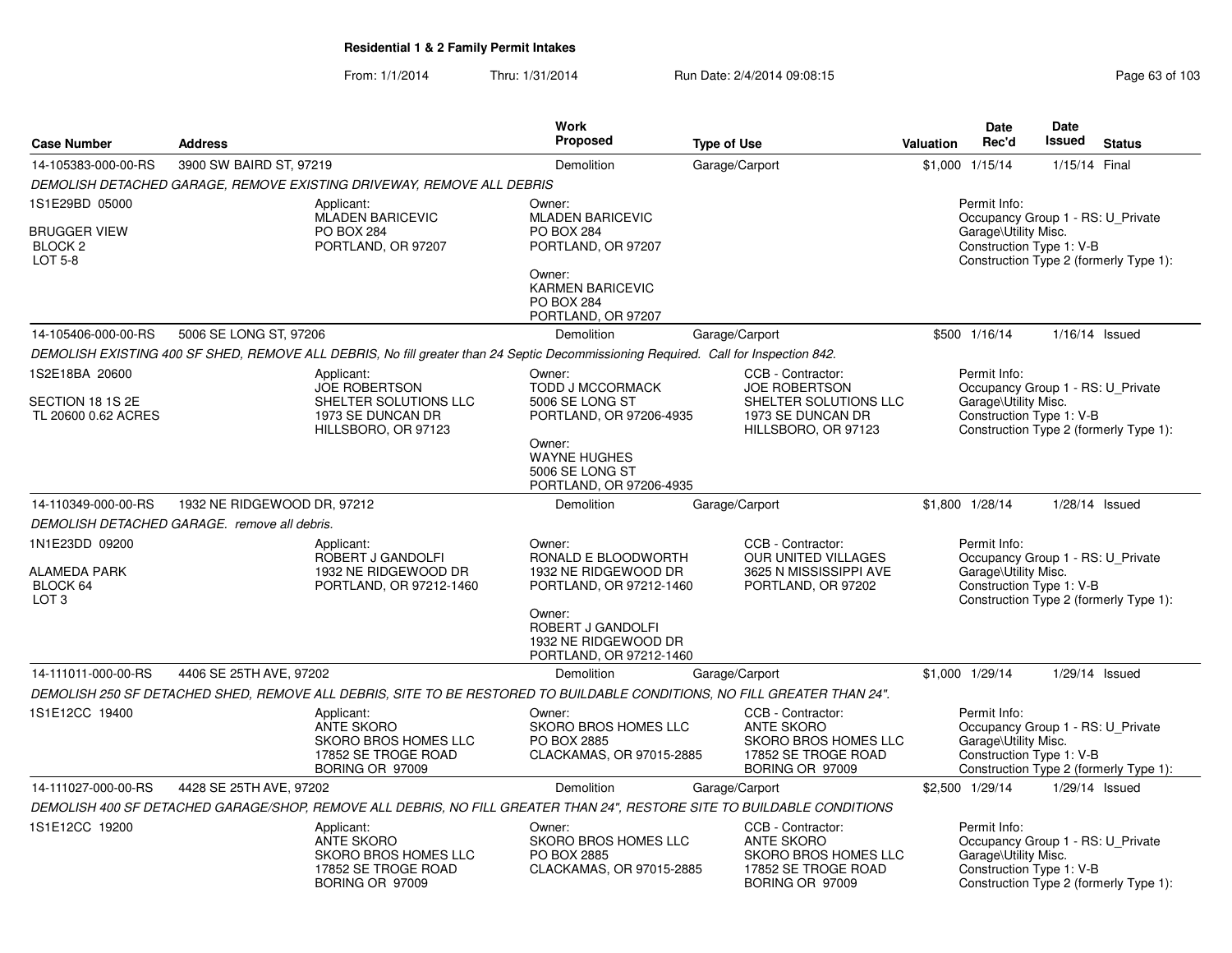From: 1/1/2014Thru: 1/31/2014 Run Date: 2/4/2014 09:08:15 Research 2010 103

|                                                                    |                           |                                                                                                                                                                                              | Work                                                                                                                                                                     |                    |                                                                                                             |                  | Date                                                                                                  | Date           |                                                                                   |
|--------------------------------------------------------------------|---------------------------|----------------------------------------------------------------------------------------------------------------------------------------------------------------------------------------------|--------------------------------------------------------------------------------------------------------------------------------------------------------------------------|--------------------|-------------------------------------------------------------------------------------------------------------|------------------|-------------------------------------------------------------------------------------------------------|----------------|-----------------------------------------------------------------------------------|
| <b>Case Number</b>                                                 | <b>Address</b>            |                                                                                                                                                                                              | Proposed                                                                                                                                                                 | <b>Type of Use</b> |                                                                                                             | <b>Valuation</b> | Rec'd                                                                                                 | Issued         | <b>Status</b>                                                                     |
| 14-111589-000-00-RS                                                | 4260 SW CARSON ST, 97219  |                                                                                                                                                                                              | Demolition                                                                                                                                                               | Garage/Carport     |                                                                                                             |                  | \$500 1/31/14                                                                                         | 1/31/14 Issued |                                                                                   |
|                                                                    |                           | DEMO DETACHED GARAGENo fill greater than 24". Remove all foundations and debris. Cap utilities. Scope of work does not include removal of trees.                                             |                                                                                                                                                                          |                    |                                                                                                             |                  |                                                                                                       |                |                                                                                   |
| 1S1E20CC 07900<br>LUNALILO<br>BLOCK <sub>2</sub><br>LOT 4 TL 7900  |                           | Applicant:<br>MIKE COYLE<br><b>FASTER PERMITS</b><br>14334 NW EAGLERIDGE LANE<br>PORTLAND, OR 97229                                                                                          | Owner:<br>DREAMBUILDER CUSTOM HOMES Tim Walker<br><b>INC</b><br>6700 SW 105TH AVE #216<br>BEAVERTON, OR 97008-8825                                                       |                    | CCB - Contractor:<br>FIRST CHOICE CUSTOM HOMES<br>INC.<br>13115 SW ST JAMES LANE<br><b>TIGARD, OR 97224</b> |                  | Permit Info:<br>Occupancy Group 1 - RS: U Private<br>Garage\Utility Misc.<br>Construction Type 1: V-B |                | Construction Type 2 (formerly Type 1):                                            |
| 14-111596-000-00-RS                                                | 6003 SE CARLTON ST, 97206 |                                                                                                                                                                                              | Demolition                                                                                                                                                               | Garage/Carport     |                                                                                                             |                  | \$500 1/31/14                                                                                         | 1/31/14 Issued |                                                                                   |
|                                                                    |                           | DEMO DETACHED GARAGENo fill greater than 24". Remove all foundations and debris. Cap utilities. Scope of work does not include removal of trees.                                             |                                                                                                                                                                          |                    |                                                                                                             |                  |                                                                                                       |                |                                                                                   |
| 1S2E18DD 01300<br><b>TREMONT PL</b><br>BLOCK 13<br>LOT 1&2 TL 1300 |                           | Applicant:<br>MIKE COYLE<br><b>FASTER PERMITS</b><br>14334 NW EAGLERIDGE LANE<br>PORTLAND, OR 97229                                                                                          | Owner:<br><b>DAVID E KENNEDY</b><br>6003 SE CARLTON ST<br>PORTLAND, OR 97206-6721<br>Owner:<br><b>CRYSTAL S KENNEDY</b><br>6003 SE CARLTON ST<br>PORTLAND, OR 97206-6721 |                    | CCB - Contractor:<br>GREENWOOD HOMES LLC<br>16280 NW BETHANY CT<br>BEAVERTON OR 97006                       |                  | Permit Info:<br>Occupancy Group 1 - RS: U_Private<br>Garage\Utility Misc.<br>Construction Type 1: V-B |                | Construction Type 2 (formerly Type 1):                                            |
| 14-100248-000-00-RS                                                | 2657 N HALLECK ST, 97217  |                                                                                                                                                                                              | Demolition                                                                                                                                                               |                    | <b>Single Family Dwelling</b>                                                                               |                  | $$1.500$ $1/2/14$                                                                                     |                | 1/2/14 Under Inspection                                                           |
|                                                                    |                           | DEMO HOUSE - NO BASEMENT Septic Decommissioning Required. Call for Inspection 842.                                                                                                           |                                                                                                                                                                          |                    |                                                                                                             |                  |                                                                                                       |                |                                                                                   |
| 1N1E09CA 09100<br>PENINSULAR ADD<br>BLOCK 6<br>LOT 1&2             |                           | Applicant:<br><b>RYAN KELLEY</b><br><b>I &amp; E CONSTRUCTION. INC</b><br>9550 SE CLACKAMAS ROAD<br>CLACKAMAS, OR 97015                                                                      | Owner:<br><b>I &amp; E CONSTRUCTION INC</b><br>9550 SE CLACKAMAS RD<br>CLACKAMAS, OR 97015-9074                                                                          |                    | CCB - Contractor:<br><b>I &amp; E CONSTRCTION</b><br>9550 SE CLACKAMAS RD<br>CLACKAMAS, OR 97015            |                  | Permit Info:<br>One and Two Family<br>Construction Type 1: V-B                                        |                | Occupancy Group 1 - RS: R-3_Residential<br>Construction Type 2 (formerly Type 1): |
| 14-100259-000-00-RS                                                | 2637 N HALLECK ST, 97217  |                                                                                                                                                                                              | Demolition                                                                                                                                                               |                    | <b>Single Family Dwelling</b>                                                                               |                  | $$1.500$ $1/2/14$                                                                                     |                | 1/2/14 Under Inspection                                                           |
| <b>DEMO HOUSE WITH BASEMENT</b>                                    |                           |                                                                                                                                                                                              |                                                                                                                                                                          |                    |                                                                                                             |                  |                                                                                                       |                |                                                                                   |
| 1N1E09CA 08900<br>PENINSULAR ADD<br>BLOCK 6<br>LOT 5-7             |                           | Applicant:<br><b>RYAN KELLEY</b><br><b>I &amp; E CONSTRUCTION, INC</b><br>9550 SE CLACKAMAS ROAD<br>CLACKAMAS, OR 97015                                                                      | Owner:<br><b>I &amp; E CONSTRUCTION INC</b><br>9550 SE CLACKAMAS RD<br>CLACKAMAS, OR 97015-9074                                                                          |                    | CCB - Contractor:<br><b>I &amp; E CONSTRCTION</b><br>9550 SE CLACKAMAS RD<br>CLACKAMAS, OR 97015            |                  | Permit Info:<br>One and Two Family<br>Construction Type 1: V-B                                        |                | Occupancy Group 1 - RS: R-3 Residential<br>Construction Type 2 (formerly Type 1): |
| 14-100322-000-00-RS                                                | 2139 N WATTS ST, 97217    |                                                                                                                                                                                              | Demolition                                                                                                                                                               |                    | Single Family Dwelling                                                                                      |                  | \$3,000 1/2/14                                                                                        |                | <b>Under Review</b>                                                               |
|                                                                    |                           | DEMOLISH SINGLE FAMILY RESIDENCE WITH BASEMENT, CAP SEWER, REMOVE ALL DEBRIS Demo Delay as per Title 24. Do not issue this permit prior to 2/7/14. Compacted fill per Title 24 standards, So |                                                                                                                                                                          |                    |                                                                                                             |                  |                                                                                                       |                |                                                                                   |
| 1N1E09DB 13000                                                     |                           | Applicant:<br><b>KEVIN PARTAIN</b>                                                                                                                                                           | Owner:<br><b>BRADFORD L GRAY</b>                                                                                                                                         |                    | CCB - Contractor:<br><b>RICHARD WHITEMAN</b>                                                                |                  | Permit Info:                                                                                          |                | Occupancy Group 1 - RS: R-3_Residential                                           |
| <b>KENTON</b><br>BLOCK 24<br>S 75' OF LOT 36-38                    |                           | <b>URBAN VISIONS</b><br>223 NE 56TH AVE<br>PORTLAND, OR 97213                                                                                                                                | 2139 N WATTS ST<br>PORTLAND, OR 97217-6457                                                                                                                               |                    | <b>NSI INVESTMENTS LLC</b><br>PO BOX 68179<br>MILWAUKIE, OR 97268                                           |                  | One and Two Family<br>Construction Type 1: V-B                                                        |                | Construction Type 2 (formerly Type 1):                                            |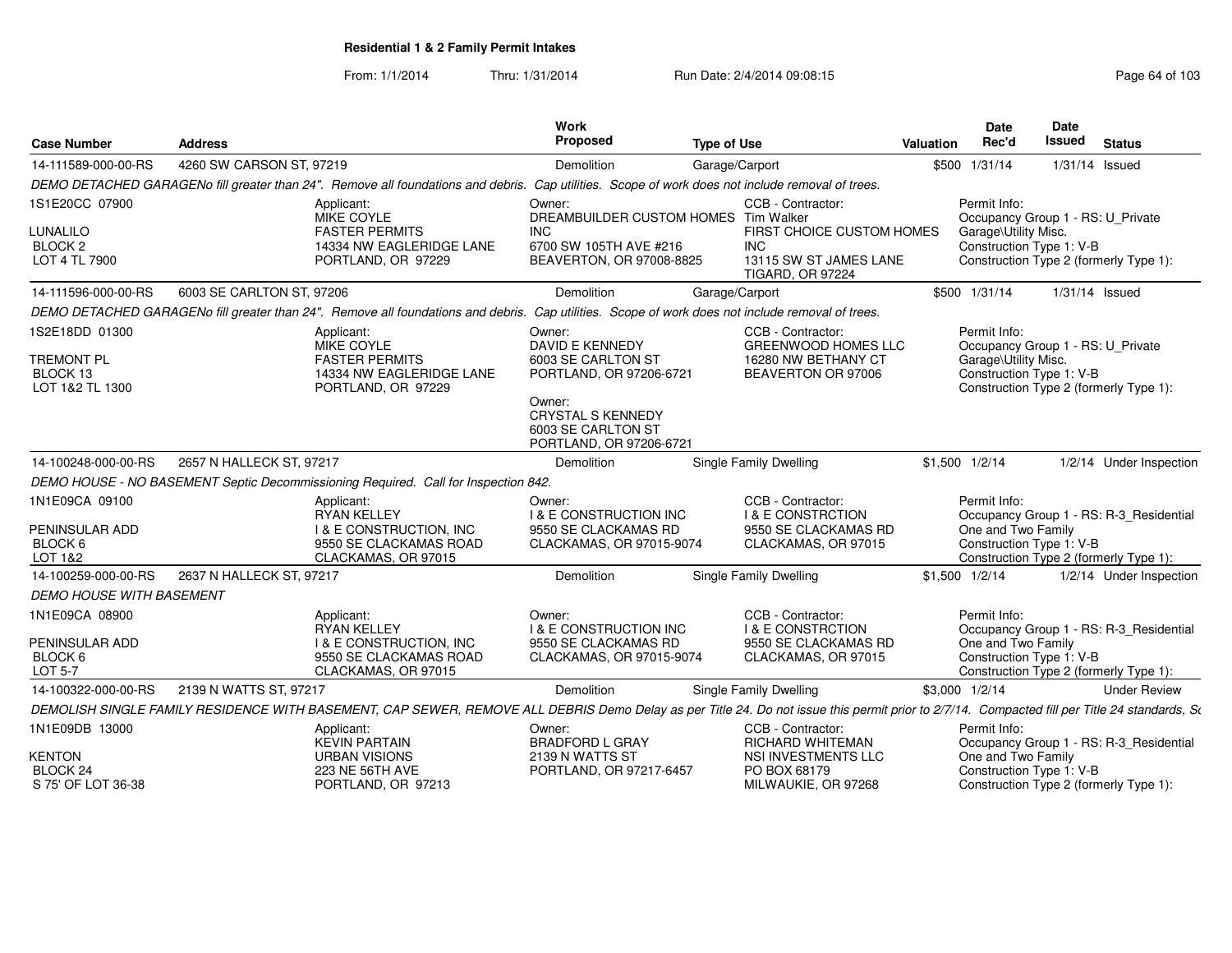| <b>Case Number</b>                                                                   | <b>Address</b>                |                                                                                                                                                                                         | <b>Work</b><br>Proposed                                                                                                 | <b>Type of Use</b> |                                                                                                                       | Valuation | Date<br>Rec'd                                                  | Date<br>Issued | <b>Status</b>                                                                     |
|--------------------------------------------------------------------------------------|-------------------------------|-----------------------------------------------------------------------------------------------------------------------------------------------------------------------------------------|-------------------------------------------------------------------------------------------------------------------------|--------------------|-----------------------------------------------------------------------------------------------------------------------|-----------|----------------------------------------------------------------|----------------|-----------------------------------------------------------------------------------|
| 14-101869-000-00-RS                                                                  | 4616 NE SKIDMORE ST, 97218    |                                                                                                                                                                                         | Demolition                                                                                                              |                    | Single Family Dwelling                                                                                                |           | $$1,000$ $1/7/14$                                              |                | <b>Under Review</b>                                                               |
|                                                                                      |                               | DEMOLISH SINGLE FAMILY RESIDENCE WITH BASEMENT, CAP SEWER, REMOVE ALL DEBRIS - basment remain, future compaction agreement included, 8' fence required around site while excavation rem |                                                                                                                         |                    |                                                                                                                       |           |                                                                |                |                                                                                   |
| 1N2E19CB 09700<br><b>FOREST GLEN</b><br>LOT <sub>18</sub>                            |                               | Applicant:<br><b>ROB HUMPHREY</b><br><b>FASTER PERMITS</b><br>14334 NW EAGLERIDGE LANE<br>PORTLAND, OR 97229<br>Applicant:                                                              | Owner:<br>ETHEL M BALDWIN<br>1259 INSEL RD<br>WOODLAND, WA 98674                                                        |                    | CCB - Contractor:<br><b>VIC REMMERS</b><br>EVERETT CUSTOM HOMES INC<br>735 SW 158TH AVE STE 180<br>BEAVERTON OR 97008 |           | Permit Info:<br>One and Two Family<br>Construction Type 1: V-B |                | Occupancy Group 1 - RS: R-3 Residential<br>Construction Type 2 (formerly Type 1): |
|                                                                                      |                               | <b>MIKE COYLE</b><br><b>FASTER PERMITS</b><br>14334 NW EAGLERIDGE LANE<br>PORTLAND, OR 97229                                                                                            |                                                                                                                         |                    |                                                                                                                       |           |                                                                |                |                                                                                   |
| 14-102492-000-00-RS                                                                  | 4524 N MICHIGAN AVE, 97217    |                                                                                                                                                                                         | <b>Demolition</b>                                                                                                       |                    | Single Family Dwelling                                                                                                |           | \$500 1/9/14                                                   |                | <b>Under Review</b>                                                               |
|                                                                                      |                               | DEMOLISH SFR WITH BASEMENT ***35 DAY DEMO DELAY as per Title 33. Do not issue permit prior to Feb 11, 2014*** Compacted fill per Title 33 standards. Soils inspection required.         |                                                                                                                         |                    |                                                                                                                       |           |                                                                |                |                                                                                   |
| 1N1E22BD 16400<br><b>CLIFFORD ADD</b><br><b>BLOCK1</b><br>INC STRIP W OF & ADJ LOT 3 |                               | Applicant:<br><b>JOSH PATRICK</b><br>METRO HOMES NW LLC<br>211 NE WEIDLER<br>PORTLAND, OR 97236                                                                                         | Owner:<br>211 NE WEIDLER ST<br>PORTLAND, OR 97232-1155                                                                  |                    | CCB - Contractor:<br>METRO HOMES NORTHWEST LLC AFFORDABLE NEW HOMES LLC<br>211 NE WEIDER<br>PORTLAND, OR 97232        |           | Permit Info:<br>One and Two Family<br>Construction Type 1: V-B |                | Occupancy Group 1 - RS: R-3_Residential<br>Construction Type 2 (formerly Type 1): |
| 14-102563-000-00-RS                                                                  | 7313 N GREENWICH AVE, 97217   |                                                                                                                                                                                         | <b>Demolition</b>                                                                                                       |                    | Single Family Dwelling                                                                                                |           | \$980 1/8/14                                                   |                | $1/8/14$ Issued                                                                   |
|                                                                                      |                               | DEMO SFR WITH BASEMENT; DECOMISSION OF CESSPOOL REQUIRED Septic Decommissioning Required. Call for Inspection 842.                                                                      |                                                                                                                         |                    |                                                                                                                       |           |                                                                |                |                                                                                   |
| 1N1E16AA 01900                                                                       |                               | Applicant:<br>PETER A KUSYK<br>FIRENZE DEVELOPMENT INC<br>12703 SW 67TH AVE<br>TIGARD, OR 97223                                                                                         | Owner:<br>FIRENZE DEVELOPMENT INC<br>7110 SW OLD WILSONVILLE RD<br>WILSONVILLE, OR 97070-7857                           |                    | CCB - Contractor:<br>PETER A KUSYK<br>FIRENZE DEVELOPMENT INC<br>12703 SW 67TH AVE<br>TIGARD, OR 97223                |           | Permit Info:<br>One and Two Family<br>Construction Type 1: V-B |                | Occupancy Group 1 - RS: R-3 Residential<br>Construction Type 2 (formerly Type 1): |
| 14-102975-000-00-RS                                                                  | 5509 SE 67TH AVE, 97206       |                                                                                                                                                                                         | <b>Demolition</b>                                                                                                       |                    | Single Family Dwelling                                                                                                |           | \$3,000 1/9/14                                                 |                | $1/9/14$ Issued                                                                   |
|                                                                                      |                               | DEMOLISH SFR NO BASEMENT; DECOMMISSION OF CESSPOOL REQUIRED. Remove all on-site debris. Septic Decommissioning Required. Call for Inspection 842.                                       |                                                                                                                         |                    |                                                                                                                       |           |                                                                |                |                                                                                   |
| 1S2E17CB 00200<br><b>TREMONT PL</b><br>BLOCK 36<br>LOT <sub>19</sub>                 |                               | Applicant:<br><b>KEVIN PARTAIN</b><br><b>URBAN VISIONS</b><br>223 NE 56TH AVE<br>PORTLAND OR 97213                                                                                      | Owner:<br>FEDERAL NATIONAL MORTGAGE CHALET HOMES LLC<br>& ASSOCIATION<br>400 NATIONAL WAY<br>SIMI VALLEY, CA 93065-6414 |                    | CCB - Contractor:<br>8733 SE DIVISION ST #201<br>PORTLAND, OR 97266                                                   |           | Permit Info:<br>One and Two Family<br>Construction Type 1: V-B |                | Occupancy Group 1 - RS: R-3 Residential<br>Construction Type 2 (formerly Type 1): |
| 14-103036-000-00-RS                                                                  | 3905 SE 28TH AVE, 97202       |                                                                                                                                                                                         | Demolition                                                                                                              |                    | Single Family Dwelling                                                                                                |           | \$3,000 1/10/14                                                |                | $1/10/14$ Issued                                                                  |
| <b>DEMOLISH SINGLE FAMILY RESIDENCE</b>                                              |                               |                                                                                                                                                                                         |                                                                                                                         |                    |                                                                                                                       |           |                                                                |                |                                                                                   |
| 1S1E12CB 04200                                                                       |                               | Applicant:<br><b>KEVIN PARTAIN</b>                                                                                                                                                      | Owner:<br>ROYAL CUSTOM HOMES INC                                                                                        |                    | CCB - Contractor:<br><b>EDUARD SHTOGRIN</b>                                                                           |           | Permit Info:                                                   |                | Occupancy Group 1 - RS: R-3_Residential                                           |
| <b>KENILWORTH</b><br>BLOCK <sub>2</sub><br>LOT <sub>18</sub>                         |                               | <b>URBAN VISIONS</b><br>223 NE 56TH AVE<br>PORTLAND OR 97213                                                                                                                            | PO BOX 3091<br>CLACKAMAS, OR 97015-3091                                                                                 |                    | ROYAL CUSTOM HOMES INC.<br>13543 SE WILLINGHAM COURT<br>CLACKAMAS, OR 97015                                           |           | One and Two Family<br>Construction Type 1: V-B                 |                | Construction Type 2 (formerly Type 1):                                            |
| 14-104741-000-00-RS                                                                  | 11760 SE WASHINGTON ST, 97216 |                                                                                                                                                                                         | Demolition                                                                                                              |                    | Single Family Dwelling                                                                                                |           | \$10,000 1/14/14                                               |                | <b>Under Review</b>                                                               |
| DEMO SFR; NO BASEMENT; 35 day demo delay                                             |                               |                                                                                                                                                                                         |                                                                                                                         |                    |                                                                                                                       |           |                                                                |                |                                                                                   |
| 1S2E03AA 04400<br>VENTURA PK<br>BLOCK 21<br>LOT 13&14                                |                               | Applicant:<br>DA GREY LIMITED<br>1905 SW 257TH AVE<br>TROUTDALE, OR 97060                                                                                                               | Owner:<br>SHERRY Y GREY<br>1905 SW 257TH AVE<br>TROUTDALE, OR 97060-1964                                                |                    | CCB - Contractor:<br>DA GREY LIMITED<br>1905 SW 257TH AVE<br>TROUTDALE, OR 97060                                      |           | Permit Info:<br>One and Two Family<br>Construction Type 1: V-B |                | Occupancy Group 1 - RS: R-3_Residential<br>Construction Type 2 (formerly Type 1): |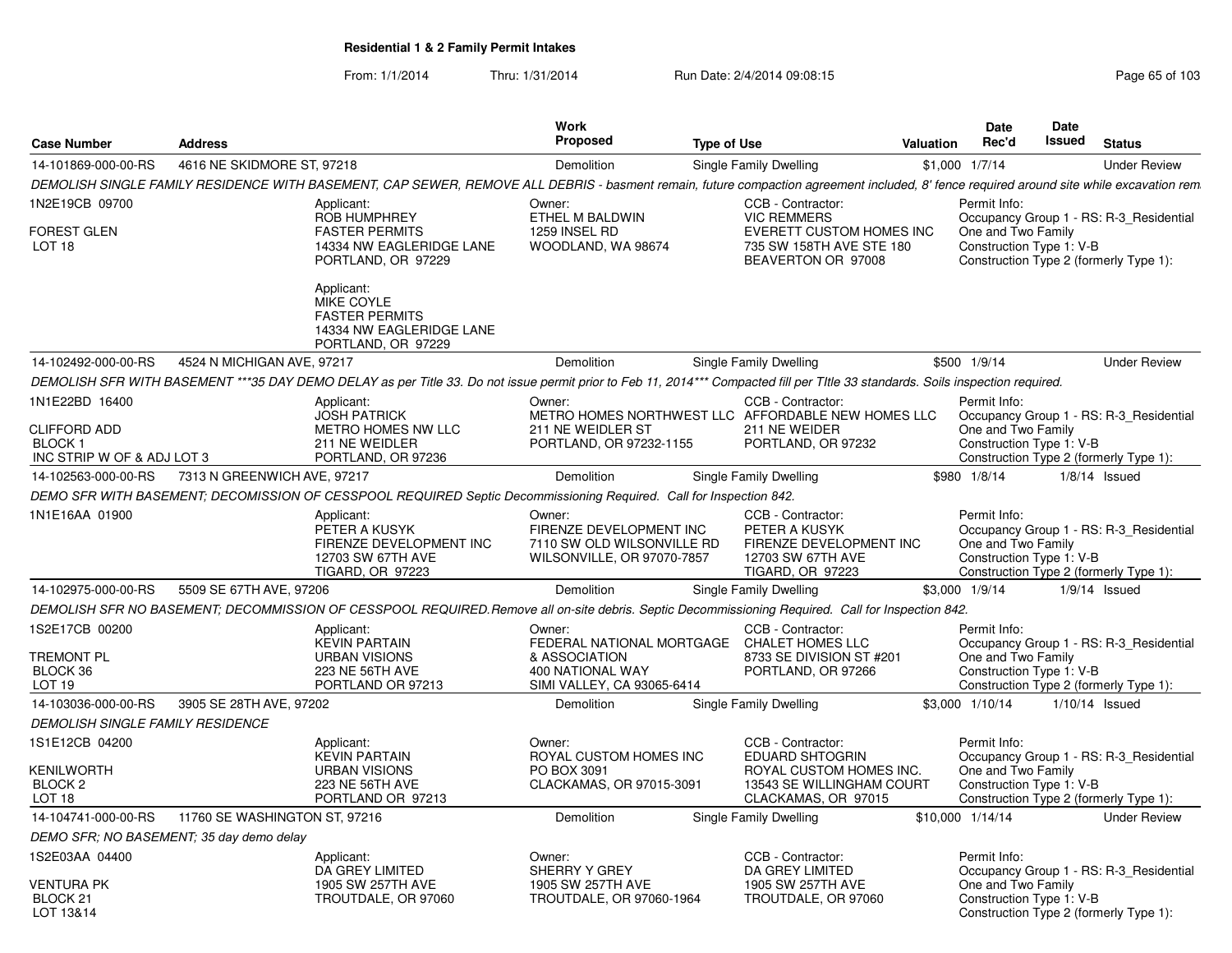From: 1/1/2014Thru: 1/31/2014 Run Date: 2/4/2014 09:08:15 Research 2010 103

| <b>Case Number</b>                                                                 | <b>Address</b>                                                                                                                                                                       | Work<br><b>Proposed</b>                                                                                                                                | <b>Type of Use</b>                                                                                                    | Valuation | <b>Date</b><br>Rec'd                                           | Date<br><b>Issued</b> | <b>Status</b>                                                                     |
|------------------------------------------------------------------------------------|--------------------------------------------------------------------------------------------------------------------------------------------------------------------------------------|--------------------------------------------------------------------------------------------------------------------------------------------------------|-----------------------------------------------------------------------------------------------------------------------|-----------|----------------------------------------------------------------|-----------------------|-----------------------------------------------------------------------------------|
| 14-106724-000-00-RS                                                                | 3945 SW DOLPH CT, 97219                                                                                                                                                              | Demolition                                                                                                                                             | Single Family Dwelling                                                                                                | \$1,000   | 1/17/14                                                        | 1/17/14 Issued        |                                                                                   |
|                                                                                    | DEMO SINGLE FAMILY RESIDENCE; WITH BASEMENT; Septic Decommissioning Required. Call for Inspection 842.                                                                               |                                                                                                                                                        |                                                                                                                       |           |                                                                |                       |                                                                                   |
| 1S1E20CD 10500                                                                     | Applicant:<br>MIKE COYLE                                                                                                                                                             | Owner:<br>MISSION HOMES NORTHWEST LL( DAVID DALBEY                                                                                                     | CCB - Contractor:                                                                                                     |           | Permit Info:                                                   |                       | Occupancy Group 1 - RS: R-3 Residential                                           |
| <b>DENLEY HTS</b><br>LOT 17&18                                                     | <b>FASTER PERMITS</b><br>14334 NW EAGLERIDGE LANE<br>PORTLAND, OR 97229                                                                                                              | PO BOX 1689<br>LAKE OSWEGO, OR 97035-0889                                                                                                              | MISSION HOMES NORTHWEST LL( One and Two Family<br>PO BOX 1689<br>LAKE OSWEGO, OR 97035                                |           | Construction Type 1: V-B                                       |                       | Construction Type 2 (formerly Type 1):                                            |
| 14-108439-000-00-RS                                                                | 7539 SW 35TH AVE, 97219                                                                                                                                                              | Demolition                                                                                                                                             | Single Family Dwelling                                                                                                |           | \$1,000 1/22/14                                                |                       | $1/22/14$ Issued                                                                  |
|                                                                                    | DEMO SINGLE FAMILY RESIDENCE WITH BASEMENT (TO BE FILLED)                                                                                                                            |                                                                                                                                                        |                                                                                                                       |           |                                                                |                       |                                                                                   |
| 1S1E20BD 10600<br>QUEENSLAND<br><b>BLOCK 4</b><br>LOT 11&12 EXC NLY 1/2            | Applicant:<br>MIKE COYLE<br><b>FASTER PERMITS</b><br>14334 NW EAGLERIDGE LANE<br>PORTLAND, OR 97229                                                                                  | Owner:<br>WEST COAST DEVELOPMENT<br>1697 19TH ST<br>WEST LINN, OR 97068-4453<br>Owner:<br><b>GROUP INC</b><br>1697 19TH ST<br>WEST LINN, OR 97068-4453 | CCB - Contractor:<br>WEST COAST DEVELOPMENT<br><b>GROUP INC</b><br>1697 19TH ST<br>WEST LINN, OR 97068                |           | Permit Info:<br>One and Two Family<br>Construction Type 1: V-B |                       | Occupancy Group 1 - RS: R-3_Residential<br>Construction Type 2 (formerly Type 1): |
| 14-108562-000-00-RS                                                                | 5414 SW ORCHID ST, 97219                                                                                                                                                             | Demolition                                                                                                                                             | <b>Single Family Dwelling</b>                                                                                         |           | \$3,000 1/24/14                                                | $1/24/14$ Issued      |                                                                                   |
|                                                                                    | DEMOLISH SINGLE FAMILY DWELLING - NO BASEMENT / CAP SEWER / REMOVE DEBRISReplacement house under permit 14-108528-RS, Scope of work does not include removal of trees Septic Decomm. |                                                                                                                                                        |                                                                                                                       |           |                                                                |                       |                                                                                   |
| 1S1E30AB 12300<br><b>WEST PORTLAND</b><br>BLOCK 19<br>LOT 3&4                      |                                                                                                                                                                                      |                                                                                                                                                        | CCB - Contractor:<br><b>VIC REMMERS</b><br>EVERETT CUSTOM HOMES INC<br>735 SW 158TH AVE STE 180<br>BEAVERTON OR 97008 |           | Permit Info:<br>One and Two Family<br>Construction Type 1: V-B |                       | Occupancy Group 1 - RS: R-3_Residential<br>Construction Type 2 (formerly Type 1): |
| 14-108571-000-00-RS                                                                | 5414 SW ORCHID ST, 97219                                                                                                                                                             | Demolition                                                                                                                                             | <b>Single Family Dwelling</b>                                                                                         |           | \$1,000 1/24/14                                                | 1/24/14 Issued        |                                                                                   |
|                                                                                    | DEMOLISH GARAGE / REMOVE DEBRISReplacement house under permit 14-108528-RS, Decommissioning Inspection Required, Scope of work does not include removal of trees                     |                                                                                                                                                        |                                                                                                                       |           |                                                                |                       |                                                                                   |
| 1S1E30AB 12300<br><b>WEST PORTLAND</b><br>BLOCK 19<br>LOT 3&4                      |                                                                                                                                                                                      | Owner:<br>EDEN ENTERPRISES LLC<br>5505 SW DELKER RD<br>TUALATIN, OR 97062-9710                                                                         | CCB - Contractor:<br><b>VIC REMMERS</b><br>EVERETT CUSTOM HOMES INC<br>735 SW 158TH AVE STE 180<br>BEAVERTON OR 97008 |           | Permit Info:<br>One and Two Family<br>Construction Type 1: V-B |                       | Occupancy Group 1 - RS: R-3_Residential<br>Construction Type 2 (formerly Type 1): |
| 14-110597-000-00-RS                                                                | 3309 SE RAYMOND ST, 97202                                                                                                                                                            | Demolition                                                                                                                                             | Single Family Dwelling                                                                                                |           | \$3,000 1/28/14                                                | $1/28/14$ Issued      |                                                                                   |
|                                                                                    | DEMOLISH SINGLE FAMILY HOME WITH NO BASEMENT - CAP SEWER - REMOVE ALL DEBRIS                                                                                                         |                                                                                                                                                        |                                                                                                                       |           |                                                                |                       |                                                                                   |
| 1S1E13BA 10400<br>NORWALK HTS<br><b>BLOCK1</b><br>LOT 15 EXC PT IN ST<br>LOT 16-18 | Applicant:<br><b>KEVIN PARTAIN</b><br><b>URBAN VISIONS</b><br>223 NE 56TH AVE<br>PORTLAND OR 97213                                                                                   | Owner:<br><b>LAKEVIEW DB PLAN</b><br>2235 NE 46TH AVE<br>PORTLAND, OR 97213<br>Owner:<br><b>TRUST</b><br>2235 NE 46TH AVE<br>PORTLAND, OR 97213        | CCB - Contractor:<br>Jeff Shrope<br>RENAISSANCE CUSTOM HOMES<br>LLC<br>16771 Boones Ferry Rd<br>Lake Oswego, OR 97035 |           | Permit Info:<br>One and Two Family<br>Construction Type 1: V-B |                       | Occupancy Group 1 - RS: R-3 Residential<br>Construction Type 2 (formerly Type 1): |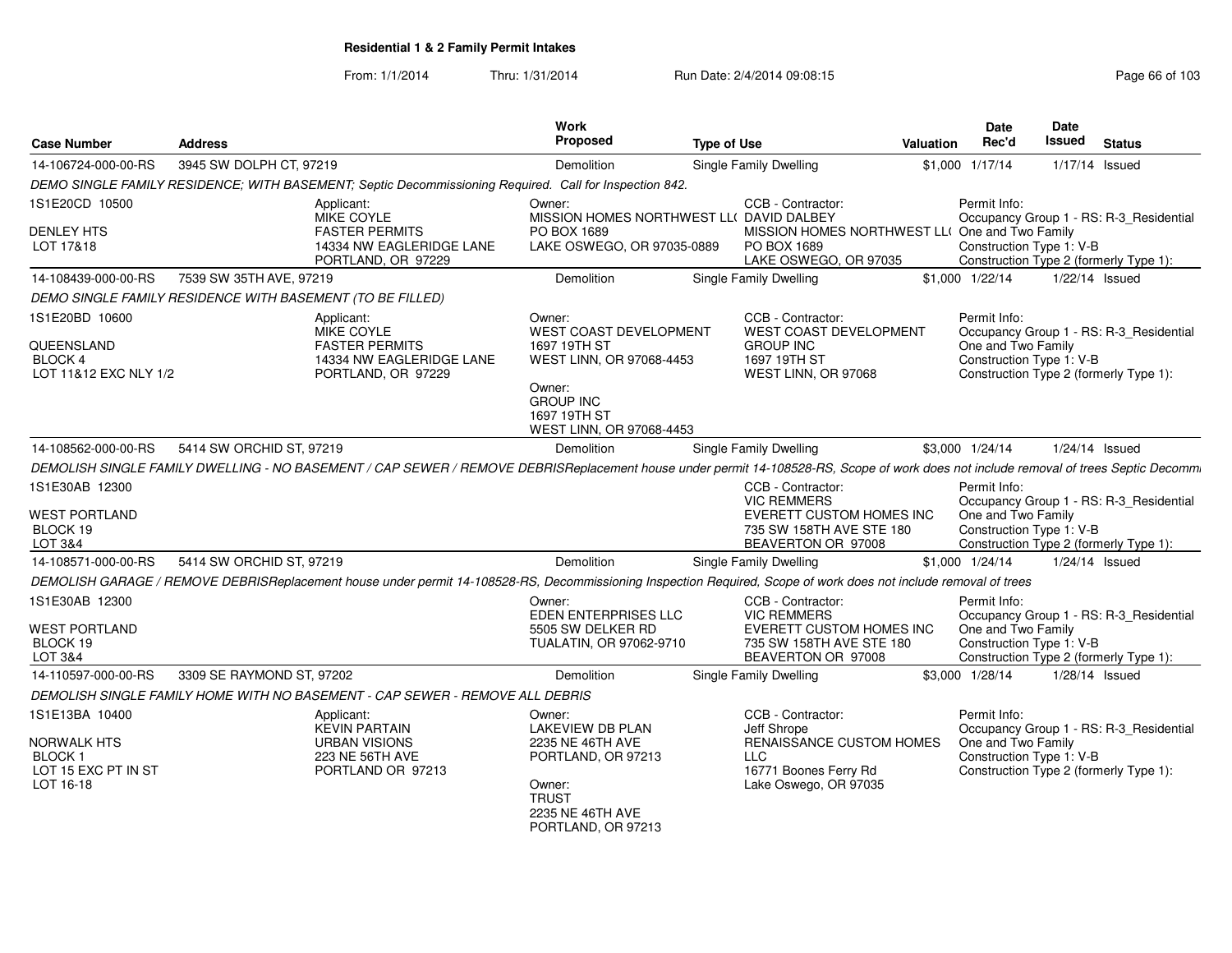| <b>Case Number</b>                                                | <b>Address</b>                                                                                                                                                                                        | Work<br>Proposed                                                                            | <b>Type of Use</b>                                                    | <b>Valuation</b> | Date<br>Rec'd                      | <b>Date</b><br><b>Issued</b> | <b>Status</b>                           |
|-------------------------------------------------------------------|-------------------------------------------------------------------------------------------------------------------------------------------------------------------------------------------------------|---------------------------------------------------------------------------------------------|-----------------------------------------------------------------------|------------------|------------------------------------|------------------------------|-----------------------------------------|
| 14-110618-000-00-RS                                               | 1825 SE SPOKANE ST, 97202                                                                                                                                                                             | Demolition                                                                                  | Single Family Dwelling                                                |                  | \$1,000 1/28/14                    |                              | 1/28/14 Issued                          |
|                                                                   | DEMOLISH SINGLE FAMILY RESIDENCE WITH BASEMENT, CAP SEWER, REMOVE ALL DEBRISREPLACEMENT HOUSE PERMIT # 14-104718 RS ("No fill greater than 24", "Compacted fill per Title 24 stal                     |                                                                                             |                                                                       |                  |                                    |                              |                                         |
| 1S1E23DA 15700                                                    | Applicant:<br>MIKE COYLE                                                                                                                                                                              | Owner:<br>OREGON HOMEWORKS LLC                                                              | CCB - Contractor:<br>Jeremy Osterholm                                 |                  | Permit Info:                       |                              | Occupancy Group 1 - RS: R-3 Residential |
| SELLWOOD<br>BLOCK 91<br>W 1/2 OF LOT 3&4                          | <b>FASTER PERMITS</b><br>14334 NW EAGLERIDGE LANE<br>PORTLAND, OR 97229                                                                                                                               | 10940 SW BARNES RD #339<br>PORTLAND, OR 97225-5368                                          | OSTERCRAFT HOMES INC<br>PO BOX 66259<br>PORTLAND, OR 97290            |                  | One and Two Family                 | Construction Type 1: V-B     | Construction Type 2 (formerly Type 1):  |
| 14-110688-000-00-RS                                               | 4820 NE RODNEY AVE, 97211                                                                                                                                                                             | Demolition                                                                                  | Single Family Dwelling                                                |                  | \$3,000 1/28/14                    |                              | 1/28/14 Issued                          |
|                                                                   | DEMOLISH ONE SINGLE FAMILY DWELLING - LEAVE BASEMENT IN PLACE - CAP SEWER - REMOVE ALL DEBRIS Septic Decommissioning Required. Call for Inspection 842.                                               |                                                                                             |                                                                       |                  |                                    |                              |                                         |
| 1N1E22AD 04300                                                    | Applicant:<br><b>KEVIN PARTAIN</b>                                                                                                                                                                    | Owner:<br>URBAN HOUSING DEVELOPMENT ROMAN OZERUGA                                           | CCB - Contractor:                                                     |                  | Permit Info:                       |                              | Occupancy Group 1 - RS: R-3_Residential |
| <b>MAEGLY HIGHLAND</b><br>BLOCK <sub>3</sub><br>LOT <sub>13</sub> | <b>URBAN VISIONS</b><br>223 NE 56TH AVE<br>PORTLAND, OR 97213                                                                                                                                         | <b>LLC</b><br>PO BOX 11930<br>PORTLAND, OR 97211-0930                                       | URBAN HOUSING DEVELOPMENT<br>PO BOX 11778<br>PORTLAND, OR 97211       |                  | One and Two Family                 | Construction Type 1: V-B     | Construction Type 2 (formerly Type 1):  |
| 14-110747-000-00-RS                                               | 2629 SE 167TH AVE, 97236                                                                                                                                                                              | Demolition                                                                                  | Single Family Dwelling                                                |                  | \$3,000 1/28/14                    |                              | $1/28/14$ Issued                        |
|                                                                   | DEMO SINGLE FAMILY RESIDENCE/CAP SEWER/REMOVE ALL DEBRIS/NO BASEMENT Septic Decommissioning Required. Call for Inspection 842.                                                                        |                                                                                             |                                                                       |                  |                                    |                              |                                         |
| 1S3E07BB 00600                                                    | Applicant:<br>EUROMASTER INC                                                                                                                                                                          | Owner:<br><b>SERGIY VOLOSEVYCH</b>                                                          | CCB - Contractor:<br>EUROMASTER INC                                   |                  | Permit Info:                       |                              | Occupancy Group 1 - RS: R-3 Residential |
| SECTION 07 1S 3E<br>TL 600 0.21 ACRES                             | 18339 S REDLAND RD<br>OREGON CITY, OR 97045                                                                                                                                                           | 2629 SE 167TH AVE<br>PORTLAND, OR 97236-1403                                                | 18339 S REDLAND RD<br>OREGON CITY, OR 97045                           |                  | One and Two Family                 | Construction Type 1: V-B     | Construction Type 2 (formerly Type 1):  |
| 14-110780-000-00-RS                                               | 2031 NE 60TH AVE, 97213                                                                                                                                                                               | Demolition                                                                                  | Single Family Dwelling                                                |                  | \$1,000 1/28/14                    |                              | $1/28/14$ Issued                        |
|                                                                   | DEMOLISH SINGLE FAMILY RESIDENCE WITH BASEMENT, CAP SEWER, REMOVE ALL DEBRIS                                                                                                                          |                                                                                             |                                                                       |                  |                                    |                              |                                         |
| 1N2E30DA 18500<br><b>HARLEM ADD</b>                               | Applicant:<br><b>GENE</b><br>PORTLAND DEVELOPMENT                                                                                                                                                     | Owner:<br>PORTLAND DEVELOPMENT<br><b>GROUP</b>                                              | CCB - Contractor:<br><b>GENE</b><br>PORTLAND DEVELOPMENT              |                  | Permit Info:<br>One and Two Family |                              | Occupancy Group 1 - RS: R-3_Residential |
| BLOCK <sub>9</sub><br>LOT 1&2                                     | <b>GROUP LLC</b><br>11124 NE HALSEY ST. PMB 643<br>PORTLAND, OR 97220                                                                                                                                 | <b>PMB 643 11124 NE HALSEY ST</b><br>PORTLAND, OR 97220                                     | <b>GROUP LLC</b><br>11124 NE HALSEY ST. PMB 643<br>PORTLAND, OR 97220 |                  |                                    | Construction Type 1: V-B     | Construction Type 2 (formerly Type 1):  |
|                                                                   |                                                                                                                                                                                                       | Owner:<br><b>INVESTMENTS LLC</b><br><b>PMB 643 11124 NE HALSEY ST</b><br>PORTLAND, OR 97220 |                                                                       |                  |                                    |                              |                                         |
| 14-111584-000-00-RS                                               | 4260 SW CARSON ST, 97219                                                                                                                                                                              | Demolition                                                                                  | Single Family Dwelling                                                |                  | $$1,000$ $1/31/14$                 |                              | <b>Under Review</b>                     |
|                                                                   | DEMOLISH SINGLE FAMILY RESIDENCE; NO BASEMENTDemo Delay as per Title 24. Do not issue this permit prior to March 6, 2014. No fill greater than 24". Remove all foundations and debris. Cap utilities. |                                                                                             |                                                                       |                  |                                    |                              |                                         |
| 1S1E20CC 07900                                                    | Applicant:<br><b>MIKE COYLE</b>                                                                                                                                                                       | Owner:<br>DREAMBUILDER CUSTOM HOMES Tim Walker                                              | CCB - Contractor:                                                     |                  | Permit Info:                       |                              | Occupancy Group 1 - RS: R-3_Residential |
| LUNALILO                                                          | <b>FASTER PERMITS</b>                                                                                                                                                                                 | <b>INC</b>                                                                                  | FIRST CHOICE CUSTOM HOMES                                             |                  | One and Two Family                 |                              |                                         |
| BLOCK <sub>2</sub><br>LOT 4 TL 7900                               | 14334 NW EAGLERIDGE LANE<br>PORTLAND, OR 97229                                                                                                                                                        | 6700 SW 105TH AVE #216<br>BEAVERTON, OR 97008-8825                                          | <b>INC</b><br>13115 SW ST JAMES LANE                                  |                  |                                    | Construction Type 1: V-B     |                                         |
|                                                                   |                                                                                                                                                                                                       |                                                                                             | <b>TIGARD, OR 97224</b>                                               |                  |                                    |                              | Construction Type 2 (formerly Type 1):  |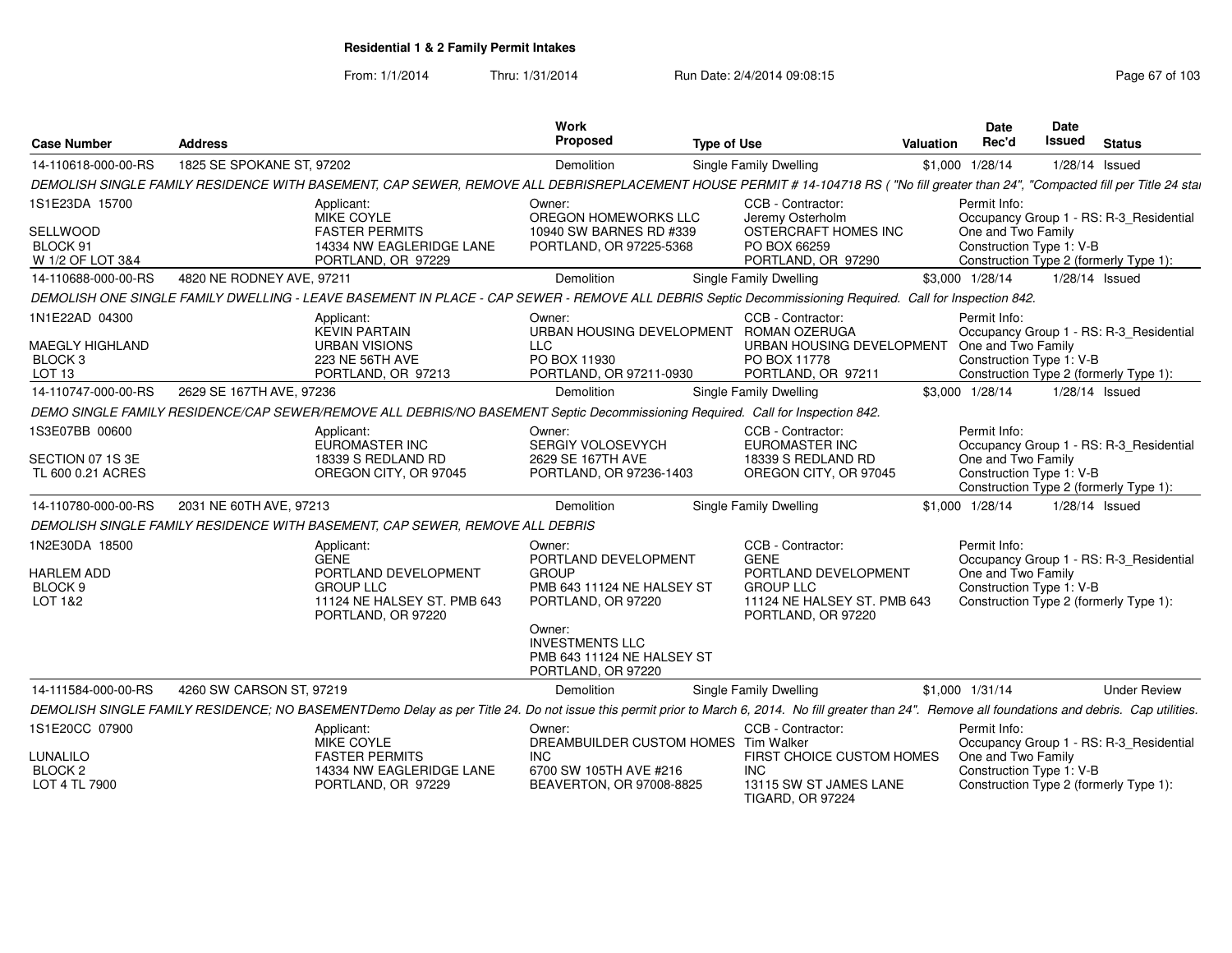From: 1/1/2014Thru: 1/31/2014 Run Date: 2/4/2014 09:08:15 Run Date: 2/4/2014 09:08:15

|                                        |                                     |                                                                                                                                                                 | <b>Work</b>                                        |                    |                                                       |           | <b>Date</b>                                    | Date             |                                         |
|----------------------------------------|-------------------------------------|-----------------------------------------------------------------------------------------------------------------------------------------------------------------|----------------------------------------------------|--------------------|-------------------------------------------------------|-----------|------------------------------------------------|------------------|-----------------------------------------|
| <b>Case Number</b>                     | <b>Address</b>                      |                                                                                                                                                                 | Proposed                                           | <b>Type of Use</b> |                                                       | Valuation | Rec'd                                          | Issued           | <b>Status</b>                           |
| 14-111856-000-00-RS                    | 4430 SE CRYSTAL SPRINGS BLVD, 97206 |                                                                                                                                                                 | <b>Demolition</b>                                  |                    | Single Family Dwelling                                |           | \$1,000 1/31/14                                | $1/31/14$ Issued |                                         |
|                                        |                                     | DEMO SINGLE FAMILY RESIDENCE WITH BASEMENT AND ATTACHED GARAGE - Includes Future Compaction Agreement. Site to have 8' perimeter fence while excavation is open |                                                    |                    |                                                       |           |                                                |                  |                                         |
| 1S2E19CC 03200                         |                                     | Applicant:                                                                                                                                                      | Owner:                                             |                    | CCB - Contractor:                                     |           | Permit Info:                                   |                  |                                         |
| STANFORD HTS                           |                                     | <b>MIKE COYLE</b><br><b>FASTER PERMITS</b>                                                                                                                      | GREENWOOD HOMES LLC<br>PO BOX 1225                 |                    | <b>GREENWOOD HOMES LLC</b><br>16280 NW BETHANY CT     |           | One and Two Family                             |                  | Occupancy Group 1 - RS: R-3_Residential |
| BLOCK 12                               |                                     | 14334 NW EAGLERIDGE LANE                                                                                                                                        | CANBY, OR 97013-1225                               |                    | BEAVERTON OR 97006                                    |           | Construction Type 1: V-B                       |                  |                                         |
| LOT 1-4 EXC E 90'                      |                                     | PORTLAND, OR 97229                                                                                                                                              |                                                    |                    |                                                       |           |                                                |                  | Construction Type 2 (formerly Type 1):  |
| LOT 5-7                                |                                     |                                                                                                                                                                 |                                                    |                    |                                                       |           |                                                |                  |                                         |
| 14-111865-000-00-RS                    | 2512 SE 58TH AVE, 97206             |                                                                                                                                                                 | <b>Demolition</b>                                  |                    | Single Family Dwelling                                |           | \$1,000 1/31/14                                |                  | <b>Under Review</b>                     |
|                                        |                                     | DEMO SINGLE FAMILY DWELLING WITH BASEMENT; 35-DAY DEMO DELAY TO 03/06/14                                                                                        |                                                    |                    |                                                       |           |                                                |                  |                                         |
| 1S2E07AA 06500                         |                                     | Applicant:<br>MIKE COYLE                                                                                                                                        | Owner:<br>EVERETT CUSTOM HOMES INC                 |                    | CCB - Contractor:<br><b>VIC REMMERS</b>               |           | Permit Info:                                   |                  | Occupancy Group 1 - RS: R-3_Residential |
| SECTION 07 1S 2E                       |                                     | <b>FASTER PERMITS</b>                                                                                                                                           | 735 SW 158TH AVE #180                              |                    | EVERETT CUSTOM HOMES INC                              |           | One and Two Family                             |                  |                                         |
| TL 6500 0.28 ACRES                     |                                     | 14334 NW EAGLERIDGE LANE                                                                                                                                        | BEAVERTON, OR 97006-4952                           |                    | 735 SW 158TH AVE STE 180                              |           | Construction Type 1: V-B                       |                  |                                         |
| 14-111882-000-00-RS                    | 9722 N JERSEY ST, 97203             | PORTLAND, OR 97229                                                                                                                                              | Demolition                                         |                    | BEAVERTON OR 97008<br>Single Family Dwelling          |           | $$1,000$ $1/31/14$                             | $1/31/14$ Issued | Construction Type 2 (formerly Type 1):  |
|                                        |                                     | DEMO SINGLE FAMILY RESIDENCE / REMOVE ALL DEBRIS, CAP UTILITIES, DEMO DOES NOT INCLUDE TREE REMOVAL, NO BASEMENT                                                |                                                    |                    |                                                       |           |                                                |                  |                                         |
| 1N1W01CB 09600                         |                                     |                                                                                                                                                                 |                                                    |                    |                                                       |           |                                                |                  |                                         |
|                                        |                                     | Applicant:<br>MIKE COYLE                                                                                                                                        | Owner:<br><b>BRISTOL CREEK HOMES</b>               |                    | CCB - Contractor:<br><b>BRISTOL CREEK HOMES &amp;</b> |           | Permit Info:                                   |                  | Occupancy Group 1 - RS: R-3_Residential |
| NORTH ST JOHNS SUB                     |                                     | <b>FASTER PERMITS</b>                                                                                                                                           | 3055 NW YEON AVE #81                               |                    | DEVELOPMENT CO LLC                                    |           | One and Two Family                             |                  |                                         |
| BLOCK 2<br>LOT <sub>3</sub>            |                                     | 14334 NW EAGLERIDGE LANE<br>PORTLAND, OR 97229                                                                                                                  | PORTLAND, OR 97210-1519                            |                    | 520 SW YAMHILL ST SUITE 600<br>PORTLAND, OR 97204     |           | Construction Type 1: V-B                       |                  | Construction Type 2 (formerly Type 1):  |
|                                        |                                     |                                                                                                                                                                 | Owner:                                             |                    |                                                       |           |                                                |                  |                                         |
|                                        |                                     |                                                                                                                                                                 | DEVELOPMENT CO LLC<br>3055 NW YEON AVE #81         |                    |                                                       |           |                                                |                  |                                         |
|                                        |                                     |                                                                                                                                                                 | PORTLAND, OR 97210-1519                            |                    |                                                       |           |                                                |                  |                                         |
| 14-112246-000-00-RS                    | 6331 SE 15TH AVE, 97202             |                                                                                                                                                                 | <b>Demolition</b>                                  |                    | Single Family Dwelling                                |           | \$2,000 1/31/14                                | 1/31/14 Issued   |                                         |
|                                        |                                     | DEMO DETACHED GARAGE, DECOMMISSIONING OF CESSPOOL Septic Decommissioning Required. Call for Inspection 842.                                                     |                                                    |                    |                                                       |           |                                                |                  |                                         |
| 1S1E14DC 19800                         |                                     | Applicant:                                                                                                                                                      | Owner:                                             |                    | CCB - Contractor:                                     |           | Permit Info:                                   |                  |                                         |
|                                        |                                     | ROB HUMPHREY                                                                                                                                                    | <b>BYRON M TWYMAN</b>                              |                    | <b>VIC REMMERS</b>                                    |           |                                                |                  | Occupancy Group 1 - RS: R-3 Residential |
| TOLMAN TR<br>LOT 5&8 BLOCK 20          |                                     | <b>FASTER PERMITS</b><br>14334 NW EAGLERIDGE LANE                                                                                                               | 6331 SE 15TH AVE<br>PORTLAND, OR 97202             |                    | EVERETT CUSTOM HOMES INC<br>735 SW 158TH AVE STE 180  |           | One and Two Family<br>Construction Type 1: V-B |                  |                                         |
|                                        |                                     | PORTLAND, OR 97229                                                                                                                                              |                                                    |                    | BEAVERTON OR 97008                                    |           |                                                |                  | Construction Type 2 (formerly Type 1):  |
|                                        |                                     |                                                                                                                                                                 | Owner:                                             |                    |                                                       |           |                                                |                  |                                         |
|                                        |                                     |                                                                                                                                                                 | <b>KERI K TWYMAN</b><br>6331 SE 15TH AVE           |                    |                                                       |           |                                                |                  |                                         |
|                                        |                                     |                                                                                                                                                                 | PORTLAND, OR 97202                                 |                    |                                                       |           |                                                |                  |                                         |
| 14-112252-000-00-RS                    | 3125 NE 29TH AVE, 97212             |                                                                                                                                                                 | Demolition                                         |                    | Single Family Dwelling                                |           | \$7,000 1/31/14                                | $1/31/14$ Issued |                                         |
|                                        |                                     | DEMO EXISTING SINGLE FAMILY RESIDENCE/BASEMENT TO REMAIN/CAP SEWER/REMOVE ALL DEBRIS / DEMO DELAY DOES NOT APPLY                                                |                                                    |                    |                                                       |           |                                                |                  |                                         |
| 1N1E25BB 16500                         |                                     | Applicant:                                                                                                                                                      | Owner:                                             |                    | CCB - Contractor:                                     |           | Permit Info:                                   |                  |                                         |
|                                        |                                     | NICHOLAS KORBE                                                                                                                                                  | JEFFREY S BLEECKER                                 |                    | NICHOLAS ALLEN KORBE                                  |           |                                                |                  | Occupancy Group 1 - RS: R-3_Residential |
| <b>IRVINDALE</b><br>BLOCK <sub>2</sub> |                                     | <b>BUILD PDX</b><br>215 SE 47TH AVE                                                                                                                             | 4925 N PLACITA ANTILOPE<br><b>TUCSON, AZ 85749</b> |                    | <b>215 SE 47TH AVE</b><br>HILLSBORO, OR 97123         |           | One and Two Family<br>Construction Type 1: V-B |                  |                                         |
| LOT <sub>8</sub>                       |                                     | HILLSBORO, OR 97123                                                                                                                                             |                                                    |                    |                                                       |           |                                                |                  | Construction Type 2 (formerly Type 1):  |

**Total # of RS Demolition permit intakes: 40**

**Total valuation of RS Demolition permit intakes: \$73,780**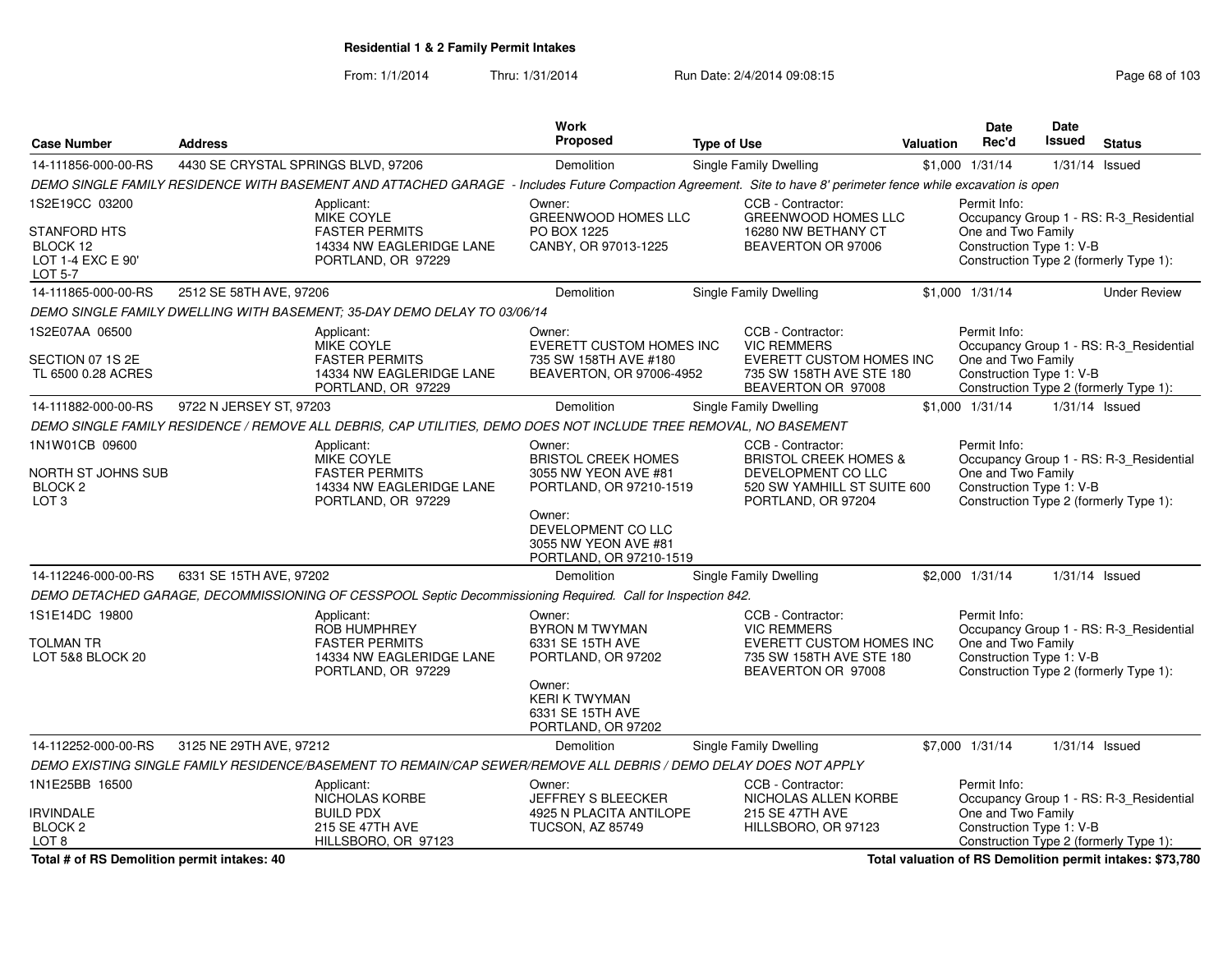| <b>Case Number</b>                                       | <b>Address</b>           |                                                                                              | <b>Work</b><br>Proposed                                                        | <b>Type of Use</b> |                                                                                                                                                                                     | <b>Valuation</b> | <b>Date</b><br>Rec'd                                           | Date<br>Issued | <b>Status</b>                           |
|----------------------------------------------------------|--------------------------|----------------------------------------------------------------------------------------------|--------------------------------------------------------------------------------|--------------------|-------------------------------------------------------------------------------------------------------------------------------------------------------------------------------------|------------------|----------------------------------------------------------------|----------------|-----------------------------------------|
| 14-103544-000-00-RS                                      | 2537 NE 25TH AVE, 97212  |                                                                                              | Interior Alteration Only Single Family Dwelling                                |                    |                                                                                                                                                                                     |                  | \$8,000 1/13/14                                                | 1/13/14 Final  |                                         |
|                                                          |                          | REMOVE POSTS AND ADD JOISTS, CENTER BEAM AND POSTS WITH FOOTINGS                             |                                                                                |                    |                                                                                                                                                                                     |                  |                                                                |                |                                         |
| 1N1E25BC 22000                                           |                          | Applicant:<br><b>DEAN ZAROSINSKI</b>                                                         | Owner:<br>PHOENIX REDEVELOPMENT INC                                            |                    | CCB - Contractor:<br>PHOENIX REDEVELOPMENT INC                                                                                                                                      |                  | Permit Info:                                                   |                | Occupancy Group 1 - RS: R-3 Residential |
| <b>KNOTT ST ADD</b><br><b>BLOCK1</b><br>LOT <sub>7</sub> |                          | ZAROSINSKI ENGINEERING &<br><b>DESIGN INC</b><br>1400 NW 155TH CIRCLE<br>VANCOUVER, WA 98665 | 516 SE MORRISON ST #700<br>PORTLAND, OR 97214-2347                             |                    | 516 SE MORRISON ST STE 700<br>PORTLAND, OR 97214-2348                                                                                                                               |                  | One and Two Family<br>Construction Type 1: V-B                 |                | Construction Type 2 (formerly Type 1):  |
| 14-103911-000-00-RS                                      | 624 NE LIBERTY ST, 97211 |                                                                                              | Interior Alteration Only Single Family Dwelling                                |                    |                                                                                                                                                                                     |                  | \$24,000 1/11/14                                               |                | 1/11/14 Under Inspection                |
| REMODEL EXISTING BATHROOM.                               |                          |                                                                                              |                                                                                |                    |                                                                                                                                                                                     |                  |                                                                |                |                                         |
| 1N1E14BC 11800<br><b>WOODLAWN</b><br>BLOCK 21            |                          | Applicant:<br>ADAM<br><b>ARCIFORM LLC</b><br>4231 N INTERSTATE AVE                           | Owner:<br>MARY C STAFFORD<br>624 NE LIBERTY ST<br>PORTLAND, OR 97211-3646      |                    | CCB - Contractor:<br>POWER PLUMBING CO<br>PO BOX 19418<br><b>TIGARD, OR 97280</b>                                                                                                   |                  | Permit Info:<br>One and Two Family<br>Construction Type 1: V-B |                | Occupancy Group 1 - RS: R-3_Residential |
| LOT <sub>3</sub>                                         |                          | PORTLAND, OR 97217                                                                           | Owner:<br><b>ERIKA STANLEY</b><br>624 NE LIBERTY ST<br>PORTLAND, OR 97211-3646 |                    | Web Page<br>Address:www.powerplumbingco.com<br>CCB - Contractor:<br>ADVANCED HEATING & AIR<br><b>CONDITIONING</b><br>5825 SE FOSTER ROAD<br>PORTLAND, OR 97206<br>CCB - Contractor: |                  |                                                                |                | Construction Type 2 (formerly Type 1):  |
|                                                          |                          |                                                                                              |                                                                                |                    | MASTER TECH ELECTRIC INC<br><b>PO BX 99</b><br>EAGLE CREEK OR 97022<br>CCB - Contractor:<br>ADAM<br><b>ARCIFORM LLC</b><br>4231 N INTERSTATE AVE<br>PORTLAND, OR 97217              |                  |                                                                |                |                                         |
| 14-104747-000-00-RS                                      | 8705 N DWIGHT AVE, 97203 |                                                                                              | Interior Alteration Only Single Family Dwelling                                |                    |                                                                                                                                                                                     |                  | \$2,000 1/14/14                                                | 1/14/14 Final  |                                         |
| <b>VOLUNTARY FOUNDATION ANCHORING</b>                    |                          |                                                                                              |                                                                                |                    |                                                                                                                                                                                     |                  |                                                                |                |                                         |
| 1N1E08BD 02800                                           |                          | Applicant:<br>ANDREW OSBORN                                                                  | Owner:<br><b>LAURIE LAIRD</b>                                                  |                    | CCB - Contractor:<br><b>MICHAEL WIEBER</b>                                                                                                                                          |                  | Permit Info:                                                   |                | Occupancy Group 1 - RS: R-3_Residential |
| UNIVERSITY PK<br>BLOCK 117<br>ELY 110' OF LOT 15&16      |                          | NW SEISMIC<br>2649 SE STEPHENS<br>PORTLAND OR 97214                                          | 8705 N DWIGHT AVE<br>PORTLAND, OR 97203-3522                                   |                    | ELYSIUM CONSTRUCTION LLC<br>PO BOX 12010<br>PORTLAND OR 97212                                                                                                                       |                  | One and Two Family<br>Construction Type 1: V-B                 |                | Construction Type 2 (formerly Type 1):  |
|                                                          |                          |                                                                                              | Owner:<br>JEFFREY D BULL<br>8705 N DWIGHT AVE<br>PORTLAND, OR 97203-3522       |                    |                                                                                                                                                                                     |                  |                                                                |                |                                         |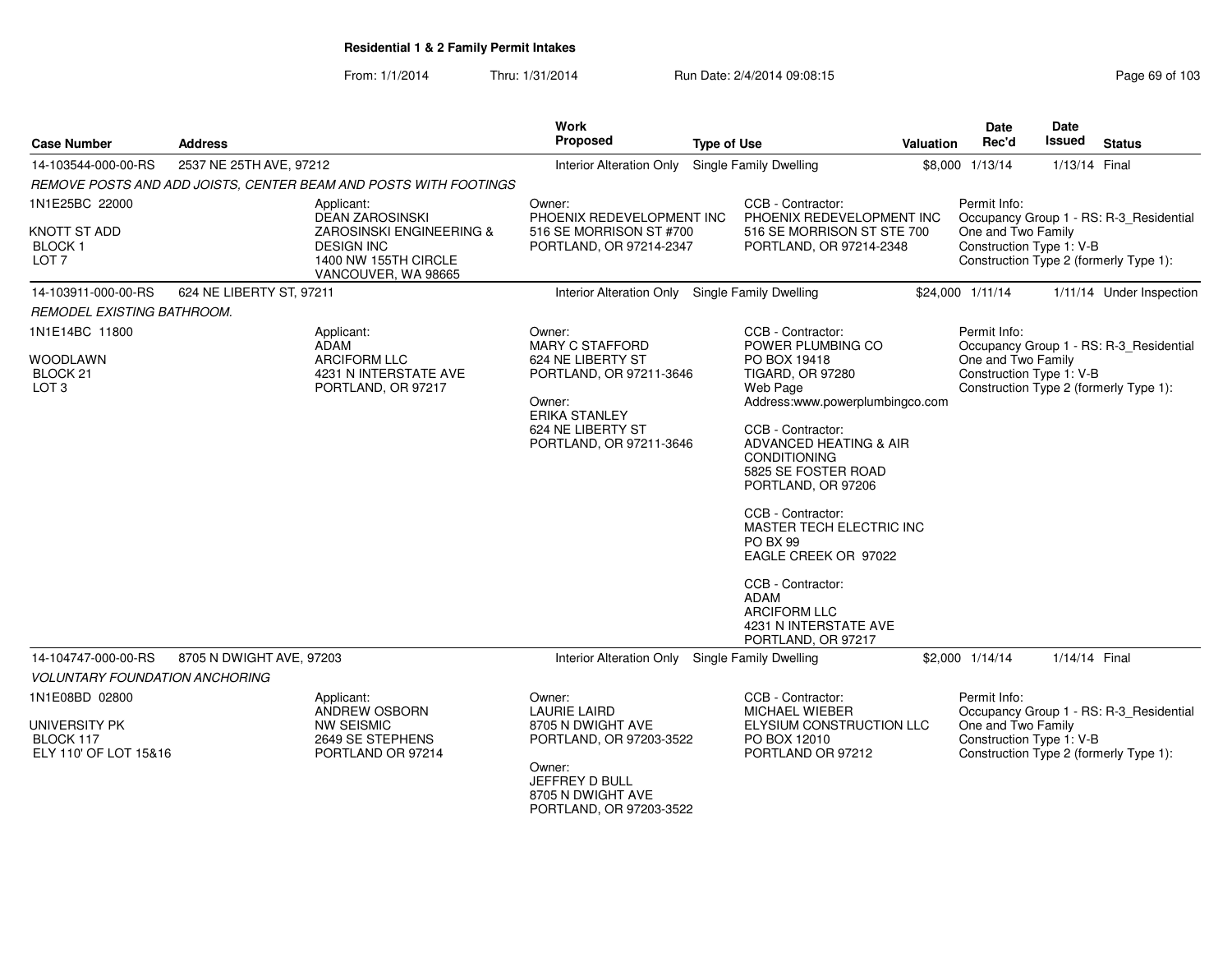|                                                                  |                                                                                       | Work                                                                   |                                                                                                                     |           | <b>Date</b>                                    | Date   |                                                                                   |
|------------------------------------------------------------------|---------------------------------------------------------------------------------------|------------------------------------------------------------------------|---------------------------------------------------------------------------------------------------------------------|-----------|------------------------------------------------|--------|-----------------------------------------------------------------------------------|
| <b>Case Number</b>                                               | <b>Address</b>                                                                        | <b>Proposed</b>                                                        | <b>Type of Use</b>                                                                                                  | Valuation | Rec'd                                          | Issued | <b>Status</b>                                                                     |
| 14-105078-000-00-RS                                              | 530 NE ROYAL CT, 97232                                                                | Interior Alteration Only                                               | Single Family Dwelling                                                                                              |           | \$77,000 1/15/14                               |        | $1/15/14$ Issued                                                                  |
|                                                                  | KITCHEN AND POWDER ROOM REMODEL. NO STRUCTURAL MODIFICATIONS                          |                                                                        |                                                                                                                     |           |                                                |        |                                                                                   |
| 1N1E36AC 06800                                                   | Applicant:                                                                            | Owner:                                                                 | CCB - Contractor:                                                                                                   |           | Permit Info:                                   |        |                                                                                   |
| LAURELHURST<br>BLOCK <sub>2</sub><br>LOT 2&3 TL 6800             | MODERN ORGANIC<br><b>CONSTRUCTION</b><br>4212 NE SUMNER ST<br>PORTLAND, OR 97218-1542 | EDWARD B MEECE<br>530 NE ROYAL CT<br>PORTLAND, OR 97232-2667<br>Owner: | MODERN ORGANIC<br><b>CONSTRUCTION</b><br>4212 NE SUMNER ST<br>PORTLAND, OR 97218-1542                               |           | One and Two Family<br>Construction Type 1: V-B |        | Occupancy Group 1 - RS: R-3_Residential<br>Construction Type 2 (formerly Type 1): |
|                                                                  |                                                                                       | <b>NANCY E NEWELL</b><br>530 NE ROYAL CT<br>PORTLAND, OR 97232-2667    | CCB - Contractor:<br>AIR PRO HEATING & AIR<br><b>CONDITIONING</b><br>7405 SE POWELL BLVD<br>PORTLAND, OR 97206-2451 |           |                                                |        |                                                                                   |
|                                                                  |                                                                                       |                                                                        | CCB - Contractor:<br>ALL PRO ELECTRIC INC<br>6327 SW CAPITOL HWY SUITE C<br>#280<br>PORTLAND OR 97239               |           |                                                |        |                                                                                   |
|                                                                  |                                                                                       |                                                                        | CCB - Contractor:<br>EVOLUTION PLUMBING LLC<br>7715 NE 33RD DR SUITE D<br>PORTLAND OR 97211-1942                    |           |                                                |        |                                                                                   |
| 14-105245-000-00-RS                                              | 6114 N VILLARD AVE, 97217                                                             | Interior Alteration Only Single Family Dwelling                        |                                                                                                                     |           | \$12,000 1/21/14                               |        | $1/21/14$ Issued                                                                  |
|                                                                  | ADD BATHROOM IN BASEMENT (TWO BATHROOMS IN HOUSE)                                     |                                                                        |                                                                                                                     |           |                                                |        |                                                                                   |
| 1N1E16CA 10500                                                   | Applicant:<br><b>JASON JENKINS</b>                                                    | Owner:<br><b>STACY L GRIFFIN</b>                                       | CCB - Contractor:<br><b>JASON JENKINS</b>                                                                           |           | Permit Info:                                   |        | Occupancy Group 1 - RS: R-3_Residential                                           |
| <b>WILLAMETTE</b><br>BLOCK 18<br>LOT <sub>18</sub>               | <b>J-CRAFT LLC</b><br>1235 NE 75TH AVE<br>PORTLAND, OR 97213                          | 6114 N VILLARD AVE<br>PORTLAND, OR 97217-4041                          | <b>J-CRAFT LLC</b><br>1235 NE 75TH AVE<br>PORTLAND, OR 97213                                                        |           | One and Two Family<br>Construction Type 1: V-B |        | Construction Type 2 (formerly Type 1):                                            |
| 14-105260-000-00-RS                                              | 2261 SE 37TH AVE, 97214                                                               | Interior Alteration Only Single Family Dwelling                        |                                                                                                                     |           | \$5,000 1/15/14                                |        | 1/15/14 Under Inspection                                                          |
|                                                                  | ADD BATHROOM AND UTILITY SINK IN UNFINISHED BASEMENT (2 TOTAL)                        |                                                                        |                                                                                                                     |           |                                                |        |                                                                                   |
| 1S1E01DC 05600                                                   | Applicant:<br>JEREMY D CLARK                                                          | Owner:<br>JEREMY D CLARK                                               | CCB - Contractor:<br>NADEAN'S CUSTOM PLUMBING                                                                       |           | Permit Info:                                   |        | Occupancy Group 1 - RS: R-3_Residential                                           |
| SWAN ADD<br><b>BLOCK1</b><br>LOT 1&2 TL 5600                     | 2261 SE 37TH AVE<br>PORTLAND, OR 97214-5866                                           | 2261 SE 37TH AVE<br>PORTLAND, OR 97214-5866                            | 19376 LELAND ROAD<br>OREGON CITY, OR 97045                                                                          |           | One and Two Family<br>Construction Type 1: V-B |        | Construction Type 2 (formerly Type 1):                                            |
| 14-110875-000-00-RS                                              | 338 NW KRONAN CT, 97210                                                               | Interior Alteration Only Single Family Dwelling                        |                                                                                                                     |           | \$6,000 1/28/14                                |        | $1/28/14$ Issued                                                                  |
|                                                                  | REMODEL EXISTING 2ND FLOOR AND MASTER BATHROOMS.                                      |                                                                        |                                                                                                                     |           |                                                |        |                                                                                   |
| 1N1E32CB 00800                                                   | Applicant:<br>NEIL KELLY CO INC                                                       | Owner:<br><b>GARY MCGEE</b>                                            | CCB - Contractor:<br>NEIL KELLY CO INC                                                                              |           | Permit Info:                                   |        | Occupancy Group 1 - RS: R-3_Residential                                           |
| <b>KRONAN HEIGHTS</b><br>LOT <sub>3</sub><br>INC UND INT TRACT A | 804 N ALBERTA ST<br>PORTLAND, OR 97217-2693                                           | 338 NW KRONAN CT<br>PORTLAND, OR 97210                                 | 804 N ALBERTA ST<br>PORTLAND, OR 97217-2693                                                                         |           | One and Two Family<br>Construction Type 1: V-B |        | Construction Type 2 (formerly Type 1):                                            |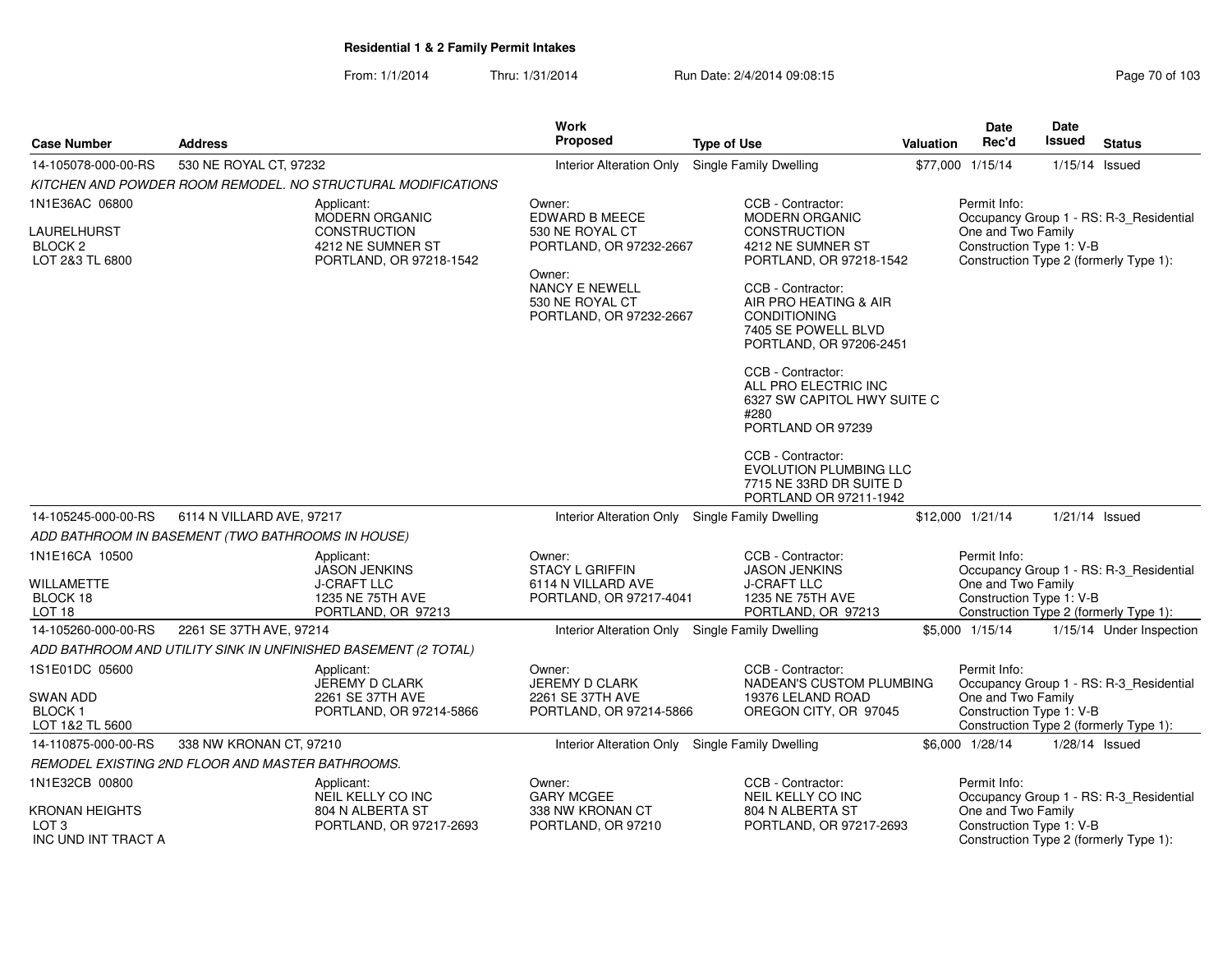| <b>Case Number</b>                                             | <b>Address</b>                                                                                                                                                | Work<br>Proposed                                                                                                                                              | <b>Type of Use</b>                                                                                                                     | <b>Valuation</b> | <b>Date</b><br>Rec'd               | <b>Date</b><br><b>Issued</b>                                                                                                                                                                 | <b>Status</b>            |
|----------------------------------------------------------------|---------------------------------------------------------------------------------------------------------------------------------------------------------------|---------------------------------------------------------------------------------------------------------------------------------------------------------------|----------------------------------------------------------------------------------------------------------------------------------------|------------------|------------------------------------|----------------------------------------------------------------------------------------------------------------------------------------------------------------------------------------------|--------------------------|
| 14-112524-000-00-RS                                            | 7926 SE 31ST AVE, 97202                                                                                                                                       | <b>Interior Alteration Only</b>                                                                                                                               | <b>Single Family Dwelling</b>                                                                                                          |                  | \$25,000 1/31/14                   |                                                                                                                                                                                              | 1/31/14 Under Inspection |
|                                                                | REMODEL EXISTING SECOND FLOOR BATHROOM. CONVERT TWO BEDROOMS INTO NEW MASTER BEDROOM WITH WALK IN CLOSET.                                                     |                                                                                                                                                               |                                                                                                                                        |                  |                                    |                                                                                                                                                                                              |                          |
| 1S1E24CA 08400                                                 | Applicant:<br>Portland Houseworks, LLC                                                                                                                        | Owner:<br>RICHARD A WILLIAMS                                                                                                                                  | CCB - Contractor:<br>ROTH HEATING & COOLING dba                                                                                        |                  | Permit Info:                       | Occupancy Group 1 - RS: R-3 Residential                                                                                                                                                      |                          |
| <b>EASTMORELAND</b><br>BLOCK <sub>23</sub><br>LOT <sub>7</sub> | 5105 SW 45th Ave., Suite 201<br>Portland, OR 97221                                                                                                            | 7926 SE 31ST AVE<br>PORTLAND, OR 97202-8541                                                                                                                   | ROTH ZACHRY HEATING INC<br>PO BOX 1265<br>CANBY, OR 97013                                                                              |                  | One and Two Family                 | Construction Type 1: V-B<br>Construction Type 2 (formerly Type 1):                                                                                                                           |                          |
| N 1/2 OF LOT 8                                                 |                                                                                                                                                               | Owner:<br><b>MELINDA K WILLIAMS</b><br>7926 SE 31ST AVE<br>PORTLAND, OR 97202-8541                                                                            | CCB - Contractor:<br>POWER ELECTRIC INC<br>PO BOX 14692<br>PORTLAND, OR 97293                                                          |                  |                                    |                                                                                                                                                                                              |                          |
|                                                                |                                                                                                                                                               |                                                                                                                                                               | CCB - Contractor:<br><b>GRAVITY PLUMBING INC</b><br>14935 S GREENTREE DR<br>OREGON CITY, OR 97045                                      |                  |                                    |                                                                                                                                                                                              |                          |
|                                                                |                                                                                                                                                               |                                                                                                                                                               | CCB - Contractor:<br>PORTLAND HOUSEWORKS LLC<br>5105 SW 45TH AVE #201<br>PORTLAND, OR 97221                                            |                  |                                    |                                                                                                                                                                                              |                          |
|                                                                | Total # of RS Interior Alteration Only permit intakes: 8                                                                                                      |                                                                                                                                                               | Total valuation of RS Interior Alteration Only permit intakes: \$159,000                                                               |                  |                                    |                                                                                                                                                                                              |                          |
| 13-206526-REV-02-RS                                            | 2425 SE 24TH AVE - Unit B, 97214                                                                                                                              | <b>New Construction</b>                                                                                                                                       | <b>Accessory Dwelling Unit</b>                                                                                                         |                  | \$1/15/14                          | $1/15/14$ Issued                                                                                                                                                                             |                          |
|                                                                | REVISION TO DESIGNATE FIRST FLOOR AREA AS HEATED SHOP AREA NOT A GARAGE. CHANGE ENERGY ENVELOPE AND ADD DOOR FROM ADU STAIRWAY LANDING INTO SHOP. CLARIFY THA |                                                                                                                                                               |                                                                                                                                        |                  |                                    |                                                                                                                                                                                              |                          |
| 1S1E02DD 08800                                                 | Applicant:<br><b>KURT J ROBINSON</b><br>2425 SE 24TH AVE<br>PORTLAND, OR 97214-5509                                                                           | Owner:<br><b>KURT J ROBINSON</b><br>2425 SE 24TH AVE<br>PORTLAND, OR 97214-5509<br>Owner:<br>NATHALIE M BRETON<br>2425 SE 24TH AVE<br>PORTLAND, OR 97214-5509 | CCB - Contractor:<br><b>ALLEN PEARCE</b><br><b>PEARCE BUILDING &amp;</b><br><b>REMODELING INC</b><br>PO BOX 2721<br>PORTLAND, OR 97208 |                  | Permit Info:<br>One and Two Family | Occupancy Group 1 - RS: R-3_Residential<br>Construction Type 1: V-B<br>Construction Type 2 (formerly Type 1): V-B<br>Total Square Footage - Display Only: 652                                |                          |
| 13-240247-000-00-RS                                            | 4830 NE 32ND AVE - Unit B, 97211                                                                                                                              | <b>New Construction</b>                                                                                                                                       | <b>Accessory Dwelling Unit</b>                                                                                                         |                  | \$68,531 1/16/14                   |                                                                                                                                                                                              | <b>Under Review</b>      |
|                                                                | NEW ACCESSORY DWELLING UNIT / 2 STORY / FLAT LOT / COMPLEX                                                                                                    |                                                                                                                                                               |                                                                                                                                        |                  |                                    |                                                                                                                                                                                              |                          |
| 1N1E24BD 03700                                                 | Applicant:<br>JAMES ARNOLD<br>JRA GREEN BULDING INC<br>2423 N HUMBOLT<br>PORTLAND, OR 97217                                                                   | Owner:<br>JORDAN J MC CANN<br>4830 NE 32ND AVE<br>PORTLAND, OR 97211                                                                                          | CCB - Contractor:<br><b>JAMES ARNOLD</b><br>JRA GREEN BULDING INC<br>2423 N HUMBOLT<br>PORTLAND, OR 97217                              |                  | Permit Info:<br>One and Two Family | Occupancy Group 1 - RS: R-3_Residential<br>Construction Type 1: V-B<br>Construction Type 2 (formerly Type 1):<br>Total Square Footage - Display Only: 640<br>Number of New Dwelling Units: 1 |                          |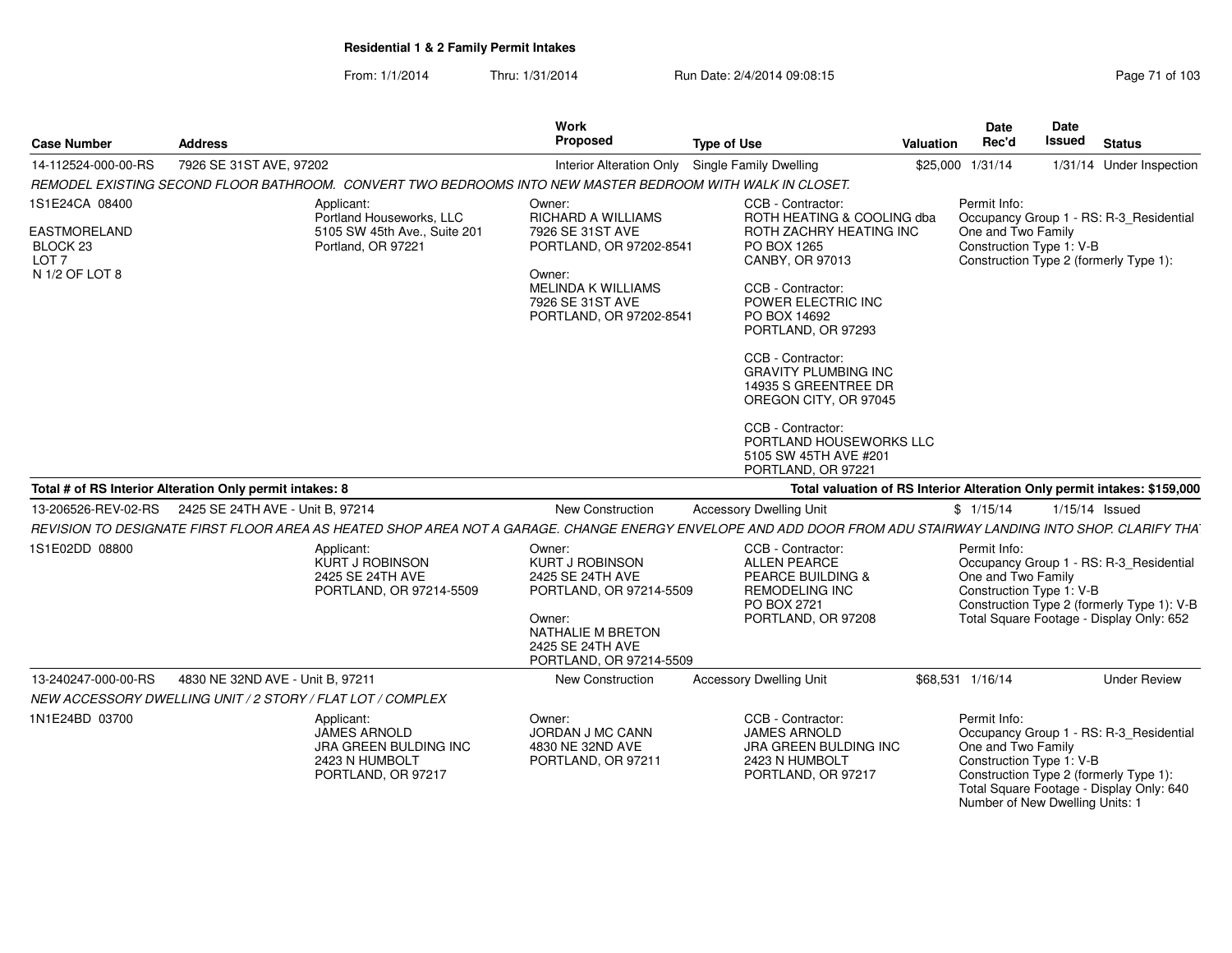From: 1/1/2014Thru: 1/31/2014 Run Date: 2/4/2014 09:08:15 Research 2010 2014 09:08:15

| <b>Case Number</b>  | Work<br>Proposed<br><b>Type of Use</b><br><b>Address</b>                                                                              |                                                                                                                                                                         |                                                                                                                                       | Date<br>Rec'd<br><b>Valuation</b>  | <b>Date</b><br>Issued<br><b>Status</b>                                                                                                                                                           |
|---------------------|---------------------------------------------------------------------------------------------------------------------------------------|-------------------------------------------------------------------------------------------------------------------------------------------------------------------------|---------------------------------------------------------------------------------------------------------------------------------------|------------------------------------|--------------------------------------------------------------------------------------------------------------------------------------------------------------------------------------------------|
| 14-100799-000-00-RS | 2436 N WYGANT ST - Unit B, 97217                                                                                                      | New Construction                                                                                                                                                        | <b>Accessory Dwelling Unit</b>                                                                                                        | \$70,137 1/3/14                    | <b>Under Review</b>                                                                                                                                                                              |
|                     | NEW DETACHED ADU/TWO STORY/FLAT LOT/COMPLEX                                                                                           |                                                                                                                                                                         |                                                                                                                                       |                                    |                                                                                                                                                                                                  |
| 1N1E21AC 10200      | Applicant:<br><b>SCHUYLER SMITH</b><br>POLYPHON ARCHITECTURE &<br>DESIGN, LLC<br>6106 NE 9TH AVE<br>PORTLAND, OR 97211                | Owner:<br><b>CHRISTIAN J TREJBAL</b><br>2436 N WYGANT ST<br>PORTLAND, OR 97217-3468<br>Owner:<br><b>MARGARET A ALLEN</b><br>2436 N WYGANT ST<br>PORTLAND, OR 97217-3468 | Primary Contractor:<br>TO BID                                                                                                         | Permit Info:<br>One and Two Family | Occupancy Group 1 - RS: R-3_Residential<br>Construction Type 1: V-B<br>Construction Type 2 (formerly Type 1):<br>Total Square Footage - Display Only: 655<br>Number of New Dwelling Units: 1     |
| 14-101683-000-00-RS | 5614 NE WYGANT ST - Unit B, 97218                                                                                                     | New Construction                                                                                                                                                        | <b>Accessory Dwelling Unit</b>                                                                                                        | \$71,534 1/7/14                    | <b>Under Review</b>                                                                                                                                                                              |
|                     | NEW ACCESSORY DWELLING UNIT/ 1 STORY W/UNFINISHED ATTIC / FLAT LOT/ SIMPLE/ NO GARAGE                                                 |                                                                                                                                                                         |                                                                                                                                       |                                    |                                                                                                                                                                                                  |
| 1N2E19AC 02900      | Applicant:<br><b>SPARKS BAUGHMAN</b><br><b>SPARKS BAUGHMAN</b><br><b>CONSTRUCTION LLC</b><br>818 SW 3RD AVE #56<br>PORTLAND, OR 97204 | Owner:<br><b>BARBARA LANE</b><br>5614 NE WYGANT ST<br>PORTLAND, OR 97218                                                                                                | CCB - Contractor:<br>SPARKS BAUGHMAN<br><b>SPARKS BAUGHMAN</b><br><b>CONSTRUCTION LLC</b><br>818 SW 3RD AVE #56<br>PORTLAND, OR 97204 | Permit Info:<br>One and Two Family | Occupancy Group 1 - RS: R-3_Residential<br>Construction Type 1: V-B<br>Construction Type 2 (formerly Type 1): V-B<br>Total Square Footage - Display Only: 763<br>Number of New Dwelling Units: 1 |
| 14-105477-000-00-RS | 5620 NE ALBERTA ST - Unit B, 97218                                                                                                    | <b>New Construction</b>                                                                                                                                                 | <b>Accessory Dwelling Unit</b>                                                                                                        | \$73,350 1/15/14                   | <b>Under Review</b>                                                                                                                                                                              |
|                     | NEW ACCESSORY DWELLING UNIT/ 2 STORY / FLAT LOT/ COMPLEX/ NO GARAGE                                                                   |                                                                                                                                                                         |                                                                                                                                       |                                    |                                                                                                                                                                                                  |
| 1N2E19AC 00700      | Applicant:<br><b>SCHUYLER SMITH</b><br>POLYPHON ARCHITECTURE &<br>DESIGN, LLC<br>6106 NE 9TH AVE<br>PORTLAND, OR 97211                | Owner:<br>KATHRYN D KOLKER<br>5620 NE ALBERTA ST<br>PORTLAND, OR 97218-2558<br>Owner:<br>MATTHEW J GORDON<br>5620 NE ALBERTA ST<br>PORTLAND, OR 97218-2558              | CCB - Contractor:<br><b>STEPHEN RANDALL SMITH</b><br>1333 NE 47TH<br>PORTLAND OR 97213                                                | Permit Info:<br>One and Two Family | Occupancy Group 1 - RS: R-3_Residential<br>Construction Type 1: V-B<br>Construction Type 2 (formerly Type 1):<br>Total Square Footage - Display Only: 685<br>Number of New Dwelling Units: 1     |
| 14-107778-000-00-RS | 6510 N AMHERST ST - Unit B, 97203                                                                                                     | New Construction                                                                                                                                                        | <b>Accessory Dwelling Unit</b>                                                                                                        | \$65,961 1/21/14                   | <b>Under Review</b>                                                                                                                                                                              |
|                     | NEW ACCESSORY DWELLING UNIT/2-STORY/FLAT LOT/COMPLEX / FORTUNE PL, BLOCK 1, LOT 12&13                                                 |                                                                                                                                                                         |                                                                                                                                       |                                    |                                                                                                                                                                                                  |
| 1N1E07CA 11800      | Applicant:<br>DANIEL LAJOIE<br><b>DEPARTURE ARCHITECTURE</b><br>143 JOHN ADAMS ST<br>OREGON CITY OR 97214                             | Owner:<br>MARENDA CHAMBERLIN<br>6510 N AMHERST ST<br>PORTLAND, OR 97203-4002<br>Owner:<br><b>HEIDI LOHMAN</b><br>6510 N AMHERST ST<br>PORTLAND, OR 97203-4002           | CCB - Contractor:<br><b>HOLLY HUNTLEY</b><br><b>ENVIRONS LLC</b><br>5919 NE 10TH AVE<br>PORTLAND OR 97211                             | Permit Info:<br>One and Two Family | Occupancy Group 1 - RS: R-3_Residential<br>Construction Type 1: V-B<br>Construction Type 2 (formerly Type 1):<br>Total Square Footage - Display Only: 616<br>Number of New Dwelling Units: 1     |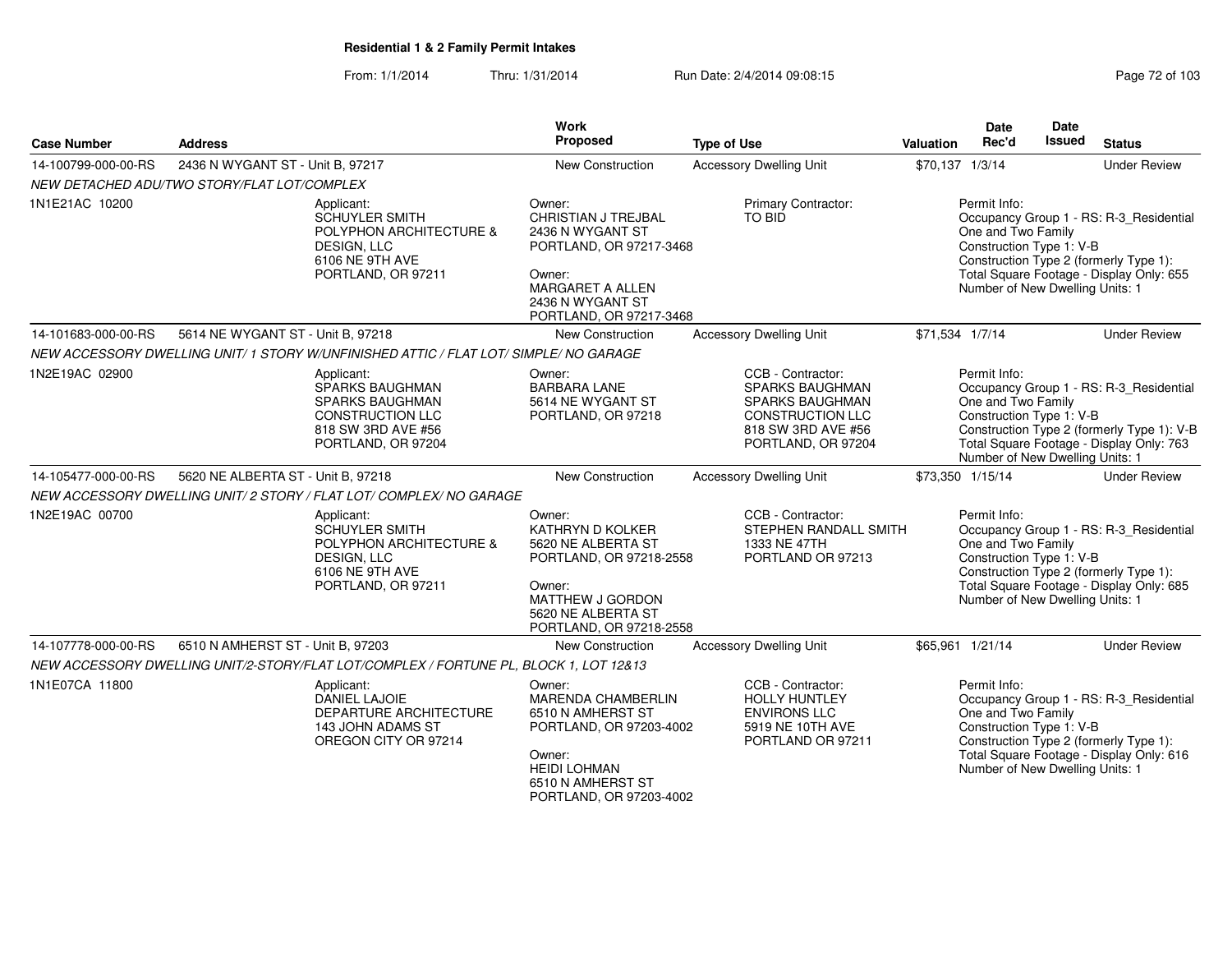| <b>Case Number</b>                                        | <b>Address</b>                    |                                                                                                                                                            | Work<br><b>Proposed</b>                                                                                                                                 | <b>Type of Use</b>                                                                                      | Valuation | Date<br>Rec'd                                                                                     | Date<br><b>Issued</b> | <b>Status</b>                                                                                                                     |
|-----------------------------------------------------------|-----------------------------------|------------------------------------------------------------------------------------------------------------------------------------------------------------|---------------------------------------------------------------------------------------------------------------------------------------------------------|---------------------------------------------------------------------------------------------------------|-----------|---------------------------------------------------------------------------------------------------|-----------------------|-----------------------------------------------------------------------------------------------------------------------------------|
| 14-108397-000-00-RS                                       | 715 N BLANDENA ST - Unit B, 97217 |                                                                                                                                                            | <b>New Construction</b>                                                                                                                                 | <b>Accessory Dwelling Unit</b>                                                                          |           | \$47,777 1/22/14                                                                                  |                       | <b>Under Review</b>                                                                                                               |
|                                                           |                                   | NEW ACCESSORY DWELLING UNIT/2-STORY/GARAGE/FLAT LOT/COMPLEX***HOUSE PERMIT 14-108358-RS***                                                                 |                                                                                                                                                         |                                                                                                         |           |                                                                                                   |                       |                                                                                                                                   |
| 1N1E22BD 08100                                            |                                   | Applicant:<br>MIKE COYLE<br><b>FASTER PERMITS</b><br>14334 NW EAGLERIDGE LANE<br>PORTLAND, OR 97229                                                        | Owner:<br>MILDRED L JOHNSON<br>11923 NE EUGENE ST<br>PORTLAND, OR 97220-1857                                                                            | CCB - Contractor:<br>UKA CONSTRUCTION LLC<br>11016 SE HAPPY VALLEY DR<br>PORTLAND, OR 97086             |           | Permit Info:<br>One and Two Family<br>Construction Type 1: V-B<br>Number of New Dwelling Units: 1 |                       | Occupancy Group 1 - RS: R-3 Residential<br>Construction Type 2 (formerly Type 1): V-B<br>Total Square Footage - Display Only: 651 |
| 14-102751-000-00-RS                                       | 01400 SW MILITARY RD, 97219       |                                                                                                                                                            | New Construction                                                                                                                                        | <b>Accessory Structure</b>                                                                              |           | \$25,000 1/9/14                                                                                   |                       | $1/9/14$ Issued                                                                                                                   |
|                                                           |                                   | NEW IN GROUND GUNITE SWIMMING POOL A REAR OF HOME, including mechanical-gas pool heater, direct vent, gas piping                                           |                                                                                                                                                         |                                                                                                         |           |                                                                                                   |                       |                                                                                                                                   |
| 1S1E34DA 00801                                            |                                   | Applicant:                                                                                                                                                 | Owner:                                                                                                                                                  | CCB - Contractor:                                                                                       |           | Permit Info:                                                                                      |                       |                                                                                                                                   |
| PARTITION PLAT 1995-88<br>LOT <sub>1</sub>                |                                   | NEPTUNE SWIMMING POOL CO<br>13785 SE AMBLER RD<br>CLACKAMAS, OR 97015-9732                                                                                 | J B HANDLEY<br>1400 SW MILITARY RD<br>PORTLAND, OR 97219-7993<br>Owner:<br><b>LISA HANDLEY</b><br>1400 SW MILITARY RD<br>PORTLAND, OR 97219-7993        | NEPTUNE SWIMMING POOL CO<br>13785 SE AMBLER RD<br>CLACKAMAS, OR 97015-9732                              |           | Occupancy Group 1 - RS: U_Decks,<br>Patios, Porches, Carports<br>Construction Type 1: V-B         |                       | Construction Type 2 (formerly Type 1):<br>Total Square Footage - Display Only: 760                                                |
| 14-103914-000-00-RS                                       | 01400 SW MILITARY RD, 97219       |                                                                                                                                                            | New Construction                                                                                                                                        | <b>Accessory Structure</b>                                                                              |           | \$350,000 1/11/14                                                                                 |                       | $1/31/14$ Issued                                                                                                                  |
|                                                           |                                   | NEW POOL HOUSE WITH COVERED SITTING AREA, NEW POWDER ROOM, STORAGE ROOM, AND POOL EQUIPMENT ROOM. NEW 125 AMP SERVICE. OUTDOOR SINK. NOT AN ADU            |                                                                                                                                                         |                                                                                                         |           |                                                                                                   |                       |                                                                                                                                   |
| 1S1E34DA 00801                                            |                                   |                                                                                                                                                            | Owner:                                                                                                                                                  | CCB - Contractor:                                                                                       |           | Permit Info:                                                                                      |                       |                                                                                                                                   |
| PARTITION PLAT 1995-88<br>LOT <sub>1</sub>                |                                   |                                                                                                                                                            | J B HANDLEY<br>1400 SW MILITARY RD<br>PORTLAND, OR 97219-7993<br>Owner:<br><b>LISA HANDLEY</b><br>1400 SW MILITARY RD<br>PORTLAND, OR 97219-7993        | OTIS CONSTRUCTION INC<br>430 NE KNOTT ST<br>PORTLAND, OR 97212-3107                                     |           | Occupancy Group 1 - RS: U_Decks,<br>Patios, Porches, Carports<br>Construction Type 1: V-B         |                       | Construction Type 2 (formerly Type 1):<br>Total Square Footage - Display Only: 292                                                |
| 14-105394-000-00-RS                                       | 5006 SE LONG ST, 97206            |                                                                                                                                                            | New Construction                                                                                                                                        | <b>Accessory Structure</b>                                                                              |           | \$60,000 1/16/14                                                                                  |                       | <b>Under Review</b>                                                                                                               |
|                                                           |                                   | CONSTRUCT NEW DETACHED ACCESSORY STRUCTURE FOR HOBBY/STORAGE USE, 2 STORY, BATHROOM ON FIRST FLOOR, DECK OFF 2ND FLOOR WITH EXTERIOR STAIRSPLUMBING, ELECT |                                                                                                                                                         |                                                                                                         |           |                                                                                                   |                       |                                                                                                                                   |
| 1S2E18BA 20600<br>SECTION 18 1S 2E<br>TL 20600 0.62 ACRES |                                   | Applicant:<br><b>JOE ROBERTSON</b><br>SHELTER SOLUTIONS LLC<br>1973 SE DUNCAN DR<br>HILLSBORO, OR 97123                                                    | Owner:<br><b>TODD J MCCORMACK</b><br>5006 SE LONG ST<br>PORTLAND, OR 97206-4935<br>Owner:<br>WAYNE HUGHES<br>5006 SE LONG ST<br>PORTLAND, OR 97206-4935 | CCB - Contractor:<br>JOE ROBERTSON<br>SHELTER SOLUTIONS LLC<br>1973 SE DUNCAN DR<br>HILLSBORO, OR 97123 |           | Permit Info:<br>Garage\Utility Misc.<br>Construction Type 1: V-B                                  |                       | Occupancy Group 1 - RS: U Private<br>Construction Type 2 (formerly Type 1):<br>Total Square Footage - Display Only: 1182          |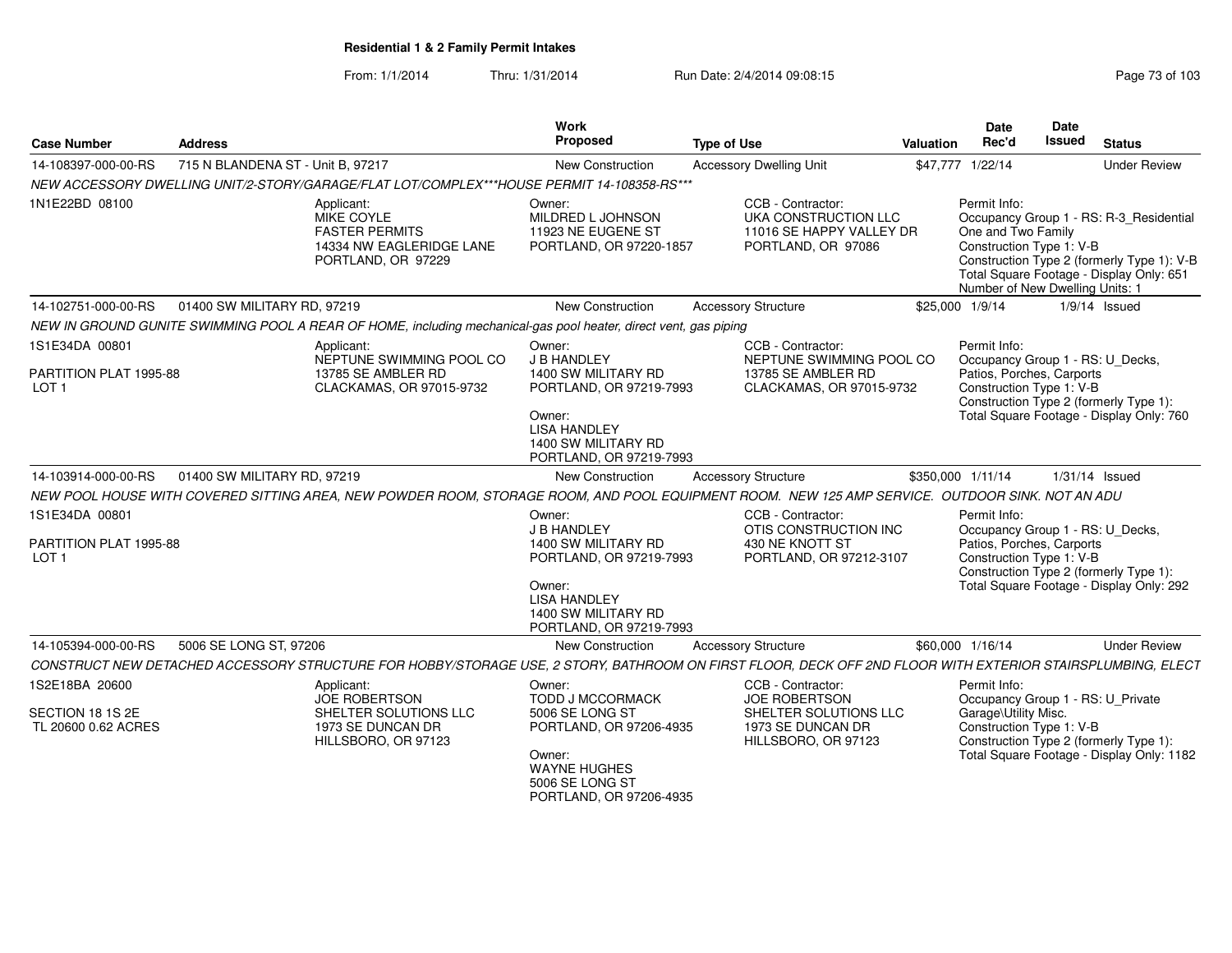From: 1/1/2014Thru: 1/31/2014 Run Date: 2/4/2014 09:08:15 Research 2010 103

|                                                |                             |                                                                                                                                                               | Work                                                                              |                                         |                  | Date                                                  | Date   |                                                                                   |
|------------------------------------------------|-----------------------------|---------------------------------------------------------------------------------------------------------------------------------------------------------------|-----------------------------------------------------------------------------------|-----------------------------------------|------------------|-------------------------------------------------------|--------|-----------------------------------------------------------------------------------|
| <b>Case Number</b>                             | <b>Address</b>              |                                                                                                                                                               | <b>Proposed</b>                                                                   | <b>Type of Use</b>                      | <b>Valuation</b> | Rec'd                                                 | Issued | <b>Status</b>                                                                     |
| 14-108267-000-00-RS                            | 3601 N BORTHWICK AVE, 97227 |                                                                                                                                                               | New Construction                                                                  | <b>Accessory Structure</b>              |                  | \$37,478 1/30/14                                      |        | <b>Under Review</b>                                                               |
|                                                |                             | CONSTRUCT 1 OF 2 NEW 256 SF ACCESSORY STRUCTURE FOR BEDROOM USE ONLY, 2 STORY BATHROOM ON MAIN FLOOR, SLEEPING LOFT ABOVE; THIS ACCESSORY STRUCTURE IS JUST E |                                                                                   |                                         |                  |                                                       |        |                                                                                   |
| 1N1E22CD 15200                                 |                             | Applicant:<br>ZANE COOK                                                                                                                                       | Owner:<br><b>CHRISTOPHER W MCGARRY</b>                                            | CCB - Contractor:<br><b>CAMBIUM LLC</b> |                  | Permit Info:                                          |        | Occupancy Group 1 - RS: R-3 Residential                                           |
| CENTRAL ALBINA<br>BLOCK 31<br>LOT <sub>4</sub> |                             | COOK FAMILY BUILDERS<br>1027 SE 42ND AVE<br>PORTLAND, OR 97215                                                                                                | 6018 N KERBY AVE<br>PORTLAND, OR 97217-2055                                       | 1027 SE 42ND AVE<br>PORTLAND, OR 97215  |                  | One and Two Family<br>Construction Type 1: V-B        |        | Construction Type 2 (formerly Type 1):                                            |
|                                                |                             |                                                                                                                                                               | Owner:<br><b>HEATHER B MCGARRY</b><br>6018 N KERBY AVE<br>PORTLAND, OR 97217-2055 |                                         |                  |                                                       |        | Total Square Footage - Display Only: 350                                          |
| 14-108275-000-00-RS                            | 3601 N BORTHWICK AVE, 97227 |                                                                                                                                                               | New Construction                                                                  | <b>Accessory Structure</b>              |                  | \$37,478 1/30/14                                      |        | <b>Under Review</b>                                                               |
|                                                |                             | CONSTRUCT 2 OF 2 NEW 256 SF ACCESSORY STRUCTURE FOR BEDROOM USE, 2 STORY BATHROOM ON MAIN FLOOR, SLEEPING LOFT ABOVE; THIS ACCESSORY STRUCTURE IS JUST EXTRA  |                                                                                   |                                         |                  |                                                       |        |                                                                                   |
| 1N1E22CD 15200                                 |                             | Applicant:                                                                                                                                                    | Owner:                                                                            | CCB - Contractor:                       |                  | Permit Info:                                          |        |                                                                                   |
| CENTRAL ALBINA                                 |                             | ZANE COOK<br>COOK FAMILY BUILDERS                                                                                                                             | <b>CHRISTOPHER W MCGARRY</b><br>6018 N KERBY AVE                                  | <b>CAMBIUM LLC</b><br>1027 SE 42ND AVE  |                  | One and Two Family                                    |        | Occupancy Group 1 - RS: R-3 Residential                                           |
| BLOCK 31                                       |                             | 1027 SE 42ND AVE                                                                                                                                              | PORTLAND, OR 97217-2055                                                           | PORTLAND, OR 97215                      |                  | Construction Type 1: V-B                              |        |                                                                                   |
| LOT <sub>4</sub>                               |                             | PORTLAND, OR 97215                                                                                                                                            |                                                                                   |                                         |                  |                                                       |        | Construction Type 2 (formerly Type 1):                                            |
|                                                |                             |                                                                                                                                                               | Owner:<br><b>HEATHER B MCGARRY</b><br>6018 N KERBY AVE<br>PORTLAND, OR 97217-2055 |                                         |                  |                                                       |        | Total Square Footage - Display Only: 350                                          |
| 14-112157-000-00-RS                            | .97221                      |                                                                                                                                                               | New Construction                                                                  | <b>Accessory Structure</b>              |                  | \$11.699 1/31/14                                      |        | <b>Under Review</b>                                                               |
|                                                |                             | NEW CONSTRUCTION ONE STORY 288SF DETACHED PAVILION ***WITH NSFR 14-112144-RS***                                                                               |                                                                                   |                                         |                  |                                                       |        |                                                                                   |
| 1S1E08BB 01800                                 |                             | Applicant:                                                                                                                                                    | Owner:                                                                            | CCB - Contractor:                       |                  | Permit Info:                                          |        |                                                                                   |
|                                                |                             | <b>LEON TRICE</b>                                                                                                                                             | <b>TIMOTHY DEJONG</b>                                                             | COWAN CONSTRUCTION, LLC.                |                  |                                                       |        | Occupancy Group 1 - RS: U_Private                                                 |
| <b>GREEN HILLS</b><br>BLOCK 32                 |                             | <b>LMT ARCHITECTURE</b><br>5428 NE 30TH AVE                                                                                                                   | 3720 SW BOND AVE #1810<br>PORTLAND, OR 97239                                      | P.O. BOX 1846<br>TUALATIN, OR 97062     |                  | Garage\Utility Misc.<br>Construction Type 1: V-B      |        |                                                                                   |
| LOT 1 TL 1800                                  |                             | PORTLAND OREGON 97211                                                                                                                                         |                                                                                   |                                         |                  |                                                       |        | Construction Type 2 (formerly Type 1):                                            |
|                                                |                             |                                                                                                                                                               | Owner:<br><b>LAURIE S DEJONG</b><br>3720 SW BOND AVE #1810<br>PORTLAND, OR 97239  |                                         |                  |                                                       |        | Total Square Footage - Display Only: 288                                          |
| 13-241720-REV-01-RS                            | 1006 SE 47TH AVE, 97215     |                                                                                                                                                               | <b>New Construction</b>                                                           | Decks, Fences, Retaining Walls          |                  | \$1/29/14                                             |        | $1/29/14$ Issued                                                                  |
|                                                |                             | REVISION TO REDUCE HEIGHT OF FENCE WITHIN THE FIRST 10 FT FROM FRONT PROPERTY LINE TO 3.5 FT                                                                  |                                                                                   |                                         |                  |                                                       |        |                                                                                   |
| 1S2E06BA 12500                                 |                             | Applicant:                                                                                                                                                    | Owner:                                                                            | CCB - Contractor:                       |                  | Permit Info:                                          |        |                                                                                   |
|                                                |                             | <b>GRABER FENCE COMPANY</b>                                                                                                                                   | <b>BONNIE A MCBEE</b>                                                             | <b>GRABER FENCE COMPANY</b>             |                  |                                                       |        | Occupancy Group 1 - RS: U_Private                                                 |
| PARADISE SPR TR<br>BLOCK 11                    |                             | 17115 SE BLUFF RD<br>SANDY, OR 97055                                                                                                                          | 1006 SE 47TH AVE<br>PORTLAND, OR 97215-2508                                       | 17115 SE BLUFF RD<br>SANDY, OR 97055    |                  | Garage\Utility Misc.<br>Construction Type 1: V-B      |        |                                                                                   |
| LOT 13                                         |                             |                                                                                                                                                               |                                                                                   |                                         |                  |                                                       |        | Construction Type 2 (formerly Type 1):<br>Total Square Footage - Display Only: 64 |
| 14-100711-000-00-RS                            | 4012 SE 51ST AVE, 97206     |                                                                                                                                                               | New Construction                                                                  | Decks, Fences, Retaining Walls          |                  | \$20 1/3/14                                           |        | $1/3/14$ Issued                                                                   |
|                                                |                             | LEGALIZE 8' FENCE ALONG NORTH AND SOUTH PROPERTY LINES AND ADD NEW SECTIONS ALONG NORTH PROPERTY LINE. FENCE IS OPEN FROM FROM GRADE UP APPROXIMATLEY 6' WITH |                                                                                   |                                         |                  |                                                       |        |                                                                                   |
| 1S2E07CD 00100                                 |                             | Applicant:                                                                                                                                                    | Owner:                                                                            |                                         |                  | Permit Info:                                          |        |                                                                                   |
|                                                |                             | KARLA L URBANOWICZ                                                                                                                                            | KARLA L URBANOWICZ                                                                |                                         |                  |                                                       |        | Occupancy Group 1 - RS: U Decks,                                                  |
| <b>LIGHTNERS ADD</b><br><b>BLOCK1</b>          |                             | 4012 SE 51ST AVE<br>PORTLAND, OR 97206-3076                                                                                                                   | 4012 SE 51ST AVE<br>PORTLAND, OR 97206-3076                                       |                                         |                  | Patios, Porches, Carports<br>Construction Type 1: V-B |        |                                                                                   |
| LOT <sub>14</sub>                              |                             |                                                                                                                                                               |                                                                                   |                                         |                  |                                                       |        | Construction Type 2 (formerly Type 1):<br>Total Square Footage - Display Only: 1  |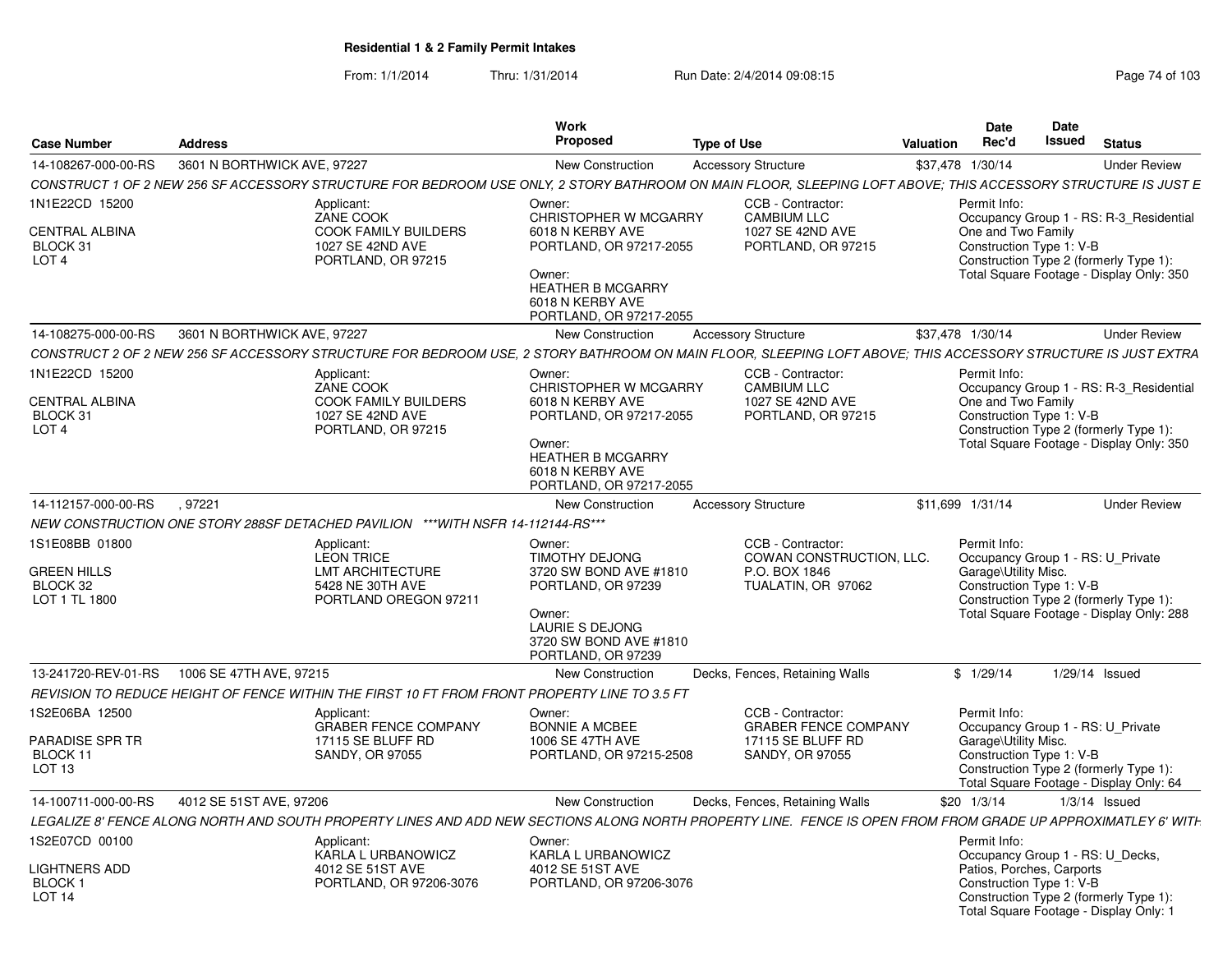| <b>Case Number</b>                                                                 | <b>Address</b>                                            |                                                                                           | <b>Work</b><br><b>Proposed</b>                                                                                                                       | <b>Type of Use</b>                                                                                                                     | <b>Valuation</b> | <b>Date</b><br>Rec'd                                                                                      | Date<br><b>Issued</b> | <b>Status</b>                                                                          |
|------------------------------------------------------------------------------------|-----------------------------------------------------------|-------------------------------------------------------------------------------------------|------------------------------------------------------------------------------------------------------------------------------------------------------|----------------------------------------------------------------------------------------------------------------------------------------|------------------|-----------------------------------------------------------------------------------------------------------|-----------------------|----------------------------------------------------------------------------------------|
| 14-102799-000-00-RS                                                                | 2004 SE ASH ST, 97214                                     |                                                                                           | New Construction                                                                                                                                     | Decks, Fences, Retaining Walls                                                                                                         |                  | \$400 1/9/14                                                                                              |                       | $1/9/14$ Issued                                                                        |
|                                                                                    | CONSTRUCT 42" FENCE ON TOP OF EXISTING 47" RETAINING WALL |                                                                                           |                                                                                                                                                      |                                                                                                                                        |                  |                                                                                                           |                       |                                                                                        |
| 1N1E35DD 09300<br>ELIZA J MURPHYS ADD<br>BLOCK 4<br>LOT <sub>8</sub>               |                                                           | Applicant:<br><b>KEITH LEE</b><br>2004 SE ASH<br>PORTLAND OR 97214                        | Owner:<br>KEITH A LEE<br>1635 NE 138TH PL<br>PORTLAND, OR 97230                                                                                      |                                                                                                                                        |                  | Permit Info:<br>Occupancy Group 1 - RS: U_Private<br>Garage\Utility Misc.<br>Construction Type 1: V-B     |                       | Construction Type 2 (formerly Type 1):                                                 |
| 14-104496-000-00-RS                                                                | 8752 N TYNDALL AVE, 97217                                 |                                                                                           | New Construction                                                                                                                                     | Decks, Fences, Retaining Walls                                                                                                         |                  | \$3,500 1/14/14                                                                                           | 1/14/14 Final         |                                                                                        |
|                                                                                    | NEW RETAINING WALL AT NORTH SIDE OF PROPERTY              |                                                                                           |                                                                                                                                                      |                                                                                                                                        |                  |                                                                                                           |                       |                                                                                        |
| 1N1E09BD 01600<br>PENINSULAR ADD 4<br>BLOCK 42<br>N 1/2 OF LOT 10<br><b>LOT 11</b> |                                                           | Applicant:<br>BETTS CONCRETE INC<br>23502 SE SHADY VIEW LANE<br>EAGLE CREEK, OR 97022     | Owner:<br><b>ISAAC A LEVINE</b><br>8752 N TYNDALL AVE<br>PORTLAND, OR 97217<br>Owner:<br>AMANDA L LEVINE<br>8752 N TYNDALL AVE<br>PORTLAND, OR 97217 | CCB - Contractor:<br>BETTS CONCRETE INC<br>23502 SE SHADY VIEW LANE<br>EAGLE CREEK, OR 97022                                           |                  | Permit Info:<br>Occupancy Group 1 - RS: U_Decks,<br>Patios, Porches, Carports<br>Construction Type 1: V-B |                       | Construction Type 2 (formerly Type 1):<br>Total Square Footage - Display Only: 27      |
| 14-107608-000-00-RS                                                                | 1745 NE 134TH PL, 97230                                   |                                                                                           | New Construction                                                                                                                                     | Decks, Fences, Retaining Walls                                                                                                         |                  | \$1,500 1/21/14                                                                                           |                       | 1/21/14 Under Inspection                                                               |
|                                                                                    | NEW 8 FT FENCE AT SOUTH SIDE OF PROPERTY                  |                                                                                           |                                                                                                                                                      |                                                                                                                                        |                  |                                                                                                           |                       |                                                                                        |
| 1N2E26DC 06200<br>RICHLAND<br>LOT 11 TL 6200                                       |                                                           | Applicant:<br><b>LEONARD PILGER</b><br>1745 NE 134TH PL<br>PORTLAND, OR 97230-3113        | Owner:<br><b>LEONARD PILGER</b><br>1745 NE 134TH PL<br>PORTLAND, OR 97230-3113<br>Owner:<br>ANETTE M PILGER                                          |                                                                                                                                        |                  | Permit Info:<br>Occupancy Group 1 - RS: U_Decks,<br>Patios, Porches, Carports<br>Construction Type 1: V-B |                       | Construction Type 2 (formerly Type 1):                                                 |
|                                                                                    |                                                           |                                                                                           | 1745 NE 134TH PL<br>PORTLAND, OR 97230-3113                                                                                                          |                                                                                                                                        |                  |                                                                                                           |                       |                                                                                        |
| 14-111344-000-00-RS                                                                | 9519 N SYRACUSE ST, 97203                                 |                                                                                           | New Construction                                                                                                                                     | Decks, Fences, Retaining Walls                                                                                                         |                  | \$6,800 1/29/14                                                                                           |                       | <b>Under Review</b>                                                                    |
| <b>NEW DECK ATTACHED TO HOUSE</b>                                                  |                                                           |                                                                                           |                                                                                                                                                      |                                                                                                                                        |                  |                                                                                                           |                       |                                                                                        |
| 1N1W01CC 04200<br>ST JOHNS PK ADD<br>BLOCK 5<br><b>LOT 24</b>                      |                                                           | Applicant:<br>MICHAEL BRUNO<br>CONSTRUCTION INC<br>2547 NE 50TH AVE<br>PORTLAND, OR 97213 | Owner:<br><b>NEYSA LARSON</b><br>9519 N SYRACUSE ST<br>PORTLAND, OR 97203                                                                            | CCB - Contractor:<br>MICHAEL BRUNO<br><b>CONSTRUCTION INC</b><br>2547 NE 50TH AVE<br>PORTLAND, OR 97213                                |                  | Permit Info:<br>Construction Type 1: V-B                                                                  |                       | Construction Type 2 (formerly Type 1):                                                 |
| 13-201508-DFS-01-RS                                                                | 235 NE EMERSON ST, 97211                                  |                                                                                           | New Construction                                                                                                                                     | Garage/Carport                                                                                                                         |                  | \$5,000 1/3/14                                                                                            |                       | $1/3/14$ Issued                                                                        |
| <b>DFS FOR ROOF TRUSSES.</b>                                                       |                                                           |                                                                                           |                                                                                                                                                      |                                                                                                                                        |                  |                                                                                                           |                       |                                                                                        |
| 1N1E22AA 00800<br><b>WALNUT PK</b><br>BLOCK <sub>8</sub><br>LOT <sub>8</sub>       |                                                           | Applicant:<br>DONALD FONTENOT<br>235 NE EMERSON ST<br>PORTLAND, OR 97211-3205             | Owner:<br>DONALD FONTENOT<br>235 NE EMERSON ST<br>PORTLAND, OR 97211-3205                                                                            | CCB - Contractor:<br><b>NEIL COOPER</b><br>SILVER FERN CARPENTRY &<br><b>REMODELING LLC</b><br>1824 SW MARKET ST<br>PORTLAND, OR 97201 |                  | Permit Info:<br>Occupancy Group 1 - RS: U_Private<br>Garage\Utility Misc.<br>Construction Type 1: V-B     |                       | Construction Type 2 (formerly Type 1): V-B<br>Total Square Footage - Display Only: 576 |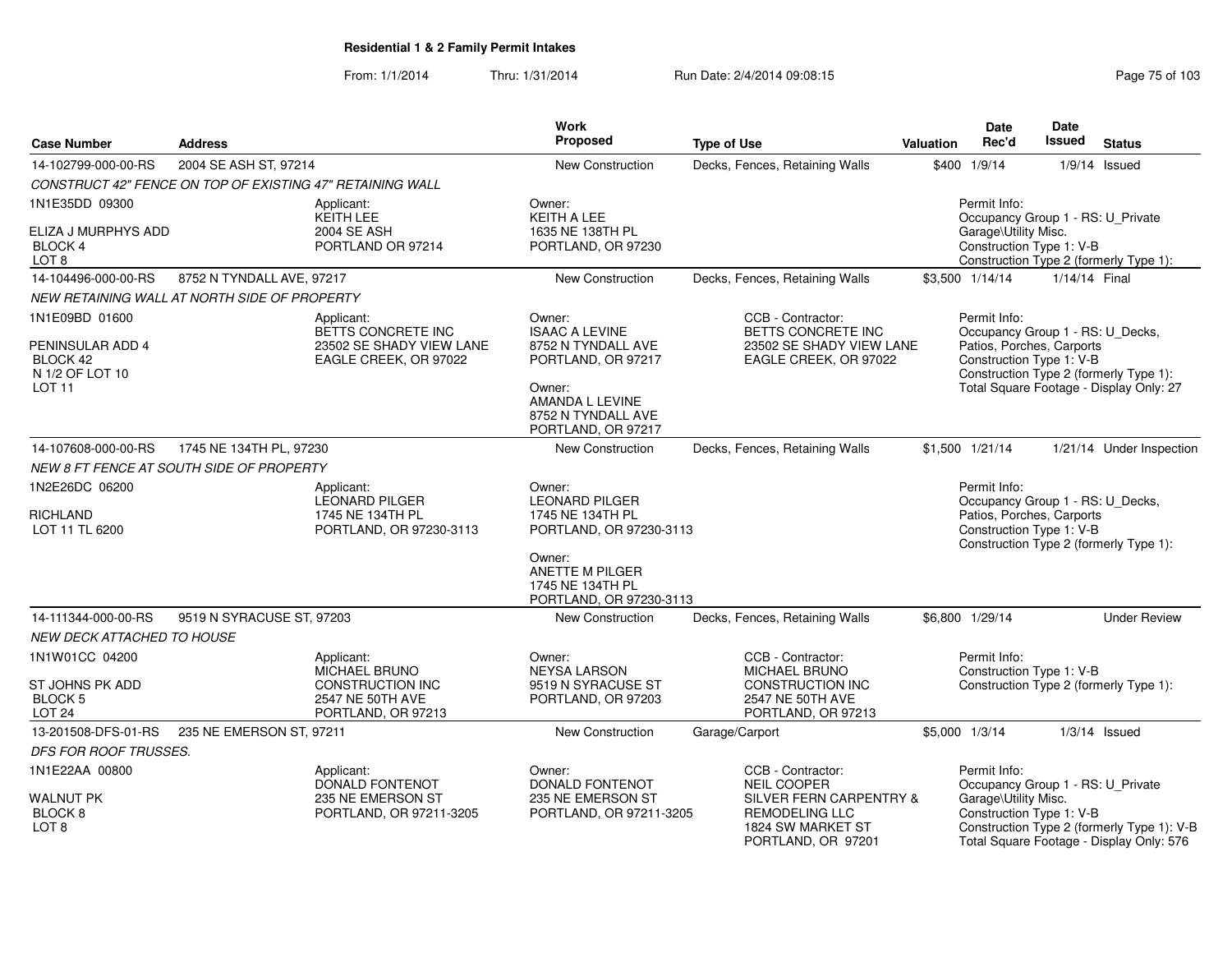| <b>Case Number</b>                                                 | <b>Address</b>                                     |                                                                                                                                                   | <b>Work</b><br>Proposed                                                                                                                                              | <b>Type of Use</b> |                                                                                                                                  | <b>Valuation</b> | <b>Date</b><br>Rec'd                                                                                  | Date<br><b>Issued</b> | <b>Status</b>                                                                      |
|--------------------------------------------------------------------|----------------------------------------------------|---------------------------------------------------------------------------------------------------------------------------------------------------|----------------------------------------------------------------------------------------------------------------------------------------------------------------------|--------------------|----------------------------------------------------------------------------------------------------------------------------------|------------------|-------------------------------------------------------------------------------------------------------|-----------------------|------------------------------------------------------------------------------------|
| 13-218142-REV-01-RS                                                | 3736 SE 32ND AVE, 97202                            |                                                                                                                                                   | New Construction                                                                                                                                                     | Garage/Carport     |                                                                                                                                  |                  | \$1/16/14                                                                                             |                       | Approved to Issue                                                                  |
|                                                                    |                                                    | REVISION TO CHANGE FOOTING FOUNDATION OF THE DETACHED GARAGE                                                                                      |                                                                                                                                                                      |                    |                                                                                                                                  |                  |                                                                                                       |                       |                                                                                    |
| 1S1E12CA 04800                                                     |                                                    | Applicant:                                                                                                                                        | Owner:                                                                                                                                                               |                    | CCB - Contractor:                                                                                                                |                  | Permit Info:                                                                                          |                       |                                                                                    |
| COOPERS ADD<br>BLOCK <sub>2</sub><br>S 49' OF LOT 15               |                                                    | MIKE COYLE<br><b>FASTER PERMITS</b><br>14334 NW EAGLERIDGE LANE<br>PORTLAND, OR 97229                                                             | DEZ DEVELOPMENT LLC<br>14552 SE 155TH DR<br>CLACKAMAS, OR 97015-5491                                                                                                 |                    | UKA CONSTRUCTION LLC<br>11016 SE HAPPY VALLEY DR<br>PORTLAND, OR 97086                                                           |                  | Occupancy Group 1 - RS: U_Private<br>Garage\Utility Misc.<br>Construction Type 1: V-B                 |                       | Construction Type 2 (formerly Type 1):<br>Total Square Footage - Display Only: 216 |
| 13-233771-000-00-RS                                                | 1815 NE 52ND AVE, 97213                            |                                                                                                                                                   | <b>New Construction</b>                                                                                                                                              | Garage/Carport     |                                                                                                                                  |                  | \$15,000 1/29/14                                                                                      |                       | $1/29/14$ Issued                                                                   |
| NEW SINGLE STORY GARAGE, 480 SF                                    |                                                    |                                                                                                                                                   |                                                                                                                                                                      |                    |                                                                                                                                  |                  |                                                                                                       |                       |                                                                                    |
| 1N2E30CD 14400<br><b>ELMHURST</b><br>BLOCK 18<br>LOT <sub>3</sub>  |                                                    | Applicant:<br><b>JASON MIYAKE</b><br>1815 NE 52ND AVE<br>PORTLAND, OR 97213-2729                                                                  | Owner:<br><b>JASON MIYAKE</b><br>1815 NE 52ND AVE<br>PORTLAND, OR 97213-2729                                                                                         |                    |                                                                                                                                  |                  | Permit Info:<br>Occupancy Group 1 - RS: U_Private<br>Garage\Utility Misc.<br>Construction Type 1: V-B |                       | Construction Type 2 (formerly Type 1):<br>Total Square Footage - Display Only: 500 |
| 14-102049-000-00-RS                                                | 17443 SE BROOKLYN ST, 97236                        |                                                                                                                                                   | New Construction                                                                                                                                                     | Garage/Carport     |                                                                                                                                  |                  | \$35,096 1/7/14                                                                                       |                       | 1/7/14 Under Inspection                                                            |
| <i>NEW DETACHED GARAGE</i>                                         |                                                    |                                                                                                                                                   |                                                                                                                                                                      |                    |                                                                                                                                  |                  |                                                                                                       |                       |                                                                                    |
| 1S3E07AB 09603<br>PARTITION PLAT 1991-5<br>LOT <sub>3</sub>        |                                                    | Applicant:<br>ROBERT L MCGAVIN<br>17443 SE BROOKLYN ST<br>PORTLAND, OR 97236-1040                                                                 | Owner:<br>ROBERT L MCGAVIN<br>17443 SE BROOKLYN ST<br>PORTLAND, OR 97236-1040<br>Owner:<br><b>CAROL Y MCGAVIN</b><br>17443 SE BROOKLYN ST<br>PORTLAND, OR 97236-1040 |                    |                                                                                                                                  |                  | Permit Info:<br>Occupancy Group 1 - RS: U_Private<br>Garage\Utility Misc.<br>Construction Type 1: V-B |                       | Construction Type 2 (formerly Type 1):<br>Total Square Footage - Display Only: 864 |
| 14-102510-000-00-RS                                                | 2604 NE 43RD AVE, 97213                            |                                                                                                                                                   | <b>New Construction</b>                                                                                                                                              | Garage/Carport     |                                                                                                                                  |                  | \$11,577 1/8/14                                                                                       |                       | $1/25/14$ Issued                                                                   |
|                                                                    |                                                    | NEW APPROX 19 FT X 15 FT DETACHED GARAGE. PAVE AND RE-GRADE DRIVEWAY AT EXISTING CURB CUT. EXTEND FENCE TO NEW GARAGE                             |                                                                                                                                                                      |                    |                                                                                                                                  |                  |                                                                                                       |                       |                                                                                    |
| 1N2E30BC 17300<br><b>BEAUMONT</b><br>BLOCK 35<br>LOT <sub>10</sub> |                                                    | Applicant:<br>Tom Corvi<br>Right Angle Construction, Inc.<br>P.O. Box 587<br>OREGON CITY OR 97045<br>20126 S. Impala Lane<br>20126 S. Impala Lane | Owner:<br>ROBIN C LEA<br>2604 NE 43RD AVE<br>PORTLAND, OR 97213-1211                                                                                                 |                    | CCB - Contractor:<br>RIGHT ANGLE CONSTRUCTION IN Occupancy Group 1 - RS: U Private<br>20126 S IMPALA LN<br>OREGON CITY, OR 97045 |                  | Permit Info:<br>Garage\Utility Misc.<br>Construction Type 1: V-B                                      |                       | Construction Type 2 (formerly Type 1):<br>Total Square Footage - Display Only: 285 |
| 14-104743-000-00-RS                                                | 1825 SE SPOKANE ST, 97202                          |                                                                                                                                                   | New Construction                                                                                                                                                     | Garage/Carport     |                                                                                                                                  |                  | \$12.186 1/14/14                                                                                      |                       | <b>Under Review</b>                                                                |
|                                                                    | NEW DETACHED GARAGE *** WITH NSFR 14-104718-RS**** |                                                                                                                                                   |                                                                                                                                                                      |                    |                                                                                                                                  |                  |                                                                                                       |                       |                                                                                    |
| 1S1E23DA 15700<br>SELLWOOD<br>BLOCK 91<br>W 1/2 OF LOT 3&4         |                                                    | Applicant:<br>MIKE COYLE<br><b>FASTER PERMITS</b><br>14334 NW EAGLERIDGE LANE<br>PORTLAND, OR 97229                                               | Owner:<br>OREGON HOMEWORKS LLC<br>10940 SW BARNES RD #339<br>PORTLAND, OR 97225-5368                                                                                 |                    | CCB - Contractor:<br>OREGON HOMEWORKS LLC<br>2797 NW ROBINIA LN<br>PORTLAND OR 97229                                             |                  | Permit Info:<br>Occupancy Group 1 - RS: U_Private<br>Garage\Utility Misc.<br>Construction Type 1: V-B |                       | Construction Type 2 (formerly Type 1):<br>Total Square Footage - Display Only: 300 |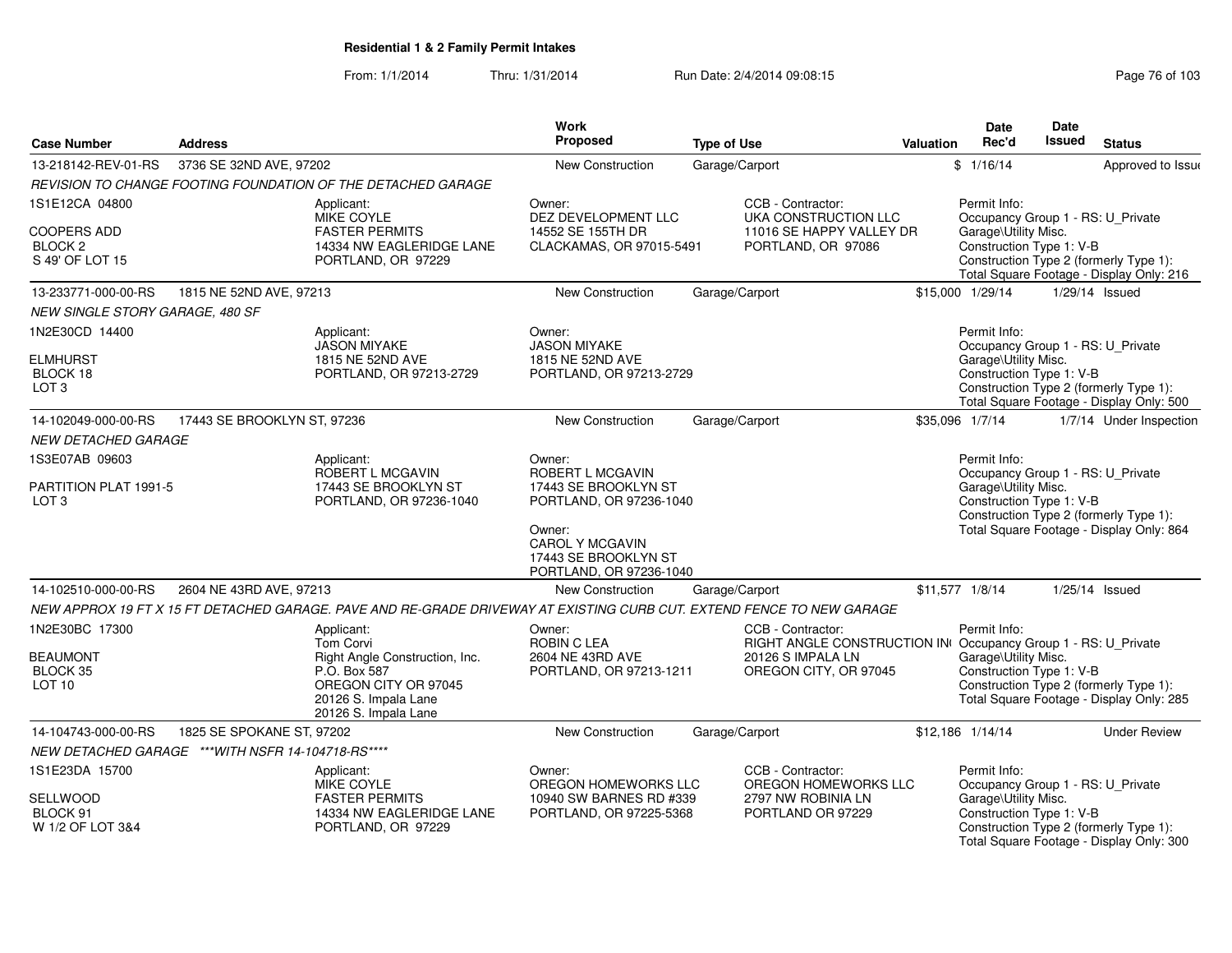| <b>Case Number</b>                             | <b>Address</b>                                           |                                                                                             | Work<br>Proposed                                                       | <b>Type of Use</b> |                                                                                                             | <b>Valuation</b> | <b>Date</b><br>Rec'd                                                                                  | Date<br><b>Issued</b> | <b>Status</b>                                                                      |
|------------------------------------------------|----------------------------------------------------------|---------------------------------------------------------------------------------------------|------------------------------------------------------------------------|--------------------|-------------------------------------------------------------------------------------------------------------|------------------|-------------------------------------------------------------------------------------------------------|-----------------------|------------------------------------------------------------------------------------|
| 14-104750-000-00-RS                            | 6123 NE ALTON ST, 97213                                  |                                                                                             | <b>New Construction</b>                                                |                    | Garage/Carport                                                                                              |                  | \$10,724 1/14/14                                                                                      |                       | $1/14/14$ Issued                                                                   |
|                                                | CONSTRUCTION OF NEW DETACHED GARAGE                      |                                                                                             |                                                                        |                    |                                                                                                             |                  |                                                                                                       |                       |                                                                                    |
| 1N2E19DD 16200                                 |                                                          | Applicant:<br><b>SCOTT CLAYTON</b>                                                          | Owner:<br><b>D A GREY LIMITED</b>                                      |                    | CCB - Contractor:<br>DA GREY LIMITED                                                                        |                  | Permit Info:<br>Occupancy Group 1 - RS: U_Private                                                     |                       |                                                                                    |
| <b>BURFIELD ADD</b><br>BLOCK 12<br>LOT 5&6     |                                                          | D A GREY LTD<br>1905 SE 257TH AVE<br>TROUTDALE, OR 97060                                    | 6123 NE ALTON ST<br>PORTLAND, OR 97213                                 |                    | 1905 SW 257TH AVE<br>TROUTDALE, OR 97060                                                                    |                  | Garage\Utility Misc.<br>Construction Type 1: V-B                                                      |                       | Construction Type 2 (formerly Type 1):<br>Total Square Footage - Display Only: 264 |
| 14-105233-000-00-RS                            | 2235 NE 32ND AVE, 97212                                  |                                                                                             | New Construction                                                       |                    | Garage/Carport                                                                                              |                  | \$23,397 1/15/14                                                                                      |                       | 1/15/14 Under Inspection                                                           |
| <b>NEW SINGLE STORY DETACHED GARAGE</b>        |                                                          |                                                                                             |                                                                        |                    |                                                                                                             |                  |                                                                                                       |                       |                                                                                    |
| 1N1E25CA 19200                                 |                                                          | Applicant:<br><b>ADAM CHRISTIE</b>                                                          | Owner:<br>KIMBERLY A SCHRAGE                                           |                    |                                                                                                             |                  | Permit Info:<br>Occupancy Group 1 - RS: U_Private                                                     |                       |                                                                                    |
| <b>DOLPH PK</b><br>BLOCK <sub>9</sub>          |                                                          | CHRISTIE ARCHITECTURE<br>9532 SW 18TH PL                                                    | 2235 NE 32ND AVE<br>PORTLAND, OR 97212-5109                            |                    |                                                                                                             |                  | Garage\Utility Misc.<br>Construction Type 1: V-B                                                      |                       |                                                                                    |
| S 2' OF LOT 6<br>LOT 7                         |                                                          | PORTLAND, OR 97219                                                                          |                                                                        |                    |                                                                                                             |                  |                                                                                                       |                       | Construction Type 2 (formerly Type 1):<br>Total Square Footage - Display Only: 576 |
| 14-105493-000-00-RS                            | 10124 SE REEDWAY ST, 97266                               |                                                                                             | New Construction                                                       |                    | Garage/Carport                                                                                              |                  | \$19,498 1/22/14                                                                                      |                       | 1/22/14 Under Inspection                                                           |
|                                                |                                                          | DETACHED 2 CAR GARAGE AT BACK OF PROPERTY - SEPARATE ELECTRICAL PERMIT WILL BE ADDED LATER. |                                                                        |                    |                                                                                                             |                  |                                                                                                       |                       |                                                                                    |
| 1S2E16DA 02000                                 |                                                          | Applicant:<br>LONG VO CONSTRUCTION LLC                                                      | Owner:<br>LONG VO CONSTRUCTION LLC                                     |                    | CCB - Contractor:<br>LONG VO CONSTRUCTION LLC                                                               |                  | Permit Info:<br>Occupancy Group 1 - RS: U_Private                                                     |                       |                                                                                    |
| <b>MENTONE</b><br>BLOCK 17<br>LOT <sub>3</sub> |                                                          | 4663 SE HONORS DR<br>GRESHAM, OR 97080                                                      | 8234 SE CLATSOP ST<br>HAPPY VALLEY OR, 97086                           |                    | 4663 SE HONORS DR<br>GRESHAM, OR 97080                                                                      |                  | Garage\Utility Misc.<br>Construction Type 1: V-B                                                      |                       | Construction Type 2 (formerly Type 1):<br>Total Square Footage - Display Only: 480 |
| 14-106062-000-00-RS                            | 7131 SE MALL ST, 97206                                   |                                                                                             | New Construction                                                       |                    | Garage/Carport                                                                                              |                  | \$9,708 1/17/14                                                                                       |                       | <b>Under Review</b>                                                                |
|                                                | ONE STORY DETACHED GARAGE ****WITH NSFR 14-106030-RS**** |                                                                                             |                                                                        |                    |                                                                                                             |                  |                                                                                                       |                       |                                                                                    |
| 1S2E08CD 07800                                 |                                                          | Applicant:<br>NIZAR SLIM<br>PO BOX 6602<br>PORTLAND, OR 97228                               | Owner:<br><b>MATE SKORO</b><br>PO BOX 3219<br>CLACKAMAS, OR 97015-3219 |                    | CCB - Contractor:<br><b>MATE SKORO</b><br>SKORO CONSTRUCTION LLC<br>11390 SE 222ND DR<br>DAMASCUS, OR 97089 |                  | Permit Info:<br>Occupancy Group 1 - RS: U_Private<br>Garage\Utility Misc.<br>Construction Type 1: V-B |                       | Construction Type 2 (formerly Type 1):<br>Total Square Footage - Display Only: 239 |
| 14-106145-000-00-RS                            | 7127 SE MALL ST, 97206                                   |                                                                                             | New Construction                                                       |                    | Garage/Carport                                                                                              |                  | \$9,708 1/17/14                                                                                       |                       | <b>Under Review</b>                                                                |
|                                                | ONE STORY DETACHED GARAGE ****WITH NSFR 14-106130-RS**** |                                                                                             |                                                                        |                    |                                                                                                             |                  |                                                                                                       |                       |                                                                                    |
| 1S2E08CD 07800                                 |                                                          | Applicant:<br><b>NIZAR SLIM</b><br>PO BOX 6602<br>PORTLAND, OR 97228                        | Owner:<br><b>MATE SKORO</b><br>PO BOX 3219<br>CLACKAMAS, OR 97015-3219 |                    | CCB - Contractor:<br><b>MATE SKORO</b><br>SKORO CONSTRUCTION LLC<br>11390 SE 222ND DR<br>DAMASCUS, OR 97089 |                  | Permit Info:<br>Occupancy Group 1 - RS: U_Private<br>Garage\Utility Misc.<br>Construction Type 1: V-B |                       | Construction Type 2 (formerly Type 1):<br>Total Square Footage - Display Only: 239 |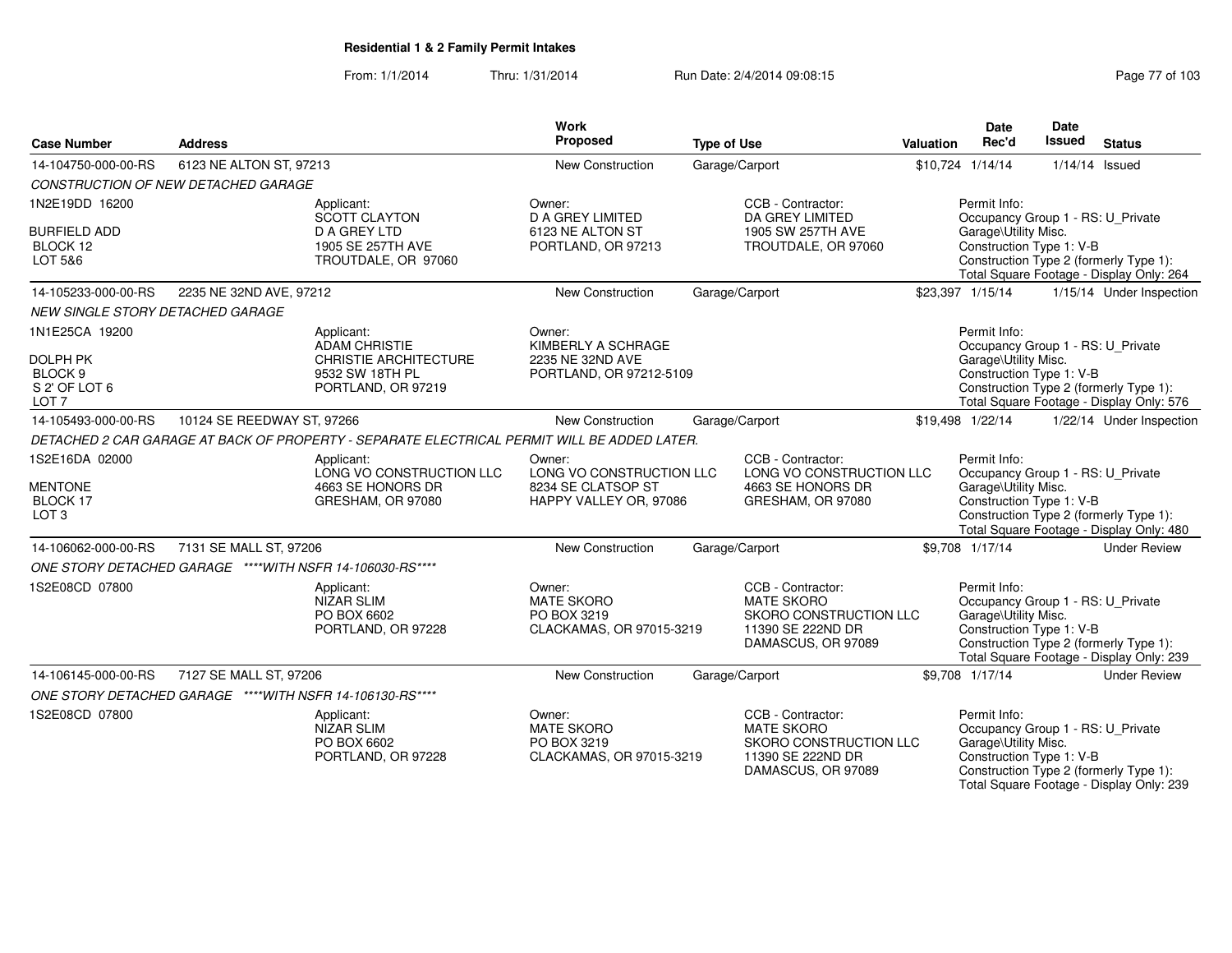From: 1/1/2014Thru: 1/31/2014 Run Date: 2/4/2014 09:08:15

| Page 78 of 103 |  |  |
|----------------|--|--|
|----------------|--|--|

|                                                                        |                                                                                                                   | Work                                                                                                                                                          |                                                                                                                                 |           | Date                                                                                                  | Date          |                                                                                        |
|------------------------------------------------------------------------|-------------------------------------------------------------------------------------------------------------------|---------------------------------------------------------------------------------------------------------------------------------------------------------------|---------------------------------------------------------------------------------------------------------------------------------|-----------|-------------------------------------------------------------------------------------------------------|---------------|----------------------------------------------------------------------------------------|
| <b>Case Number</b>                                                     | <b>Address</b>                                                                                                    | Proposed                                                                                                                                                      | <b>Type of Use</b>                                                                                                              | Valuation | Rec'd                                                                                                 | <b>Issued</b> | <b>Status</b>                                                                          |
| 14-106148-000-00-RS                                                    | 3515 SW CUSTER ST, 97219                                                                                          | New Construction                                                                                                                                              | Garage/Carport                                                                                                                  |           | \$10,724 1/16/14                                                                                      |               | <b>Under Review</b>                                                                    |
|                                                                        | NEW DETACHED GARAGE/ 1 STORY/ FLAT LOT**SEE 14-106128 RS FOR NSFR**                                               |                                                                                                                                                               |                                                                                                                                 |           |                                                                                                       |               |                                                                                        |
| 1S1E20BD 10600                                                         | Applicant:<br><b>MIKE COYLE</b><br><b>FASTER PERMITS</b><br>14334 NW EAGLERIDGE LANE<br>PORTLAND, OR 97229        | Owner:<br><b>WEST COAST DEVELOPMENT</b><br>1697 19TH ST<br>WEST LINN, OR 97068-4453<br>Owner:<br><b>GROUP INC</b><br>1697 19TH ST<br>WEST LINN, OR 97068-4453 | CCB - Contractor:<br>WEST COAST DEVELOPMENT<br><b>GROUP INC</b><br>1697 19TH ST<br>WEST LINN, OR 97068                          |           | Permit Info:<br>Occupancy Group 1 - RS: U_Private<br>Garage\Utility Misc.<br>Construction Type 1: V-B |               | Construction Type 2 (formerly Type 1):<br>Total Square Footage - Display Only: 264     |
| 14-106814-000-00-RS                                                    | 4305 NE 22ND AVE, 97211                                                                                           | <b>New Construction</b>                                                                                                                                       | Garage/Carport                                                                                                                  |           | \$19,376 1/17/14                                                                                      |               | Approved to Issur                                                                      |
|                                                                        | CONSTRUCT NEW GARAGE WITH GARDEN/POTTING ROOM                                                                     |                                                                                                                                                               |                                                                                                                                 |           |                                                                                                       |               |                                                                                        |
| 1N1E23DA 03500<br><b>VERNON</b><br>BLOCK 69<br>LOT 8                   | Applicant:<br><b>ANDREW CURTIS</b><br><b>FULL CIRCA INC</b><br>4404 NE 16TH AVE<br>PORTLAND, OR 97211-5126        | Owner:<br><b>JAMES A MORRIS</b><br>4305 NE 22ND AVE<br>PORTLAND, OR 97211<br>Owner:<br>RICHARD T COLOMBO<br>4305 NE 22ND AVE<br>PORTLAND, OR 97211            | CCB - Contractor:<br><b>ANDREW CURTIS</b><br>FULL CIRCA INC<br>4404 NE 16TH AVE<br>PORTLAND, OR 97211-5126                      |           | Permit Info:<br>Occupancy Group 1 - RS: U_Private<br>Garage\Utility Misc.<br>Construction Type 1: V-B |               | Construction Type 2 (formerly Type 1): V-B<br>Total Square Footage - Display Only: 499 |
| 14-107701-000-00-RS                                                    | 9311 N BURR AVE, 97203                                                                                            | <b>New Construction</b>                                                                                                                                       | Garage/Carport                                                                                                                  |           | \$9,749 1/21/14                                                                                       |               | <b>Under Review</b>                                                                    |
|                                                                        | DETACHED SINGLE CAR GARAGE/ONE STORY/FLAT LOT/COMPLEX                                                             | *** WITH NSFR 14-107682-RS***                                                                                                                                 |                                                                                                                                 |           |                                                                                                       |               |                                                                                        |
| 1N1E06CC 14600                                                         | Applicant:<br><b>KEVIN PARTAIN</b><br><b>URBAN VISIONS</b><br>223 NE 56TH AVENUE<br>PORTLAND, OR 97213            | Owner:<br><b>BRUCE KELLEY</b><br>131 HENDRYX RD<br>WHITE SALMON, WA 98672<br>Owner:<br><b>AMY KELLEY</b><br>131 HENDRYX RD<br>WHITE SALMON, WA 98672          | CCB - Contractor:<br><b>SCOTT COLLINS</b><br><b>BRIDGETOWN EQUITY</b><br>CONSTRUCTION<br>3602 NE 75TH AVE<br>PORTLAND, OR 97213 |           | Permit Info:<br>Occupancy Group 1 - RS: U Private<br>Garage\Utility Misc.<br>Construction Type 1: V-B |               | Construction Type 2 (formerly Type 1):<br>Total Square Footage - Display Only: 240     |
| 14-108801-000-00-RS                                                    | 4325 NE 34TH AVE, 97211                                                                                           | New Construction                                                                                                                                              | Garage/Carport                                                                                                                  |           | \$15,598 1/24/14                                                                                      |               | 1/24/14 Under Inspection                                                               |
|                                                                        | NEW 384 SF DETACHED GARAGE/2 STORY/GARAGE BELOW WITH STORAGE ABOVE                                                |                                                                                                                                                               |                                                                                                                                 |           |                                                                                                       |               |                                                                                        |
| 1N1E24DB 09800<br><b>WILLAMETTE ADD</b><br><b>BLOCK 5</b><br>LOT 25&26 | Applicant:<br><b>GERALD SCOONES</b><br>LITTLE WONDER GARAGES LLC<br>515 NW SALTZMAN RD #915<br>PORTLAND, OR 97229 | Owner:<br>ARLEIGH J JR CARPENTER<br>4325 NE 34TH AVE<br>PORTLAND, OR 97211<br>Owner:<br>PAMELA CARPENTER<br>4325 NE 34TH AVE<br>PORTLAND, OR 97211            | CCB - Contractor:<br><b>GERALD SCOONES</b><br>LITTLE WONDER GARAGES LLC<br>515 NW SALTZMAN RD #915<br>PORTLAND, OR 97229        |           | Permit Info:<br>Occupancy Group 1 - RS: U Private<br>Garage\Utility Misc.<br>Construction Type 1: V-B |               | Construction Type 2 (formerly Type 1):<br>Total Square Footage - Display Only: 384     |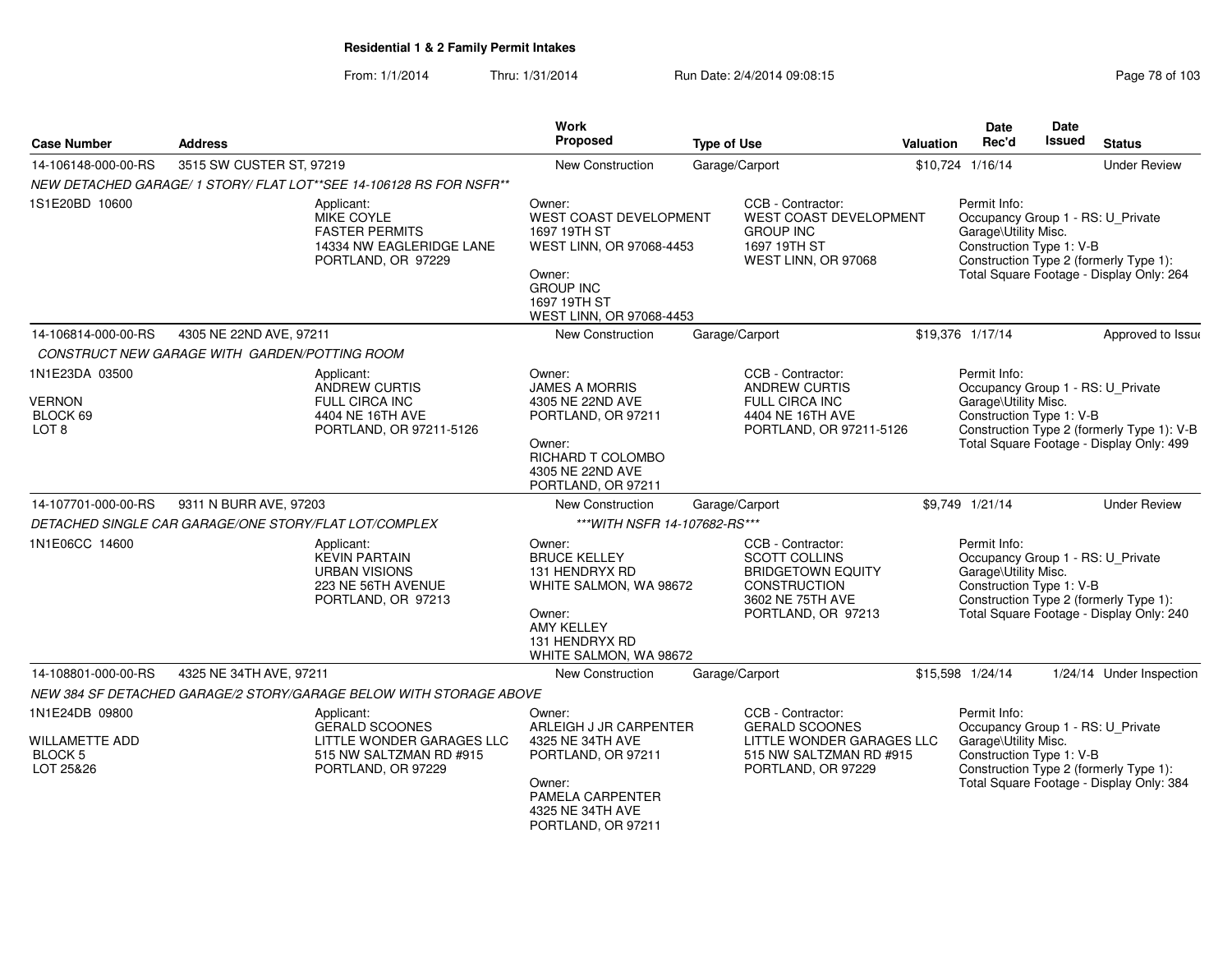|                                                                                    |                                                       |                                                                                                                       | Work                                                                                    |                    |                                                                                                                       |                  | <b>Date</b>                                                                                               | Date          |                                                                                    |
|------------------------------------------------------------------------------------|-------------------------------------------------------|-----------------------------------------------------------------------------------------------------------------------|-----------------------------------------------------------------------------------------|--------------------|-----------------------------------------------------------------------------------------------------------------------|------------------|-----------------------------------------------------------------------------------------------------------|---------------|------------------------------------------------------------------------------------|
| <b>Case Number</b>                                                                 | <b>Address</b>                                        |                                                                                                                       | Proposed                                                                                | <b>Type of Use</b> |                                                                                                                       | <b>Valuation</b> | Rec'd                                                                                                     | <b>Issued</b> | <b>Status</b>                                                                      |
| 14-108885-000-00-RS                                                                | 1531 N COLFAX ST, 97217                               |                                                                                                                       | <b>New Construction</b>                                                                 | Garage/Carport     |                                                                                                                       |                  | \$9,749 1/23/14                                                                                           |               | <b>Under Review</b>                                                                |
|                                                                                    |                                                       | NEW DETACHED 12 X 20 GARAGE. EXISTING GARAGE (<200SF) TO BE REMOVED. EXTEND DRIVEWAY, USE EXISTING APPROACH/ CURB CUT |                                                                                         |                    |                                                                                                                       |                  |                                                                                                           |               |                                                                                    |
| 1N1E16DA 12700<br>GRANVILLE<br>BLOCK 11<br>LOT <sub>5</sub>                        |                                                       | Applicant:<br><b>IGNACIO MORA</b><br><b>MAYUCHI CAPITAL LLC</b><br>PO BOX 20275<br>PORTLAND OR 97294                  | Owner:<br>CREO PROPERTIES LLC<br>PO BOX 20926<br>PORTLAND, OR 97294-0926                |                    | CCB - Contractor:<br><b>IGNACIO MORA</b><br><b>MAYUCHI CAPITAL LLC</b><br>PO BOX 20275<br>PORTLAND OR 97294           |                  | Permit Info:<br>Occupancy Group 1 - RS: U_Private<br>Garage\Utility Misc.<br>Construction Type 1: V-B     |               | Construction Type 2 (formerly Type 1):<br>Total Square Footage - Display Only: 240 |
| 14-109824-000-00-RS                                                                | 6819 SE HOLGATE BLVD, 97206                           |                                                                                                                       | <b>New Construction</b>                                                                 | Garage/Carport     |                                                                                                                       |                  | \$10,561 1/28/14                                                                                          |               | <b>Under Review</b>                                                                |
|                                                                                    |                                                       | NEW ONE STORY DETACHED ONE CAR GARAGE ****WITH NSFR 14-109821-RS****                                                  |                                                                                         |                    |                                                                                                                       |                  |                                                                                                           |               |                                                                                    |
| 1S2E08CD 10700<br>KERN PK<br>BLOCK 10<br>LOT <sub>11</sub>                         |                                                       | Applicant:<br><b>ROB HUMPHREY</b><br><b>FASTER PERMITS</b><br>14334 NW EAGLERIDGE LANE<br>PORTLAND, OR 97229          | Owner:<br><b>BRIAN MCMILLEN LLC</b><br>20449 SW TV HWY #210<br>BEAVERTON, OR 97006-1700 |                    | CCB - Contractor:<br><b>BRIAN MCMILLEN LLC</b><br>15151 SE FRYE<br>HAPPY VALLEY, OR 97086                             |                  | Permit Info:<br>Occupancy Group 1 - RS: U_Private<br>Garage\Utility Misc.<br>Construction Type 1: V-B     |               | Construction Type 2 (formerly Type 1):<br>Total Square Footage - Display Only: 260 |
| 14-109863-000-00-RS                                                                | 6821 SE HOLGATE BLVD                                  |                                                                                                                       | <b>New Construction</b>                                                                 | Garage/Carport     |                                                                                                                       |                  | \$10,561 1/28/14                                                                                          |               | <b>Under Review</b>                                                                |
|                                                                                    |                                                       | NEW ONE STORY DETACHED ONE CAR GARAGE****WITH NSFR 14-109857-RS****                                                   |                                                                                         |                    |                                                                                                                       |                  |                                                                                                           |               |                                                                                    |
| 1S2E08CD 10701                                                                     |                                                       | Applicant:<br><b>MIKE COYLE</b><br><b>FASTER PERMITS</b><br>14334 NW EAGLERIDGE LANE<br>PORTLAND, OR 97229            | Owner:<br><b>BRIAN MCMILLEN LLC</b><br>20449 SW TV HWY #210<br>BEAVERTON, OR 97006-1700 |                    | CCB - Contractor:<br><b>BRIAN MCMILLEN LLC</b><br>15151 SE FRYE<br>HAPPY VALLEY, OR 97086                             |                  | Permit Info:<br>Occupancy Group 1 - RS: U Private<br>Garage\Utility Misc.<br>Construction Type 1: V-B     |               | Construction Type 2 (formerly Type 1):<br>Total Square Footage - Display Only: 260 |
| 14-110443-000-00-RS                                                                | 9235 SW 54TH AVE, 97219                               |                                                                                                                       | <b>New Construction</b>                                                                 | Garage/Carport     |                                                                                                                       |                  | \$10,724 1/28/14                                                                                          |               | <b>Under Review</b>                                                                |
| DETACHED ONE STORY ONE CAR GARAGE                                                  |                                                       | ****WITH 14-110416-RS****                                                                                             |                                                                                         |                    |                                                                                                                       |                  |                                                                                                           |               |                                                                                    |
| 1S1E30AB 12400                                                                     |                                                       | Applicant:<br><b>KEVIN PARTAIN</b><br><b>URBAN VISIONS</b><br>223 NE 56TH AVE<br>PORTLAND, OR 97213                   | Owner:<br><b>EDEN ENTERPRISES LLC</b><br>5505 SW DELKER RD<br>TUALATIN, OR 97062-9710   |                    | CCB - Contractor:<br><b>VIC REMMERS</b><br>EVERETT CUSTOM HOMES INC<br>735 SW 158TH AVE STE 180<br>BEAVERTON OR 97008 |                  | Permit Info:<br>Occupancy Group 1 - RS: U_Private<br>Garage\Utility Misc.<br>Construction Type 1: V-B     |               | Construction Type 2 (formerly Type 1):<br>Total Square Footage - Display Only: 264 |
| 14-110955-000-00-RS                                                                | 5811 SE 41ST AVE, 97202                               |                                                                                                                       | <b>New Construction</b>                                                                 | Garage/Carport     |                                                                                                                       |                  | \$9,749 1/29/14                                                                                           |               | <b>Under Review</b>                                                                |
| NEW DETACHED CARPORT 20 X 24                                                       |                                                       |                                                                                                                       |                                                                                         |                    |                                                                                                                       |                  |                                                                                                           |               |                                                                                    |
| 1S1E13DA 08900<br><b>WOODSTOCK</b><br>BLOCK 49<br>S 1/2 OF LOT 1<br>N 20' OF LOT 2 |                                                       | Applicant:<br><b>BILL NOBLE</b><br>6662 SE FLAVEL<br>PORTLAND, OR 97206                                               | Owner:<br>PAUL T FALBY<br>6662 SE FLAVEL ST<br>PORTLAND, OR 97206-8059                  |                    | CCB - Contractor:<br>NEWBERG INSULATION LLC<br>1103 N SPRINGBROOK RD #3<br>NEWBERG, OR 97132                          |                  | Permit Info:<br>Occupancy Group 1 - RS: U_Decks,<br>Patios, Porches, Carports<br>Construction Type 1: V-B |               | Construction Type 2 (formerly Type 1):<br>Total Square Footage - Display Only: 480 |
| 14-111442-000-00-RS                                                                | 8502 SE 16TH AVE                                      |                                                                                                                       | <b>New Construction</b>                                                                 | Garage/Carport     |                                                                                                                       |                  | \$20,000 1/30/14                                                                                          |               | <b>Under Review</b>                                                                |
|                                                                                    | CONSTRUCT 21 X 22 REPLACEMENT GARAGE IN SAME LOCATION |                                                                                                                       |                                                                                         |                    |                                                                                                                       |                  |                                                                                                           |               |                                                                                    |
| 1S1E26AB 09600<br>SELLWOOD<br>BLOCK 80<br>LOT <sub>13</sub>                        |                                                       | Applicant:<br>RMJ CONSTRUCTION AND<br>DEVELOPMENT INC<br>9619 SW 3RD AVE<br>PORTLAND, OR 97219                        | Owner:<br>JENNIFER J BENNETT<br>8502 SE 16TH AVE<br>PORTLAND, OR 97202                  |                    | CCB - Contractor:<br>RMJ CONSTRUCTION AND<br>DEVELOPMENT INC<br>9619 SW 3RD AVE<br>PORTLAND, OR 97219                 |                  | Permit Info:<br>Construction Type 1: V-B                                                                  |               | Construction Type 2 (formerly Type 1):                                             |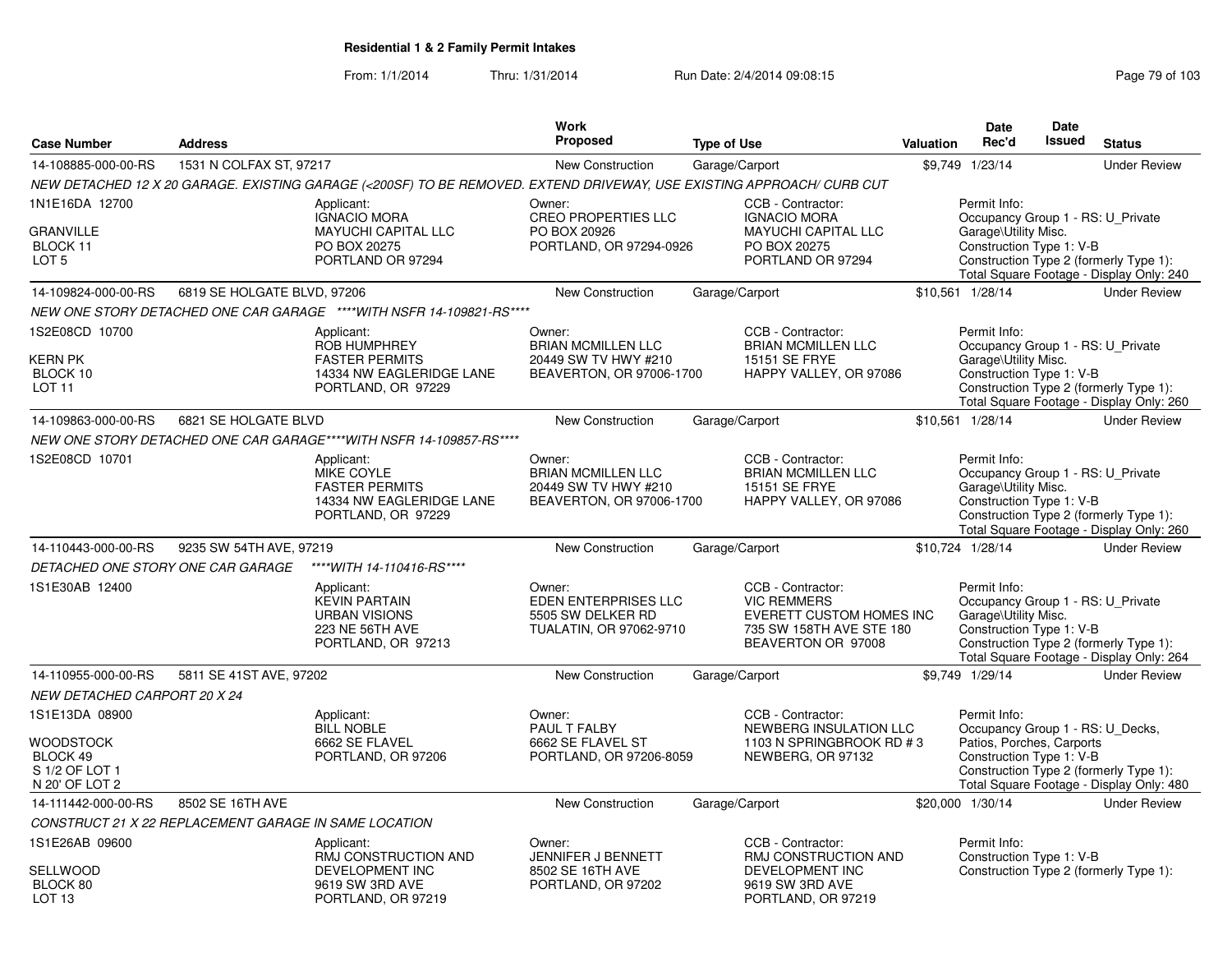| <b>Case Number</b>                                       | <b>Address</b>                                                                                                                                                 | Work<br>Proposed                                                                                                                                                            | <b>Type of Use</b>                                                                                                                                                                                              | Valuation       | <b>Date</b><br>Rec'd                                           | Date<br><b>Issued</b> | <b>Status</b>                                                                                                                      |
|----------------------------------------------------------|----------------------------------------------------------------------------------------------------------------------------------------------------------------|-----------------------------------------------------------------------------------------------------------------------------------------------------------------------------|-----------------------------------------------------------------------------------------------------------------------------------------------------------------------------------------------------------------|-----------------|----------------------------------------------------------------|-----------------------|------------------------------------------------------------------------------------------------------------------------------------|
| 12-156600-DFS-01-RS                                      | 14823 NW ASH ST, 97231                                                                                                                                         | New Construction                                                                                                                                                            | Single Family Dwelling                                                                                                                                                                                          | \$5,000 1/23/14 |                                                                |                       | <b>Under Review</b>                                                                                                                |
| <b>DFS - FIRE SPRINKLERS</b>                             |                                                                                                                                                                |                                                                                                                                                                             |                                                                                                                                                                                                                 |                 |                                                                |                       |                                                                                                                                    |
| 1N1W05DA 00400                                           | Applicant:<br><b>MIKE COYLE</b><br><b>FASTER PERMITS</b><br>14334 NW EAGLERIDGE LANE<br>PORTLAND, OR 97229                                                     | Owner:<br><b>FJ MALONEY</b><br>12545 NW MILLFORD ST<br>PORTLAND, OR 97229-9303<br>Owner:<br><b>FRANCIS J III MALONEY</b><br>12545 NW MILLFORD ST<br>PORTLAND, OR 97229-9303 | CCB - Contractor:<br><b>MARK BEIRWAGEN</b><br>STONE CREEK BUILDING &<br><b>DEVELOPMENT</b><br>10117 SE SUNNYSIDE RD NO. F<br>502<br>CLACKAMAS, OR 97015                                                         |                 | Permit Info:<br>One and Two Family<br>Construction Type 1: V-B |                       | Occupancy Group 1 - RS: R-3_Residential<br>Construction Type 2 (formerly Type 1): V-B<br>Total Square Footage - Display Only: 5323 |
| 12-156600-REV-03-RS                                      | 14823 NW ASH ST, 97231                                                                                                                                         | New Construction                                                                                                                                                            | Single Family Dwelling                                                                                                                                                                                          |                 | \$1/23/14                                                      |                       | <b>Under Review</b>                                                                                                                |
|                                                          | REVISION - ADD NEW EXTERIOR DECK, REVISE ROOF TO TRUSSES, REVISE ROOFLINE AND REMOVE SKYLIGHTS, REVISE CONFIGURATION OF POSTS AT ENTRY. REMOVE 2ND FLOOR BEDRO |                                                                                                                                                                             |                                                                                                                                                                                                                 |                 |                                                                |                       |                                                                                                                                    |
| 1N1W05DA 00400                                           | Applicant:<br><b>MIKE COYLE</b><br><b>FASTER PERMITS</b><br>14334 NW EAGLERIDGE LANE<br>PORTLAND, OR 97229                                                     | Owner:<br><b>FJ MALONEY</b><br>12545 NW MILLFORD ST<br>PORTLAND, OR 97229-9303<br>Owner:<br><b>FRANCIS J III MALONEY</b><br>12545 NW MILLFORD ST<br>PORTLAND, OR 97229-9303 | CCB - Contractor:<br><b>MARK BEIRWAGEN</b><br>STONE CREEK BUILDING &<br><b>DEVELOPMENT</b><br>10117 SE SUNNYSIDE RD NO. F<br>502<br>CLACKAMAS, OR 97015                                                         |                 | Permit Info:<br>One and Two Family<br>Construction Type 1: V-B |                       | Occupancy Group 1 - RS: R-3_Residential<br>Construction Type 2 (formerly Type 1): V-B<br>Total Square Footage - Display Only: 5323 |
| 12-198522-DFS-01-RS                                      | 10643 SW LANCASTER RD, 97219                                                                                                                                   | New Construction                                                                                                                                                            | Single Family Dwelling                                                                                                                                                                                          | \$5,767 1/7/14  |                                                                |                       | <b>Under Review</b>                                                                                                                |
|                                                          | DFS FOR STAND ALONE FIRE SPRINKLER SYSTEM                                                                                                                      |                                                                                                                                                                             |                                                                                                                                                                                                                 |                 |                                                                |                       |                                                                                                                                    |
| 1S1E28CD 07900                                           | Applicant:                                                                                                                                                     | Owner:                                                                                                                                                                      | CCB - Contractor:                                                                                                                                                                                               |                 | Permit Info:                                                   |                       |                                                                                                                                    |
| <b>EDGECLIFF</b><br>LOT 101 TL 7900                      | Matt Lewis<br>Pacific Lifestyle Homes, Inc.<br>11815 NE 99th St, Ste 1200<br>Vancouver, WA 98685                                                               | PACIFIC LIFESTYLE HOMES INC<br>11815 NE 99TH ST #1200<br>VANCOUVER, WA 98682-2454                                                                                           | <b>MERRIMAN PLUMBING</b><br><b>PO BOX 246</b><br><b>BRUSH PRARIE 98606</b><br>CCB - Contractor:<br><b>RYAN STYGER</b><br>PACIFIC LIFESTYLE HOMES INC<br>11815 NE 99TH ST #1200<br>VANCOUVER, WA 98682           |                 | One and Two Family<br>Construction Type 1: V-B                 |                       | Occupancy Group 1 - RS: R-3_Residential<br>Construction Type 2 (formerly Type 1): V-B<br>Total Square Footage - Display Only: 4078 |
| 12-202638-REV-02-RS                                      | 12780 SW FIELDING RD                                                                                                                                           | New Construction                                                                                                                                                            | Single Family Dwelling                                                                                                                                                                                          |                 | \$1/21/14                                                      |                       | $1/21/14$ Issued                                                                                                                   |
|                                                          | REVISION TO CHANGE FOUNDATION FROM AUGORS TO STANDARD FOOTINGS                                                                                                 |                                                                                                                                                                             |                                                                                                                                                                                                                 |                 |                                                                |                       |                                                                                                                                    |
| 1S1E35CD 01100<br>SECTION 35 1S 1E<br>TL 1100 1.09 ACRES | Applicant:<br>MIKE MONTGOMERY<br>SIMPL HOME DESIGNS<br>5531 SW BUDDINGTON ST<br>PORTLAND OR 97219                                                              | Owner:<br>MICHAEL P HAGEL<br>14979 SW JULIET TER<br>TIGARD, OR 97224-0832<br>Owner:<br><b>SHAWN HAGEL</b><br>14979 SW JULIET TER<br>TIGARD, OR 97224-0832                   | CCB - Contractor:<br>ROTH HEATING & COOLING dba<br>ROTH ZACHRY HEATING INC<br>PO BOX 1265<br>CANBY, OR 97013<br>CCB - Contractor:<br>PINEHURST HOMES COMPANY<br>16869 SW 65TH AVE #191<br>LAKE OSWEGO, OR 97035 |                 | Permit Info:<br>One and Two Family<br>Construction Type 1: V-B |                       | Occupancy Group 1 - RS: R-3_Residential<br>Construction Type 2 (formerly Type 1):<br>Total Square Footage - Display Only: 6750     |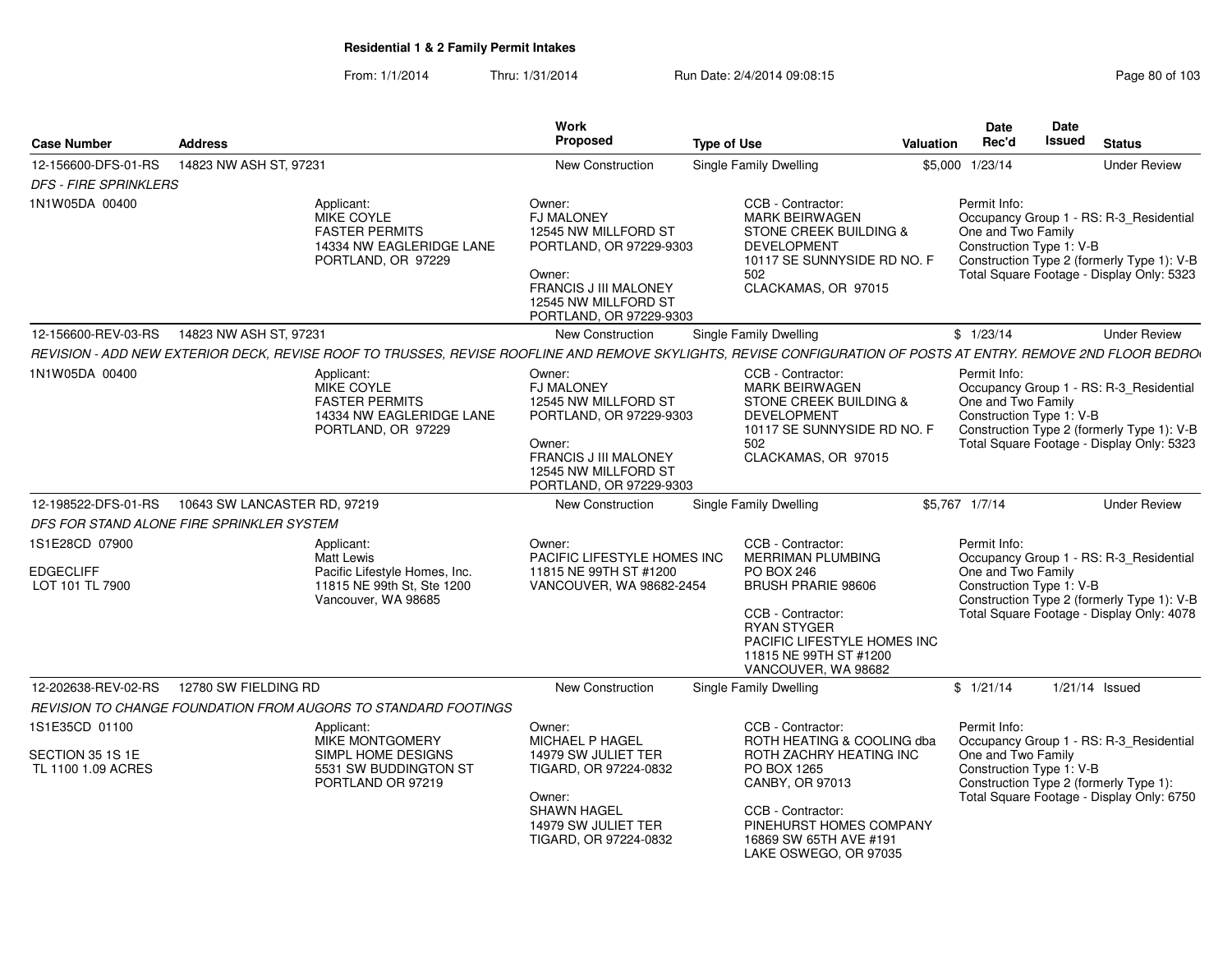| <b>Case Number</b>                                                | <b>Address</b>                                         |                                                                                                                   | <b>Work</b><br>Proposed                                                               | <b>Type of Use</b>                                                                                                                                                                                 | Valuation | Date<br>Rec'd                                                  | <b>Date</b><br><b>Issued</b> | <b>Status</b>                                                                                                                      |
|-------------------------------------------------------------------|--------------------------------------------------------|-------------------------------------------------------------------------------------------------------------------|---------------------------------------------------------------------------------------|----------------------------------------------------------------------------------------------------------------------------------------------------------------------------------------------------|-----------|----------------------------------------------------------------|------------------------------|------------------------------------------------------------------------------------------------------------------------------------|
| 13-113074-REV-01-RS                                               | 433 NE 117TH AVE - Unit A, 97220                       |                                                                                                                   | New Construction                                                                      | <b>Single Family Dwelling</b>                                                                                                                                                                      |           | \$1/3/14                                                       |                              | $1/3/14$ Issued                                                                                                                    |
|                                                                   | REVISE DRIVEWAY WIDTHS FROM 20' AND 10' TO 18' AND 12' |                                                                                                                   |                                                                                       |                                                                                                                                                                                                    |           |                                                                |                              |                                                                                                                                    |
| 1N2E34DA 04800<br>SECTION 34 1N 2E<br>TL 4800 0.22 ACRES          |                                                        | Applicant:<br><b>William Moore</b><br>WDM CONSTRUCTION INC<br>10 SE 188th Ave<br>Portland, OR 97233               | Owner:<br><b>WILLIAM D MOORE</b><br>10 SE 188TH AVE<br>PORTLAND, OR 97233-5303        | CCB - Contractor:<br><b>REALITY HOMES</b><br>1308 ALEXANDER AVE E STE B<br>FIFE, WA 98424                                                                                                          |           | Permit Info:<br>Construction Type 1: V-B                       |                              | Construction Type 2 (formerly Type 1):                                                                                             |
|                                                                   |                                                        |                                                                                                                   | Owner:<br><b>SALISA MOORE</b><br>10 SE 188TH AVE<br>PORTLAND, OR 97233-5303           | CCB - Contractor:<br>POSITIVE ENERGY ELECTRICAL<br><b>CONTRACTORS LLC</b><br>PO BOX 871543<br>VANCOUVER WA 98687                                                                                   |           |                                                                |                              |                                                                                                                                    |
| 13-114071-DFS-01-RS<br><b>DFS-TRUSSES</b>                         | 3739 N MELROSE DR - Unit A                             |                                                                                                                   | New Construction                                                                      | Single Family Dwelling                                                                                                                                                                             |           | \$8,000 1/24/14                                                | 1/30/14 Issued               |                                                                                                                                    |
| 1N1E21DD 06302                                                    |                                                        | Applicant:                                                                                                        | Owner:                                                                                | CCB - Contractor:                                                                                                                                                                                  |           | Permit Info:                                                   |                              |                                                                                                                                    |
| PARTITION PLAT 2012-40<br>LOT <sub>2</sub><br>INC UND INT TRACT A |                                                        | MIKE COYLE<br><b>FASTER PERMITS</b><br>14334 NW EAGLERIDGE LANE<br>PORTLAND, OR 97229                             | <b>RHONDA S VAUGHT</b><br>7406 N WILLIAMS AVE<br>PORTLAND, OR 97217-1558              | PERFECT CLIMATE INC<br>31925 E HISTORIC COLUMBIA<br><b>RIVER HWY</b><br>TROUTDALE, OR 97060<br>CCB - Contractor:<br>Jeremy Osterholm<br>OSTERCRAFT HOMES INC<br>PO BOX 66259<br>PORTLAND, OR 97290 |           | One and Two Family<br>Construction Type 1: V-B                 |                              | Occupancy Group 1 - RS: R-3_Residential<br>Construction Type 2 (formerly Type 1): V-B<br>Total Square Footage - Display Only: 3303 |
| 13-148044-REV-01-RS                                               | 3741 SE 49TH AVE, 97206                                |                                                                                                                   | New Construction                                                                      | <b>Single Family Dwelling</b>                                                                                                                                                                      |           | \$2,427 1/23/14                                                | 1/23/14 Issued               |                                                                                                                                    |
|                                                                   | <b>REVISION - ADD BATHROOM TO FINISHED BASEMENT</b>    |                                                                                                                   |                                                                                       |                                                                                                                                                                                                    |           |                                                                |                              |                                                                                                                                    |
| 1S2E07CA 10900                                                    |                                                        | Applicant:<br><b>MIKE STOUDER</b><br>ZIA CONSTRUCTION INC<br>10117 SE SUNNYSIDE RD F # 729<br>CLACKAMAS, OR 97015 | Owner:<br>FULL HOUSE PROPERTIES LLC<br>2903 NE 8TH AVE<br>PORTLAND, OR 97212-3144     |                                                                                                                                                                                                    |           | Permit Info:<br>One and Two Family<br>Construction Type 1: V-B |                              | Occupancy Group 1 - RS: R-3 Residential<br>Construction Type 2 (formerly Type 1): V-B<br>Total Square Footage - Display Only: 68   |
| 13-154575-REV-03-RS                                               | 3905 SW DOLPH CT, 97219                                |                                                                                                                   | New Construction                                                                      | <b>Single Family Dwelling</b>                                                                                                                                                                      |           | \$1/16/14                                                      | 1/16/14 Issued               |                                                                                                                                    |
|                                                                   | REVISION TO CHANGE THE LAYOUT OF TRUSSES               |                                                                                                                   |                                                                                       |                                                                                                                                                                                                    |           |                                                                |                              |                                                                                                                                    |
| 1S1E20CD 10601                                                    |                                                        | Applicant:                                                                                                        | Owner:                                                                                | CCB - Contractor:                                                                                                                                                                                  |           | Permit Info:                                                   |                              |                                                                                                                                    |
| <b>DENLEY HTS</b><br><b>LOT 20</b>                                |                                                        | DAVID DALBEY<br><b>MISSION HOMES NW</b><br>5926 SW TEXAS STREET<br>PORTLAND, OR 97219                             | MISSION HOMES NORTHWEST LL( DAVID DALBEY<br>PO BOX 1689<br>LAKE OSWEGO, OR 97035-0889 | MISSION HOMES NORTHWEST LL( One and Two Family<br>PO BOX 1689<br>LAKE OSWEGO, OR 97035                                                                                                             |           | Construction Type 1: V-B                                       |                              | Occupancy Group 1 - RS: R-3_Residential<br>Construction Type 2 (formerly Type 1): V-A<br>Total Square Footage - Display Only: 2948 |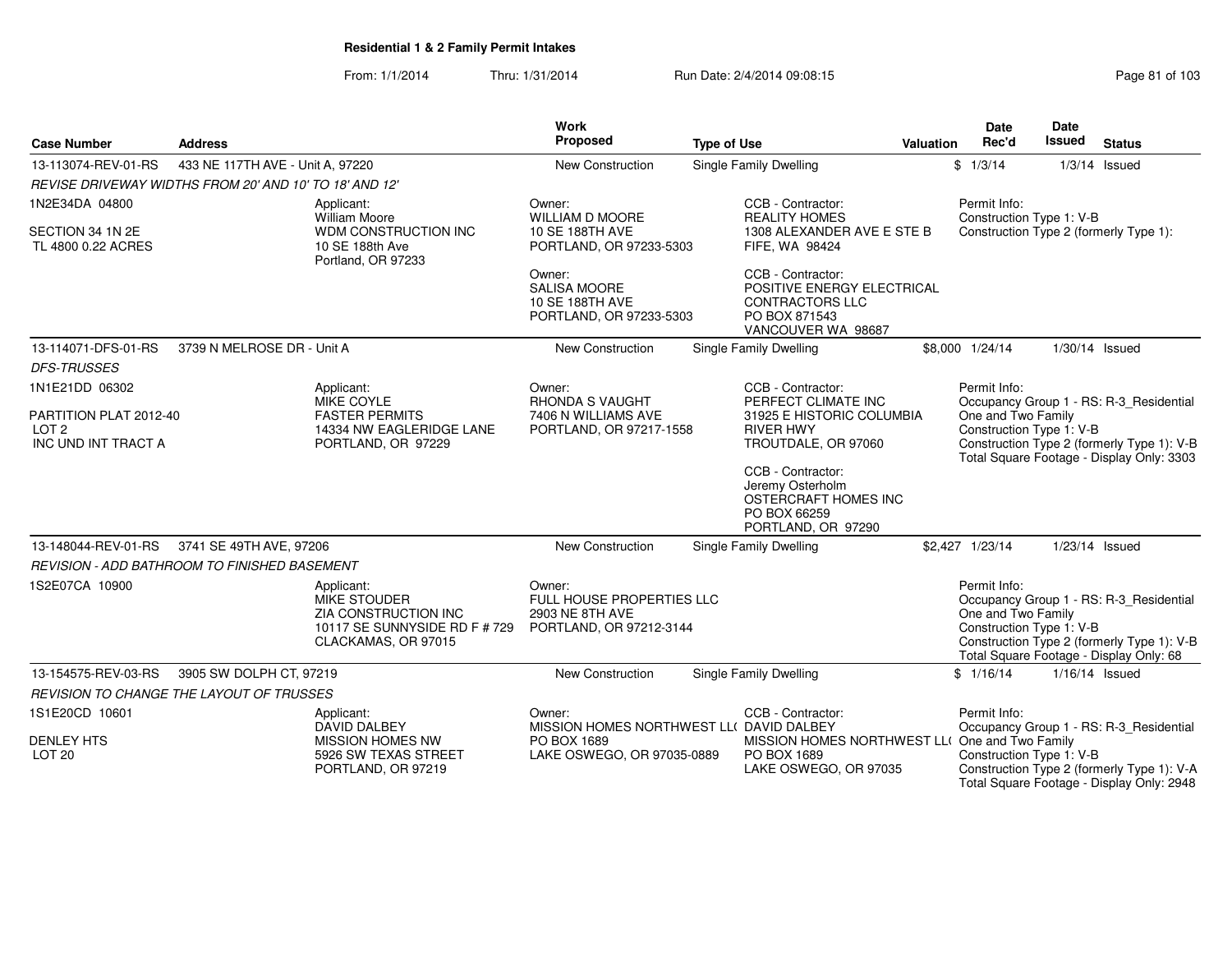| <b>Case Number</b>                                                                   | <b>Address</b>                |                                                                                                            | <b>Work</b><br><b>Proposed</b>                                                                 | <b>Type of Use</b> |                                                                                                                                                                                                                                               | Valuation | <b>Date</b><br>Rec'd                                           | Date<br><b>Issued</b> | <b>Status</b>                                                                                                                      |
|--------------------------------------------------------------------------------------|-------------------------------|------------------------------------------------------------------------------------------------------------|------------------------------------------------------------------------------------------------|--------------------|-----------------------------------------------------------------------------------------------------------------------------------------------------------------------------------------------------------------------------------------------|-----------|----------------------------------------------------------------|-----------------------|------------------------------------------------------------------------------------------------------------------------------------|
| 13-155476-REV-01-RS                                                                  | 3920 SE WOODSTOCK BLVD, 97202 |                                                                                                            | <b>New Construction</b>                                                                        |                    | Single Family Dwelling                                                                                                                                                                                                                        |           | \$2,500 1/22/14                                                |                       | $1/22/14$ Issued                                                                                                                   |
|                                                                                      |                               | REVISION TO ADD DECK TO REAR OF THE HOUSE DUE TO CHANGE IN REAR SLOPE                                      |                                                                                                |                    |                                                                                                                                                                                                                                               |           |                                                                |                       |                                                                                                                                    |
| 1S1E13DD 01100                                                                       |                               | Applicant:<br>MIKE COYLE<br><b>FASTER PERMITS</b><br>14334 NW EAGLERIDGE LANE<br>PORTLAND, OR 97229        | Owner:<br><b>EVERETT CUSTOM HOMES INC</b><br>735 SW 158TH AVE #180<br>BEAVERTON, OR 97006-4952 |                    | CCB - Contractor:<br>PYRAMID HEATING dba PHILLIS<br><b>CONSTRUCTION CO</b><br>9409 NE COLFAX ST<br>PORTLAND OR 97220<br>CCB - Contractor:<br><b>VIC REMMERS</b><br>EVERETT CUSTOM HOMES INC<br>735 SW 158TH AVE STE 180<br>BEAVERTON OR 97008 |           | Permit Info:<br>One and Two Family<br>Construction Type 1: V-B |                       | Occupancy Group 1 - RS: R-3_Residential<br>Construction Type 2 (formerly Type 1):<br>Total Square Footage - Display Only: 2526     |
| 13-166355-REV-01-RS                                                                  | 868 SW TRILLIUM LN            |                                                                                                            | <b>New Construction</b>                                                                        |                    | <b>Single Family Dwelling</b>                                                                                                                                                                                                                 |           | \$1/15/14                                                      | $1/15/14$ Issued      |                                                                                                                                    |
| <b>REVISION TO CHANGE DESIGN OF TRUSSES</b>                                          |                               |                                                                                                            |                                                                                                |                    |                                                                                                                                                                                                                                               |           |                                                                |                       |                                                                                                                                    |
| 1S1E33AB 03604<br><b>TRILLIUM PARK</b><br>LOT <sub>4</sub><br>INC UND INT TRACTS A&B |                               | Applicant:<br><b>TIM LESLIE</b><br>11580 SW 68TH AVE<br><b>TIGARD OR 97223</b>                             | Owner:<br>LHL HOMES INC<br>11580 SW 67TH AVE<br>TIGARD, OR 97223-8575                          |                    | CCB - Contractor:<br>PHILLIPS ELECTRONIC/MASTER<br>ALARMS.<br>3247 NW 29TH AVE<br>PORTLAND, OR 97210<br>CCB - Contractor:<br><b>DICK HARTUNG</b>                                                                                              |           | Permit Info:<br>One and Two Family<br>Construction Type 1: V-B |                       | Occupancy Group 1 - RS: R-3_Residential<br>Construction Type 2 (formerly Type 1): V-B<br>Total Square Footage - Display Only: 4066 |
|                                                                                      |                               |                                                                                                            |                                                                                                |                    | LHL HOMES INC<br>11580 SW 67TH AVE<br><b>TIGARD, OR 97223</b>                                                                                                                                                                                 |           |                                                                |                       |                                                                                                                                    |
| 13-173098-REV-01-RS<br><b>REVISION - MODIFICATION TO TRUSSES</b>                     | 8267 SW 47TH AVE, 97219       |                                                                                                            | New Construction                                                                               |                    | Single Family Dwelling                                                                                                                                                                                                                        |           | \$1/23/14                                                      |                       | 1/23/14 Issued                                                                                                                     |
| 1S1E19DD 05400                                                                       |                               | Applicant:<br><b>GENE PAVLENKO</b><br>ANAMIC CONSTRUCTION INC.<br>12808 SE COOPER ST<br>PORTLAND, OR 97236 | Owner:<br>ANAMIC CONSTRUCTION INC<br>12808 SE COOPER ST<br>PORTLAND, OR 97236-4979             |                    | CCB - Contractor:<br><b>GENE PAVLENKO</b><br>ANAMIC CONSTRUCTION INC.<br>12808 SE COOPER ST<br>PORTLAND, OR 97236<br>CCB - Contractor:<br>SUNLIGHT ELECTRIC INC                                                                               |           | Permit Info:<br>One and Two Family<br>Construction Type 1: V-B |                       | Occupancy Group 1 - RS: R-3_Residential<br>Construction Type 2 (formerly Type 1):<br>Total Square Footage - Display Only: 3249     |
|                                                                                      |                               |                                                                                                            |                                                                                                |                    | 2800 NE 65TH AVE SUITE B<br>VANCOUVER WA 98661                                                                                                                                                                                                |           |                                                                |                       |                                                                                                                                    |
| 13-181851-REV-01-RS                                                                  |                               | 9223 SW TERWILLIGER BLVD - Unit A, 97219                                                                   | <b>New Construction</b>                                                                        |                    | Single Family Dwelling                                                                                                                                                                                                                        |           | \$1/22/14                                                      |                       | <b>Under Review</b>                                                                                                                |
|                                                                                      |                               | REVISION FOR NEW TRUSSES AND RAISED HEEL STRUCTURAL DETAIL and MOVE SOUTH WALL IN 1'                       |                                                                                                |                    |                                                                                                                                                                                                                                               |           |                                                                |                       |                                                                                                                                    |
| 1S1E28AA 12200<br>KILPATRICK COLLINS TRACT<br>BLOCK 12<br>LOT 2 EXC PT IN ST         |                               | Applicant:<br>STEVAN JOVANOVIC<br>6301 SW Terwilliger Blvd<br>Portland, OR 97239                           | Owner:<br>STEVAN V JOVANOVIC<br>6301 SW TERWILLIGER BLVD<br>PORTLAND, OR 97239-2663            |                    |                                                                                                                                                                                                                                               |           | Permit Info:<br>One and Two Family<br>Construction Type 1: V-B |                       | Occupancy Group 1 - RS: R-3_Residential<br>Construction Type 2 (formerly Type 1):<br>Total Square Footage - Display Only: 1615     |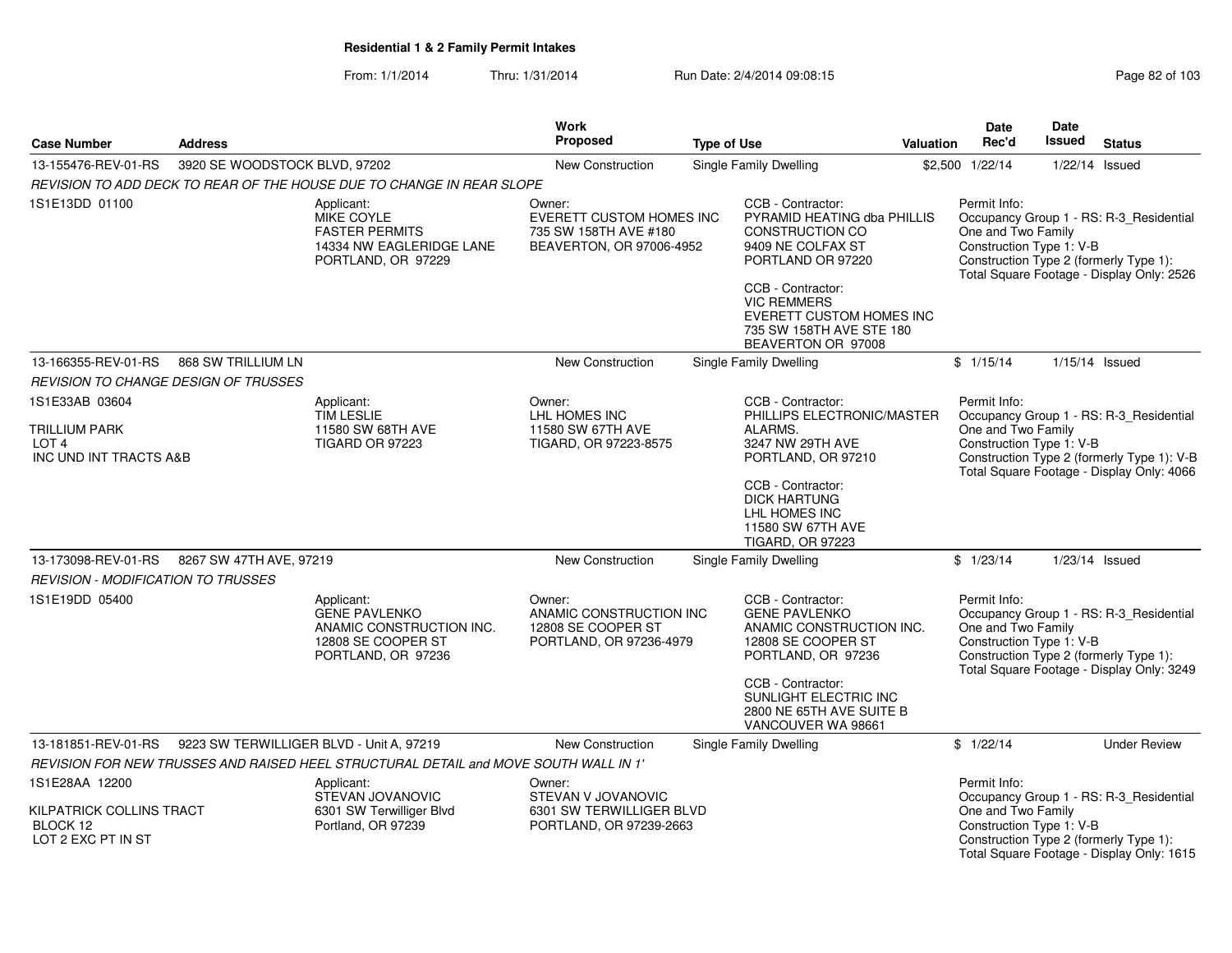From: 1/1/2014Thru: 1/31/2014 Run Date: 2/4/2014 09:08:15 Research 2010 103

| Case Number                                                        | <b>Address</b>                                                                                                                                                | <b>Work</b><br>Proposed                                                                                                                         | <b>Type of Use</b><br>Valuation                                                                  | Date<br>Rec'd                      | <b>Date</b><br>Issued<br><b>Status</b>                                                                                                                                          |
|--------------------------------------------------------------------|---------------------------------------------------------------------------------------------------------------------------------------------------------------|-------------------------------------------------------------------------------------------------------------------------------------------------|--------------------------------------------------------------------------------------------------|------------------------------------|---------------------------------------------------------------------------------------------------------------------------------------------------------------------------------|
| 13-187772-REV-02-RS                                                | 415 SE 67TH AVE, 97215                                                                                                                                        | <b>New Construction</b>                                                                                                                         | <b>Single Family Dwelling</b>                                                                    | \$7,000 1/22/14                    | 1/22/14 Issued                                                                                                                                                                  |
|                                                                    | VALUE ADDED REVISION TO ADD DECK TO REAR OF HOUSE AND MOVE THE DRYWELL                                                                                        |                                                                                                                                                 |                                                                                                  |                                    |                                                                                                                                                                                 |
| 1N2E32CC 02600                                                     | Applicant:                                                                                                                                                    | Owner:                                                                                                                                          | CCB - Contractor:                                                                                | Permit Info:                       |                                                                                                                                                                                 |
| <b>BROADVIEW</b><br>BLOCK 3<br>LOT <sub>2</sub>                    | MIKE COYLE<br><b>FASTER PERMITS</b><br>14334 NW EAGLERIDGE LANE<br>PORTLAND, OR 97229                                                                         | EVERETT CUSTOM HOMES INC<br>415 SE 67TH AVE<br>PORTLAND, OR 97215-1332                                                                          | <b>VIC REMMERS</b><br>EVERETT CUSTOM HOMES INC<br>735 SW 158TH AVE STE 180<br>BEAVERTON OR 97008 |                                    | Occupancy Group 1 - RS: U Decks,<br>Patios, Porches, Carports<br>Construction Type 1: V-B<br>Construction Type 2 (formerly Type 1):<br>Total Square Footage - Display Only: 200 |
|                                                                    | 13-188400-REV-01-RS 2923 NE DUNCKLEY ST, 97212                                                                                                                | <b>New Construction</b>                                                                                                                         | Single Family Dwelling                                                                           | \$1/9/14                           | 1/9/14 Issued                                                                                                                                                                   |
|                                                                    | REVISION - RECONFIGURE DINING AREA AND BATHROOM. RELOCATE BAR SINK IN GREAT ROOM. AND RECOFIGURE LIVING ROOM AND ENTRY: REVISE FOUNDATION AND HOLDDOWNS AND V |                                                                                                                                                 |                                                                                                  |                                    |                                                                                                                                                                                 |
| 1N1E24CD 07900                                                     | Applicant:<br>MIKE COYLE<br><b>FASTER PERMITS</b><br>14334 NW EAGLERIDGE LANE<br>PORTLAND, OR 97229                                                           | Owner:<br>ARIN D BRENNER<br>2931 NE DUNCKLEY ST<br>PORTLAND, OR 97212<br>Owner:<br>CONNI A BRENNER<br>2931 NE DUNCKLEY ST<br>PORTLAND, OR 97212 | CCB - Contractor:<br>MORRISON BUILT LLC<br>4614 SW Kelly Avenue, Ste 17<br>Portland, OR 97239    | Permit Info:<br>One and Two Family | Occupancy Group 1 - RS: R-3 Residential<br>Construction Type 1: V-B<br>Construction Type 2 (formerly Type 1):<br>Total Square Footage - Display Only: 3696                      |
| 13-193379-REV-01-RS                                                | 5934 NE 14TH AVE, 97211                                                                                                                                       | <b>New Construction</b>                                                                                                                         | <b>Single Family Dwelling</b>                                                                    | \$1/10/14                          | $1/10/14$ Issued                                                                                                                                                                |
|                                                                    | REVISION TO MOVE WALL AT ENTRY WAY TO CREATE RESESSED ENTRY: RELOCATE DOOR AT CLOSET AND DOOR TO POWER ROOM. MOVE WALL AT POWER TO ALINE WITH CLOSET: MOVE L  |                                                                                                                                                 |                                                                                                  |                                    |                                                                                                                                                                                 |
| 1N1E14DC 10800<br><b>OAKHURST</b><br>BLOCK 10<br>LOT <sub>18</sub> | Applicant:<br><b>BEN WAECHTER</b><br>3741 NE Mallory Ave<br>Portland, OR 97212                                                                                | Owner:<br><b>BATTEY INDUSTRIES LLC</b><br>5934 NE 14TH AVE<br>PORTLAND, OR 97211                                                                | <b>Primary Contractor:</b><br>TO BID                                                             | Permit Info:<br>One and Two Family | Occupancy Group 1 - RS: R-3_Residential<br>Construction Type 1: V-B<br>Construction Type 2 (formerly Type 1):                                                                   |
|                                                                    |                                                                                                                                                               |                                                                                                                                                 |                                                                                                  |                                    | Total Square Footage - Display Only: 2300                                                                                                                                       |
| 13-196273-REV-01-RS                                                | 3566 SE WOODWARD ST                                                                                                                                           | New Construction                                                                                                                                | <b>Single Family Dwelling</b>                                                                    | \$3.500 1/17/14                    | <b>Under Review</b>                                                                                                                                                             |
|                                                                    | ADDED VALUE REVISION TO INCREASE FOOTPRINT, REMOVE BACK DECK, CHANGES TO EXTERIOR GRADES, CHANGE CEILING HEIGHTS, SOME WINDOWS GOT SMALLER, CHANGED FROM TJ   |                                                                                                                                                 |                                                                                                  |                                    |                                                                                                                                                                                 |
| 1S1E12AB 22410                                                     | Applicant:<br>ETHAN BECK                                                                                                                                      | Owner:<br><b>MICHAEL T GRENIER</b>                                                                                                              | CCB - Contractor:<br>ETHAN BECK HOMES INC                                                        | Permit Info:                       | Occupancy Group 1 - RS: R-3_Residential                                                                                                                                         |
| <b>WAVERLY COMMONS</b><br>LOT <sub>6</sub>                         | <b>ETHAN BECK HOMES</b><br>728 SE 71ST<br>PORTLAND, OR 97215                                                                                                  | 2805 SE 36TH AVE<br>PORTLAND, OR 97202<br>Owner:<br><b>LINDSAY M GRENIER</b><br>2805 SE 36TH AVE<br>PORTLAND, OR 97202                          | 728 SE 71ST<br>PORTLAND, OR 97215                                                                | One and Two Family                 | Construction Type 1: V-B<br>Construction Type 2 (formerly Type 1): V-B<br>Total Square Footage - Display Only: 3686                                                             |
| 13-198448-REV-01-RS   6637 SE HAROLD ST                            |                                                                                                                                                               | <b>New Construction</b>                                                                                                                         | <b>Single Family Dwelling</b>                                                                    | \$1/30/14                          | $1/30/14$ Issued                                                                                                                                                                |
|                                                                    | REVISION TO PUSH HOUSE 9 FT FARTHER BACK ON LOT TO ACCOMMODATE NEW SLANTED DRIVEWAY CONFIGURATION                                                             |                                                                                                                                                 |                                                                                                  |                                    |                                                                                                                                                                                 |
| 1S2E17BC 14301                                                     | Applicant:<br><b>KEVIN PARTAIN</b>                                                                                                                            | Owner:<br><b>GEOFF SCHUMACHER</b>                                                                                                               | CCB - Contractor:<br>SCHUMACHER CUSTOM HOMES                                                     | Permit Info:                       | Occupancy Group 1 - RS: R-3 Residential                                                                                                                                         |
| UPTON PK<br>BLOCK 3<br>LOT 13 EXC E 2' & EXC W 2'                  | <b>URBAN VISIONS</b><br>223 NE 56TH AVE<br>PORTLAND, OR 97213                                                                                                 | 1176 SW BINFORD LAKE PKWY<br>GRESHAM, OR 97080-7895                                                                                             | INC.<br>PO BOX 66207<br>PORTLAND, OR 97290                                                       | One and Two Family                 | Construction Type 1: V-B<br>Construction Type 2 (formerly Type 1): V-B<br>Total Square Footage - Display Only: 2201                                                             |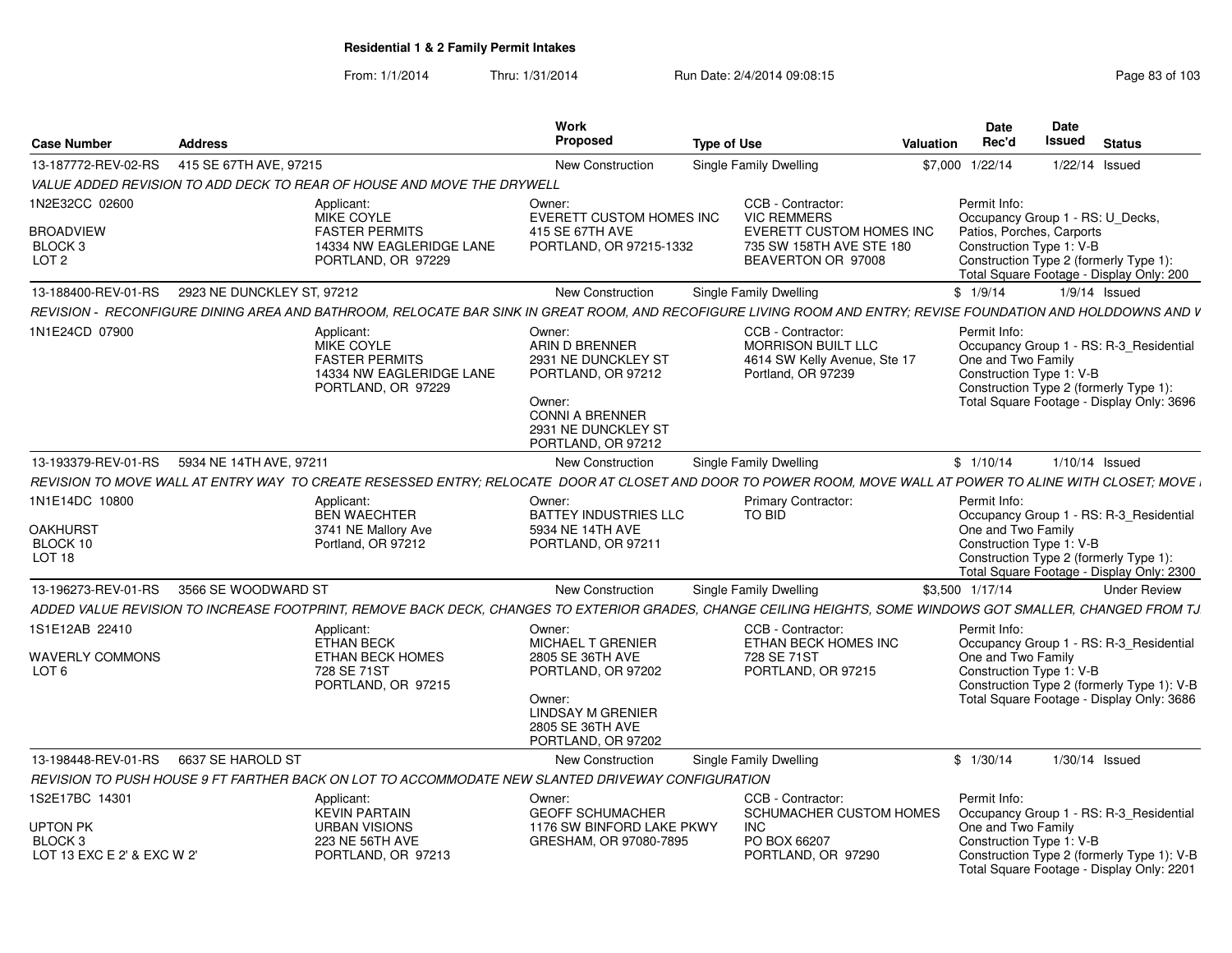| <b>Case Number</b>                                                    | <b>Address</b>                |                                                                                                     | Work<br><b>Proposed</b>                                                                                                                                              | <b>Type of Use</b><br><b>Valuation</b>                                                                                                                                                                                                                                                                                                | Date<br>Rec'd                      | Date<br><b>Issued</b>    | <b>Status</b>                                                                                                                      |
|-----------------------------------------------------------------------|-------------------------------|-----------------------------------------------------------------------------------------------------|----------------------------------------------------------------------------------------------------------------------------------------------------------------------|---------------------------------------------------------------------------------------------------------------------------------------------------------------------------------------------------------------------------------------------------------------------------------------------------------------------------------------|------------------------------------|--------------------------|------------------------------------------------------------------------------------------------------------------------------------|
| 13-200799-REV-02-RS                                                   | 7612 N MISSISSIPPI AVE, 97217 |                                                                                                     | <b>New Construction</b>                                                                                                                                              | <b>Single Family Dwelling</b>                                                                                                                                                                                                                                                                                                         | \$1/28/14                          |                          | 1/28/14 Issued                                                                                                                     |
|                                                                       |                               | REVISION - INTERIOR ONLY PLACE FURNACE IN CONDITIONED SPACE ON THE MAIN LEVEL (1ST FLOOR)           |                                                                                                                                                                      |                                                                                                                                                                                                                                                                                                                                       |                                    |                          |                                                                                                                                    |
| 1N1E10CD 14400<br>FAIRPORT<br>BLOCK <sub>20</sub><br>LOT <sub>6</sub> |                               | Applicant:<br>ANN ROMANO<br>PO BOX 6973<br>PORTLAND OR 97228                                        | Owner:<br>COLIN FREESTONE<br>PO BOX 6973<br>PORTLAND, OR 97228                                                                                                       | CCB - Contractor:<br>ANN ROMANO CONSTRUCTION,<br>LLC.<br>P.O. BOX 6973<br>PORTLAND, OR 97228                                                                                                                                                                                                                                          | Permit Info:<br>One and Two Family | Construction Type 1: V-B | Occupancy Group 1 - RS: R-3_Residential<br>Construction Type 2 (formerly Type 1): V-B<br>Total Square Footage - Display Only: 1762 |
| 13-205752-REV-01-RS 8416 SE 11TH AVE, 97202                           |                               |                                                                                                     | <b>New Construction</b>                                                                                                                                              | Single Family Dwelling                                                                                                                                                                                                                                                                                                                | \$1/14/14                          |                          | 1/14/14 Issued                                                                                                                     |
|                                                                       |                               | REVISION TO ADD SCISSOR VAULT TRUSSES OVER MASTER BEDROOM                                           |                                                                                                                                                                      |                                                                                                                                                                                                                                                                                                                                       |                                    |                          |                                                                                                                                    |
| 1S1E23CD 08300<br>SELLWOOD<br>BLOCK 46<br>LOT <sub>12</sub>           |                               | Applicant:<br><b>KEVIN PARTAIN</b><br><b>URBAN VISIONS</b><br>223 NE 56TH AVE<br>PORTLAND, OR 97213 | Owner:<br>NSI INVESTMENTS LLC<br>210 NW 17TH AVE #200<br>PORTLAND, OR 97209-2151                                                                                     | CCB - Contractor:<br>ROME PLUMBING INC<br>17295 SW EDY RD<br>SHERWOOD, OR 971408709<br>CCB - Contractor:<br>ANDERSEN HEATING<br>CCB - Contractor:<br><b>RICHARD WHITEMAN</b><br>NSI INVESTMENTS LLC<br>PO BOX 68179<br>MILWAUKIE, OR 97268<br>CCB - Contractor:<br>PORTLAND ELECTRIC LLC<br>1915 E 5TH ST STE D<br>VANCOUVER WA 98661 | Permit Info:<br>One and Two Family | Construction Type 1: V-B | Occupancy Group 1 - RS: R-3 Residential<br>Construction Type 2 (formerly Type 1): V-B<br>Total Square Footage - Display Only: 3135 |
| 13-207272-REV-01-RS 3115 NE 81ST AVE, 97213                           |                               |                                                                                                     | <b>New Construction</b>                                                                                                                                              | Single Family Dwelling                                                                                                                                                                                                                                                                                                                | \$1/14/14                          |                          | $1/14/14$ Issued                                                                                                                   |
|                                                                       |                               |                                                                                                     |                                                                                                                                                                      | REVISION TO INCLUDE STAGING AREA ON SITE PLAN FOR EROSION CONTROL INSPECTION. STAGING SITE IS LOCATED ON NEIGHBORING PROPERTY (TO SOUTH). STAGING IS FOR THE BENI                                                                                                                                                                     |                                    |                          |                                                                                                                                    |
| 1N2E29AA 19600                                                        |                               | Applicant:<br>MIKE COYLE<br><b>FASTER PERMITS</b><br>14334 NW EAGLERIDGE LANE<br>PORTLAND, OR 97229 | Owner:<br><b>WARREN S BURSEY</b><br>25210 RANCHO LOBO CT<br>WEST LINN, OR 97068-4321<br>Owner:<br>PENNY S BURSEY<br>25210 RANCHO LOBO CT<br>WEST LINN, OR 97068-4321 | CCB - Contractor:<br>DBA WRIGHT 1 ELECTRIC and<br>THREE PHASE ELECTRIC<br>5618 SE 135TH<br>PORTLAND OR 97236<br>CCB - Contractor:<br>UNITED PLUMBING<br>PO BOX 971<br>FAIRVIEW, OR 97024<br>CCB - Contractor:<br>METRO HOMES NORTHWEST LLC<br>211 NE WEIDLER ST<br>PORTLAND, OR 97232                                                 | Permit Info:<br>One and Two Family | Construction Type 1: V-B | Occupancy Group 1 - RS: R-3_Residential<br>Construction Type 2 (formerly Type 1): V-B<br>Total Square Footage - Display Only: 2008 |
|                                                                       |                               |                                                                                                     |                                                                                                                                                                      |                                                                                                                                                                                                                                                                                                                                       |                                    |                          |                                                                                                                                    |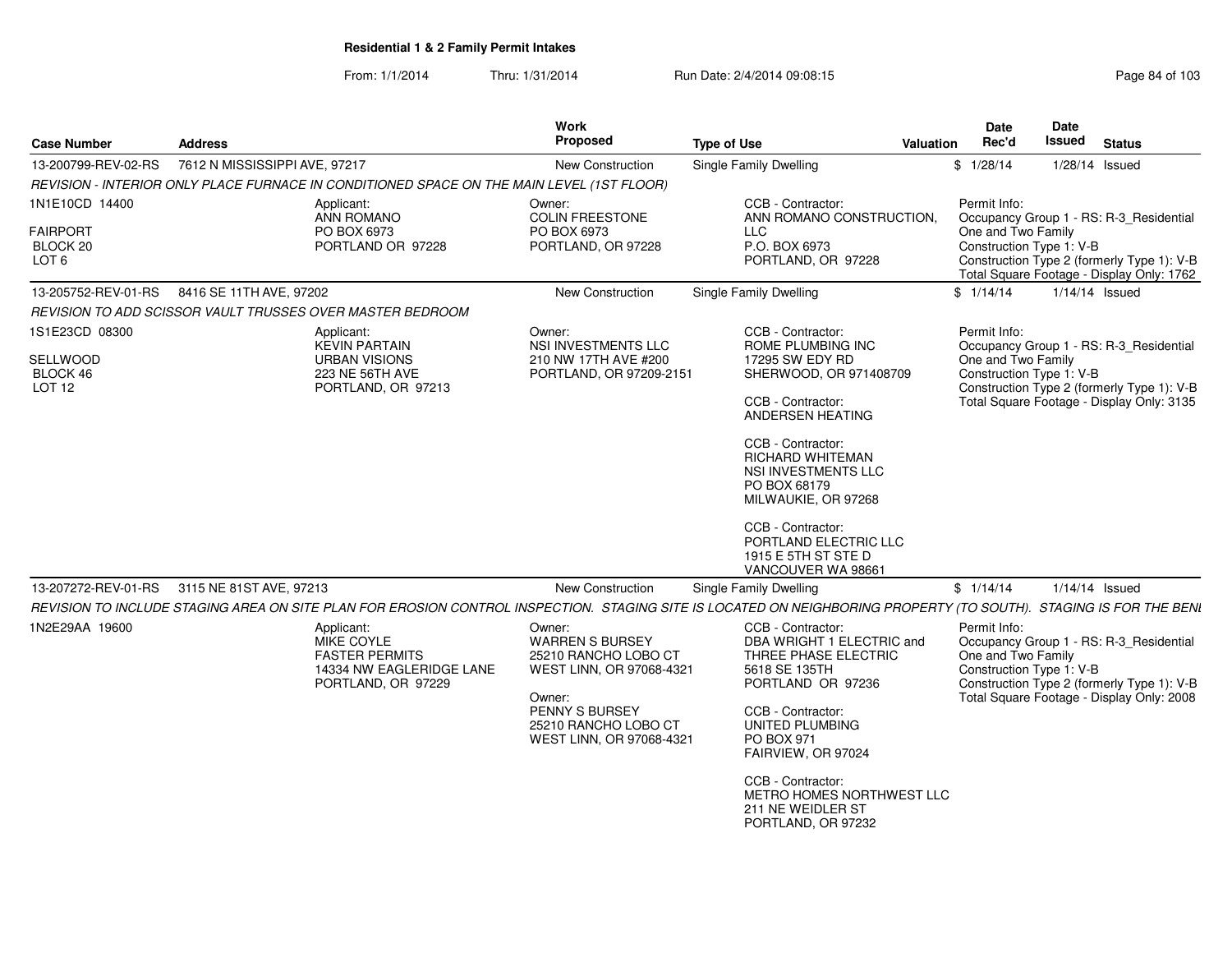|                                                                                 |                                                                                                            | Work                                                                                                                                                                 |                                                                                                                                                                                                                                                                                                            | <b>Date</b>                        | <b>Date</b>                                                                                                                                                    |
|---------------------------------------------------------------------------------|------------------------------------------------------------------------------------------------------------|----------------------------------------------------------------------------------------------------------------------------------------------------------------------|------------------------------------------------------------------------------------------------------------------------------------------------------------------------------------------------------------------------------------------------------------------------------------------------------------|------------------------------------|----------------------------------------------------------------------------------------------------------------------------------------------------------------|
| <b>Case Number</b>                                                              | <b>Address</b>                                                                                             | Proposed                                                                                                                                                             | <b>Type of Use</b>                                                                                                                                                                                                                                                                                         | Rec'd<br><b>Valuation</b>          | Issued<br><b>Status</b>                                                                                                                                        |
| 13-207272-REV-02-RS                                                             | 3115 NE 81ST AVE, 97213                                                                                    | New Construction                                                                                                                                                     | Single Family Dwelling                                                                                                                                                                                                                                                                                     | \$1/21/14                          | $1/21/14$ Issued                                                                                                                                               |
|                                                                                 | REVISION TO CHANGE FROM SOLID WALL TO OPEN RAIL STAIRWAY                                                   |                                                                                                                                                                      |                                                                                                                                                                                                                                                                                                            |                                    |                                                                                                                                                                |
| 1N2E29AA 19600                                                                  | Applicant:<br><b>MIKE COYLE</b><br><b>FASTER PERMITS</b><br>14334 NW EAGLERIDGE LANE<br>PORTLAND, OR 97229 | Owner:<br><b>WARREN S BURSEY</b><br>25210 RANCHO LOBO CT<br>WEST LINN, OR 97068-4321<br>Owner:<br>PENNY S BURSEY<br>25210 RANCHO LOBO CT<br>WEST LINN, OR 97068-4321 | CCB - Contractor:<br>DBA WRIGHT 1 ELECTRIC and<br>THREE PHASE ELECTRIC<br>5618 SE 135TH<br>PORTLAND OR 97236<br>CCB - Contractor:<br>UNITED PLUMBING<br>PO BOX 971<br>FAIRVIEW, OR 97024<br>CCB - Contractor:                                                                                              | Permit Info:<br>One and Two Family | Occupancy Group 1 - RS: R-3_Residential<br>Construction Type 1: V-B<br>Construction Type 2 (formerly Type 1): V-B<br>Total Square Footage - Display Only: 2008 |
|                                                                                 |                                                                                                            |                                                                                                                                                                      | METRO HOMES NORTHWEST LLC<br>211 NE WEIDLER ST<br>PORTLAND, OR 97232                                                                                                                                                                                                                                       |                                    |                                                                                                                                                                |
| 13-218638-REV-01-RS                                                             | 6945 N OLYMPIA ST, 97203                                                                                   | New Construction                                                                                                                                                     | Single Family Dwelling                                                                                                                                                                                                                                                                                     | \$1/22/14                          | $1/22/14$ Issued                                                                                                                                               |
|                                                                                 | REVISION TO CHANGE SOLID WALL TO OPEN RAIL STAIRWAY, CHANGES BEARING CONDITION AT STAIR.                   |                                                                                                                                                                      |                                                                                                                                                                                                                                                                                                            |                                    |                                                                                                                                                                |
| 1N1E06CA 03800                                                                  | Applicant:<br><b>JOSH PATRICK</b><br>METRO HOMES NW LLC<br>211 NE WEIDLER<br>PORTLAND, OR 97236            | Owner:<br>211 NE WEIDLER ST<br>PORTLAND, OR 97232-1155                                                                                                               | CCB - Contractor:<br>METRO HOMES NORTHWEST LLC DBA WRIGHT 1 ELECTRIC and<br>THREE PHASE ELECTRIC<br>5618 SE 135TH<br>PORTLAND OR 97236<br>CCB - Contractor:<br>UNITED PLUMBING<br>PO BOX 971<br>FAIRVIEW, OR 97024<br>CCB - Contractor:<br>AFFORDABLE NEW HOMES LLC<br>211 NE WEIDER<br>PORTLAND, OR 97232 | Permit Info:<br>One and Two Family | Occupancy Group 1 - RS: R-3_Residential<br>Construction Type 1: V-B<br>Construction Type 2 (formerly Type 1): V-B<br>Total Square Footage - Display Only: 2071 |
| 13-222668-REV-01-RS                                                             | 3817 SE CENTER ST, 97202                                                                                   | <b>New Construction</b>                                                                                                                                              | Single Family Dwelling                                                                                                                                                                                                                                                                                     | \$1/14/14                          | $1/14/14$ Issued                                                                                                                                               |
|                                                                                 | REVISION - PORTAL FRAME HAS EXCEED 8' IN HEIGHT - ENGINEERING HAS BEEN PROVIDED                            |                                                                                                                                                                      |                                                                                                                                                                                                                                                                                                            |                                    |                                                                                                                                                                |
| 1S1E12DA 12200<br><b>WILLIAMS ADD</b><br>BLOCK <sub>3</sub><br>LOT <sub>6</sub> | Applicant:<br><b>ANTE SKORO</b><br><b>SKORO BROS HOMES LLC</b><br>17852 SE TROGE ROAD<br>BORING OR 97009   | Owner:<br><b>SKORO BROS HOMES LLC</b><br>PO BOX 2885<br>CLACKAMAS, OR 97015-2885                                                                                     | CCB - Contractor:<br><b>ANTE SKORO</b><br>SKORO BROS HOMES LLC<br>17852 SE TROGE ROAD<br>BORING OR 97009                                                                                                                                                                                                   | Permit Info:<br>One and Two Family | Occupancy Group 1 - RS: R-3 Residential<br>Construction Type 1: V-B<br>Construction Type 2 (formerly Type 1): V-B<br>Total Square Footage - Display Only: 2631 |
| 13-222668-REV-02-RS                                                             | 3817 SE CENTER ST, 97202                                                                                   | New Construction                                                                                                                                                     | <b>Single Family Dwelling</b>                                                                                                                                                                                                                                                                              | \$1/24/14                          | $1/24/14$ Issued                                                                                                                                               |
|                                                                                 | REVISION - DELETE HOLDDOWNS PHD2 IN THE GARAGE AREA                                                        |                                                                                                                                                                      |                                                                                                                                                                                                                                                                                                            |                                    |                                                                                                                                                                |
| 1S1E12DA 12200<br><b>WILLIAMS ADD</b><br>BLOCK <sub>3</sub><br>LOT <sub>6</sub> | Applicant:<br>ANTE SKORO<br>SKORO BROS HOMES LLC<br>17852 SE TROGE ROAD<br>BORING OR 97009                 | Owner:<br><b>SKORO BROS HOMES LLC</b><br>PO BOX 2885<br>CLACKAMAS, OR 97015-2885                                                                                     | CCB - Contractor:<br><b>ANTE SKORO</b><br>SKORO BROS HOMES LLC<br>17852 SE TROGE ROAD<br>BORING OR 97009                                                                                                                                                                                                   | Permit Info:<br>One and Two Family | Occupancy Group 1 - RS: R-3_Residential<br>Construction Type 1: V-B<br>Construction Type 2 (formerly Type 1): V-B<br>Total Square Footage - Display Only: 2631 |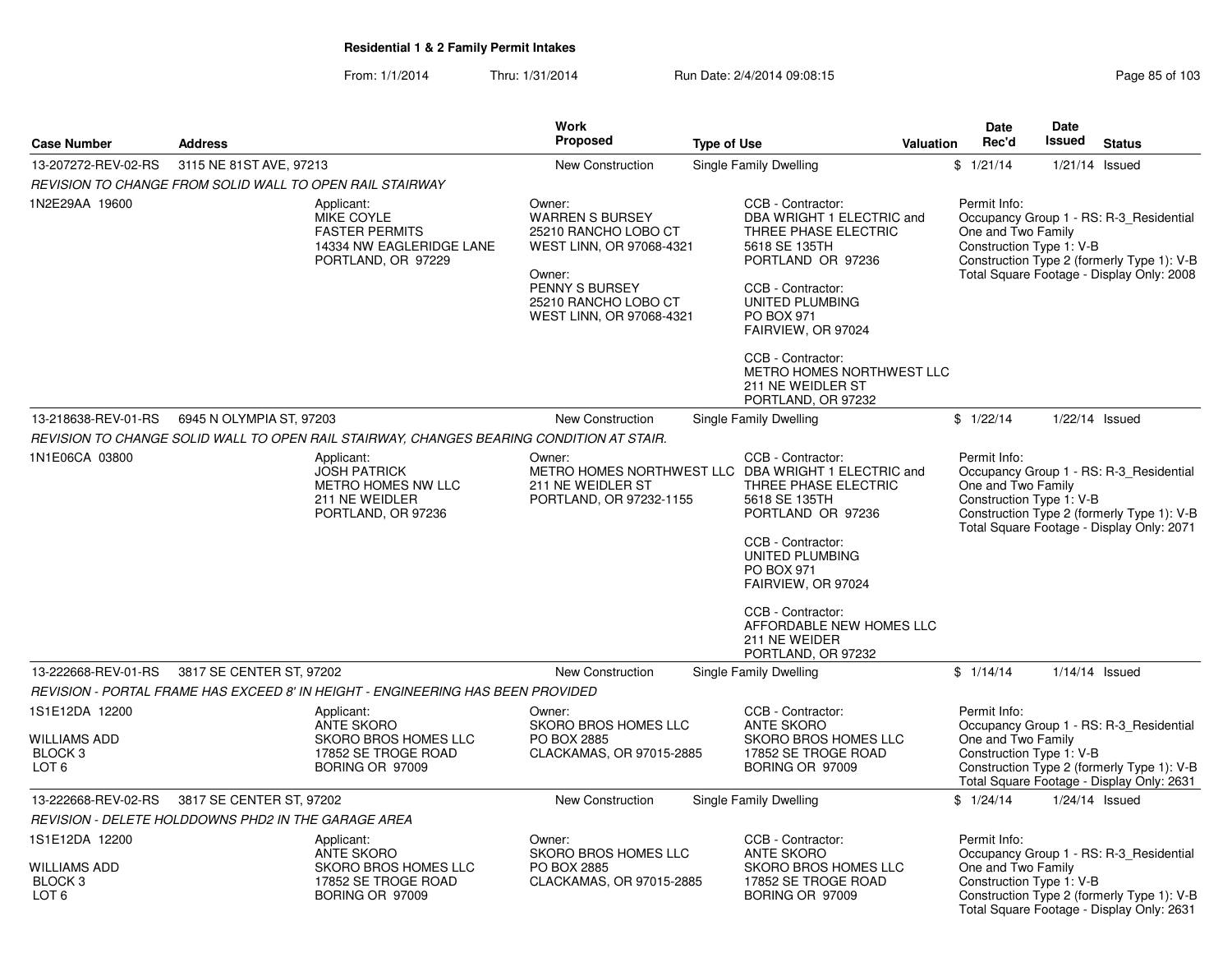|                                                                   |                            |                                                                                                                                                                       | Work                                                                                                                                                                             |                                                                                                              |                  | Date                                                                              | Date          |                                                                                                                                    |
|-------------------------------------------------------------------|----------------------------|-----------------------------------------------------------------------------------------------------------------------------------------------------------------------|----------------------------------------------------------------------------------------------------------------------------------------------------------------------------------|--------------------------------------------------------------------------------------------------------------|------------------|-----------------------------------------------------------------------------------|---------------|------------------------------------------------------------------------------------------------------------------------------------|
| <b>Case Number</b>                                                | <b>Address</b>             |                                                                                                                                                                       | <b>Proposed</b>                                                                                                                                                                  | <b>Type of Use</b>                                                                                           | Valuation        | Rec'd                                                                             | <b>Issued</b> | <b>Status</b>                                                                                                                      |
| 13-227298-DFS-01-RS                                               | 815 N JESSUP ST            |                                                                                                                                                                       | New Construction                                                                                                                                                                 | Single Family Dwelling                                                                                       |                  | \$5,000 1/22/14                                                                   |               | <b>Under Review</b>                                                                                                                |
| <b>DFS FOR TRUSSES</b>                                            |                            |                                                                                                                                                                       |                                                                                                                                                                                  |                                                                                                              |                  |                                                                                   |               |                                                                                                                                    |
| 1N1E15CD 06002                                                    |                            | Applicant:                                                                                                                                                            | Owner:                                                                                                                                                                           | CCB - Contractor:                                                                                            |                  | Permit Info:                                                                      |               |                                                                                                                                    |
| PARTITION PLAT 2008-117<br>LOT 1 EXC W 49.99'<br>LOT <sub>2</sub> |                            | <b>ROB HUMPHREY</b><br><b>FASTER PERMITS</b><br>14334 NW EAGLERIDGE LANE<br>PORTLAND, OR 97229                                                                        | DEZ DEVELOPMENT LLC<br>14552 SE 155TH DR<br>CLACKAMAS, OR 97015-5491                                                                                                             | UKA CONSTRUCTION LLC<br>11016 SE HAPPY VALLEY DR<br>PORTLAND, OR 97086                                       |                  | One and Two Family<br>Construction Type 1: V-B                                    |               | Occupancy Group 1 - RS: R-3 Residential<br>Construction Type 2 (formerly Type 1): V-B<br>Total Square Footage - Display Only: 3458 |
| 13-240114-DFS-01-RS                                               | 2232 SE 32ND PL, 97214     |                                                                                                                                                                       | <b>New Construction</b>                                                                                                                                                          | Single Family Dwelling                                                                                       |                  | \$1,500 1/23/14                                                                   |               | 1/23/14 Issued                                                                                                                     |
| <b>DFS - TRUSSES</b>                                              |                            |                                                                                                                                                                       |                                                                                                                                                                                  |                                                                                                              |                  |                                                                                   |               |                                                                                                                                    |
| 1S1E01CD 19000                                                    |                            | Applicant:                                                                                                                                                            | Owner:                                                                                                                                                                           | CCB - Contractor:                                                                                            |                  | Permit Info:                                                                      |               |                                                                                                                                    |
| <b>CHESTNUT HILL</b><br>BLOCK 4<br>N 35.9' OF LOT 4               |                            | <b>MAJID HABIBI</b><br>PORTLAND DEVELOPMENT<br><b>GROUP. LLC</b><br>11124 NE HALSEY ST PMB 643<br>PORTLAND, OR 97220                                                  | PORTLAND DEVELOPMENT<br><b>GROUP</b><br>PMB 643 11124 NE HALSEY ST<br>PORTLAND, OR 97220<br>Owner:<br><b>INVESTMENTS LLC</b><br>PMB 643 11124 NE HALSEY ST<br>PORTLAND, OR 97220 | <b>GENE</b><br>PORTLAND DEVELOPMENT<br><b>GROUP LLC</b><br>11124 NE HALSEY ST. PMB 643<br>PORTLAND, OR 97220 |                  | One and Two Family<br>Construction Type 1: V-B                                    |               | Occupancy Group 1 - RS: R-3_Residential<br>Construction Type 2 (formerly Type 1): V-B<br>Total Square Footage - Display Only: 2883 |
| 14-100474-000-00-RS                                               | 14440 E BURNSIDE ST, 97233 |                                                                                                                                                                       | New Construction                                                                                                                                                                 | Single Family Dwelling                                                                                       | \$177,739 1/9/14 |                                                                                   |               | <b>Under Review</b>                                                                                                                |
|                                                                   |                            | NEW SINGLE FAMILY RESIDENCE-1 of 9 UNITS OF LOT WITH EXISTING HOUSE / 2 STORY / ATTACHED GARAGE / FLAT LOT / COMPLEX ***LIMITED STRUCTURAL ENGINEERING PLAN REVIEW**  |                                                                                                                                                                                  |                                                                                                              |                  |                                                                                   |               |                                                                                                                                    |
| 1N2E36CC 03100                                                    |                            | Applicant:<br><b>DONNA KEOUGH</b>                                                                                                                                     | Owner:<br><b>BW CONSTRUCTION INC</b>                                                                                                                                             | CCB - Contractor:<br>BW CONSTRUCTION INC                                                                     |                  | Permit Info:                                                                      |               | Occupancy Group 1 - RS: R-3_Residential                                                                                            |
| <b>ASCOT AC</b><br>LOT 187&188 TL 3100                            |                            | 508 NW 44TH ST<br>VANCOUVER, WA 98660                                                                                                                                 | PO BOX 66910<br>PORTLAND, OR 97290-6910                                                                                                                                          | PO BOX 66910<br>PORTLAND OR 97290                                                                            |                  | One and Two Family<br>Construction Type 1: V-B<br>Number of New Dwelling Units: 1 |               | Construction Type 2 (formerly Type 1): V-B<br>Total Square Footage - Display Only: 1784                                            |
| 14-100482-000-00-RS                                               | 14440 E BURNSIDE ST, 97233 |                                                                                                                                                                       | New Construction                                                                                                                                                                 | Single Family Dwelling                                                                                       | \$162,844 1/9/14 |                                                                                   |               | <b>Under Review</b>                                                                                                                |
|                                                                   |                            | NEW SINGLE FAMILY RESIDENCE- 2 of 9 UNITS OF LOT WITH EXISTING HOUSE / 2 STORY / ATTACHED GARAGE / FLAT LOT / COMPLEX ***LIMITED STRUCTURAL ENGINEERING PLAN REVIEW** |                                                                                                                                                                                  |                                                                                                              |                  |                                                                                   |               |                                                                                                                                    |
| 1N2E36CC 03100                                                    |                            | Applicant:<br><b>DONNA KEOUGH</b>                                                                                                                                     | Owner:<br><b>BW CONSTRUCTION INC</b>                                                                                                                                             | CCB - Contractor:<br>BW CONSTRUCTION INC                                                                     |                  | Permit Info:                                                                      |               | Occupancy Group 1 - RS: R-3 Residential                                                                                            |
| ASCOT AC<br>LOT 187&188 TL 3100                                   |                            | 508 NW 44TH ST<br>VANCOUVER, WA 98660                                                                                                                                 | PO BOX 66910<br>PORTLAND, OR 97290-6910                                                                                                                                          | PO BOX 66910<br>PORTLAND OR 97290                                                                            |                  | One and Two Family<br>Construction Type 1: V-B<br>Number of New Dwelling Units: 1 |               | Construction Type 2 (formerly Type 1): V-B<br>Total Square Footage - Display Only: 1666                                            |
| 14-100485-000-00-RS                                               | 14440 E BURNSIDE ST, 97233 |                                                                                                                                                                       | New Construction                                                                                                                                                                 | Single Family Dwelling                                                                                       | \$162,844 1/9/14 |                                                                                   |               | <b>Under Review</b>                                                                                                                |
|                                                                   |                            | NEW SINGLE FAMILY RESIDENCE- 3 of 9 UNITS OF LOT WITH EXISTING HOUSE / 2 STORY / ATTACHED GARAGE / FLAT LOT / COMPLEX ***LIMITED STRUCTURAL ENGINEERING PLAN REVIEW*  |                                                                                                                                                                                  |                                                                                                              |                  |                                                                                   |               |                                                                                                                                    |
| 1N2E36CC 03100                                                    |                            | Applicant:<br><b>DONNA KEOUGH</b>                                                                                                                                     | Owner:<br>BW CONSTRUCTION INC                                                                                                                                                    | CCB - Contractor:<br>BW CONSTRUCTION INC                                                                     |                  | Permit Info:                                                                      |               | Occupancy Group 1 - RS: R-3_Residential                                                                                            |
| ASCOT AC<br>LOT 187&188 TL 3100                                   |                            | 508 NW 44TH ST<br>VANCOUVER, WA 98660                                                                                                                                 | PO BOX 66910<br>PORTLAND, OR 97290-6910                                                                                                                                          | PO BOX 66910<br>PORTLAND OR 97290                                                                            |                  | One and Two Family<br>Construction Type 1: V-B<br>Number of New Dwelling Units: 1 |               | Construction Type 2 (formerly Type 1): V-B<br>Total Square Footage - Display Only: 1666                                            |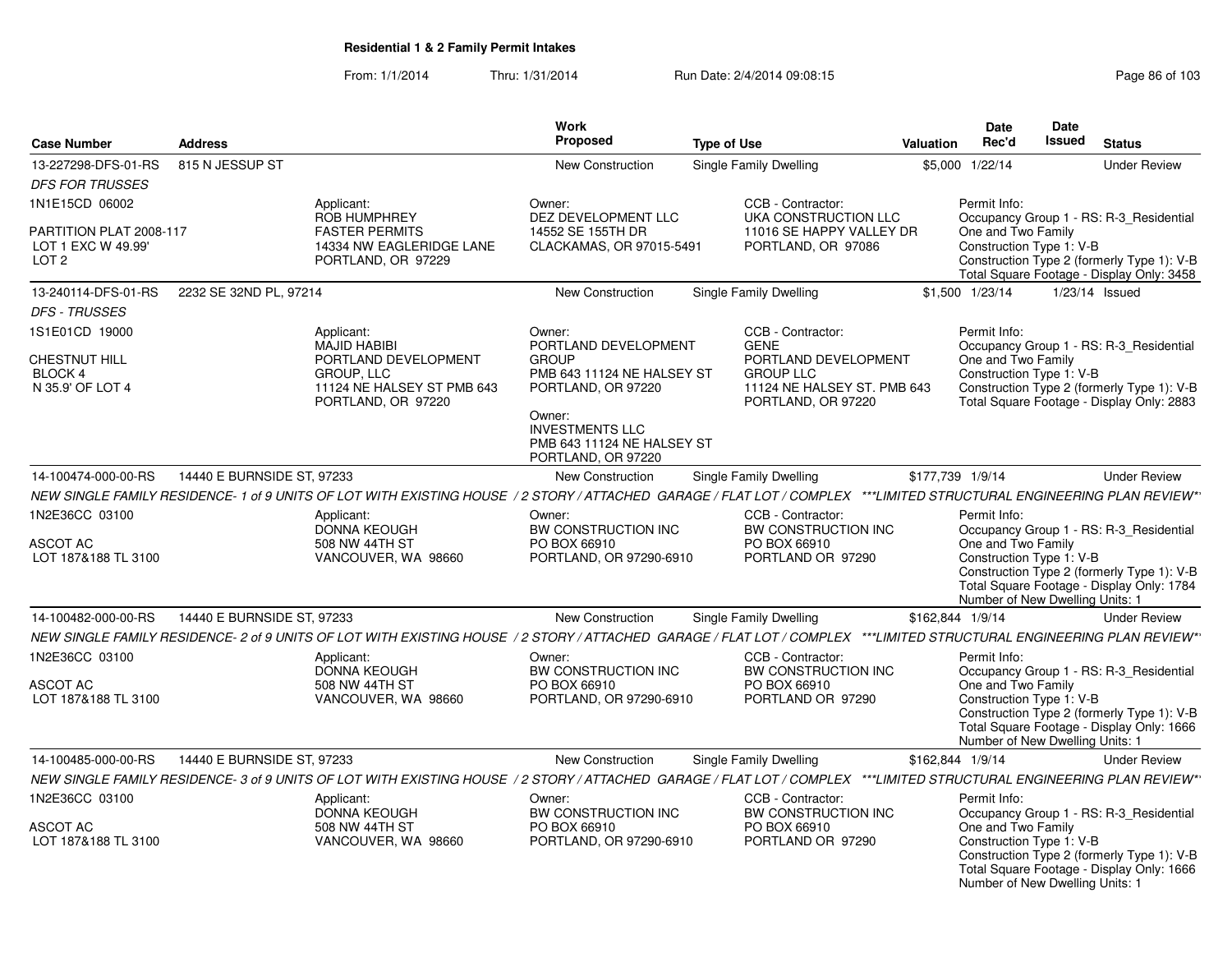|                                                          |                            |                                                                                       | Work                                                                             |                                                                                                                                                                       |                  | Date                                                                                              | Date   |                                                                                                                                    |
|----------------------------------------------------------|----------------------------|---------------------------------------------------------------------------------------|----------------------------------------------------------------------------------|-----------------------------------------------------------------------------------------------------------------------------------------------------------------------|------------------|---------------------------------------------------------------------------------------------------|--------|------------------------------------------------------------------------------------------------------------------------------------|
| <b>Case Number</b>                                       | <b>Address</b>             |                                                                                       | <b>Proposed</b>                                                                  | <b>Type of Use</b>                                                                                                                                                    | <b>Valuation</b> | Rec'd                                                                                             | Issued | <b>Status</b>                                                                                                                      |
| 14-100486-000-00-RS                                      | 14440 E BURNSIDE ST, 97233 |                                                                                       | New Construction                                                                 | Single Family Dwelling                                                                                                                                                | \$162,844 1/9/14 |                                                                                                   |        | <b>Under Review</b>                                                                                                                |
|                                                          |                            |                                                                                       |                                                                                  | NEW SINGLE FAMILY RESIDENCE- 4 of 9 UNITS OF LOT WITH EXISTING HOUSE / 2 STORY / ATTACHED GARAGE / FLAT LOT / COMPLEX ***LIMITED STRUCTURAL ENGINEERING PLAN REVIEW*  |                  |                                                                                                   |        |                                                                                                                                    |
| 1N2E36CC 03100<br><b>ASCOT AC</b><br>LOT 187&188 TL 3100 |                            | Applicant:<br><b>DONNA KEOUGH</b><br>508 NW 44TH ST<br>VANCOUVER, WA 98660            | Owner:<br>BW CONSTRUCTION INC<br>PO BOX 66910<br>PORTLAND, OR 97290-6910         | CCB - Contractor:<br>BW CONSTRUCTION INC<br>PO BOX 66910<br>PORTLAND OR 97290                                                                                         |                  | Permit Info:<br>One and Two Family<br>Construction Type 1: V-B<br>Number of New Dwelling Units: 1 |        | Occupancy Group 1 - RS: R-3 Residential<br>Construction Type 2 (formerly Type 1): V-B<br>Total Square Footage - Display Only: 1666 |
| 14-100487-000-00-RS                                      | 14440 E BURNSIDE ST, 97233 |                                                                                       | <b>New Construction</b>                                                          | <b>Single Family Dwelling</b>                                                                                                                                         | \$162,844 1/9/14 |                                                                                                   |        | <b>Under Review</b>                                                                                                                |
|                                                          |                            |                                                                                       |                                                                                  | NEW SINGLE FAMILY RESIDENCE- 5 of 9 UNITS OF LOT WITH EXISTING HOUSE / 2 STORY / ATTACHED GARAGE / FLAT LOT / COMPLEX ***LIMITED STRUCTURAL ENGINEERING PLAN REVIEW*  |                  |                                                                                                   |        |                                                                                                                                    |
| 1N2E36CC 03100<br><b>ASCOT AC</b><br>LOT 187&188 TL 3100 |                            | Applicant:<br>DONNA KEOUGH<br>508 NW 44TH ST<br>VANCOUVER, WA 98660                   | Owner:<br>BW CONSTRUCTION INC<br>PO BOX 66910<br>PORTLAND, OR 97290-6910         | CCB - Contractor:<br>BW CONSTRUCTION INC<br>PO BOX 66910<br>PORTLAND OR 97290                                                                                         |                  | Permit Info:<br>One and Two Family<br>Construction Type 1: V-B<br>Number of New Dwelling Units: 1 |        | Occupancy Group 1 - RS: R-3_Residential<br>Construction Type 2 (formerly Type 1): V-B<br>Total Square Footage - Display Only: 1666 |
| 14-100488-000-00-RS                                      | 14440 E BURNSIDE ST, 97233 |                                                                                       | New Construction                                                                 | <b>Single Family Dwelling</b>                                                                                                                                         | \$162,844 1/9/14 |                                                                                                   |        | <b>Under Review</b>                                                                                                                |
|                                                          |                            |                                                                                       |                                                                                  | NEW SINGLE FAMILY RESIDENCE- 6 of 9 UNITS OF LOT WITH EXISTING HOUSE / 2 STORY / ATTACHED GARAGE / FLAT LOT / COMPLEX ***LIMITED STRUCTURAL ENGINEERING PLAN REVIEW** |                  |                                                                                                   |        |                                                                                                                                    |
| 1N2E36CC 03100<br><b>ASCOT AC</b><br>LOT 187&188 TL 3100 |                            | Applicant:<br><b>DONNA KEOUGH</b><br>508 NW 44TH ST<br>VANCOUVER, WA 98660            | Owner:<br><b>BW CONSTRUCTION INC</b><br>PO BOX 66910<br>PORTLAND, OR 97290-6910  | CCB - Contractor:<br><b>BW CONSTRUCTION INC</b><br>PO BOX 66910<br>PORTLAND OR 97290                                                                                  |                  | Permit Info:<br>One and Two Family<br>Construction Type 1: V-B<br>Number of New Dwelling Units: 1 |        | Occupancy Group 1 - RS: R-3 Residential<br>Construction Type 2 (formerly Type 1): V-B<br>Total Square Footage - Display Only: 1666 |
| 14-100505-000-00-RS                                      | 14440 E BURNSIDE ST, 97233 |                                                                                       | New Construction                                                                 | <b>Single Family Dwelling</b>                                                                                                                                         | \$176,937 1/9/14 |                                                                                                   |        | <b>Under Review</b>                                                                                                                |
|                                                          |                            |                                                                                       |                                                                                  | NEW SINGLE FAMILY RESIDENCE- 7 of 9 UNITS OF LOT WITH EXISTING HOUSE / 2 STORY / ATTACHED GARAGE / FLAT LOT / COMPLEX ***LIMITED STRUCTURAL ENGINEERING PLAN REVIEW*  |                  |                                                                                                   |        |                                                                                                                                    |
| 1N2E36CC 03100<br><b>ASCOT AC</b><br>LOT 187&188 TL 3100 |                            | Applicant:<br>DONNA KEOUGH<br>508 NW 44TH ST<br>VANCOUVER, WA 98660                   | Owner:<br>BW CONSTRUCTION INC<br>PO BOX 66910<br>PORTLAND, OR 97290-6910         | CCB - Contractor:<br>BW CONSTRUCTION INC<br>PO BOX 66910<br>PORTLAND OR 97290                                                                                         |                  | Permit Info:<br>One and Two Family<br>Construction Type 1: V-B<br>Number of New Dwelling Units: 1 |        | Occupancy Group 1 - RS: R-3_Residential<br>Construction Type 2 (formerly Type 1): V-B<br>Total Square Footage - Display Only: 1779 |
| 14-101737-000-00-RS                                      | 10655 SW 40TH AVE          |                                                                                       | New Construction                                                                 | <b>Single Family Dwelling</b>                                                                                                                                         | \$343,958 1/7/14 |                                                                                                   |        | <b>Under Review</b>                                                                                                                |
|                                                          |                            |                                                                                       |                                                                                  | NEW SINGLE FAMILY RESIDENCE/3-STORY/ATTACHED 3 CAR GARAGE/ SLOPED LOT/ COMPLEX+++FIRE SPRINKLERS-PLANS ATTACHED TO SETS 1 AND 2+++                                    |                  |                                                                                                   |        |                                                                                                                                    |
| 1S1E29CC 09803                                           |                            | Applicant:<br>PARK PLACE HOMES INC<br>7128 SW GONZAGA SUITE 200<br>PORTLAND, OR 97223 | Owner:<br>SHAWN GENTEMANN<br>7606 SW FULTON PARK BLVD<br>PORTLAND, OR 97219-2926 | CCB - Contractor:<br>PARK PLACE HOMES INC<br>7128 SW GONZAGA SUITE 200<br>PORTLAND, OR 97223                                                                          |                  | Permit Info:<br>One and Two Family<br>Construction Type 1: V-B<br>Number of New Dwelling Units: 1 |        | Occupancy Group 1 - RS: R-3_Residential<br>Construction Type 2 (formerly Type 1): V-B<br>Total Square Footage - Display Only: 3700 |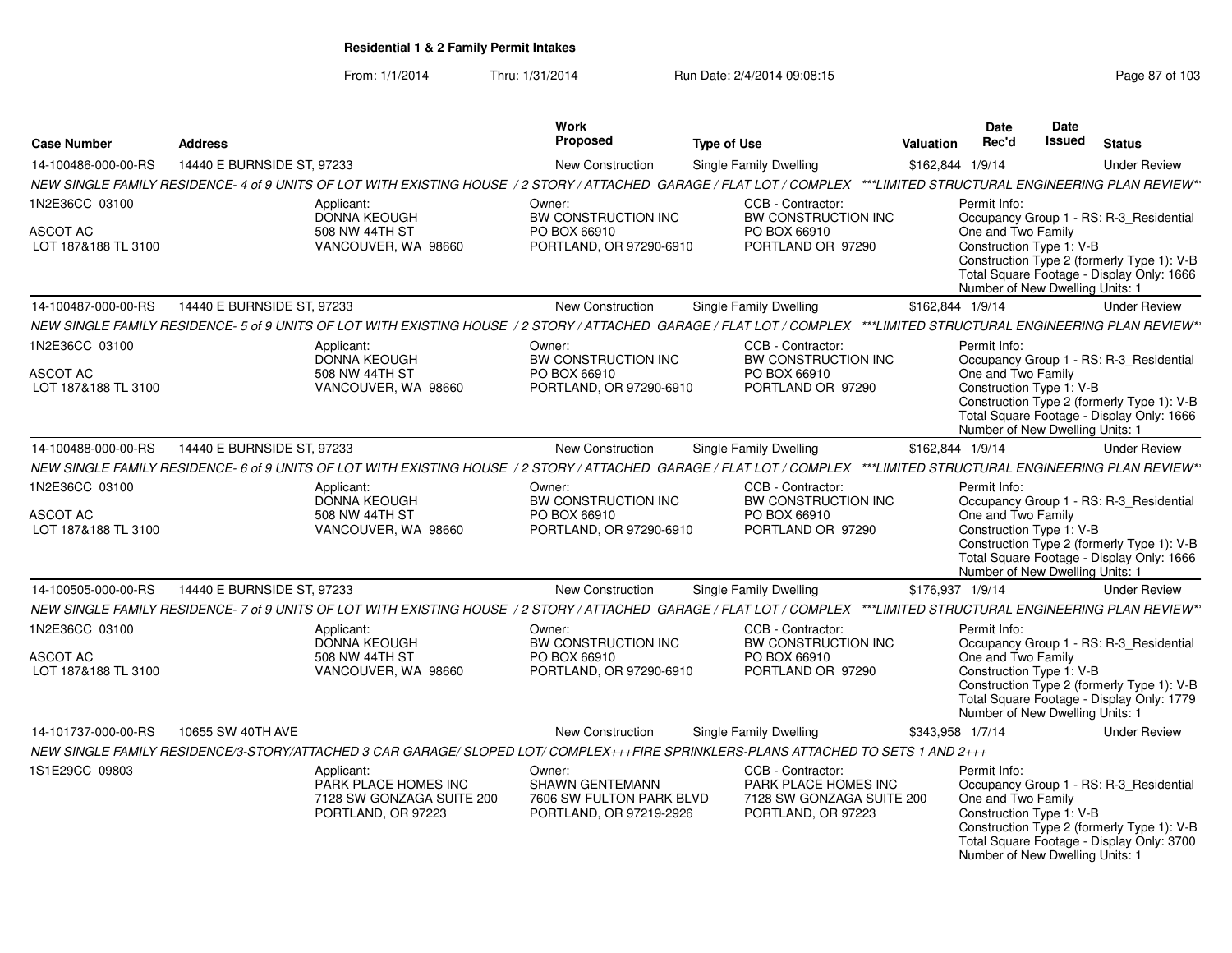#### From: 1/1/2014Thru: 1/31/2014 Run Date: 2/4/2014 09:08:15

|                                                                 |                             |                                                                                                                                                              | Work                                                                                   |                    |                                                                                                                              |                  | Date                                                                                              | Date          |                                                                                                                                    |
|-----------------------------------------------------------------|-----------------------------|--------------------------------------------------------------------------------------------------------------------------------------------------------------|----------------------------------------------------------------------------------------|--------------------|------------------------------------------------------------------------------------------------------------------------------|------------------|---------------------------------------------------------------------------------------------------|---------------|------------------------------------------------------------------------------------------------------------------------------------|
| <b>Case Number</b>                                              | <b>Address</b>              |                                                                                                                                                              | Proposed                                                                               | <b>Type of Use</b> |                                                                                                                              | <b>Valuation</b> | Rec'd                                                                                             | <b>Issued</b> | <b>Status</b>                                                                                                                      |
| 14-101924-000-00-RS                                             | 3049 NW CHAPIN DR, 97229    |                                                                                                                                                              | New Construction                                                                       |                    | Single Family Dwelling                                                                                                       |                  | \$465,786 1/8/14                                                                                  |               | <b>Under Review</b>                                                                                                                |
|                                                                 |                             | NEW SINGLE FAMILY RESIDENCE/3 STORY / 3 CAR ATTACHED GARAGE / VERY SLOPED LOT / COMPLEX /GEOTECH / RETAINING WALLS /                                         |                                                                                        |                    |                                                                                                                              |                  |                                                                                                   |               |                                                                                                                                    |
| 1N1W26AA 01900<br><b>FOREST HEIGHTS ESTATES NO 4</b><br>LOT 226 |                             | Applicant:<br>HI TECH ELECTRIC LLC<br>10846 SW ADELE DR<br>PORTLAND, OR 97229                                                                                | Owner:<br>NATALYA TOKAR<br>8380 NW COPELAND ST<br>PORTLAND, OR 97229-6764              |                    | CCB - Contractor:<br>HI TECH ELECTRIC LLC<br>10846 SW ADELE DR<br>PORTLAND, OR 97229                                         |                  | Permit Info:<br>One and Two Family<br>Construction Type 1: V-B<br>Number of New Dwelling Units: 1 |               | Occupancy Group 1 - RS: R-3_Residential<br>Construction Type 2 (formerly Type 1): V-B<br>Total Square Footage - Display Only: 4834 |
| 14-101965-000-00-RS                                             | 4512 SE 29TH AVE, 97202     |                                                                                                                                                              | New Construction                                                                       |                    | Single Family Dwelling                                                                                                       |                  | \$139,722 1/7/14                                                                                  |               | <b>Under Review</b>                                                                                                                |
|                                                                 |                             | NEW SINGLE FAMILY RESIDENCE/ 2 STORY/ ATTACHED GARAGE/ FLAT LOT/ COMPLEX                                                                                     |                                                                                        |                    |                                                                                                                              |                  |                                                                                                   |               |                                                                                                                                    |
| 1S1E13BA 02500                                                  |                             | Applicant:<br><b>EDUARD SHTOGRIN</b><br>ROYAL CUSTOM HOMES INC.<br>13543 SE WILLINGHAM COURT<br>CLACKAMAS, OR 97015                                          | Owner:<br><b>JACK B MAJORS</b><br>11409 SE NORWOOD LOOP<br>HAPPY VALLEY, OR 97086-8040 |                    | CCB - Contractor:<br>EDUARD SHTOGRIN<br>ROYAL CUSTOM HOMES INC.<br>13543 SE WILLINGHAM COURT<br>CLACKAMAS, OR 97015          |                  | Permit Info:<br>One and Two Family<br>Construction Type 1: V-B<br>Number of New Dwelling Units: 1 |               | Occupancy Group 1 - RS: R-3_Residential<br>Construction Type 2 (formerly Type 1): V-B<br>Total Square Footage - Display Only: 1460 |
| 14-101990-000-00-RS                                             | 3145 SW CHAMPLAIN DR, 97210 |                                                                                                                                                              | New Construction                                                                       |                    | Single Family Dwelling                                                                                                       |                  | \$412,743 1/9/14                                                                                  |               | <b>Under Review</b>                                                                                                                |
|                                                                 |                             | NEW SINGLE FAMILY RESIDENCE / 3 STORY / ATTACHED GARAGE / SLOPED LOT / COMPLEX                                                                               |                                                                                        |                    |                                                                                                                              |                  |                                                                                                   |               |                                                                                                                                    |
| 1N1E32CD 00300                                                  |                             | Applicant:<br><b>ERIC RYSTADT</b><br>MAIN STREET DEVELOPMENT INC 12655 SW NORTH DAKOTA ST<br>PMB# 208 5331 SW MACADAM<br>AVE SUITE 258<br>PORTLAND, OR 97239 | Owner:<br>MAIN STREET DEVELOPMENT INC ERIC RYSTADT<br>TIGARD, OR 97223-0801            |                    | CCB - Contractor:<br>MAIN STREET DEVELOPMENT INC One and Two Family<br>PO BOX 91096<br>PORTLAND, OR 97291                    |                  | Permit Info:<br>Construction Type 1: V-B<br>Number of New Dwelling Units: 1                       |               | Occupancy Group 1 - RS: R-3 Residential<br>Construction Type 2 (formerly Type 1): V-B<br>Total Square Footage - Display Only: 4127 |
| 14-102278-000-00-RS                                             | 3545 SE BROOKLYN ST         |                                                                                                                                                              | New Construction                                                                       |                    | Single Family Dwelling                                                                                                       |                  | \$385,582 1/14/14                                                                                 |               | <b>Under Review</b>                                                                                                                |
|                                                                 |                             | NEW SINGLE FAMILY RESIDENCE/3-STORY W/BASEMENT/1-CAR GARAGE/SLOPED LOT/COMPLEX                                                                               |                                                                                        |                    |                                                                                                                              |                  |                                                                                                   |               |                                                                                                                                    |
| 1S1E12AB 22417                                                  |                             | Applicant:<br><b>ETHAN BECK</b><br>ETHAN BECK HOMES<br>728 SE 71ST<br>PORTLAND, OR 97215                                                                     | Owner:<br><b>WAVERLY COMMONS LLC</b><br>728 SE 71ST AVE<br>PORTLAND, OR 97215          |                    | CCB - Contractor:<br>ETHAN BECK HOMES INC<br>728 SE 71ST<br>PORTLAND, OR 97215                                               |                  | Permit Info:<br>One and Two Family<br>Construction Type 1: V-B<br>Number of New Dwelling Units: 1 |               | Occupancy Group 1 - RS: R-3 Residential<br>Construction Type 2 (formerly Type 1): V-B<br>Total Square Footage - Display Only: 4209 |
| 14-102493-000-00-RS                                             | 5609 SE 56TH AVE            |                                                                                                                                                              | New Construction                                                                       |                    | <b>Single Family Dwelling</b>                                                                                                |                  | \$229,259 1/8/14                                                                                  |               | <b>Under Review</b>                                                                                                                |
|                                                                 |                             | NEW SINGLE FAMILY RESIDENCE/TWO STORY/ATTACHED GARAGE/FLAT LOT/COMPLEX                                                                                       |                                                                                        |                    |                                                                                                                              |                  |                                                                                                   |               |                                                                                                                                    |
| 1S2E18DB 01901                                                  |                             | Applicant:<br><b>KEVIN PARTAIN</b><br><b>URBAN VISIONS</b><br>223 NE 56TH AVE<br>PORTLAND OR 97213                                                           | Owner:<br><b>ANN SANDERSON</b><br>5603 SE 56TH AVE<br>PORTLAND, OR 97206-5570          |                    | CCB - Contractor:<br>Jeff Shrope<br>RENAISSANCE CUSTOM HOMES<br><b>LLC</b><br>16771 Boones Ferry Rd<br>Lake Oswego, OR 97035 |                  | Permit Info:<br>One and Two Family<br>Construction Type 1: V-B<br>Number of New Dwelling Units: 1 |               | Occupancy Group 1 - RS: R-3_Residential<br>Construction Type 2 (formerly Type 1): V-B<br>Total Square Footage - Display Only: 2321 |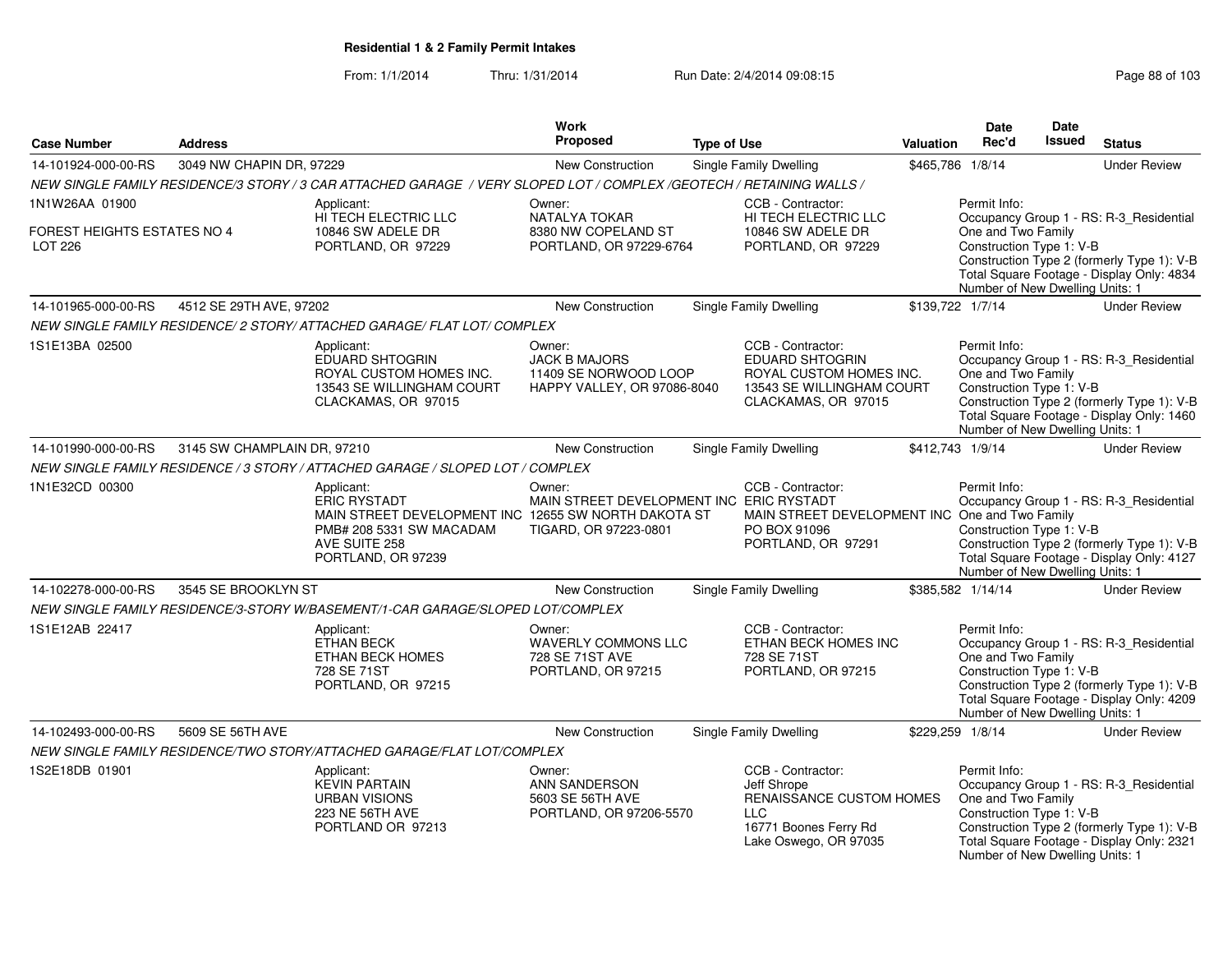| <b>Case Number</b>                                 | <b>Address</b>            |                                                                                                              | Work<br>Proposed                                                                                                               | <b>Type of Use</b> |                                                                                                                | Valuation | <b>Date</b><br>Rec'd                                                                              | <b>Date</b><br><b>Issued</b> | <b>Status</b>                                                                                                                      |
|----------------------------------------------------|---------------------------|--------------------------------------------------------------------------------------------------------------|--------------------------------------------------------------------------------------------------------------------------------|--------------------|----------------------------------------------------------------------------------------------------------------|-----------|---------------------------------------------------------------------------------------------------|------------------------------|------------------------------------------------------------------------------------------------------------------------------------|
| 14-102801-000-00-RS                                | 10036 N MIDWAY AVE        |                                                                                                              | New Construction                                                                                                               |                    | Single Family Dwelling                                                                                         |           | \$185,467 1/9/14                                                                                  |                              | <b>Under Review</b>                                                                                                                |
|                                                    |                           | NEW SINGLE FAMILY RESIDENCE/3-STORY / ATTACHED GARAGE/FLAT LOT/COMPLEX                                       |                                                                                                                                |                    |                                                                                                                |           |                                                                                                   |                              |                                                                                                                                    |
| 1N1E06CA 03802                                     |                           | Applicant:<br><b>JOSH PATRICK</b><br>METRO HOMES NW LLC<br>211 NE WEIDLER<br>PORTLAND, OR 97236              | Owner:<br>211 NE WEIDLER ST<br>PORTLAND, OR 97232-1155                                                                         |                    | CCB - Contractor:<br>METRO HOMES NORTHWEST LLC AFFORDABLE NEW HOMES LLC<br>211 NE WEIDER<br>PORTLAND, OR 97232 |           | Permit Info:<br>One and Two Family<br>Construction Type 1: V-B<br>Number of New Dwelling Units: 1 |                              | Occupancy Group 1 - RS: R-3_Residential<br>Construction Type 2 (formerly Type 1): V-B<br>Total Square Footage - Display Only: 1881 |
| 14-102833-000-00-RS                                | 4115 NE SUMNER ST         |                                                                                                              | New Construction                                                                                                               |                    | Single Family Dwelling                                                                                         |           | \$314,048 1/9/14                                                                                  |                              | <b>Under Review</b>                                                                                                                |
|                                                    |                           | NEW SINGLE FAMILY RESIDENCE/2-STORY W/BASEMENT/1-CAR TUCK UNDER GARAGE/FLAT LOT/COMPLEX                      |                                                                                                                                |                    |                                                                                                                |           |                                                                                                   |                              |                                                                                                                                    |
| 1N1E24AA 15101                                     |                           | Applicant:<br><b>JOSH PATRICK</b><br>METRO HOMES NW LLC<br>211 NE WEIDLER<br>PORTLAND, OR 97236              | Owner:<br>1495 SW CLIFTON ST<br>PORTLAND, OR 97201-3135                                                                        |                    | CCB - Contractor:<br>METRO HOMES NORTHWEST LLC AFFORDABLE NEW HOMES LLC<br>211 NE WEIDER<br>PORTLAND, OR 97232 |           | Permit Info:<br>One and Two Family<br>Construction Type 1: V-B<br>Number of New Dwelling Units: 1 |                              | Occupancy Group 1 - RS: R-3_Residential<br>Construction Type 2 (formerly Type 1): V-B<br>Total Square Footage - Display Only: 3124 |
| 14-102902-000-00-RS                                | 5281 N SYRACUSE ST, 97203 |                                                                                                              | New Construction                                                                                                               |                    | <b>Single Family Dwelling</b>                                                                                  |           | \$305,290 1/9/14                                                                                  |                              | <b>Under Review</b>                                                                                                                |
|                                                    |                           | NEW SINGLE FAMILY RESIDENCE/2-STORY WITH ATTIC AND BASEMENT/ATTACHED GARAGE/FLAT LOT/COMPLEX                 |                                                                                                                                |                    |                                                                                                                |           |                                                                                                   |                              |                                                                                                                                    |
| 1N1E07DD 07800                                     |                           | Applicant:<br><b>JOSH PATRICK</b><br>METRO HOMES NW LLC<br>211 NE WEIDLER<br>PORTLAND, OR 97236              | Owner:<br>211 NE WEIDLER ST<br>PORTLAND, OR 97232-1155                                                                         |                    | CCB - Contractor:<br>METRO HOMES NORTHWEST LLC AFFORDABLE NEW HOMES LLC<br>211 NE WEIDER<br>PORTLAND, OR 97232 |           | Permit Info:<br>One and Two Family<br>Construction Type 1: V-B<br>Number of New Dwelling Units: 1 |                              | Occupancy Group 1 - RS: R-3_Residential<br>Construction Type 2 (formerly Type 1): V-B<br>Total Square Footage - Display Only: 3090 |
| 14-102907-000-00-RS                                | 5509 SE 67TH AVE, 97206   |                                                                                                              | New Construction                                                                                                               |                    | Single Family Dwelling                                                                                         |           | \$248,593 1/9/14                                                                                  |                              | <b>Under Review</b>                                                                                                                |
|                                                    |                           | SINGLE FAMILY RESIDENCE/TWO STORY/ATTACHED GARAGE/FLAT LOT/COMPLEX                                           |                                                                                                                                |                    |                                                                                                                |           |                                                                                                   |                              |                                                                                                                                    |
| 1S2E17CB 00200<br>TREMONT PL<br>BLOCK 36<br>LOT 19 |                           | Applicant:<br><b>KEVIN PARTAIN</b><br><b>URBAN VISIONS</b><br><b>223 NE 56TH AVE</b><br>PORTLAND OR 97213    | Owner:<br>FEDERAL NATIONAL MORTGAGE CHALET HOMES LLC<br>& ASSOCIATION<br><b>400 NATIONAL WAY</b><br>SIMI VALLEY, CA 93065-6414 |                    | CCB - Contractor:<br>8733 SE DIVISION ST #201<br>PORTLAND, OR 97266                                            |           | Permit Info:<br>One and Two Family<br>Construction Type 1: V-B<br>Number of New Dwelling Units: 1 |                              | Occupancy Group 1 - RS: R-3_Residential<br>Construction Type 2 (formerly Type 1): V-B<br>Total Square Footage - Display Only: 2509 |
| 14-102995-000-00-RS                                | 3927 SW DOLPH CT, 97219   |                                                                                                              | New Construction                                                                                                               |                    | Single Family Dwelling                                                                                         |           | \$375,568 1/9/14                                                                                  |                              | <b>Under Review</b>                                                                                                                |
|                                                    |                           | NEW SINGLE FAMILY RESIDENCE/2-STORY WITH BASEMENT/ATTACHED GARAGE/SLOPED LOT/COMPLEX                         |                                                                                                                                |                    |                                                                                                                |           |                                                                                                   |                              |                                                                                                                                    |
| 1S1E20CD 10500                                     |                           | Applicant:<br><b>ROB HUMPHREY</b><br><b>FASTER PERMITS</b><br>14334 NW EAGLERIDGE LANE<br>PORTLAND, OR 97229 | Owner:<br>MISSION HOMES NORTHWEST LL( DAVID DALBEY<br>PO BOX 1689<br>LAKE OSWEGO, OR 97035-0889                                |                    | CCB - Contractor:<br>MISSION HOMES NORTHWEST LL( One and Two Family<br>PO BOX 1689<br>LAKE OSWEGO, OR 97035    |           | Permit Info:<br>Construction Type 1: V-B<br>Number of New Dwelling Units: 1                       |                              | Occupancy Group 1 - RS: R-3_Residential<br>Construction Type 2 (formerly Type 1): V-B<br>Total Square Footage - Display Only: 3845 |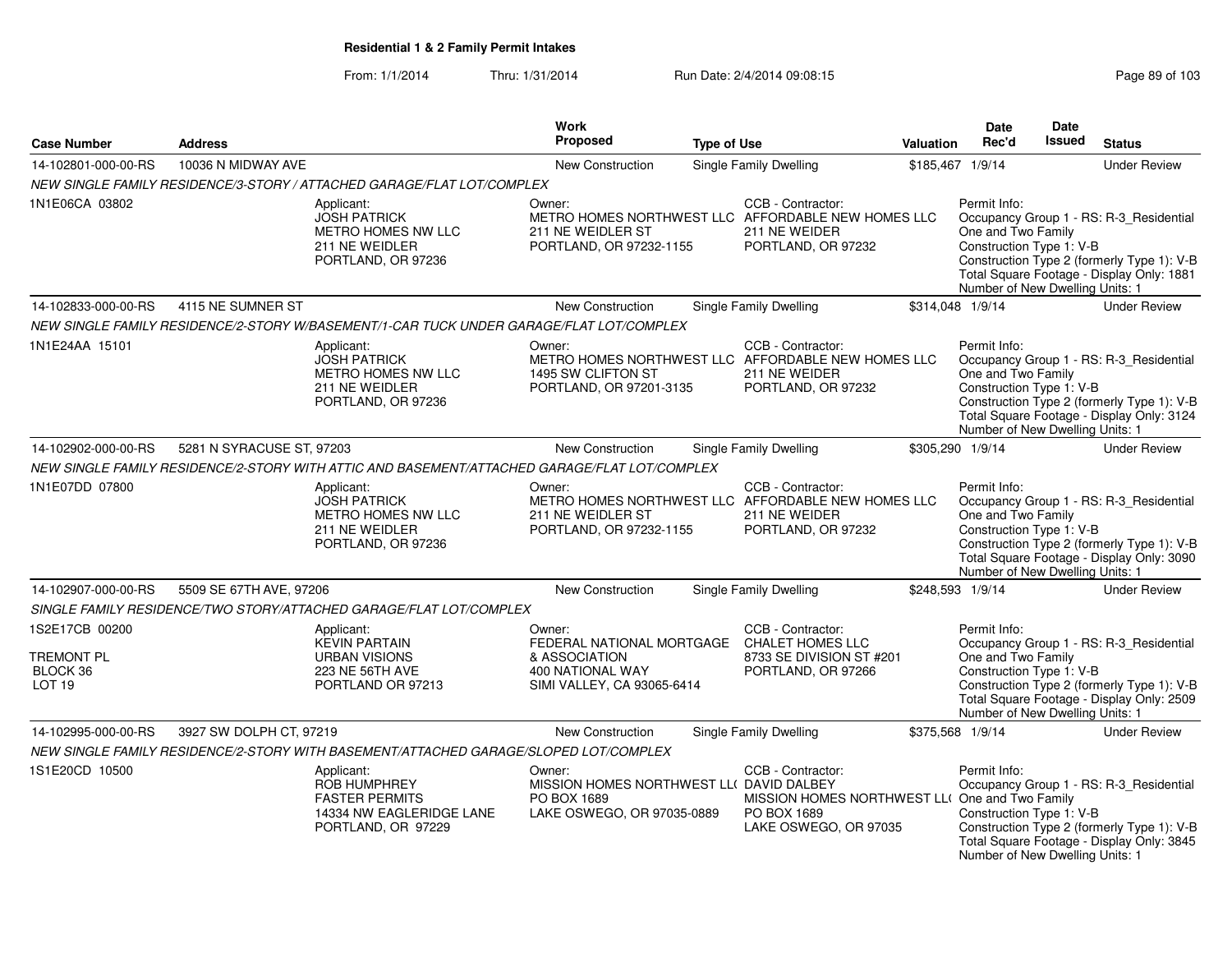| <b>Case Number</b>                                                                     | <b>Address</b>              |                                                                                                                                                              | Work<br><b>Proposed</b>                                                          | <b>Type of Use</b>                                                                                                              | <b>Valuation</b> | <b>Date</b><br>Rec'd                                                                              | Date<br>Issued | <b>Status</b>                                                                                                                      |
|----------------------------------------------------------------------------------------|-----------------------------|--------------------------------------------------------------------------------------------------------------------------------------------------------------|----------------------------------------------------------------------------------|---------------------------------------------------------------------------------------------------------------------------------|------------------|---------------------------------------------------------------------------------------------------|----------------|------------------------------------------------------------------------------------------------------------------------------------|
| 14-103013-000-00-RS                                                                    | 7087 NE 8TH AVE, 97211      |                                                                                                                                                              | New Construction                                                                 | Single Family Dwelling                                                                                                          |                  | \$240,716 1/9/14                                                                                  |                | <b>Under Review</b>                                                                                                                |
|                                                                                        |                             | NEW SINGLE FAMILY RESIDENCE/TWO STORY/DETACHED GARAGE/FLAT LOT/COMPLEX                                                                                       |                                                                                  |                                                                                                                                 |                  |                                                                                                   |                |                                                                                                                                    |
| 1N1E14BB 09900                                                                         |                             | Applicant:<br><b>MIKE COYLE</b><br><b>FASTER PERMITS</b><br>14334 NW EAGLERIDGE LANE<br>PORTLAND, OR 97229                                                   | Owner:<br><b>MARK RICE</b><br>780 NE MORGAN ST<br>PORTLAND, OR 97211             | CCB - Contractor:<br><b>VIC REMMERS</b><br>EVERETT CUSTOM HOMES INC<br>735 SW 158TH AVE STE 180<br>BEAVERTON OR 97008           |                  | Permit Info:<br>One and Two Family<br>Construction Type 1: V-B<br>Number of New Dwelling Units: 1 |                | Occupancy Group 1 - RS: R-3_Residential<br>Construction Type 2 (formerly Type 1):<br>Total Square Footage - Display Only: 2248     |
| 14-103102-000-00-RS                                                                    | 3155 SW CHAMPLAIN DR, 97210 |                                                                                                                                                              | New Construction                                                                 | Single Family Dwelling                                                                                                          |                  | \$412,743 1/9/14                                                                                  |                | <b>Under Review</b>                                                                                                                |
|                                                                                        |                             | NEW SINGLE FAMILY RESIDENCE/ 2 STORY WITH DAYLIGHT BASEMENT/ ATTACHED 2 CAR GARAGE/ SLOPED LOT/ COMPLEX                                                      |                                                                                  |                                                                                                                                 |                  |                                                                                                   |                |                                                                                                                                    |
| 1N1E32CD 00400                                                                         |                             | Applicant:<br><b>ERIC RYSTADT</b><br>MAIN STREET DEVELOPMENT INC 12655 SW NORTH DAKOTA ST<br>PMB# 208 5331 SW MACADAM<br>AVE SUITE 258<br>PORTLAND, OR 97239 | Owner:<br>MAIN STREET DEVELOPMENT INC<br>TIGARD, OR 97223-0801                   |                                                                                                                                 |                  | Permit Info:<br>One and Two Family<br>Construction Type 1: V-B<br>Number of New Dwelling Units: 1 |                | Occupancy Group 1 - RS: R-3_Residential<br>Construction Type 2 (formerly Type 1): V-B<br>Total Square Footage - Display Only: 4127 |
| 14-103165-000-00-RS                                                                    | 8306 NW CRESAP LN           |                                                                                                                                                              | New Construction                                                                 | Single Family Dwelling                                                                                                          |                  | \$416,540 1/9/14                                                                                  |                | <b>Under Review</b>                                                                                                                |
|                                                                                        |                             | NEW SINGLE FAMILY RESIDENCE/TWO STORY/ATTACHED GARAGE/SLIGHTLY SLOPED LOT/COMPLEX                                                                            |                                                                                  |                                                                                                                                 |                  |                                                                                                   |                |                                                                                                                                    |
| 1N1W25BB 01800<br><b>CRESAP SUMMIT</b><br>LOT <sub>6</sub><br>INC UND INT TRACTS A&B&C |                             | Applicant:<br><b>KAREY K CRESAP</b><br>PO BOX 91235<br>PORTLAND, OR 97291-0004                                                                               | Owner:<br><b>CHRISTOPHER ANDERSON</b><br>PO BOX 397<br>GASTON, OR 97119          | Primary Contractor:<br><b>TO BID</b>                                                                                            |                  | Permit Info:<br>One and Two Family<br>Construction Type 1: V-B<br>Number of New Dwelling Units: 1 |                | Occupancy Group 1 - RS: R-3 Residential<br>Construction Type 2 (formerly Type 1): V-B<br>Total Square Footage - Display Only: 4407 |
| 14-103432-000-00-RS                                                                    | 7928 N BURRAGE AVE, 97217   |                                                                                                                                                              | New Construction                                                                 | Single Family Dwelling                                                                                                          |                  | \$311,179 1/10/14                                                                                 |                | <b>Under Review</b>                                                                                                                |
|                                                                                        |                             | NEW SINGLE FAMILY RESIDENCE/2-STORY W/BASEMENT/ATTACHED GARAGE/FLAT LOT/COMPLEX                                                                              |                                                                                  |                                                                                                                                 |                  |                                                                                                   |                |                                                                                                                                    |
| 1N1E09CA 18800                                                                         |                             | Applicant:<br><b>BEN MAY</b><br><b>JONAY PROPERTIES LLC</b><br>PO BOX 20926<br>PORTLAND, OR 97294                                                            | Owner:<br><b>JONAY PROPERTIES LLC</b><br>PO BOX 20926<br>PORTLAND, OR 97294-0926 | CCB - Contractor:<br>DREAM MAKERS CONSTRUCTION Occupancy Group 1 - RS: R-3_Residential<br>8707 NE FREMONT<br>PORTLAND, OR 97220 |                  | Permit Info:<br>One and Two Family<br>Construction Type 1: V-B<br>Number of New Dwelling Units: 1 |                | Construction Type 2 (formerly Type 1): V-B<br>Total Square Footage - Display Only: 3055                                            |
| 14-103490-000-00-RS                                                                    | 2510 SE SHERMAN ST, 97214   |                                                                                                                                                              | <b>New Construction</b>                                                          | <b>Single Family Dwelling</b>                                                                                                   |                  | \$339,818 1/15/14                                                                                 |                | <b>Under Review</b>                                                                                                                |
|                                                                                        |                             | NEW SINGLE FAMILY RESIDENCE/2-STORY W/BASEMENT/ ATTACHED GARAGE/FLAT LOT/SIMPLE                                                                              |                                                                                  |                                                                                                                                 |                  |                                                                                                   |                |                                                                                                                                    |
| 1S1E01CC 16000<br><b>MURRAYMEAD</b><br>BLOCK 8<br>E 3' OF LOT 7<br>LOT 8-9             |                             | Applicant:<br><b>KIM DRENNEN</b><br>OREGON INNOVATIONS LLC                                                                                                   |                                                                                  | CCB - Contractor:<br>OREGON INNOVATIONS LLC<br>PO BOX 9081<br>PORTLAND, OR 97207                                                |                  | Permit Info:<br>One and Two Family<br>Construction Type 1: V-B<br>Number of New Dwelling Units: 1 |                | Occupancy Group 1 - RS: R-3_Residential<br>Construction Type 2 (formerly Type 1): V-B<br>Total Square Footage - Display Only: 3351 |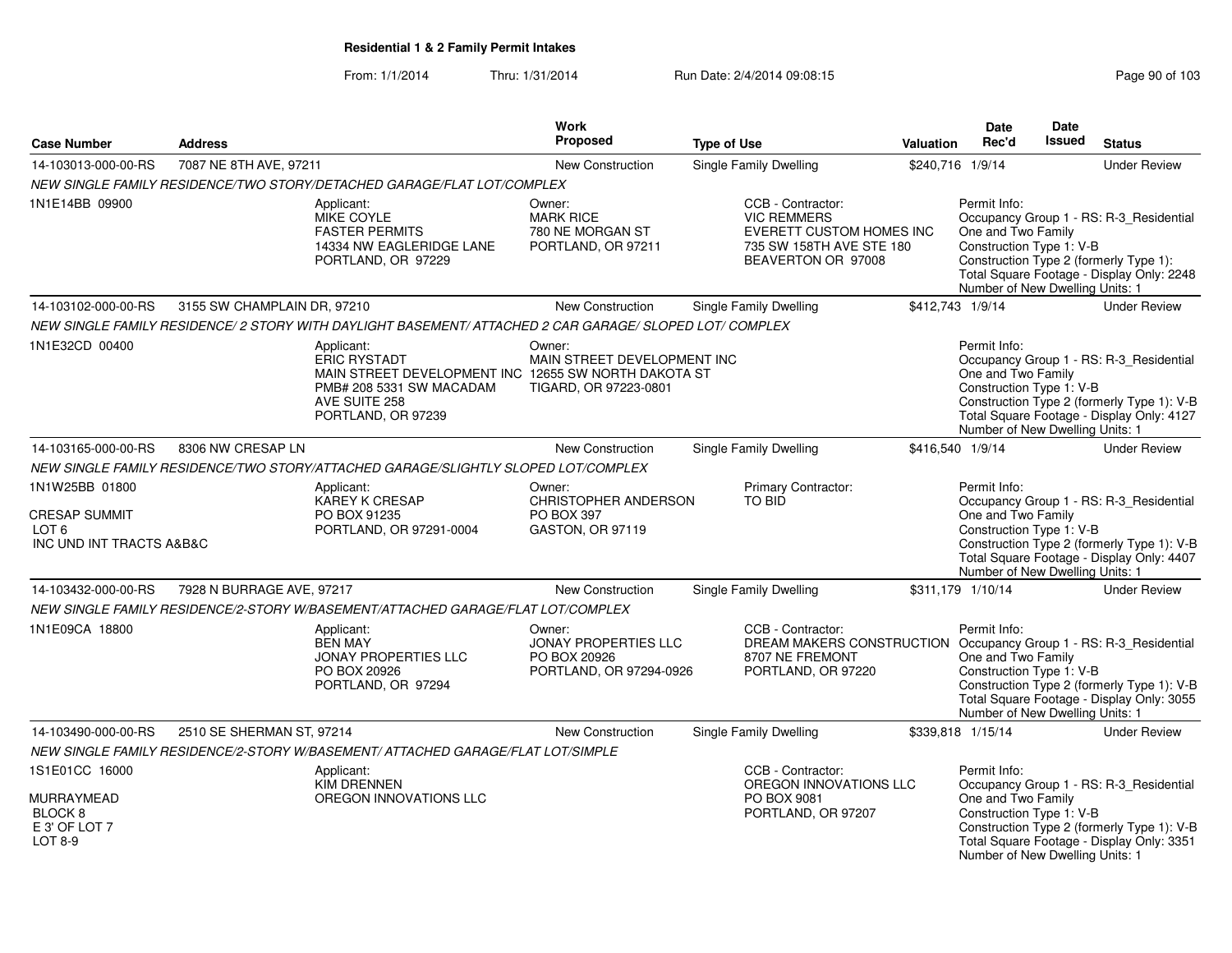|                                                                                |                           |                                                                                                            | <b>Work</b>                                                                                                                                                                |                                                                                                                                  |                  | Date                                                                                              | Date          |                                                                                                                                    |
|--------------------------------------------------------------------------------|---------------------------|------------------------------------------------------------------------------------------------------------|----------------------------------------------------------------------------------------------------------------------------------------------------------------------------|----------------------------------------------------------------------------------------------------------------------------------|------------------|---------------------------------------------------------------------------------------------------|---------------|------------------------------------------------------------------------------------------------------------------------------------|
| <b>Case Number</b>                                                             | <b>Address</b>            |                                                                                                            | Proposed                                                                                                                                                                   | <b>Type of Use</b>                                                                                                               | <b>Valuation</b> | Rec'd                                                                                             | <b>Issued</b> | <b>Status</b>                                                                                                                      |
| 14-103704-000-00-RS                                                            | 9722 N JERSEY ST, 97203   |                                                                                                            | <b>New Construction</b>                                                                                                                                                    | Single Family Dwelling                                                                                                           |                  | \$278,694 1/10/14                                                                                 |               | <b>Under Review</b>                                                                                                                |
|                                                                                |                           | NEW SINGLE FAMILY HOME / 2 STORY / ATTACHED GARAGE / FLAT LOT / COMPLEX                                    |                                                                                                                                                                            |                                                                                                                                  |                  |                                                                                                   |               |                                                                                                                                    |
| 1N1W01CB 09600<br>NORTH ST JOHNS SUB<br>BLOCK <sub>2</sub><br>LOT <sub>3</sub> |                           | Applicant:<br>MIKE COYLE<br><b>FASTER PERMITS</b><br>14334 NW EAGLERIDGE LANE<br>PORTLAND, OR 97229        | Owner:<br><b>BRISTOL CREEK HOMES</b><br>3055 NW YEON AVE #81<br>PORTLAND, OR 97210-1519<br>Owner:<br>DEVELOPMENT CO LLC<br>3055 NW YEON AVE #81<br>PORTLAND, OR 97210-1519 | CCB - Contractor:<br><b>BRISTOL CREEK HOMES &amp;</b><br>DEVELOPMENT CO LLC<br>520 SW YAMHILL ST SUITE 600<br>PORTLAND, OR 97204 |                  | Permit Info:<br>One and Two Family<br>Construction Type 1: V-B<br>Number of New Dwelling Units: 1 |               | Occupancy Group 1 - RS: R-3_Residential<br>Construction Type 2 (formerly Type 1): V-B<br>Total Square Footage - Display Only: 2877 |
| 14-104718-000-00-RS                                                            | 1825 SE SPOKANE ST, 97202 |                                                                                                            | New Construction                                                                                                                                                           | <b>Single Family Dwelling</b>                                                                                                    |                  | \$336,124 1/14/14                                                                                 |               | <b>Under Review</b>                                                                                                                |
|                                                                                |                           | NEW SINGLE FAMILY RESIDENCE/2-STORY WITH ATTIC/DETACHED GARAGE/FLAT LOT/COMPLEX                            |                                                                                                                                                                            |                                                                                                                                  |                  |                                                                                                   |               |                                                                                                                                    |
| 1S1E23DA 15700<br>SELLWOOD<br>BLOCK 91<br>W 1/2 OF LOT 3&4                     |                           | Applicant:<br><b>MIKE COYLE</b><br><b>FASTER PERMITS</b><br>14334 NW EAGLERIDGE LANE<br>PORTLAND, OR 97229 | Owner:<br>OREGON HOMEWORKS LLC<br>10940 SW BARNES RD #339<br>PORTLAND, OR 97225-5368                                                                                       | CCB - Contractor:<br>OREGON HOMEWORKS LLC<br>2797 NW ROBINIA LN<br>PORTLAND OR 97229                                             |                  | Permit Info:<br>One and Two Family<br>Construction Type 1: V-B<br>Number of New Dwelling Units: 1 |               | Occupancy Group 1 - RS: R-3 Residential<br>Total Square Footage - Display Only: 3139                                               |
| 14-104846-000-00-RS                                                            | 7318 N OLIN AVE           |                                                                                                            | <b>New Construction</b>                                                                                                                                                    | Single Family Dwelling                                                                                                           |                  | \$298,201 1/14/14                                                                                 |               | <b>Under Review</b>                                                                                                                |
|                                                                                |                           | NEW SINGLE FAMILY RESIDENCE/TWO STORY/LOWER LEVEL WITH TUCK UNDER GARAGE/FLAT LOT/COMPLEX                  |                                                                                                                                                                            |                                                                                                                                  |                  |                                                                                                   |               |                                                                                                                                    |
| 1N1E08CD 11601                                                                 |                           | Applicant:<br>MIKE COYLE<br><b>FASTER PERMITS</b><br>14334 NW EAGLERIDGE LANE<br>PORTLAND, OR 97229        | Owner:<br><b>BRISTOL CREEK HOMES</b><br>3055 NW YEON AVE #81<br>PORTLAND, OR 97210                                                                                         | CCB - Contractor:<br><b>BRISTOL CREEK HOMES &amp;</b><br>DEVELOPMENT CO LLC<br>520 SW YAMHILL ST SUITE 600<br>PORTLAND, OR 97204 |                  | Permit Info:<br>One and Two Family<br>Construction Type 1: V-B<br>Number of New Dwelling Units: 1 |               | Occupancy Group 1 - RS: R-3 Residential<br>Construction Type 2 (formerly Type 1): V-B<br>Total Square Footage - Display Only: 3084 |
| 14-105384-000-00-RS                                                            | 1043 NE FALOMA RD         |                                                                                                            | <b>New Construction</b>                                                                                                                                                    | Single Family Dwelling                                                                                                           |                  | \$209,553 1/24/14                                                                                 |               | <b>Under Review</b>                                                                                                                |
|                                                                                |                           | NEW SINGLE FAMILY RESIDENCE/2-STORY/ATTACHED GARAGE/FLAT LOT/SIMPLE / MARINER'S GALE, LOT 84               |                                                                                                                                                                            |                                                                                                                                  |                  |                                                                                                   |               |                                                                                                                                    |
| 1N1E02CA 05100<br><b>MARINER'S GALE</b><br>LOT <sub>84</sub>                   |                           | Applicant:<br><b>KEVIN PARTAIN</b><br><b>URBAN VISIONS</b><br>223 NE 56TH AVE<br>PORTLAND, OR 97213        | Owner:<br>DAVID V MERCADO<br>1054 NE FALOMA RD<br>PORTLAND, OR 97211-1145                                                                                                  | CCB - Contractor:<br><b>CHALET HOMES LLC</b><br>8733 SE DIVISION ST #201<br>PORTLAND, OR 97266                                   |                  | Permit Info:<br>One and Two Family<br>Construction Type 1: V-B<br>Number of New Dwelling Units: 1 |               | Occupancy Group 1 - RS: R-3 Residential<br>Construction Type 2 (formerly Type 1): V-B<br>Total Square Footage - Display Only: 2204 |
| 14-105388-000-00-RS                                                            | 1037 NE FALOMA RD         |                                                                                                            | New Construction                                                                                                                                                           | Single Family Dwelling                                                                                                           |                  | \$209,553 1/24/14                                                                                 |               | <b>Under Review</b>                                                                                                                |
|                                                                                |                           | NEW SINGLE FAMILY RESIDENCE/TWO STORY/ATTACHED GARAGE/FLAT LOT/PRESCRIPTIVE                                |                                                                                                                                                                            |                                                                                                                                  |                  |                                                                                                   |               |                                                                                                                                    |
| 1N1E02CA 05000                                                                 |                           | Applicant:<br><b>KEVIN PARTAIN</b>                                                                         | Owner:<br><b>MARILYN GRUIS</b>                                                                                                                                             | CCB - Contractor:<br>CHALET HOMES LLC                                                                                            |                  | Permit Info:                                                                                      |               | Occupancy Group 1 - RS: R-3 Residential                                                                                            |
| <b>MARINER'S GALE</b><br><b>LOT 85</b>                                         |                           | <b>URBAN VISIONS</b><br>223 NE 56TH AVE<br>PORTLAND OR 97213                                               | 534 N FARRAGUT ST<br>PORTLAND, OR 97217-1439<br>Owner:<br><b>JON R GRUIS</b><br>534 N FARRAGUT ST<br>PORTLAND, OR 97217-1439                                               | 8733 SE DIVISION ST #201<br>PORTLAND, OR 97266                                                                                   |                  | One and Two Family<br>Construction Type 1: V-B<br>Number of New Dwelling Units: 1                 |               | Construction Type 2 (formerly Type 1): V-B<br>Total Square Footage - Display Only: 2204                                            |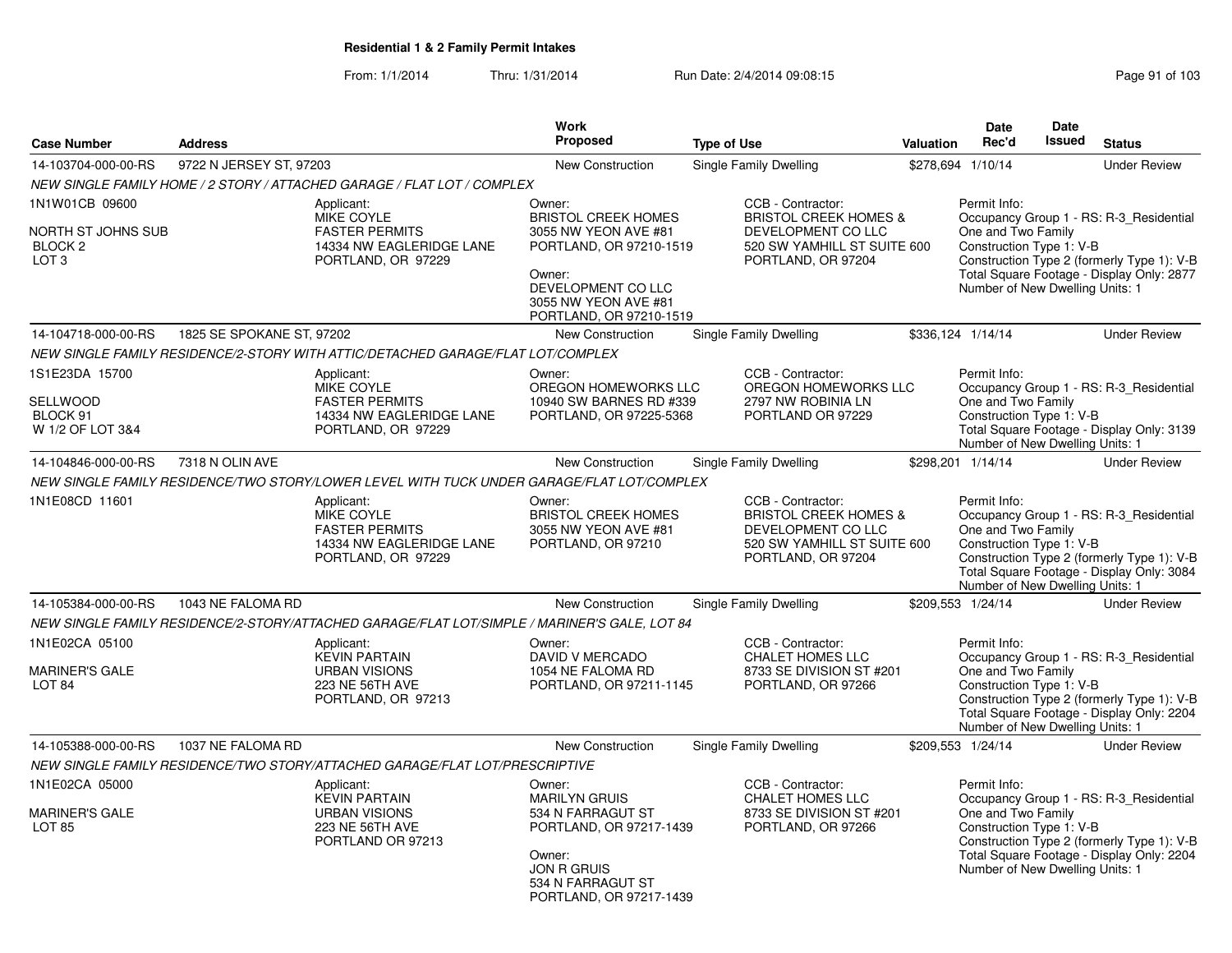| <b>Case Number</b>                                        | <b>Address</b>           |                                                                                                              | Work<br><b>Proposed</b>                                                                                                                                | <b>Type of Use</b> |                                                                                                                  | Valuation | <b>Date</b><br>Rec'd                                                                              | <b>Date</b><br>Issued | <b>Status</b>                                                                                                                      |
|-----------------------------------------------------------|--------------------------|--------------------------------------------------------------------------------------------------------------|--------------------------------------------------------------------------------------------------------------------------------------------------------|--------------------|------------------------------------------------------------------------------------------------------------------|-----------|---------------------------------------------------------------------------------------------------|-----------------------|------------------------------------------------------------------------------------------------------------------------------------|
| 14-105441-000-00-RS                                       | 3552 NE 45TH AVE, 97213  |                                                                                                              | New Construction                                                                                                                                       |                    | <b>Single Family Dwelling</b>                                                                                    |           | \$425,877 1/15/14                                                                                 |                       | <b>Under Review</b>                                                                                                                |
|                                                           |                          | NEW SINGLE FAMILY RESIDENCE/2-STORY/ATTACHED GARAGE/FLAT LOT/COMPLEX                                         |                                                                                                                                                        |                    |                                                                                                                  |           |                                                                                                   |                       |                                                                                                                                    |
| 1N2E19CC 14400<br>SECTION 19 1N 2E<br>TL 14400 0.11 ACRES |                          | Applicant:<br>MIKE COYLE<br><b>FASTER PERMITS</b><br>14334 NW EAGLERIDGE LANE<br>PORTLAND, OR 97229          | Owner:<br>VILLA HOME DESIGN LLC<br>8934 N PORTSMOUTH AVE<br>PORTLAND, OR 97203-5976                                                                    |                    | CCB - Contractor:<br><b>CHARLES VILLARREAL</b><br>VILLA HOME DESIGN LLC<br>3124 NE 67TH AVE<br>PORTLAND OR 97213 |           | Permit Info:<br>One and Two Family<br>Construction Type 1: V-B<br>Number of New Dwelling Units: 1 |                       | Occupancy Group 1 - RS: R-3_Residential<br>Construction Type 2 (formerly Type 1): V-B<br>Total Square Footage - Display Only: 4146 |
| 14-105844-000-00-RS                                       | 7035 SE 64TH AVE, 97206  |                                                                                                              | New Construction                                                                                                                                       |                    | Single Family Dwelling                                                                                           |           | \$223,226 1/16/14                                                                                 |                       | <b>Under Review</b>                                                                                                                |
|                                                           |                          | NEW SINGLE FAMILY RESIDENCE/2-STORY/ATTACHED GARAGE/FLAT LOT/SIMPLE                                          |                                                                                                                                                        |                    |                                                                                                                  |           |                                                                                                   |                       |                                                                                                                                    |
| 1S2E20BC 03700                                            |                          | Applicant:<br>JEFF EDMONDSON<br>2051 WILLAMETTE FALLS DR<br>WEST LINN, OR 97068-4608                         | Owner:<br>ENDURA CONSTRUCTION LLC<br>735 SW SCHAEFFER RD<br>WEST LINN, OR 97068-9644                                                                   |                    | CCB - Contractor:<br>DARRELL R BEAM<br>PO BOX 7291<br>KEIZER, OR 973030060                                       |           | Permit Info:<br>One and Two Family<br>Construction Type 1: V-B<br>Number of New Dwelling Units: 1 |                       | Occupancy Group 1 - RS: R-3 Residential<br>Construction Type 2 (formerly Type 1): V-B<br>Total Square Footage - Display Only: 2341 |
| 14-106030-000-00-RS                                       | 7131 SE MALL ST, 97206   |                                                                                                              | New Construction                                                                                                                                       |                    | Single Family Dwelling                                                                                           |           | \$214,695 1/17/14                                                                                 |                       | <b>Under Review</b>                                                                                                                |
|                                                           |                          | NEW SINGLE FAMILY RESIDENCE/TWO STORY/ DETACHED GARAGE/FLAT LOT/PRESCRIPTIVE                                 |                                                                                                                                                        |                    |                                                                                                                  |           |                                                                                                   |                       |                                                                                                                                    |
| 1S2E08CD 07800                                            |                          | Applicant:<br><b>NIZAR SLIM</b><br>PO BOX 6602<br>PORTLAND, OR 97228                                         | Owner:<br><b>MATE SKORO</b><br>PO BOX 3219<br>CLACKAMAS, OR 97015-3219                                                                                 |                    | CCB - Contractor:<br><b>MATE SKORO</b><br>SKORO CONSTRUCTION LLC<br>11390 SE 222ND DR<br>DAMASCUS, OR 97089      |           | Permit Info:<br>One and Two Family<br>Construction Type 1: V-B<br>Number of New Dwelling Units: 1 |                       | Occupancy Group 1 - RS: R-3_Residential<br>Construction Type 2 (formerly Type 1):<br>Total Square Footage - Display Only: 2005     |
| 14-106128-000-00-RS                                       | 3515 SW CUSTER ST, 97219 |                                                                                                              | <b>New Construction</b>                                                                                                                                |                    | Single Family Dwelling                                                                                           |           | \$349,616 1/16/14                                                                                 |                       | <b>Under Review</b>                                                                                                                |
|                                                           |                          | NEW SINGLE FAMILY RESIDENCE / 3 STORY / DETACHED GARAGE / FLAT LOT / COMPLEX **SEE 14-106148 RS FOR GARAGE** |                                                                                                                                                        |                    |                                                                                                                  |           |                                                                                                   |                       |                                                                                                                                    |
| 1S1E20BD 10600                                            |                          | Applicant:<br>MIKE COYLE<br><b>FASTER PERMITS</b><br>14334 NW EAGLERIDGE LANE<br>PORTLAND, OR 97229          | Owner:<br>WEST COAST DEVELOPMENT<br>1697 19TH ST<br>WEST LINN, OR 97068-4453<br>Owner:<br><b>GROUP INC</b><br>1697 19TH ST<br>WEST LINN, OR 97068-4453 |                    | CCB - Contractor:<br>WEST COAST DEVELOPMENT<br><b>GROUP INC</b><br>1697 19TH ST<br>WEST LINN, OR 97068           |           | Permit Info:<br>One and Two Family<br>Construction Type 1: V-B<br>Number of New Dwelling Units: 1 |                       | Occupancy Group 1 - RS: R-3_Residential<br>Construction Type 2 (formerly Type 1):<br>Total Square Footage - Display Only: 3265     |
| 14-106130-000-00-RS                                       | 7127 SE MALL ST, 97206   |                                                                                                              | New Construction                                                                                                                                       |                    | Single Family Dwelling                                                                                           |           | \$214,695 1/17/14                                                                                 |                       | <b>Under Review</b>                                                                                                                |
|                                                           |                          | NEW SINGLE FAMILY RESIDENCE/TWO STORY/DETACHED GARAGE/FLAT LOT PRESCRIPTIVE                                  |                                                                                                                                                        |                    |                                                                                                                  |           |                                                                                                   |                       |                                                                                                                                    |
| 1S2E08CD 07800                                            |                          | Applicant:<br><b>NIZAR SLIM</b><br>PO BOX 6602<br>PORTLAND, OR 97228                                         | Owner:<br><b>MATE SKORO</b><br>PO BOX 3219<br>CLACKAMAS, OR 97015-3219                                                                                 |                    | CCB - Contractor:<br><b>MATE SKORO</b><br>SKORO CONSTRUCTION LLC<br>11390 SE 222ND DR<br>DAMASCUS, OR 97089      |           | Permit Info:<br>One and Two Family<br>Construction Type 1: V-B<br>Number of New Dwelling Units: 1 |                       | Occupancy Group 1 - RS: R-3_Residential<br>Construction Type 2 (formerly Type 1):<br>Total Square Footage - Display Only: 2005     |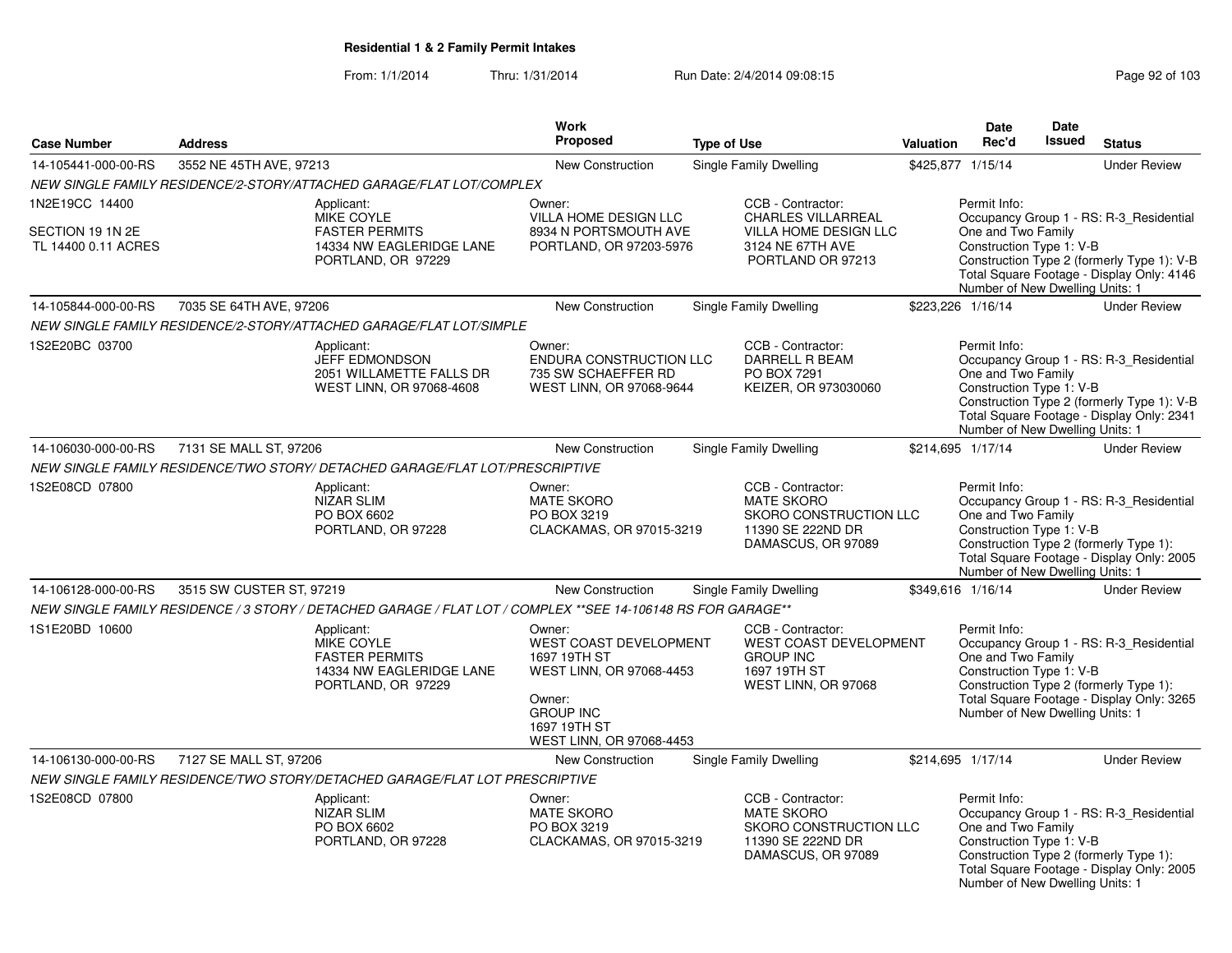From: 1/1/2014Thru: 1/31/2014 Run Date: 2/4/2014 09:08:15 Research 2010 103

| <b>Case Number</b>  | <b>Address</b>                                                                                                              | Work<br>Proposed                                                                                                                                                                                  | <b>Type of Use</b>                                                                                                                                                                                                                                                                                                                                              | Valuation | <b>Date</b><br>Rec'd                                                                              | <b>Date</b><br><b>Issued</b> | <b>Status</b>                                                                                                                      |
|---------------------|-----------------------------------------------------------------------------------------------------------------------------|---------------------------------------------------------------------------------------------------------------------------------------------------------------------------------------------------|-----------------------------------------------------------------------------------------------------------------------------------------------------------------------------------------------------------------------------------------------------------------------------------------------------------------------------------------------------------------|-----------|---------------------------------------------------------------------------------------------------|------------------------------|------------------------------------------------------------------------------------------------------------------------------------|
| 14-106712-000-00-RS | 7216 SW 28TH AVE, 97219                                                                                                     | <b>New Construction</b>                                                                                                                                                                           | Single Family Dwelling                                                                                                                                                                                                                                                                                                                                          |           | \$330,200 1/17/14                                                                                 |                              | <b>Under Review</b>                                                                                                                |
|                     | NEW SINGLE FAMILY RESIDENCE/TWO STORY WITH BASEMENT/TUCK UNDER GARAGE/FLAT LOT/COMPLEX                                      |                                                                                                                                                                                                   |                                                                                                                                                                                                                                                                                                                                                                 |           |                                                                                                   |                              |                                                                                                                                    |
| 1S1E20AD 05400      | Applicant:<br>MIKE COYLE<br><b>FASTER PERMITS</b><br>14334 NW EAGLERIDGE LANE<br>PORTLAND, OR 97229                         | Owner:<br>DREAMBUILDER CUSTOM HOMES Tim Walker<br>13115 SW ST JAMES LN<br>TIGARD, OR 97224-6115<br>Owner:<br><b>INC</b><br>13115 SW ST JAMES LN<br>TIGARD, OR 97224-6115                          | CCB - Contractor:<br>FIRST CHOICE CUSTOM HOMES<br><b>INC</b><br>13115 SW ST JAMES LANE<br><b>TIGARD, OR 97224</b>                                                                                                                                                                                                                                               |           | Permit Info:<br>One and Two Family<br>Construction Type 1: V-B<br>Number of New Dwelling Units: 1 |                              | Occupancy Group 1 - RS: R-3_Residential<br>Construction Type 2 (formerly Type 1): V-B<br>Total Square Footage - Display Only: 3394 |
| 14-107682-000-00-RS | 9311 N BURR AVE, 97203                                                                                                      | <b>New Construction</b>                                                                                                                                                                           | Single Family Dwelling                                                                                                                                                                                                                                                                                                                                          |           | \$194,671 1/21/14                                                                                 |                              | <b>Under Review</b>                                                                                                                |
|                     | NEW SINGLE FAMILY RESIDENCE/TWO STORY/DETACHED GARAGE/FLAT LOT/COMPLEX / TRACT ONE OF 13-236424-PR                          |                                                                                                                                                                                                   |                                                                                                                                                                                                                                                                                                                                                                 |           |                                                                                                   |                              |                                                                                                                                    |
| 1N1E06CC 14600      | Applicant:<br><b>KEVIN PARTAIN</b><br><b>URBAN VISIONS</b><br>223 NE 56TH AVENUE<br>PORTLAND, OR 97213                      | Owner:<br><b>BRUCE KELLEY</b><br>131 HENDRYX RD<br>WHITE SALMON, WA 98672<br>Owner:<br><b>AMY KELLEY</b><br>131 HENDRYX RD<br>WHITE SALMON, WA 98672                                              | CCB - Contractor:<br><b>SCOTT COLLINS</b><br><b>BRIDGETOWN EQUITY</b><br><b>CONSTRUCTION</b><br>3602 NE 75TH AVE<br>PORTLAND, OR 97213                                                                                                                                                                                                                          |           | Permit Info:<br>One and Two Family<br>Construction Type 1: V-B<br>Number of New Dwelling Units: 1 |                              | Occupancy Group 1 - RS: R-3_Residential<br>Construction Type 2 (formerly Type 1):<br>Total Square Footage - Display Only: 1818     |
| 14-108237-000-00-RS | 2033 NE 60TH AVE, 97213                                                                                                     | <b>New Construction</b>                                                                                                                                                                           | Single Family Dwelling                                                                                                                                                                                                                                                                                                                                          |           | \$243,911 1/22/14                                                                                 |                              | <b>Under Review</b>                                                                                                                |
|                     | NEW SINGLE FAMILY RESIDENCE/TWO STORY WITH BASEMENT/TUCK UNDER GARAGE/FLAT LOT/COMPLEX / TRACT 2 OF 14-106821 PR            |                                                                                                                                                                                                   |                                                                                                                                                                                                                                                                                                                                                                 |           |                                                                                                   |                              |                                                                                                                                    |
| 1N2E30DA 18500      | Applicant:<br><b>MAJID HABIBI</b><br>PORTLAND DEVELOPMENT<br>GROUP, LLC<br>11124 NE HALSEY ST PMB 643<br>PORTLAND, OR 97220 | Owner:<br>PORTLAND DEVELOPMENT<br><b>GROUP</b><br>PMB 643 11124 NE HALSEY ST<br>PORTLAND, OR 97220<br>Owner:<br><b>INVESTMENTS LLC</b><br><b>PMB 643 11124 NE HALSEY ST</b><br>PORTLAND, OR 97220 | CCB - Contractor:<br>A1 AMERICAN CONTRACTORS INC Occupancy Group 1 - RS: R-3_Residential<br>9715 SE RAMONA ST<br>PORTLAND, OR 97266<br>CCB - Contractor:<br><b>GENE</b><br>PORTLAND DEVELOPMENT<br><b>GROUP LLC</b><br>11124 NE HALSEY ST. PMB 643<br>PORTLAND, OR 97220<br>CCB - Contractor:<br>ALPHA ELECTRIC CORP<br>23920 NE 28TH STREET<br>CAMAS, WA 98607 |           | Permit Info:<br>One and Two Family<br>Construction Type 1: V-B<br>Number of New Dwelling Units: 1 |                              | Construction Type 2 (formerly Type 1): V-B<br>Total Square Footage - Display Only: 2487                                            |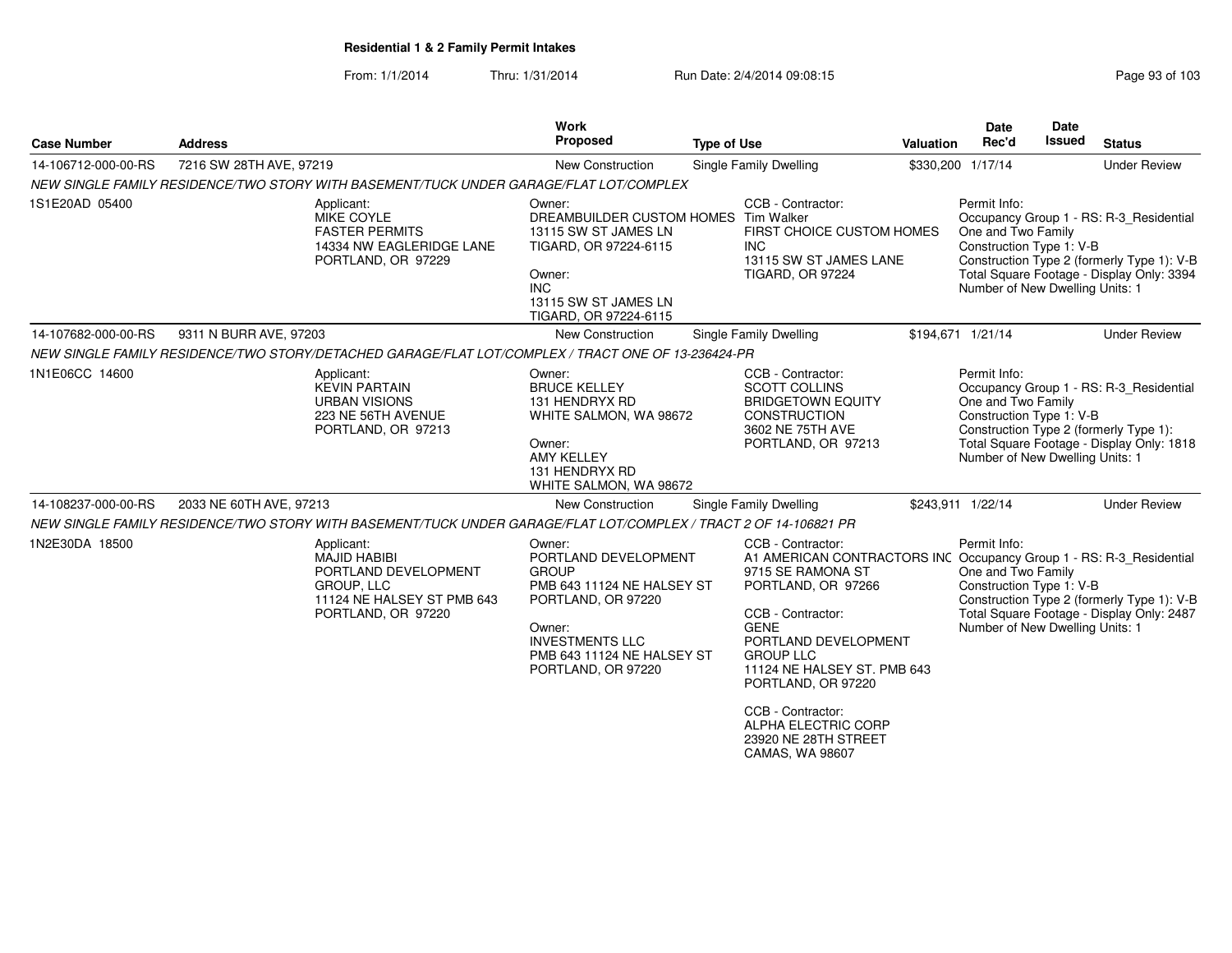From: 1/1/2014Thru: 1/31/2014 Run Date: 2/4/2014 09:08:15

| Page 94 of 10 |  |  |
|---------------|--|--|
|               |  |  |

|                     |                                   |                                                                                                                             | <b>Work</b>                                                                                                                                                                                |                    |                                                                                                                                                                                                                                                                                                                                                                 |                  | Date                                                                                              | Date          |                                                                                                                                    |
|---------------------|-----------------------------------|-----------------------------------------------------------------------------------------------------------------------------|--------------------------------------------------------------------------------------------------------------------------------------------------------------------------------------------|--------------------|-----------------------------------------------------------------------------------------------------------------------------------------------------------------------------------------------------------------------------------------------------------------------------------------------------------------------------------------------------------------|------------------|---------------------------------------------------------------------------------------------------|---------------|------------------------------------------------------------------------------------------------------------------------------------|
| <b>Case Number</b>  | <b>Address</b>                    |                                                                                                                             | <b>Proposed</b>                                                                                                                                                                            | <b>Type of Use</b> |                                                                                                                                                                                                                                                                                                                                                                 | <b>Valuation</b> | Rec'd                                                                                             | <b>Issued</b> | <b>Status</b>                                                                                                                      |
| 14-108240-000-00-RS | 5955 NE TILLAMOOK ST, 97213       |                                                                                                                             | <b>New Construction</b>                                                                                                                                                                    |                    | Single Family Dwelling                                                                                                                                                                                                                                                                                                                                          |                  | \$243,911 1/22/14                                                                                 |               | <b>Under Review</b>                                                                                                                |
|                     |                                   | NEW SINGLE FAMILY RESIDENCE/2-STORY W/BASEMENT/TUCK UNDER GARAGE/FLAT LOT/COMPLEX / TRACT 1 OF 14-106821 PR                 |                                                                                                                                                                                            |                    |                                                                                                                                                                                                                                                                                                                                                                 |                  |                                                                                                   |               |                                                                                                                                    |
| 1N2E30DA 18500      |                                   | Applicant:<br><b>MAJID HABIBI</b><br>PORTLAND DEVELOPMENT<br>GROUP, LLC<br>11124 NE HALSEY ST PMB 643<br>PORTLAND, OR 97220 | Owner:<br>PORTLAND DEVELOPMENT<br><b>GROUP</b><br>PMB 643 11124 NE HALSEY ST<br>PORTLAND, OR 97220<br>Owner:<br><b>INVESTMENTS LLC</b><br>PMB 643 11124 NE HALSEY ST<br>PORTLAND, OR 97220 |                    | CCB - Contractor:<br>A1 AMERICAN CONTRACTORS INC Occupancy Group 1 - RS: R-3_Residential<br>9715 SE RAMONA ST<br>PORTLAND, OR 97266<br>CCB - Contractor:<br><b>GENE</b><br>PORTLAND DEVELOPMENT<br><b>GROUP LLC</b><br>11124 NE HALSEY ST. PMB 643<br>PORTLAND, OR 97220<br>CCB - Contractor:<br>ALPHA ELECTRIC CORP<br>23920 NE 28TH STREET<br>CAMAS, WA 98607 |                  | Permit Info:<br>One and Two Family<br>Construction Type 1: V-B<br>Number of New Dwelling Units: 1 |               | Construction Type 2 (formerly Type 1): V-B<br>Total Square Footage - Display Only: 2487                                            |
| 14-108358-000-00-RS | 715 N BLANDENA ST - Unit A, 97217 |                                                                                                                             | <b>New Construction</b>                                                                                                                                                                    |                    | Single Family Dwelling                                                                                                                                                                                                                                                                                                                                          |                  | \$264,381 1/22/14                                                                                 |               | <b>Under Review</b>                                                                                                                |
|                     |                                   | NEW SINGLE FAMILY RESIDENCE/2-STORY/DETACHED GARAGE/FLAT LOT/COMPLEX***ADU PERMIT 14-108397-RS                              |                                                                                                                                                                                            |                    |                                                                                                                                                                                                                                                                                                                                                                 |                  |                                                                                                   |               |                                                                                                                                    |
| 1N1E22BD 08100      |                                   | Applicant:<br>MIKE COYLE<br><b>FASTER PERMITS</b><br>14334 NW EAGLERIDGE LANE<br>PORTLAND, OR 97229                         | Owner:<br>MILDRED L JOHNSON<br>11923 NE EUGENE ST<br>PORTLAND, OR 97220-1857                                                                                                               |                    | CCB - Contractor:<br>UKA CONSTRUCTION LLC<br>11016 SE HAPPY VALLEY DR<br>PORTLAND, OR 97086                                                                                                                                                                                                                                                                     |                  | Permit Info:<br>One and Two Family<br>Construction Type 1: V-B<br>Number of New Dwelling Units: 1 |               | Occupancy Group 1 - RS: R-3 Residential<br>Construction Type 2 (formerly Type 1):<br>Total Square Footage - Display Only: 2469     |
| 14-108528-000-00-RS | 5434 SW ORCHID ST, 97219          |                                                                                                                             | New Construction                                                                                                                                                                           |                    | Single Family Dwelling                                                                                                                                                                                                                                                                                                                                          |                  | \$240,716 1/22/14                                                                                 |               | <b>Under Review</b>                                                                                                                |
|                     |                                   | NEW SINGLE FAMILY RESIDENCE/2-STORY/DETACHED GARAGE/FLAT LOT/COMPLEX***DETACHED GARAGE 14-108543-RS*** / LOT 3 OF 14-106815 |                                                                                                                                                                                            |                    |                                                                                                                                                                                                                                                                                                                                                                 |                  |                                                                                                   |               |                                                                                                                                    |
| 1S1E30AB 12300      |                                   | Applicant:<br><b>KEVIN PARTAIN</b><br>223 NE 56TH AVE<br>PORTLAND, OR 97213-3705                                            | Owner:<br>EDEN ENTERPRISES LLC<br>5505 SW DELKER RD<br>TUALATIN, OR 97062-9710                                                                                                             |                    | CCB - Contractor:<br><b>VIC REMMERS</b><br>EVERETT CUSTOM HOMES INC<br>735 SW 158TH AVE STE 180<br>BEAVERTON OR 97008                                                                                                                                                                                                                                           |                  | Permit Info:<br>One and Two Family<br>Construction Type 1: V-B<br>Number of New Dwelling Units: 1 |               | Occupancy Group 1 - RS: R-3_Residential<br>Total Square Footage - Display Only: 2248                                               |
| 14-108641-000-00-RS | 4843 SE 101ST AVE                 |                                                                                                                             | New Construction                                                                                                                                                                           |                    | Single Family Dwelling                                                                                                                                                                                                                                                                                                                                          |                  | \$162,855 1/22/14                                                                                 |               | <b>Under Review</b>                                                                                                                |
|                     |                                   | NEW SINGLE FAMILY RESIDENCE/TWO STORY/TUCK UNDER GARAGE/FLAT LOT/COMPLEX                                                    |                                                                                                                                                                                            |                    |                                                                                                                                                                                                                                                                                                                                                                 |                  |                                                                                                   |               |                                                                                                                                    |
| 1N2E21AD 01802      |                                   | Applicant:<br>SIDERAS CONSTRUCTION<br>PO BOX 19115<br>PORTLAND, OR 97280-0115                                               | Owner:<br>SIDERAS CONSTRUCTION<br>PO BOX 19115<br>PORTLAND, OR 97280-0115<br>Owner:<br><b>LENDING INC</b><br>PO BOX 19115<br>PORTLAND, OR 97280-0115                                       |                    | CCB - Contractor:<br><b>DAVID SIDERAS</b><br>CAPITAL BUILDERS<br>PO BOX 19115<br>PORTLAND, OR 97280                                                                                                                                                                                                                                                             |                  | Permit Info:<br>One and Two Family<br>Construction Type 1: V-B<br>Number of New Dwelling Units: 1 |               | Occupancy Group 1 - RS: R-3 Residential<br>Construction Type 2 (formerly Type 1): V-B<br>Total Square Footage - Display Only: 1645 |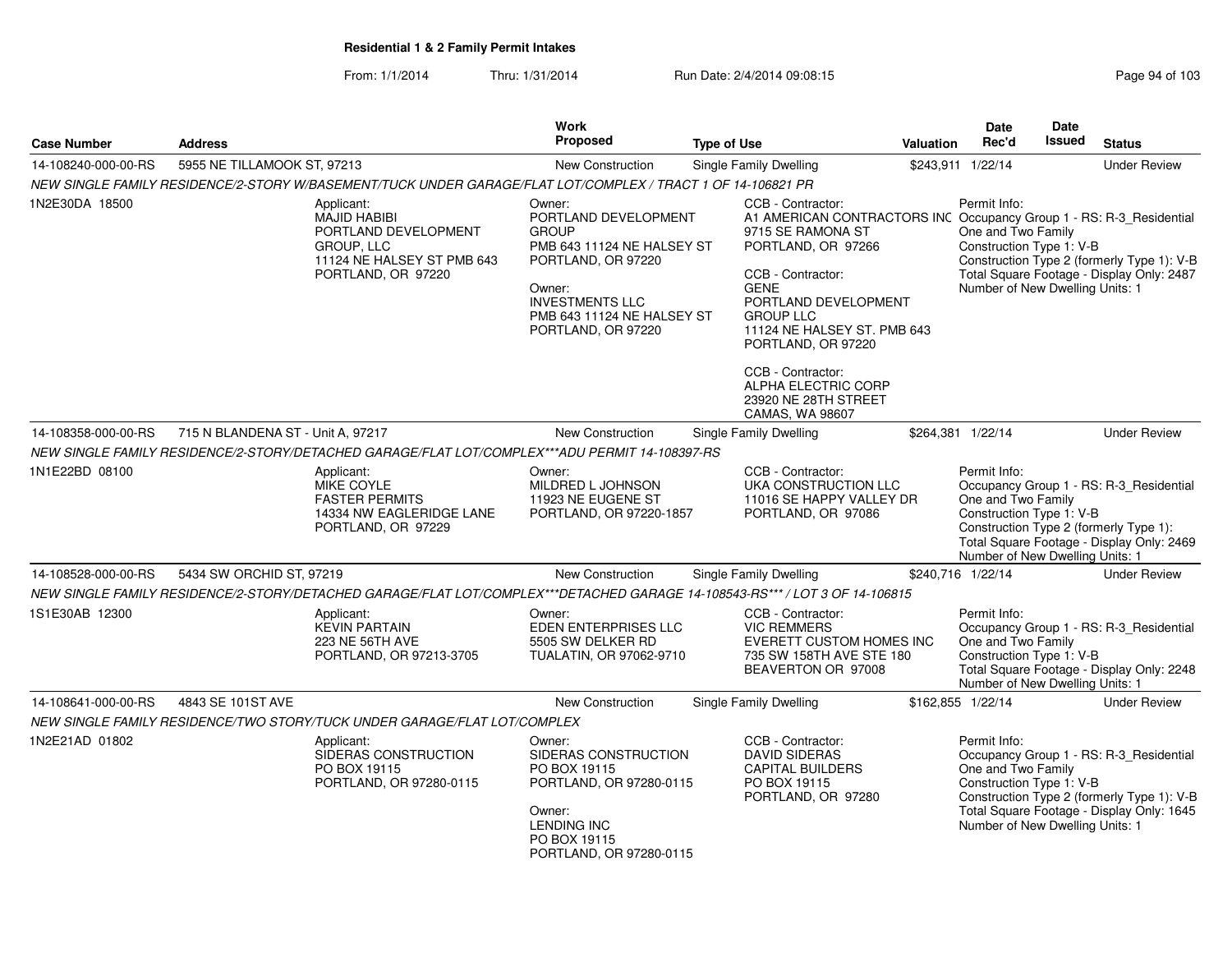| <b>Case Number</b>  | <b>Address</b>                                                                                                        | <b>Work</b><br><b>Proposed</b>                                                                                            | <b>Type of Use</b>                                                                                                                                                                                                                                                                                                                                                                                                               | <b>Valuation</b> | <b>Date</b><br>Rec'd                                                                              | Date<br>Issued | <b>Status</b>                                                                                                                      |
|---------------------|-----------------------------------------------------------------------------------------------------------------------|---------------------------------------------------------------------------------------------------------------------------|----------------------------------------------------------------------------------------------------------------------------------------------------------------------------------------------------------------------------------------------------------------------------------------------------------------------------------------------------------------------------------------------------------------------------------|------------------|---------------------------------------------------------------------------------------------------|----------------|------------------------------------------------------------------------------------------------------------------------------------|
| 14-109237-000-00-RS | 9651 SW 46TH AVE, 97219                                                                                               | New Construction                                                                                                          | Single Family Dwelling                                                                                                                                                                                                                                                                                                                                                                                                           |                  | \$288,043 1/23/14                                                                                 |                | <b>Under Review</b>                                                                                                                |
|                     | NEW SINGLE FAMILY RESIDENCE/TWO STORY WITH BASEMENT/ TUCK UNDER GARAGE/FLAT LOT/COMPLEX                               |                                                                                                                           |                                                                                                                                                                                                                                                                                                                                                                                                                                  |                  |                                                                                                   |                |                                                                                                                                    |
| 1S1E30AD 09300      | Applicant:<br>TOM SPITZNAGEL<br>PO BOX 25058<br>PORTLAND OR 97298                                                     | Owner:<br>AMETHYST DEVELOPMENT LLC<br>126 NE ALBERTA ST<br>PORTLAND, OR 97211-2604                                        | CCB - Contractor:<br><b>TOM SPITZNAGEL</b><br>PTR HOMES, LLC<br>PO BOX 25058<br>PORTLAND OR 97298<br>CCB - Contractor:<br><b>JACOBS HEATING &amp; AIR</b><br><b>CONDITION</b><br>4474 SE MILWAUKIE AVE<br>PORTLAND, OR 97202<br>CCB - Contractor:<br>TITAN PLUMBING & MECHANICAL<br><b>LLC</b><br>6400 SE 101st Ave, Suite 204<br>PORTLAND, OR 97266<br>CCB - Contractor:<br><b>GRIZZLY ELECTRIC</b><br>8002 NE HWY 99 SUITE 248 |                  | Permit Info:<br>One and Two Family<br>Construction Type 1: V-B<br>Number of New Dwelling Units: 1 |                | Occupancy Group 1 - RS: R-3_Residential<br>Construction Type 2 (formerly Type 1): V-B<br>Total Square Footage - Display Only: 2883 |
| 14-109491-000-00-RS | 6712 SE 148TH AVE, 97236                                                                                              | New Construction                                                                                                          | VANCOUVER, WA 98665<br>Single Family Dwelling                                                                                                                                                                                                                                                                                                                                                                                    |                  | \$401,490 1/24/14                                                                                 |                | <b>Under Review</b>                                                                                                                |
|                     | NEW SINGLE FAMILY RESIDENCE/2-STORY WITH A BASEMENT/2/CAR GARAGE/SLOPED LOT/COMPLEX / JOHNSON CREEK PK, LOT 20 TL 500 |                                                                                                                           |                                                                                                                                                                                                                                                                                                                                                                                                                                  |                  |                                                                                                   |                |                                                                                                                                    |
| 1S2E24B 00500       | Applicant:<br>EDWARD RADULESCU<br><b>EPR DESIGN</b><br>825 NE 20TH AVE STE 202<br>PORTLAND OR 97232                   | Owner:<br>JACOB BEC<br>PO BOX 2429<br>GRESHAM, OR 97030<br>Owner:<br><b>LIGIA BEC</b><br>PO BOX 2429<br>GRESHAM, OR 97030 |                                                                                                                                                                                                                                                                                                                                                                                                                                  |                  | Permit Info:<br>One and Two Family<br>Construction Type 1: V-B<br>Number of New Dwelling Units: 1 |                | Occupancy Group 1 - RS: R-3_Residential<br>Construction Type 2 (formerly Type 1): V-B<br>Total Square Footage - Display Only: 4241 |
| 14-109609-000-00-RS | 10820 SW 61ST AVE, 97219                                                                                              | New Construction                                                                                                          | Single Family Dwelling                                                                                                                                                                                                                                                                                                                                                                                                           |                  | \$230,757 1/24/14                                                                                 |                | <b>Under Review</b>                                                                                                                |
|                     | NEW SINGLE FAMILY RESIDENCE/TWO STORY/DETACHED GARAGE/FLAT LOT/COMPLEX                                                |                                                                                                                           |                                                                                                                                                                                                                                                                                                                                                                                                                                  |                  |                                                                                                   |                |                                                                                                                                    |
| 1S1E31BB 02600      | Applicant:<br>MIKE COYLE<br><b>FASTER PERMITS</b><br>14334 NW EAGLERIDGE LANE<br>PORTLAND, OR 97229                   | Owner:<br><b>BRIAN MCMILLEN LLC</b><br>20449 SW TV HWY #210<br>BEAVERTON, OR 97006-1700                                   | CCB - Contractor:<br><b>BRIAN MCMILLEN LLC</b><br><b>15151 SE FRYE</b><br>HAPPY VALLEY, OR 97086                                                                                                                                                                                                                                                                                                                                 |                  | Permit Info:<br>One and Two Family<br>Construction Type 1: V-B<br>Number of New Dwelling Units: 1 |                | Occupancy Group 1 - RS: R-3_Residential<br>Construction Type 2 (formerly Type 1):<br>Total Square Footage - Display Only: 2155     |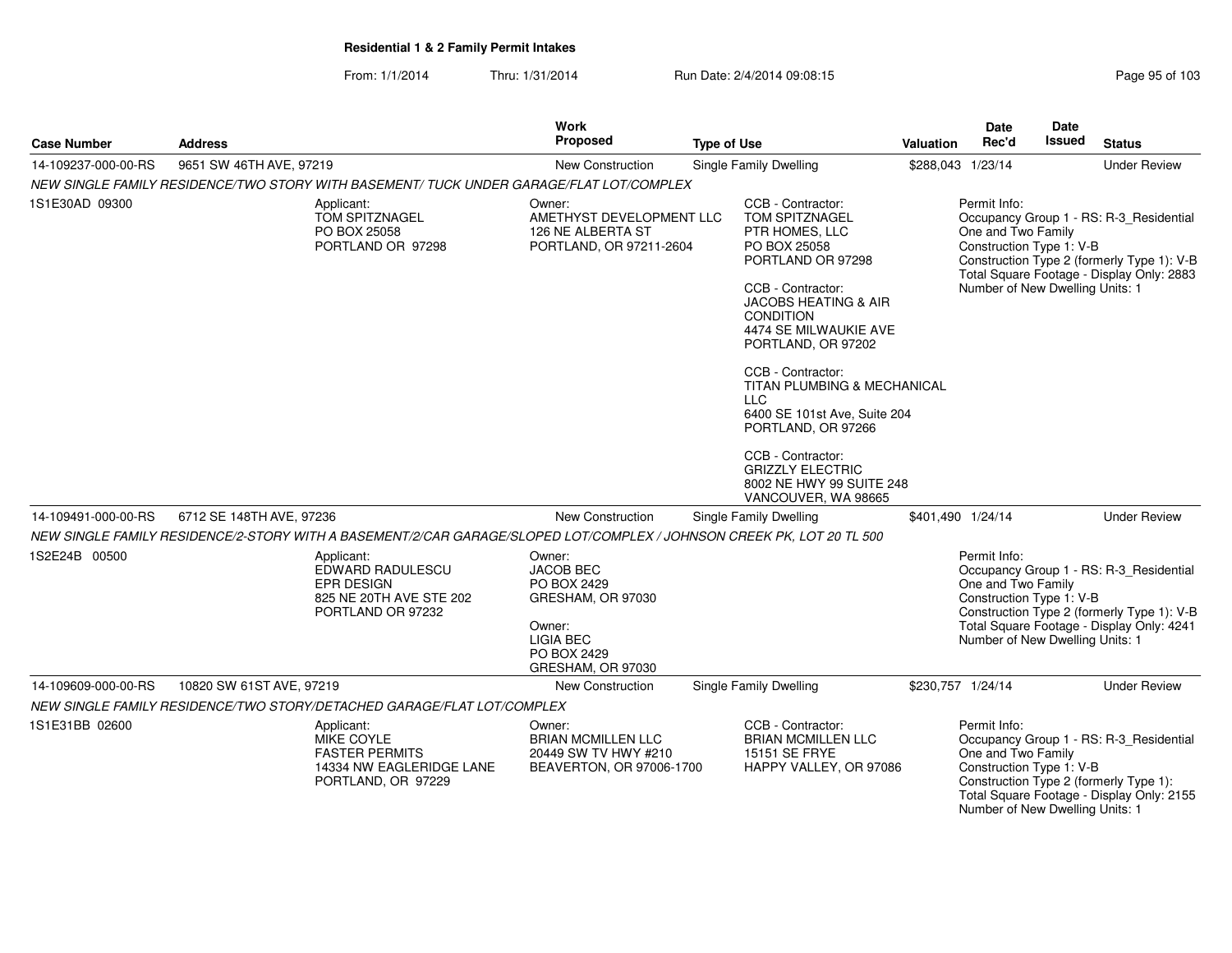From: 1/1/2014Thru: 1/31/2014 Run Date: 2/4/2014 09:08:15 Run Date: 2/4/2014 09:08:15

| <b>Case Number</b>                                                 | <b>Address</b>              |                                                                                                                                                                                                                             | <b>Work</b><br>Proposed                                                                                                                                       | <b>Type of Use</b> |                                                                                           | Valuation | Date<br>Rec'd                                                                                     | Date<br><b>Issued</b> | <b>Status</b>                                                                                                                  |
|--------------------------------------------------------------------|-----------------------------|-----------------------------------------------------------------------------------------------------------------------------------------------------------------------------------------------------------------------------|---------------------------------------------------------------------------------------------------------------------------------------------------------------|--------------------|-------------------------------------------------------------------------------------------|-----------|---------------------------------------------------------------------------------------------------|-----------------------|--------------------------------------------------------------------------------------------------------------------------------|
| 14-109611-000-00-RS                                                | 5732 SE OGDEN ST, 97206     |                                                                                                                                                                                                                             | New Construction                                                                                                                                              |                    | <b>Single Family Dwelling</b>                                                             |           | \$230,757 1/24/14                                                                                 |                       | <b>Under Review</b>                                                                                                            |
|                                                                    |                             | NEW SINGLE FAMILY RESIDENCE/2-STORY/FLAT LOT/COMPLEX****DETACHED GARAGE 14-109632-RS*****                                                                                                                                   |                                                                                                                                                               |                    |                                                                                           |           |                                                                                                   |                       |                                                                                                                                |
| 1S2E19AD 09700<br>ORAVILLE, LOT 13&14 TL 9700<br>LOT 13&14 TL 9700 |                             | Applicant:<br><b>MIKE COYLE</b><br><b>FASTER PERMITS</b><br>14334 NW EAGLERIDGE LANE<br>PORTLAND, OR 97229                                                                                                                  | Owner:<br>ROSE STREET PROPERTIES LLC<br>7175 SW BEVELAND RD #210<br>TIGARD, OR 97223-8665                                                                     |                    | CCB - Contractor:<br><b>BRIAN MCMILLEN LLC</b><br>15151 SE FRYE<br>HAPPY VALLEY, OR 97086 |           | Permit Info:<br>One and Two Family<br>Construction Type 1: V-B<br>Number of New Dwelling Units: 1 |                       | Occupancy Group 1 - RS: R-3_Residential<br>Construction Type 2 (formerly Type 1):<br>Total Square Footage - Display Only: 2155 |
| 14-109753-000-00-RS                                                | 10828 SW 61ST AVE, 97219    |                                                                                                                                                                                                                             | New Construction                                                                                                                                              |                    | <b>Single Family Dwelling</b>                                                             |           | \$267,165 1/24/14                                                                                 |                       | <b>Under Review</b>                                                                                                            |
|                                                                    |                             | NEW SINGLE FAMILY RESIDENCE/2-STORY/NO GARAGE/FLAT LOT/COMPLEX****DETACHED GARAGE 14-109759-RS****                                                                                                                          |                                                                                                                                                               |                    |                                                                                           |           |                                                                                                   |                       |                                                                                                                                |
| 1S1E31BB 02500                                                     |                             | Applicant:<br>MIKE COYLE<br><b>FASTER PERMITS</b><br>14334 NW EAGLERIDGE LANE<br>PORTLAND, OR 97229<br>Applicant:<br>ED CHRISTENSEN<br><b>WELKIN ENGINEERING PC</b><br>25260 SW PARKWAY AVE SUITE G<br>WILSONVILLE OR 97070 | Owner:<br><b>STEPHEN R PLUMMER</b><br>10830 SW 61ST AVE<br>PORTLAND, OR 97219<br>Owner:<br><b>TERESA I PLUMMER</b><br>10830 SW 61ST AVE<br>PORTLAND, OR 97219 |                    | CCB - Contractor:<br><b>BRIAN MCMILLEN LLC</b><br>15151 SE FRYE<br>HAPPY VALLEY, OR 97086 |           | Permit Info:<br>One and Two Family<br>Construction Type 1: V-B<br>Number of New Dwelling Units: 1 |                       | Occupancy Group 1 - RS: R-3_Residential<br>Construction Type 2 (formerly Type 1):<br>Total Square Footage - Display Only: 2495 |
| 14-109773-000-00-RS                                                | 10832 SW 61ST AVE, 97219    |                                                                                                                                                                                                                             | <b>New Construction</b>                                                                                                                                       |                    | Single Family Dwelling                                                                    |           | \$267,165 1/24/14                                                                                 |                       | <b>Under Review</b>                                                                                                            |
|                                                                    |                             | NEW SINGLE FAMILY RESIDENCE/2-STORY/NO GARAGE/FLAT LOT/COMPLEX***WITH DETACHED GARAGE 14-109823-RS***                                                                                                                       |                                                                                                                                                               |                    |                                                                                           |           |                                                                                                   |                       |                                                                                                                                |
| 1S1E31BB 02500                                                     |                             | Applicant:<br>MIKE COYLE<br><b>FASTER PERMITS</b><br>14334 NW EAGLERIDGE LANE<br>PORTLAND, OR 97229                                                                                                                         | Owner:<br><b>STEPHEN R PLUMMER</b><br>10830 SW 61ST AVE<br>PORTLAND, OR 97219<br>Owner:<br><b>TERESA I PLUMMER</b><br>10830 SW 61ST AVE<br>PORTLAND, OR 97219 |                    | CCB - Contractor:<br><b>BRIAN MCMILLEN LLC</b><br>15151 SE FRYE<br>HAPPY VALLEY, OR 97086 |           | Permit Info:<br>One and Two Family<br>Construction Type 1: V-B<br>Number of New Dwelling Units: 1 |                       | Occupancy Group 1 - RS: R-3_Residential<br>Construction Type 2 (formerly Type 1):<br>Total Square Footage - Display Only: 2495 |
| 14-109821-000-00-RS                                                | 6819 SE HOLGATE BLVD, 97206 |                                                                                                                                                                                                                             | <b>New Construction</b>                                                                                                                                       |                    | Single Family Dwelling                                                                    |           | \$230,757 1/28/14                                                                                 |                       | <b>Under Review</b>                                                                                                            |
|                                                                    |                             | NEW SINGLE FAMILY RESIDENCE/TWO STORY/DETACHED GARAGE/FLAT LOT/COMPLEX / KERN PK, BLOCK 10, LOT 11                                                                                                                          |                                                                                                                                                               |                    |                                                                                           |           |                                                                                                   |                       |                                                                                                                                |
| 1S2E08CD 10700<br><b>KERN PK</b><br>BLOCK 10<br><b>LOT 11</b>      |                             | Applicant:<br><b>ROB HUMPHREY</b><br><b>FASTER PERMITS</b><br>14334 NW EAGLERIDGE LANE<br>PORTLAND, OR 97229                                                                                                                | Owner:<br><b>BRIAN MCMILLEN LLC</b><br>20449 SW TV HWY #210<br>BEAVERTON, OR 97006-1700                                                                       |                    | CCB - Contractor:<br><b>BRIAN MCMILLEN LLC</b><br>15151 SE FRYE<br>HAPPY VALLEY, OR 97086 |           | Permit Info:<br>One and Two Family<br>Construction Type 1: V-B                                    |                       | Occupancy Group 1 - RS: R-3_Residential<br>Construction Type 2 (formerly Type 1):<br>Total Square Footage - Display Only: 2155 |

Number of New Dwelling Units: 1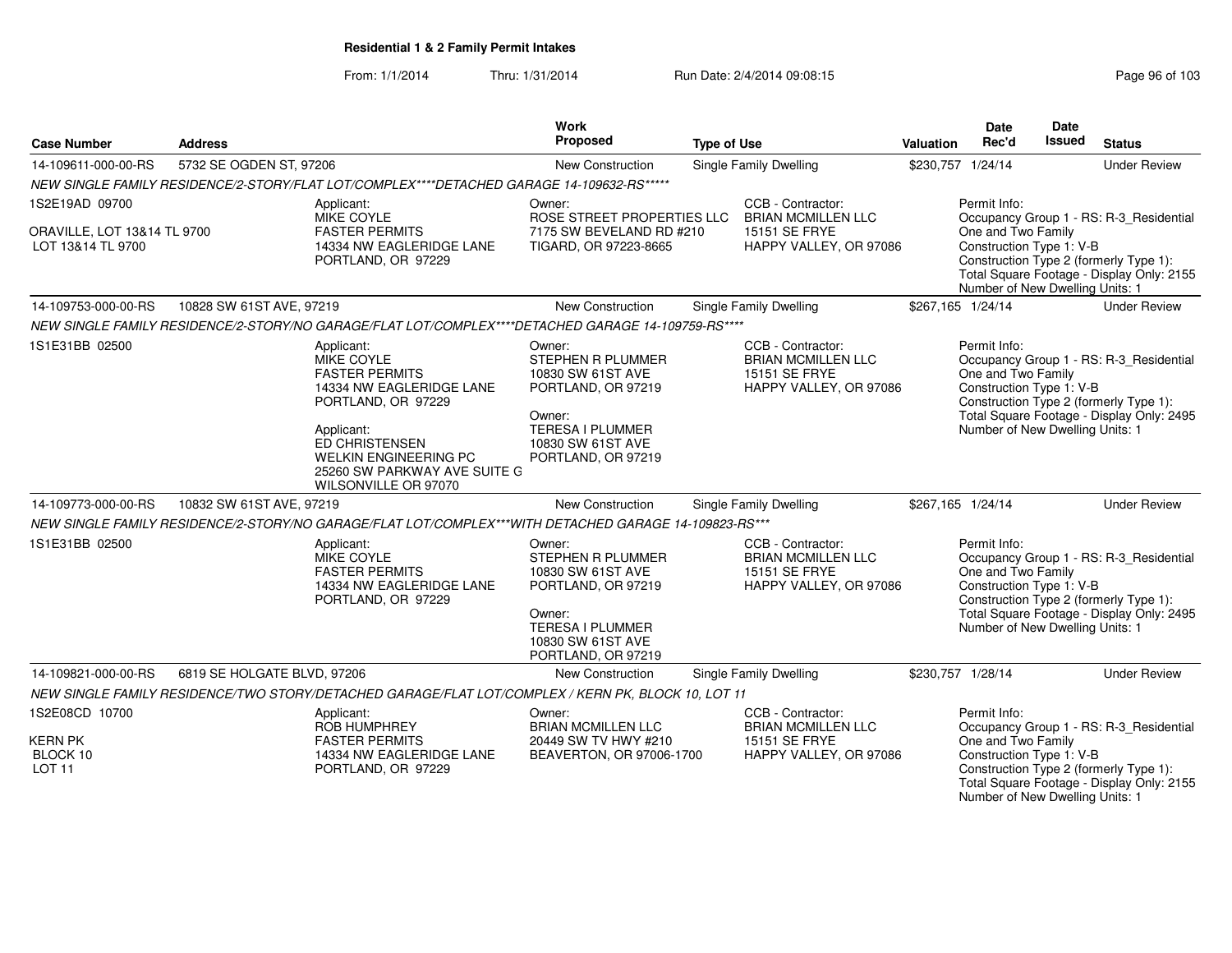From: 1/1/2014Thru: 1/31/2014 Run Date: 2/4/2014 09:08:15 Research 2010 103

| <b>Case Number</b>                                                                        | <b>Address</b>                                                                                          | Work<br>Proposed                                                                                                                                | <b>Type of Use</b>                                                                                                           | Valuation | <b>Date</b><br>Rec'd                                                                              | <b>Date</b><br><b>Issued</b> | <b>Status</b>                                                                                                                      |
|-------------------------------------------------------------------------------------------|---------------------------------------------------------------------------------------------------------|-------------------------------------------------------------------------------------------------------------------------------------------------|------------------------------------------------------------------------------------------------------------------------------|-----------|---------------------------------------------------------------------------------------------------|------------------------------|------------------------------------------------------------------------------------------------------------------------------------|
| 14-109857-000-00-RS                                                                       | 6821 SE HOLGATE BLVD                                                                                    | New Construction                                                                                                                                | Single Family Dwelling                                                                                                       |           | \$230,757 1/28/14                                                                                 |                              | <b>Under Review</b>                                                                                                                |
|                                                                                           | NEW SINGLE FAMILY RESIDENCE/TWO STORY/DETACHED GARAGE/FLAT LOT COMPLEX / KERN PK, BLOCK 10, LOT 12      |                                                                                                                                                 |                                                                                                                              |           |                                                                                                   |                              |                                                                                                                                    |
| 1S2E08CD 10701                                                                            | Applicant:<br>MIKE COYLE<br><b>FASTER PERMITS</b><br>14334 NW EAGLERIDGE LANE<br>PORTLAND, OR 97229     | Owner:<br><b>BRIAN MCMILLEN LLC</b><br>20449 SW TV HWY #210<br>BEAVERTON, OR 97006-1700                                                         | CCB - Contractor:<br><b>BRIAN MCMILLEN LLC</b><br>15151 SE FRYE<br>HAPPY VALLEY, OR 97086                                    |           | Permit Info:<br>One and Two Family<br>Construction Type 1: V-B<br>Number of New Dwelling Units: 1 |                              | Occupancy Group 1 - RS: R-3 Residential<br>Construction Type 2 (formerly Type 1):<br>Total Square Footage - Display Only: 2155     |
| 14-110416-000-00-RS                                                                       | 9235 SW 54TH AVE, 97219                                                                                 | <b>New Construction</b>                                                                                                                         | Single Family Dwelling                                                                                                       |           | \$240,716 1/28/14                                                                                 |                              | <b>Under Review</b>                                                                                                                |
|                                                                                           | NEW SINGLE FAMILY RESIDENCE/TWO STORY/DETACHED GARAGE/FLAT LOT/COMPLEX                                  |                                                                                                                                                 |                                                                                                                              |           |                                                                                                   |                              |                                                                                                                                    |
| 1S1E30AB 12400                                                                            | Applicant:<br><b>KEVIN PARTAIN</b><br><b>URBAN VISIONS</b><br>223 NE 56TH AVE<br>PORTLAND, OR 97213     | Owner:<br>EDEN ENTERPRISES LLC<br>5505 SW DELKER RD<br>TUALATIN, OR 97062-9710                                                                  | CCB - Contractor:<br><b>VIC REMMERS</b><br><b>EVERETT CUSTOM HOMES INC</b><br>735 SW 158TH AVE STE 180<br>BEAVERTON OR 97008 |           | Permit Info:<br>One and Two Family<br>Construction Type 1: V-B<br>Number of New Dwelling Units: 1 |                              | Occupancy Group 1 - RS: R-3_Residential<br>Construction Type 2 (formerly Type 1):<br>Total Square Footage - Display Only: 2248     |
| 14-110498-000-00-RS                                                                       | 3309 SE RAYMOND ST, 97202                                                                               | New Construction                                                                                                                                | <b>Single Family Dwelling</b>                                                                                                |           | \$209,154 1/28/14                                                                                 |                              | <b>Under Review</b>                                                                                                                |
|                                                                                           | NEW SINGLE FAMILY RESIDENCE/TWO STORY/ATTACHED GARAGE/FLAT LOT/COMPLEXLOCATED WEST OF NSFR 14-110538-RS |                                                                                                                                                 |                                                                                                                              |           |                                                                                                   |                              |                                                                                                                                    |
| 1S1E13BA 10400<br><b>NORWALK HTS</b><br><b>BLOCK1</b><br>LOT 15 EXC PT IN ST<br>LOT 16-18 | Applicant:<br><b>KEVIN PARTAIN</b><br><b>URBAN VISIONS</b><br>223 NE 56TH AVE<br>PORTLAND OR 97213      | Owner:<br><b>LAKEVIEW DB PLAN</b><br>2235 NE 46TH AVE<br>PORTLAND, OR 97213<br>Owner:<br><b>TRUST</b><br>2235 NE 46TH AVE<br>PORTLAND, OR 97213 | CCB - Contractor:<br>Jeff Shrope<br>RENAISSANCE CUSTOM HOMES<br><b>LLC</b><br>16771 Boones Ferry Rd<br>Lake Oswego, OR 97035 |           | Permit Info:<br>One and Two Family<br>Construction Type 1: V-B<br>Number of New Dwelling Units: 1 |                              | Occupancy Group 1 - RS: R-3_Residential<br>Construction Type 2 (formerly Type 1): V-B<br>Total Square Footage - Display Only: 2132 |
| 14-110538-000-00-RS                                                                       | 3309 SE RAYMOND ST, 97202                                                                               | New Construction                                                                                                                                | Single Family Dwelling                                                                                                       |           | \$184,086 1/28/14                                                                                 |                              | <b>Under Review</b>                                                                                                                |
|                                                                                           | NEW SINGLE FAMILY RESIDENCE/TWO STORY/ATTACHED GARAGE/FLAT LOT/COMPLEXLOCATED EAST OF NSFR 14-110498-RS |                                                                                                                                                 |                                                                                                                              |           |                                                                                                   |                              |                                                                                                                                    |
| 1S1E13BA 10400<br>NORWALK HTS<br><b>BLOCK1</b><br>LOT 15 EXC PT IN ST<br>LOT 16-18        | Applicant:<br><b>KEVIN PARTAIN</b><br><b>URBAN VISIONS</b><br>223 NE 56TH AVE<br>PORTLAND OR 97213      | Owner:<br><b>LAKEVIEW DB PLAN</b><br>2235 NE 46TH AVE<br>PORTLAND, OR 97213<br>Owner:<br><b>TRUST</b><br>2235 NE 46TH AVE<br>PORTLAND, OR 97213 | CCB - Contractor:<br>Jeff Shrope<br>RENAISSANCE CUSTOM HOMES<br><b>LLC</b><br>16771 Boones Ferry Rd<br>Lake Oswego, OR 97035 |           | Permit Info:<br>One and Two Family<br>Construction Type 1: V-B<br>Number of New Dwelling Units: 1 |                              | Occupancy Group 1 - RS: R-3_Residential<br>Construction Type 2 (formerly Type 1): V-B<br>Total Square Footage - Display Only: 1883 |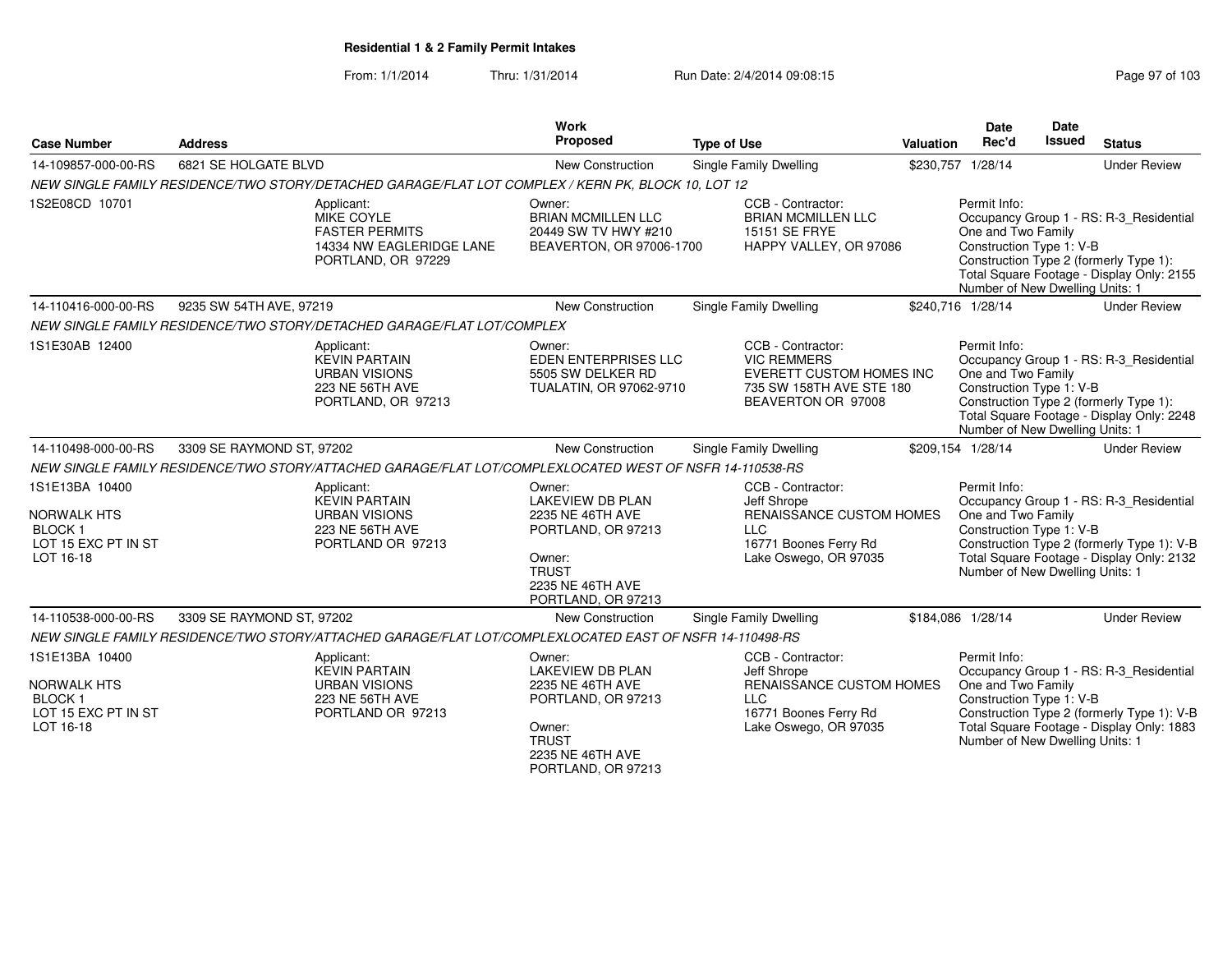|                                                                                          |                                     |                                                                                                                                                      | <b>Work</b>                                                                                                                                     |                    |                                                                                                                              |                  | Date                                                                                              | Date          |                                                                                                                                    |
|------------------------------------------------------------------------------------------|-------------------------------------|------------------------------------------------------------------------------------------------------------------------------------------------------|-------------------------------------------------------------------------------------------------------------------------------------------------|--------------------|------------------------------------------------------------------------------------------------------------------------------|------------------|---------------------------------------------------------------------------------------------------|---------------|------------------------------------------------------------------------------------------------------------------------------------|
| <b>Case Number</b>                                                                       | <b>Address</b>                      |                                                                                                                                                      | <b>Proposed</b>                                                                                                                                 | <b>Type of Use</b> |                                                                                                                              | <b>Valuation</b> | Rec'd                                                                                             | <b>Issued</b> | <b>Status</b>                                                                                                                      |
| 14-110577-000-00-RS                                                                      | 3309 SE RAYMOND ST, 97202           |                                                                                                                                                      | New Construction                                                                                                                                |                    | Single Family Dwelling                                                                                                       |                  | \$229,259 1/28/14                                                                                 |               | <b>Under Review</b>                                                                                                                |
|                                                                                          |                                     | NEW SINGLE FAMILY RESIDENCE/TWO STORY/ATTACHED GARAGE/FLAT LOT/COMPLEXNORTH OF NSFRs 14-110538-RS & 14-110498-RS                                     |                                                                                                                                                 |                    |                                                                                                                              |                  |                                                                                                   |               |                                                                                                                                    |
| 1S1E13BA 10400<br>NORWALK HTS<br>BLOCK 1<br>LOT 15 EXC PT IN ST<br>LOT 16-18             |                                     | Applicant:<br><b>KEVIN PARTAIN</b><br><b>URBAN VISIONS</b><br>223 NE 56TH AVE<br>PORTLAND OR 97213                                                   | Owner:<br><b>LAKEVIEW DB PLAN</b><br>2235 NE 46TH AVE<br>PORTLAND, OR 97213<br>Owner:<br><b>TRUST</b><br>2235 NE 46TH AVE<br>PORTLAND, OR 97213 |                    | CCB - Contractor:<br>Jeff Shrope<br>RENAISSANCE CUSTOM HOMES<br><b>LLC</b><br>16771 Boones Ferry Rd<br>Lake Oswego, OR 97035 |                  | Permit Info:<br>One and Two Family<br>Construction Type 1: V-B<br>Number of New Dwelling Units: 1 |               | Occupancy Group 1 - RS: R-3 Residential<br>Construction Type 2 (formerly Type 1): V-B<br>Total Square Footage - Display Only: 2321 |
| 14-110643-000-00-RS                                                                      | 4820 NE RODNEY AVE, 97211           |                                                                                                                                                      | <b>New Construction</b>                                                                                                                         |                    | Single Family Dwelling                                                                                                       |                  | \$316,117 1/28/14                                                                                 |               | <b>Under Review</b>                                                                                                                |
|                                                                                          |                                     | NEW SINGLE FAMILY RESIDENCE/TWO STORY WITH BASEMENT/TUCKUNDER GARAGE/FLAT LOT/COMPLEX                                                                |                                                                                                                                                 |                    |                                                                                                                              |                  |                                                                                                   |               |                                                                                                                                    |
| 1N1E22AD 04300<br>MAEGLY HIGHLAND<br>BLOCK 3<br>LOT <sub>13</sub>                        |                                     | Applicant:<br><b>KEVIN PARTAIN</b><br><b>URBAN VISIONS</b><br>223 NE 56TH AVE<br>PORTLAND, OR 97213                                                  | Owner:<br>URBAN HOUSING DEVELOPMENT ROMAN OZERUGA<br><b>LLC</b><br>PO BOX 11930<br>PORTLAND, OR 97211-0930                                      |                    | CCB - Contractor:<br>URBAN HOUSING DEVELOPMENT<br>PO BOX 11778<br>PORTLAND, OR 97211                                         |                  | Permit Info:<br>One and Two Family<br>Construction Type 1: V-B<br>Number of New Dwelling Units: 2 |               | Occupancy Group 1 - RS: R-3 Residential<br>Construction Type 2 (formerly Type 1): V-B<br>Total Square Footage - Display Only: 3332 |
| 14-110671-000-00-RS                                                                      | 2629 SE 167TH AVE, 97236            |                                                                                                                                                      | <b>New Construction</b>                                                                                                                         |                    | Single Family Dwelling                                                                                                       |                  | \$275,426 1/28/14                                                                                 |               | <b>Under Review</b>                                                                                                                |
|                                                                                          |                                     | SINGLE FAMILY RESIDENCE/2-STORY/2-CAR GARAGE/FLAT LOT/COMPLEX++SIGNED LIMITED STRUCTURAL ENGINEERING++                                               |                                                                                                                                                 |                    |                                                                                                                              |                  |                                                                                                   |               |                                                                                                                                    |
| 1S3E07BB 00600<br>SECTION 07 1S 3E<br>TL 600 0.21 ACRES                                  |                                     | Applicant:<br><b>EUROMASTER INC</b><br>18339 S REDLAND RD<br>OREGON CITY, OR 97045                                                                   | Owner:<br>SERGIY VOLOSEVYCH<br>2629 SE 167TH AVE<br>PORTLAND, OR 97236-1403                                                                     |                    | CCB - Contractor:<br><b>EUROMASTER INC</b><br>18339 S REDLAND RD<br>OREGON CITY, OR 97045                                    |                  | Permit Info:<br>One and Two Family<br>Construction Type 1: V-B<br>Number of New Dwelling Units: 1 |               | Occupancy Group 1 - RS: R-3_Residential<br>Construction Type 2 (formerly Type 1): V-B<br>Total Square Footage - Display Only: 2808 |
| 14-110828-000-00-RS                                                                      | 3620 SW HILLSIDE DR, 97221          |                                                                                                                                                      | <b>New Construction</b>                                                                                                                         |                    | Single Family Dwelling                                                                                                       |                  | \$408.546 1/31/14                                                                                 |               | <b>Under Review</b>                                                                                                                |
|                                                                                          |                                     | NEW SINGLE FAMILY RESIDENCE/TWO STORY WITH BASEMENT/TUCKUNDER GARAGE/SLOPED LOT/COMPLEX                                                              |                                                                                                                                                 |                    |                                                                                                                              |                  |                                                                                                   |               |                                                                                                                                    |
| 1S1E08BD 01900<br>TUALATIN VIEW PK<br><b>BLOCK 5</b><br>LOT 25&26                        |                                     | Applicant:<br><b>MIKE COYLE</b><br><b>FASTER PERMITS</b><br>14334 NW EAGLERIDGE LANE<br>PORTLAND, OR 97229<br>Applicant:<br><b>LISA STIDD SILVER</b> | Owner:<br>TREECE & LAMBERT LLC<br>2905 SW 1ST AVE<br>PORTLAND, OR 97201                                                                         |                    | CCB - Contractor:<br><b>MORRISON BUILT LLC</b><br>4614 SW Kelly Avenue, Ste 17<br>Portland, OR 97239                         |                  | Permit Info:<br>One and Two Family<br>Construction Type 1: V-B<br>Number of New Dwelling Units: 1 |               | Occupancy Group 1 - RS: R-3 Residential<br>Construction Type 2 (formerly Type 1): V-B<br>Total Square Footage - Display Only: 4202 |
| 14-111037-000-00-RS                                                                      | 4430 SE CRYSTAL SPRINGS BLVD, 97206 |                                                                                                                                                      | New Construction                                                                                                                                |                    | Single Family Dwelling                                                                                                       |                  | \$282,803 1/29/14                                                                                 |               | <b>Under Review</b>                                                                                                                |
|                                                                                          |                                     | NEW SINGLE FAMILY RESIDENCE/2-STORY/WITH BASEMENT/1-CAR GARAGE/SLOPED LOT/COMPLEX                                                                    |                                                                                                                                                 |                    |                                                                                                                              |                  |                                                                                                   |               |                                                                                                                                    |
| 1S2E19CC 03200<br><b>STANFORD HTS</b><br>BLOCK 12<br>LOT 1-4 EXC E 90'<br><b>LOT 5-7</b> |                                     | Applicant:<br>MIKE COYLE<br><b>FASTER PERMITS</b><br>14334 NW EAGLERIDGE LANE<br>PORTLAND, OR 97229                                                  | Owner:<br><b>GREENWOOD HOMES LLC</b><br>PO BOX 1225<br>CANBY, OR 97013-1225                                                                     |                    | CCB - Contractor:<br><b>GREENWOOD HOMES LLC</b><br>16280 NW BETHANY CT<br>BEAVERTON OR 97006                                 |                  | Permit Info:<br>One and Two Family<br>Construction Type 1: V-B                                    |               | Occupancy Group 1 - RS: R-3_Residential<br>Construction Type 2 (formerly Type 1): V-B<br>Total Square Footage - Display Only: 2790 |
|                                                                                          |                                     |                                                                                                                                                      |                                                                                                                                                 |                    |                                                                                                                              |                  | Number of New Dwelling Units: 1                                                                   |               |                                                                                                                                    |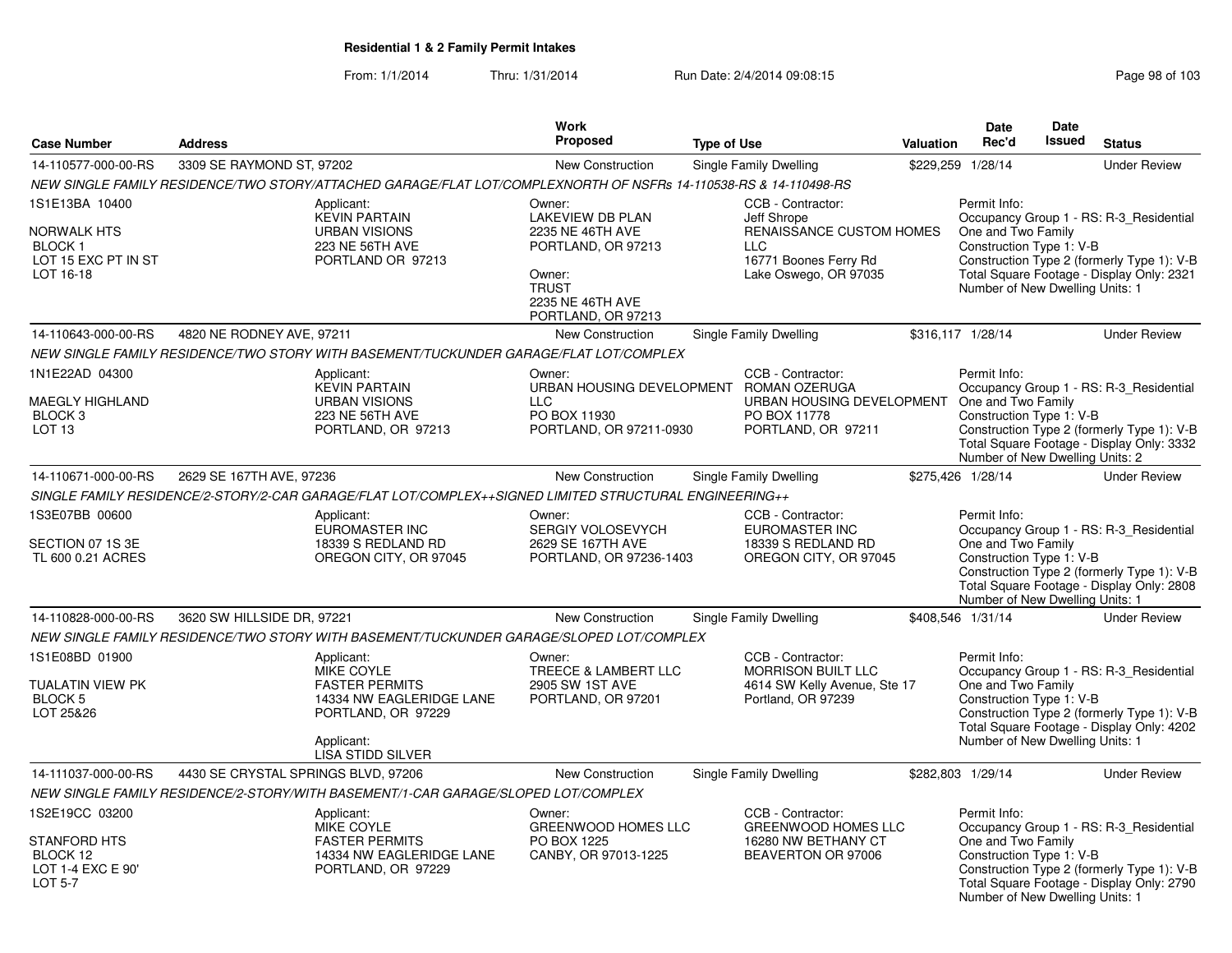|                                                                                          |                                     |                                                                                                              | Work<br>Proposed                                                                                                                                  |                                                                                                 |                   | Date<br>Rec'd                                                                                     | <b>Date</b><br><b>Issued</b> |                                                                                                                                    |
|------------------------------------------------------------------------------------------|-------------------------------------|--------------------------------------------------------------------------------------------------------------|---------------------------------------------------------------------------------------------------------------------------------------------------|-------------------------------------------------------------------------------------------------|-------------------|---------------------------------------------------------------------------------------------------|------------------------------|------------------------------------------------------------------------------------------------------------------------------------|
| <b>Case Number</b>                                                                       | <b>Address</b>                      |                                                                                                              |                                                                                                                                                   | <b>Type of Use</b>                                                                              | <b>Valuation</b>  |                                                                                                   |                              | <b>Status</b>                                                                                                                      |
| 14-111101-000-00-RS                                                                      | 4430 SE CRYSTAL SPRINGS BLVD, 97206 |                                                                                                              | <b>New Construction</b>                                                                                                                           | Single Family Dwelling                                                                          | \$282,803 1/29/14 |                                                                                                   |                              | <b>Under Review</b>                                                                                                                |
|                                                                                          |                                     | NEW SINGLE FAMILY RESIDENCE/2-STORY/WITH BASEMENT/1-CAR GARAGE/SLOPED LOT/COMPLEX                            |                                                                                                                                                   |                                                                                                 |                   |                                                                                                   |                              |                                                                                                                                    |
| 1S2E19CC 03200<br>STANFORD HTS<br>BLOCK 12<br>LOT 1-4 EXC E 90'<br><b>LOT 5-7</b>        |                                     | Applicant:<br>MIKE COYLE<br><b>FASTER PERMITS</b><br>14334 NW EAGLERIDGE LANE<br>PORTLAND, OR 97229          | Owner:<br><b>GREENWOOD HOMES LLC</b><br>PO BOX 1225<br>CANBY, OR 97013-1225                                                                       | CCB - Contractor:<br><b>GREENWOOD HOMES LLC</b><br>16280 NW BETHANY CT<br>BEAVERTON OR 97006    |                   | Permit Info:<br>One and Two Family<br>Construction Type 1: V-B<br>Number of New Dwelling Units: 1 |                              | Occupancy Group 1 - RS: R-3_Residential<br>Construction Type 2 (formerly Type 1): V-B<br>Total Square Footage - Display Only: 2790 |
| 14-111304-000-00-RS                                                                      |                                     |                                                                                                              | New Construction                                                                                                                                  | Single Family Dwelling                                                                          | \$352,824 1/29/14 |                                                                                                   |                              | <b>Under Review</b>                                                                                                                |
|                                                                                          |                                     | NEW SINGLE FAMILY RESIDENCE/2-STORY/3-CAR GARAGE/FLAT LOT/COMPLEX+++SIGNED LIMITED STRUCTURAL ENGINEERING+++ |                                                                                                                                                   |                                                                                                 |                   |                                                                                                   |                              |                                                                                                                                    |
| 1S2E03DB 02002<br>PARTITION PLAT 2009-59<br>LOT <sub>2</sub>                             |                                     | Applicant:<br><b>SERGEY M DAVID</b><br>2320 SE 89TH AVE<br>PORTLAND, OR 97216                                | Owner:<br><b>SERGEY M DAVID</b><br>2320 SE 89TH AVE<br>PORTLAND, OR 97216<br>Owner:<br>NATALIYA F DAVID<br>2320 SE 89TH AVE<br>PORTLAND, OR 97216 |                                                                                                 |                   | Permit Info:<br>One and Two Family<br>Construction Type 1: V-B<br>Number of New Dwelling Units: 1 |                              | Occupancy Group 1 - RS: R-3_Residential<br>Construction Type 2 (formerly Type 1): V-B<br>Total Square Footage - Display Only: 3717 |
| 14-111566-000-00-RS                                                                      | 7409 N OLIN AVE, 97203              |                                                                                                              | <b>New Construction</b>                                                                                                                           | Single Family Dwelling                                                                          | \$297,575 1/31/14 |                                                                                                   |                              | <b>Under Review</b>                                                                                                                |
|                                                                                          |                                     | NEW SINGLE FAMILY RESIDENCE/THREE STORY/DETACHED GARAGE/FLAT LOT/COMPLEX                                     |                                                                                                                                                   |                                                                                                 |                   |                                                                                                   |                              |                                                                                                                                    |
| 1N1E08CD 08100<br>SMITHSON LAND COS ADD<br>BLOCK <sub>3</sub><br>NE 52 1/2' OF LOT 45-48 |                                     | Applicant:<br><b>MIKE COYLE</b><br><b>FASTER PERMITS</b><br>14334 NW EAGLERIDGE LANE<br>PORTLAND, OR 97229   | Owner:<br><b>RED GAP HOLDINGS LLC</b><br>1111 MAIN ST #107<br>VANCOUVER, WA 98660-2958                                                            | CCB - Contractor:<br>K & C CUSTOM HOMES LLC<br>3720 SW BOND AVE #308<br>PORTLAND, OR 97239      |                   | Permit Info:<br>One and Two Family<br>Construction Type 1: V-B<br>Number of New Dwelling Units: 1 |                              | Occupancy Group 1 - RS: R-3_Residential<br>Construction Type 2 (formerly Type 1):<br>Total Square Footage - Display Only: 2779     |
| 14-111618-000-00-RS                                                                      | 8610 NE BOEHMER ST, 97220           |                                                                                                              | <b>New Construction</b>                                                                                                                           | Single Family Dwelling                                                                          | \$135,349 1/30/14 |                                                                                                   |                              | <b>Under Review</b>                                                                                                                |
|                                                                                          |                                     | NEW SINGLE FAMILY RESIDENCE/TWO STORY/ATTACHED GARAGE/FLAT LOT/COMPLEX                                       |                                                                                                                                                   |                                                                                                 |                   |                                                                                                   |                              |                                                                                                                                    |
| 1N2E28BB 03400                                                                           |                                     | Applicant:<br>MIKE COYLE<br><b>FASTER PERMITS</b><br>14334 NW EAGLERIDGE LANE<br>PORTLAND, OR 97229          | Owner:<br>KIMBERLY BURGESS<br>4723 SW 50TH AVE<br>PORTLAND, OR 97221                                                                              | CCB - Contractor:<br>FISH CONSTRUCTION NW INC<br>1834 SW 58TH AVE STE #102<br>PORTLAND OR 97221 |                   | Permit Info:<br>One and Two Family<br>Construction Type 1: V-B<br>Number of New Dwelling Units: 1 |                              | Occupancy Group 1 - RS: R-3 Residential<br>Construction Type 2 (formerly Type 1):<br>Total Square Footage - Display Only: 1264     |
| 14-111672-000-00-RS                                                                      |                                     |                                                                                                              | New Construction                                                                                                                                  | Single Family Dwelling                                                                          | \$245,613 1/31/14 |                                                                                                   |                              | <b>Under Review</b>                                                                                                                |
|                                                                                          |                                     | NEW SINGLE FAMILY RESIDENCE/TWO STORY WITH BASEMENT/TUCKUNDER GARAGE/FLAT LOT/COMPLEX***SEE 07-108568-FP***  |                                                                                                                                                   |                                                                                                 |                   |                                                                                                   |                              |                                                                                                                                    |
| 1N1E23CB 10301                                                                           |                                     | Applicant:<br>MIKE COYLE                                                                                     | Owner:<br>FULL HOUSE PROPERTIES LLC                                                                                                               | CCB - Contractor:<br><b>MIKE STOUDER</b>                                                        |                   | Permit Info:                                                                                      |                              | Occupancy Group 1 - RS: R-3_Residential                                                                                            |
| PARTITION PLAT 2007-170<br>LOT <sub>1</sub>                                              |                                     | <b>FASTER PERMITS</b><br>14334 NW EAGLERIDGE LANE<br>PORTLAND, OR 97229                                      | 2903 NE 8TH AVE<br>PORTLAND, OR 97212-3144                                                                                                        | ZIA CONSTRUCTION INC<br>10117 SE SUNNYSIDE RD F # 729<br>CLACKAMAS, OR 97015                    |                   | One and Two Family<br>Construction Type 1: V-B<br>Number of New Dwelling Units: 1                 |                              | Construction Type 2 (formerly Type 1): V-B<br>Total Square Footage - Display Only: 2470                                            |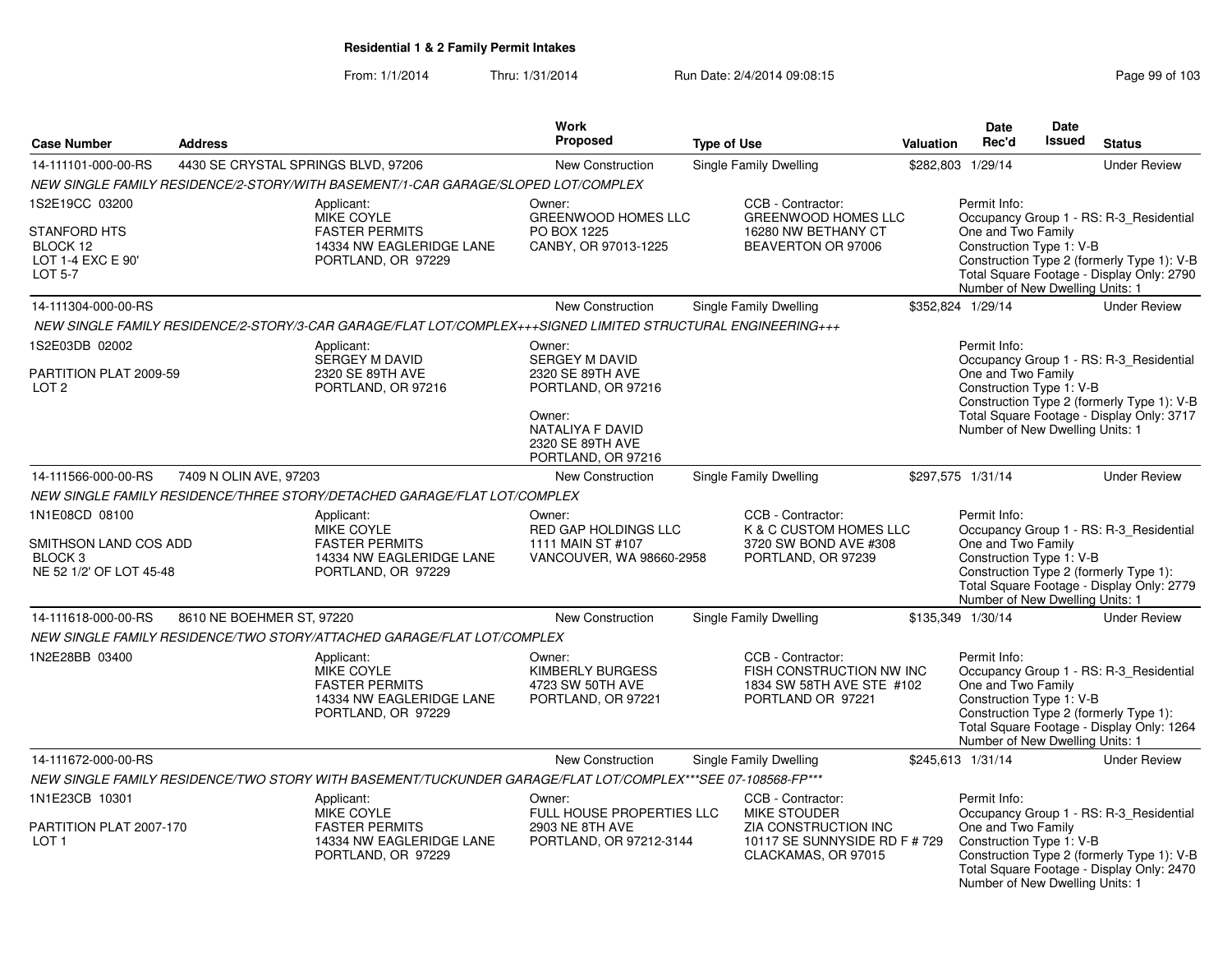| <b>Case Number</b>                                                                  | <b>Address</b>           |                                                                                                                                                                                                 | Work<br>Proposed                                                                                                                                             | <b>Type of Use</b>                                                                                                                                                    | <b>Valuation</b> | <b>Date</b><br>Rec'd                                                                              | Date<br>Issued | <b>Status</b>                                                                                                                                             |
|-------------------------------------------------------------------------------------|--------------------------|-------------------------------------------------------------------------------------------------------------------------------------------------------------------------------------------------|--------------------------------------------------------------------------------------------------------------------------------------------------------------|-----------------------------------------------------------------------------------------------------------------------------------------------------------------------|------------------|---------------------------------------------------------------------------------------------------|----------------|-----------------------------------------------------------------------------------------------------------------------------------------------------------|
| 14-111739-000-00-RS                                                                 |                          |                                                                                                                                                                                                 | New Construction                                                                                                                                             | <b>Single Family Dwelling</b>                                                                                                                                         |                  | \$310,856 1/30/14                                                                                 |                | <b>Under Review</b>                                                                                                                                       |
|                                                                                     |                          | NEW SINGLE FAMILY RESIDENCE/ 2 STORY/ ATTACHED 3 CAR GARAGE/ FLAT LOT/ COMPLEX***Limited Structural Engineered Plan Review Form is used***                                                      |                                                                                                                                                              |                                                                                                                                                                       |                  |                                                                                                   |                |                                                                                                                                                           |
| 1S1E33CB 00103<br>PARTITION PLAT 1999-44<br>LOT 3                                   |                          | Applicant:<br>Nizar Slim<br>P.O. BOX 6602<br>PORTLAND OR 97228                                                                                                                                  | Owner:<br>1910 STEPHENSON LLC<br>15180 SW SUNRISE LN<br>TIGARD, OR 97224-1252                                                                                |                                                                                                                                                                       |                  | Permit Info:<br>One and Two Family<br>Construction Type 1: V-B<br>Number of New Dwelling Units: 1 |                | Occupancy Group 1 - RS: R-3_Residential<br>Construction Type 2 (formerly Type 1): V-B<br>Total Square Footage - Display Only: 3389                        |
| 14-111741-000-00-RS                                                                 | 7030 SE STEELE ST, 97206 |                                                                                                                                                                                                 | New Construction                                                                                                                                             | <b>Single Family Dwelling</b>                                                                                                                                         |                  | \$210,339 1/30/14                                                                                 |                | <b>Under Review</b>                                                                                                                                       |
|                                                                                     |                          | NEW SINGLE FAMILY RESIDENCE/2-STORY WITH 1 CAR GARAGE/FLAT LOT/SIMPLE+++SIGNED LIMITED STRUCTURAL ENGINEERING+++                                                                                |                                                                                                                                                              |                                                                                                                                                                       |                  |                                                                                                   |                |                                                                                                                                                           |
| 1S2E17BD 05700<br><b>NASHS 1ST ADD</b><br>BLOCK 6<br>LOT 14 & W 7' OF LOT 15        |                          | Applicant:<br><b>JESSEY CEREGHINO</b><br>CEREGHINO CONSTRUCTION, LLC CEREGHINO CONSTRUCTION, LLC INC<br>13931 SE MATILDA DR<br>MILWAUKIE, OR 97267                                              | Owner:<br><b>JESSEY CEREGHINO</b><br>13931 SE MATILDA DR<br>MILWAUKIE, OR 97267                                                                              | CCB - Contractor:<br><b>JB CEREGHINO CONSTRUCTION</b><br>13931 SE MATILDA DR<br>MILWAUKIE, OR 97267                                                                   |                  | Permit Info:<br>One and Two Family<br>Construction Type 1: V-B<br>Number of New Dwelling Units: 1 |                | Occupancy Group 1 - RS: R-3_Residential<br>Construction Type 2 (formerly Type 1): V-B<br>Total Square Footage - Display Only: 2117                        |
| 14-111870-000-00-RS                                                                 | 6129 SW 46TH AVE, 97221  |                                                                                                                                                                                                 | New Construction                                                                                                                                             | <b>Single Family Dwelling</b>                                                                                                                                         |                  | \$327,453 1/31/14                                                                                 |                | <b>Under Review</b>                                                                                                                                       |
| 1S1E18DD 01400<br><b>VERMONT HILLS</b><br>BLOCK 14<br>LOT 10<br>14-112144-000-00-RS | .97221                   | NEW SINGLE FAMILY RESIDENCE/ 2 STORY/ ATTACHED 2 CAR GARAGE/FLAT LOT/PRESCRIPTIVE<br>Applicant:<br><b>MIKE COYLE</b><br><b>FASTER PERMITS</b><br>14334 NW EAGLERIDGE LANE<br>PORTLAND, OR 97229 | Owner:<br>PERFORMANCE HOMES LLC<br>10400 SW COTTONWOOD ST<br>TUALATIN, OR 97062-8393<br><b>New Construction</b>                                              | CCB - Contractor:<br><b>DAVE CADY</b><br>PERFORMANCE HOMES LLC<br>10400 SW COTTONWOOD STREET Construction Type 1: V-B<br>TUALATIN, OR 97062<br>Single Family Dwelling |                  | Permit Info:<br>One and Two Family<br>Number of New Dwelling Units: 1<br>\$481,316 1/31/14        |                | Occupancy Group 1 - RS: R-3_Residential<br>Construction Type 2 (formerly Type 1): V-B<br>Total Square Footage - Display Only: 3418<br><b>Under Review</b> |
|                                                                                     |                          | NEW SINGLE FAMILY RESIDENCE/TWO STORY WITH BASEMENT/ATTACHED GARAGE/DETACHED PAVILION/SLIGHTLY SLOPED LOT/COMPLEX                                                                               |                                                                                                                                                              |                                                                                                                                                                       |                  |                                                                                                   |                |                                                                                                                                                           |
| 1S1E08BB 01800<br><b>GREEN HILLS</b><br>BLOCK 32<br>LOT 1 TL 1800                   |                          | Applicant:<br><b>LEON TRICE</b><br>LMT ARCHITECTURE<br>5428 NE 30TH AVE<br>PORTLAND OREGON 97211                                                                                                | Owner:<br><b>TIMOTHY DEJONG</b><br>3720 SW BOND AVE #1810<br>PORTLAND, OR 97239<br>Owner:<br>LAURIE S DEJONG<br>3720 SW BOND AVE #1810<br>PORTLAND, OR 97239 | CCB - Contractor:<br>COWAN CONSTRUCTION, LLC.<br>P.O. BOX 1846<br>TUALATIN, OR 97062                                                                                  |                  | Permit Info:<br>One and Two Family<br>Construction Type 1: V-B<br>Number of New Dwelling Units: 1 |                | Occupancy Group 1 - RS: R-3_Residential<br>Construction Type 2 (formerly Type 1): V-B<br>Total Square Footage - Display Only: 4894                        |
| 14-112182-000-00-RS                                                                 | 3125 NE 29TH AVE, 97212  |                                                                                                                                                                                                 | <b>New Construction</b>                                                                                                                                      | Single Family Dwelling                                                                                                                                                |                  | \$440,206 1/31/14                                                                                 |                | <b>Under Review</b>                                                                                                                                       |
|                                                                                     |                          | NEW SINGLE FAMILY RESIDENCE/2-STORY WITH ATTIC AND BASEMENT/FLAT LOT/COMPLEX                                                                                                                    |                                                                                                                                                              |                                                                                                                                                                       |                  |                                                                                                   |                |                                                                                                                                                           |
| 1N1E25BB 16500<br><b>IRVINDALE</b><br>BLOCK <sub>2</sub><br>LOT <sub>8</sub>        |                          | Applicant:<br>NICHOLAS KORBE<br><b>BUILD PDX</b><br>215 SE 47TH AVE<br>HILLSBORO, OR 97123                                                                                                      |                                                                                                                                                              | CCB - Contractor:<br>NICHOLAS ALLEN KORBE<br>215 SE 47TH AVE<br>HILLSBORO, OR 97123                                                                                   |                  | Permit Info:<br>One and Two Family<br>Construction Type 1: V-B<br>Number of New Dwelling Units: 1 |                | Occupancy Group 1 - RS: R-3_Residential<br>Construction Type 2 (formerly Type 1):<br>Total Square Footage - Display Only: 4111                            |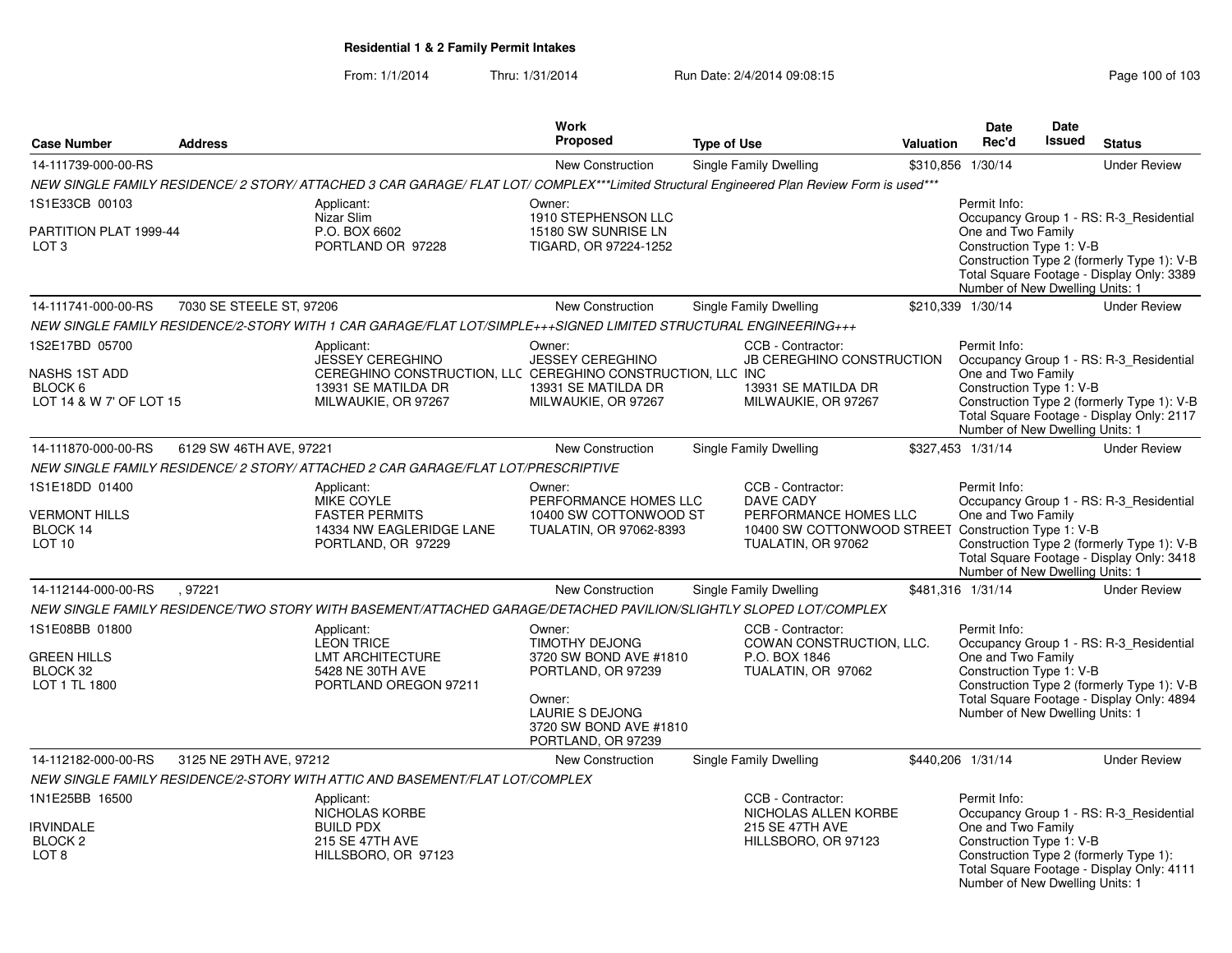#### From: 1/1/2014Thru: 1/31/2014 Run Date: 2/4/2014 09:08:15 Research 2010 103

| <b>Case Number</b>                                | <b>Address</b>             |                                                                                                        | Work<br><b>Proposed</b>                                                                                                                        | <b>Type of Use</b>                                                                                                                                               | Valuation        | <b>Date</b><br>Rec'd                                                                              | <b>Date</b><br>Issued | <b>Status</b>                                                                                                                      |
|---------------------------------------------------|----------------------------|--------------------------------------------------------------------------------------------------------|------------------------------------------------------------------------------------------------------------------------------------------------|------------------------------------------------------------------------------------------------------------------------------------------------------------------|------------------|---------------------------------------------------------------------------------------------------|-----------------------|------------------------------------------------------------------------------------------------------------------------------------|
| 14-112215-000-00-RS                               | 12830 SE MILL ST           |                                                                                                        | <b>New Construction</b>                                                                                                                        | <b>Single Family Dwelling</b>                                                                                                                                    |                  | \$231,424 1/31/14                                                                                 |                       | <b>Under Review</b>                                                                                                                |
|                                                   |                            | NEW SINGLE FAMILY RESIDENCE/1 STORY/ATTACHED 2 GARAGE/FLAT LOT/COMPLEX                                 |                                                                                                                                                |                                                                                                                                                                  |                  |                                                                                                   |                       |                                                                                                                                    |
| 1S2E02CA 09703                                    |                            | Applicant:                                                                                             | Owner:                                                                                                                                         | CCB - Contractor:                                                                                                                                                |                  | Permit Info:                                                                                      |                       |                                                                                                                                    |
| PARTITION PLAT 2008-80<br>LOT <sub>2</sub>        |                            | <b>DON LONGHMILLER</b><br><b>DIAMOND CREST</b><br>CONSTRUCTION INC<br>PO BOX 3042<br>GRESHAM, OR 97030 | ABRAHAM A ALUNKAL<br>2700 W POWELL BLVD #E335<br>GRESHAM, OR 97030<br>Owner:<br>ANN A ALUNKAL<br>2700 W POWELL BLVD #E335<br>GRESHAM, OR 97030 | <b>DON LONGHMILLER</b><br><b>DIAMOND CREST</b><br>CONSTRUCTION INC<br>PO BOX 3042<br>GRESHAM, OR 97030                                                           |                  | One and Two Family<br>Construction Type 1: V-B<br>Number of New Dwelling Units: 1                 |                       | Occupancy Group 1 - RS: R-3_Residential<br>Construction Type 2 (formerly Type 1): V-B<br>Total Square Footage - Display Only: 2425 |
| 13-173099-REV-02-RS                               | 3951 N KERBY AVE           |                                                                                                        | <b>New Construction</b>                                                                                                                        | Townhouse (2 Units)                                                                                                                                              |                  | \$1/9/14                                                                                          |                       | $1/9/14$ Issued                                                                                                                    |
|                                                   |                            | REVISION TO CHANGE HOLD DOWN TO MEET REQUIRED SHEAR VALUES                                             |                                                                                                                                                |                                                                                                                                                                  |                  |                                                                                                   |                       |                                                                                                                                    |
| 1N1E22CD 101                                      |                            | Applicant:<br><b>DAVID HASSIN</b><br>TERRAFIRMA BUILDING INC<br>4303 N ALBINA AVE<br>PORTLAND OR 97217 | Owner:<br><b>KERBY GREENS LLC</b><br>4303 N ALBINA AVE<br>PORTLAND, OR 97217                                                                   | CCB - Contractor:<br>TERRAFIRMA BUILDING INC<br>4303 N ALBINA AV<br>PORTLAND OR 97217                                                                            |                  | Permit Info:<br>One and Two Family<br>Construction Type 1: V-B                                    |                       | Occupancy Group 1 - RS: R-3_Residential<br>Construction Type 2 (formerly Type 1): V-B<br>Total Square Footage - Display Only: 2445 |
| 13-173103-REV-02-RS                               | 3967 N KERBY AVE           |                                                                                                        | <b>New Construction</b>                                                                                                                        | Townhouse (2 Units)                                                                                                                                              |                  | \$1/9/14                                                                                          |                       | $1/9/14$ Issued                                                                                                                    |
|                                                   |                            | REVISION TO CHANGE HOLD DOWN TO MEET REQUIRED SHEAR VALUES                                             |                                                                                                                                                |                                                                                                                                                                  |                  |                                                                                                   |                       |                                                                                                                                    |
| 1N1E22CD 00102                                    |                            | Applicant:                                                                                             | Owner:                                                                                                                                         | CCB - Contractor:                                                                                                                                                |                  | Permit Info:                                                                                      |                       |                                                                                                                                    |
| <b>KERBY GREENS</b><br>LOT <sub>2</sub>           |                            | <b>DAVID HASSIN</b><br>TERRAFIRMA BUILDING INC<br>4303 N ALBINA AVE<br>PORTLAND OR 97217               | <b>KERBY GREENS LLC</b><br>4303 N ALBINA AVE<br>PORTLAND, OR 97217                                                                             | <b>TERRAFIRMA BUILDING INC</b><br>4303 N ALBINA AV<br>PORTLAND OR 97217                                                                                          |                  | One and Two Family<br>Construction Type 1: V-B                                                    |                       | Occupancy Group 1 - RS: R-3_Residential<br>Construction Type 2 (formerly Type 1): V-B<br>Total Square Footage - Display Only: 2445 |
| 14-100509-000-00-RS                               | 14440 E BURNSIDE ST, 97233 |                                                                                                        | <b>New Construction</b>                                                                                                                        | Townhouse (2 Units)                                                                                                                                              | \$176,937 1/9/14 |                                                                                                   |                       | <b>Under Review</b>                                                                                                                |
|                                                   |                            |                                                                                                        |                                                                                                                                                | NEW TOWNHOUSE (1 OF 2)-8 of 9 UNITS OF LOT WITH EXISTING HOUSE / 2 STORY / ATTACHED GARAGE / FLAT LOT / COMPLEX ***LIMITED STRUCTURAL ENGINEERING PLAN REVIEW*** |                  |                                                                                                   |                       |                                                                                                                                    |
| 1N2E36CC 03100<br>ASCOT AC<br>LOT 187&188 TL 3100 |                            | Applicant:<br><b>DONNA KEOUGH</b><br>508 NW 44TH ST<br>VANCOUVER, WA 98660                             | Owner:<br>BW CONSTRUCTION INC<br>PO BOX 66910<br>PORTLAND, OR 97290-6910                                                                       | CCB - Contractor:<br>BW CONSTRUCTION INC<br>PO BOX 66910<br>PORTLAND OR 97290                                                                                    |                  | Permit Info:<br>One and Two Family<br>Construction Type 1: V-B<br>Number of New Dwelling Units: 1 |                       | Occupancy Group 1 - RS: R-3_Residential<br>Construction Type 2 (formerly Type 1): V-B<br>Total Square Footage - Display Only: 1779 |
| 14-100510-000-00-RS                               | 14440 E BURNSIDE ST, 97233 |                                                                                                        | <b>New Construction</b>                                                                                                                        | Townhouse (2 Units)                                                                                                                                              | \$176,937 1/9/14 |                                                                                                   |                       | <b>Under Review</b>                                                                                                                |
|                                                   |                            |                                                                                                        |                                                                                                                                                | NEW TOWNHOUSE (2 OF 2)-9 of 9 UNITS OF LOT WITH EXISTING HOUSE / 2 STORY / ATTACHED GARAGE / FLAT LOT / COMPLEX ***LIMITED STRUCTURAL ENGINEERING PLAN REVIEW*** |                  |                                                                                                   |                       |                                                                                                                                    |
| 1N2E36CC 03100<br>ASCOT AC<br>LOT 187&188 TL 3100 |                            | Applicant:<br><b>DONNA KEOUGH</b><br>508 NW 44TH ST<br>VANCOUVER, WA 98660                             | Owner:<br>BW CONSTRUCTION INC<br>PO BOX 66910<br>PORTLAND, OR 97290-6910                                                                       | CCB - Contractor:<br>BW CONSTRUCTION INC<br>PO BOX 66910<br>PORTLAND OR 97290                                                                                    |                  | Permit Info:<br>One and Two Family<br>Construction Type 1: V-B<br>Number of New Dwelling Units: 1 |                       | Occupancy Group 1 - RS: R-3_Residential<br>Construction Type 2 (formerly Type 1): V-B<br>Total Square Footage - Display Only: 1779 |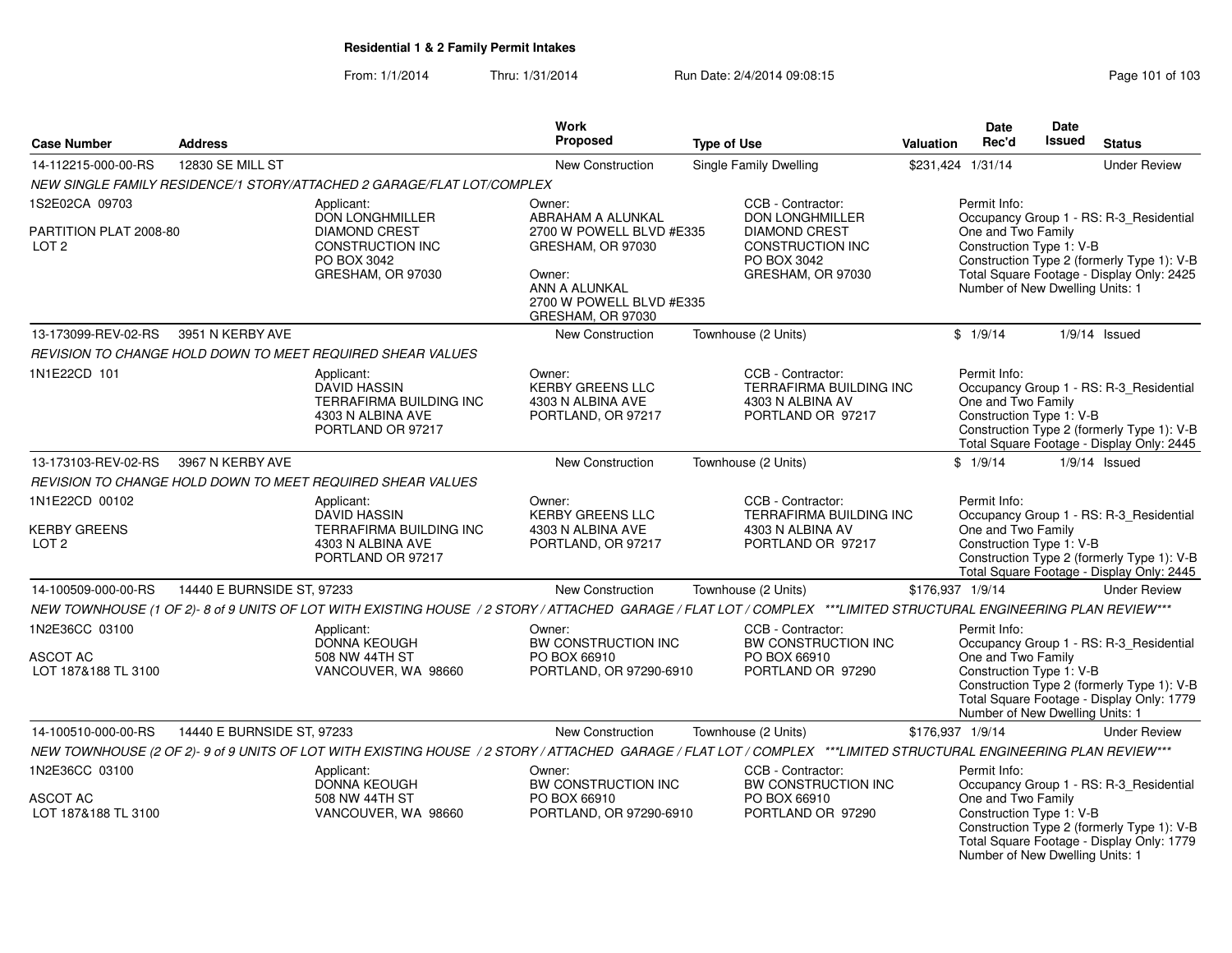From: 1/1/2014Thru: 1/31/2014 Run Date: 2/4/2014 09:08:15 Research 2010 2010 2010 2010 2010 2010 2011 03

| <b>Case Number</b>  | <b>Address</b>                                   |                                                                                                                                                             | Work<br>Proposed                                                                         | <b>Type of Use</b> |                                                                                                                                                     | <b>Valuation</b>  | <b>Date</b><br>Rec'd                                                                              | Date<br><b>Issued</b> | <b>Status</b>                                                                                                                      |
|---------------------|--------------------------------------------------|-------------------------------------------------------------------------------------------------------------------------------------------------------------|------------------------------------------------------------------------------------------|--------------------|-----------------------------------------------------------------------------------------------------------------------------------------------------|-------------------|---------------------------------------------------------------------------------------------------|-----------------------|------------------------------------------------------------------------------------------------------------------------------------|
| 14-108952-000-00-RS | 3927 SE MARTINS ST                               |                                                                                                                                                             | New Construction                                                                         |                    | Townhouse (2 Units)                                                                                                                                 | \$255,409 1/23/14 |                                                                                                   |                       | <b>Under Review</b>                                                                                                                |
|                     |                                                  | NEW TOWNHOUSE RESIDENCE/TWO STORY/ATTACHED GARAGE/FLAT LOT/COMPLEX NOTE: WILL ADJOIN THE EXISTING HOUSE ON LOT 5. EXISTING HOME WILL BE REMODELED UNDER PER |                                                                                          |                    |                                                                                                                                                     |                   |                                                                                                   |                       |                                                                                                                                    |
| 1S1E13DD 00807      |                                                  | Applicant:<br>MIKE COYLE<br><b>FASTER PERMITS</b><br>14334 NW EAGLERIDGE LANE<br>PORTLAND, OR 97229                                                         | Owner:<br>EVERETT CUSTOM HOMES INC<br>735 SW 158TH AVE #180<br>BEAVERTON, OR 97006-4952  |                    | CCB - Contractor:<br><b>VIC REMMERS</b><br>EVERETT CUSTOM HOMES INC<br>735 SW 158TH AVE STE 180<br>BEAVERTON OR 97008                               |                   | Permit Info:<br>One and Two Family<br>Construction Type 1: V-B<br>Number of New Dwelling Units: 1 |                       | Occupancy Group 1 - RS: R-3_Residential<br>Construction Type 2 (formerly Type 1): V-B<br>Total Square Footage - Display Only: 2559 |
| 13-188658-REV-01-RS | 8606 SW 30TH AVE, 97219                          |                                                                                                                                                             | <b>New Construction</b>                                                                  |                    | Townhouse (3 or more units)                                                                                                                         |                   | \$1/30/14                                                                                         |                       | 1/30/14 Issued                                                                                                                     |
|                     | REVISION TO ADD PONY WALLS IN CRAWL SPACE        |                                                                                                                                                             |                                                                                          |                    |                                                                                                                                                     |                   |                                                                                                   |                       |                                                                                                                                    |
| 1S1E20DD 09200      |                                                  | Applicant:<br>Cody Johnecheck<br>Rocking Horse Lofts, LLC<br>2 Centerpointe Dr. 210<br>Lake Oswego, OR 97035                                                | Owner:<br>ROCKING HORSE LOFTS LLC<br>2 CENTEPOINTE DR #210<br>LAKE OSWEGO, OR 97035-8627 |                    | CCB - Contractor:<br>DEVELOPMENT NORTHWEST<br><b>INC/dba Wolcott Plumbing</b><br>1075 W HISTORIC COLUMBIA<br><b>RIVER HWY</b><br>TROUTDALE OR 97060 |                   | Permit Info:<br>One and Two Family<br>Construction Type 1: V-B                                    |                       | Occupancy Group 1 - RS: R-3_Residential<br>Construction Type 2 (formerly Type 1): V-B<br>Total Square Footage - Display Only: 1999 |
| 13-188672-REV-01-RS | 8620 SW 30TH AVE, 97219                          |                                                                                                                                                             | New Construction                                                                         |                    | Townhouse (3 or more units)                                                                                                                         |                   | \$1/30/14                                                                                         |                       | $1/30/14$ Issued                                                                                                                   |
|                     | REVISION TO ADD PONY WALLS IN CRAWL SPACE        |                                                                                                                                                             |                                                                                          |                    |                                                                                                                                                     |                   |                                                                                                   |                       |                                                                                                                                    |
| 1S1E20DD 09200      |                                                  | Applicant:<br>Cody Johnecheck<br>Rocking Horse Lofts, LLC<br>2 Centerpointe Dr. 210<br>Lake Oswego, OR 97035                                                | Owner:<br>ROCKING HORSE LOFTS LLC<br>2 CENTEPOINTE DR #210<br>LAKE OSWEGO, OR 97035-8627 |                    | CCB - Contractor:<br>DEVELOPMENT NORTHWEST<br><b>INC/dba Wolcott Plumbing</b><br>1075 W HISTORIC COLUMBIA<br><b>RIVER HWY</b><br>TROUTDALE OR 97060 |                   | Permit Info:<br>One and Two Family<br>Construction Type 1: V-B                                    |                       | Occupancy Group 1 - RS: R-3_Residential<br>Construction Type 2 (formerly Type 1): V-B<br>Total Square Footage - Display Only: 1999 |
| 13-188680-REV-01-RS | 8608 SW 30TH AVE, 97219                          |                                                                                                                                                             | <b>New Construction</b>                                                                  |                    | Townhouse (3 or more units)                                                                                                                         |                   | \$1/30/14                                                                                         |                       | $1/30/14$ Issued                                                                                                                   |
|                     | REVISION TO ADD PONY WALLS IN CRAWL SPACE        |                                                                                                                                                             |                                                                                          |                    |                                                                                                                                                     |                   |                                                                                                   |                       |                                                                                                                                    |
| 1S1E20DD 09200      |                                                  | Applicant:<br>Cody Johnecheck<br>Rocking Horse Lofts, LLC<br>2 Centerpointe Dr. 210<br>Lake Oswego, OR 97035                                                | Owner:<br>ROCKING HORSE LOFTS LLC<br>2 CENTEPOINTE DR #210<br>LAKE OSWEGO, OR 97035-8627 |                    | CCB - Contractor:<br>DEVELOPMENT NORTHWEST<br><b>INC/dba Wolcott Plumbing</b><br>1075 W HISTORIC COLUMBIA<br><b>RIVER HWY</b><br>TROUTDALE OR 97060 |                   | Permit Info:<br>One and Two Family<br>Construction Type 1: V-B                                    |                       | Occupancy Group 1 - RS: R-3_Residential<br>Construction Type 2 (formerly Type 1): V-B<br>Total Square Footage - Display Only: 1840 |
| 13-188686-REV-01-RS | 8612 SW 30TH AVE, 97219                          |                                                                                                                                                             | New Construction                                                                         |                    | Townhouse (3 or more units)                                                                                                                         |                   | \$1/30/14                                                                                         |                       | 1/30/14 Issued                                                                                                                     |
|                     | <b>REVISION TO ADD PONY WALLS IN CRAWL SPACE</b> |                                                                                                                                                             |                                                                                          |                    |                                                                                                                                                     |                   |                                                                                                   |                       |                                                                                                                                    |
| 1S1E20DD 09200      |                                                  | Applicant:<br>Cody Johnecheck<br>Rocking Horse Lofts, LLC<br>2 Centerpointe Dr. 210<br>Lake Oswego, OR 97035                                                | Owner:<br>ROCKING HORSE LOFTS LLC<br>2 CENTEPOINTE DR #210<br>LAKE OSWEGO, OR 97035-8627 |                    | CCB - Contractor:<br>DEVELOPMENT NORTHWEST<br>INC/dba Wolcott Plumbing<br>1075 W HISTORIC COLUMBIA<br><b>RIVER HWY</b><br>TROUTDALE OR 97060        |                   | Permit Info:<br>One and Two Family<br>Construction Type 1: V-B                                    |                       | Occupancy Group 1 - RS: R-3_Residential<br>Construction Type 2 (formerly Type 1): V-B<br>Total Square Footage - Display Only: 1840 |